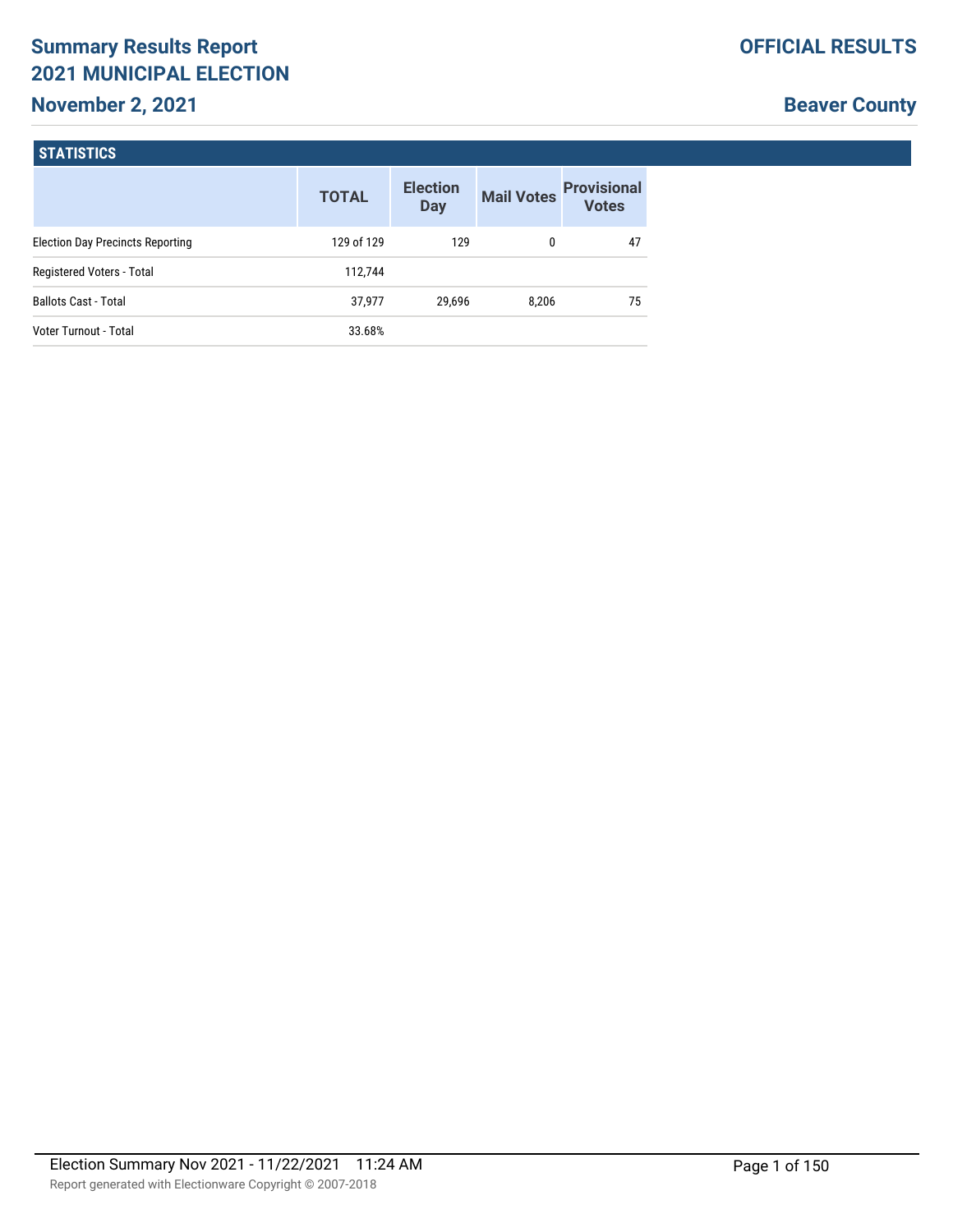#### **JUSTICE OF THE SUPREME COURT**

Vote For 1

|                          | <b>TOTAL</b> | <b>Election</b><br><b>Day</b> | <b>Mail Votes</b> | <b>Provisional</b><br><b>Votes</b> |
|--------------------------|--------------|-------------------------------|-------------------|------------------------------------|
| <b>REP KEVIN BROBSON</b> | 20,503       | 18,708                        | 1,769             | 26                                 |
| DEM MARIA MCLAUGHLIN     | 16,652       | 10,338                        | 6,267             | 47                                 |
| Write-In Totals          | 49           | 37                            | 12                | $\mathbf{0}$                       |
| Not Assigned             | 49           | 37                            | 12                | 0                                  |

#### **JUDGE OF THE SUPERIOR COURT**

Vote For 1

|                           | <b>TOTAL</b> | <b>Election</b><br><b>Day</b> | <b>Mail Votes</b> | <b>Provisional</b><br><b>Votes</b> |
|---------------------------|--------------|-------------------------------|-------------------|------------------------------------|
| <b>REP MEGAN SULLIVAN</b> | 22,143       | 19,962                        | 2,157             | 24                                 |
| DEM TIMIKA LANE           | 14,874       | 8,960                         | 5,866             | 48                                 |
| <b>Write-In Totals</b>    | 40           | 34                            | 6                 | 0                                  |
| Not Assigned              | 40           | 34                            | 6                 | 0                                  |

#### **JUDGE OF THE COMMONWEALTH COURT**

|                          | <b>TOTAL</b> | <b>Election</b><br><b>Day</b> | <b>Mail Votes</b> | <b>Provisional</b><br><b>Votes</b> |
|--------------------------|--------------|-------------------------------|-------------------|------------------------------------|
| REP STACY MARIE WALLACE  | 19.740       | 17,854                        | 1,866             | 20                                 |
| <b>REP DREW CROMPTON</b> | 18.279       | 16,674                        | 1,584             | 21                                 |
| DEM LORI A DUMAS         | 15,390       | 9.224                         | 6,117             | 49                                 |
| DEM DAVID LEE SPURGEON   | 13,961       | 8,288                         | 5,634             | 39                                 |
| <b>Write-In Totals</b>   | 42           | 35                            | 7                 | 0                                  |
| Not Assigned             | 42           | 35                            | 7                 | 0                                  |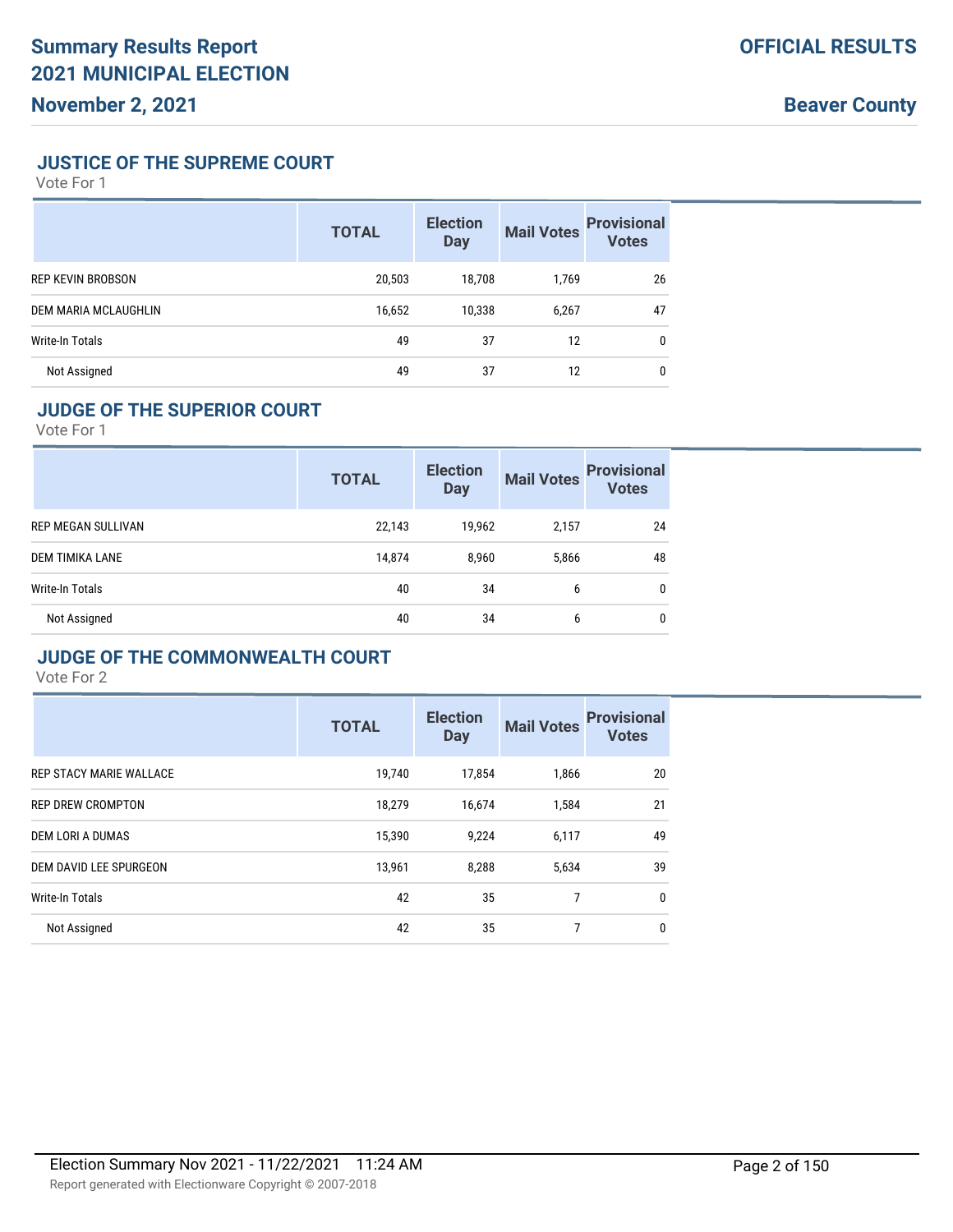#### **MAGISTERIAL DISTRICT JUDGE 36-2-01**

Vote For 1

|                     | <b>TOTAL</b> | <b>Election</b><br><b>Day</b> | <b>Mail Votes</b> | <b>Provisional</b><br>Votes |
|---------------------|--------------|-------------------------------|-------------------|-----------------------------|
| DEM/REP EDWARD HOWE | 4,898        | 3.491                         | 1,396             | 11                          |
| Write-In Totals     | 81           | 68                            | 13                | 0                           |
| Not Assigned        | 81           | 68                            | 13                | 0                           |

#### **MAGISTERIAL DISTRICT JUDGE 36-2-02**

Vote For 1

|                          | <b>TOTAL</b> | <b>Election</b><br><b>Day</b> | <b>Mail Votes</b> | <b>Provisional</b><br><b>Votes</b> |
|--------------------------|--------------|-------------------------------|-------------------|------------------------------------|
| REP ROBERT DAPPENBROOK   | 3,790        | 3,380                         | 409               |                                    |
| DEM WILLIAM M BRASLAWSCE | 2,404        | 1,560                         | 840               | 4                                  |
| Write-In Totals          | 21           | 19                            | 2                 | 0                                  |
| Not Assigned             | 21           | 19                            | 2                 | 0                                  |

#### **MAGISTERIAL DISTRICT JUDGE 36-3-04**

|                                | <b>TOTAL</b> | <b>Election</b><br><b>Day</b> | <b>Mail Votes</b> | <b>Provisional</b><br>Votes |
|--------------------------------|--------------|-------------------------------|-------------------|-----------------------------|
| DEM FELICIA JEZEWSKI SANTILLAN | 3,089        | 1,973                         | 1,105             | 11                          |
| <b>REP BRIAN ROHM</b>          | 2,853        | 2,505                         | 342               | 6                           |
| Write-In Totals                | 14           | 10                            | 4                 | $\mathbf{0}$                |
| Not Assigned                   | 14           | 10                            | 4                 | $\mathbf{0}$                |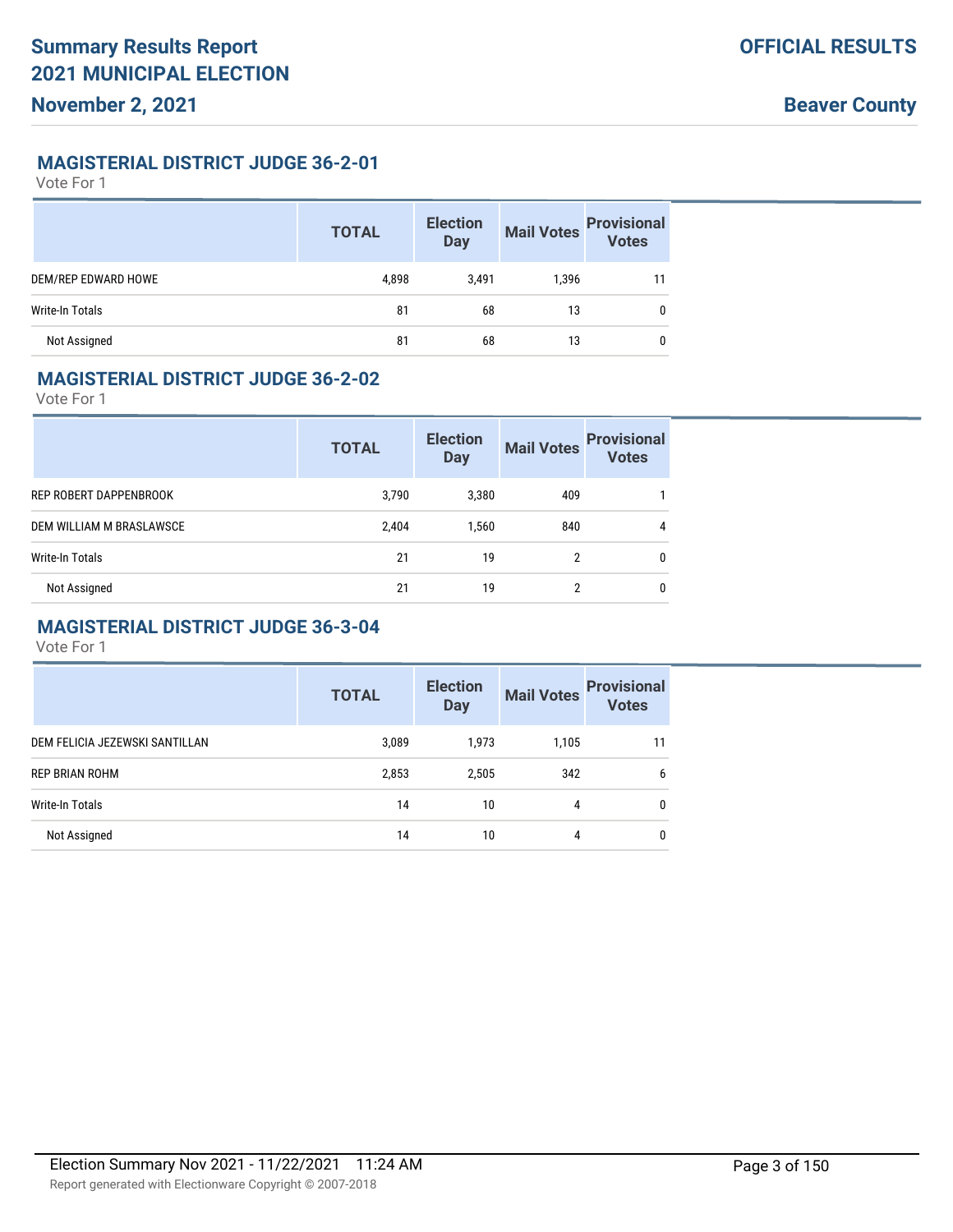#### **SCHOOL DIRECTOR ALIQUIPPA SCHOOL DISTRICT 4 YR**

Vote For 4

|                            | <b>TOTAL</b> | <b>Election</b><br><b>Day</b> | <b>Mail Votes</b> | <b>Provisional</b><br><b>Votes</b> |
|----------------------------|--------------|-------------------------------|-------------------|------------------------------------|
| DEM TINA R PRICE GENES     | 893          | 619                           | 271               | 3                                  |
| DEM SANDRA D GILL          | 892          | 615                           | 273               | $\overline{4}$                     |
| DEM TORRI DURHAM FLANNIGAN | 860          | 571                           | 285               | $\overline{4}$                     |
| <b>DEM YVONNE JACKSON</b>  | 820          | 560                           | 258               | $\overline{2}$                     |
| Write-In: Ezra Lowe        | 114          | 109                           | 5                 | 0                                  |
| <b>Write-In Totals</b>     | 181          | 160                           | 19                | $\overline{2}$                     |
| Not Assigned               | 67           | 51                            | 14                | $\overline{2}$                     |

# **SCHOOL DIRECTOR AMBRIDGE SCHOOL DISTRICT 4 YR**

|                            | <b>TOTAL</b> | <b>Election</b><br><b>Day</b> | <b>Mail Votes</b> | <b>Provisional</b><br><b>Votes</b> |
|----------------------------|--------------|-------------------------------|-------------------|------------------------------------|
| DEM/REP KELLY ROMASCO      | 3,075        | 2,179                         | 890               | 6                                  |
| <b>REP MATTHEW ZATCHEY</b> | 3,030        | 2,631                         | 396               | 3                                  |
| DEM/REP JOHN CARPENTER     | 3,013        | 2,195                         | 811               | $\overline{7}$                     |
| DEM/REP AMY FITSKO         | 2,989        | 2,098                         | 883               | 8                                  |
| DEM DENISE MANGANELLO      | 2,625        | 1,557                         | 1,057             | 11                                 |
| Write-In: Elizabeth Fisher | 211          | 209                           | $\overline{2}$    | $\mathbf{0}$                       |
| Write-In: Mary Green       | 201          | 200                           | 1                 | 0                                  |
| Write-In: Danielle Marek   | 198          | 196                           | $\overline{2}$    | $\mathbf{0}$                       |
| <b>Write-In Totals</b>     | 731          | 696                           | 32                | 3                                  |
| Not Assigned               | 121          | 91                            | 27                | 3                                  |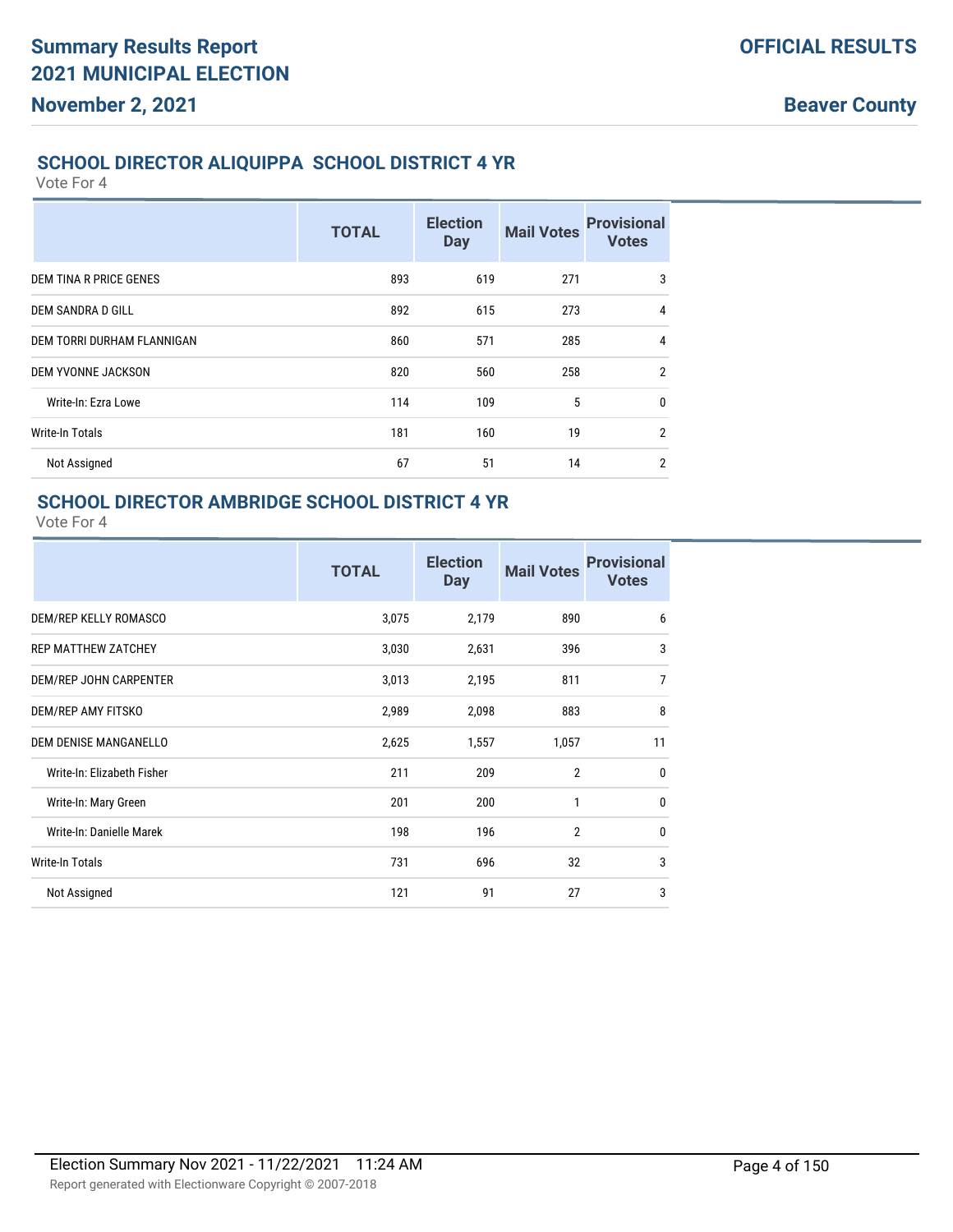#### **SCHOOL DIRECTOR AMBRIDGE SCHOOL DISTRICT 2 YR**

Vote For 3

|                             | <b>TOTAL</b> | <b>Election</b><br><b>Day</b> | <b>Mail Votes</b> | <b>Provisional</b><br><b>Votes</b> |
|-----------------------------|--------------|-------------------------------|-------------------|------------------------------------|
| <b>REP MATTHEW ZATCHEY</b>  | 2,693        | 2,344                         | 345               | $\overline{4}$                     |
| DEM/REP KELLY ROMASCO       | 2,630        | 1,840                         | 783               | $\overline{7}$                     |
| <b>REP JOHN J CARPENTER</b> | 2,519        | 2,191                         | 324               | 4                                  |
| <b>DEM AMY FITSKO</b>       | 2,337        | 1,402                         | 925               | 10                                 |
| DEM DENISE MANGANELLO       | 2,218        | 1,272                         | 936               | 10                                 |
| Write-In: Danielle Marek    | 155          | 154                           | 1                 | $\mathbf 0$                        |
| Write-In: Elizabeth Fisher  | 149          | 147                           | $\overline{2}$    | $\mathbf 0$                        |
| Write-In: Mary Green        | 142          | 142                           | 0                 | $\mathbf 0$                        |
| <b>Write-In Totals</b>      | 528          | 505                           | 22                | 1                                  |
| Not Assigned                | 82           | 62                            | 19                | 1                                  |

## **SCHOOL DIRECTOR BEAVER SCHOOL DISTRICT 4 YR**

|                              | <b>TOTAL</b> | <b>Election</b><br><b>Day</b> | <b>Mail Votes</b> | <b>Provisional</b><br><b>Votes</b> |
|------------------------------|--------------|-------------------------------|-------------------|------------------------------------|
| DEM/REP KARIN M PILARSKI     | 2,454        | 1,751                         | 701               | 2                                  |
| DEM/REP AARON BOVALINO       | 2,193        | 1,524                         | 668               | 1                                  |
| DEM/REP MARK A KORCINSKY     | 2,026        | 1,506                         | 520               | $\mathbf 0$                        |
| DEM/REP ANDREA L WALKER      | 1,982        | 1,378                         | 603               | 1                                  |
| Write-In: Robin Thompson     | 1,441        | 1,423                         | 18                | $\mathbf{0}$                       |
| Write-In: Angelique Avdellas | 1,221        | 1,217                         | 4                 | 0                                  |
| <b>Write-In Totals</b>       | 2,797        | 2,743                         | 50                | $\overline{4}$                     |
| Not Assigned                 | 135          | 103                           | 28                | 4                                  |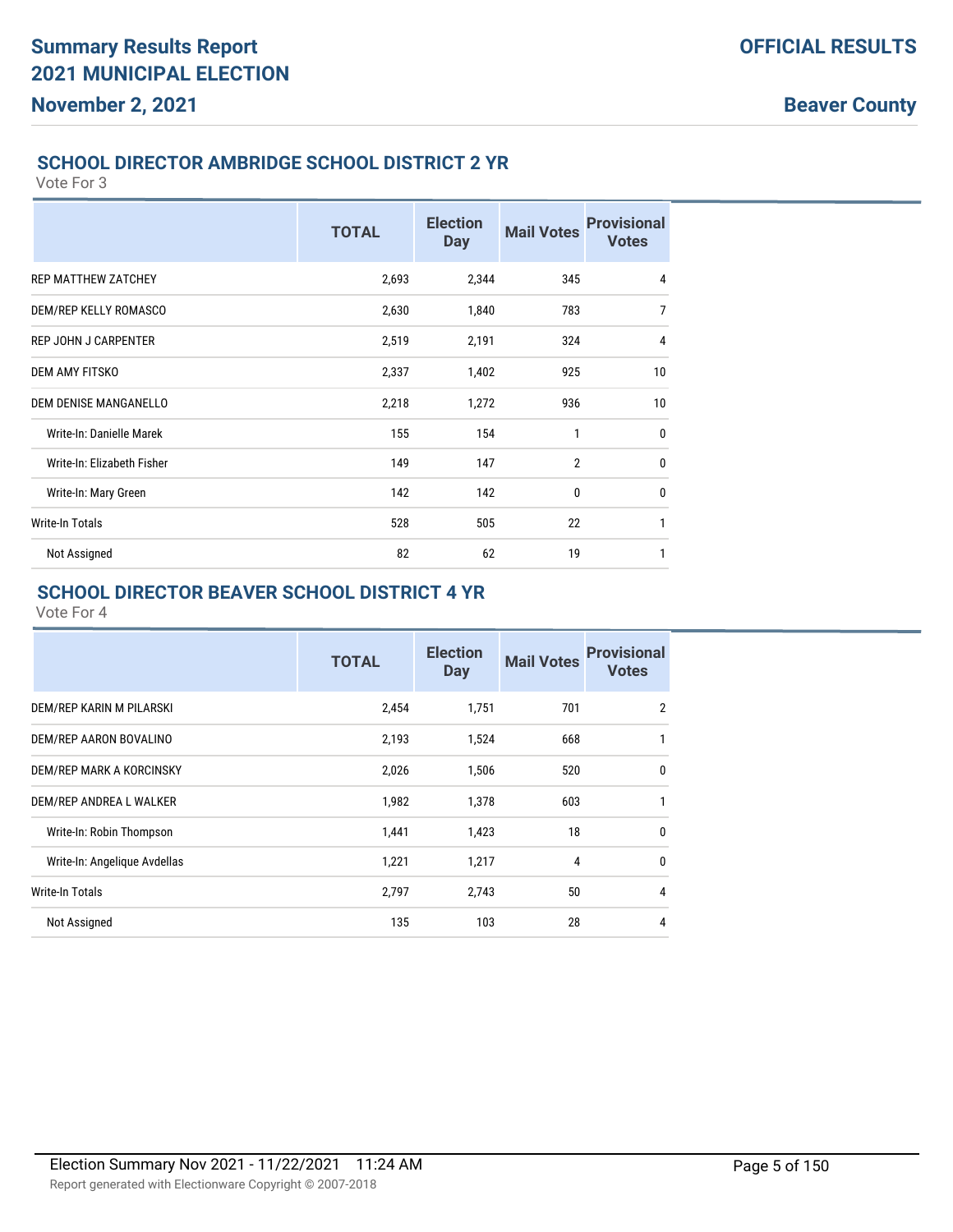#### **Beaver County**

#### **SCHOOL DIRECTOR BIG BEAVER FALLS SCHOOL DISTRICT 4 YR**

Vote For 4

|                               | <b>TOTAL</b> | <b>Election</b><br><b>Day</b> | <b>Mail Votes</b> | <b>Provisional</b><br><b>Votes</b> |
|-------------------------------|--------------|-------------------------------|-------------------|------------------------------------|
| <b>REP TOM KARCZEWSKI</b>     | 1,266        | 1,131                         | 133               | $\overline{2}$                     |
| DEM/REP MICHELE A MANNO       | 1,258        | 987                           | 269               | $\overline{2}$                     |
| DEM DARCELLE SLAPPY           | 1,140        | 874                           | 262               | $\overline{4}$                     |
| <b>REP CARLA SCHRIVER</b>     | 1,073        | 997                           | 76                | $\mathbf{0}$                       |
| <b>DEM TERRI ELLINWOOD</b>    | 1,059        | 789                           | 266               | $\overline{4}$                     |
| <b>REP R SCOTT PAGLEY</b>     | 972          | 886                           | 84                | $\overline{2}$                     |
| <b>DEM DARIAN CHOPS GRANT</b> | 886          | 673                           | 210               | 3                                  |
| <b>Write-In Totals</b>        | 31           | 28                            | 3                 | $\mathbf{0}$                       |
| Not Assigned                  | 31           | 28                            | 3                 | $\mathbf{0}$                       |

# **SCHOOL DIRECTOR BLACKHAWK SCHOOL DIST REG 1 - 4YR**

Vote For 1

|                          | <b>TOTAL</b> | <b>Election</b><br><b>Day</b> | <b>Mail Votes</b> | <b>Provisional</b><br><b>Votes</b> |
|--------------------------|--------------|-------------------------------|-------------------|------------------------------------|
| <b>REP LYNN KALCEVIC</b> | 821          | 770                           | 49                | 2                                  |
| DEM NEIL MORRISON        | 591          | 430                           | 160               |                                    |
| Write-In Totals          | 2            |                               |                   | 0                                  |
| Not Assigned             | 2            |                               |                   | 0                                  |

#### **SCHOOL DIRECTOR BLACKHAWK SCHOOL DIST REG 2 - 4 YR**

|                          | <b>TOTAL</b> | <b>Election</b><br><b>Day</b> | <b>Mail Votes</b> | <b>Provisional</b><br><b>Votes</b> |
|--------------------------|--------------|-------------------------------|-------------------|------------------------------------|
| <b>REP ANDY HUZYAK</b>   | 760          | 658                           | 100               | 2                                  |
| <b>REP FRANK MAKOCZY</b> | 709          | 614                           | 94                |                                    |
| <b>DEM BARB BROWN</b>    | 594          | 402                           | 191               |                                    |
| DEM MELISSA ZIEGLER      | 520          | 328                           | 191               |                                    |
| <b>Write-In Totals</b>   | 6            | 6                             | $\mathbf{0}$      | $\mathbf{0}$                       |
| Not Assigned             | 6            | 6                             | $\mathbf{0}$      | $\mathbf{0}$                       |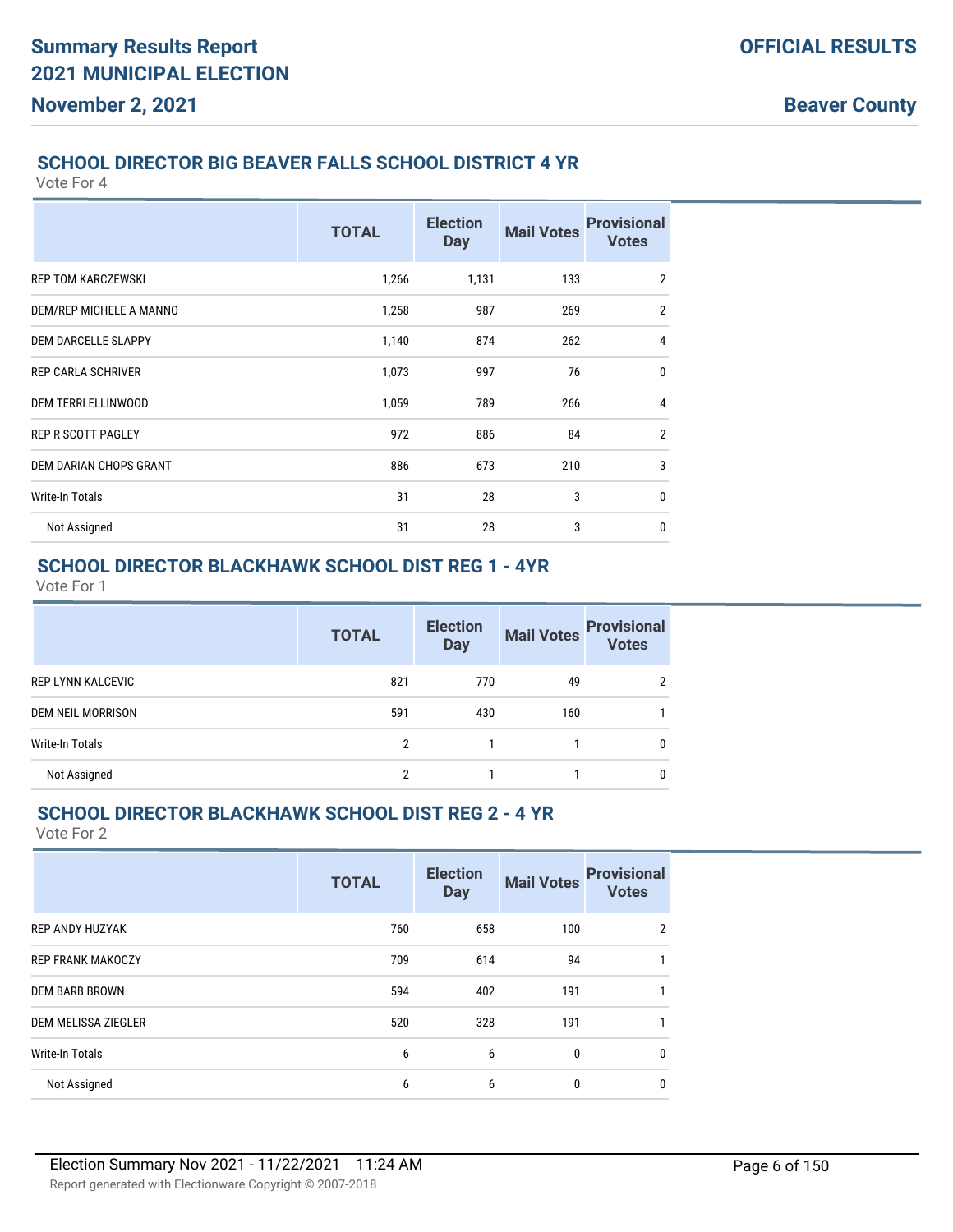#### **SCHOOL DIRECTOR BLACKHAWK SCHOOL DIST REG 3 - 4 YR**

Vote For 1

|                         | <b>TOTAL</b> | <b>Election</b><br>Day | <b>Mail Votes</b> | <b>Provisional</b><br><b>Votes</b> |
|-------------------------|--------------|------------------------|-------------------|------------------------------------|
| DEM/REP ROBERTA MANSELL | 1,100        | 871                    | 229               |                                    |
| Write-In Totals         | 80           | 76                     | 4                 |                                    |
| Not Assigned            | 80           | 76                     | 4                 |                                    |

#### **SCHOOL DIRECTOR CENTRAL VALLEY SCHOOL DISTRICT REGION 1 - 4 YR**

Vote For 2

|                            | <b>TOTAL</b> | <b>Election</b><br><b>Day</b> | <b>Mail Votes</b> | <b>Provisional</b><br><b>Votes</b> |
|----------------------------|--------------|-------------------------------|-------------------|------------------------------------|
| DEM/REP DAVID P AMBROSE    | 946          | 675                           | 269               | 2                                  |
| DEM/REP THOMAS J MOWAD JR  | 815          | 565                           | 249               |                                    |
| Write-In: Brandi Patterson | 240          | 240                           | 0                 | 0                                  |
| Write-In Totals            | 302          | 296                           | 6                 | 0                                  |
| Not Assigned               | 62           | 56                            | 6                 | 0                                  |

#### **SCHOOL DIRECTOR CENTRAL VALLEY SCHOOL DISTRICT REGION 2 - 4 YR** Vote For 1

|                             | <b>TOTAL</b> | <b>Election</b><br><b>Day</b> | <b>Mail Votes</b> | <b>Provisional</b><br><b>Votes</b> |
|-----------------------------|--------------|-------------------------------|-------------------|------------------------------------|
| DEM/REP MARSHA HARB DECENZO | 869          | 525                           | 337               |                                    |
| Write-In: Jean Furgiuele    | 310          | 307                           | 3                 | 0                                  |
| Write-In Totals             | 343          | 335                           | 8                 | 0                                  |
| Not Assigned                | 33           | 28                            | 5                 | 0                                  |

#### **SCHOOL DIRECTOR CENTRAL VALLEY SCHOOL DISTRICT REGION 3 - 4 YR** Vote For 1

|                           | <b>TOTAL</b> | <b>Election</b><br><b>Day</b> | <b>Mail Votes</b> | <b>Provisional</b><br>Votes |
|---------------------------|--------------|-------------------------------|-------------------|-----------------------------|
| DEM/REP DONNA M BELCASTRO | 934          | 707                           | 225               | $\mathcal{P}$               |
| Write-In: James Peters    | 158          | 158                           | 0                 | $\mathbf{0}$                |
| Write-In Totals           | 174          | 174                           | 0                 | $\mathbf{0}$                |
| Not Assigned              | 16           | 16                            | 0                 | 0                           |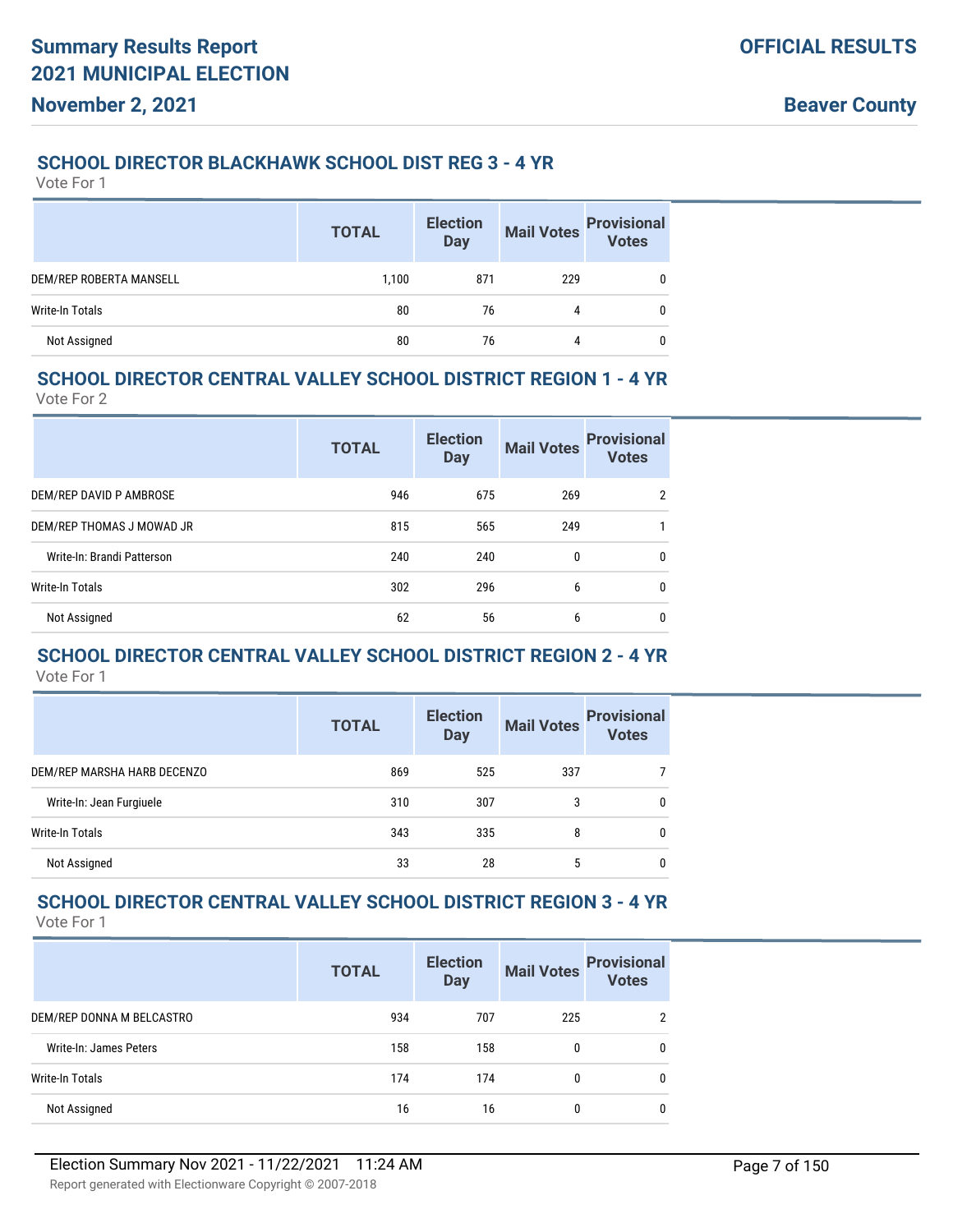#### **SCHOOL DIRECTOR ELLWOOD SCHOOL DISTRICT 4 YR**

Vote For 4

|                                   | <b>TOTAL</b> | <b>Election</b><br><b>Day</b> | <b>Mail Votes</b> | <b>Provisional</b><br><b>Votes</b> |
|-----------------------------------|--------------|-------------------------------|-------------------|------------------------------------|
| DEM/REP NORM BOOTS                | 64           | 40                            | 24                | $\mathbf{0}$                       |
| DEM/REP KATHY TILLIA              | 60           | 37                            | 23                | $\mathbf{0}$                       |
| DEM/REP CLAIRE FAUZEY             | 57           | 34                            | 23                | $\mathbf{0}$                       |
| DEM/REP KATHY GALBREATH MCCOMMONS | 53           | 33                            | 20                | $\mathbf{0}$                       |
| <b>Write-In Totals</b>            | 5            |                               | 4                 | $\mathbf{0}$                       |
| Not Assigned                      | 5            |                               | 4                 | $\mathbf{0}$                       |

### **SCHOOL DIRECTOR ELLWOOD SCHOOL DISTRICT 2 YR**

Vote For 1

|                               | <b>TOTAL</b> | <b>Election</b><br><b>Day</b> | <b>Mail Votes</b> | <b>Provisional</b><br>Votes |
|-------------------------------|--------------|-------------------------------|-------------------|-----------------------------|
| DEM KATHY GALBREATH MCCOMMONS | 48           | 28                            | 20                | 0                           |
| REP NORM BOOTS                | 34           | 26                            | 8                 | 0                           |
| Write-In Totals               | າ            | 2                             |                   |                             |
| Not Assigned                  |              | ŋ                             |                   |                             |

#### **SCHOOL DIRECTOR FREEDOM SCHOOL DISTRICT 4 YR**

|                              | <b>TOTAL</b> | <b>Election</b><br><b>Day</b> | <b>Mail Votes</b> | <b>Provisional</b><br><b>Votes</b> |
|------------------------------|--------------|-------------------------------|-------------------|------------------------------------|
| DEM/REP MONICA GRUNNAGLE     | 1,611        | 1,140                         | 467               | 4                                  |
| DEM/REP SHARON GEIBEL        | 1,578        | 1,084                         | 489               | 5                                  |
| DEM/REP MICHELLE MICIJA      | 1,539        | 1,042                         | 491               | 6                                  |
| <b>DEM/REP JENNIFER HILL</b> | 1,420        | 917                           | 498               | 5                                  |
| Write-In: Lori Pail          | 563          | 563                           | 0                 | $\mathbf{0}$                       |
| <b>Write-In Totals</b>       | 650          | 629                           | 21                | $\mathbf 0$                        |
| Not Assigned                 | 87           | 66                            | 21                | 0                                  |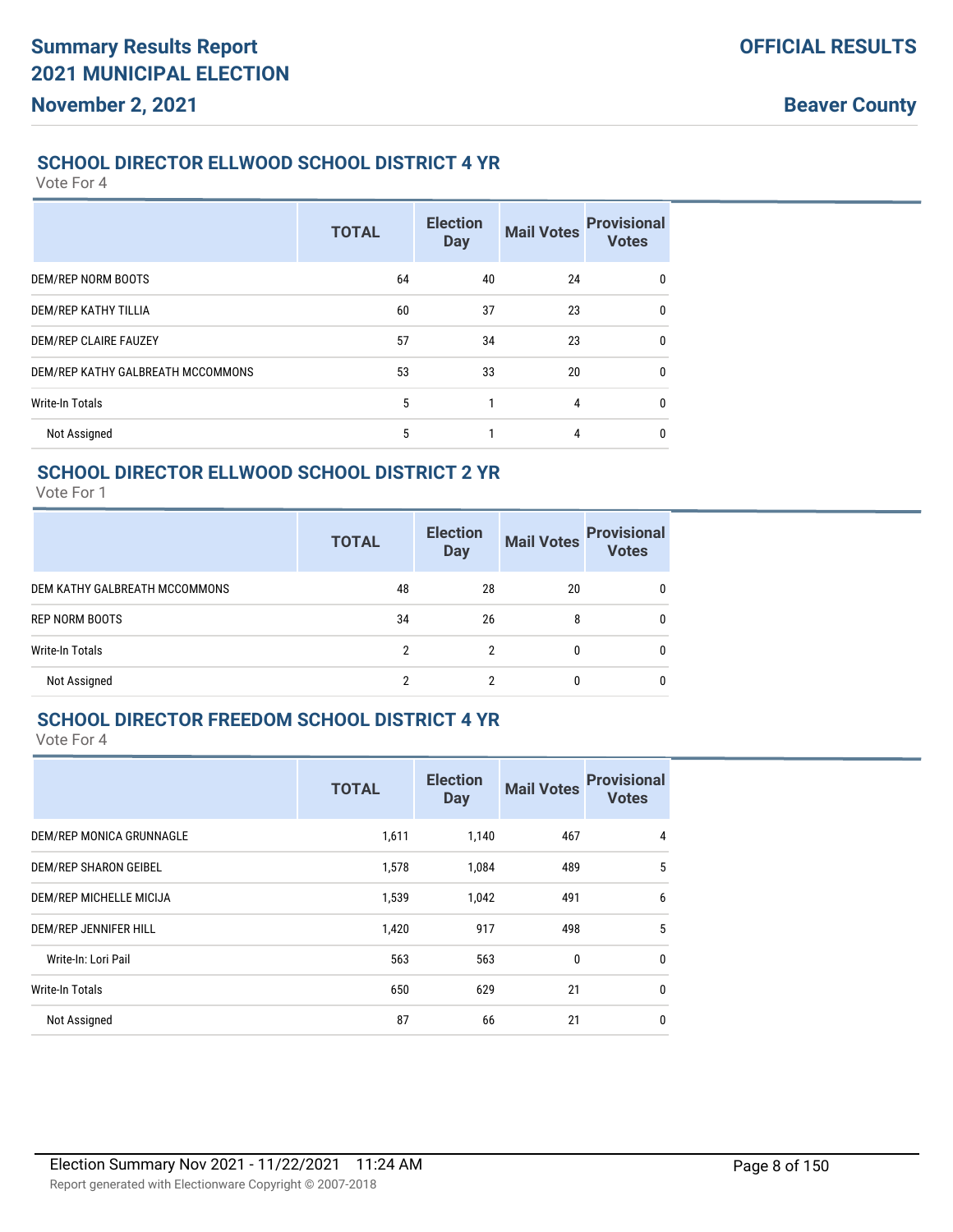#### **SCHOOL DIRECTOR HOPEWELL SCHOOL DIST REG 1 - 4 YR**

Vote For 2

|                            | <b>TOTAL</b> | <b>Election</b><br><b>Day</b> | <b>Mail Votes</b> | <b>Provisional</b><br><b>Votes</b> |
|----------------------------|--------------|-------------------------------|-------------------|------------------------------------|
| DEM/REP JEANETTE MILLER    | 847          | 590                           | 255               | $\overline{2}$                     |
| DEM/REP JEFFREY D WINKLE   | 787          | 597                           | 187               | 3                                  |
| Write-In: Jennifer Parrish | 443          | 443                           | 0                 | 0                                  |
| Write-In: David Shelton    | 381          | 381                           | 0                 | $\mathbf{0}$                       |
| <b>Write-In Totals</b>     | 911          | 902                           | 9                 | $\mathbf 0$                        |
| Not Assigned               | 87           | 78                            | 9                 | $\mathbf 0$                        |

#### **SCHOOL DIRECTOR HOPEWELL SCHOOL DIST REG 2 - 4 YR**

Vote For 1

|                           | <b>TOTAL</b> | <b>Election</b><br><b>Day</b> | <b>Mail Votes</b> | <b>Provisional</b><br>Votes |
|---------------------------|--------------|-------------------------------|-------------------|-----------------------------|
| DEM BETHANY PISTORIUS     | 716          | 435                           | 281               | 0                           |
| <b>REP MICHAEL MURRAY</b> | 625          | 548                           | 77                | 0                           |
| Write-In Totals           | 19           | 19                            |                   | 0                           |
| Not Assigned              | 19           | 19                            | 0                 | 0                           |

## **SCHOOL DIRECTOR HOPEWELL SCHOOL DIST REG 2 - 2 YR**

|                                      | <b>TOTAL</b> | <b>Election</b><br><b>Day</b> | <b>Mail Votes</b> | <b>Provisional</b><br><b>Votes</b> |
|--------------------------------------|--------------|-------------------------------|-------------------|------------------------------------|
| <b>REP LINDSAY ZUPSIC</b>            | 716          | 620                           | 96                | $\mathbf{0}$                       |
| <b>DEM COURTNEY BRISKEY SANTILLI</b> | 604          | 340                           | 264               | $\mathbf{0}$                       |
| Write-In Totals                      | 28           | 28                            | 0                 | $\mathbf{0}$                       |
| Not Assigned                         | 28           | 28                            | 0                 | 0                                  |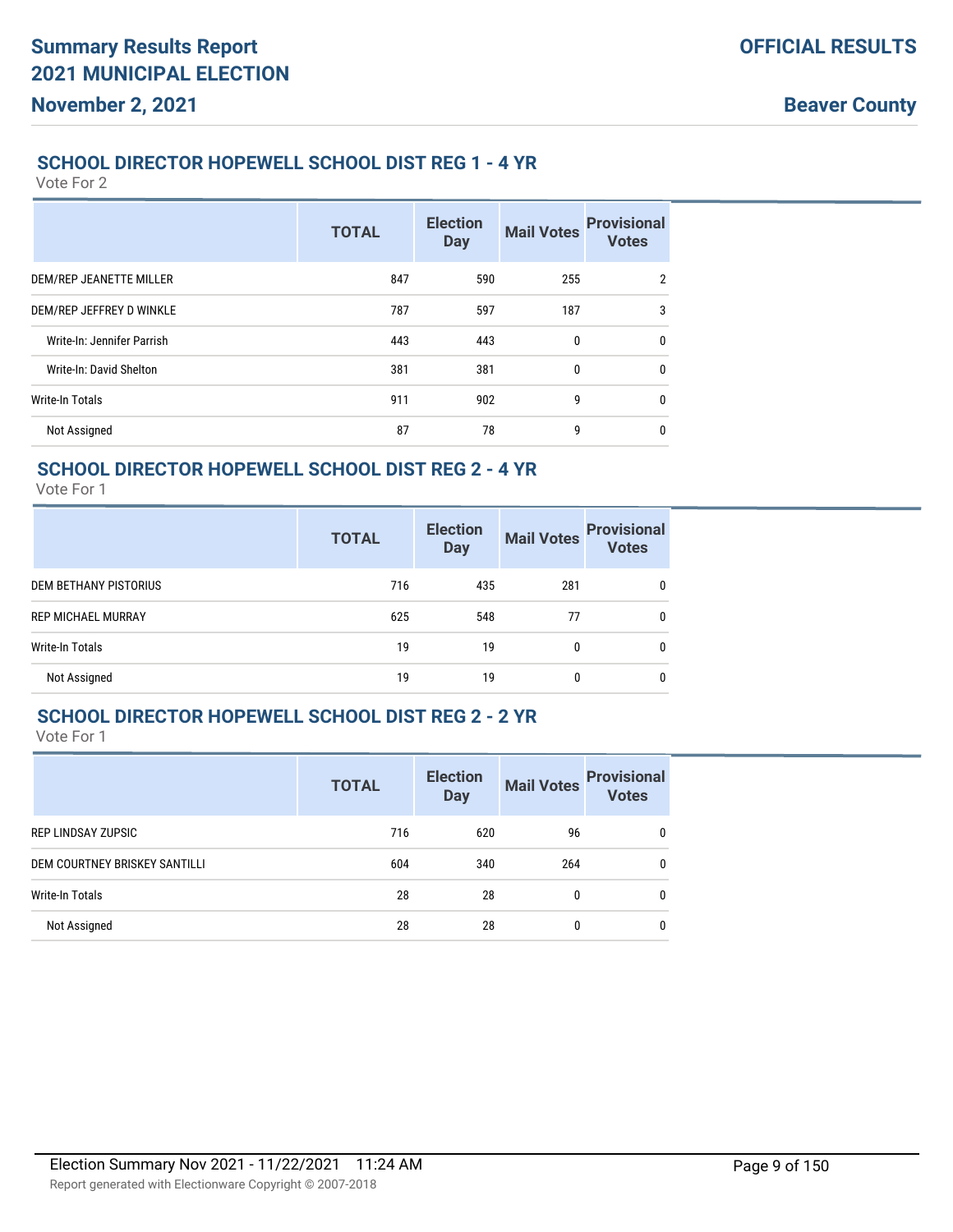#### **SCHOOL DIRECTOR HOPEWELL SCHOOL DIST REG 3 - 4 YR**

Vote For 1

|                      | <b>TOTAL</b> | <b>Election</b><br><b>Day</b> | <b>Mail Votes</b> | <b>Provisional</b><br>Votes |
|----------------------|--------------|-------------------------------|-------------------|-----------------------------|
| REP DANIEL J SANTIA  | 595          | 505                           | 89                |                             |
| DEM DAVID H BUFALINI | 574          | 348                           | 226               | 0                           |
| Write-In Totals      | 21           | 15                            | 5                 |                             |
| Not Assigned         | 21           | 15                            | 5                 |                             |

#### **SCHOOL DIRECTOR HOPEWELL SCHOOL DIST REG 3 - 2 YR**

Vote For 1

|                          | <b>TOTAL</b> | <b>Election</b><br><b>Day</b> | <b>Mail Votes</b> | <b>Provisional</b><br>Votes |
|--------------------------|--------------|-------------------------------|-------------------|-----------------------------|
| DEM/REP DAVID H BUFALINI | 924          | 654                           | 269               |                             |
| Write-In Totals          | 76           | 65                            | 10                |                             |
| Not Assigned             | 76           | 65                            | 10                |                             |

#### **SCHOOL DIRECTOR MIDLAND SCHOOL DISTRICT 4 YR**

|                            | <b>TOTAL</b> | <b>Election</b><br><b>Day</b> | <b>Mail Votes</b> | <b>Provisional</b><br><b>Votes</b> |
|----------------------------|--------------|-------------------------------|-------------------|------------------------------------|
| <b>DEM DANIEL DOYLE</b>    | 327          | 231                           | 95                | 1                                  |
| <b>DEM DAVID VUCKOVICH</b> | 319          | 228                           | 90                | $\mathbf{1}$                       |
| <b>DEM RAY MCSHANE</b>     | 319          | 222                           | 96                | 1                                  |
| <b>DEM CHERYL WILLIAMS</b> | 312          | 219                           | 92                | 1                                  |
| <b>Write-In Totals</b>     | 15           | 14                            | 1                 | $\mathbf 0$                        |
| Not Assigned               | 15           | 14                            | 1                 | 0                                  |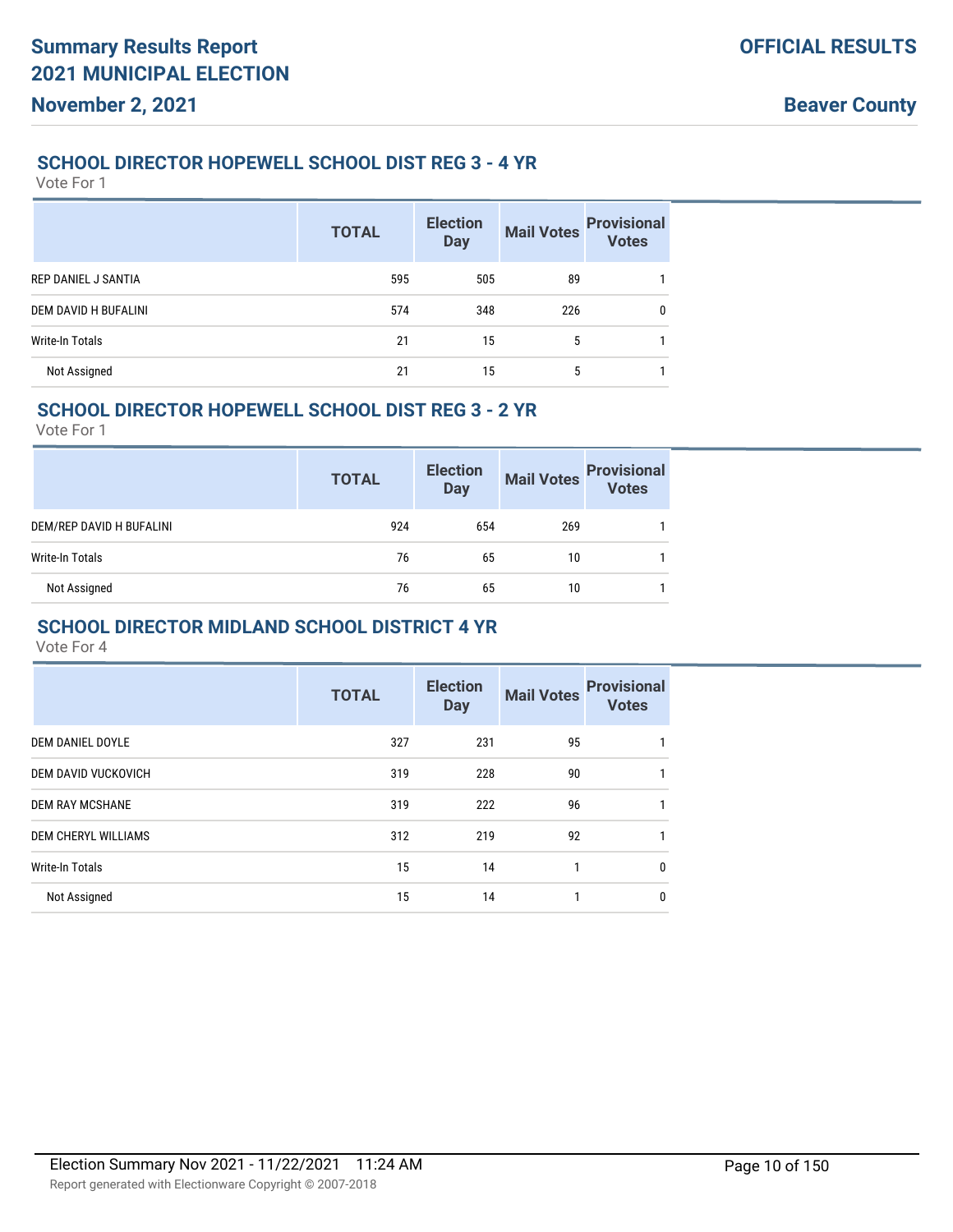#### **SCHOOL DIRECTOR NEW BRIGHTON SCHOOL DISTRICT 4 YR**

Vote For 4

|                                  | <b>TOTAL</b> | <b>Election</b><br><b>Day</b> | <b>Mail Votes</b> | <b>Provisional</b><br><b>Votes</b> |
|----------------------------------|--------------|-------------------------------|-------------------|------------------------------------|
| DEM/REP CHRISTEEN DEANE CERATTI  | 1,096        | 822                           | 271               | 3                                  |
| DEM/REP STEVEN POWELL            | 1,052        | 803                           | 246               | 3                                  |
| DEM/REP BERNADETTE SAIKO MATTICA | 1,046        | 784                           | 259               | 3                                  |
| DEM/REP MATTHEW LEDONNE          | 1,042        | 789                           | 252               | 1                                  |
| Write-In: Anthony Ellis          | 169          | 169                           | $\mathbf{0}$      | $\mathbf{0}$                       |
| Write-In: Shaun Duguay           | 62           | 62                            | 0                 | $\mathbf{0}$                       |
| <b>Write-In Totals</b>           | 317          | 303                           | 14                | 0                                  |
| Not Assigned                     | 86           | 72                            | 14                | $\mathbf 0$                        |

#### **SCHOOL DIRECTOR NEW BRIGHTON SCHOOL DISTRICT 2 YR**

Vote For 1

|                    | <b>TOTAL</b> | <b>Election</b><br>Day | Mail Votes | <b>Provisional</b> |
|--------------------|--------------|------------------------|------------|--------------------|
| DEM MATTEW LEDONNE | 1.139        | 842                    | 295        |                    |
| Write-In Totals    | 129          | 126                    | 3          | 0                  |
| Not Assigned       | 129          | 126                    |            | 0                  |

#### **SCHOOL DIRECTOR RIVERSIDE SCHOOL DISTRICT 4 YR**

|                          | <b>TOTAL</b> | <b>Election</b><br><b>Day</b> | <b>Mail Votes</b> | <b>Provisional</b><br><b>Votes</b> |
|--------------------------|--------------|-------------------------------|-------------------|------------------------------------|
| DEM/REP DANIEL KELOSKY   | 1,870        | 1,605                         | 263               | 2                                  |
| <b>REP CHRIS CHILL</b>   | 1,526        | 1,384                         | 141               | 1                                  |
| DEM/REP MATHEW LAWRENCE  | 1,485        | 1,276                         | 208               | 1                                  |
| DEM/REP ROGER J RADEVSKI | 1,333        | 1,090                         | 242               | 1                                  |
| <b>DEM KATE REED</b>     | 990          | 704                           | 285               | 1                                  |
| Write-In: Mariah Joyce   | 774          | 766                           | 8                 | $\mathbf{0}$                       |
| <b>Write-In Totals</b>   | 807          | 796                           | 10                | 1                                  |
| Not Assigned             | 33           | 30                            | $\overline{2}$    | 1                                  |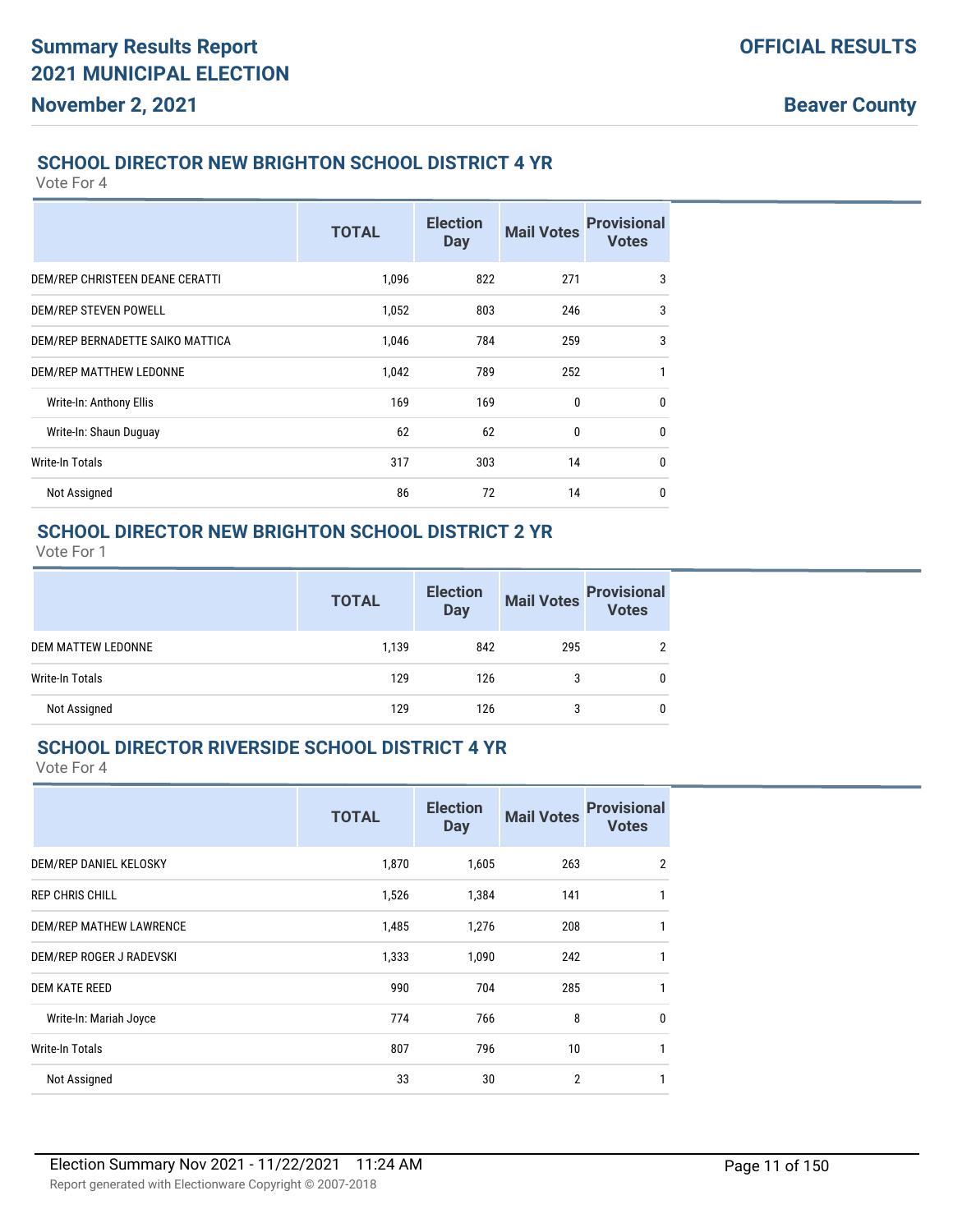#### **SCHOOL DIRECTOR ROCHESTER SCHOOL DISTRICT 4 YR**

Vote For 4

|                                 | <b>TOTAL</b> | <b>Election</b><br><b>Day</b> | <b>Mail Votes</b> | <b>Provisional</b><br><b>Votes</b> |
|---------------------------------|--------------|-------------------------------|-------------------|------------------------------------|
| DEM/REP MICHELLE HUBBARD        | 624          | 455                           | 168               | $\mathbf{1}$                       |
| <b>DEM LAWRENCE E BLACKWELL</b> | 560          | 407                           | 152               | 1                                  |
| <b>REP DALE DAMAN</b>           | 556          | 490                           | 66                | $\mathbf 0$                        |
| DEM CHRISTINE S KRONK           | 513          | 344                           | 168               | 1                                  |
| <b>REP TOM DAMAN</b>            | 494          | 444                           | 50                | $\mathbf 0$                        |
| DEM/REP JOCELYN NICOLE HASKINS  | 482          | 351                           | 130               | $\mathbf{1}$                       |
| <b>IND JIM BOGOLEA</b>          | 468          | 391                           | 77                | $\mathbf 0$                        |
| <b>IND JOHN PFEUFFER</b>        | 412          | 350                           | 62                | $\mathbf 0$                        |
| <b>Write-In Totals</b>          | 9            | 8                             | 1                 | $\mathbf 0$                        |
| Not Assigned                    | 9            | 8                             | 1                 | $\mathbf 0$                        |

#### **SCHOOL DIRECTOR SOUTHSIDE SCHOOL DISTRICT 4 YR**

|                          | <b>TOTAL</b> | <b>Election</b><br><b>Day</b> | <b>Mail Votes</b> | <b>Provisional</b><br><b>Votes</b> |
|--------------------------|--------------|-------------------------------|-------------------|------------------------------------|
| DEM/REP DONALD J PARSONS | 931          | 789                           | 142               | $\mathbf{0}$                       |
| DEM/REP CRAIG STEWART    | 830          | 711                           | 119               | 0                                  |
| DEM/REP SHELLY YOUREE    | 821          | 680                           | 141               | $\mathbf{0}$                       |
| DEM/REP LARRY R SMITH    | 807          | 677                           | 130               | 0                                  |
| <b>Write-In Totals</b>   | 65           | 64                            | 1                 | 0                                  |
| Not Assigned             | 65           | 64                            | 1                 | 0                                  |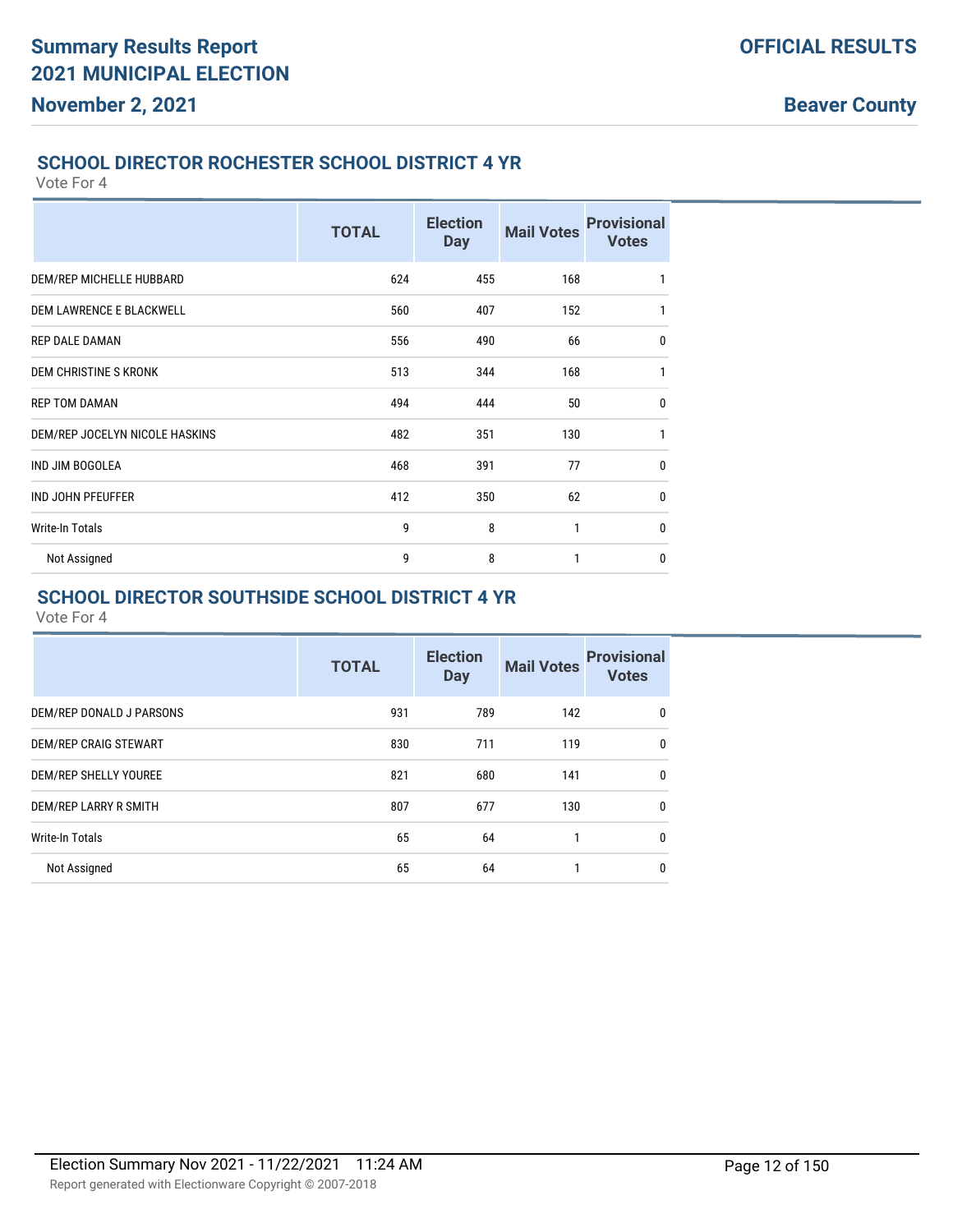#### **Beaver County**

#### **SCHOOL DIRECTOR WESTERN BEAVER SCHOOL DISTRICT 4 YR**

Vote For 4

|                          | <b>TOTAL</b> | <b>Election</b><br><b>Day</b> | <b>Mail Votes</b> | <b>Provisional</b><br><b>Votes</b> |
|--------------------------|--------------|-------------------------------|-------------------|------------------------------------|
| DEM/REP PATRICK MCGEEHAN | 911          | 735                           | 175               | 1                                  |
| DEM/REP ILENE MCLEAN     | 901          | 724                           | 177               | 0                                  |
| DEM/REP JOHN METZLER     | 898          | 752                           | 146               | $\mathbf 0$                        |
| DEM/REP MARTIN GIMBUS    | 862          | 704                           | 158               | $\mathbf 0$                        |
| <b>Write-In Totals</b>   | 37           | 36                            | 1                 | $\mathbf 0$                        |
| Not Assigned             | 37           | 36                            | 1                 | $\mathbf 0$                        |

### **MEMBER OF COUNCIL ALIQUIPPA 4 YR**

Vote For 2

|                              | <b>TOTAL</b> | <b>Election</b><br><b>Day</b> | <b>Mail Votes</b> | <b>Provisional</b><br><b>Votes</b> |
|------------------------------|--------------|-------------------------------|-------------------|------------------------------------|
| DEM JENNIFER KENNER MILLINER | 864          | 572                           | 289               | 3                                  |
| DEM BARBARA HILL             | 789          | 514                           | 272               | 3                                  |
| AWP ZABRIAWN EUGENE SMITH    | 467          | 377                           | 89                |                                    |
| <b>Write-In Totals</b>       | 25           | 23                            | 2                 | 0                                  |
| Not Assigned                 | 25           | 23                            | 2                 | 0                                  |

#### **CONSTABLE ALIQUIPPA 6 YR**

|                            | <b>TOTAL</b> | <b>Election</b><br><b>Day</b> | <b>Mail Votes</b> | <b>Provisional</b><br>Votes |
|----------------------------|--------------|-------------------------------|-------------------|-----------------------------|
| <b>DEM PATRICK SPANIOL</b> | 1,162        | 809                           | 349               | 4                           |
| Write-In Totals            | 24           | 19                            | 5                 |                             |
| Not Assigned               | 24           | 19                            | 5                 |                             |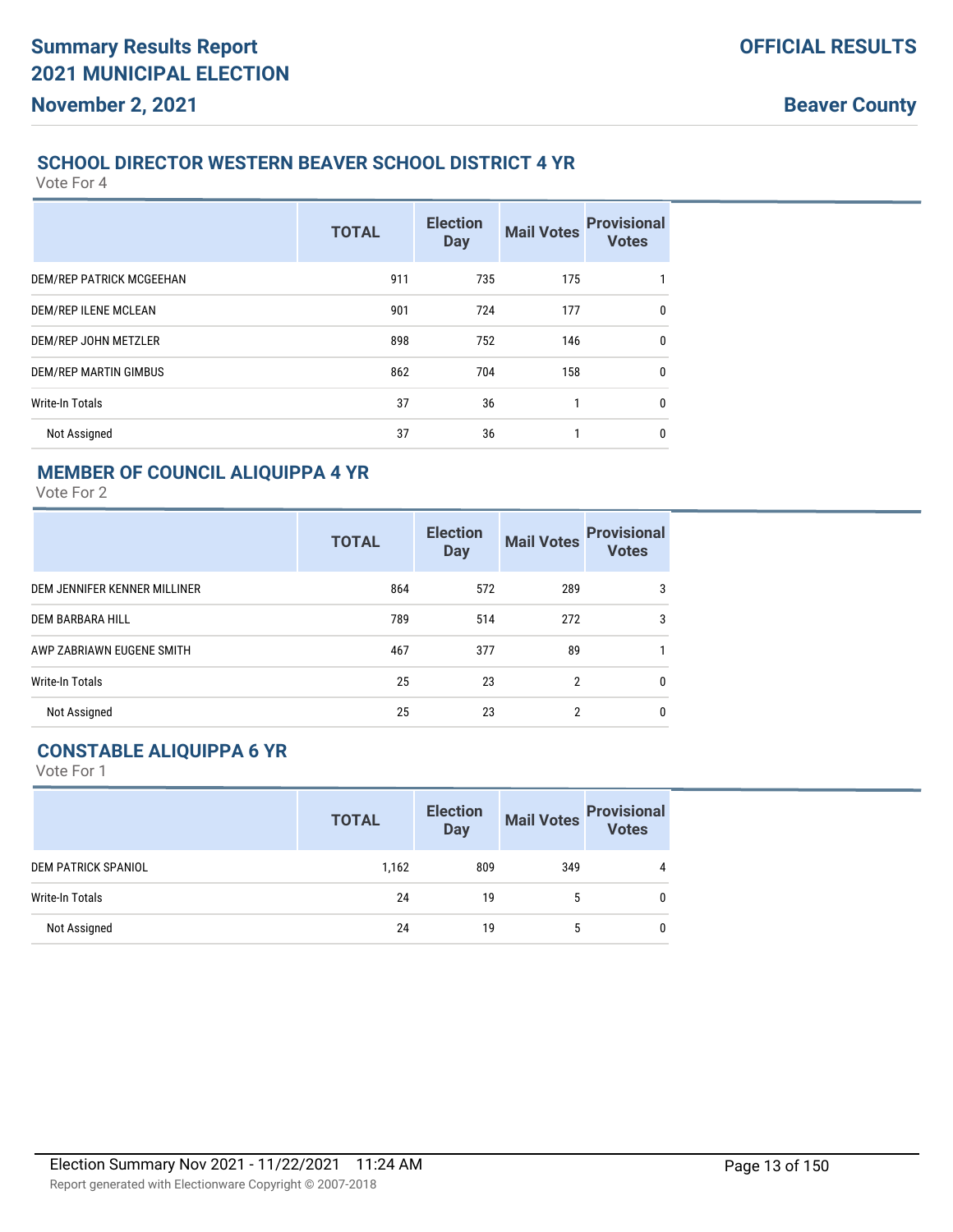**Beaver County**

#### **MAYOR AMBRIDGE 4 YR**

Vote For 1

|                             | <b>TOTAL</b> | <b>Election</b><br><b>Day</b> | <b>Mail Votes</b> | <b>Provisional</b><br><b>Votes</b> |
|-----------------------------|--------------|-------------------------------|-------------------|------------------------------------|
| DEM GERALD DUKE MCCOY       | 461          | 347                           | 112               | 2                                  |
| <b>REP DENNIS LAPIC</b>     | 392          | 344                           | 46                | $\overline{2}$                     |
| <b>GRN LORIANNE BURGESS</b> | 166          | 126                           | 39                |                                    |
| <b>Write-In Totals</b>      | 9            | 9                             | $\mathbf{0}$      | $\mathbf{0}$                       |
| Not Assigned                | 9            | 9                             | 0                 | $\mathbf 0$                        |

#### **MEMBER OF COUNCIL AMBRIDGE 4 YR**

Vote For 4

|                             | <b>TOTAL</b> | <b>Election</b><br><b>Day</b> | <b>Mail Votes</b> | <b>Provisional</b><br><b>Votes</b> |
|-----------------------------|--------------|-------------------------------|-------------------|------------------------------------|
| DEM TINA IORFIDO MILLER     | 626          | 473                           | 149               | $\overline{4}$                     |
| <b>DEM BETH DEVINCENT</b>   | 612          | 466                           | 142               | $\overline{4}$                     |
| <b>DEM TONY CAFARELLI</b>   | 568          | 439                           | 125               | $\overline{4}$                     |
| DEM MARY JANE JONES GILLIAM | 545          | 403                           | 139               | 3                                  |
| <b>REP RAQUEL BRANCHIK</b>  | 532          | 463                           | 67                | $\overline{2}$                     |
| <b>Write-In Totals</b>      | 31           | 27                            | 1                 | 3                                  |
| Not Assigned                | 31           | 27                            | 1                 | 3                                  |

#### **TAX COLLECTOR AMBRIDGE 4 YR**

|                            | <b>TOTAL</b> | <b>Election</b><br><b>Day</b> | <b>Mail Votes</b> | <b>Provisional</b><br>Votes |
|----------------------------|--------------|-------------------------------|-------------------|-----------------------------|
| <b>DEM/REP STACEY KROL</b> | 914          | 730                           | 179               |                             |
| Write-In Totals            | 17           | 16                            |                   |                             |
| Not Assigned               | 17           | 16                            |                   | 0                           |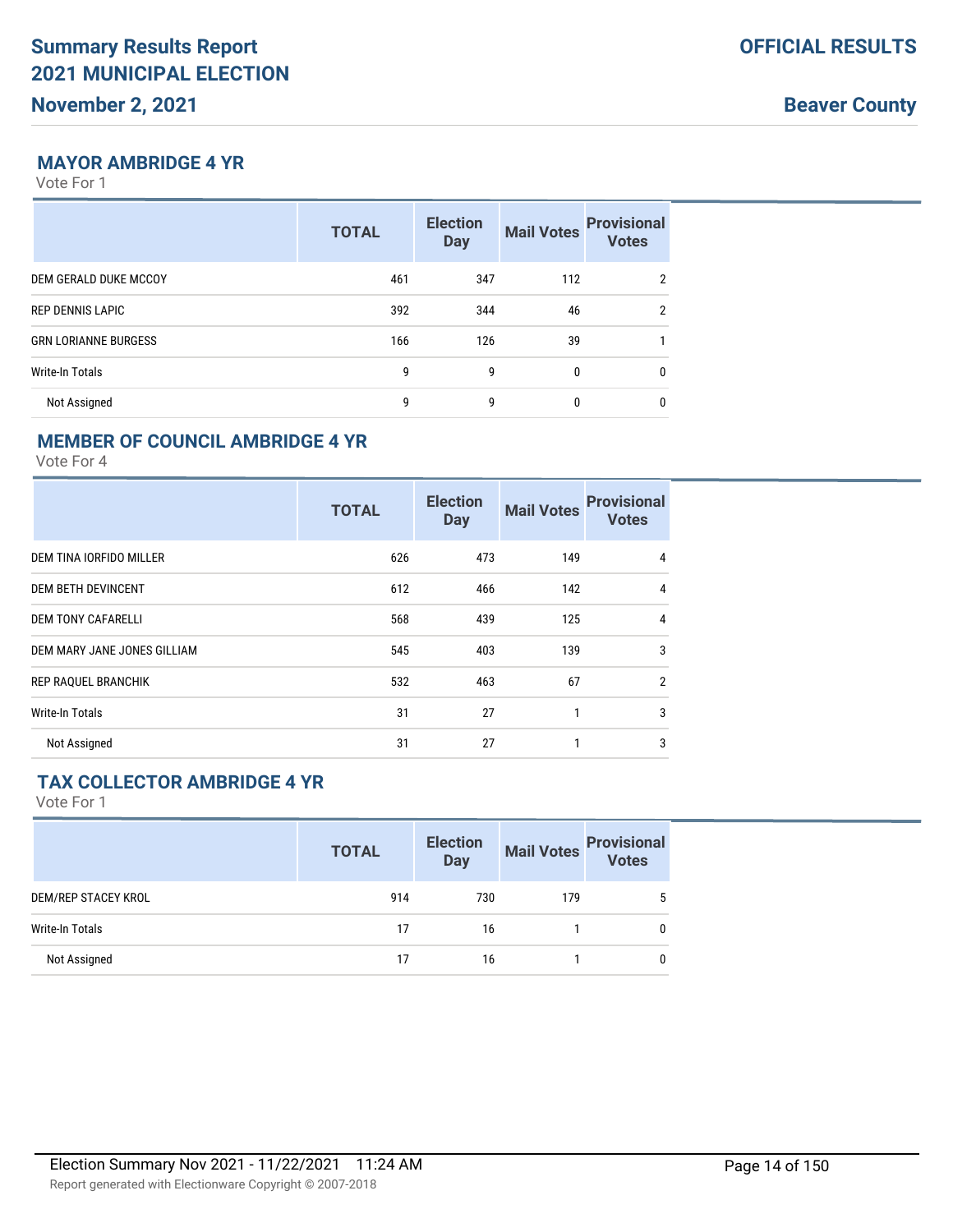**Beaver County**

#### **CONSTABLE AMBRIDGE 6 YR**

Vote For 1

|                           | <b>TOTAL</b> | <b>Election</b><br><b>Day</b> | <b>Mail Votes</b> | <b>Provisional</b><br><b>Votes</b> |
|---------------------------|--------------|-------------------------------|-------------------|------------------------------------|
| REP MICHAEL LONGO         | 560          | 489                           | 69                |                                    |
| <b>DEM DEAUNTAE CLARK</b> | 451          | 323                           | 125               | 3                                  |
| <b>Write-In Totals</b>    | 8            | 8                             | 0                 | 0                                  |
| Not Assigned              | 8            | 8                             | 0                 | 0                                  |

## **MAYOR BADEN 4 YR**

Vote For 1

|                          | <b>TOTAL</b> | <b>Election</b><br>Day | Mail Votes | <b>Provisional</b><br>Votes |
|--------------------------|--------------|------------------------|------------|-----------------------------|
| DEM/REP MICHAEL L STUBAN | 602          | 425                    | 175        |                             |
| Write-In Totals          | 154          | 124                    | 30         |                             |
| Not Assigned             | 154          | 124                    | 30         |                             |

#### **MEMBER OF COUNCIL BADEN 4 YR**

|                          | <b>TOTAL</b> | <b>Election</b><br><b>Day</b> | <b>Mail Votes</b> | <b>Provisional</b><br><b>Votes</b> |
|--------------------------|--------------|-------------------------------|-------------------|------------------------------------|
| DEM JOSEPH D BOSH        | 514          | 307                           | 204               | 3                                  |
| DEM/REP MICHAEL L STUBAN | 463          | 323                           | 138               | $\overline{2}$                     |
| DEM DAWN M SINGLETON     | 445          | 247                           | 195               | 3                                  |
| DEM/REP DOUGLAS MILLER   | 444          | 306                           | 136               | $\overline{2}$                     |
| <b>REP JOHN F JONES</b>  | 426          | 370                           | 56                | $\mathbf{0}$                       |
| <b>Write-In Totals</b>   | 36           | 27                            | 9                 | $\mathbf 0$                        |
| Not Assigned             | 36           | 27                            | 9                 | $\mathbf 0$                        |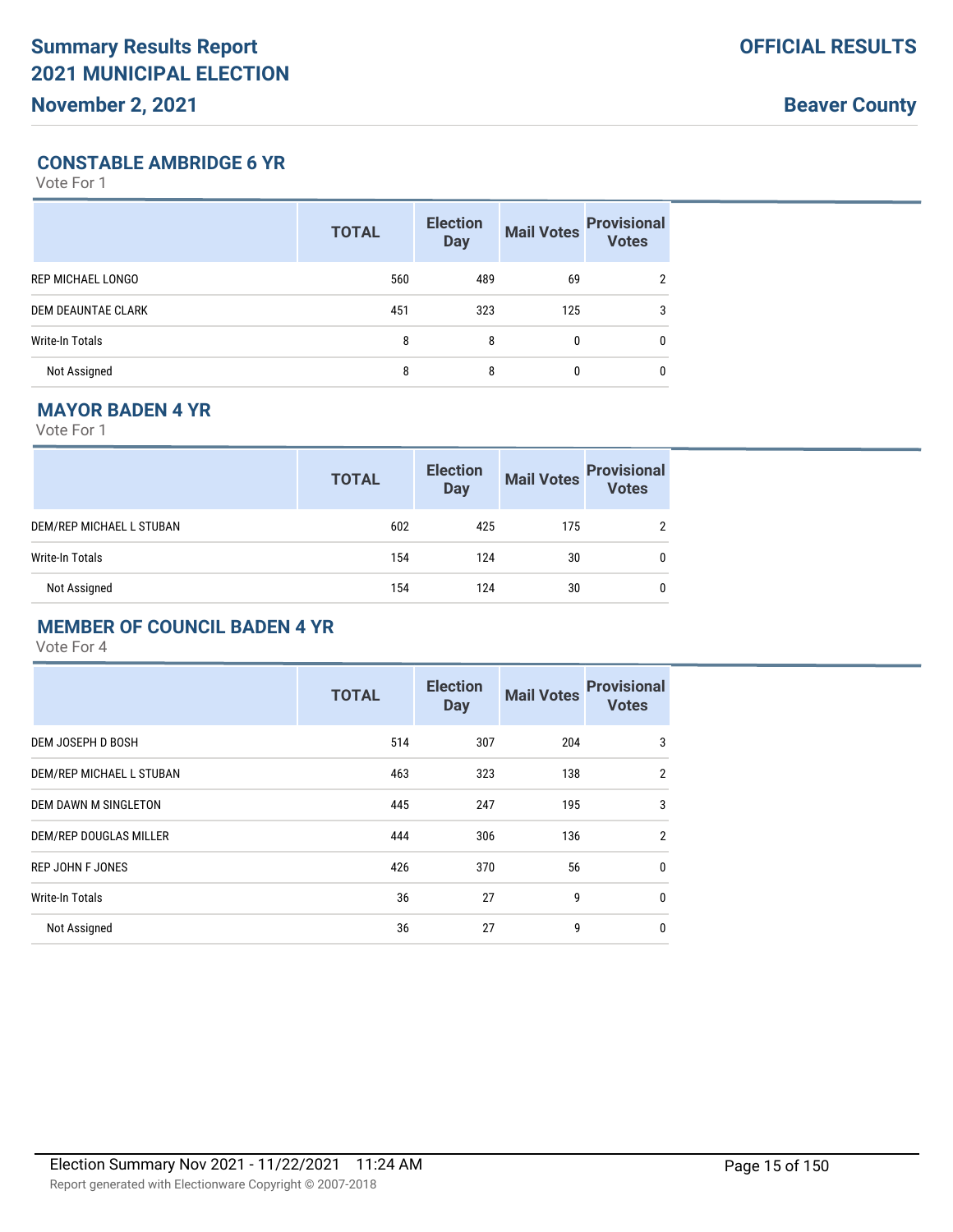**Beaver County**

### **TAX COLLECTOR (4 YR) BADEN**

Vote For 1

|                           | <b>TOTAL</b> | <b>Election</b><br><b>Day</b> | <b>Mail Votes</b> | <b>Provisional</b><br><b>Votes</b> |
|---------------------------|--------------|-------------------------------|-------------------|------------------------------------|
| <b>REP AMY BECK FODOR</b> | 452          | 404                           | 47                |                                    |
| DEM DONNA MICHAELS        | 450          | 241                           | 207               | 2                                  |
| <b>Write-In Totals</b>    |              | $\mathbf{0}$                  |                   | 0                                  |
| Not Assigned              |              | 0                             |                   | 0                                  |

## **CONSTABLE (6 YR) BADEN**

Vote For 1

|                       | <b>TOTAL</b> | <b>Election</b><br><b>Day</b> | <b>Mail Votes</b> | <b>Provisional</b><br>Votes |
|-----------------------|--------------|-------------------------------|-------------------|-----------------------------|
| DEM MARK KOLAKOWSKI   | 460          | 256                           | 201               | 3                           |
| REP TINA OBRIEN JONES | 409          | 360                           | 49                |                             |
| Write-In Totals       |              | 4                             | 3                 |                             |
| Not Assigned          |              | 4                             | 3                 |                             |

### **MAYOR BEAVER 4 YR**

Vote For 1

|                              | <b>TOTAL</b> | <b>Election</b><br>Day |     | Mail Votes Provisional |
|------------------------------|--------------|------------------------|-----|------------------------|
| DEM/REP THOMAS TODD HAMILTON | 1,201        | 936                    | 264 |                        |
| Write-In Totals              | 43           | 37                     | b   | 0                      |
| Not Assigned                 | 43           | 37                     | b   | 0                      |

### **MEMBER OF COUNCIL (4 YR) BEAVER BORO 1**

|                              | <b>TOTAL</b> | <b>Election</b><br><b>Day</b> | <b>Mail Votes</b> | <b>Provisional</b><br><b>Votes</b> |
|------------------------------|--------------|-------------------------------|-------------------|------------------------------------|
| <b>REP MARGARET B MCKEAN</b> | 234          | 206                           | 28                | $\mathbf{0}$                       |
| <b>DEM AMY E STETTLER</b>    | 207          | 141                           | 66                | $\mathbf{0}$                       |
| DEM LOUIS MURET CONSTANT     | 155          | 104                           | 51                | $\mathbf{0}$                       |
| Write-In Totals              | 9            | 9                             | $\Omega$          | $\mathbf{0}$                       |
| Not Assigned                 | 9            | 9                             | 0                 | 0                                  |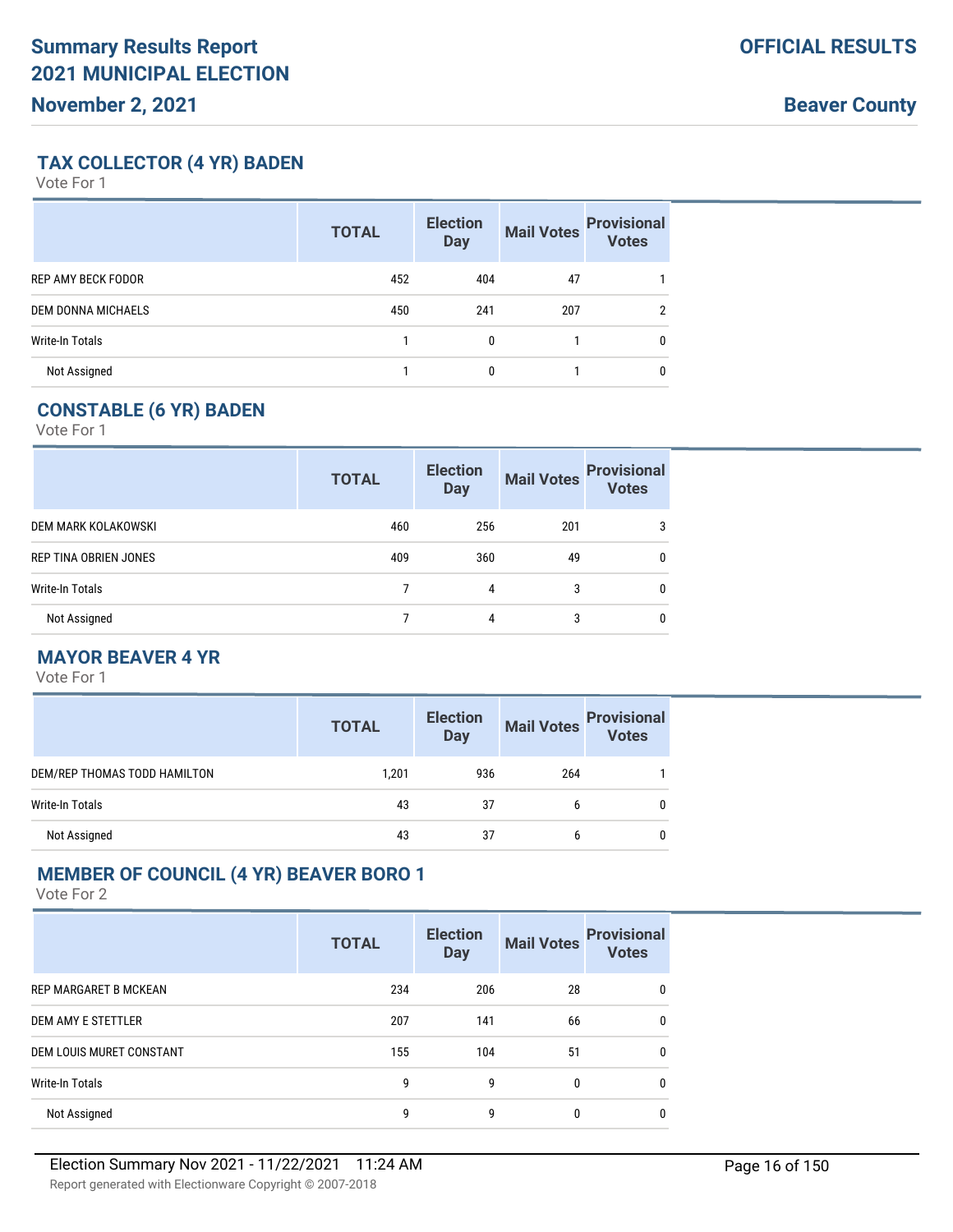### **TAX COLLECTOR (4 YR) BEAVER**

Vote For 1

|                        | <b>TOTAL</b> | <b>Election</b><br><b>Day</b> | <b>Mail Votes</b> | <b>Provisional</b><br>Votes |
|------------------------|--------------|-------------------------------|-------------------|-----------------------------|
| <b>DEM JANET SHUTE</b> | 1,149        | 867                           | 281               |                             |
| <b>Write-In Totals</b> | 24           | 23                            |                   | 0                           |
| Not Assigned           | 24           | 23                            |                   |                             |

### **CONSTABLE (6 YR) BEAVER BORO 1**

Vote For 1

|                   | <b>TOTAL</b> | <b>Election</b><br><b>Day</b> | <b>Mail Votes</b> | <b>Provisional</b><br>Votes |
|-------------------|--------------|-------------------------------|-------------------|-----------------------------|
| REP ERIC LAUGHLIN | 320          | 262                           | 58                |                             |
| Write-In Totals   |              | 6                             |                   |                             |
| Not Assigned      |              | 6                             |                   |                             |

## **MEMBER OF COUNCIL (4 YR) BEAVER BORO 2**

Vote For 1

|                        | <b>TOTAL</b> | <b>Election</b><br><b>Day</b> | <b>Mail Votes</b> | <b>Provisional</b><br><b>Votes</b> |
|------------------------|--------------|-------------------------------|-------------------|------------------------------------|
| DEM ALEXANDER ANDRES   | 358          | 264                           | 94                |                                    |
| <b>Write-In Totals</b> | 16           | 14                            |                   |                                    |
| Not Assigned           | 16           | 14                            |                   |                                    |

#### **CONSTABLE (6 YR) BEAVER BORO 2**

|                         | <b>TOTAL</b> | <b>Election</b><br><b>Day</b> |   | Mail Votes<br><b>Provisional</b><br>Votes |
|-------------------------|--------------|-------------------------------|---|-------------------------------------------|
| Write-In: Heather Neish | 4            | 3                             |   | 0                                         |
| <b>Write-In Totals</b>  | 38           | 34                            | 4 | 0                                         |
| Not Assigned            | 34           | -31                           | 3 | 0                                         |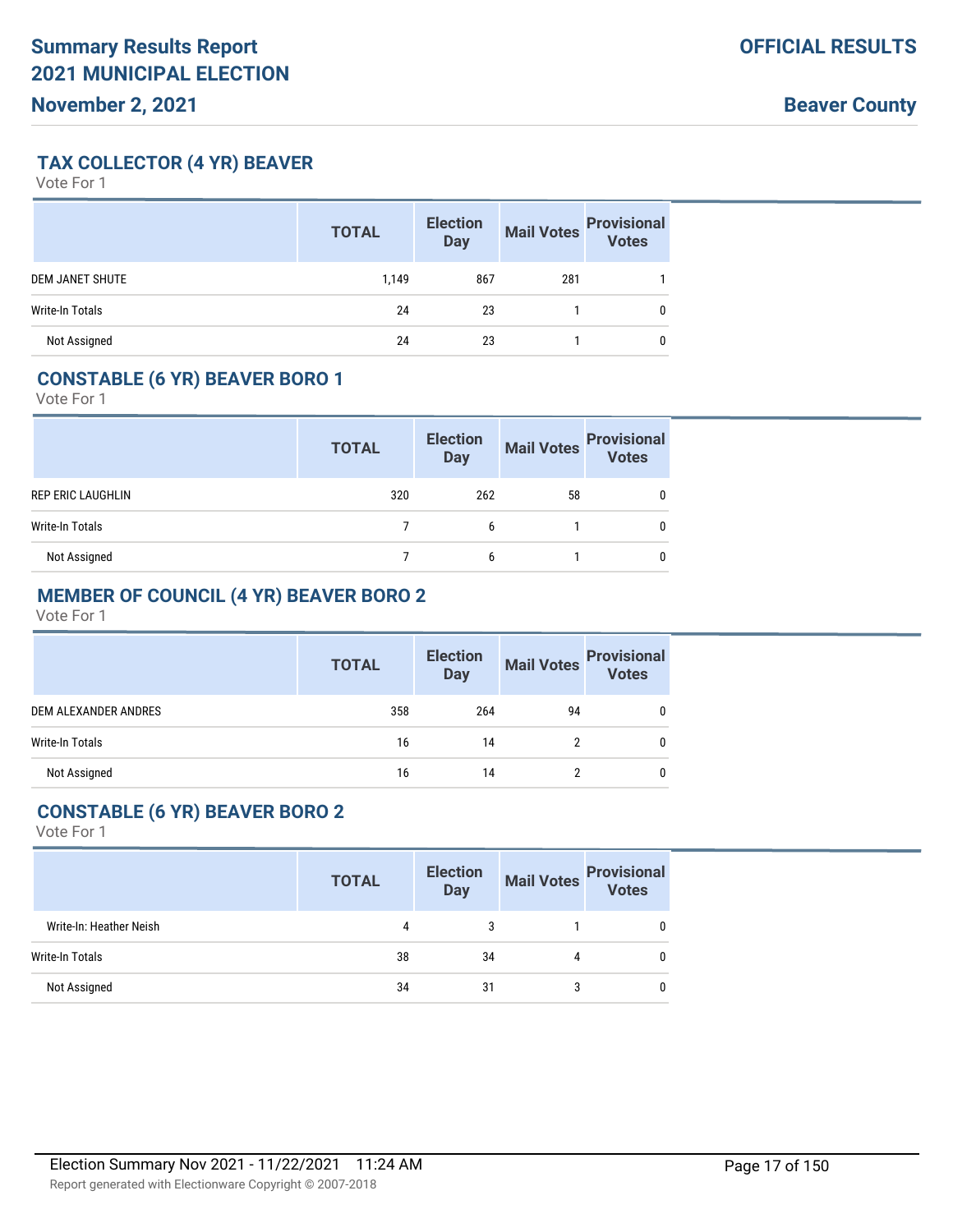#### **MEMBER OF COUNCIL ( 4 YR ) BEAVER BORO 3**

Vote For 2

|                                | <b>TOTAL</b> | <b>Election</b><br><b>Day</b> | <b>Mail Votes</b> | <b>Provisional</b><br>Votes |
|--------------------------------|--------------|-------------------------------|-------------------|-----------------------------|
| DEM/REP ROBERTA GOOD           | 331          | 268                           | 62                |                             |
| DEM/REP WHITNEY LEARN CONJESKI | 312          | 231                           | 80                |                             |
| Write-In Totals                | 8            |                               |                   | $\mathbf{0}$                |
| Not Assigned                   | 8            |                               |                   | $\mathbf{0}$                |

#### **CONSTABLE (6 YR) BEAVER BORO 3**

Vote For 1

|                        | <b>TOTAL</b> | <b>Election</b><br><b>Day</b> | <b>Mail Votes</b> | <b>Provisional</b><br>Votes |
|------------------------|--------------|-------------------------------|-------------------|-----------------------------|
| Write-In: Iain Eastman |              |                               |                   |                             |
| Write-In Totals        | 20           | 18                            |                   |                             |
| Not Assigned           | 19           |                               |                   |                             |

### **MAYOR (4 YR) BEAVER FALLS**

Vote For 1

|                       | <b>TOTAL</b> | <b>Election</b><br><b>Day</b> | <b>Mail Votes</b> | <b>Provisional</b><br><b>Votes</b> |
|-----------------------|--------------|-------------------------------|-------------------|------------------------------------|
| DEM KENYA JOHNS       | 783          | 629                           | 150               | 4                                  |
| Write-In: George Quay | 556          | 526                           | 30                | 0                                  |
| Write-In Totals       | 582          | 545                           | 36                |                                    |
| Not Assigned          | 26           | 19                            | 6                 |                                    |

### **MEMBER OF COUNCIL (4 YR) BEAVER FALLS**

|                           | <b>TOTAL</b> | <b>Election</b><br><b>Day</b> | <b>Mail Votes</b> | <b>Provisional</b><br><b>Votes</b> |
|---------------------------|--------------|-------------------------------|-------------------|------------------------------------|
| <b>DEM PEGGY EVANS</b>    | 803          | 647                           | 153               | 3                                  |
| <b>DEM VANESSA TAYLOR</b> | 728          | 583                           | 141               | $\overline{4}$                     |
| Write-In: Kevin Kunselman | 490          | 464                           | 26                | 0                                  |
| Write-In: Doug Carson     | 38           | 30                            | 8                 | $\mathbf{0}$                       |
| <b>Write-In Totals</b>    | 585          | 550                           | 34                | 1                                  |
| Not Assigned              | 57           | 56                            | 0                 |                                    |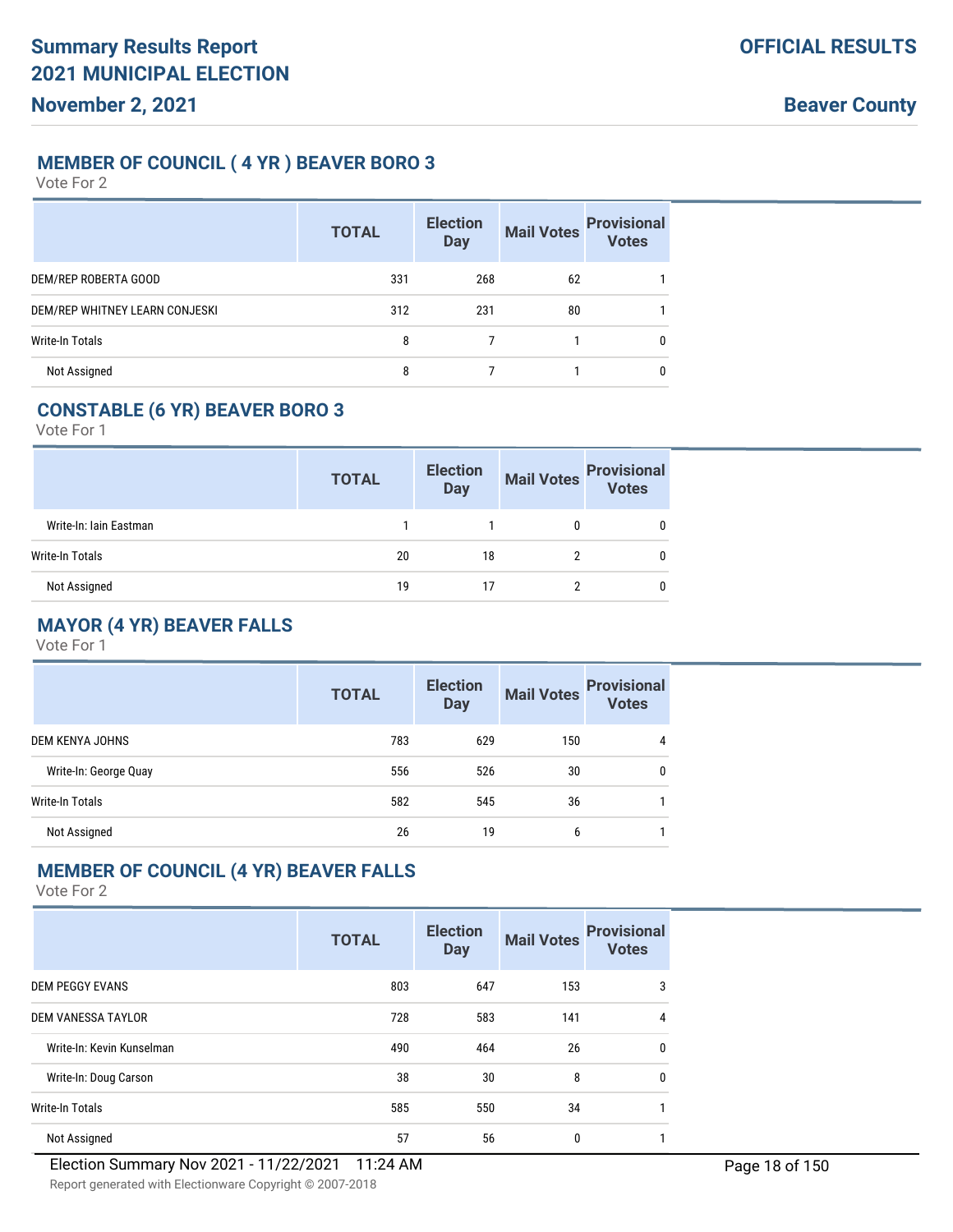**CONTROLLER (4 YR) BEAVER FALLS**

Vote For 1

|                         | <b>TOTAL</b> | <b>Election</b><br><b>Day</b> | <b>Mail Votes</b> | <b>Provisional</b><br>Votes |
|-------------------------|--------------|-------------------------------|-------------------|-----------------------------|
| <b>DEM JERRY T FORD</b> | 1,130        | 940                           | 185               | 5                           |
| <b>Write-In Totals</b>  | 34           | 33                            |                   | 0                           |
| Not Assigned            | 34           | 33                            |                   | 0                           |

### **TREASURER (4 YR) BEAVER FALLS**

Vote For 1

|                      | <b>TOTAL</b> | <b>Election</b><br><b>Day</b> | <b>Mail Votes</b> | <b>Provisional</b><br>Votes |
|----------------------|--------------|-------------------------------|-------------------|-----------------------------|
| DEM SUSAN L YONLISKY | 1,149        | 955                           | 189               |                             |
| Write-In Totals      | 35           | 35                            |                   |                             |
| Not Assigned         | 35           | 35                            |                   | 0                           |

## **CONSTABLE (6 YR) BEAVER FALLS 1**

Vote For 1

|                      | <b>TOTAL</b> | <b>Election</b><br><b>Day</b> | <b>Mail Votes</b> | <b>Provisional</b><br>Votes |
|----------------------|--------------|-------------------------------|-------------------|-----------------------------|
| Write-In: Brian Teck |              | 0                             |                   |                             |
| Write-In Totals      | 20           | 13                            |                   |                             |
| Not Assigned         | 18           | 13                            |                   |                             |

#### **CONSTABLE (6 YR) BEAVER FALLS 2**

|                  | <b>TOTAL</b> | <b>Election</b><br><b>Day</b> |              | Mail Votes Provisional<br>Votes |
|------------------|--------------|-------------------------------|--------------|---------------------------------|
| DEM TAMMY LUSTER | 180          | 148                           | 32           | 0                               |
| Write-In Totals  | 3            |                               | 0            |                                 |
| Not Assigned     | 3            | 3                             | $\mathbf{0}$ |                                 |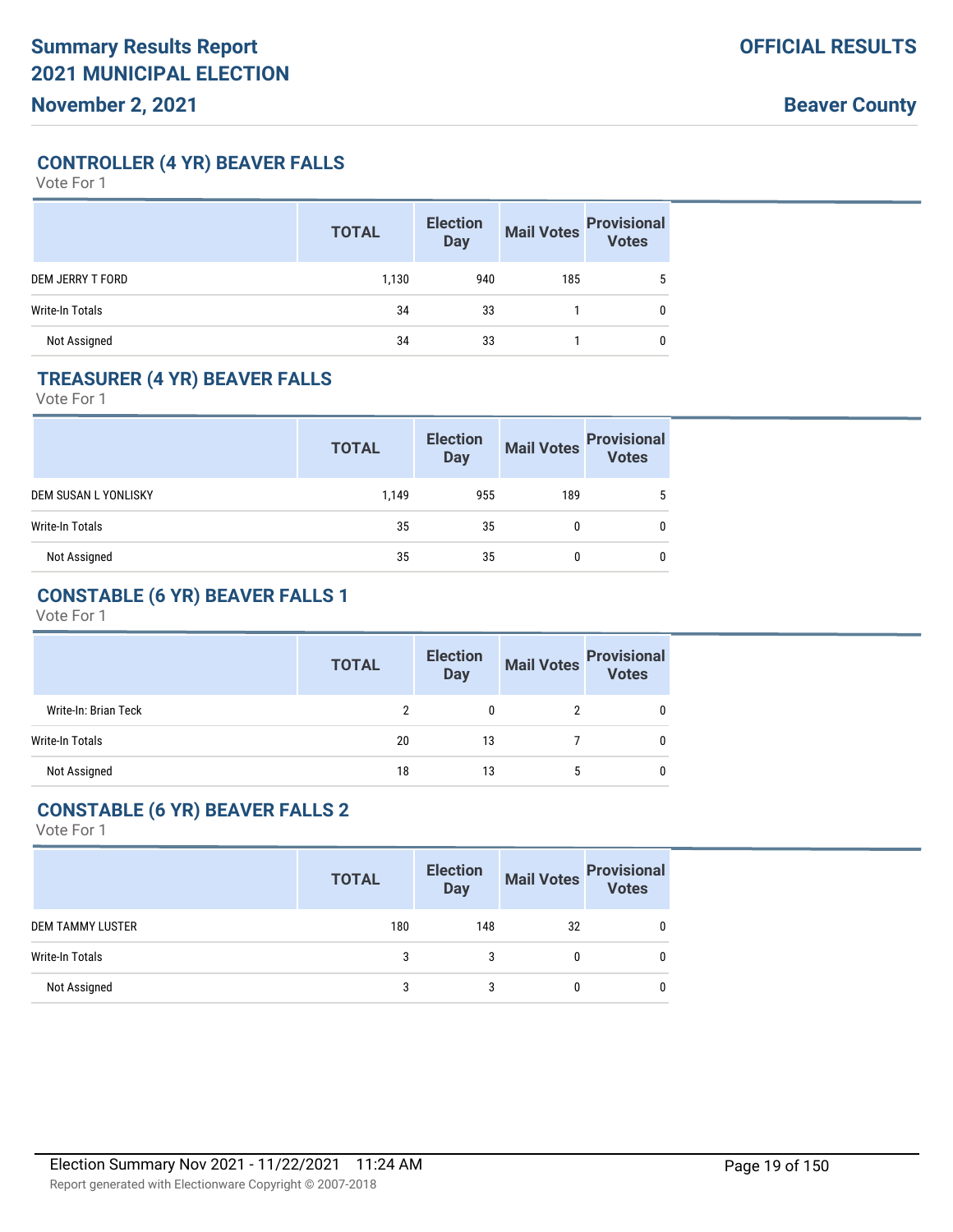**CONSTABLE (6 YR) BEAVER FALLS 3**

Vote For 1

|                           | <b>TOTAL</b> | <b>Election</b><br><b>Day</b> | <b>Mail Votes</b> | <b>Provisional</b><br>Votes |
|---------------------------|--------------|-------------------------------|-------------------|-----------------------------|
| Write-In: Mitchell Telega |              |                               |                   |                             |
| Write-In Totals           | 10           | 8                             |                   |                             |
| Not Assigned              | q            |                               |                   |                             |

### **CONSTABLE (6 YR) BEAVER FALLS 4**

Vote For 1

|                          | <b>Election</b><br><b>TOTAL</b><br><b>Day</b> |    | Mail Votes | <b>Provisional</b><br>Votes |
|--------------------------|-----------------------------------------------|----|------------|-----------------------------|
| Write-In: William Spratt |                                               |    |            |                             |
| Write-In Totals          | 11                                            |    |            |                             |
| Not Assigned             | 10                                            | 10 |            |                             |

## **CONSTABLE (6 YR) BEAVER FALLS 5**

Vote For 1

|                        | <b>TOTAL</b> | <b>Election</b><br><b>Day</b> |   | Mail Votes<br>Votes |
|------------------------|--------------|-------------------------------|---|---------------------|
| Write-In: Henry Morton | 28           | 28                            | 0 |                     |
| Write-In Totals        | 50           | 49                            |   |                     |
| Not Assigned           | 22           | 21                            |   |                     |

### **CONSTABLE (6 YR) BEAVER FALLS 6**

|                        | <b>TOTAL</b> | <b>Election</b><br><b>Day</b> | <b>Mail Votes</b> | <b>Provisional</b><br>Votes |
|------------------------|--------------|-------------------------------|-------------------|-----------------------------|
| Write-In: Tammy Luster | 2            |                               |                   | 0                           |
| Write-In Totals        | 15           | 13                            |                   | 0                           |
| Not Assigned           | 13           | 12                            |                   | 0                           |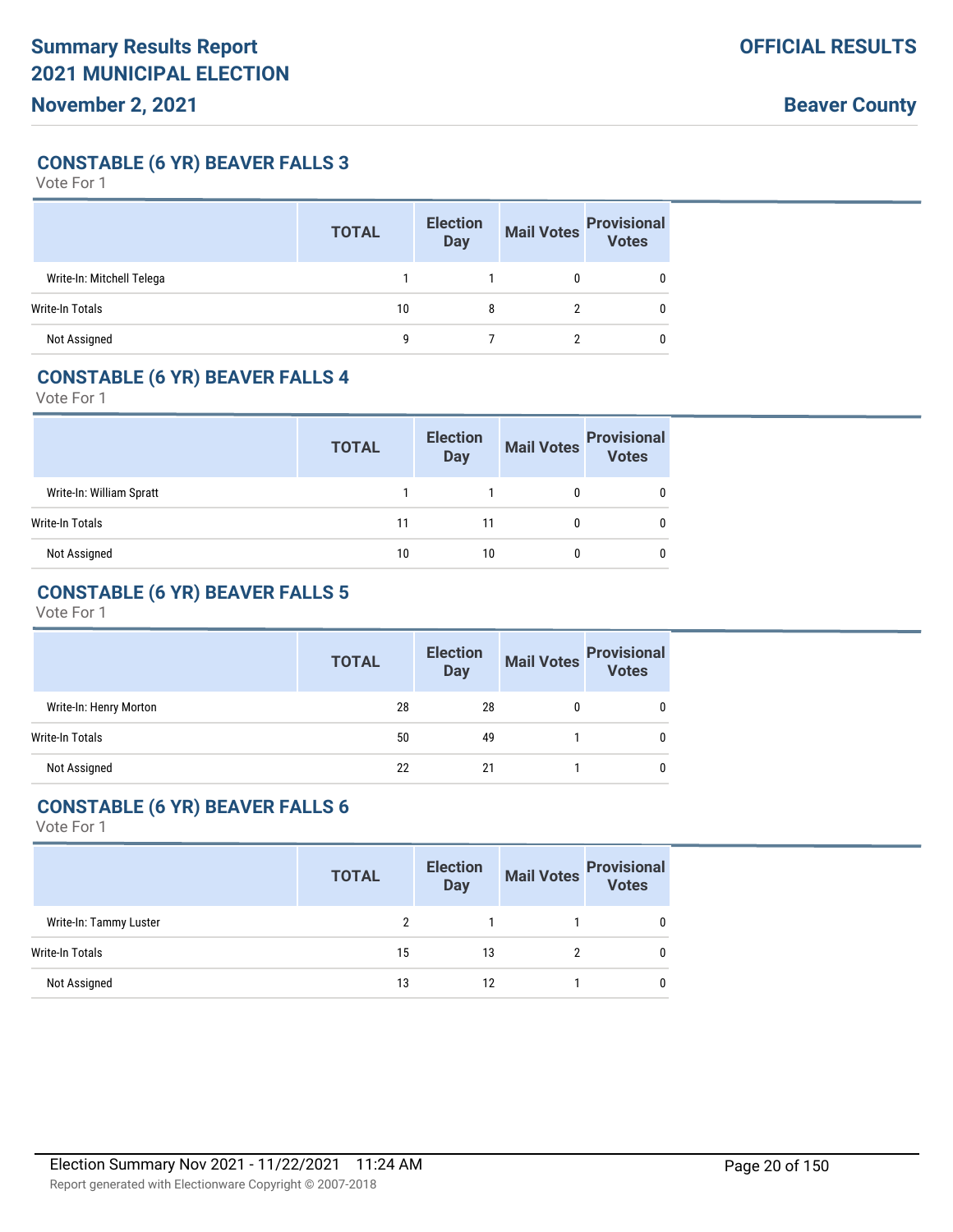**Beaver County**

## **MAYOR (4 YR) BIG BEAVER**

Vote For 1

|                           | <b>TOTAL</b> | <b>Election</b><br><b>Day</b> | <b>Mail Votes</b> | <b>Provisional</b><br><b>Votes</b> |
|---------------------------|--------------|-------------------------------|-------------------|------------------------------------|
| <b>REP JAMIE MARSHALL</b> | 302          | 273                           | 29                | 0                                  |
| DEM DONALD W WACHTER      | 196          | 137                           | 59                | 0                                  |
| Write-In Totals           | 0            | 0                             | 0                 | 0                                  |
| Not Assigned              |              |                               |                   | 0                                  |

## **MEMBER OF COUNCIL ( 4 YR )BIG BEAVER**

Vote For 3

|                             | <b>TOTAL</b>   | <b>Election</b><br><b>Day</b> | <b>Mail Votes</b> | <b>Provisional</b><br><b>Votes</b> |
|-----------------------------|----------------|-------------------------------|-------------------|------------------------------------|
| <b>REP GARRETT SCHRIVER</b> | 280            | 262                           | 18                | $\mathbf{0}$                       |
| <b>DEM/REP BART CARR</b>    | 250            | 193                           | 57                | $\mathbf{0}$                       |
| <b>REP ERIN B WALTER</b>    | 247            | 228                           | 19                | $\mathbf{0}$                       |
| DEM KATIE DAMASKA           | 225            | 153                           | 72                | $\mathbf{0}$                       |
| <b>DEM JASON LANDSBACH</b>  | 216            | 148                           | 68                | $\mathbf{0}$                       |
| <b>Write-In Totals</b>      | $\overline{2}$ | $\overline{2}$                | 0                 | $\mathbf{0}$                       |
| Not Assigned                | $\overline{2}$ | $\overline{2}$                | 0                 | $\mathbf{0}$                       |

#### **TAX COLLECTOR (4 YR) BIG BEAVER**

|                        | <b>TOTAL</b> | <b>Election</b><br><b>Day</b> | <b>Mail Votes</b> | <b>Provisional</b><br>Votes |
|------------------------|--------------|-------------------------------|-------------------|-----------------------------|
| DEM DONNA PAISLEY      | 437          | 353                           | 84                | 0                           |
| <b>Write-In Totals</b> | 8            | 8                             | 0                 | 0                           |
| Not Assigned           | 8            | 8                             | 0                 | 0                           |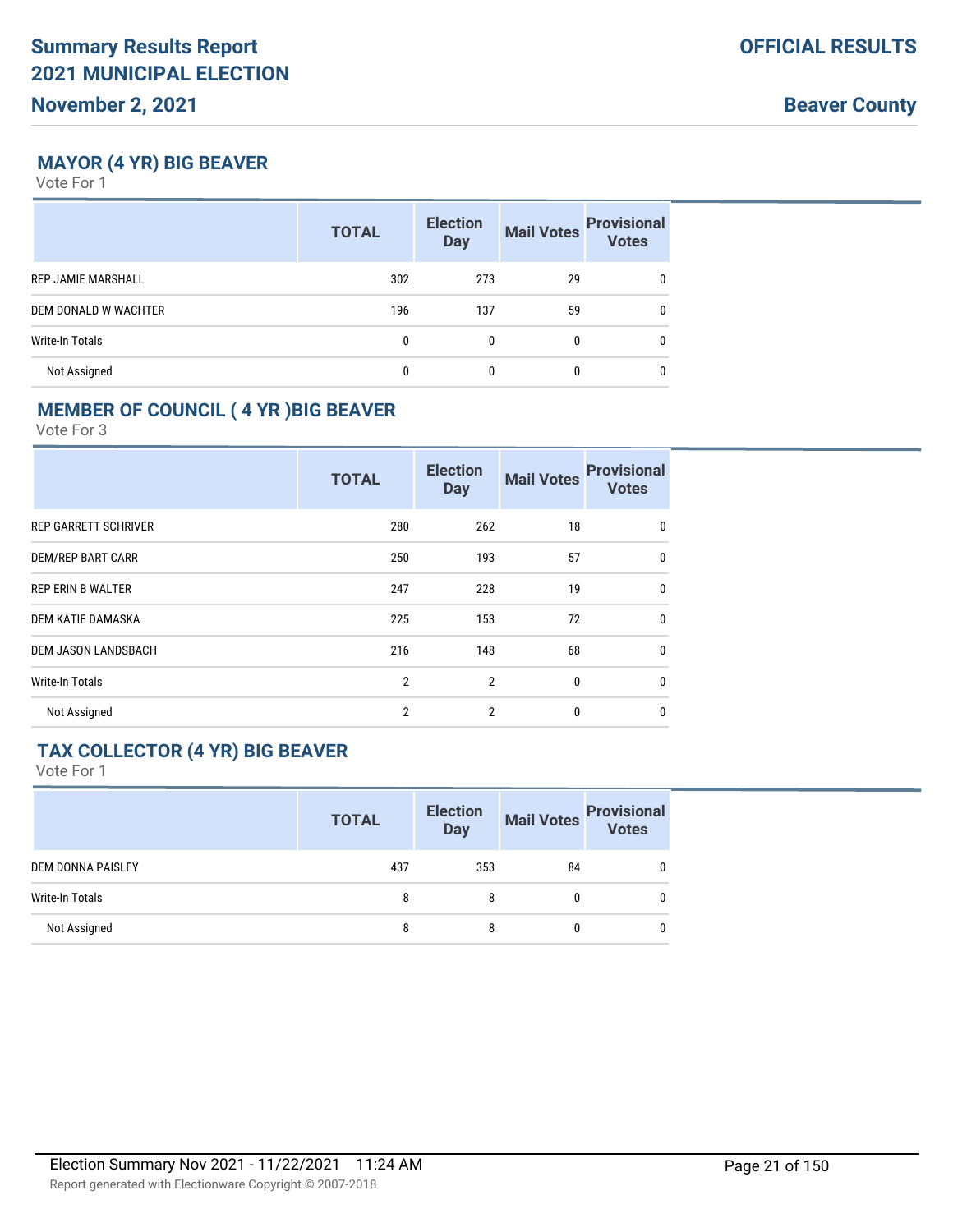**Beaver County**

**CONSTABLE (6 YR) BIG BEAVER**

Vote For 1

|                              | <b>TOTAL</b> | <b>Election</b><br><b>Day</b> | <b>Mail Votes</b> | <b>Provisional</b><br>Votes |
|------------------------------|--------------|-------------------------------|-------------------|-----------------------------|
| Write-In: Jonathan R. Walter |              |                               |                   |                             |
| Write-In Totals              | 23           | 19                            | 4                 | 0                           |
| Not Assigned                 | 21           |                               | 4                 |                             |

#### **MAYOR BRIDGEWATER 4 YR**

Vote For 1

|                       | <b>TOTAL</b> | <b>Election</b><br><b>Day</b> | <b>Mail Votes</b> | <b>Provisional</b><br>Votes |
|-----------------------|--------------|-------------------------------|-------------------|-----------------------------|
| DEM/REP TIM REDDINGER | 184          | 153                           | 31                |                             |
| Write-In Totals       | 24           | 22                            |                   | 0                           |
| Not Assigned          | 24           | 22                            |                   | 0                           |

### **MEMBER OF COUNCIL (4 YR) BRIDGEWATER**

Vote For 2

|                             | <b>TOTAL</b> | <b>Election</b><br><b>Day</b> | <b>Mail Votes</b> | <b>Provisional</b><br><b>Votes</b> |
|-----------------------------|--------------|-------------------------------|-------------------|------------------------------------|
| <b>REP GAGE GIMBUS</b>      | 111          | 101                           | 10                | $\Omega$                           |
| <b>REP CHARLES BATES</b>    | 106          | 94                            | 12                | 0                                  |
| <b>DEM DENNIS BEVINGTON</b> | 100          | 83                            | 17                | $\Omega$                           |
| <b>DEM TIMOTHY BIRGE</b>    | 99           | 73                            | 26                | $\Omega$                           |
| <b>Write-In Totals</b>      | 14           | 14                            | $\mathbf{0}$      | $\Omega$                           |
| Not Assigned                | 14           | 14                            | $\mathbf{0}$      | $\Omega$                           |

#### **MEMBER OF COUNCIL ( 2 YR ) BRIDGEWATER**

|                              | <b>TOTAL</b> | <b>Election</b><br><b>Day</b> | <b>Mail Votes</b> | <b>Provisional</b><br>Votes |
|------------------------------|--------------|-------------------------------|-------------------|-----------------------------|
| <b>DEM/REP CHARLES BATES</b> | 155          | 127                           | 28                | 0                           |
| Write-In Totals              | 49           | 44                            | 5                 | $\mathbf{0}$                |
| Not Assigned                 | 49           | 44                            | 5                 | 0                           |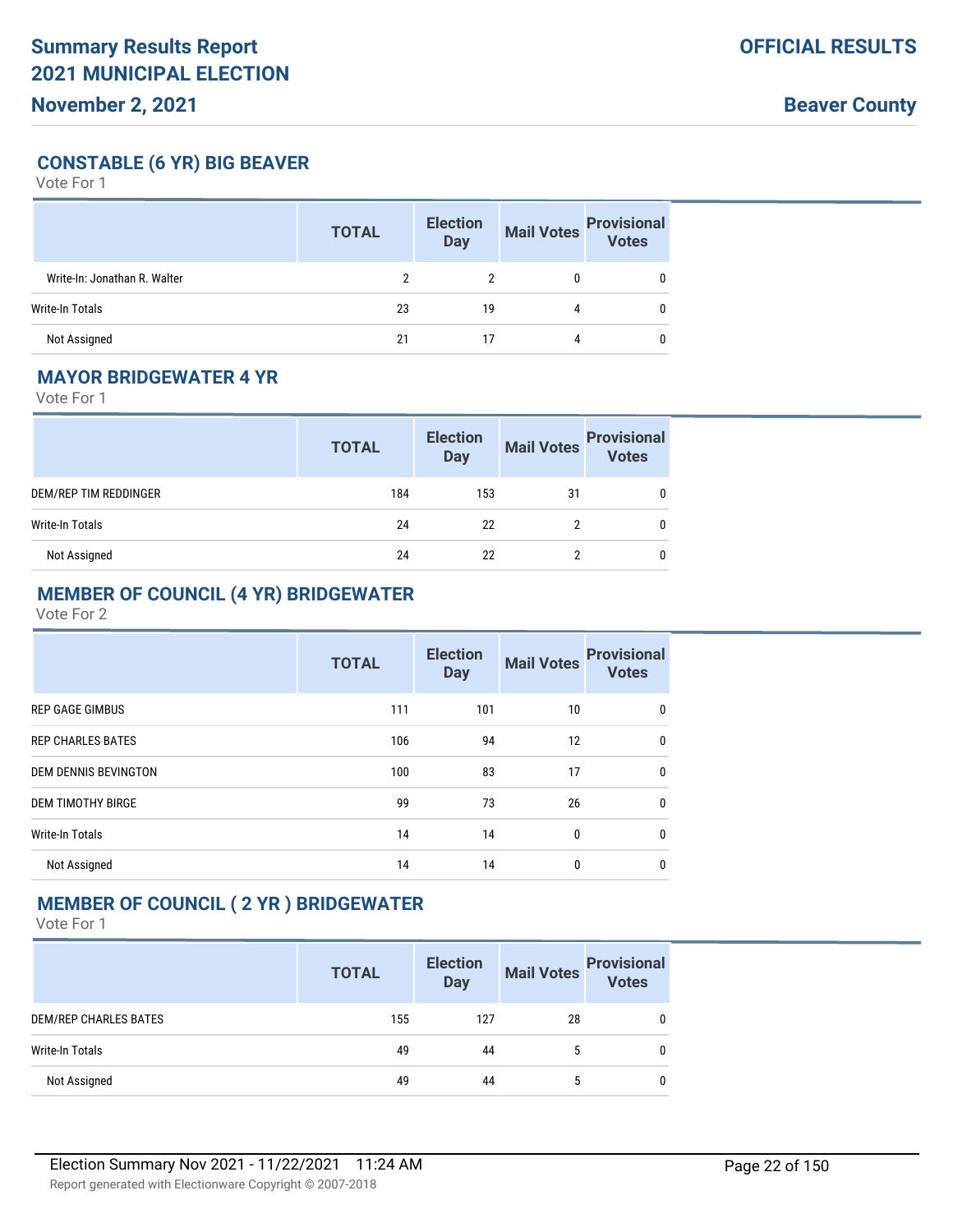### **TAX COLLECTOR ( 4 YR ) BRIDGEWATER**

Vote For 1

|                          | <b>TOTAL</b> | <b>Election</b><br><b>Day</b> | <b>Mail Votes</b> | <b>Provisional</b><br>Votes |
|--------------------------|--------------|-------------------------------|-------------------|-----------------------------|
| <b>DEM/REP PAT RAINS</b> | 203          | 169                           | 34                |                             |
| <b>Write-In Totals</b>   | b            | 5                             |                   |                             |
| Not Assigned             | 6            | 5                             |                   |                             |

### **CONSTABLE (6 YR) BRIDGEWATER**

Vote For 1

|                   | <b>TOTAL</b> | <b>Election</b><br>Day | Mail Votes | <b>Provisional</b><br>Votes |
|-------------------|--------------|------------------------|------------|-----------------------------|
| DEM BRIAN OCONNOR | 172          | 140                    | 32         |                             |
| Write-In Totals   | 10           | 8                      |            |                             |
| Not Assigned      | 10           | 8                      |            |                             |

#### **TOWNSHIP SUPERVISOR 6 YR BRIGHTON**

Vote For 1

|                        | <b>TOTAL</b> | <b>Election</b><br><b>Day</b> | <b>Mail Votes</b> | <b>Provisional</b><br><b>Votes</b> |
|------------------------|--------------|-------------------------------|-------------------|------------------------------------|
| DEM/REP JOHN CURTACCIO | 1.947        | 1,516                         | 430               |                                    |
| Write-In Totals        | 47           | 37                            | 10                |                                    |
| Not Assigned           | 47           | 37                            | 10                |                                    |

#### **TAX COLLECTOR BRIGHTON 4 YR**

|                        | <b>TOTAL</b> | <b>Election</b><br><b>Day</b> |     | Mail Votes<br>Votes |
|------------------------|--------------|-------------------------------|-----|---------------------|
| DEM/REP JAMES W ONUSKA | 2,082        | 1,630                         | 451 |                     |
| Write-In Totals        | 16           | 13                            | 3   | 0                   |
| Not Assigned           | 16           | 13                            | 3   | 0                   |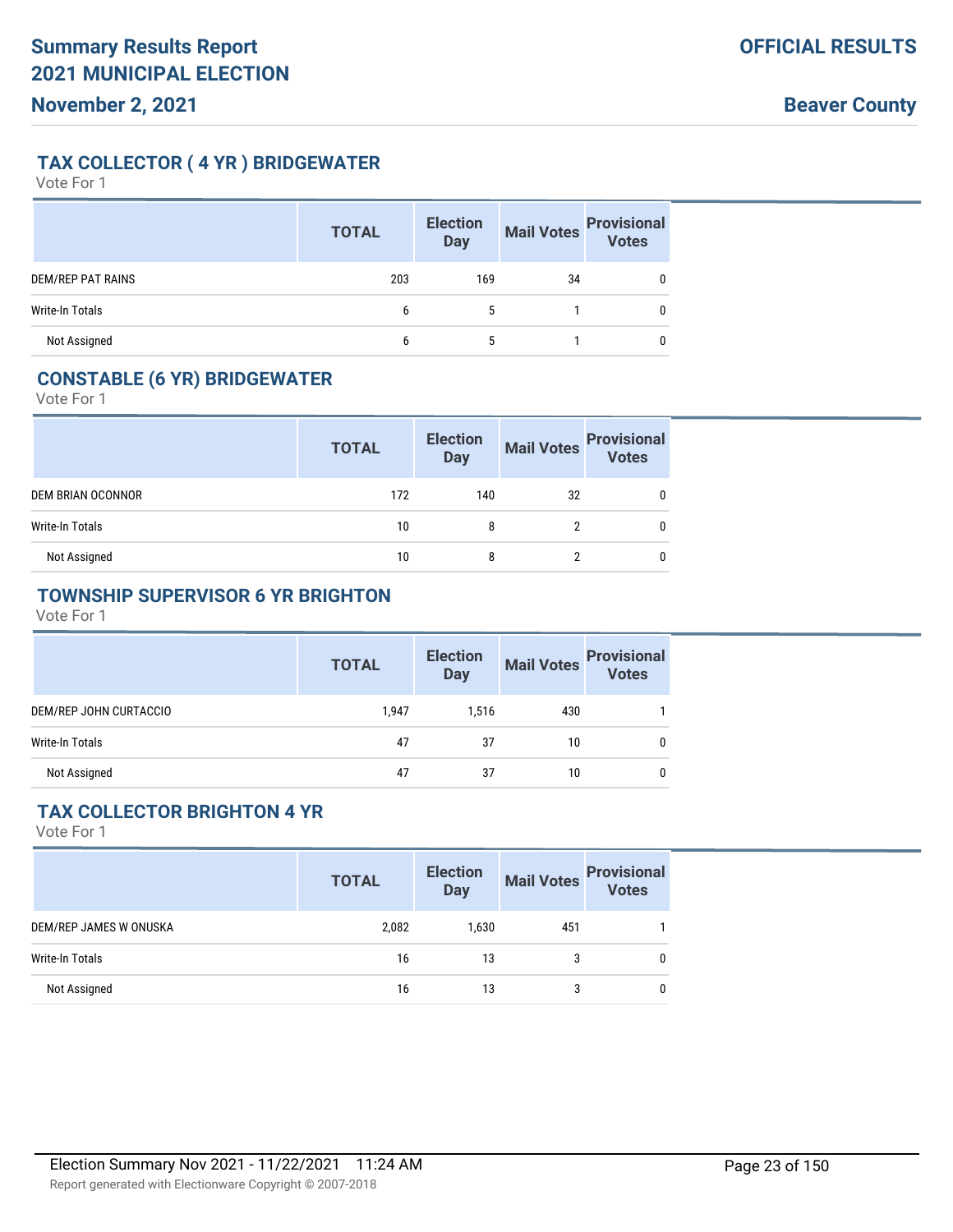**Beaver County**

### **AUDITOR (6 YR) BRIGHTON**

Vote For 1

|                        | <b>TOTAL</b> | <b>Election</b><br><b>Day</b> | <b>Mail Votes</b> | <b>Provisional</b><br><b>Votes</b> |
|------------------------|--------------|-------------------------------|-------------------|------------------------------------|
| Write-In: Jerry Fisher | 8            | 8                             |                   | 0                                  |
| Write-In Totals        | 103          | 84                            | 18                |                                    |
| Not Assigned           | 95           | 76                            | 18                |                                    |

#### **CONSTABLE (6 YR) BRIGHTON**

Vote For 1

|                 | <b>TOTAL</b> | <b>Election</b><br><b>Day</b> | <b>Mail Votes</b> | <b>Provisional</b><br>Votes |
|-----------------|--------------|-------------------------------|-------------------|-----------------------------|
| REP GARY GORDON | 1,815        | 1,515                         | 299               |                             |
| Write-In Totals | 37           | 24                            | 13                |                             |
| Not Assigned    | 37           | 24                            | 13                | 0                           |

#### **TOWNSHIP SUPERVISOR CENTER 6 YR**

Vote For 1

|                      | <b>TOTAL</b> | <b>Election</b><br><b>Day</b> |     | Mail Votes<br>Votes |
|----------------------|--------------|-------------------------------|-----|---------------------|
| DEM/REP MICHAEL SISK | 2.207        | 1.561                         | 637 | 9                   |
| Write-In Totals      | 53           | 48                            | 5   | 0                   |
| Not Assigned         | 53           | 48                            | 5   | 0                   |

#### **TAX COLLECTOR CENTER 4 YR**

|                           | <b>TOTAL</b> | <b>Election</b><br><b>Day</b> | <b>Mail Votes</b> | <b>Provisional</b><br>Votes |
|---------------------------|--------------|-------------------------------|-------------------|-----------------------------|
| DEM/REP KYLEE MCKAY KAZIL | 2,330        | 1,673                         | 649               | 8                           |
| Write-In Totals           | 42           | 33                            | 8                 |                             |
| Not Assigned              | 42           | 33                            | 8                 |                             |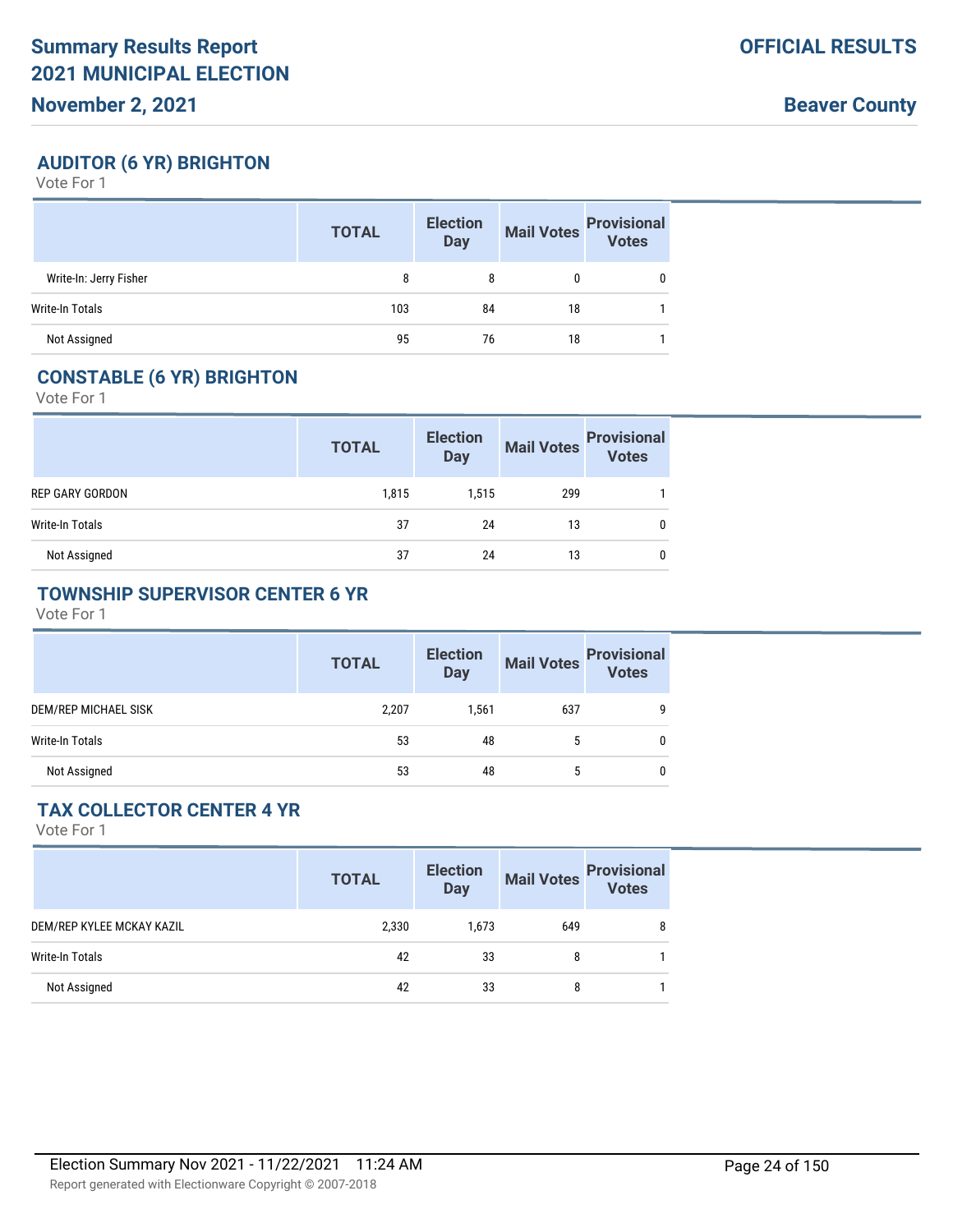**Beaver County**

### **AUDITOR (6 YR) CENTER**

Vote For 1

|                           | <b>TOTAL</b> | <b>Election</b><br><b>Day</b> | <b>Mail Votes</b> | <b>Provisional</b><br><b>Votes</b> |
|---------------------------|--------------|-------------------------------|-------------------|------------------------------------|
| <b>DEM LOUIS FRANCONA</b> | 1,354        | 796                           | 549               | 9                                  |
| <b>REP PETER SHEARER</b>  | 1,187        | 1,051                         | 135               |                                    |
| Write-In Totals           | 4            | 4                             | 0                 | 0                                  |
| Not Assigned              | 4            | 4                             | 0                 | 0                                  |

## **CONSTABLE CENTER 6 YR**

Vote For 1

|                       | <b>TOTAL</b> | <b>Election</b><br><b>Day</b> | <b>Mail Votes</b> | <b>Provisional</b><br><b>Votes</b> |
|-----------------------|--------------|-------------------------------|-------------------|------------------------------------|
| DEM/REP CHUCK HEURING | 2,237        | 1.586                         | 642               | ۵                                  |
| Write-In Totals       | 31           | 28                            |                   |                                    |
| Not Assigned          | 31           | 28                            |                   |                                    |

#### **TOWNSHIP SUPERVISOR CHIPPEWA 6 YR**

Vote For 1

|                        | <b>TOTAL</b> | <b>Election</b><br><b>Day</b> | <b>Mail Votes</b> | <b>Provisional</b><br>Votes |
|------------------------|--------------|-------------------------------|-------------------|-----------------------------|
| DEM/REP BRYAN D WRIGHT | 1.709        | 1.328                         | 378               |                             |
| Write-In Totals        | 31           | 27                            |                   | 0                           |
| Not Assigned           | 31           | 27                            | 4                 | 0                           |

### **TAX COLLECTOR CHIPPEWA 4 YR**

|                       | <b>TOTAL</b> | <b>Election</b><br><b>Day</b> | <b>Mail Votes</b> | <b>Provisional</b><br><b>Votes</b> |
|-----------------------|--------------|-------------------------------|-------------------|------------------------------------|
| DEM/REP LINDA RAWDING | 1,858        | 1,451                         | 404               | 3                                  |
| Write-In Totals       | 24           | 17                            |                   | 0                                  |
| Not Assigned          | 24           |                               |                   | 0                                  |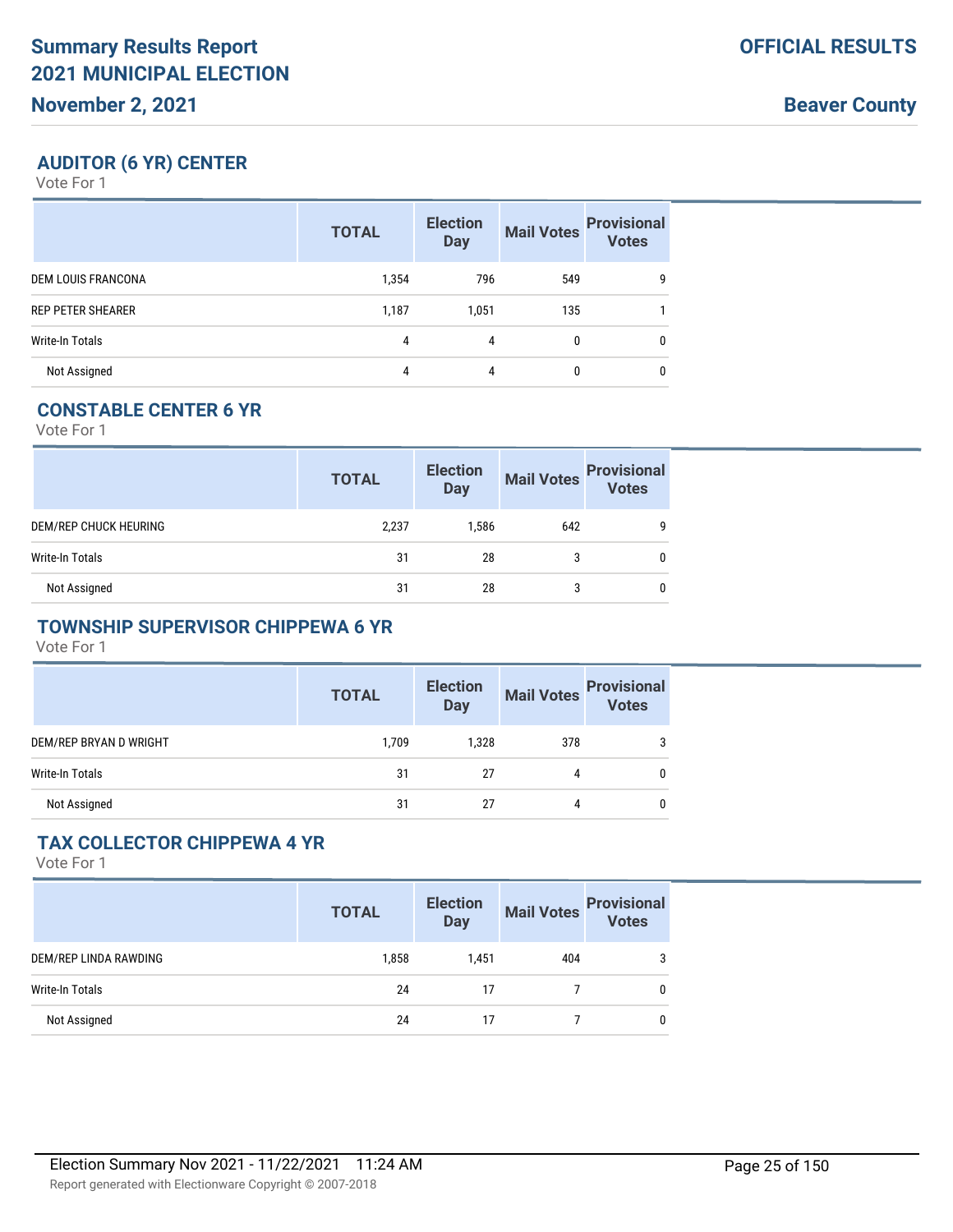**Beaver County**

### **AUDITOR (6 YR) CHIPPEWA**

Vote For 1

|                        | <b>TOTAL</b> | <b>Election</b><br><b>Day</b> | <b>Mail Votes</b> | <b>Provisional</b><br>Votes |
|------------------------|--------------|-------------------------------|-------------------|-----------------------------|
| DEM MICHAEL KRUEGER    | 1,398        | 1,019                         | 377               | c                           |
| <b>Write-In Totals</b> | 52           | 47                            | 5                 |                             |
| Not Assigned           | 52           | 47                            | 5                 |                             |

## **AUDITOR (2 YR) CHIPPEWA**

Vote For 1

|                   | <b>TOTAL</b> | <b>Election</b><br><b>Day</b> | <b>Mail Votes</b> | <b>Provisional</b><br>Votes |
|-------------------|--------------|-------------------------------|-------------------|-----------------------------|
| DEM JANEEN LANHAM | 1,377        | 1,004                         | 371               |                             |
| Write-In Totals   | 52           | 49                            | 3                 | 0                           |
| Not Assigned      | 52           | 49                            | 3                 | 0                           |

## **CONSTABLE (6 YR) CHIPPEWA**

Vote For 1

|                             | <b>TOTAL</b> | <b>Election</b><br><b>Day</b> | <b>Mail Votes</b> | <b>Provisional</b><br><b>Votes</b> |
|-----------------------------|--------------|-------------------------------|-------------------|------------------------------------|
| Write-In: Timothy McCormick |              |                               |                   |                                    |
| Write-In Totals             | 114          | 93                            | 20                |                                    |
| Not Assigned                | 111          | 90                            | 20                |                                    |

### **MAYOR CONWAY 4 YR**

|                           | <b>TOTAL</b> | <b>Election</b><br><b>Day</b> |     | Mail Votes<br>Votes |
|---------------------------|--------------|-------------------------------|-----|---------------------|
| DEM/REP DEBBIE GISKA ROSE | 401          | 295                           | 106 | 0                   |
| <b>Write-In Totals</b>    | 10           |                               | 3   |                     |
| Not Assigned              | 10           |                               | 3   | U                   |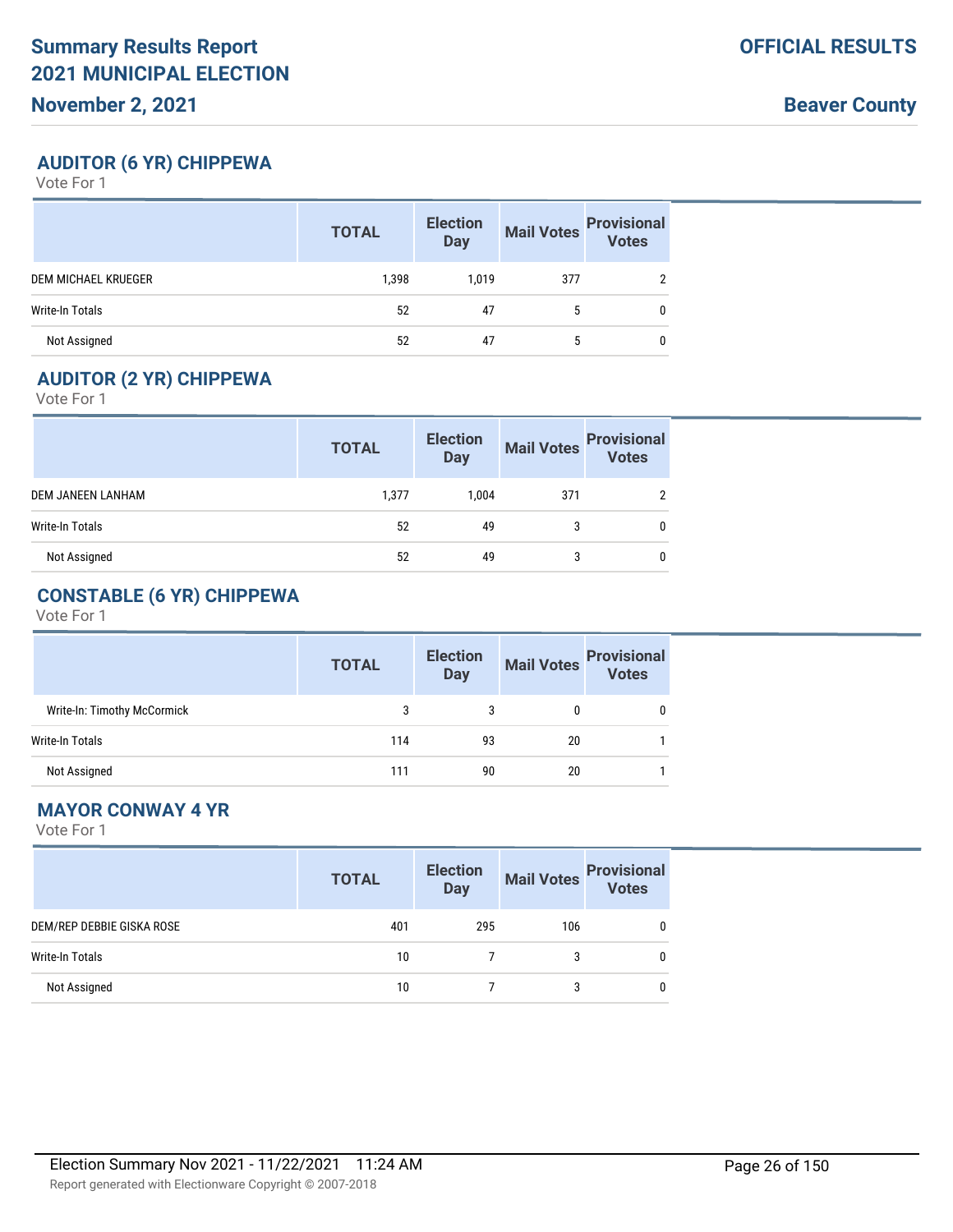**Beaver County**

#### **MEMBER OF COUNCIL CONWAY 4 YR**

Vote For 3

|                             | <b>TOTAL</b> | <b>Election</b><br><b>Day</b> | <b>Mail Votes</b> | <b>Provisional</b><br><b>Votes</b> |
|-----------------------------|--------------|-------------------------------|-------------------|------------------------------------|
| DEM/REP PATTY THEN          | 299          | 205                           | 94                | 0                                  |
| <b>DEM JOHN ANTOLINE</b>    | 268          | 189                           | 79                | $\mathbf{0}$                       |
| <b>REP TIMOTHY ANTOLINE</b> | 263          | 237                           | 26                | $\mathbf{0}$                       |
| <b>DEM KRIS HALL</b>        | 254          | 171                           | 83                | $\mathbf{0}$                       |
| <b>Write-In Totals</b>      | 6            | 6                             | $\mathbf{0}$      | $\mathbf{0}$                       |
| Not Assigned                | 6            | 6                             | $\mathbf{0}$      | $\mathbf 0$                        |

### **MEMBER OF COUNCIL (2 YR) CONWAY**

Vote For 2

|                           | <b>TOTAL</b> | <b>Election</b><br><b>Day</b> | <b>Mail Votes</b> | <b>Provisional</b><br>Votes |
|---------------------------|--------------|-------------------------------|-------------------|-----------------------------|
| <b>REP SCOTT LEVENSON</b> | 314          | 252                           | 62                | 0                           |
| <b>REP AARON PATRICK</b>  | 255          | 216                           | 39                | 0                           |
| <b>Write-In Totals</b>    | 8            | 5                             | 3                 | 0                           |
| Not Assigned              | 8            | 5                             | 3                 | 0                           |

#### **TAX COLLECTOR CONWAY 4 YR**

Vote For 1

|                     | <b>TOTAL</b> | <b>Election</b><br><b>Day</b> | <b>Mail Votes</b> | <b>Provisional</b><br>Votes |
|---------------------|--------------|-------------------------------|-------------------|-----------------------------|
| DEM/REP LORI BOHACH | 432          | 323                           | 109               |                             |
| Write-In Totals     |              |                               |                   |                             |
| Not Assigned        |              |                               |                   |                             |

## **CONSTABLE (6 YR) CONWAY**

|                         | <b>TOTAL</b> | <b>Election</b><br><b>Day</b> | <b>Mail Votes</b> | <b>Provisional</b><br>Votes |
|-------------------------|--------------|-------------------------------|-------------------|-----------------------------|
| <b>IND BRIAN BROJER</b> | 389          | 295                           | 94                |                             |
| Write-In Totals         | 4            | 4                             |                   |                             |
| Not Assigned            | 4            | 4                             |                   |                             |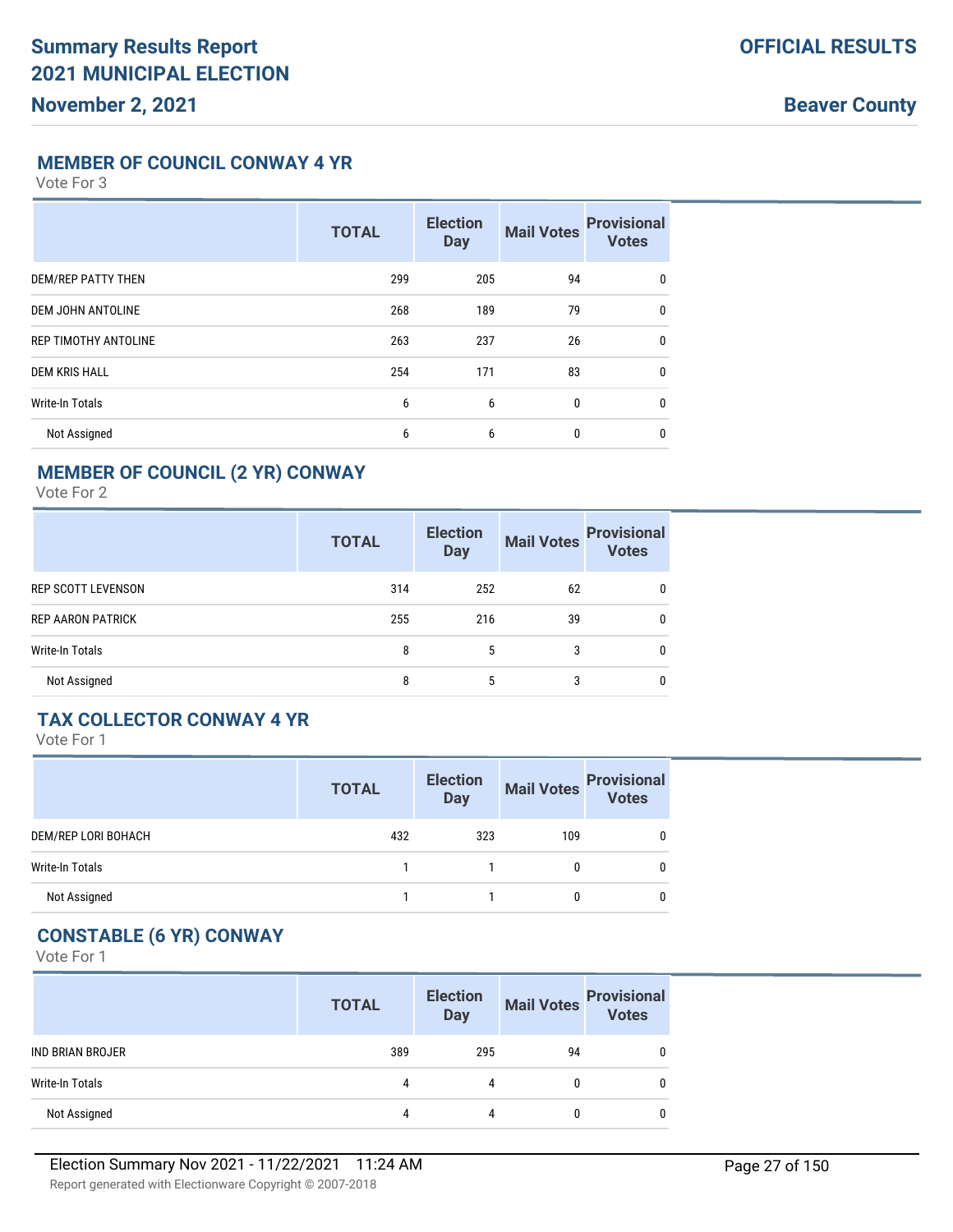**Beaver County**

### **MAYOR (4 YR) DARLINGTON**

Vote For 1

|                            | <b>TOTAL</b> | <b>Election</b><br><b>Day</b> | <b>Mail Votes</b> | <b>Provisional</b><br>Votes |
|----------------------------|--------------|-------------------------------|-------------------|-----------------------------|
| Write-In: William Shasteen | b            |                               |                   | 0                           |
| Write-In Totals            | 10           | 8                             |                   |                             |
| Not Assigned               | 4            |                               |                   |                             |

#### **MEMBER OF COUNCIL (4 YR) DARLINGTON**

Vote For 3

|                             | <b>TOTAL</b> | <b>Election</b><br><b>Day</b> | <b>Mail Votes</b> | <b>Provisional</b><br><b>Votes</b> |
|-----------------------------|--------------|-------------------------------|-------------------|------------------------------------|
| <b>DEM TRISHA DERRINGER</b> | 23           | 19                            | 3                 |                                    |
| Write-In: Greg Gruber       | 11           | 11                            | 0                 | 0                                  |
| Write-In: Ronn Gerra        | 3            | 3                             | 0                 | 0                                  |
| <b>Write-In Totals</b>      | 23           | 23                            | 0                 | $\mathbf{0}$                       |
| Not Assigned                | g            | 9                             | 0                 | 0                                  |

## **TOWNSHIP SUPERVISOR (6 YR) DARLINGTON**

Vote For 1

|                          | <b>TOTAL</b> | <b>Election</b><br><b>Day</b> | <b>Mail Votes</b> | <b>Provisional</b><br><b>Votes</b> |
|--------------------------|--------------|-------------------------------|-------------------|------------------------------------|
| DEM THOMAS R BLINKIEWICZ | 211          | 182                           | 29                | 0                                  |
| <b>REP SANDRA DEY</b>    | 206          | 199                           |                   | $\mathbf{0}$                       |
| <b>Write-In Totals</b>   | 0            | 0                             | 0                 | 0                                  |
| Not Assigned             | 0            | 0                             | 0                 | 0                                  |

#### **TOWNSHIP SUPERVISOR (4 YR) DARLINGTON**

|                            | <b>TOTAL</b> | <b>Election</b><br><b>Day</b> | <b>Mail Votes</b> | <b>Provisional</b><br>Votes |
|----------------------------|--------------|-------------------------------|-------------------|-----------------------------|
| <b>REP MICHAEL CARREON</b> | 241          | 230                           | 11                | 0                           |
| DEM GREGORY ANDERSON       | 166          | 142                           | 24                | 0                           |
| Write-In Totals            |              |                               | 0                 | 0                           |
| Not Assigned               |              |                               | 0                 | 0                           |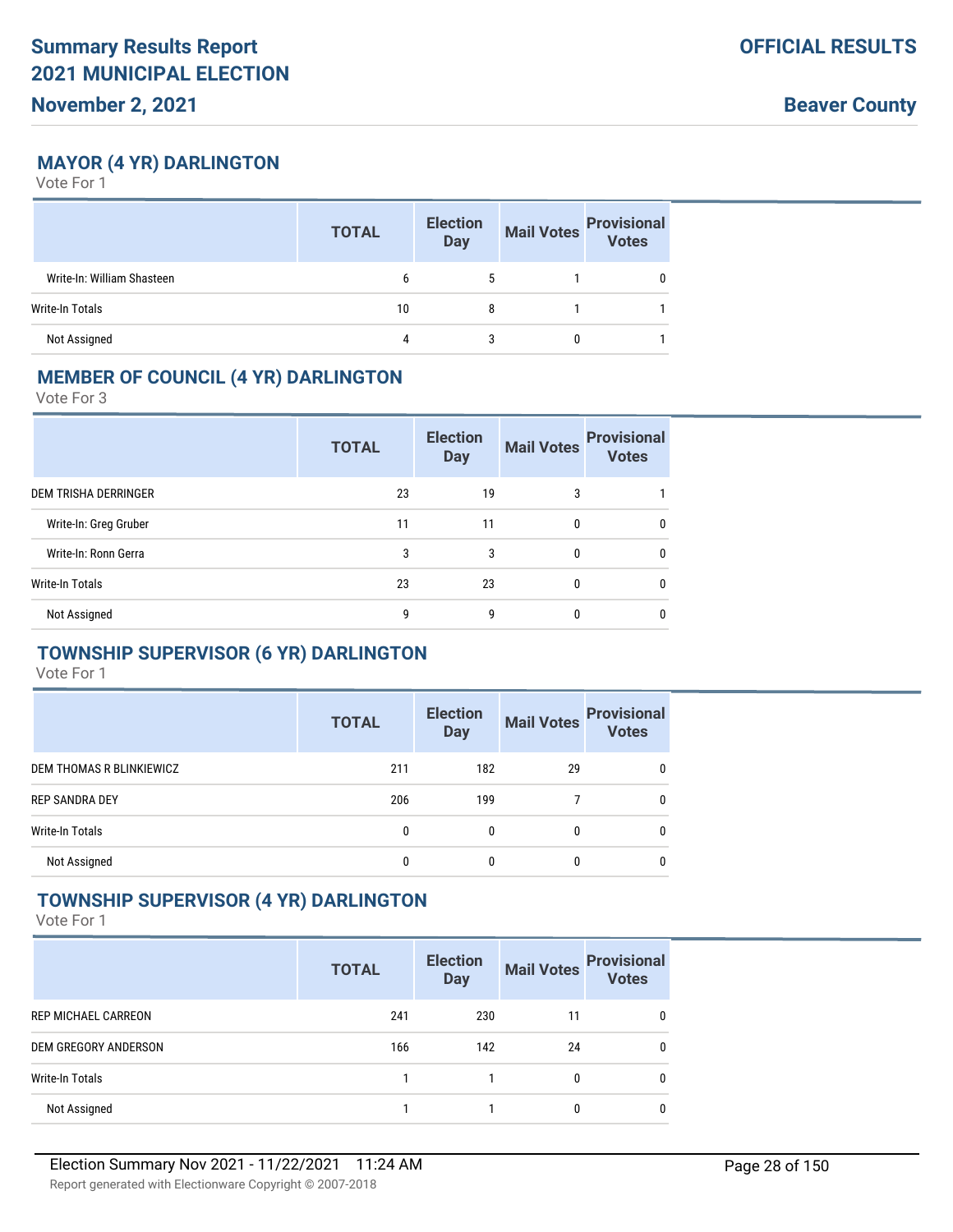#### **TOWNSHIP SUPERVISOR (2 YR) DARLINGTON**

Vote For 1

|                   | <b>TOTAL</b> | <b>Election</b><br><b>Day</b> | <b>Mail Votes</b> | <b>Provisional</b><br>Votes |
|-------------------|--------------|-------------------------------|-------------------|-----------------------------|
| REP GREG HOULETTE | 342          | 324                           | 18                |                             |
| Write-In Totals   | 21           | 19                            |                   | 0                           |
| Not Assigned      | 21           | 19                            | ŋ                 |                             |

### **TAX COLLECTOR (4 YR) DARLINGTON**

Vote For 1

|                 | <b>TOTAL</b> | <b>Election</b><br>Day | Mail Votes Provisional<br>Votes |  |
|-----------------|--------------|------------------------|---------------------------------|--|
| Write-In Totals |              |                        |                                 |  |
| Not Assigned    |              |                        |                                 |  |

#### **TAX COLLECTOR (4 YR) DARLINGTON**

Vote For 1

|                        | <b>TOTAL</b> | <b>Election</b><br>Day | <b>Mail Votes</b> | <b>Provisional</b><br>Votes |
|------------------------|--------------|------------------------|-------------------|-----------------------------|
| REP PHIL DIROCCO       | 358          | 337                    | 21                |                             |
| <b>Write-In Totals</b> | 5            | 3                      |                   |                             |
| Not Assigned           |              | 3                      | ∩                 |                             |

## **AUDITOR (6 YR) DARLINGTON**

|                        | <b>TOTAL</b> | <b>Election</b><br><b>Day</b> | <b>Mail Votes</b> | <b>Provisional</b><br>Votes |
|------------------------|--------------|-------------------------------|-------------------|-----------------------------|
| <b>Write-In Totals</b> |              |                               |                   |                             |
| Not Assigned           |              |                               |                   |                             |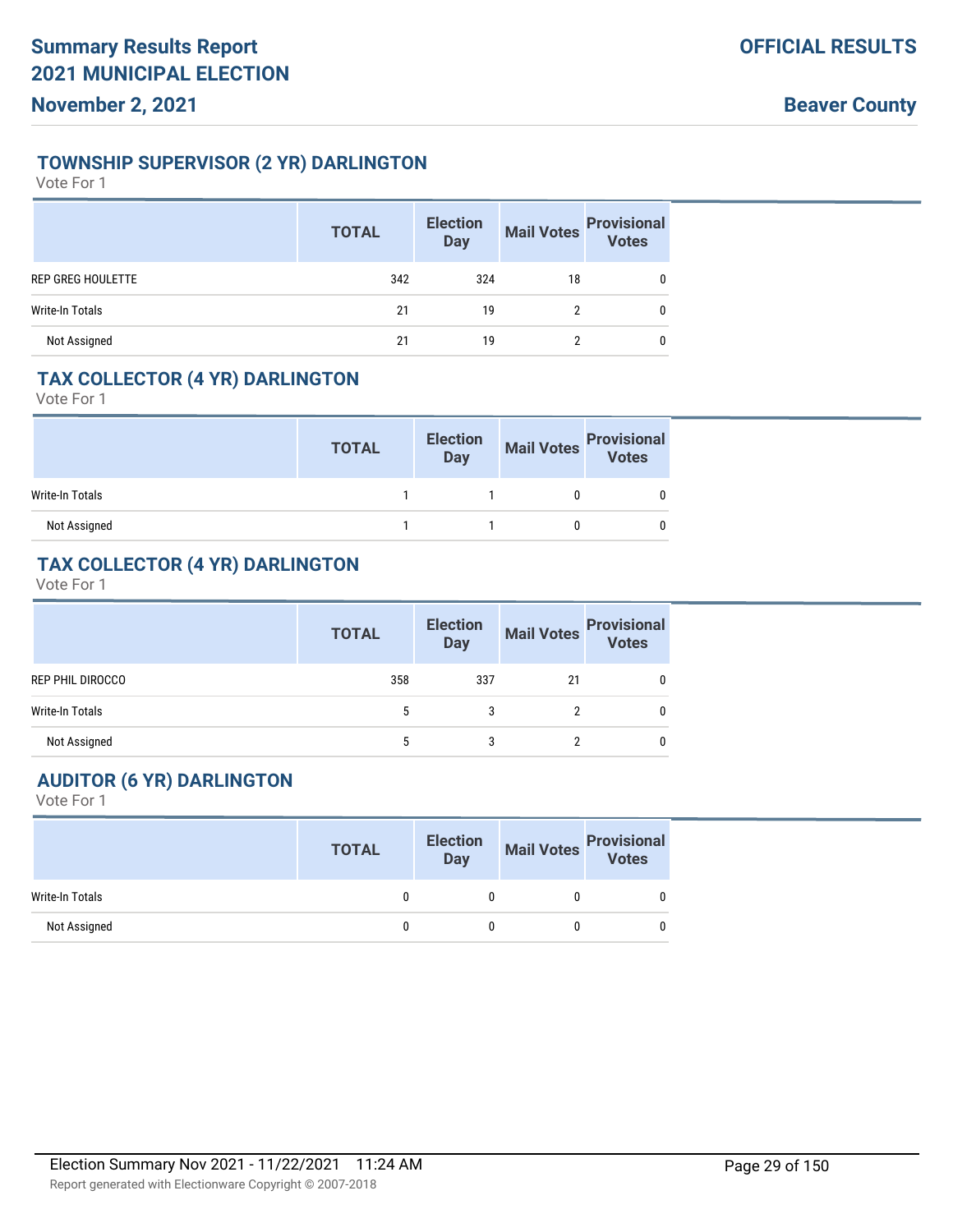**Beaver County**

### **AUDITOR (6 YR) DARLINGTON**

Vote For 1

|                            | <b>TOTAL</b> | <b>Election</b><br><b>Day</b> | <b>Mail Votes</b> | <b>Provisional</b><br>Votes |
|----------------------------|--------------|-------------------------------|-------------------|-----------------------------|
| Write-In: Robert Fitzwater |              |                               |                   |                             |
| Write-In Totals            | 12           | g                             |                   |                             |
| Not Assigned               | 10           | g                             |                   |                             |

#### **AUDITOR (4 YR) DARLINGTON**

Vote For 1

|                 | <b>TOTAL</b> | <b>Election</b><br>Day | Mail Votes Provisional |  |
|-----------------|--------------|------------------------|------------------------|--|
| Write-In Totals |              |                        |                        |  |
| Not Assigned    |              |                        |                        |  |

### **AUDITOR (4 YR) DARLINGTON**

Vote For 1

|                             | <b>TOTAL</b> | <b>Election</b><br>Day | <b>Mail Votes</b> | <b>Provisional</b><br>Votes |
|-----------------------------|--------------|------------------------|-------------------|-----------------------------|
| Write-In: Curtis Chittenden |              |                        |                   |                             |
| Write-In Totals             | 9            | b                      |                   |                             |
| Not Assigned                |              | h                      |                   |                             |

#### **AUDITOR (2 YR) DARLINGTON**

Vote For 1

|                 | <b>TOTAL</b> | <b>Election</b><br>Day | <b>Mail Votes</b> | <b>Provisional</b><br><b>Votes</b> |
|-----------------|--------------|------------------------|-------------------|------------------------------------|
| Write-In Totals |              |                        |                   |                                    |
| Not Assigned    |              |                        |                   |                                    |

## **AUDITOR (2 YR) DARLINGTON**

|                        | <b>TOTAL</b> | <b>Election</b><br><b>Day</b> | <b>Mail Votes</b> | <b>Provisional</b><br><b>Votes</b> |
|------------------------|--------------|-------------------------------|-------------------|------------------------------------|
| Write-In: Kimberly May |              |                               |                   |                                    |
| Write-In Totals        | 10           |                               |                   |                                    |
| Not Assigned           | g            |                               |                   |                                    |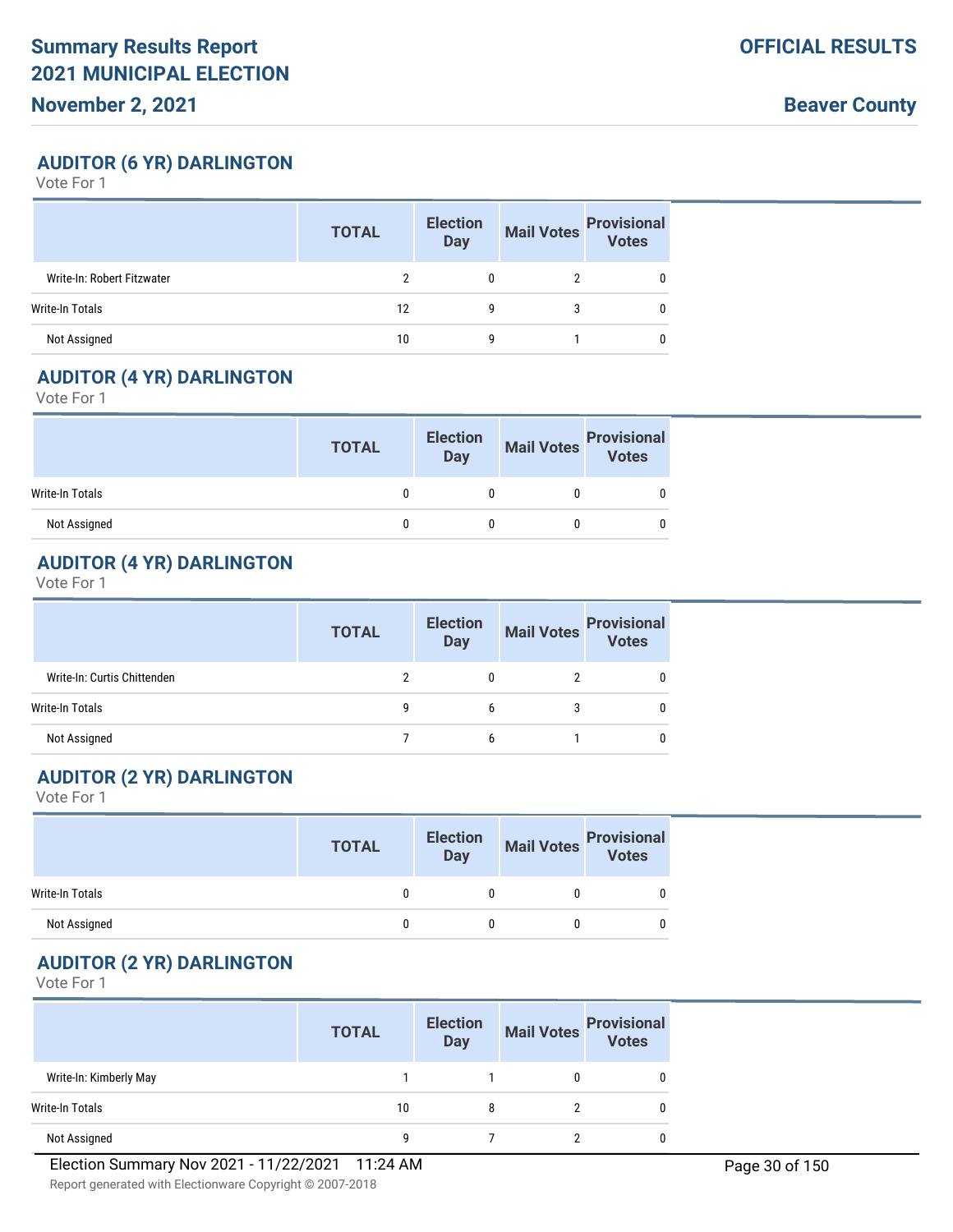**Beaver County**

**CONSTABLE DARLINGTON 6 YR**

Vote For 1

|                               | <b>TOTAL</b> | <b>Election</b><br><b>Day</b> | <b>Mail Votes</b> | <b>Provisional</b><br>Votes |
|-------------------------------|--------------|-------------------------------|-------------------|-----------------------------|
| <b>DEM/REP RONALD FARIOLI</b> | 368          | 338                           | 30                |                             |
| Write-In Totals               | າ            | າ                             |                   |                             |
| Not Assigned                  |              |                               |                   |                             |

## **CONSTABLE (6 YR) DARLINGTON**

Vote For 1

|                 | <b>TOTAL</b> | <b>Election</b><br><b>Day</b> | Mail Votes<br>Votes<br>Votes |  |
|-----------------|--------------|-------------------------------|------------------------------|--|
| Write-In Totals |              |                               |                              |  |
| Not Assigned    |              |                               |                              |  |

#### **TOWNSHIP SUPERVISOR (6 YR) DAUGHERTY**

Vote For 1

|                        | <b>TOTAL</b> | <b>Election</b><br><b>Day</b> | <b>Mail Votes</b> | <b>Provisional</b><br>Votes |
|------------------------|--------------|-------------------------------|-------------------|-----------------------------|
| REP GREG DEBO          | 415          | 359                           | 55                |                             |
| DEM IVAN FABYANIC      | 288          | 186                           | 100               | 2                           |
| <b>Write-In Totals</b> | 5            | 5                             | 0                 | 0                           |
| Not Assigned           | 5            | 5                             | 0                 | 0                           |

#### **TAX COLLECTOR (4 YR) DAUGHERTY**

|                      | <b>TOTAL</b> | <b>Election</b><br>Day | <b>Mail Votes</b> | <b>Provisional</b><br>Votes |
|----------------------|--------------|------------------------|-------------------|-----------------------------|
| DEM RYAN A NICHOLSON | 568          | 419                    | 147               |                             |
| Write-In Totals      | 14           | 13                     |                   | 0                           |
| Not Assigned         | 14           | 13                     |                   | 0                           |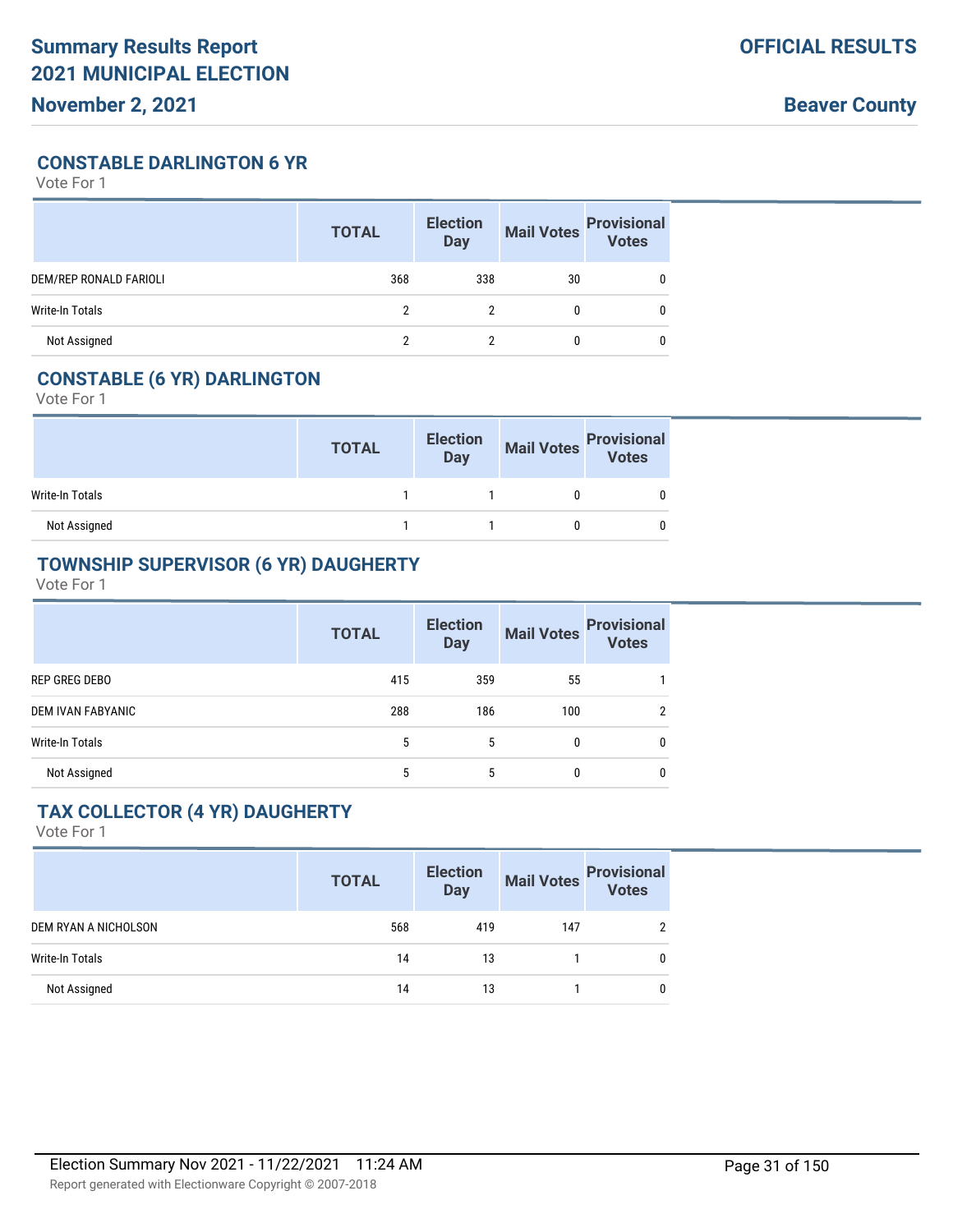**Beaver County**

### **AUDITOR (6 YR) DAUGHERTY**

Vote For 1

|                        | <b>TOTAL</b> | <b>Election</b><br><b>Day</b> | <b>Mail Votes</b> | <b>Provisional</b><br><b>Votes</b> |
|------------------------|--------------|-------------------------------|-------------------|------------------------------------|
| LIB JAMES PERRICELLIA  | 466          | 362                           | 102               |                                    |
| <b>Write-In Totals</b> | 13           | 11                            |                   |                                    |
| Not Assigned           | 13           |                               | າ                 |                                    |

## **AUDITOR (4 YR) DAUGHERTY**

Vote For 1

|                      | <b>TOTAL</b> | <b>Election</b><br><b>Day</b> | <b>Mail Votes</b> | <b>Provisional</b><br>Votes |
|----------------------|--------------|-------------------------------|-------------------|-----------------------------|
| Write-In: Paul Ellis |              |                               |                   |                             |
| Write-In Totals      | 15           | 13                            |                   |                             |
| Not Assigned         | 13           |                               |                   |                             |

## **AUDITOR (2 YR) DAUGHERTY**

Vote For 1

|                      | <b>TOTAL</b> | <b>Election</b><br><b>Day</b> | Mail Votes Provisional<br>Votes |
|----------------------|--------------|-------------------------------|---------------------------------|
| Write-In: Paul Ellis |              |                               |                                 |
| Write-In Totals      | 19           | 17                            |                                 |
| Not Assigned         | 17           | 15                            |                                 |

## **CONSTABLE (6 YR) DAUGHERTY**

|                        | <b>TOTAL</b> | <b>Election</b><br>Day |   | Mail Votes<br>Votes |
|------------------------|--------------|------------------------|---|---------------------|
| Write-In: David Hunter | ົ            | 2                      | 0 | U                   |
| <b>Write-In Totals</b> | 17           | 16                     |   | 0                   |
| Not Assigned           | 15           | 14                     |   | 0                   |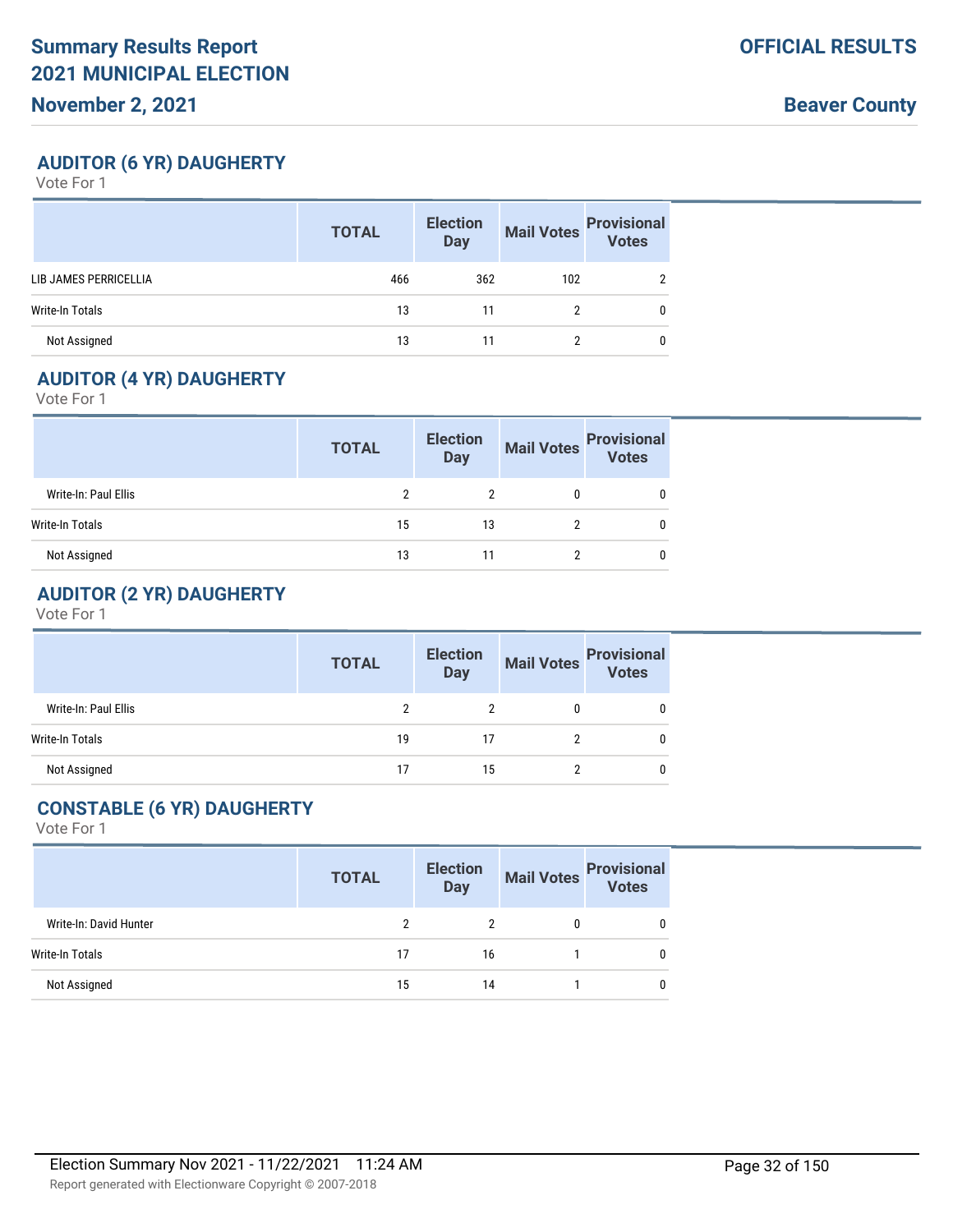**MAYOR (4 YR) EAST ROCHESTER**

Vote For 1

|                        | <b>TOTAL</b> | <b>Election</b><br><b>Day</b> | <b>Mail Votes</b> | <b>Provisional</b><br>Votes |
|------------------------|--------------|-------------------------------|-------------------|-----------------------------|
| <b>DEM BOB KNOX</b>    | 62           | 35                            | 27                |                             |
| <b>Write-In Totals</b> | 40           | 40                            |                   |                             |
| Not Assigned           | 40           | 40                            |                   |                             |

### **MEMBER OF COUNCIL (4 YR) EAST ROCHESTER**

Vote For 3

|                           | <b>TOTAL</b> | <b>Election</b><br><b>Day</b> | <b>Mail Votes</b> | <b>Provisional</b><br><b>Votes</b> |
|---------------------------|--------------|-------------------------------|-------------------|------------------------------------|
| DEM JOE SEMINICK SR       | 85           | 58                            | 27                | $\mathbf{0}$                       |
| <b>DEM JAMES SIMON</b>    | 80           | 54                            | 26                | 0                                  |
| <b>DEM DAVID A WAGNER</b> | 76           | 51                            | 25                | 0                                  |
| <b>Write-In Totals</b>    | 13           | 9                             | 4                 | $\mathbf{0}$                       |
| Not Assigned              | 13           | g                             | 4                 | 0                                  |

### **TAX COLLECTOR (4 YR) EAST ROCHESTER**

Vote For 1

|                   | <b>TOTAL</b> | <b>Election</b><br><b>Day</b> |    | Mail Votes<br>Votes |
|-------------------|--------------|-------------------------------|----|---------------------|
| DEM DEBORAH AHERN | 100          | 71                            | 29 |                     |
| Write-In Totals   | 3            | 3                             | 0  |                     |
| Not Assigned      | 3            | 3                             | 0  |                     |

## **CONSTABLE (6 YR) EAST ROCHESTER**

|                        | <b>TOTAL</b> | <b>Election</b><br><b>Day</b> | Mail Votes Provisional<br>Votes |
|------------------------|--------------|-------------------------------|---------------------------------|
| Write-In: Justin Drumm |              |                               | 0                               |
| Write-In Totals        |              |                               | 0                               |
| Not Assigned           | 4            | 3                             | 0                               |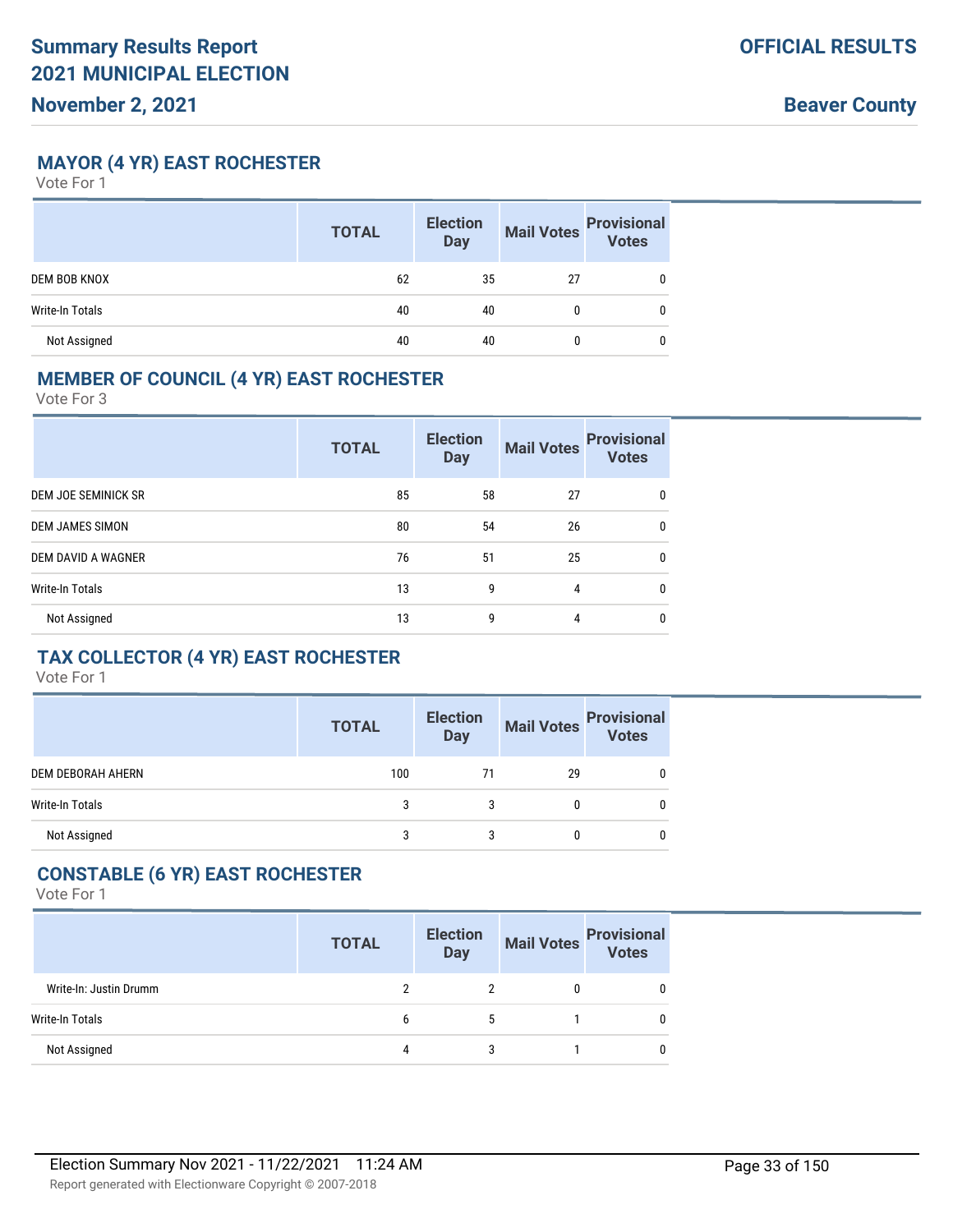**Beaver County**

### **MAYOR (4 YR) EASTVALE**

Vote For 1

|                     | <b>TOTAL</b> | <b>Election</b><br><b>Day</b> | <b>Mail Votes</b> | <b>Provisional</b><br>Votes |
|---------------------|--------------|-------------------------------|-------------------|-----------------------------|
| Write-In: Walt Izzo | 15           | 15                            |                   |                             |
| Write-In Totals     | 18           | 18                            | 0                 | 0                           |
| Not Assigned        | 3            | 3                             |                   |                             |

#### **MEMBER OF COUNCIL (4 YR) EASTVALE**

Vote For 1

|                                 | <b>TOTAL</b> | <b>Election</b><br><b>Day</b> | <b>Mail Votes</b> | <b>Provisional</b><br>Votes |
|---------------------------------|--------------|-------------------------------|-------------------|-----------------------------|
| Write-In: Margaret "Peggy" Izzo | 14           | 14                            |                   |                             |
| Write-In Totals                 | 16           | 16                            |                   |                             |
| Not Assigned                    | າ            |                               |                   | 0                           |

## **TAX COLLECTOR (4 YR) EASTVALE**

Vote For 1

|                       | <b>TOTAL</b> | <b>Election</b><br><b>Day</b> | <b>Mail Votes</b> | <b>Provisional</b> |
|-----------------------|--------------|-------------------------------|-------------------|--------------------|
| Write-In: Tracy Cover | 12           | 12                            |                   |                    |
| Write-In Totals       | 13           | 13                            | 0                 |                    |
| Not Assigned          |              |                               | 0                 |                    |

## **CONSTABLE (6 YR) EASTVALE**

|                 | <b>TOTAL</b> | <b>Election</b><br>Day | Mail Votes<br>Votes<br>Votes |  |
|-----------------|--------------|------------------------|------------------------------|--|
| Write-In Totals |              |                        |                              |  |
| Not Assigned    |              |                        |                              |  |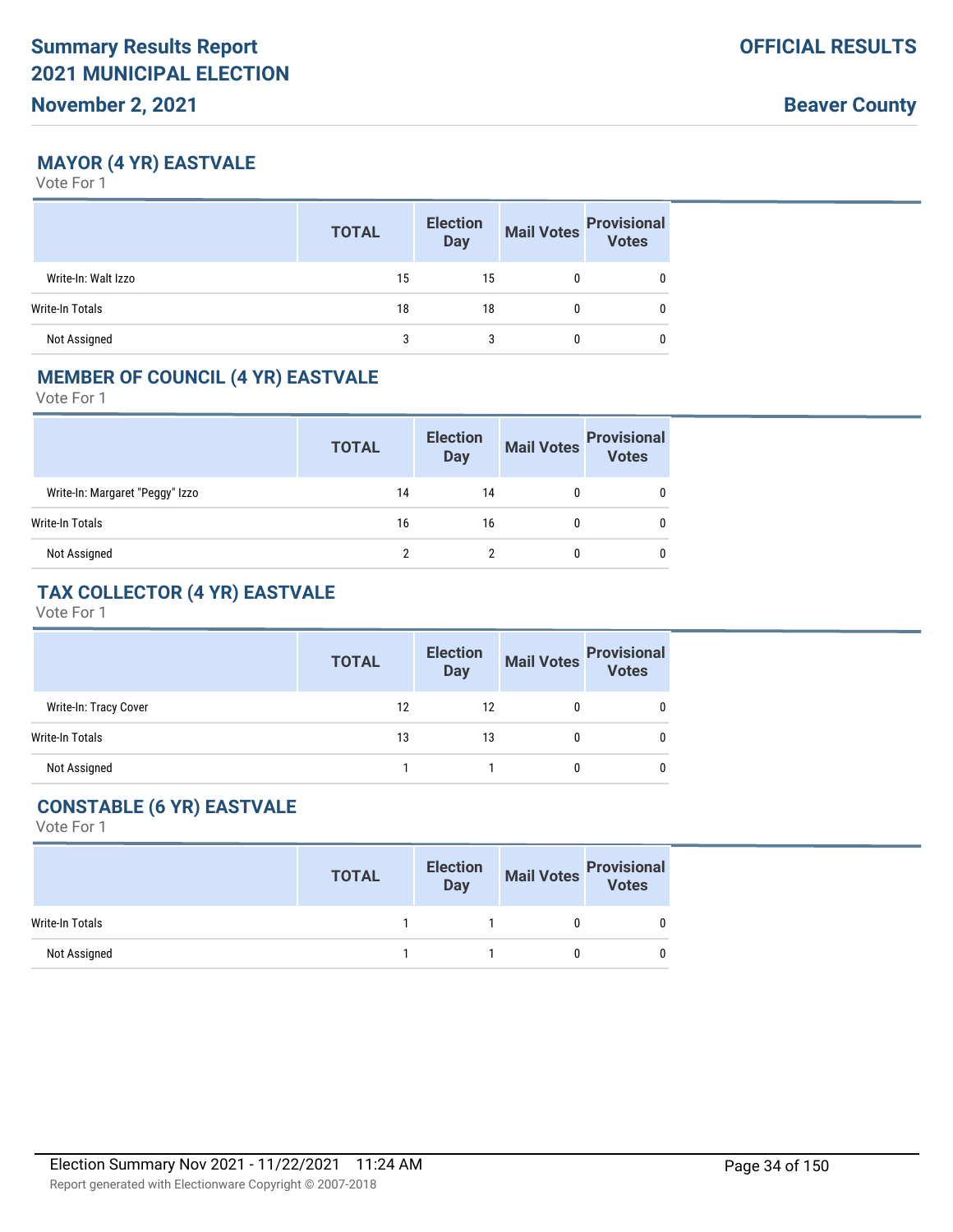**Beaver County**

#### **MAYOR (4 YR) ECONOMY**

Vote For 1

|                    | <b>TOTAL</b> | <b>Election</b><br><b>Day</b> | <b>Mail Votes</b> | <b>Provisional</b><br><b>Votes</b> |
|--------------------|--------------|-------------------------------|-------------------|------------------------------------|
| REP JO ANN BORATO  | 1,620        | 1,418                         | 200               | $\overline{2}$                     |
| DEM STEVE YURKOVAC | 1,081        | 541                           | 536               | 4                                  |
| Write-In Totals    | 11           |                               | 4                 | $\mathbf{0}$                       |
| Not Assigned       | 11           |                               | 4                 | $\mathbf{0}$                       |

## **MEMBER OF COUNCIL (4 YR) ECONOMY**

Vote For 4

|                              | <b>TOTAL</b> | <b>Election</b><br><b>Day</b> | <b>Mail Votes</b> | <b>Provisional</b><br><b>Votes</b> |
|------------------------------|--------------|-------------------------------|-------------------|------------------------------------|
| <b>REP GARY BUCUREN</b>      | 1,559        | 1,329                         | 227               | 3                                  |
| REP WILLIAM L METZ JR        | 1,476        | 1,305                         | 169               | $\overline{2}$                     |
| <b>REP FRANK MORRONE</b>     | 1,428        | 1,263                         | 164               | 1                                  |
| DEM/REP GLENN SYLVESTER      | 1,225        | 840                           | 383               | $\overline{2}$                     |
| <b>DEM MIKE PSZENNY</b>      | 1,139        | 595                           | 540               | $\overline{4}$                     |
| <b>DEM ELIZABETH HAWKINS</b> | 1,111        | 540                           | 567               | 4                                  |
| <b>DEM MATTHEW MORROW</b>    | 1,017        | 534                           | 481               | $\overline{2}$                     |
| <b>Write-In Totals</b>       | 31           | 25                            | 6                 | $\mathbf{0}$                       |
| Not Assigned                 | 31           | 25                            | 6                 | 0                                  |

## **TAX COLLECTOR (4 YR) ECONOMY**

|                        | <b>TOTAL</b> | <b>Election</b><br><b>Day</b> | <b>Mail Votes</b> | <b>Provisional</b><br>Votes |
|------------------------|--------------|-------------------------------|-------------------|-----------------------------|
| <b>REP AMY MILLER</b>  | 1,378        | 1,225                         | 151               | $\overline{2}$              |
| DEM NICOLE THOMPSON    | 1,350        | 750                           | 596               | 4                           |
| <b>Write-In Totals</b> | 5            | 4                             |                   | $\mathbf{0}$                |
| Not Assigned           | 5            | 4                             |                   | $\mathbf{0}$                |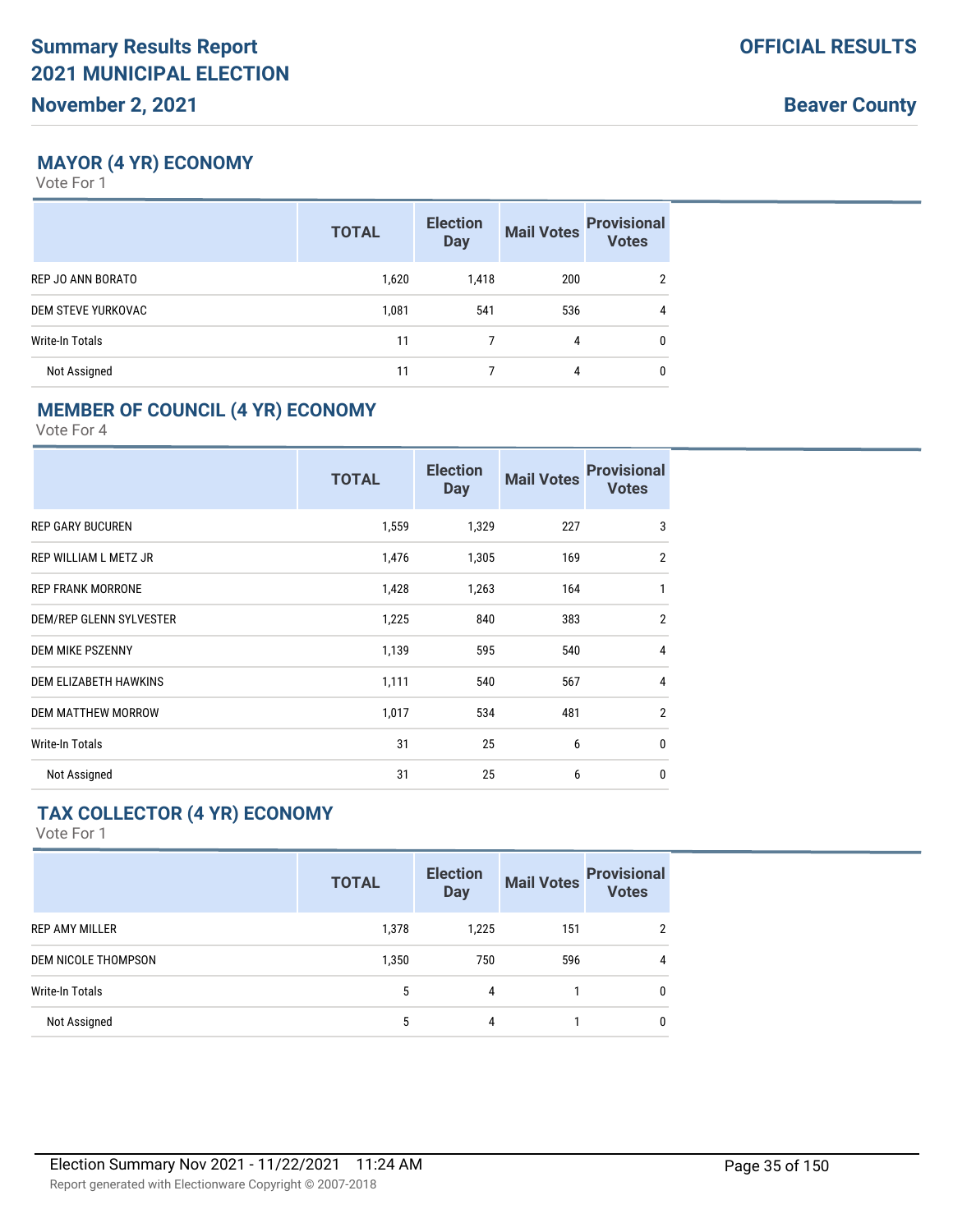**Beaver County**

### **CONSTABLE (6 YR) ECONOMY**

Vote For 1

|                          | <b>TOTAL</b> | <b>Election</b><br><b>Day</b> | <b>Mail Votes</b> | <b>Provisional</b><br>Votes |
|--------------------------|--------------|-------------------------------|-------------------|-----------------------------|
| <b>REP ZACHARY JONES</b> | 1,472        | 1,302                         | 168               | $\overline{2}$              |
| DEM RUSHEL SHELL JR      | 1,219        | 642                           | 573               | 4                           |
| <b>Write-In Totals</b>   | 5            | 3                             | 2                 | 0                           |
| Not Assigned             | 5            | 3                             | 2                 | 0                           |

## **MAYOR ELLWOOD 4 YR**

Vote For 1

|                       | <b>TOTAL</b> | <b>Election</b><br><b>Day</b> | <b>Mail Votes</b> | <b>Provisional</b><br>Votes |
|-----------------------|--------------|-------------------------------|-------------------|-----------------------------|
| DEM/REP ANTHONY COURT | 77           | 48                            | 29                |                             |
| Write-In Totals       |              |                               |                   |                             |
| Not Assigned          |              |                               |                   |                             |

#### **MEMBER OF COUNCIL ELLWOOD 4 YR**

Vote For 4

|                         | <b>TOTAL</b> | <b>Election</b><br><b>Day</b> | <b>Mail Votes</b> | <b>Provisional</b><br><b>Votes</b> |
|-------------------------|--------------|-------------------------------|-------------------|------------------------------------|
| DEM/REP BRAD OVIAL      | 63           | 41                            | 22                | 0                                  |
| <b>DEM JAN WILLIAMS</b> | 57           | 35                            | 22                | 0                                  |
| DEM/REP JIM BARRY       | 56           | 31                            | 25                | 0                                  |
| DEM/REP MICHELE LAMENZA | 53           | 31                            | 22                | 0                                  |
| <b>Write-In Totals</b>  | 4            | $\Omega$                      | 4                 | $\Omega$                           |
| Not Assigned            | 4            | $\mathbf{0}$                  | 4                 | 0                                  |

## **TAX COLLECTOR ELLWOOD 4 YR**

|                     | <b>TOTAL</b> | <b>Election</b><br><b>Day</b> | <b>Mail Votes</b> | <b>Provisional</b><br>Votes |
|---------------------|--------------|-------------------------------|-------------------|-----------------------------|
| DEM/REP SUSAN GATTO | 81           | 51                            | 30                |                             |
| Write-In Totals     | 0            | 0                             |                   |                             |
| Not Assigned        |              |                               |                   |                             |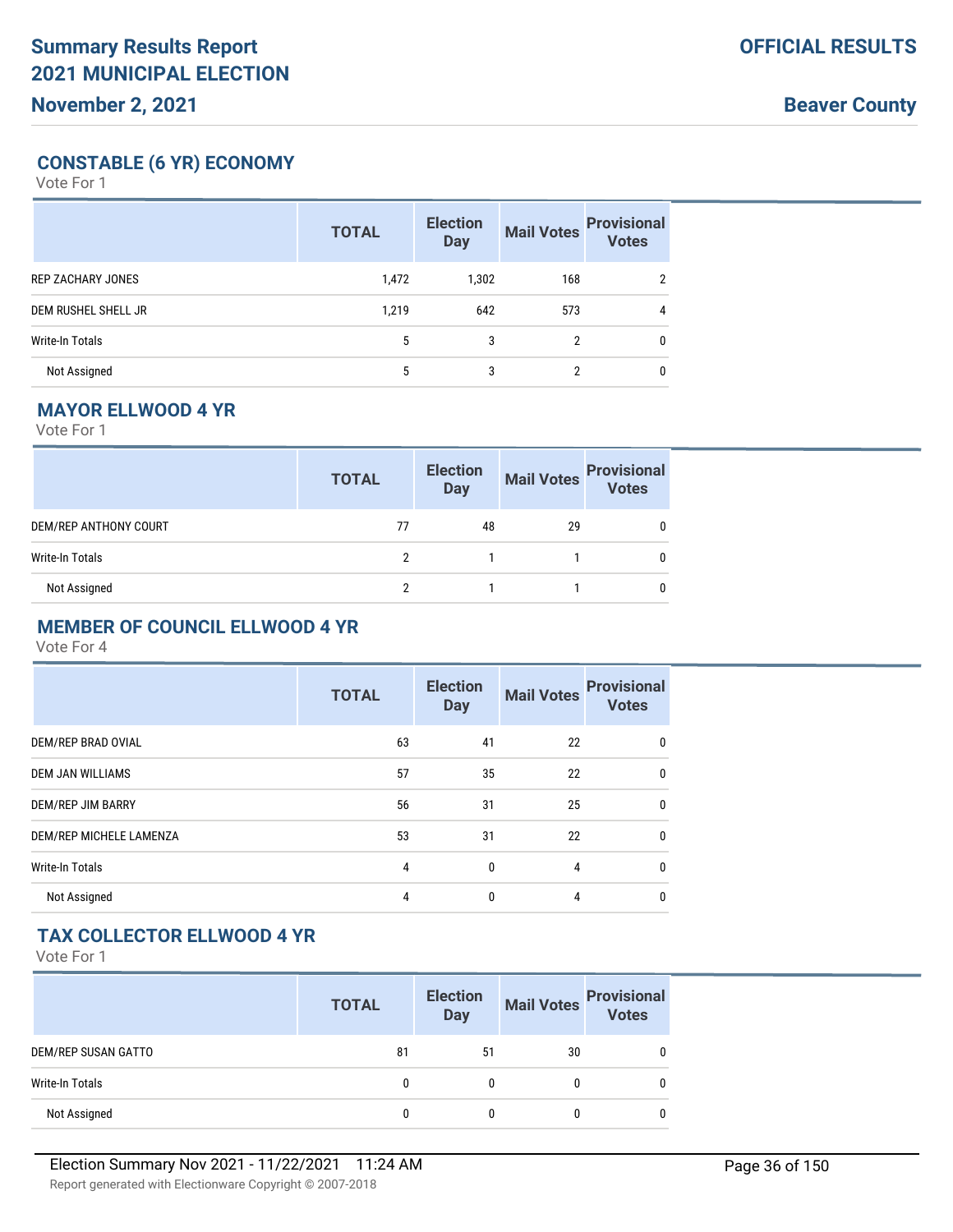**Beaver County**

### **MAYOR (4 YR) FALLSTON**

Vote For 1

|                         | <b>TOTAL</b> | <b>Election</b><br><b>Day</b> | <b>Mail Votes</b> | <b>Provisional</b><br>Votes |
|-------------------------|--------------|-------------------------------|-------------------|-----------------------------|
| <b>DEM CHARLES LEIS</b> | 59           | 48                            | 11                |                             |
| <b>Write-In Totals</b>  |              |                               |                   |                             |
| Not Assigned            |              |                               |                   |                             |

## **MEMBER OF COUNCIL (4 YR) FALLSTON**

Vote For 2

|                          | <b>TOTAL</b> | <b>Election</b><br><b>Day</b> | <b>Mail Votes</b> | <b>Provisional</b><br><b>Votes</b> |
|--------------------------|--------------|-------------------------------|-------------------|------------------------------------|
| REP LISA PEACOCK         | 50           | 45                            | 5                 | 0                                  |
| <b>REP ERIN C WATSON</b> | 48           | 41                            |                   | 0                                  |
| <b>Write-In Totals</b>   | 5            | 2                             | 3                 | 0                                  |
| Not Assigned             | 5            | 2                             | 3                 | 0                                  |

# **MEMBER OF COUNCIL (2 YR) FALLSTON**

Vote For 1

|                          | <b>TOTAL</b> | <b>Election</b><br><b>Day</b> | <b>Mail Votes</b> | <b>Provisional</b><br>Votes |
|--------------------------|--------------|-------------------------------|-------------------|-----------------------------|
| <b>DEM JENNIFER LEIS</b> | 60           | 49                            | 11                |                             |
| Write-In Totals          | 0            |                               |                   |                             |
| Not Assigned             |              |                               |                   |                             |

# **TAX COLLECTOR (4 YR) FALLSTON**

|                        | <b>TOTAL</b> | <b>Election</b><br><b>Day</b> | <b>Mail Votes</b> | <b>Provisional</b><br><b>Votes</b> |
|------------------------|--------------|-------------------------------|-------------------|------------------------------------|
| DEM JOANNE M SMAKOSZ   | 64           | 51                            | 13                |                                    |
| <b>Write-In Totals</b> |              |                               |                   |                                    |
| Not Assigned           |              |                               |                   |                                    |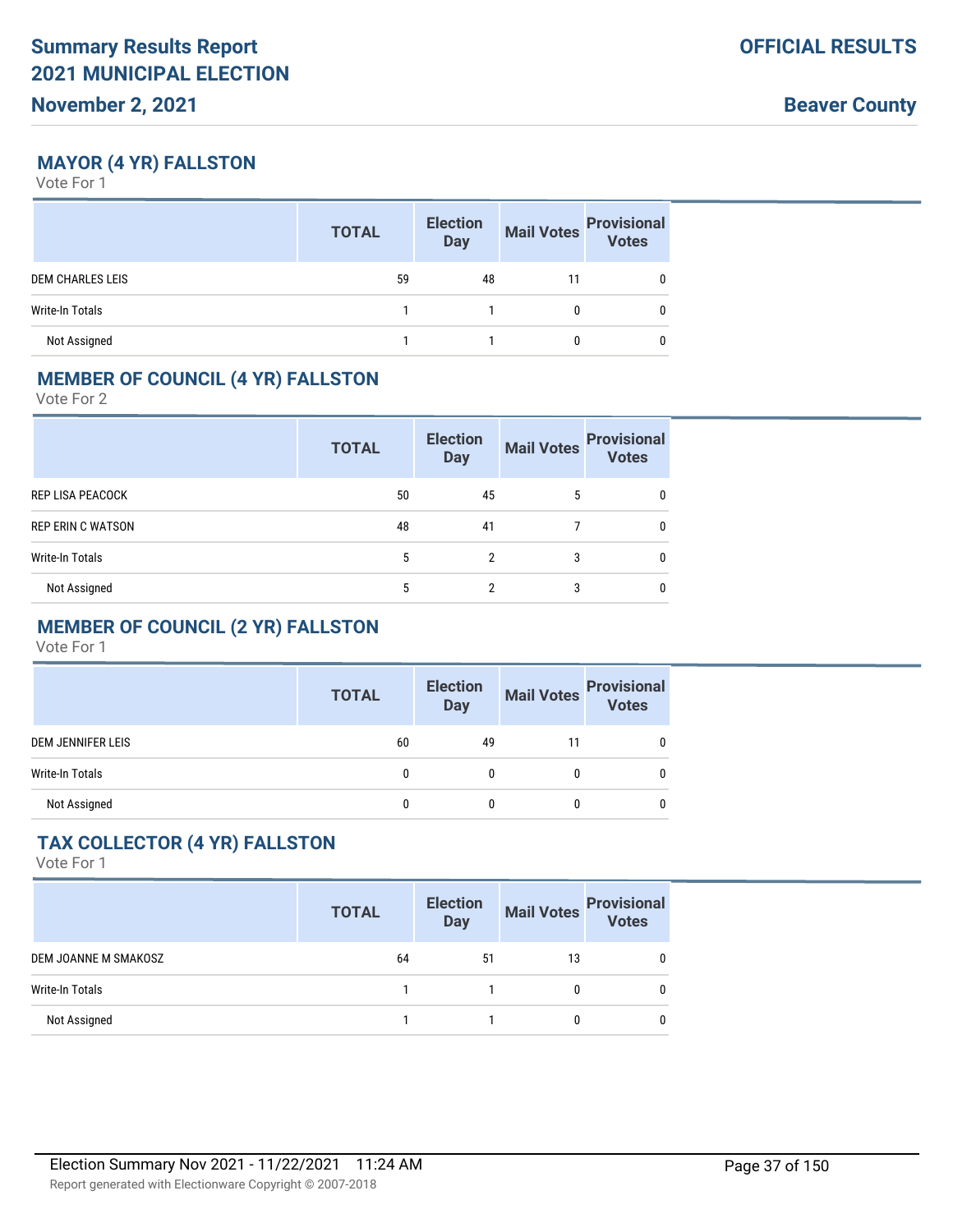**Beaver County**

## **AUDITOR (6 YR) FALLSTON**

Vote For 1

|                         | <b>TOTAL</b> | <b>Election</b><br><b>Day</b> | <b>Mail Votes</b> | <b>Provisional</b><br>Votes |
|-------------------------|--------------|-------------------------------|-------------------|-----------------------------|
| Write-In: Richard Engel | 3            |                               |                   |                             |
| Write-In Totals         | 12           | 8                             | 4                 |                             |
| Not Assigned            | g            | b                             | 3                 |                             |

### **CONSTABLE (6 YR) FALLSTON**

Vote For 1

|                         | <b>TOTAL</b> | <b>Election</b><br><b>Day</b> | Mail Votes | <b>Provisional</b><br>Votes |
|-------------------------|--------------|-------------------------------|------------|-----------------------------|
| Write-In: Conrad Bianco | 8            |                               |            |                             |
| Write-In Totals         | 12           |                               | 3          |                             |
| Not Assigned            | 4            |                               |            |                             |

## **MAYOR (4 YR) FRANKFORT SPRINGS**

Vote For 1

|                        | <b>TOTAL</b> | <b>Election</b><br>Day | Mail Votes | <b>Provisional</b><br>Votes |
|------------------------|--------------|------------------------|------------|-----------------------------|
| <b>REP PATTY BROWN</b> | 26           | 22                     |            |                             |
| Write-In Totals        | 0            |                        |            |                             |
| Not Assigned           |              |                        |            |                             |

# **MEMBER OF COUNCIL (4 YR) FRANKFORT SPRINGS**

|                              | <b>TOTAL</b> | <b>Election</b><br><b>Day</b> | <b>Mail Votes</b> | <b>Provisional</b><br><b>Votes</b> |
|------------------------------|--------------|-------------------------------|-------------------|------------------------------------|
| REP CARLA YACOVIELLO         | 25           | 22                            | 3                 | 0                                  |
| Write-In: Charles Brodmerkel |              | 7                             | 0                 | 0                                  |
| Write-In: Jeffrey Ash        | 2            | 2                             | 0                 | 0                                  |
| Write-In Totals              | 10           | 10                            | 0                 | 0                                  |
| Not Assigned                 |              |                               | 0                 |                                    |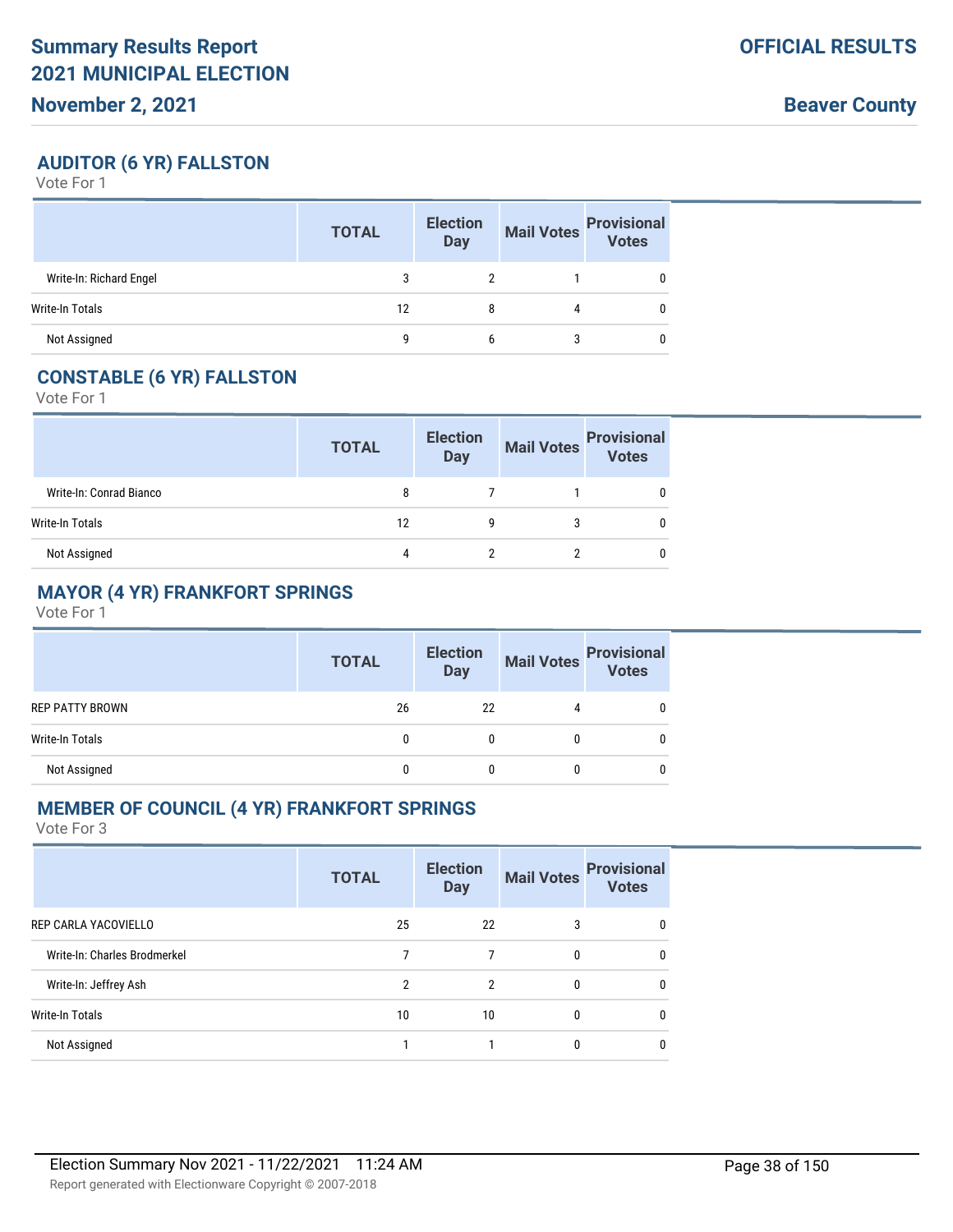**Beaver County**

### **TAX COLLECTOR (4 YR) FRANKFORT SPRINGS**

Vote For 1

|                 | <b>TOTAL</b> | <b>Election</b><br><b>Day</b> | <b>Mail Votes</b> | <b>Provisional</b><br><b>Votes</b> |
|-----------------|--------------|-------------------------------|-------------------|------------------------------------|
| Write-In Totals |              |                               |                   |                                    |
| Not Assigned    |              |                               |                   |                                    |

#### **AUDITOR (6 YR) FRANKFORT SPRINGS**

Vote For 1

|                 | <b>TOTAL</b> | <b>Election</b><br>Day | Mail Votes<br>Votes |
|-----------------|--------------|------------------------|---------------------|
| Write-In Totals |              |                        |                     |
| Not Assigned    |              |                        |                     |

## **AUDITOR (4 YR) FRANKFORT SPRINGS**

Vote For 1

|                 | <b>TOTAL</b> | <b>Election</b><br>Day | Mail Votes<br>Votes |
|-----------------|--------------|------------------------|---------------------|
| Write-In Totals |              |                        |                     |
| Not Assigned    |              |                        |                     |

### **AUDITOR (2 YR) FRANKFORT SPRINGS**

Vote For 1

|                        | <b>TOTAL</b> | <b>Election</b><br><b>Day</b> | Mail Votes<br>Votes<br>Votes |   |
|------------------------|--------------|-------------------------------|------------------------------|---|
| <b>Write-In Totals</b> |              |                               |                              | 0 |
| Not Assigned           |              |                               |                              | 0 |

#### **CONSTABLE (6 YR) FRANKFORT SPRINGS**

|                       | <b>TOTAL</b> | <b>Election</b><br><b>Day</b> | <b>Mail Votes</b> | <b>Provisional</b><br>Votes |
|-----------------------|--------------|-------------------------------|-------------------|-----------------------------|
| Write-In: Jeffrey Ash | 12           | 10                            |                   |                             |
| Write-In Totals       | 13           | 10                            |                   |                             |
| Not Assigned          |              | 0                             |                   |                             |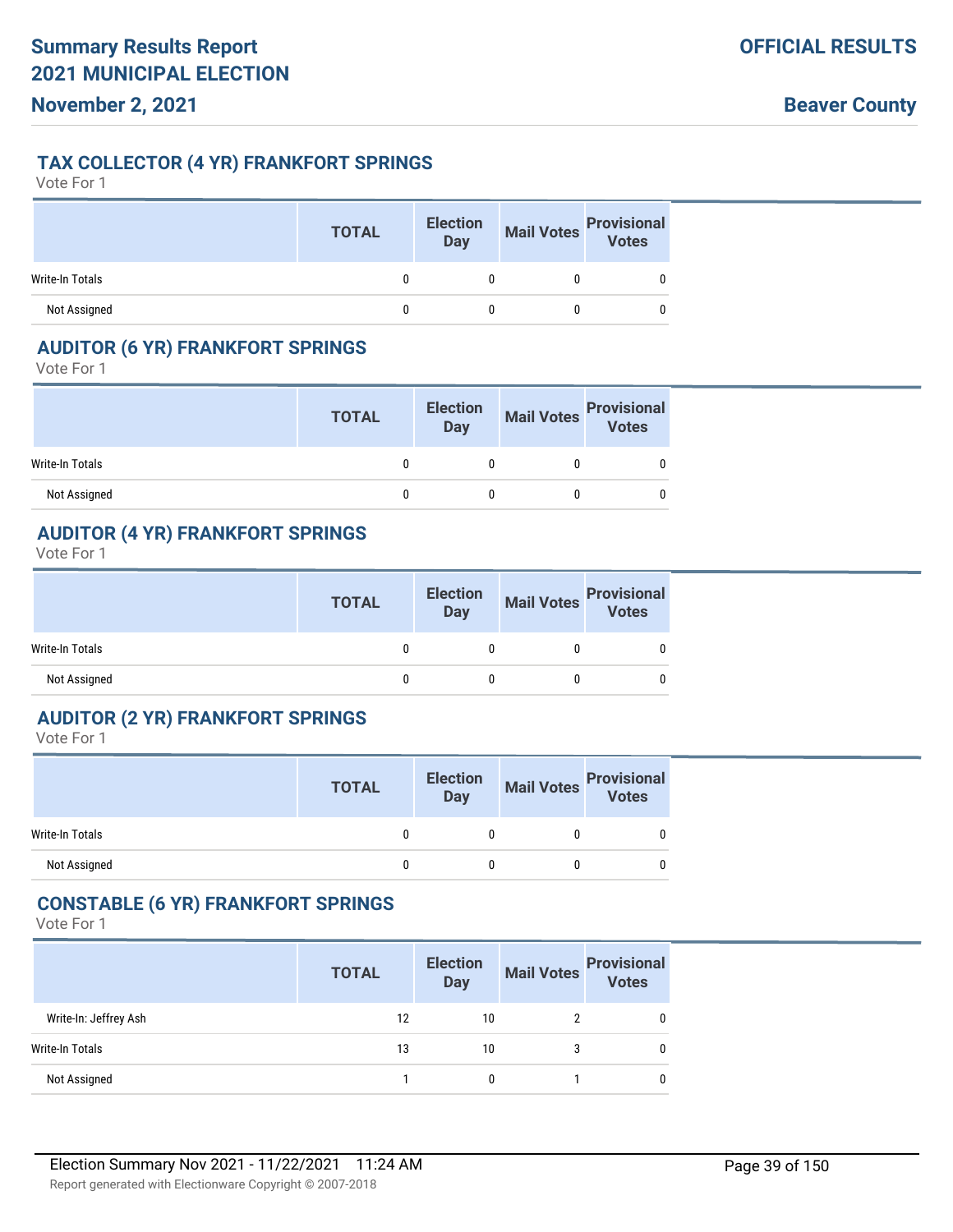#### **TOWNSHIP SUPERVISOR FRANKLIN 6 YR**

Vote For 1

|                        | <b>TOTAL</b> | <b>Election</b><br><b>Day</b> | <b>Mail Votes</b> | <b>Provisional</b><br>Votes |
|------------------------|--------------|-------------------------------|-------------------|-----------------------------|
| DEM/REP DANA R BAKER   | 741          | 607                           | 134               |                             |
| <b>Write-In Totals</b> | 14           | 11                            | 3                 |                             |
| Not Assigned           | 14           |                               | 3                 |                             |

# **TAX COLLECTOR (4 YR) FRANKLIN**

Vote For 1

|                       | <b>TOTAL</b> | <b>Election</b><br><b>Day</b> | <b>Mail Votes</b> | <b>Provisional</b><br>Votes |
|-----------------------|--------------|-------------------------------|-------------------|-----------------------------|
| REP KRISTEN L KELOSKY | 839          | 701                           | 137               |                             |
| Write-In Totals       | 8            |                               |                   |                             |
| Not Assigned          | 8            |                               |                   |                             |

# **AUDITOR (6 YR) FRANKLIN**

Vote For 1

|                         | <b>TOTAL</b> | <b>Election</b><br><b>Day</b> | <b>Mail Votes</b> | <b>Provisional</b><br>Votes |
|-------------------------|--------------|-------------------------------|-------------------|-----------------------------|
| Write-In: Jaret Gibbons | 5            |                               | 4                 |                             |
| Write-In Totals         | 20           | 15                            | 5                 |                             |
| Not Assigned            | 15           | 14                            |                   |                             |

# **CONSTABLE (6 YR) FRANKLIN**

|                          | <b>TOTAL</b> | <b>Election</b><br><b>Day</b> | <b>Mail Votes</b> | <b>Provisional</b><br><b>Votes</b> |
|--------------------------|--------------|-------------------------------|-------------------|------------------------------------|
| Write-In: Randy Herbe    | 3            |                               | 2                 | 0                                  |
| Write-In: David Annarumo | 2            | 2                             | 0                 | 0                                  |
| <b>Write-In Totals</b>   | 17           | 14                            | 3                 | 0                                  |
| Not Assigned             | 12           | 11                            |                   | 0                                  |
|                          |              |                               |                   |                                    |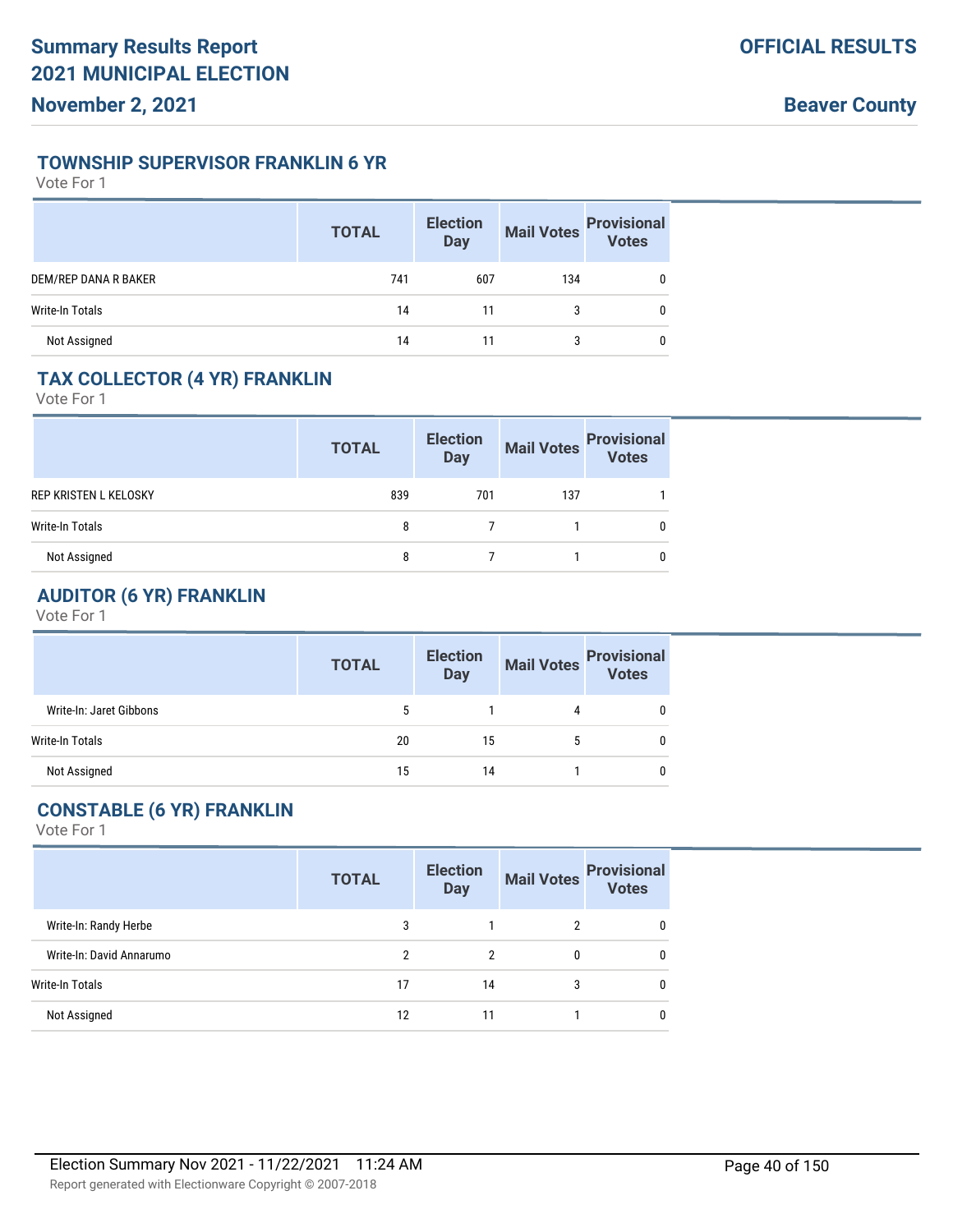**Beaver County**

### **MAYOR (4 YR) FREEDOM**

Vote For 1

|                      | <b>TOTAL</b> | <b>Election</b><br><b>Day</b> | <b>Mail Votes</b> | <b>Provisional</b><br>Votes |
|----------------------|--------------|-------------------------------|-------------------|-----------------------------|
| REP NADINE PADEZANIN | 180          | 174                           | 6                 | 0                           |
| DEM LOUIS ARMSTRONG  | 122          | 92                            | 30                | 0                           |
| Write-In Totals      |              | 0                             |                   | <sup>0</sup>                |
| Not Assigned         |              |                               |                   | 0                           |

### **MEMBER OF COUNCIL FREEDOM 4 YR**

Vote For 3

|                               | <b>TOTAL</b> | <b>Election</b><br><b>Day</b> | <b>Mail Votes</b> | <b>Provisional</b><br><b>Votes</b> |
|-------------------------------|--------------|-------------------------------|-------------------|------------------------------------|
| DEM/REP SYDNEY PAIGE KAERCHER | 202          | 181                           | 21                | 0                                  |
| DEM/REP ERIC CLIMO            | 193          | 167                           | 26                | $\mathbf{0}$                       |
| <b>REP JOHN V KAERCHER</b>    | 167          | 151                           | 16                | $\mathbf{0}$                       |
| DEM GARY J GILARNO            | 103          | 81                            | 22                | $\mathbf{0}$                       |
| <b>Write-In Totals</b>        | 7            | 7                             | $\mathbf{0}$      | $\mathbf{0}$                       |
| Not Assigned                  | 7            | 7                             | $\mathbf{0}$      | $\mathbf{0}$                       |

## **MEMBER OF COUNCIL (2 YR) FREEDOM**

|                         | <b>TOTAL</b> | <b>Election</b><br><b>Day</b> | <b>Mail Votes</b> | <b>Provisional</b><br><b>Votes</b> |
|-------------------------|--------------|-------------------------------|-------------------|------------------------------------|
| Write-In: John Kaercher | 75           | 73                            | 2                 | 0                                  |
| Write-In: Gary Gilarno  | 6            | 3                             | 3                 | 0                                  |
| Write-In Totals         | 104          | 94                            | 10                | 0                                  |
| Not Assigned            | 23           | 18                            | 5                 | $\mathbf{0}$                       |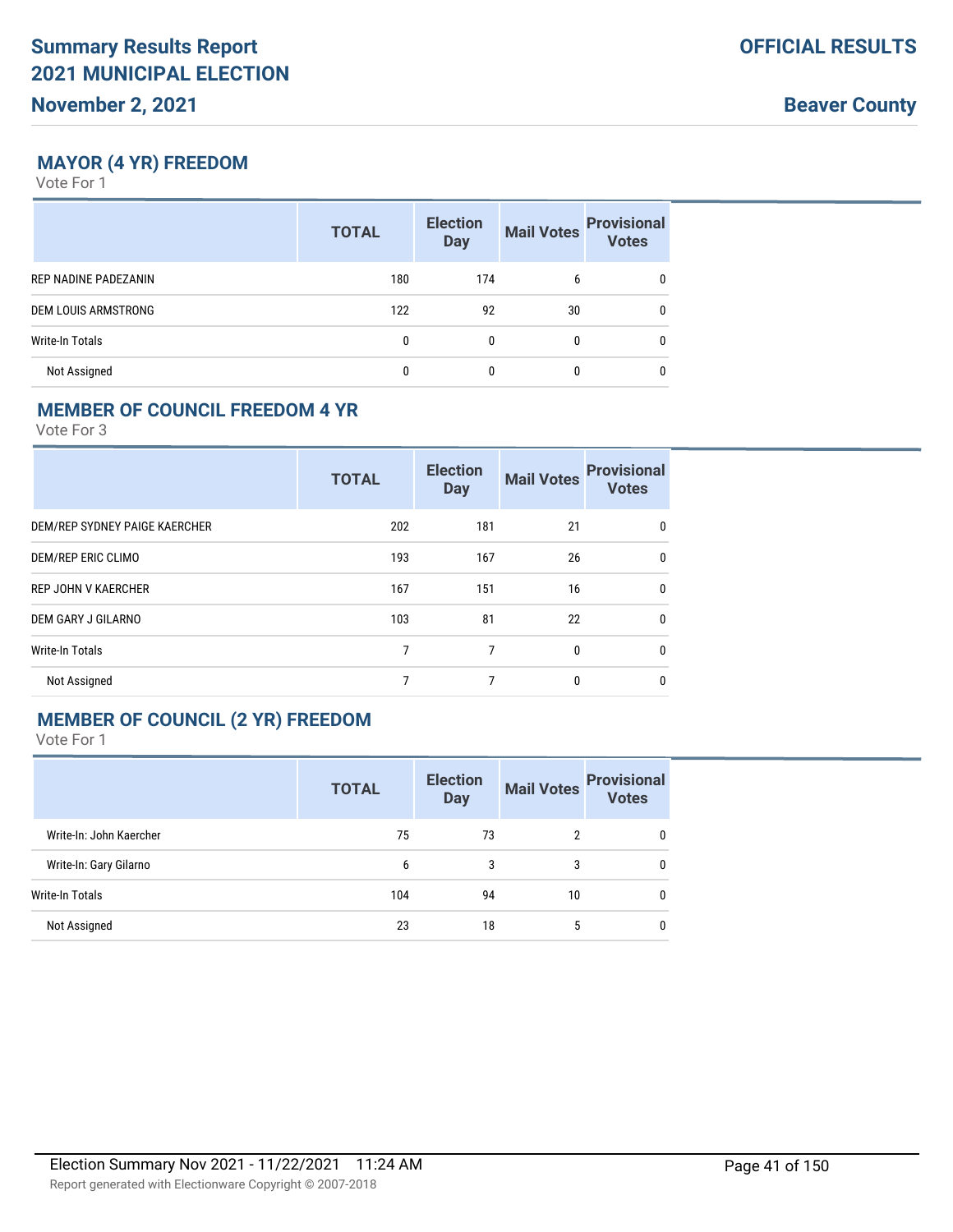**Beaver County**

**TAX COLLECTOR FREEDOM 4 YR**

Vote For 1

|                            | <b>TOTAL</b> | <b>Election</b><br><b>Day</b> | <b>Mail Votes</b> | <b>Provisional</b><br>Votes |
|----------------------------|--------------|-------------------------------|-------------------|-----------------------------|
| DEM/REP MELISSA R KAERCHER | 256          | 225                           | 31                |                             |
| Write-In Totals            | 5            | 5                             |                   |                             |
| Not Assigned               | 5            | 5                             |                   |                             |

### **CONSTABLE FREEDOM 6 YR**

Vote For 1

|                          | <b>TOTAL</b> | <b>Election</b><br>Day | <b>Mail Votes</b> | <b>Provisional</b><br>Votes |
|--------------------------|--------------|------------------------|-------------------|-----------------------------|
| DEM/REP WILLIAM PREST SR | 269          | 233                    | 36                |                             |
| Write-In Totals          |              |                        |                   |                             |
| Not Assigned             |              |                        |                   |                             |

# **MAYOR (4 YR) GEORGETOWN**

Vote For 1

|                        | <b>TOTAL</b> | <b>Election</b><br><b>Day</b> | <b>Mail Votes</b> | <b>Provisional</b><br>Votes |
|------------------------|--------------|-------------------------------|-------------------|-----------------------------|
| DEM JOHN P ALLISON II  | 33           | 33                            | 0                 |                             |
| <b>Write-In Totals</b> |              |                               |                   |                             |
| Not Assigned           |              |                               |                   |                             |

#### **MEMBER OF COUNCIL (4 YR) GEORGETOWN**

|                               | <b>TOTAL</b> | <b>Election</b><br><b>Day</b> | <b>Mail Votes</b> | <b>Provisional</b><br><b>Votes</b> |
|-------------------------------|--------------|-------------------------------|-------------------|------------------------------------|
| <b>REP DAVID R TRIMBLE JR</b> | 32           | 32                            | $\mathbf{0}$      | 0                                  |
| <b>REP DAVID R TRIMBLE SR</b> | 30           | 30                            | $\boldsymbol{0}$  | 0                                  |
| <b>REP JOHN E MACKALL JR</b>  | 28           | 28                            | $\boldsymbol{0}$  | 0                                  |
| Write-In: Allen B. Reed       | 5            | 5                             | $\Omega$          | 0                                  |
| <b>Write-In Totals</b>        | 10           | 10                            | $\Omega$          | 0                                  |
| Not Assigned                  | 5            | 5                             | 0                 |                                    |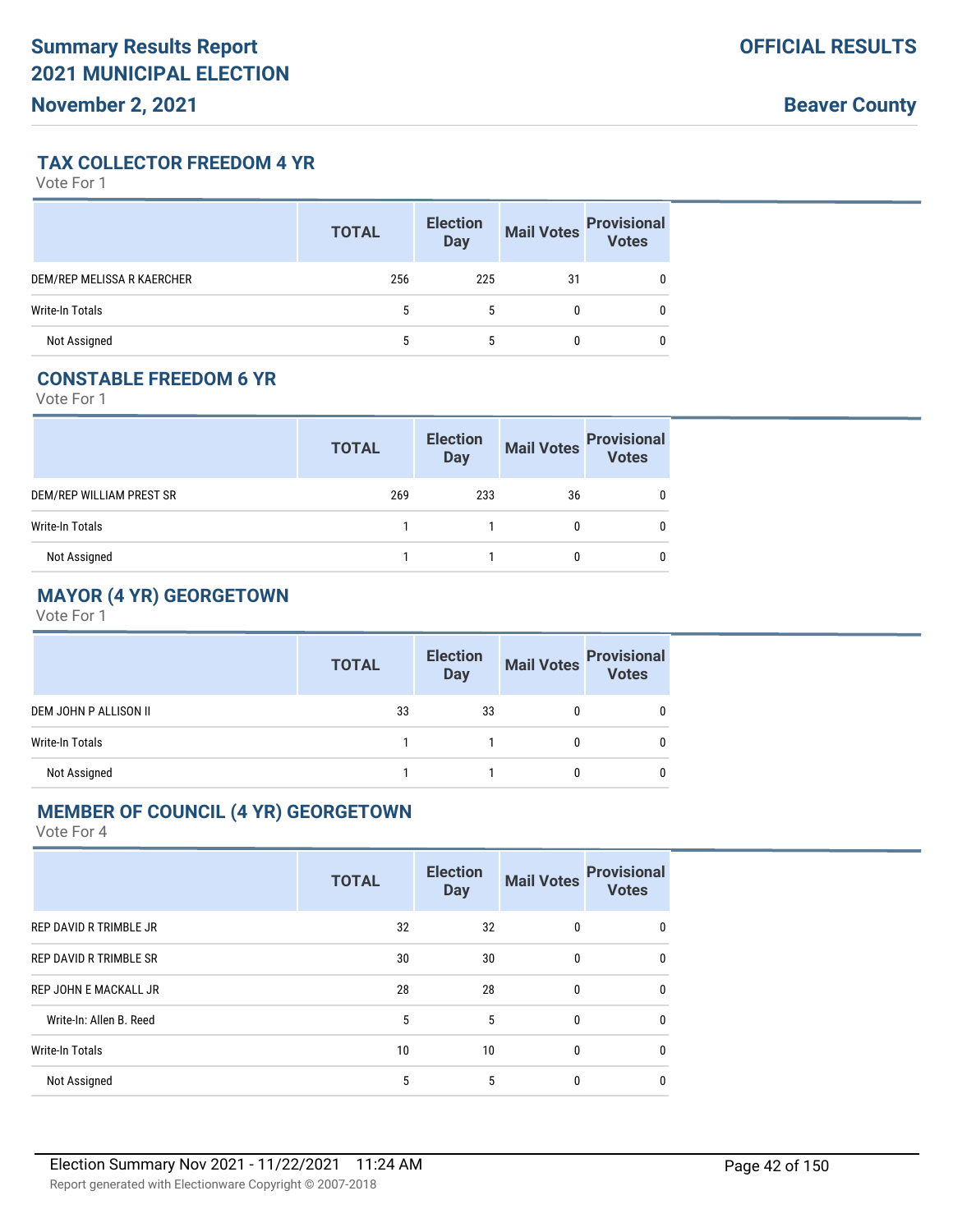### **TAX COLLECTOR (4 YR) GEORGETOWN**

Vote For 1

|                            | <b>TOTAL</b> | <b>Election</b><br><b>Day</b> | <b>Mail Votes</b> | <b>Provisional</b><br>Votes |
|----------------------------|--------------|-------------------------------|-------------------|-----------------------------|
| <b>REP CHRISTY ALLISON</b> | 36           | 36                            |                   |                             |
| <b>Write-In Totals</b>     |              |                               |                   |                             |
| Not Assigned               |              |                               |                   |                             |

# **AUDITOR (6 YR) GEORGETOWN**

Vote For 1

|                       | <b>TOTAL</b> | <b>Election</b><br><b>Day</b> | <b>Mail Votes</b> | <b>Provisional</b><br>Votes |
|-----------------------|--------------|-------------------------------|-------------------|-----------------------------|
| Write-In: Angie Hozak |              |                               |                   |                             |
| Write-In Totals       |              |                               |                   |                             |
| Not Assigned          |              |                               |                   |                             |

# **AUDITOR (2 YR) GEORGETOWN**

Vote For 1

|                          | <b>TOTAL</b> | <b>Election</b><br><b>Day</b> |   | Mail Votes<br>Votes<br>Votes |
|--------------------------|--------------|-------------------------------|---|------------------------------|
| Write-In: Melanie Barile |              |                               |   | 0                            |
| <b>Write-In Totals</b>   | 3            |                               |   | 0                            |
| Not Assigned             |              |                               | 0 | 0                            |

## **CONSTABLE (6 YR) GEORGETOWN**

|                         | <b>TOTAL</b> | <b>Election</b><br><b>Day</b> |   | Mail Votes<br>Votes |
|-------------------------|--------------|-------------------------------|---|---------------------|
| Write-In: David Trimble |              |                               | 0 | 0                   |
| <b>Write-In Totals</b>  | ∩            | 2                             | 0 | 0                   |
| Not Assigned            |              |                               | 0 | 0                   |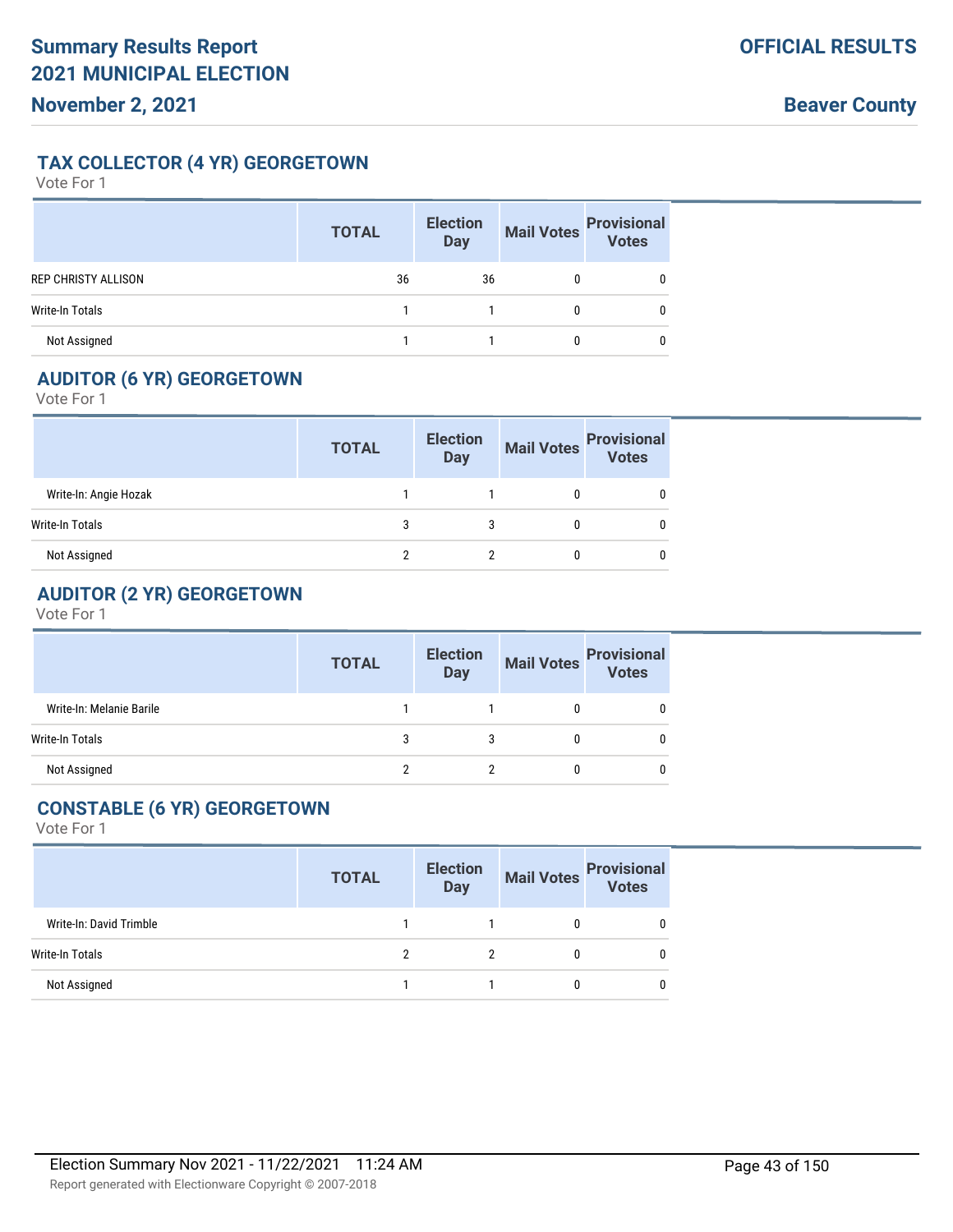**Beaver County**

### **MAYOR (4 YR) GLASGOW**

Vote For 1

|                        | <b>TOTAL</b> | <b>Election</b><br><b>Day</b> | <b>Mail Votes</b> | <b>Provisional</b><br><b>Votes</b> |
|------------------------|--------------|-------------------------------|-------------------|------------------------------------|
| Write-In: Gary Craig   |              |                               |                   |                                    |
| <b>Write-In Totals</b> | 5            |                               |                   |                                    |
| Not Assigned           |              |                               |                   |                                    |

#### **MEMBER OF COUNCIL (4 YR) GLASGOW**

Vote For 4

|                            | <b>TOTAL</b> | <b>Election</b><br><b>Day</b> | <b>Mail Votes</b> | <b>Provisional</b><br><b>Votes</b> |
|----------------------------|--------------|-------------------------------|-------------------|------------------------------------|
| Write-In: Robert Hamilton  |              | 5                             | 2                 | 0                                  |
| Write-In: Henry Paglisotti | 5            | 3                             | 2                 | 0                                  |
| Write-In: Gary Craig       | 5            | 4                             |                   | 0                                  |
| Write-In Totals            | 23           | 15                            | 8                 | 0                                  |
| Not Assigned               | 6            | 3                             | 3                 |                                    |

## **MEMBER OF COUNCIL (2 YR) GLASGOW**

Vote For 1

|                      | <b>TOTAL</b> | <b>Election</b><br><b>Day</b> | <b>Mail Votes</b> | <b>Provisional</b><br><b>Votes</b> |
|----------------------|--------------|-------------------------------|-------------------|------------------------------------|
| Write-In: John Mahon |              |                               |                   |                                    |
| Write-In Totals      |              |                               |                   |                                    |
| Not Assigned         |              |                               |                   |                                    |

### **TAX COLLECTOR (4 YR) GLASGOW**

|                            | <b>TOTAL</b> | <b>Election</b><br><b>Day</b> | <b>Mail Votes</b> | <b>Provisional</b><br><b>Votes</b> |
|----------------------------|--------------|-------------------------------|-------------------|------------------------------------|
| Write-In: Roberta Hamilton | 8            |                               |                   | 0                                  |
| Write-In Totals            | 8            |                               | 3                 | 0                                  |
| Not Assigned               | 0            |                               |                   | 0                                  |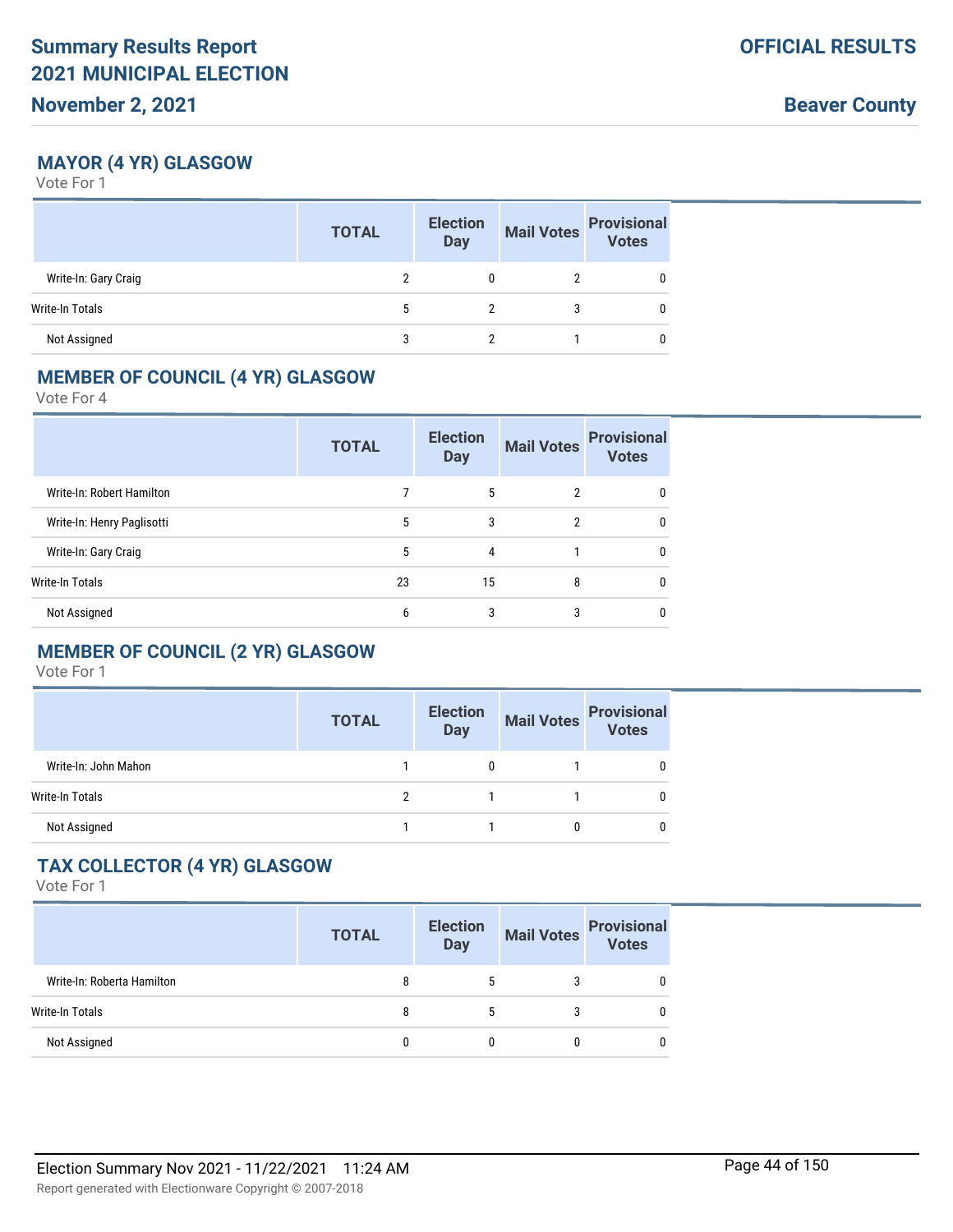## **CONSTABLE (6 YR) GLASGOW**

Vote For 1

|                 | <b>TOTAL</b> | <b>Election</b><br><b>Day</b> | <b>Mail Votes</b> | <b>Provisional</b><br>Votes |
|-----------------|--------------|-------------------------------|-------------------|-----------------------------|
| Write-In Totals |              |                               |                   |                             |
| Not Assigned    |              |                               |                   |                             |

#### **TOWNSHIP SUPERVISOR (6 YR) GREENE**

Vote For 1

|                     | <b>TOTAL</b> | <b>Election</b><br><b>Day</b> | <b>Mail Votes</b> | <b>Provisional</b><br><b>Votes</b> |
|---------------------|--------------|-------------------------------|-------------------|------------------------------------|
| REP MICHAEL MESSNER | 419          | 373                           | 46                |                                    |
| Write-In Totals     | 11           | 10                            |                   |                                    |
| Not Assigned        | 11           | 10                            |                   |                                    |

## **TAX COLLECTOR (4 YR) GREENE**

Vote For 1

|                           | <b>TOTAL</b> | <b>Election</b><br><b>Day</b> | <b>Mail Votes</b> | <b>Provisional</b><br><b>Votes</b> |
|---------------------------|--------------|-------------------------------|-------------------|------------------------------------|
| REP WILLIAM A LAUGHLIN JR | 438          | 384                           | 54                |                                    |
| Write-In Totals           | q            | g                             |                   |                                    |
| Not Assigned              | q            | q                             |                   |                                    |

# **AUDITOR (6 YR) GREENE**

|                           | <b>TOTAL</b> | <b>Election</b><br>Day | <b>Mail Votes</b> | <b>Provisional</b><br><b>Votes</b> |
|---------------------------|--------------|------------------------|-------------------|------------------------------------|
| Write-In: Sharon Ashcroft |              | h                      |                   |                                    |
| Write-In Totals           | 25           | 23                     |                   |                                    |
| Not Assigned              | 18           |                        |                   |                                    |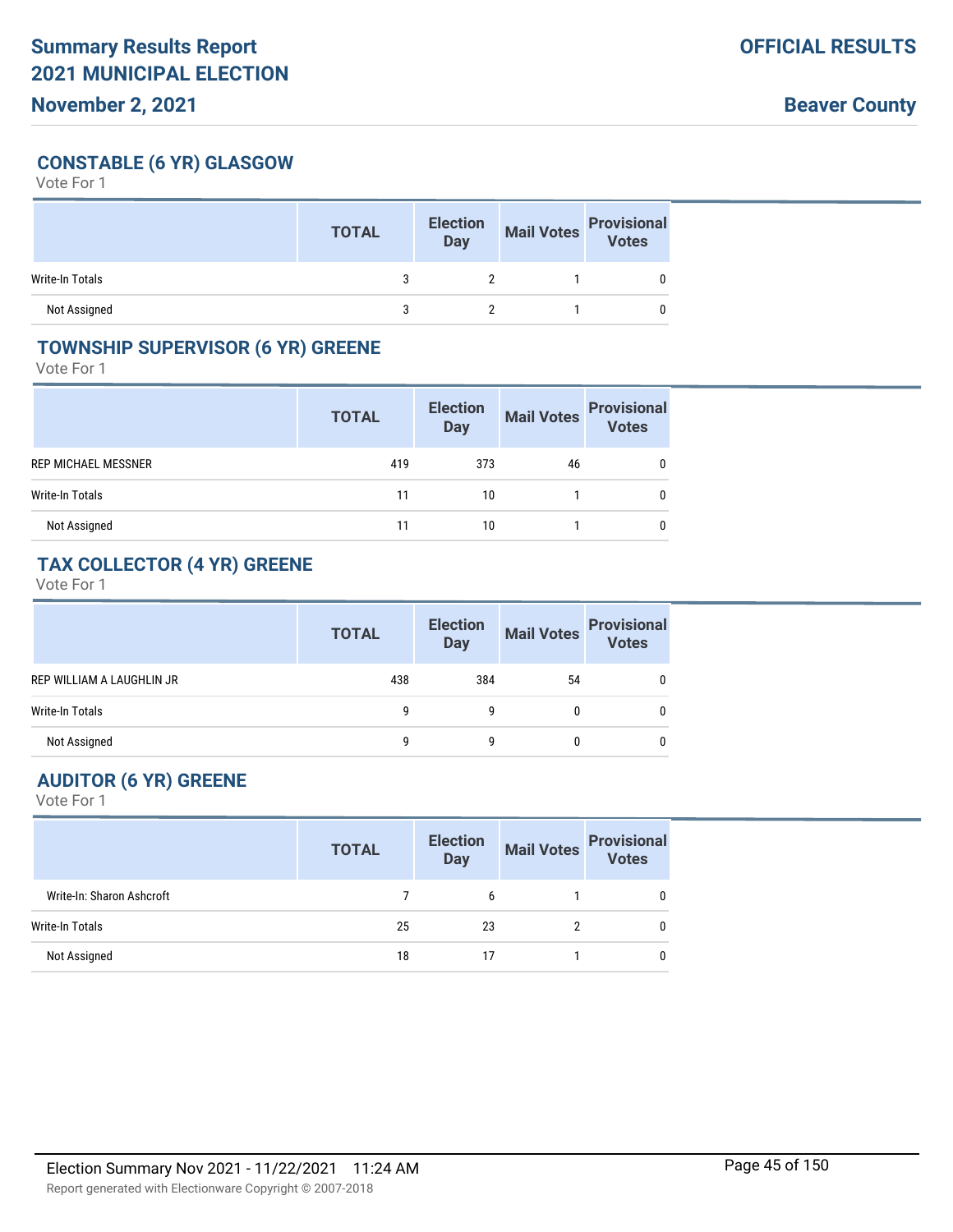### **AUDITOR (2 YR) GREENE**

Vote For 1

|                       | <b>TOTAL</b> | <b>Election</b><br><b>Day</b> | <b>Mail Votes</b> | <b>Provisional</b><br>Votes |
|-----------------------|--------------|-------------------------------|-------------------|-----------------------------|
| Write-In: Kari Wilson |              |                               |                   |                             |
| Write-In Totals       | 22           | 18                            | 4                 | 0                           |
| Not Assigned          | 20           | 16                            | 4                 |                             |

### **CONSTABLE GREENE 6 YR**

Vote For 1

|                         | <b>TOTAL</b> | <b>Election</b><br><b>Day</b> | <b>Mail Votes</b> | <b>Provisional</b><br>Votes |
|-------------------------|--------------|-------------------------------|-------------------|-----------------------------|
| DEM/REP JOSEPH A GEORGE | 387          | 341                           | 46                |                             |
| Write-In Totals         | 12           | 10                            |                   |                             |
| Not Assigned            | 12           | 10                            |                   |                             |

### **TOWNSHIP SUPERVISOR HANOVER 6 YR**

Vote For 1

|                          | <b>TOTAL</b> | <b>Election</b><br><b>Day</b> | <b>Mail Votes</b> | <b>Provisional</b><br><b>Votes</b> |
|--------------------------|--------------|-------------------------------|-------------------|------------------------------------|
| DEM/REP JAMES A. URANKER | 482          | 378                           | 103               |                                    |
| <b>Write-In Totals</b>   | 136          | 134                           |                   |                                    |
| Not Assigned             | 136          | 134                           |                   |                                    |

### **TAX COLLECTOR HANOVER 4 YR**

|                                | <b>TOTAL</b> | <b>Election</b><br><b>Day</b> |     | Mail Votes<br>Votes |
|--------------------------------|--------------|-------------------------------|-----|---------------------|
| DEM/REP JACKIE SWIONTEK KRAMER | 636          | 526                           | 110 | 0                   |
| Write-In Totals                | 8            |                               |     | 0                   |
| Not Assigned                   | 8            |                               |     | 0                   |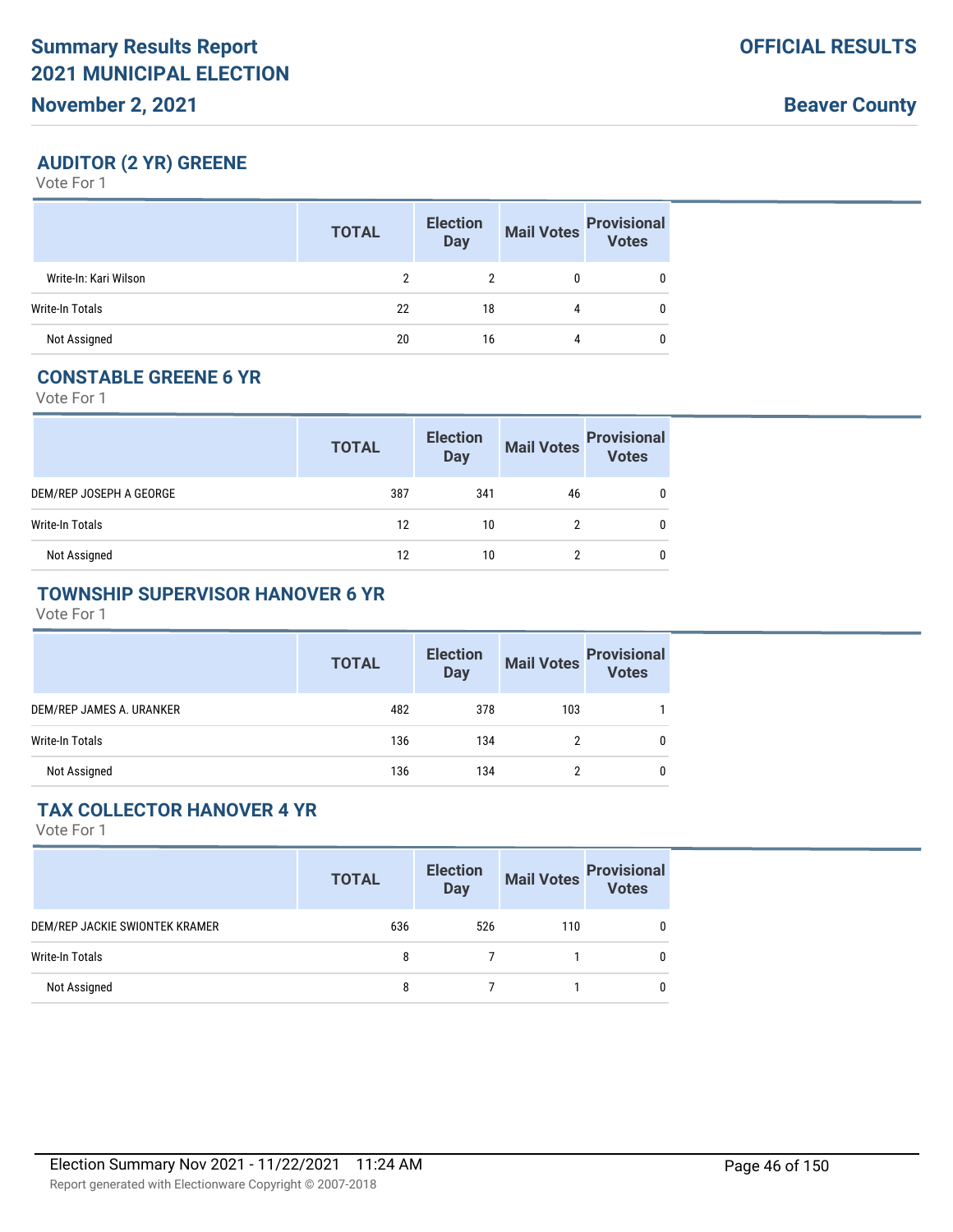**Beaver County**

### **AUDITOR (6 YR) HANOVER**

Vote For 1

|                           | <b>TOTAL</b> | <b>Election</b><br><b>Day</b> | <b>Mail Votes</b> | <b>Provisional</b><br>Votes |
|---------------------------|--------------|-------------------------------|-------------------|-----------------------------|
| Write-In: Charles Prezzia |              |                               |                   |                             |
| Write-In Totals           | 17           | 17                            |                   |                             |
| Not Assigned              | 16           | 16                            |                   |                             |

## **AUDITOR (4 YR) HANOVER**

Vote For 1

|                             | <b>TOTAL</b> | <b>Election</b><br>Day | <b>Mail Votes</b> | <b>Provisional</b><br>Votes |
|-----------------------------|--------------|------------------------|-------------------|-----------------------------|
| Write-In: Catherine Mellick |              |                        |                   |                             |
| Write-In Totals             | 16           | 16                     |                   |                             |
| Not Assigned                | 15           | 15                     |                   |                             |

# **CONSTABLE (6 YR) HANOVER**

|                   | <b>TOTAL</b> | <b>Election</b><br><b>Day</b> | <b>Mail Votes</b> | <b>Provisional</b> |
|-------------------|--------------|-------------------------------|-------------------|--------------------|
| DEM JOHN P GEORGE | 451          | 354                           | 97                |                    |
| Write-In Totals   | 23           | 21                            |                   |                    |
| Not Assigned      | 23           | 21                            |                   |                    |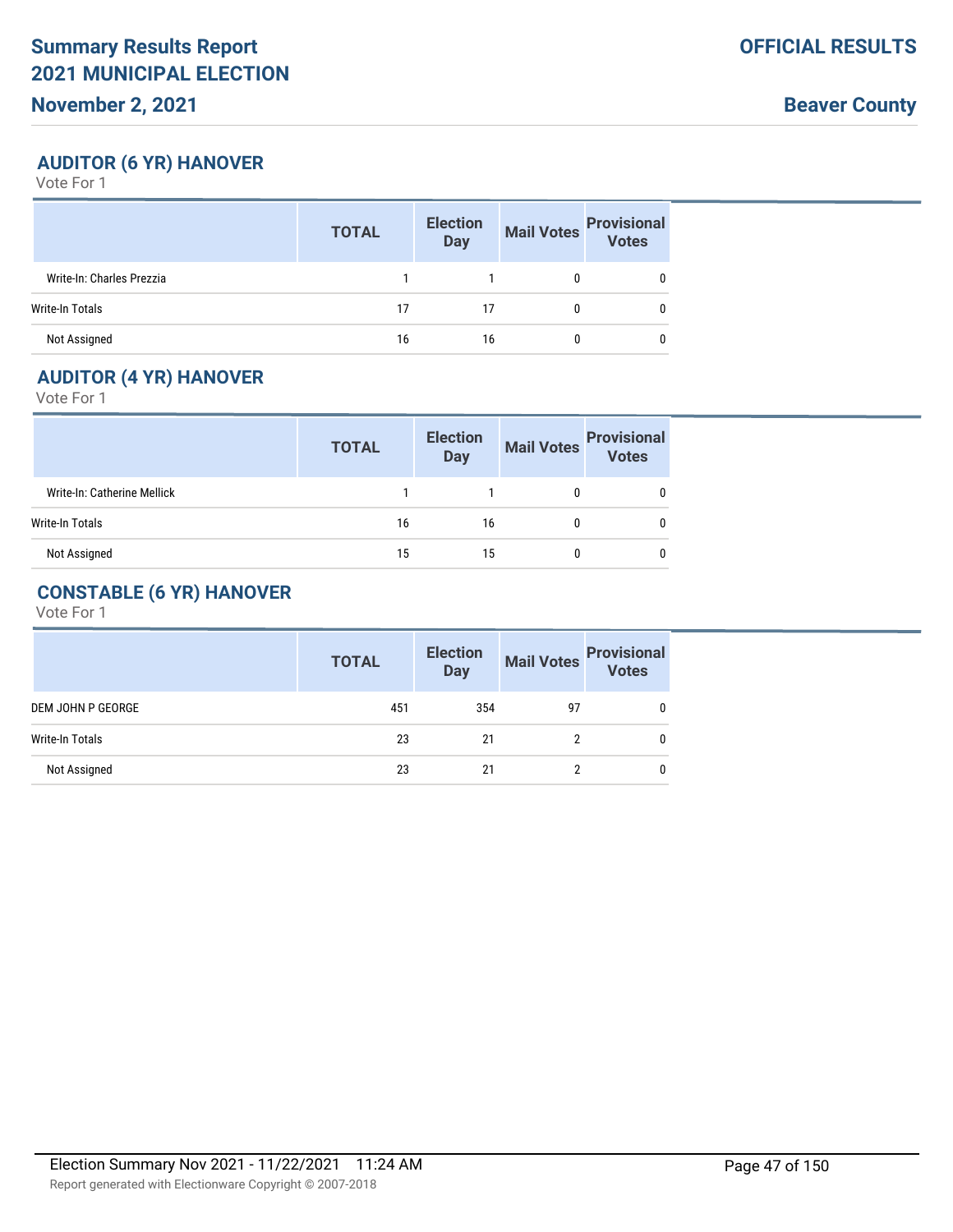### **TOWNSHIP COMMISSIONER (4 YR) HARMONY**

Vote For 3

|                                  | <b>TOTAL</b> | <b>Election</b><br><b>Day</b> | <b>Mail Votes</b> | <b>Provisional</b><br><b>Votes</b> |
|----------------------------------|--------------|-------------------------------|-------------------|------------------------------------|
| DEM TERRY GEFFEL MYLAN           | 424          | 306                           | 118               | 0                                  |
| <b>REP MATTHEW HARRY MOLCHEN</b> | 411          | 359                           | 52                | $\mathbf 0$                        |
| <b>REP GLENN ANGUS</b>           | 376          | 310                           | 66                | 0                                  |
| <b>DEM JOHN CERMAK</b>           | 310          | 204                           | 106               | $\mathbf 0$                        |
| DEM SHAUN V MOSURA               | 308          | 194                           | 114               | $\mathbf 0$                        |
| <b>REP FABIOLA GERGERICH</b>     | 305          | 273                           | 32                | $\mathbf 0$                        |
| <b>Write-In Totals</b>           | 10           | 10                            | 0                 | $\mathbf 0$                        |
| Not Assigned                     | 10           | 10                            | 0                 | 0                                  |

### **TAX COLLECTOR HARMONY 4 YR**

Vote For 1

|                             | <b>TOTAL</b> | <b>Election</b><br><b>Day</b> | <b>Mail Votes</b> | <b>Provisional</b><br><b>Votes</b> |
|-----------------------------|--------------|-------------------------------|-------------------|------------------------------------|
| DEM/REP PAULA FLAJNIK WINNE | 708          | 535                           | 173               |                                    |
| <b>Write-In Totals</b>      | h            | b                             |                   |                                    |
| Not Assigned                | h            | h                             |                   |                                    |

# **CONSTABLE (6 YR) HARMONY**

|                          | <b>TOTAL</b> | <b>Election</b><br><b>Day</b> | <b>Mail Votes</b> | <b>Provisional</b><br><b>Votes</b> |
|--------------------------|--------------|-------------------------------|-------------------|------------------------------------|
| Write-In: Eric Vanyo     | 44           | 43                            |                   | 0                                  |
| Write-In: Ronald Vrabely |              |                               | 0                 | 0                                  |
| Write-In Totals          | 94           | 88                            | 6                 | 0                                  |
| Not Assigned             | 43           | 38                            | 5                 | 0                                  |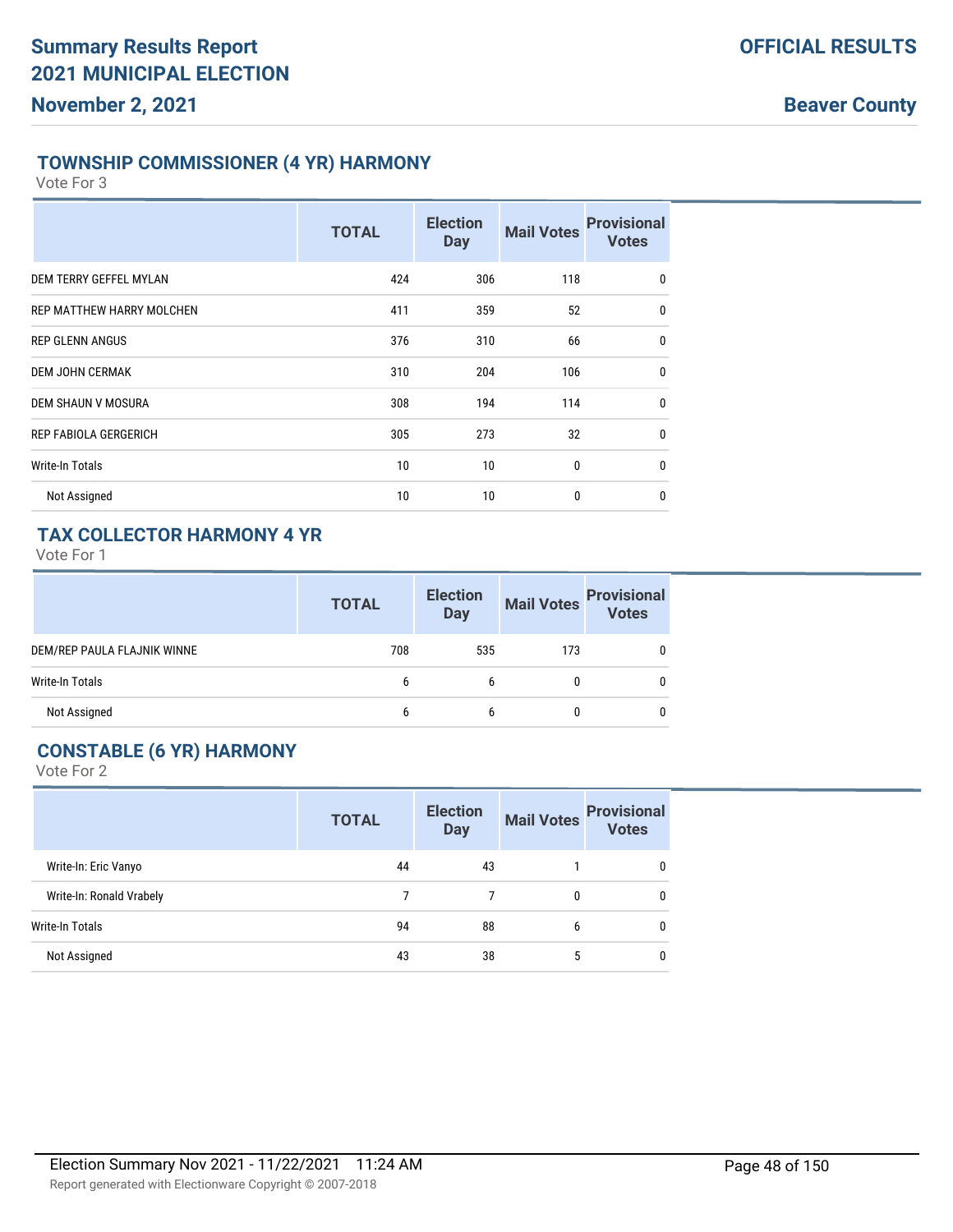**Beaver County**

### **MAYOR (4 YR) HOMEWOOD**

Vote For 1

|                    | <b>TOTAL</b> | <b>Election</b><br><b>Day</b> | <b>Mail Votes</b> | <b>Provisional</b><br>Votes |
|--------------------|--------------|-------------------------------|-------------------|-----------------------------|
| Write-In: Amy Hatt | 4            | 4                             |                   |                             |
| Write-In Totals    | q            | g                             |                   |                             |
| Not Assigned       |              |                               |                   |                             |

#### **MEMBER OF COUNCIL (4 YR) HOMEWOOD**

Vote For 3

|                         | <b>TOTAL</b> | <b>Election</b><br><b>Day</b> | <b>Mail Votes</b> | <b>Provisional</b><br><b>Votes</b> |
|-------------------------|--------------|-------------------------------|-------------------|------------------------------------|
| <b>DEM DEBBIE CARR</b>  | 19           | 18                            |                   | $\mathbf{0}$                       |
| Write-In: Paul Phillips | 13           | 12                            |                   | 0                                  |
| Write-In: Brian Vannoy  | 12           | 11                            |                   | $\mathbf{0}$                       |
| <b>Write-In Totals</b>  | 29           | 27                            | 2                 | $\mathbf{0}$                       |
| Not Assigned            | 4            | 4                             | 0                 | 0                                  |

# **TAX COLLECTOR (4 YR) HOMEWOOD**

Vote For 1

|                          | <b>TOTAL</b> | <b>Election</b><br><b>Day</b> | <b>Mail Votes</b> | <b>Provisional</b><br><b>Votes</b> |
|--------------------------|--------------|-------------------------------|-------------------|------------------------------------|
| Write-In: Luann Phillips | 12           | 11                            |                   |                                    |
| <b>Write-In Totals</b>   | 12           |                               |                   |                                    |
| Not Assigned             |              |                               |                   |                                    |

# **AUDITOR (6 YR) HOMEWOOD**

|                           | <b>TOTAL</b> | <b>Election</b><br><b>Day</b> | <b>Mail Votes</b> | <b>Provisional</b><br>Votes |
|---------------------------|--------------|-------------------------------|-------------------|-----------------------------|
| Write-In: Kristin Huffman |              |                               |                   | 0                           |
| Write-In Totals           |              | 4                             |                   | 0                           |
| Not Assigned              |              |                               | 0                 | 0                           |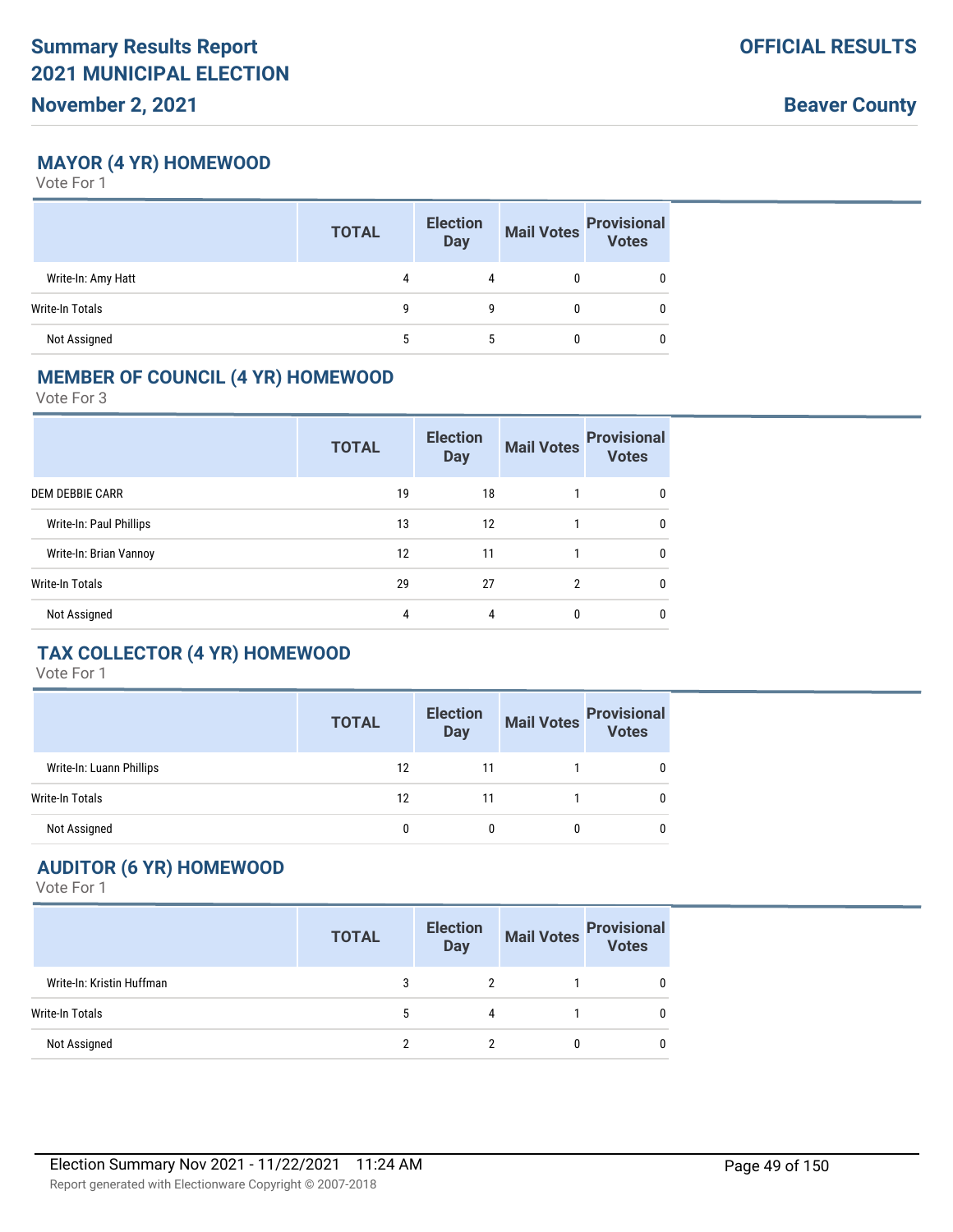**Beaver County**

### **AUDITOR (4 YR) HOMEWOOD**

Vote For 1

|                       | <b>TOTAL</b> | <b>Election</b><br><b>Day</b> | <b>Mail Votes</b> | <b>Provisional</b><br>Votes |
|-----------------------|--------------|-------------------------------|-------------------|-----------------------------|
| Write-In: John Murphy | 4            |                               |                   |                             |
| Write-In Totals       | 6            | 5                             |                   |                             |
| Not Assigned          |              |                               |                   |                             |

### **CONSTABLE (6 YR) HOMEWOOD**

Vote For 1

|                          | <b>TOTAL</b> | <b>Election</b><br><b>Day</b> | <b>Mail Votes</b> | <b>Provisional</b><br>Votes |
|--------------------------|--------------|-------------------------------|-------------------|-----------------------------|
| Write-In: Jack Barnhouse |              |                               |                   |                             |
| Write-In Totals          | 4            | 4                             |                   |                             |
| Not Assigned             | າ            |                               |                   |                             |

# **MAYOR (4 YR) HOOKSTOWN**

Vote For 1

|                                | <b>TOTAL</b> | <b>Election</b><br><b>Day</b> |   | Mail Votes Provisional |
|--------------------------------|--------------|-------------------------------|---|------------------------|
| Write-In: Cheryl "Sherry" Mott |              |                               |   |                        |
| Write-In Totals                | g            |                               |   |                        |
| Not Assigned                   |              | 0                             | 0 |                        |

### **MEMBER OF COUNCIL (4 YR) HOOKSTOWN**

|                           | <b>TOTAL</b> | <b>Election</b><br><b>Day</b> | <b>Mail Votes</b> | <b>Provisional</b><br>Votes |
|---------------------------|--------------|-------------------------------|-------------------|-----------------------------|
| Write-In: Trevor Torrence | 5            | 5                             | 0                 | $\mathbf{0}$                |
| Write-In: Keith Goodlin   | 5            | 5                             | 0                 | $\mathbf{0}$                |
| Write-In Totals           | 16           | 16                            | 0                 | $\mathbf{0}$                |
| Not Assigned              | 6            | 6                             | 0                 | 0                           |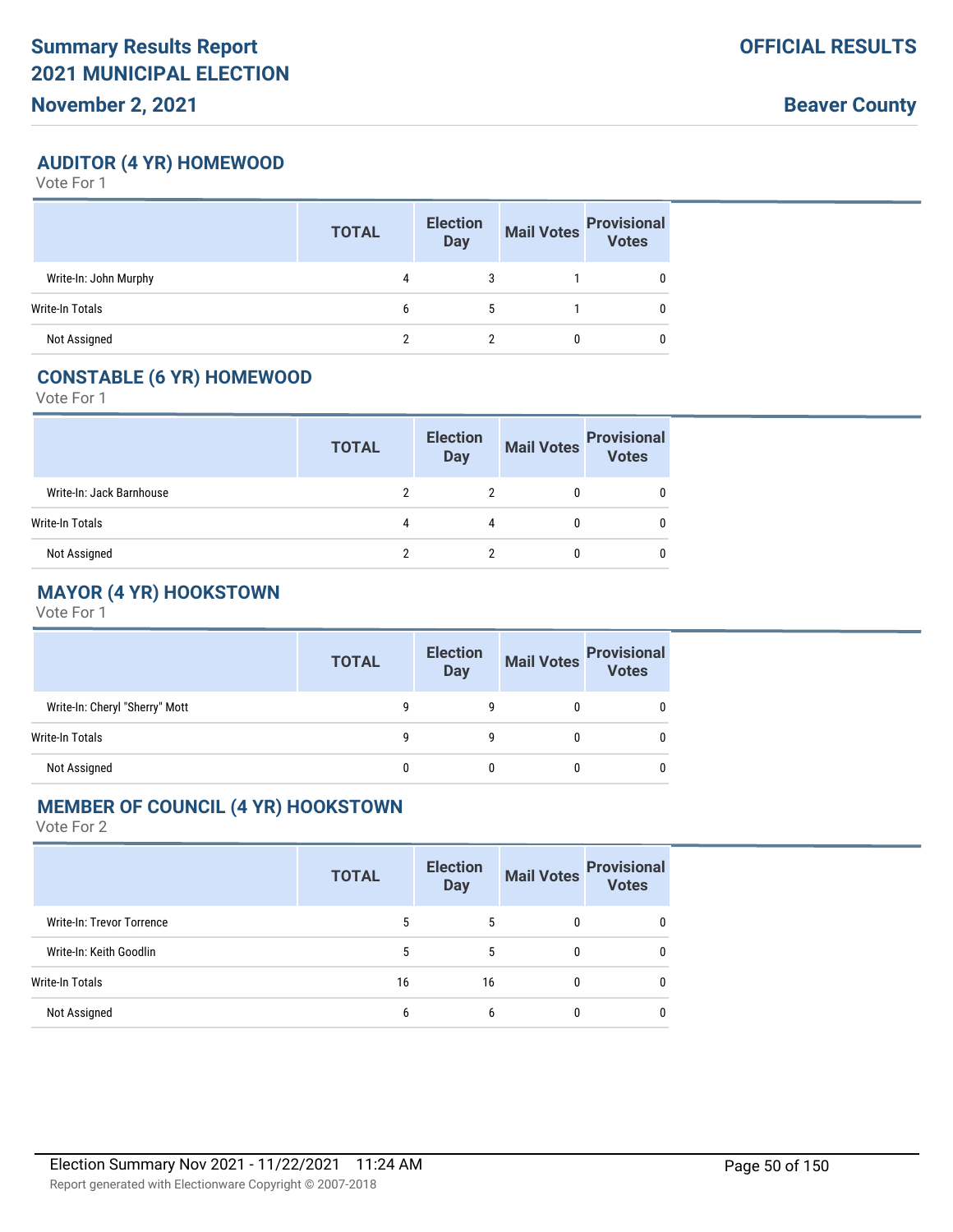### **TAX COLLECTOR (4 YR) HOOKSTOWN**

Vote For 1

|                         | <b>TOTAL</b> | <b>Election</b><br><b>Day</b> | Mail Votes | <b>Provisional</b><br>Votes |
|-------------------------|--------------|-------------------------------|------------|-----------------------------|
| Write-In: Connie Wilson |              |                               |            |                             |
| Write-In Totals         | 8            |                               |            |                             |
| Not Assigned            |              |                               |            |                             |

## **CONSTABLE (6 YR) HOOKSTOWN**

Vote For 1

|                 | <b>TOTAL</b> | <b>Election</b><br>Day | Mail Votes<br>Votes<br>Votes |
|-----------------|--------------|------------------------|------------------------------|
| Write-In Totals |              |                        |                              |
| Not Assigned    |              |                        |                              |

#### **TOWNSHIP COMMISSIONER HOPEWELL 4 YR**

Vote For 3

|                              | <b>TOTAL</b> | <b>Election</b><br><b>Day</b> | <b>Mail Votes</b> | <b>Provisional</b><br><b>Votes</b> |
|------------------------------|--------------|-------------------------------|-------------------|------------------------------------|
| <b>DEM/REP RICH BUFALINI</b> | 1,898        | 1,264                         | 630               | 4                                  |
| DEM/REP JOE KUSNIR           | 1,826        | 1,234                         | 587               | 5                                  |
| <b>REP BARBARA MICHNA</b>    | 1,622        | 1,384                         | 236               | $\overline{2}$                     |
| DEM RUDY ZETZ JR             | 1,548        | 955                           | 587               | 6                                  |
| <b>Write-In Totals</b>       | 74           | 66                            | 8                 | $\mathbf{0}$                       |
| Not Assigned                 | 74           | 66                            | 8                 | 0                                  |

### **TAX COLLECTOR HOPEWELL 4 YR**

|                           | <b>TOTAL</b> | <b>Election</b><br><b>Day</b> | <b>Mail Votes</b> | <b>Provisional</b><br>Votes |
|---------------------------|--------------|-------------------------------|-------------------|-----------------------------|
| DEM/REP DIANE SISSY PALSA | 2,719        | 1,952                         | 759               | 8                           |
| Write-In Totals           | 43           | 36                            |                   | 0                           |
| Not Assigned              | 43           | 36                            |                   | 0                           |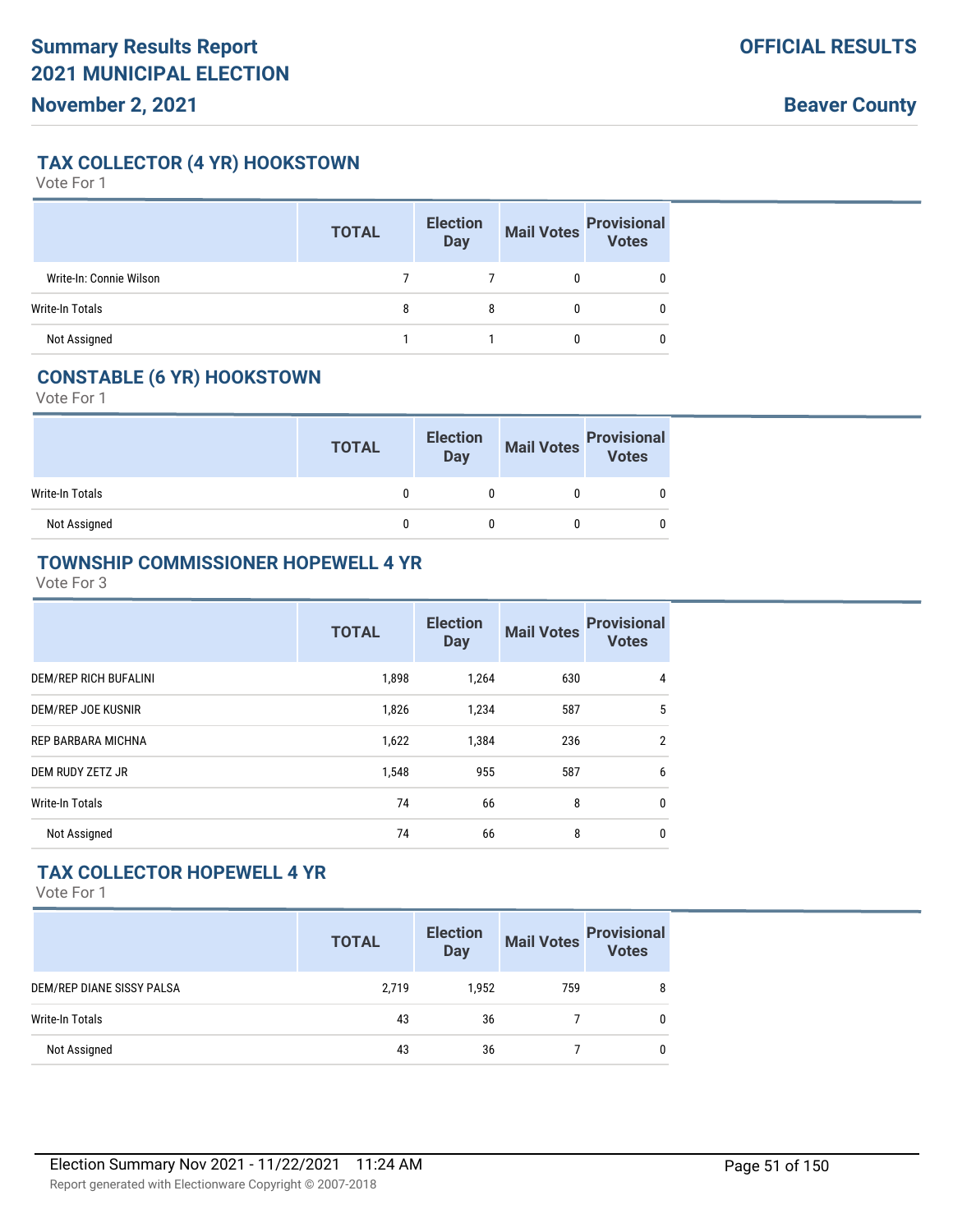**Beaver County**

### **CONSTABLE (6 YR) HOPEWELL**

Vote For 2

|                             | <b>TOTAL</b> | <b>Election</b><br><b>Day</b> | <b>Mail Votes</b> | <b>Provisional</b><br>Votes |
|-----------------------------|--------------|-------------------------------|-------------------|-----------------------------|
| Write-In: Justin Marchionda | 17           | 13                            | 4                 | $\mathbf{0}$                |
| Write-In: Daniel Caton      | 8            | 2                             | 6                 | 0                           |
| Write-In Totals             | 207          | 160                           | 47                | $\mathbf{0}$                |
| Not Assigned                | 182          | 145                           | 37                | 0                           |

#### **TOWNSHIP SUPERVISOR (6 YR) INDEPENDENCE**

Vote For 1

|                       | <b>TOTAL</b> | <b>Election</b><br><b>Day</b> | <b>Mail Votes</b> | <b>Provisional</b><br><b>Votes</b> |
|-----------------------|--------------|-------------------------------|-------------------|------------------------------------|
| REP WAYNE R. POTTS    | 402          | 367                           | 33                | ≘                                  |
| DEM RACHEL SICA MEYER | 174          | 121                           | 53                | 0                                  |
| Write-In Totals       | 2            | 2                             | 0                 | 0                                  |
| Not Assigned          | າ            | 2                             | 0                 | 0                                  |

### **TAX COLLECTOR (4 YR) INDEPENDENCE**

Vote For 1

|                            | <b>TOTAL</b> | <b>Election</b><br>Day |    | Mail Votes Provisional<br>Votes |
|----------------------------|--------------|------------------------|----|---------------------------------|
| <b>REP DEBRA J SHAFFER</b> | 496          | 435                    | 59 | 2                               |
| <b>Write-In Totals</b>     | 13           | 10                     | 3  | 0                               |
| Not Assigned               | 13           | 10                     |    | 0                               |

# **AUDITOR (6 YR) INDEPENDENCE**

|                                 | <b>TOTAL</b> | <b>Election</b><br><b>Day</b> | <b>Mail Votes</b> | <b>Provisional</b><br>Votes |
|---------------------------------|--------------|-------------------------------|-------------------|-----------------------------|
| Write-In: Kelly Somerville Nagy | 10           | 10                            | 0                 | 0                           |
| Write-In Totals                 | 44           | 42                            | っ                 | 0                           |
| Not Assigned                    | 34           | 32                            |                   | 0                           |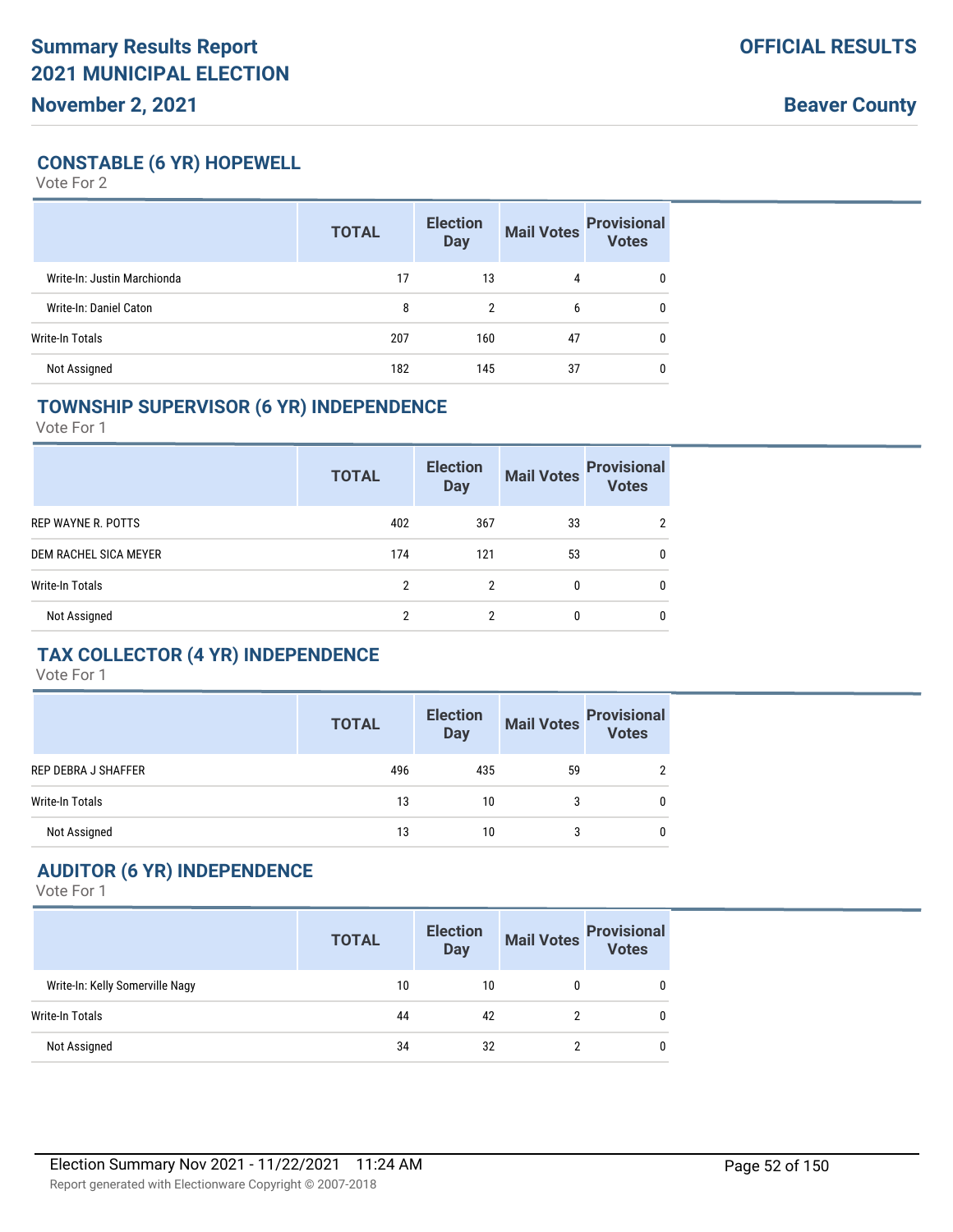**Beaver County**

**AUDITOR (4 YR) INDEPENDENCE**

Vote For 1

|                        | <b>TOTAL</b> | <b>Election</b><br><b>Day</b> | <b>Mail Votes</b> | <b>Provisional</b><br>Votes |
|------------------------|--------------|-------------------------------|-------------------|-----------------------------|
| <b>DEM ASHLEE CAUL</b> | 321          | 246                           | 74                |                             |
| <b>Write-In Totals</b> | 37           | 36                            |                   | 0                           |
| Not Assigned           | 37           | 36                            |                   | 0                           |

## **CONSTABLE (6 YR) INDEPENDENCE**

Vote For 1

|                       | <b>TOTAL</b> | <b>Election</b><br>Day | <b>Mail Votes</b> | <b>Provisional</b><br>Votes |
|-----------------------|--------------|------------------------|-------------------|-----------------------------|
| DEM JOHN J FRATANGELI | 385          | 311                    | 73                |                             |
| Write-In Totals       | 22           | 22                     |                   |                             |
| Not Assigned          | 22           | 22                     | 0                 |                             |

### **MAYOR INDUSTRY 4 YR**

Vote For 1

|                          | <b>TOTAL</b> | <b>Election</b><br><b>Day</b> | Mail Votes | <b>Provisional</b><br>Votes |
|--------------------------|--------------|-------------------------------|------------|-----------------------------|
| DEM/REP WILLIAM COBLE JR | 370          | 308                           | 62         |                             |
| Write-In Totals          | 29           | 29                            | 0          |                             |
| Not Assigned             | 29           | 29                            |            |                             |

#### **MEMBER OF COUNCIL INDUSTRY 4 YR**

|                                | <b>TOTAL</b> | <b>Election</b><br><b>Day</b> | <b>Mail Votes</b> | <b>Provisional</b><br><b>Votes</b> |
|--------------------------------|--------------|-------------------------------|-------------------|------------------------------------|
| <b>REP BRAD COCHRAN</b>        | 276          | 255                           | 21                | 0                                  |
| DEM SUSAN CATANZARITA          | 259          | 195                           | 64                | 0                                  |
| DEM/REP ANDREW ZACHODNI        | 243          | 205                           | 38                | 0                                  |
| DEM WILLIAM E BILL MILLIGAN JR | 206          | 156                           | 50                | 0                                  |
| <b>Write-In Totals</b>         | 6            | 6                             | 0                 | 0                                  |
| Not Assigned                   | 6            | 6                             | 0                 | 0                                  |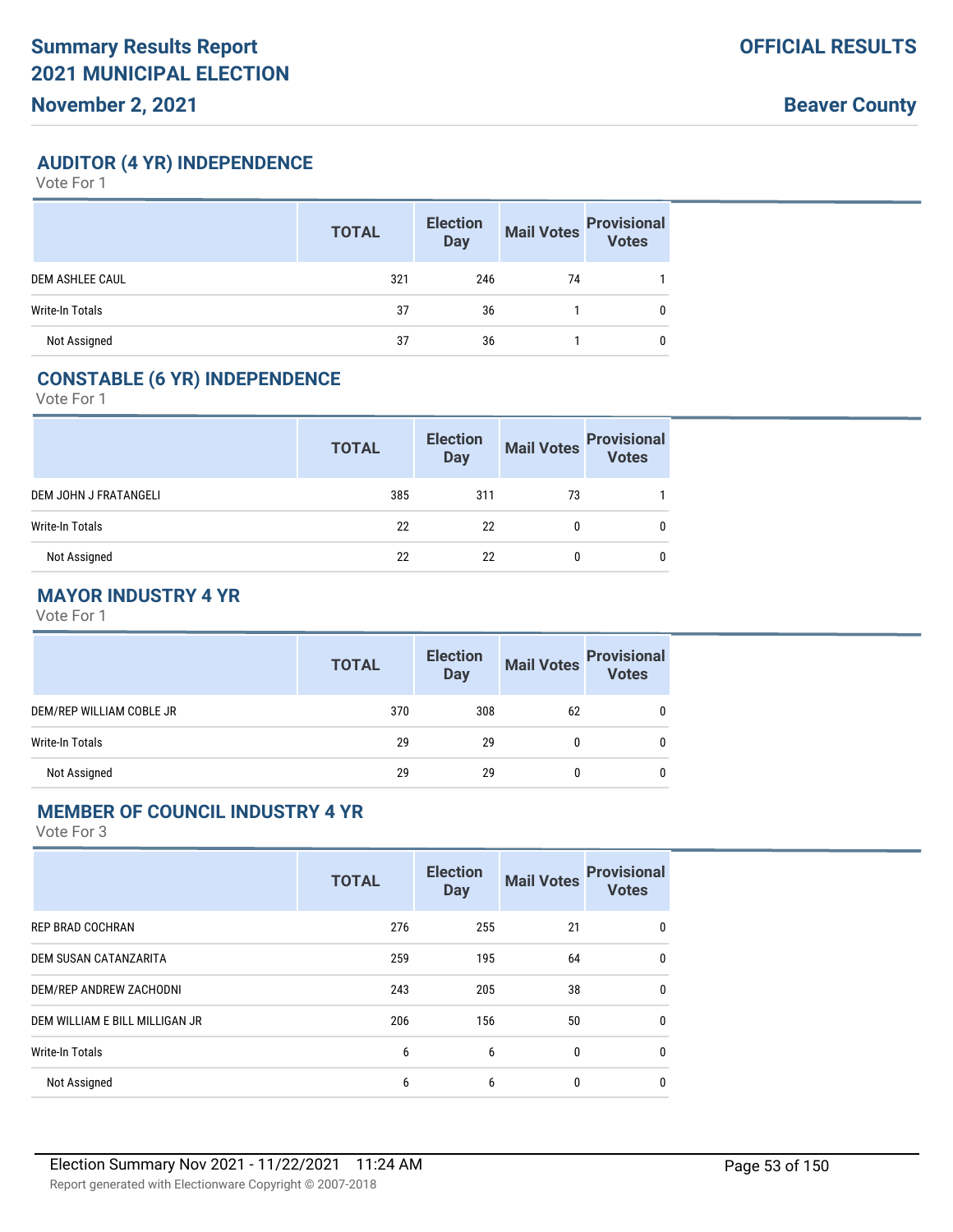**TAX COLLECTOR (4 YR) INDUSTRY**

Vote For 1

|                            | <b>TOTAL</b> | <b>Election</b><br><b>Day</b> | <b>Mail Votes</b> | <b>Provisional</b><br>Votes |
|----------------------------|--------------|-------------------------------|-------------------|-----------------------------|
| <b>DEM KRISTI L KELLEY</b> | 364          | 300                           | 64                |                             |
| <b>Write-In Totals</b>     | 13           | 13                            | 0                 | 0                           |
| Not Assigned               | 13           | 13                            | 0                 |                             |

# **CONSTABLE (6 YR) INDUSTRY**

Vote For 1

|                    | <b>TOTAL</b> | <b>Election</b><br><b>Day</b> | <b>Mail Votes</b> | <b>Provisional</b><br>Votes |
|--------------------|--------------|-------------------------------|-------------------|-----------------------------|
| REP STEPHEN E GRAY | 394          | 338                           | 56                |                             |
| Write-In Totals    |              |                               |                   |                             |
| Not Assigned       |              |                               |                   |                             |

### **MAYOR KOPPEL 4 YR**

Vote For 1

|                                | <b>TOTAL</b> | <b>Election</b><br><b>Day</b> | Mail Votes | <b>Provisional</b><br>Votes |
|--------------------------------|--------------|-------------------------------|------------|-----------------------------|
| DEM/REP ATHENA PANGIKAS MILLER | 118          | 102                           | 16         |                             |
| Write-In Totals                | 4            |                               |            |                             |
| Not Assigned                   | 4            |                               |            |                             |

### **MEMBER OF COUNCIL (4 YR) KOPPEL**

|                              | <b>TOTAL</b> | <b>Election</b><br><b>Day</b> | <b>Mail Votes</b> | <b>Provisional</b><br><b>Votes</b> |
|------------------------------|--------------|-------------------------------|-------------------|------------------------------------|
| <b>REP CHUCK BEVINGTON</b>   | 102          | 91                            | 11                | 0                                  |
| DEM JEFFREY S. DENGLER       | 100          | 81                            | 19                | 0                                  |
| <b>REP BARBARA A GIOFFRE</b> | 89           | 77                            | 12                | 0                                  |
| <b>Write-In Totals</b>       | 8            |                               |                   | 0                                  |
| Not Assigned                 | 8            |                               |                   | O                                  |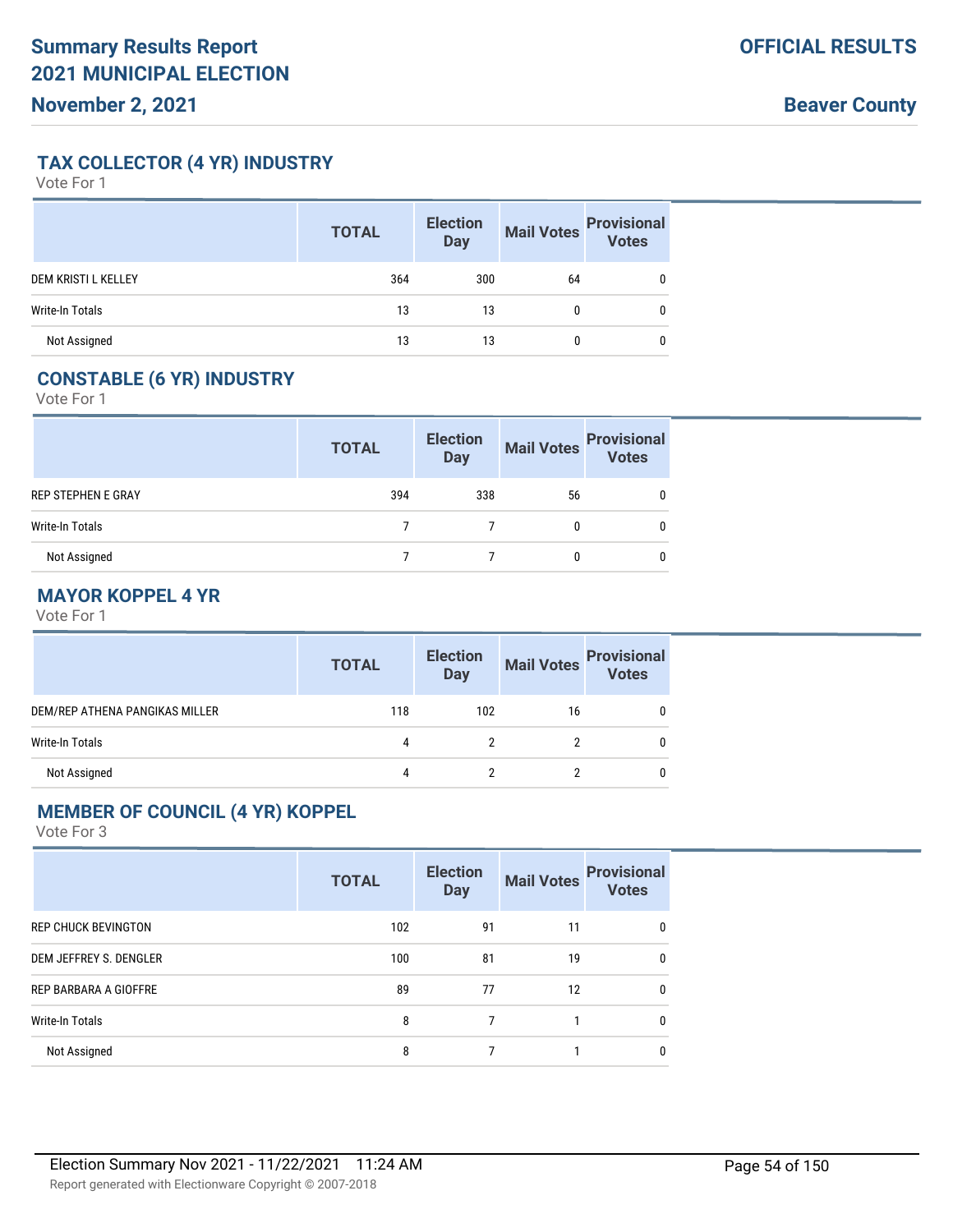**MEMBER OF COUNCIL (2 YR) KOPPEL**

Vote For 2

|                        | <b>TOTAL</b> | <b>Election</b><br><b>Day</b> | <b>Mail Votes</b> | <b>Provisional</b><br>Votes |
|------------------------|--------------|-------------------------------|-------------------|-----------------------------|
| Write-In: Tom Sobona   | 20           | 20                            | 0                 | 0                           |
| Write-In: James Loomis | 2            | 2                             | 0                 | 0                           |
| Write-In Totals        | 29           | 28                            |                   | $\mathbf{0}$                |
| Not Assigned           |              | 6                             |                   | 0                           |

## **TAX COLLECTOR (4 YR) KOPPEL**

Vote For 1

|                     | <b>TOTAL</b> | <b>Election</b><br><b>Day</b> | <b>Mail Votes</b> | <b>Provisional</b><br>Votes |
|---------------------|--------------|-------------------------------|-------------------|-----------------------------|
| DEM LINDA A DESANZO | 127          | 105                           | 22                |                             |
| Write-In Totals     |              |                               |                   |                             |
| Not Assigned        |              |                               |                   |                             |

# **CONSTABLE (6 YR) KOPPEL**

Vote For 1

|                             | <b>TOTAL</b> | <b>Election</b><br><b>Day</b> | <b>Mail Votes</b> | <b>Provisional</b><br><b>Votes</b> |
|-----------------------------|--------------|-------------------------------|-------------------|------------------------------------|
| Write-In: Charles Bevington |              |                               |                   |                                    |
| Write-In Totals             |              |                               |                   |                                    |
| Not Assigned                |              | 4                             |                   |                                    |

#### **TOWNSHIP SUPERVISOR (6 YR) MARION**

|                  | <b>TOTAL</b> | <b>Election</b><br><b>Day</b> | <b>Mail Votes</b> | <b>Provisional</b><br><b>Votes</b> |
|------------------|--------------|-------------------------------|-------------------|------------------------------------|
| REP ALAN DAMBACH | 200          | 179                           | 20                |                                    |
| Write-In Totals  | 2            | 2                             | 0                 |                                    |
| Not Assigned     |              |                               |                   |                                    |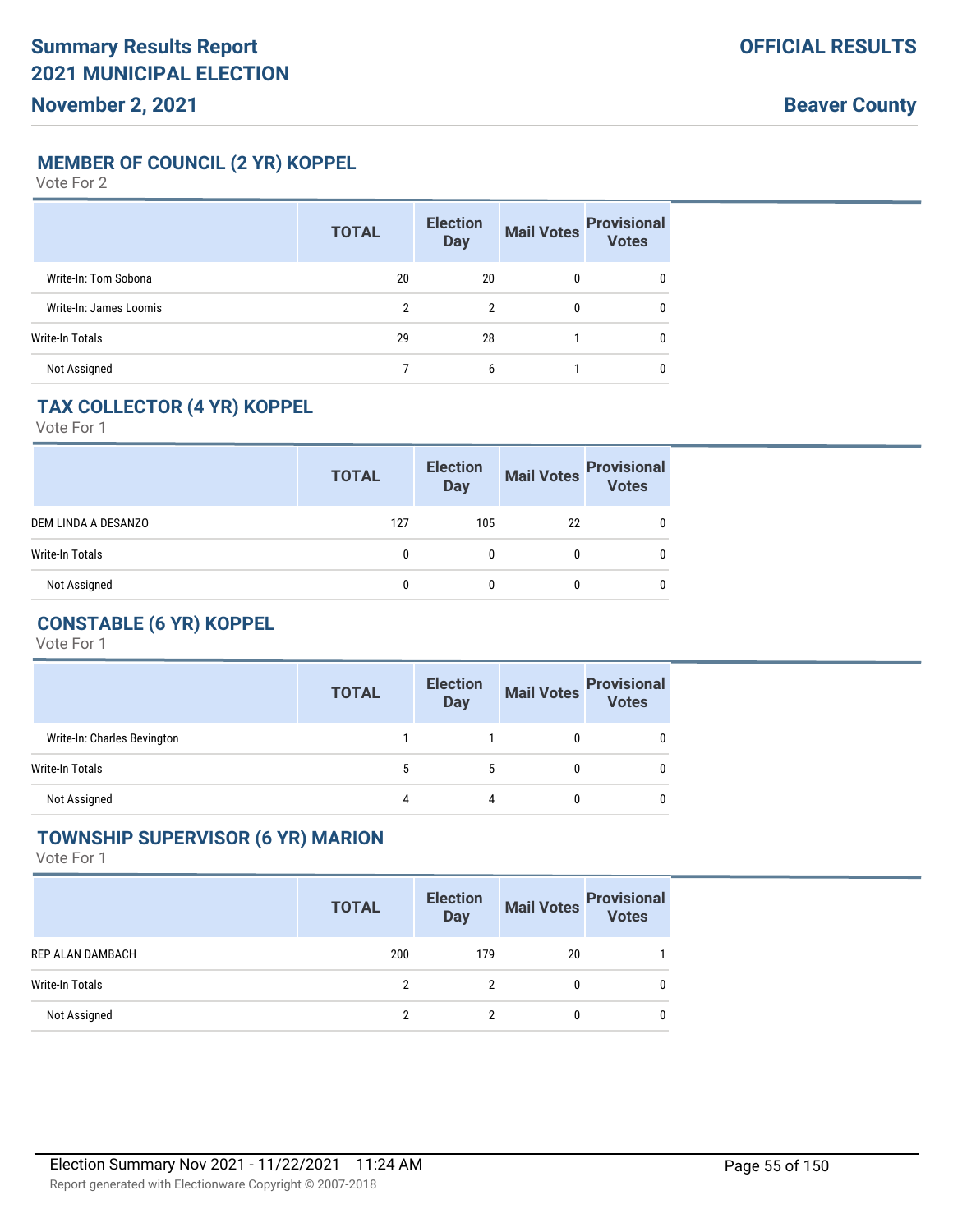**Beaver County**

**TAX COLLECTOR (4 YR) MARION**

Vote For 1

|                          | <b>TOTAL</b> | <b>Election</b><br><b>Day</b> | <b>Mail Votes</b> | <b>Provisional</b><br>Votes |
|--------------------------|--------------|-------------------------------|-------------------|-----------------------------|
| <b>REP APRIL WEBSTER</b> | 204          | 181                           | 22                |                             |
| Write-In Totals          |              |                               |                   |                             |
| Not Assigned             |              |                               |                   |                             |

# **AUDITOR (6 YR) MARION**

Vote For 1

|                    | <b>TOTAL</b> | <b>Election</b><br>Day | Mail Votes | <b>Provisional</b><br>Votes |
|--------------------|--------------|------------------------|------------|-----------------------------|
| Write-In: Don King |              |                        |            |                             |
| Write-In Totals    |              |                        |            |                             |
| Not Assigned       |              |                        |            |                             |

# **AUDITOR (4 YR) MARION**

Vote For 1

|                     | <b>TOTAL</b> | <b>Election</b><br><b>Day</b> | Mail Votes Provisional<br>Votes |
|---------------------|--------------|-------------------------------|---------------------------------|
| Write-In: John Sepe |              |                               | 0                               |
| Write-In Totals     | 3            |                               | 0                               |
| Not Assigned        |              |                               | 0                               |

# **CONSTABLE (6 YR) MARION**

|                 | <b>TOTAL</b> |                     |              | Election Mail Votes Provisional<br>Day Mail Votes Votes |
|-----------------|--------------|---------------------|--------------|---------------------------------------------------------|
| Write-In Totals |              | $1 \quad 1 \quad 1$ | $\mathbf{0}$ |                                                         |
| Not Assigned    |              | $1 \quad 1 \quad 1$ |              |                                                         |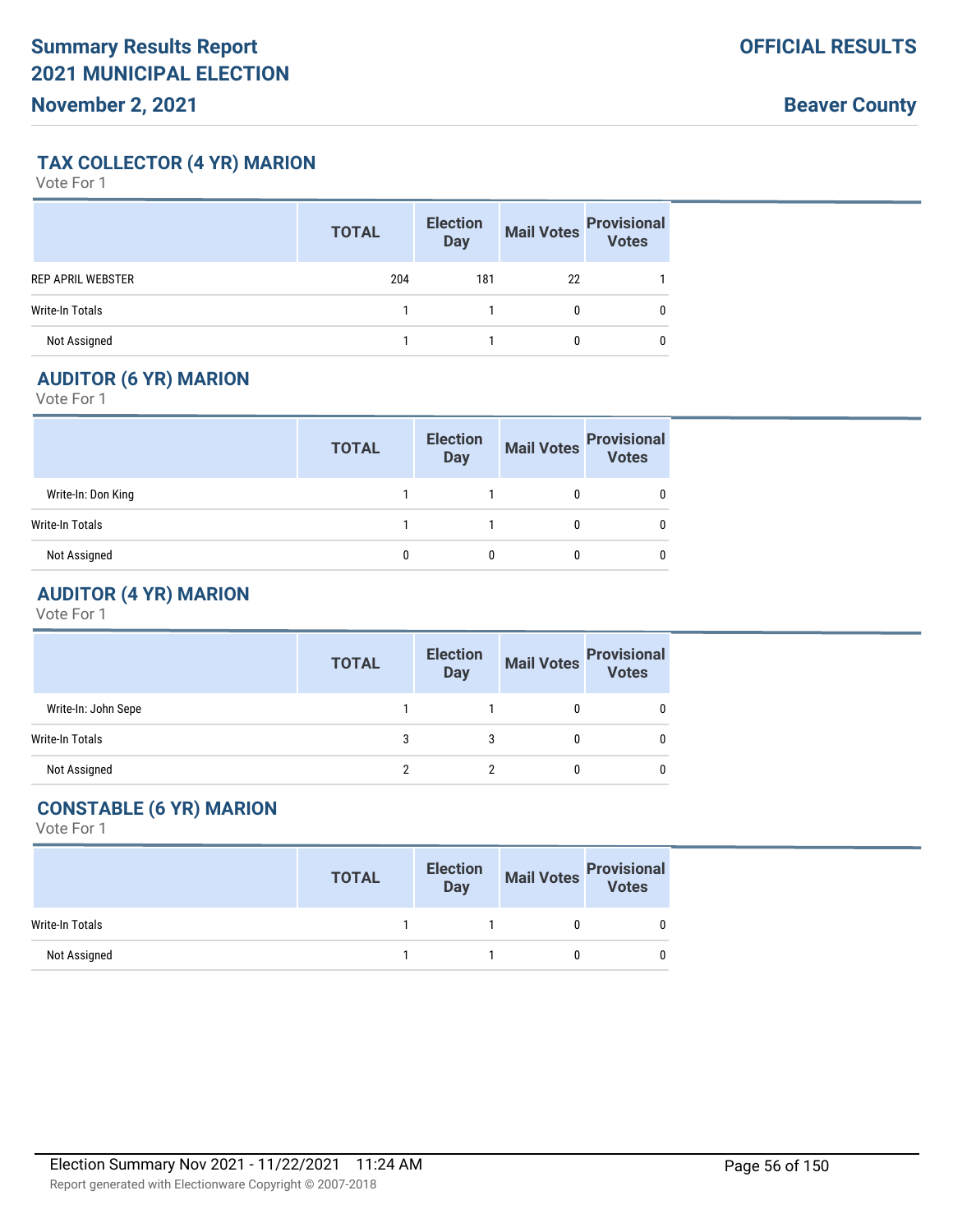**Beaver County**

#### **MAYOR MIDLAND 4 YR**

Vote For 1

|                              | <b>TOTAL</b> | <b>Election</b><br><b>Day</b> | <b>Mail Votes</b> | <b>Provisional</b><br><b>Votes</b> |
|------------------------------|--------------|-------------------------------|-------------------|------------------------------------|
| DEM/REP ANGELA POOBIE ADKINS | 363          | 258                           | 104               |                                    |
| Write-In Totals              | 24           | 21                            | 3                 |                                    |
| Not Assigned                 | 24           | 21                            |                   |                                    |

## **MEMBER OF COUNCIL (4 YR) MIDLAND**

Vote For 4

|                             | <b>TOTAL</b> | <b>Election</b><br><b>Day</b> | <b>Mail Votes</b> | <b>Provisional</b><br><b>Votes</b> |
|-----------------------------|--------------|-------------------------------|-------------------|------------------------------------|
| <b>DEM JEAN HUPP</b>        | 316          | 220                           | 96                | $\mathbf{0}$                       |
| DEM JOSEPH DITRI JR         | 281          | 188                           | 93                | $\mathbf{0}$                       |
| DEM CONNIE DITRI DROZDJIBOB | 232          | 158                           | 74                | $\mathbf{0}$                       |
| DEM IVEE JO ROACH           | 229          | 167                           | 61                | 1                                  |
| <b>REP ALBERT P TROIANI</b> | 190          | 142                           | 48                | 0                                  |
| <b>Write-In Totals</b>      | 63           | 58                            | 5                 | $\mathbf{0}$                       |
| Not Assigned                | 63           | 58                            | 5                 | 0                                  |

### **MEMBER OF COUNCIL (2 YR) MIDLAND**

Vote For 1

|                   | <b>TOTAL</b> | <b>Election</b><br>Day | <b>Mail Votes</b> | Provisional  |
|-------------------|--------------|------------------------|-------------------|--------------|
| DEM DAVID TREVINO | 311          | 210                    | 100               |              |
| Write-In Totals   | 72           | 65                     |                   | $\mathbf{0}$ |
| Not Assigned      | 72           | 65                     |                   | $\mathbf{0}$ |

# **TAX COLLECTOR (4 YR) MIDLAND**

|                            | <b>TOTAL</b> | <b>Election</b><br>Day | <b>Mail Votes</b> | <b>Provisional</b><br>Votes |
|----------------------------|--------------|------------------------|-------------------|-----------------------------|
| <b>DEM STEPHANIE PASSA</b> | 398          | 285                    | 112               |                             |
| Write-In Totals            | 11           |                        | 4                 |                             |
| Not Assigned               |              |                        |                   |                             |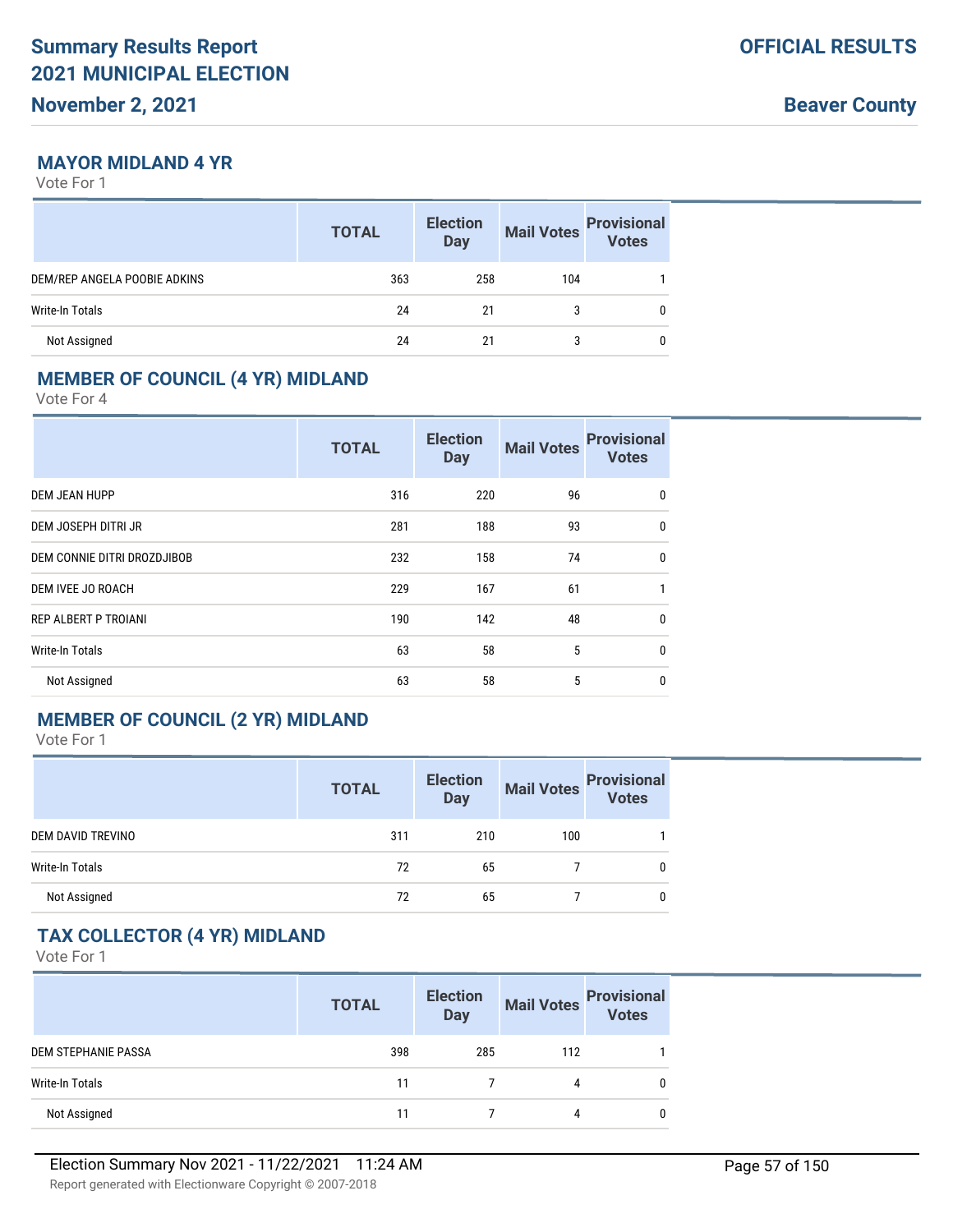**Beaver County**

## **CONSTABLE (6 YR) MIDLAND**

Vote For 1

|                          | <b>TOTAL</b> | <b>Election</b><br><b>Day</b> | <b>Mail Votes</b> | <b>Provisional</b><br><b>Votes</b> |
|--------------------------|--------------|-------------------------------|-------------------|------------------------------------|
| <b>REP GAROLD MILLER</b> | 312          | 234                           | 78                |                                    |
| <b>Write-In Totals</b>   | 13           | 6                             |                   |                                    |
| Not Assigned             | 13           | 6                             |                   |                                    |

# **MAYOR (4 YR) MONACA**

Vote For 1

|                         | <b>TOTAL</b> | <b>Election</b><br><b>Day</b> | <b>Mail Votes</b> | <b>Provisional</b><br><b>Votes</b> |
|-------------------------|--------------|-------------------------------|-------------------|------------------------------------|
| REP JOHN P ANTOLINE     | 862          | 729                           | 131               | 2                                  |
| <b>DEM FRANK SNYDER</b> | 325          | 216                           | 108               |                                    |
| <b>Write-In Totals</b>  | 0            | $\mathbf{0}$                  | $\mathbf{0}$      | 0                                  |
| Not Assigned            | 0            | 0                             | 0                 | 0                                  |

# **TAX COLLECTOR MONACA 4 YR**

Vote For 1

|                          | <b>TOTAL</b> | <b>Election</b><br><b>Day</b> | Mail Votes | <b>Provisional</b><br>Votes |
|--------------------------|--------------|-------------------------------|------------|-----------------------------|
| DEM/REP VIRGINIA DIBACCO | 1,102        | 868                           | 231        | 3                           |
| Write-In Totals          | 22           | 21                            |            |                             |
| Not Assigned             | 22           | 21                            |            |                             |

## **MEMBER OF COUNCIL (4 YR) MONACA BORO 1**

|                            | <b>TOTAL</b> | <b>Election</b><br><b>Day</b> | <b>Mail Votes</b> | <b>Provisional</b><br>Votes |
|----------------------------|--------------|-------------------------------|-------------------|-----------------------------|
| <b>DEM JUSTIN LAPEARLE</b> | 97           | 76                            | 21                | 0                           |
| Write-In Totals            | 6            | 6                             | 0                 | $\mathbf{0}$                |
| Not Assigned               | 6            | b                             | 0                 | 0                           |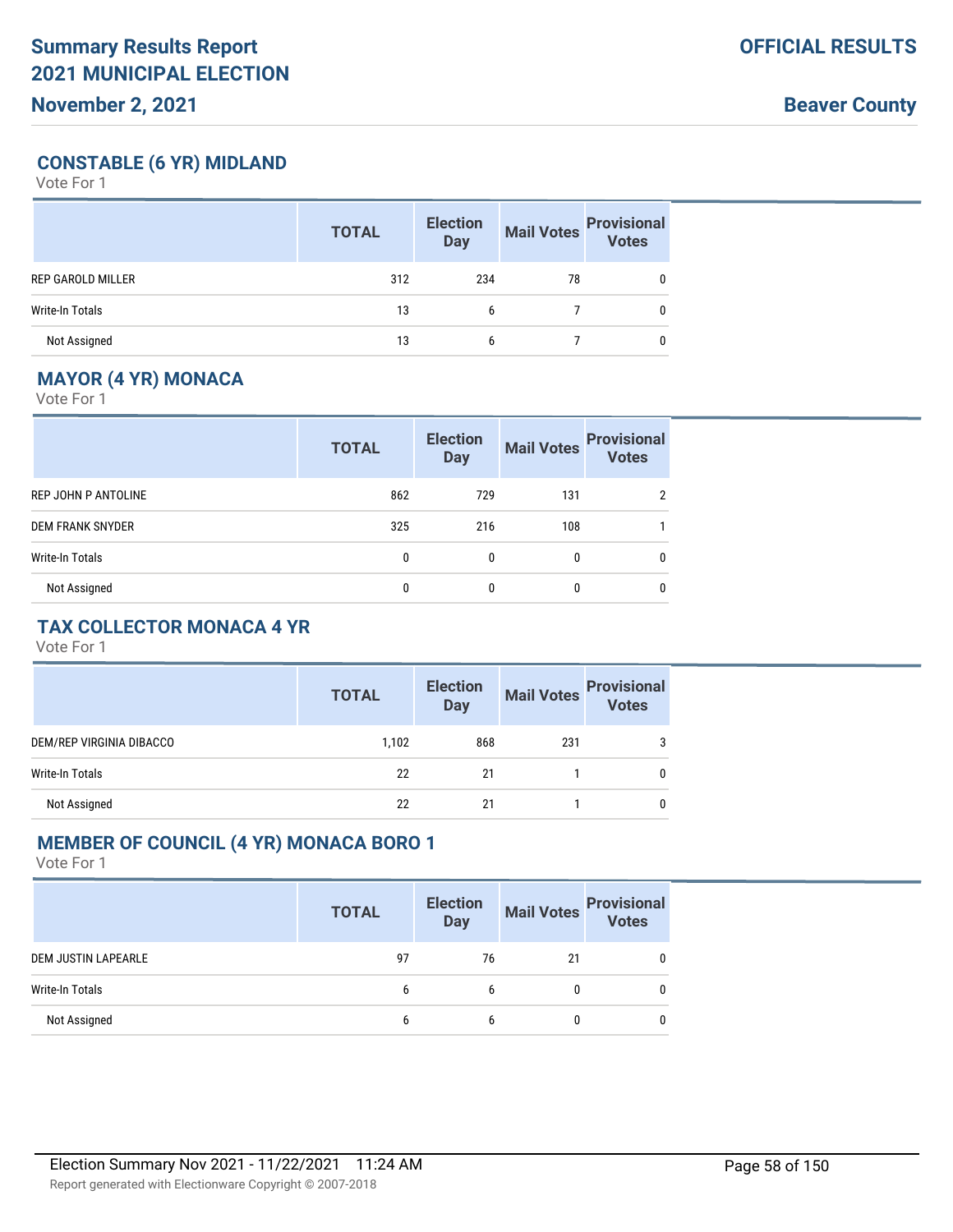### **CONSTABLE (6 YR) MONACA BORO 1**

Vote For 1

|                      | <b>TOTAL</b> | <b>Election</b><br><b>Day</b> | <b>Mail Votes</b> | <b>Provisional</b><br>Votes |
|----------------------|--------------|-------------------------------|-------------------|-----------------------------|
| Write-In: Tom Miller | 30           | 30                            | 0                 |                             |
| Write-In Totals      | 38           | 36                            |                   |                             |
| Not Assigned         | 8            | b                             |                   |                             |

### **MEMBER OF COUNCIL (4 YR) MONACA BORO 2**

Vote For 1

|                           | <b>TOTAL</b> | <b>Election</b><br><b>Day</b> | <b>Mail Votes</b> | <b>Provisional</b><br>Votes |
|---------------------------|--------------|-------------------------------|-------------------|-----------------------------|
| <b>DEM JOHN A YOTHERS</b> | 169          | 113                           | 56                |                             |
| Write-In Totals           | 11           | 10                            |                   |                             |
| Not Assigned              | 11           | 10                            |                   | 0                           |

## **CONSTABLE (6 YR) MONACA BORO 2**

Vote For 1

|                             | <b>TOTAL</b> | <b>Election</b><br><b>Day</b> |    | Mail Votes Provisional<br>Votes |
|-----------------------------|--------------|-------------------------------|----|---------------------------------|
| <b>REP CURTIS L SKELTON</b> | 179          | 134                           | 43 |                                 |
| Write-In Totals             | h            |                               |    |                                 |
| Not Assigned                | h            |                               |    | 0                               |

#### **MEMBER OF COUNCIL (4 YR) MONACA BORO 3**

|                          | <b>TOTAL</b> | <b>Election</b><br><b>Day</b> | <b>Mail Votes</b> | <b>Provisional</b><br><b>Votes</b> |
|--------------------------|--------------|-------------------------------|-------------------|------------------------------------|
| <b>REP JUSTIN WILSON</b> | 152          | 135                           | 17                | 0                                  |
| DEM JOYCE TOKAR          | 134          | 86                            | 48                | 0                                  |
| <b>Write-In Totals</b>   | 0            | 0                             | 0                 | 0                                  |
| Not Assigned             | 0            | 0                             | 0                 | 0                                  |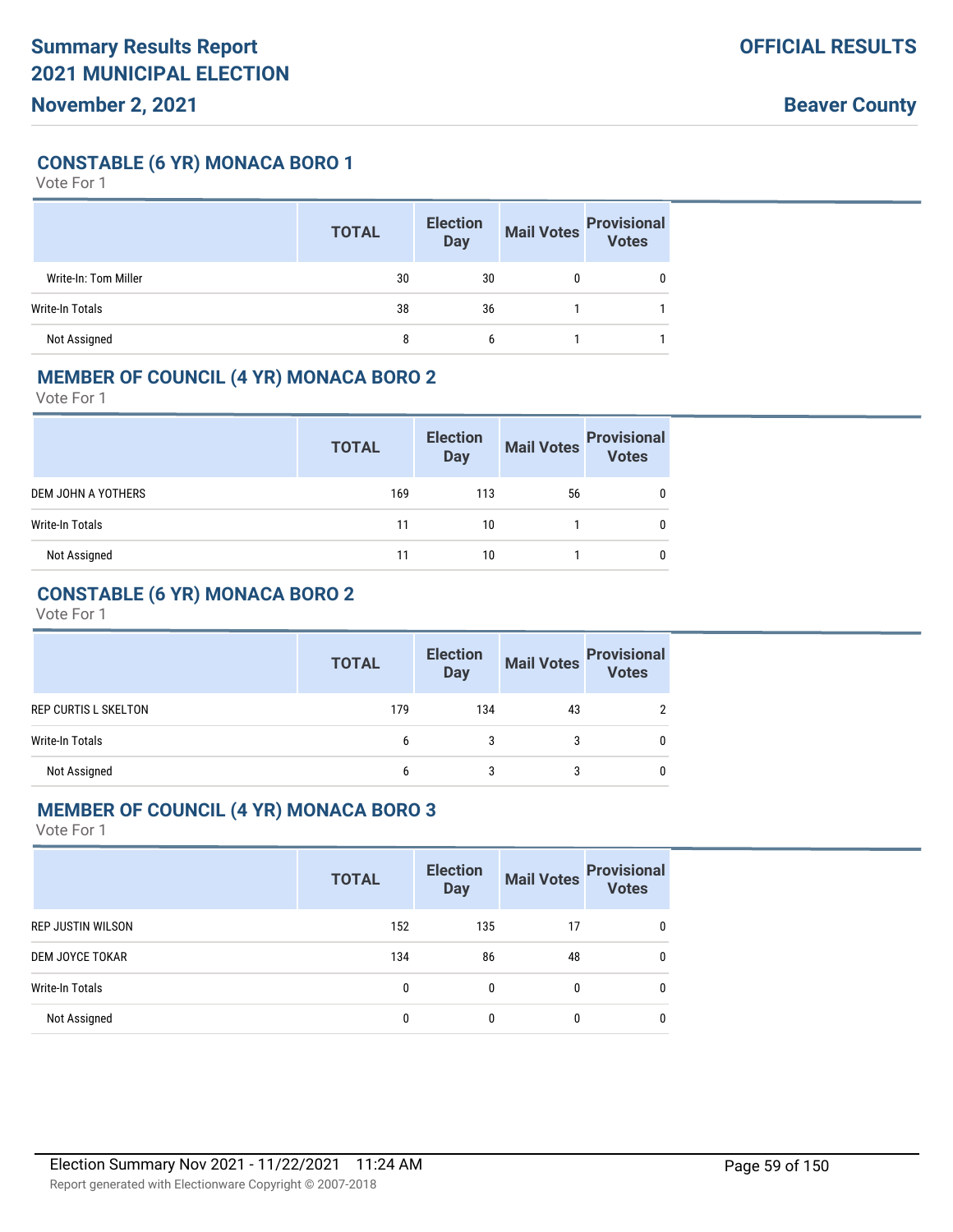### **CONSTABLE (6 YR) MONACA BORO 3**

Vote For 1

|                                | <b>TOTAL</b> | <b>Election</b><br><b>Day</b> | <b>Mail Votes</b> | <b>Provisional</b><br>Votes |
|--------------------------------|--------------|-------------------------------|-------------------|-----------------------------|
| DEM/REP WILLIAM RONALD COLLINS | 242          | 181                           | 61                |                             |
| Write-In Totals                | g            | 8                             |                   |                             |
| Not Assigned                   | q            |                               |                   |                             |

## **MEMBER OF COUNCIL ( 4 YR ) MONACA BORO 4**

Vote For 1

|                           | <b>TOTAL</b> | <b>Election</b><br><b>Day</b> | <b>Mail Votes</b> | <b>Provisional</b><br>Votes |
|---------------------------|--------------|-------------------------------|-------------------|-----------------------------|
| DEMREP KENNETH MCLAUGHLIN | 280          | 213                           | 67                |                             |
| Write-In Totals           | 3            | 3                             |                   | 0                           |
| Not Assigned              |              |                               |                   | 0                           |

### **CONSTABLE (6 YR) MONACA BORO 4**

Vote For 1

|                          | <b>TOTAL</b> | <b>Election</b><br><b>Day</b> | <b>Mail Votes</b> | <b>Provisional</b><br>Votes |
|--------------------------|--------------|-------------------------------|-------------------|-----------------------------|
| Write-In: Michael Siegel | 3            |                               |                   |                             |
| Write-In Totals          | 20           | 18                            |                   |                             |
| Not Assigned             | 17           | 15                            |                   |                             |

#### **MEMBER OF COUNCIL (4 YR) MONACA BORO 5**

|                      | <b>TOTAL</b> | <b>Election</b><br><b>Day</b> |    | Mail Votes Provisional |
|----------------------|--------------|-------------------------------|----|------------------------|
| DEM JEFFREY J MICHEL | 193          | 171                           | 22 | 0                      |
| Write-In Totals      | 16           | 14                            |    | 0                      |
| Not Assigned         | 16           | 14                            |    | 0                      |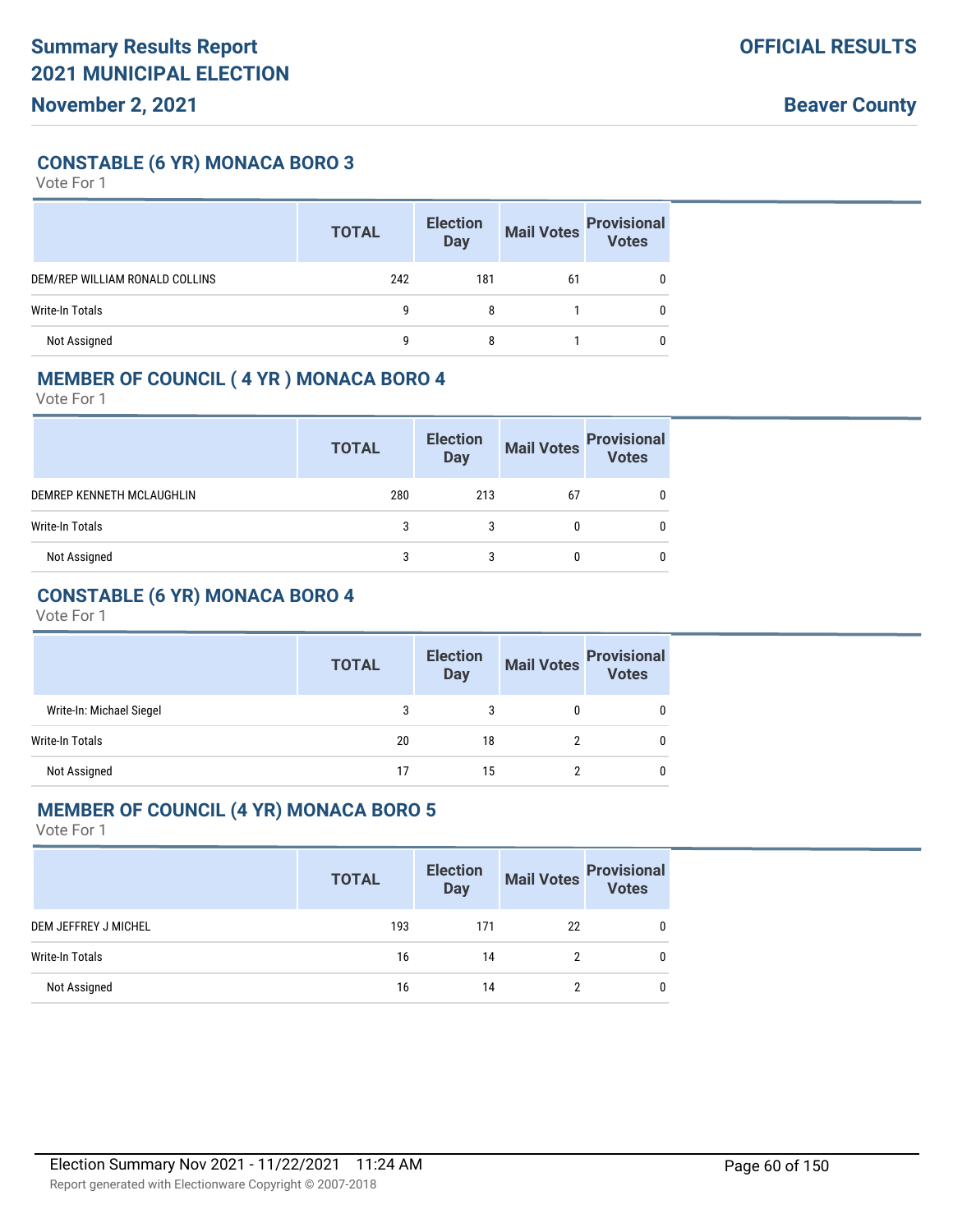**CONSTABLE (6 YR) MONACA BORO 5**

Vote For 1

|                       | <b>TOTAL</b> | <b>Election</b><br><b>Day</b> | <b>Mail Votes</b> | <b>Provisional</b><br><b>Votes</b> |
|-----------------------|--------------|-------------------------------|-------------------|------------------------------------|
| Write-In: Lisa Snyder |              |                               |                   |                                    |
| Write-In Totals       | 18           | 18                            |                   | 0                                  |
| Not Assigned          | 16           | 16                            |                   |                                    |

### **MAYOR NEW BRIGHTON 4 YR**

Vote For 1

|                      | <b>TOTAL</b> | <b>Election</b><br><b>Day</b> | <b>Mail Votes</b> | <b>Provisional</b><br><b>Votes</b> |
|----------------------|--------------|-------------------------------|-------------------|------------------------------------|
| DEM/REP TOM ALBANESE | 573          | 453                           | 119               |                                    |
| Write-In Totals      | 29           | 26                            |                   | 0                                  |
| Not Assigned         | 29           | 26                            |                   | 0                                  |

### **TAX COLLECTOR NEW BRIGHTON 4 YR**

Vote For 1

|                      | <b>TOTAL</b> | <b>Election</b><br><b>Day</b> | <b>Mail Votes</b> | <b>Provisional</b><br><b>Votes</b> |
|----------------------|--------------|-------------------------------|-------------------|------------------------------------|
| DEM BROOKE A FORTUNE | 530          | 413                           | 116               |                                    |
| Write-In Totals      | 23           | 23                            |                   | 0                                  |
| Not Assigned         | 23           | 23                            |                   | 0                                  |

#### **MEMBER OF COUNCIL (4 YR) NEW BRIGHTON BORO 1**

|                  | <b>TOTAL</b> | <b>Election</b><br>Day | <b>Mail Votes</b> | <b>Provisional</b><br><b>Votes</b> |
|------------------|--------------|------------------------|-------------------|------------------------------------|
| DEM JOHN C RAMER | 111          | 74                     | 37                |                                    |
| Write-In Totals  | 8            |                        |                   |                                    |
| Not Assigned     | 8            | 8                      |                   |                                    |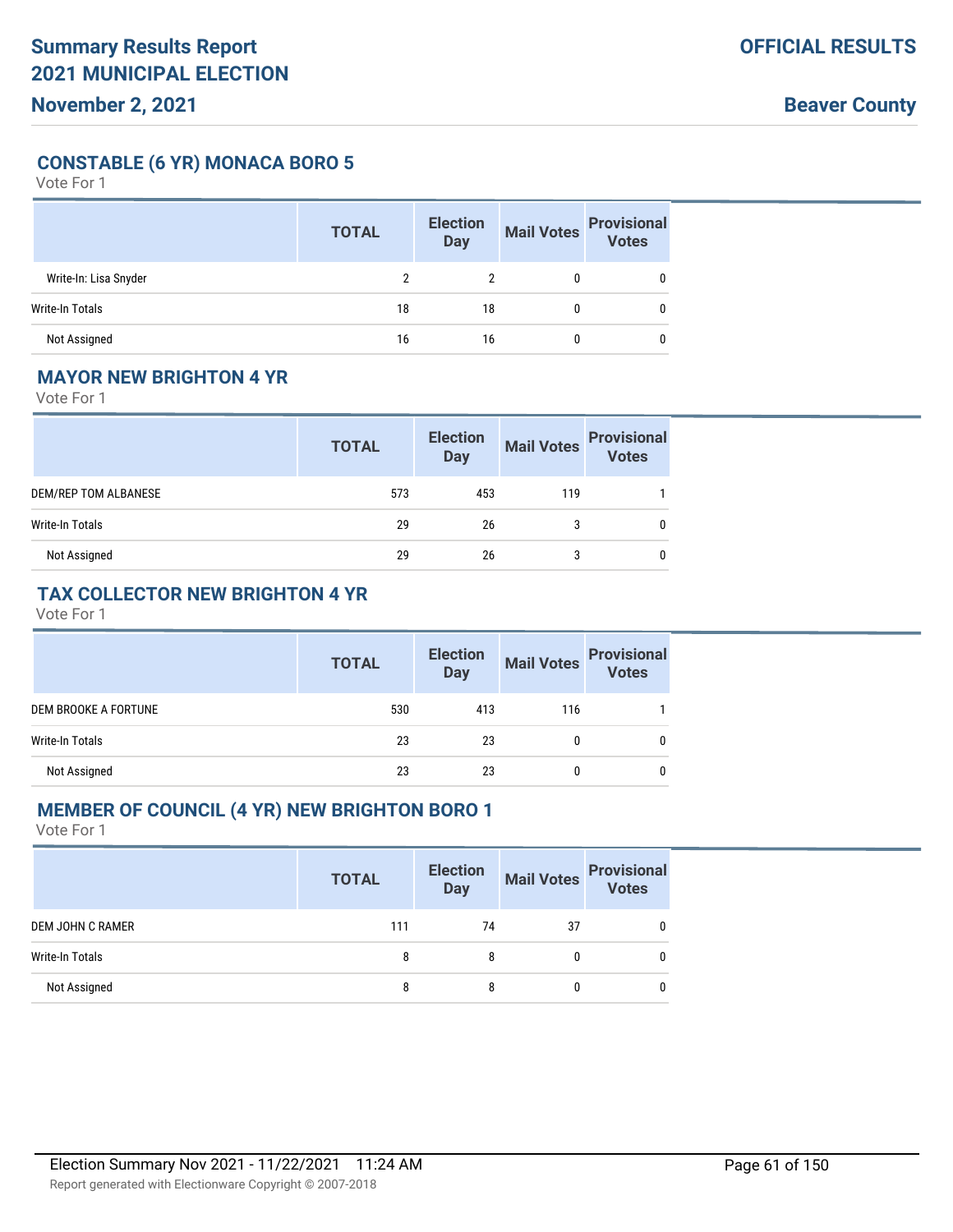### **CONSTABLE (6 YR) NEW BRIGHTON BORO 1**

Vote For 1

|                         | <b>TOTAL</b> | <b>Election</b><br><b>Day</b> | <b>Mail Votes</b> | <b>Provisional</b><br>Votes |
|-------------------------|--------------|-------------------------------|-------------------|-----------------------------|
| <b>DEM JOHN C RAMER</b> | 112          | 76                            | 36                |                             |
| Write-In Totals         |              |                               |                   |                             |
| Not Assigned            |              |                               |                   |                             |

## **MEMBER OF COUNCIL (4 YR) NEW BRIGHTON BORO 2**

Vote For 1

|                          | <b>TOTAL</b> | <b>Election</b><br><b>Day</b> | <b>Mail Votes</b> | <b>Provisional</b><br>Votes |
|--------------------------|--------------|-------------------------------|-------------------|-----------------------------|
| <b>DEM WILLIAM RIZER</b> | 80           | 68                            | 12                |                             |
| Write-In Totals          | 3            | 3                             |                   |                             |
| Not Assigned             |              |                               |                   |                             |

## **CONSTABLE (6 YR) NEW BRIGHTON BORO 2**

Vote For 1

|                       | <b>TOTAL</b> | <b>Election</b><br><b>Day</b> | <b>Mail Votes</b> | <b>Provisional</b><br><b>Votes</b> |
|-----------------------|--------------|-------------------------------|-------------------|------------------------------------|
| Write-In: Don Chapman | 40           | 40                            |                   | 0                                  |
| Write-In Totals       | 44           | 42                            |                   | 0                                  |
| Not Assigned          | 4            |                               |                   |                                    |

### **MEMBER OF COUNCIL (4 YR) NEW BRIGHTON BORO 3**

|                        | <b>TOTAL</b> | <b>Election</b><br><b>Day</b> |    | Mail Votes Provisional |
|------------------------|--------------|-------------------------------|----|------------------------|
| DEM ROBERT HARTWICK JR | 55           | 44                            | 11 |                        |
| Write-In Totals        | q            | q                             | 0  |                        |
| Not Assigned           | g            | q                             | 0  |                        |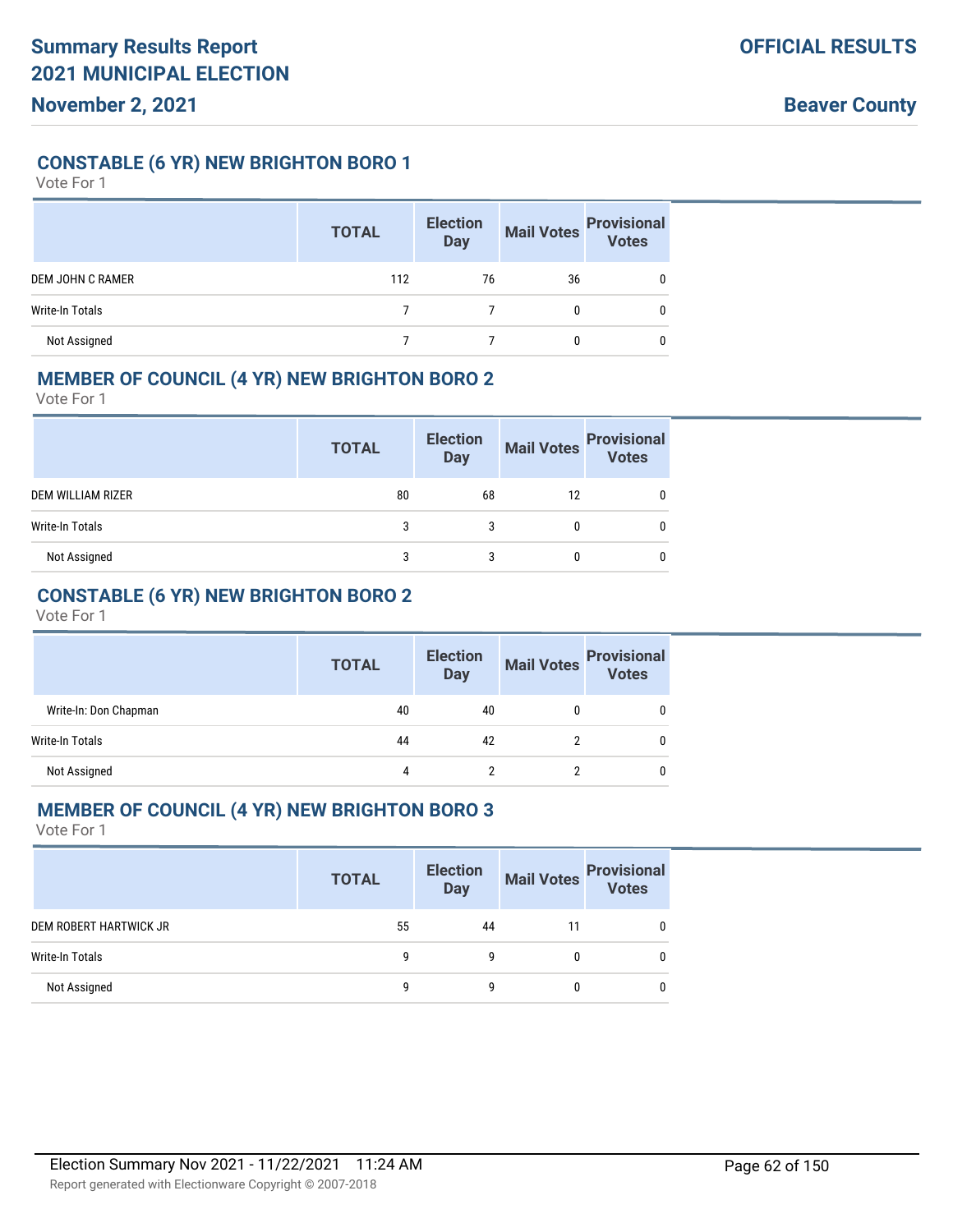### **CONSTABLE (6 YR) NEW BRIGHTON BORO 3**

Vote For 1

|                          | <b>TOTAL</b> | <b>Election</b><br><b>Day</b> | <b>Mail Votes</b> | <b>Provisional</b><br>Votes |
|--------------------------|--------------|-------------------------------|-------------------|-----------------------------|
| Write-In: Jeremy Krestal | っ            |                               |                   |                             |
| <b>Write-In Totals</b>   | 12           | 12                            |                   |                             |
| Not Assigned             | 10           | 10                            |                   |                             |

### **MEMBER OF COUNCIL (4 YR) NEW BRIGHTON BORO 4**

Vote For 1

|                           | <b>TOTAL</b> | <b>Election</b><br><b>Day</b> | <b>Mail Votes</b> | <b>Provisional</b><br>Votes |
|---------------------------|--------------|-------------------------------|-------------------|-----------------------------|
| <b>DEM DONALD MITTNER</b> | 116          | 97                            | 18                |                             |
| Write-In Totals           | 3            | 3                             | 0                 |                             |
| Not Assigned              | 3            | 3                             |                   | 0                           |

## **CONSTABLE (6 YR) NEW BRIGHTON BORO 4**

Vote For 1

|                          | <b>TOTAL</b> | <b>Election</b><br><b>Day</b> |   | Mail Votes<br>Votes<br>Votes |
|--------------------------|--------------|-------------------------------|---|------------------------------|
| Write-In: Rebecca Miller |              |                               | 0 | 0                            |
| <b>Write-In Totals</b>   | 14           | 13                            |   | 0                            |
| Not Assigned             | 12           | 11                            |   | 0                            |

## **MEMBER OF COUNCIL (4 YR) NEW BRIGHTON BORO 5**

|                         | <b>TOTAL</b> | <b>Election</b><br>Day | Mail Votes<br>Votes |  |
|-------------------------|--------------|------------------------|---------------------|--|
| DEM NICHOLAS A CAMPAGNA | 163          | 124                    | 39                  |  |
| Write-In Totals         |              | h                      |                     |  |
| Not Assigned            |              | h                      |                     |  |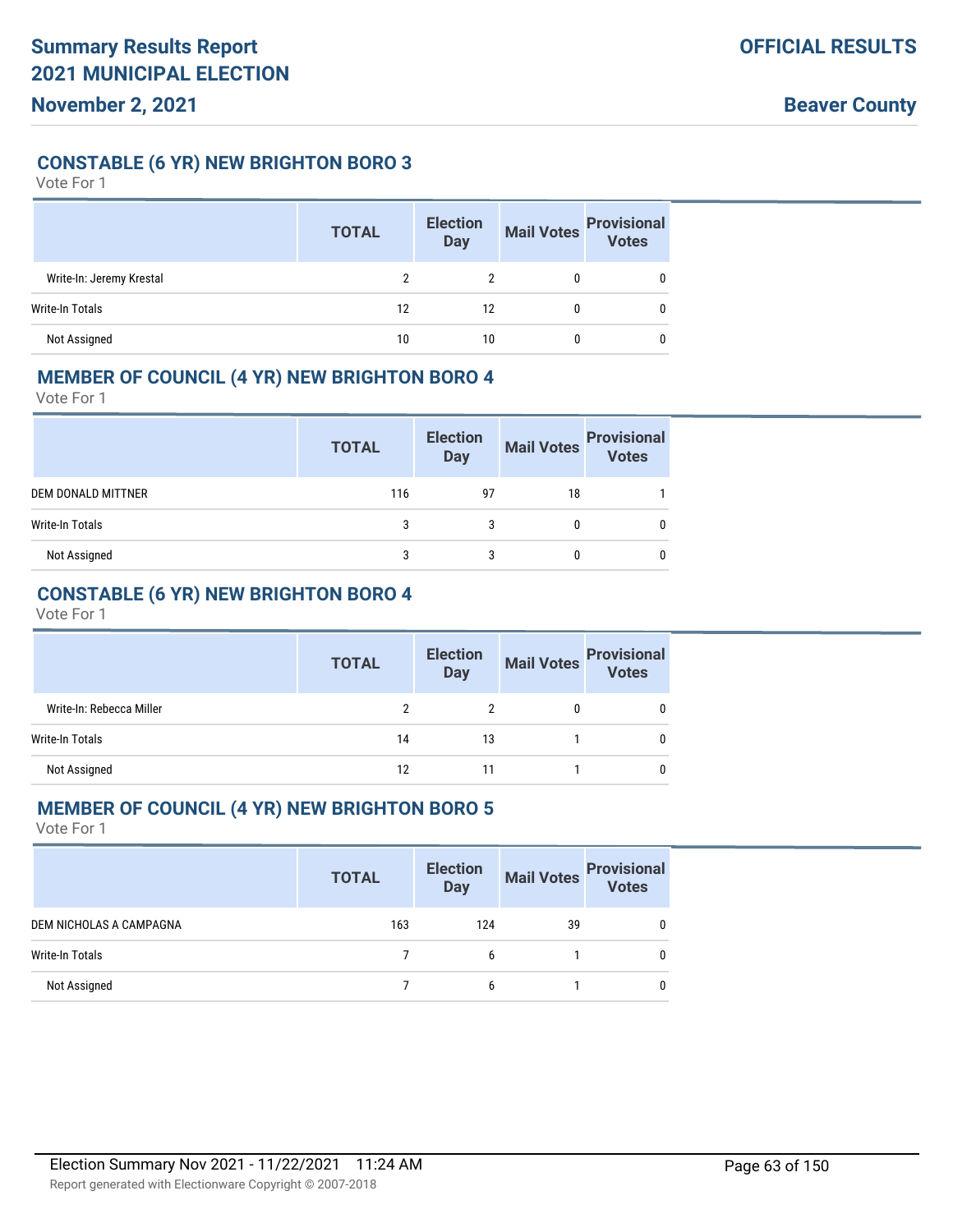### **CONSTABLE (6 YR) NEW BRIGHTON BORO 5**

#### Vote For 1

|                       | <b>TOTAL</b> | <b>Election</b><br><b>Day</b> | <b>Mail Votes</b> | <b>Provisional</b><br>Votes |
|-----------------------|--------------|-------------------------------|-------------------|-----------------------------|
| Write-In: Alan Hickey |              |                               |                   |                             |
| Write-In Totals       | 18           | 17                            |                   |                             |
| Not Assigned          | 15           | 14                            |                   |                             |

### **MAYOR (4 YR) NEW GALILEE**

Vote For 1

|                  | <b>TOTAL</b> | <b>Election</b><br><b>Day</b> | <b>Mail Votes</b> | <b>Provisional</b><br>Votes |
|------------------|--------------|-------------------------------|-------------------|-----------------------------|
| REP MARK J BENES | 40           | 32                            |                   |                             |
| Write-In Totals  |              |                               |                   |                             |
| Not Assigned     |              |                               |                   |                             |

## **MEMBER OF COUNCIL (4 YR) NEW GALILEE**

Vote For 3

|                            | <b>TOTAL</b> | <b>Election</b><br><b>Day</b> | <b>Mail Votes</b> | <b>Provisional</b><br><b>Votes</b> |
|----------------------------|--------------|-------------------------------|-------------------|------------------------------------|
| REP RONALD L BOXEN         | 35           | 30                            | 5                 | 0                                  |
| <b>REP VERONICA FIELDS</b> | 33           | 28                            | 5                 | 0                                  |
| Write-In: Larry Ferrario   | 2            | $\mathfrak{p}$                | 0                 | 0                                  |
| <b>Write-In Totals</b>     | 4            | 4                             | 0                 | 0                                  |
| Not Assigned               | 2            | 2                             | 0                 | 0                                  |
|                            |              |                               |                   |                                    |

# **TAX COLLECTOR (4 YR) NEW GALILEE**

|                    | <b>TOTAL</b> | <b>Election</b><br>Day | Mail Votes | <b>Provisional</b><br>Votes |
|--------------------|--------------|------------------------|------------|-----------------------------|
| DEM BARBARA L FRUM | 43           | 34                     | g          | 0                           |
| Write-In Totals    |              |                        | 0          | 0                           |
| Not Assigned       |              |                        | 0          | 0                           |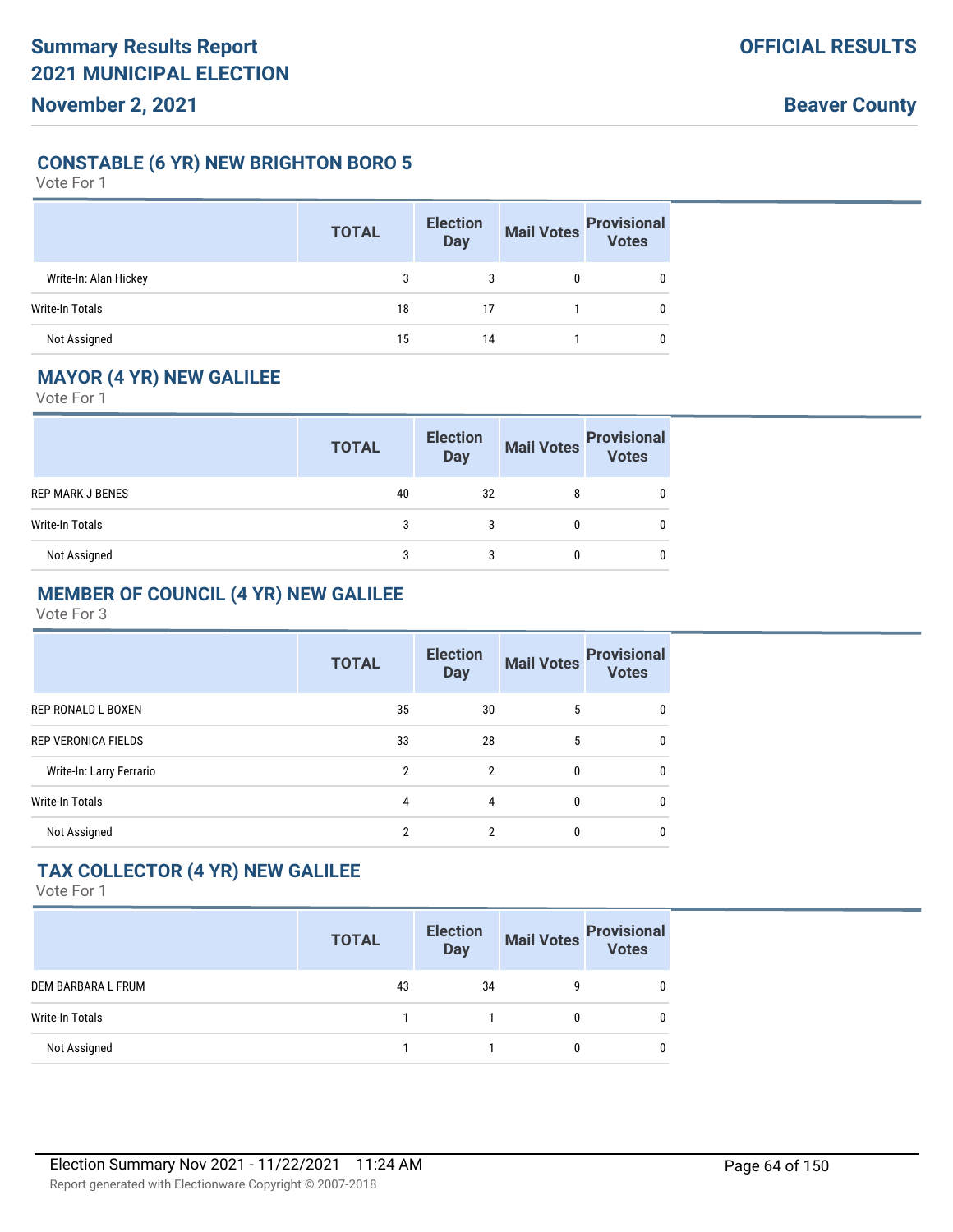**Beaver County**

**AUDITOR (6 YR) NEW GALILEE**

Vote For 1

|                       | <b>TOTAL</b> | <b>Election</b><br><b>Day</b> | <b>Mail Votes</b> | <b>Provisional</b><br>Votes |
|-----------------------|--------------|-------------------------------|-------------------|-----------------------------|
| Write-In: Ashley Furr |              |                               |                   |                             |
| Write-In Totals       |              |                               |                   |                             |
| Not Assigned          |              |                               |                   |                             |

### **AUDITOR (2 YR) NEW GALILEE**

Vote For 1

|                 | <b>TOTAL</b> | <b>Election</b><br>Day | Mail Votes Provisional |
|-----------------|--------------|------------------------|------------------------|
| Write-In Totals |              |                        |                        |
| Not Assigned    |              |                        |                        |

# **CONSTABLE (6 YR) NEW GALILEE**

Vote For 1

|                 | <b>TOTAL</b> | <b>Election</b><br>Day | Mail Votes Provisional<br>Votes |
|-----------------|--------------|------------------------|---------------------------------|
| Write-In Totals |              |                        |                                 |
| Not Assigned    |              |                        |                                 |

### **TOWNSHIP SUPERVISOR NEW SEWICKLEY 6 YR**

|                      | <b>TOTAL</b> | <b>Election</b><br><b>Day</b> | <b>Mail Votes</b> | <b>Provisional</b><br><b>Votes</b> |
|----------------------|--------------|-------------------------------|-------------------|------------------------------------|
| DEM/REP MIKE PHIPPS  | 1,266        | 851                           | 410               | 5                                  |
| DEM/REP FRITZ RETSCH | 1,184        | 802                           | 378               | 4                                  |
| Write-In Totals      | 76           | 64                            | 12                | 0                                  |
| Not Assigned         | 76           | 64                            | 12                | 0                                  |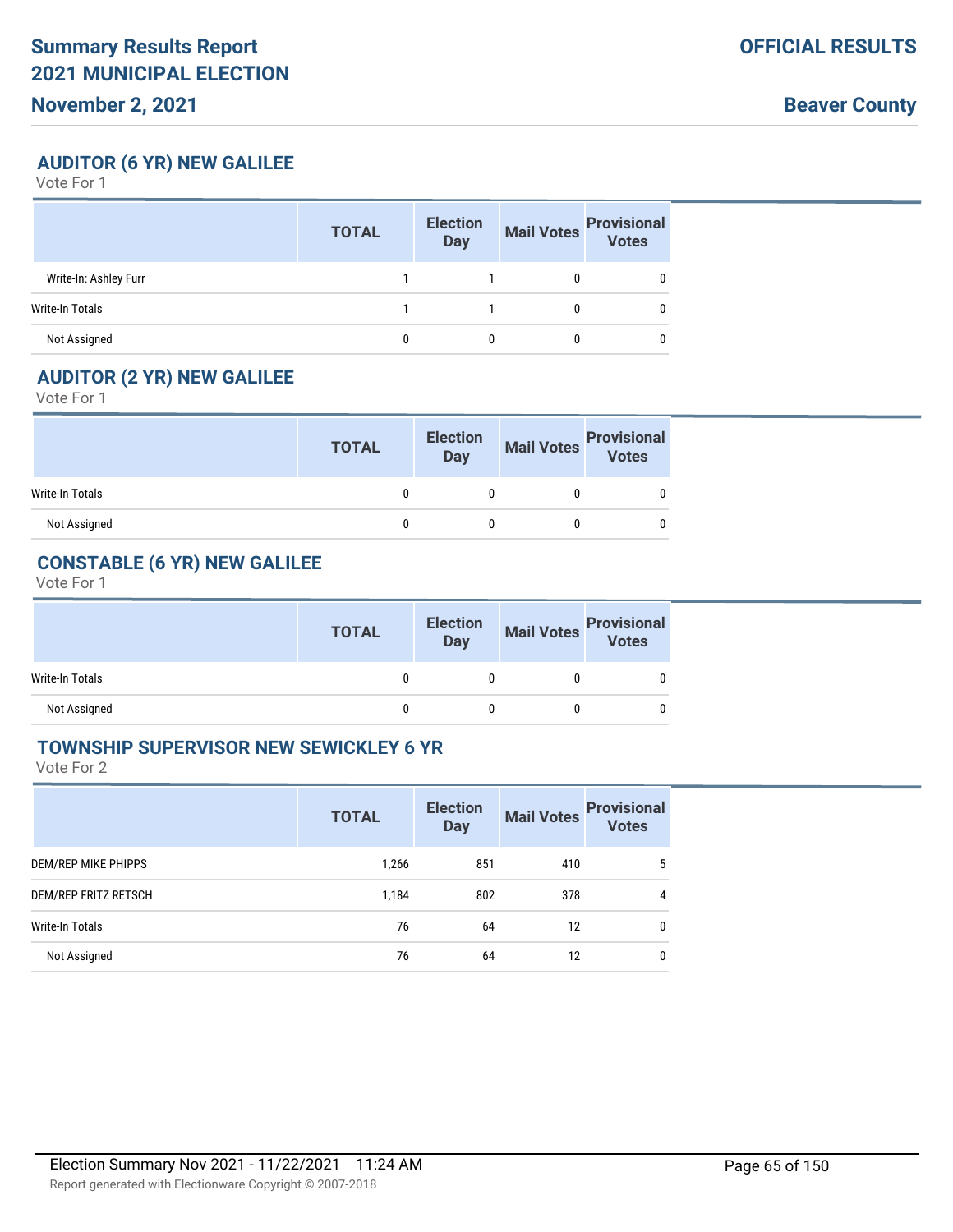### **TAX COLLECTOR NEW SEWICKLEY 4 YR**

Vote For 1

|                            | <b>TOTAL</b> | <b>Election</b><br><b>Day</b> | <b>Mail Votes</b> | <b>Provisional</b><br>Votes |
|----------------------------|--------------|-------------------------------|-------------------|-----------------------------|
| DEM/REP SAMANTHA SHARPLESS | 1,585        | 1,088                         | 491               | 6                           |
| Write-In Totals            | 18           | 15                            | 3                 |                             |
| Not Assigned               | 18           | 15                            | 3                 |                             |

# **AUDITOR (6 YR) NEW SEWICKLEY**

Vote For 1

|                         | <b>TOTAL</b> | <b>Election</b><br><b>Day</b> | <b>Mail Votes</b> | <b>Provisional</b><br><b>Votes</b> |
|-------------------------|--------------|-------------------------------|-------------------|------------------------------------|
| LIB THEODORE JAMES ZOBB | 1,326        | 930                           | 391               | 5                                  |
| Write-In Totals         | 20           | 15                            | 5                 |                                    |
| Not Assigned            | 20           | 15                            | 5                 |                                    |

## **CONSTABLE (6 YR) NEW SEWICKLEY**

Vote For 1

|                        | <b>TOTAL</b> | <b>Election</b><br><b>Day</b> | <b>Mail Votes</b> | <b>Provisional</b><br><b>Votes</b> |
|------------------------|--------------|-------------------------------|-------------------|------------------------------------|
| REP JOE LINDSAY        | 959          | 812                           | 145               |                                    |
| <b>DEM GLENN YOUNG</b> | 794          | 396                           | 394               | 4                                  |
| Write-In Totals        | 3            |                               | 2                 | 0                                  |
| Not Assigned           | 3            |                               | 2                 | 0                                  |

### **TOWNSHIP SUPERVISOR (6 YR) NORTH SEWICKLEY**

|                         | <b>TOTAL</b> | <b>Election</b><br><b>Day</b> | <b>Mail Votes</b> | <b>Provisional</b><br><b>Votes</b> |
|-------------------------|--------------|-------------------------------|-------------------|------------------------------------|
| <b>REP TOM ROUSH</b>    | 744          | 681                           | 62                |                                    |
| <b>DEM THOM PORTMAN</b> | 702          | 561                           | 141               | 0                                  |
| Write-In Totals         | 6            | 6                             | 0                 | $\mathbf{0}$                       |
| Not Assigned            | 6            | 6                             | 0                 | $\mathbf{0}$                       |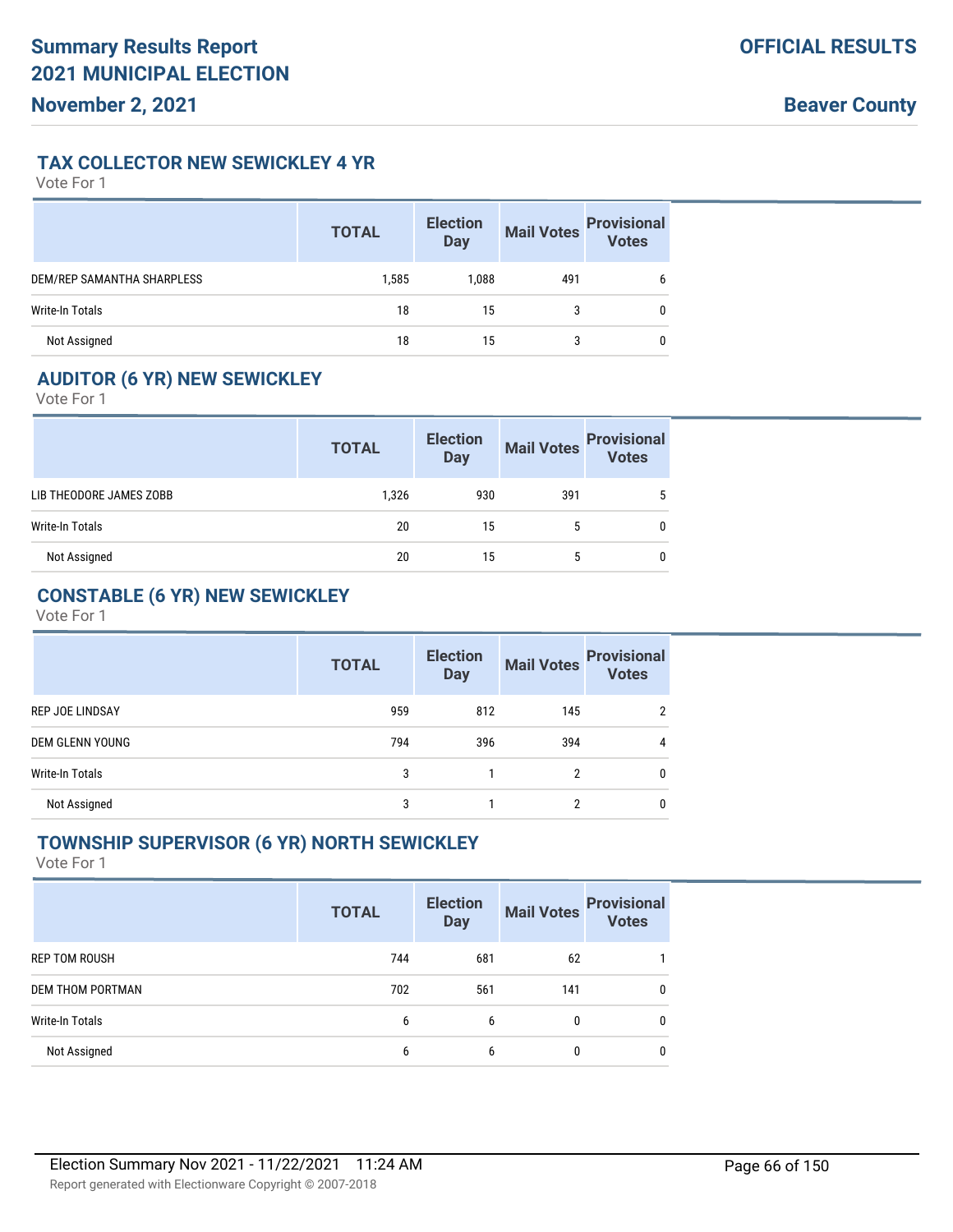#### **TAX COLLECTOR NORTH SEWICKLEY 4 YR**

Vote For 1

|                        | <b>TOTAL</b> | <b>Election</b><br><b>Day</b> | <b>Mail Votes</b> | <b>Provisional</b><br><b>Votes</b> |
|------------------------|--------------|-------------------------------|-------------------|------------------------------------|
| DEM/REP LAUREN TROZZO  | 934          | 768                           | 165               |                                    |
| <b>Write-In Totals</b> | 425          | 414                           | 11                | 0                                  |
| Not Assigned           | 425          | 414                           | 11                | 0                                  |

## **AUDITOR (6 YR) NORTH SEWICKLEY**

Vote For 1

|                         | <b>TOTAL</b> | <b>Election</b><br><b>Day</b> | <b>Mail Votes</b> | <b>Provisional</b><br>Votes |
|-------------------------|--------------|-------------------------------|-------------------|-----------------------------|
| Write-In: Angela Snyder | b            | b                             |                   |                             |
| Write-In Totals         | 59           | 55                            | 4                 |                             |
| Not Assigned            | 53           | 49                            | 4                 |                             |

## **CONSTABLE (6 YR) NORTH SEWICKLEY**

Vote For 1

|                         | <b>TOTAL</b> | <b>Election</b><br><b>Day</b> |     | Mail Votes Provisional<br>Votes |
|-------------------------|--------------|-------------------------------|-----|---------------------------------|
| <b>REP PAUL W SMITH</b> | 1,204        | 1,063                         | 140 |                                 |
| Write-In Totals         | 33           | 33                            |     |                                 |
| Not Assigned            | 33           | 33                            |     | 0                               |

## **MAYOR (4 YR) OHIOVILLE**

|                          | <b>TOTAL</b> | <b>Election</b><br><b>Day</b> | <b>Mail Votes</b> | <b>Provisional</b><br><b>Votes</b> |
|--------------------------|--------------|-------------------------------|-------------------|------------------------------------|
| <b>REP KEVIN CHAFFEE</b> | 484          | 438                           | 46                | 0                                  |
| DEM F JOHN SZATKIEWICZ   | 220          | 128                           | 91                |                                    |
| Write-In Totals          | 185          | 183                           |                   |                                    |
| Not Assigned             | 185          | 183                           |                   |                                    |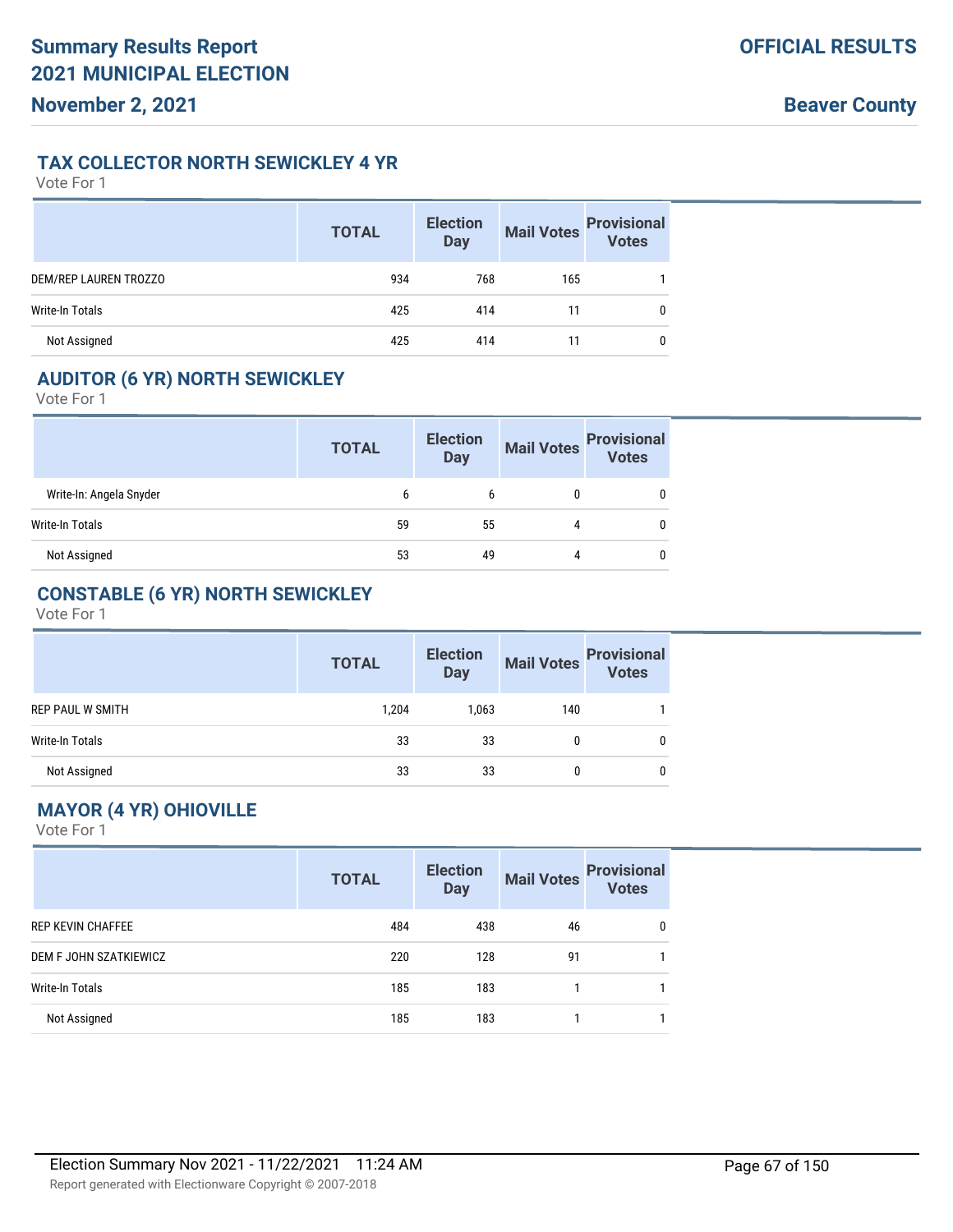**Beaver County**

### **MEMBER OF COUNCIL OHIOVILLE 4 YR**

Vote For 4

|                                 | <b>TOTAL</b> | <b>Election</b><br><b>Day</b> | <b>Mail Votes</b> | <b>Provisional</b><br><b>Votes</b> |
|---------------------------------|--------------|-------------------------------|-------------------|------------------------------------|
| <b>REP STEVE KENNY</b>          | 536          | 506                           | 30                | $\mathbf 0$                        |
| <b>DEM JESSICA L JANICKI</b>    | 469          | 363                           | 104               | $\overline{2}$                     |
| <b>REP RUSSELL C KOVACIC</b>    | 440          | 411                           | 28                | $\mathbf{1}$                       |
| <b>DEM/REP NICKOLAS GIRTING</b> | 434          | 342                           | 90                | $\overline{2}$                     |
| <b>REP MICHAEL BARCKHOFF</b>    | 428          | 391                           | 37                | $\mathbf{0}$                       |
| <b>DEM GARY MORGAN</b>          | 377          | 287                           | 89                | 1                                  |
| <b>DEM DOMINIC DEGIDIO</b>      | 299          | 194                           | 104               | 1                                  |
| <b>Write-In Totals</b>          | 176          | 167                           | 8                 | $\mathbf{1}$                       |
| Not Assigned                    | 176          | 167                           | 8                 | 1                                  |

# **TAX COLLECTOR OHIOVILLE 4 YR**

Vote For 1

|                      | <b>TOTAL</b> | <b>Election</b><br><b>Day</b> | <b>Mail Votes</b> | <b>Provisional</b><br>Votes |
|----------------------|--------------|-------------------------------|-------------------|-----------------------------|
| REP WILLIAM GOLOGRAM | 818          | 710                           | 107               |                             |
| Write-In Totals      | 11           | 10                            |                   |                             |
| Not Assigned         | 11           | 10                            |                   |                             |

# **CONSTABLE (6 YR) OHIOVILLE**

|                      | <b>TOTAL</b> | <b>Election</b><br><b>Day</b> | <b>Mail Votes</b> | <b>Provisional</b><br><b>Votes</b> |
|----------------------|--------------|-------------------------------|-------------------|------------------------------------|
| DEM/REP SHAWN R TOTH | 764          | 637                           | 126               |                                    |
| Write-In Totals      | 14           | 14                            | 0                 | 0                                  |
| Not Assigned         | 14           | 14                            | 0                 | 0                                  |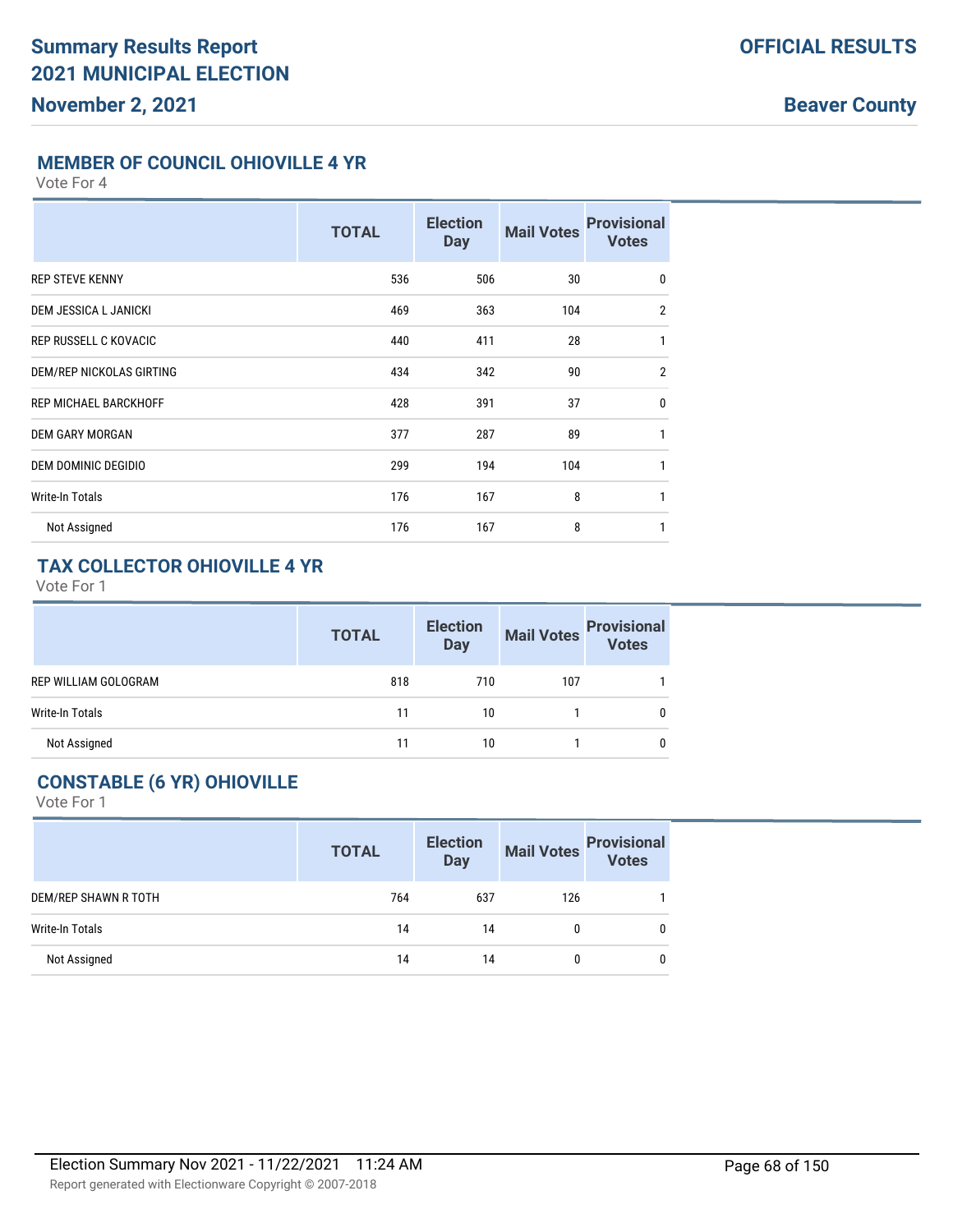#### **TOWNSHIP COMMISSIONER PATTERSON 4 YR**

Vote For 3

|                              | <b>TOTAL</b> | <b>Election</b><br><b>Day</b> | <b>Mail Votes</b> | <b>Provisional</b><br><b>Votes</b> |
|------------------------------|--------------|-------------------------------|-------------------|------------------------------------|
| DEM/REP KATHLEEN ECKELBERGER | 370          | 295                           | 75                | 0                                  |
| REP DONALD R INMAN           | 354          | 312                           | 42                | $\mathbf{0}$                       |
| <b>REP REN BARTOE</b>        | 342          | 310                           | 32                | $\mathbf{0}$                       |
| <b>Write-In Totals</b>       | 11           | 5                             | 6                 | $\mathbf{0}$                       |
| Not Assigned                 | 11           | 5                             | 6                 | 0                                  |

### **TAX COLLECTOR (4 YR) PATTERSON**

Vote For 1

|                            | <b>TOTAL</b> | <b>Election</b><br><b>Day</b> | <b>Mail Votes</b> | <b>Provisional</b><br><b>Votes</b> |
|----------------------------|--------------|-------------------------------|-------------------|------------------------------------|
| Write-In: Joann Ferrazzano | 8            |                               |                   |                                    |
| Write-In Totals            | 40           | 34                            | b                 |                                    |
| Not Assigned               | 32           | 29                            | 3                 |                                    |

## **CONSTABLE (6 YR) PATTERSON**

Vote For 2

|                          | <b>TOTAL</b> | <b>Election</b><br><b>Day</b> |   | Mail Votes Provisional<br>Votes |
|--------------------------|--------------|-------------------------------|---|---------------------------------|
| Write-In: Trent Shanahan | 3            | 3                             | 0 | 0                               |
| Write-In: Thomas Ray     | 3            | 3                             | 0 | 0                               |
| Write-In Totals          | 36           | 31                            | 5 | 0                               |
| Not Assigned             | 30           | 25                            | 5 | 0                               |

#### **MAYOR PATTERSON HEIGHTS 4 YR**

|                     | <b>TOTAL</b> | <b>Election</b><br><b>Day</b> | <b>Mail Votes</b> | <b>Provisional</b><br>Votes |
|---------------------|--------------|-------------------------------|-------------------|-----------------------------|
| DEM/REP REGIS LUGER | 172          | 139                           | 33                | 0                           |
| Write-In Totals     |              |                               |                   | 0                           |
| Not Assigned        |              |                               |                   | 0                           |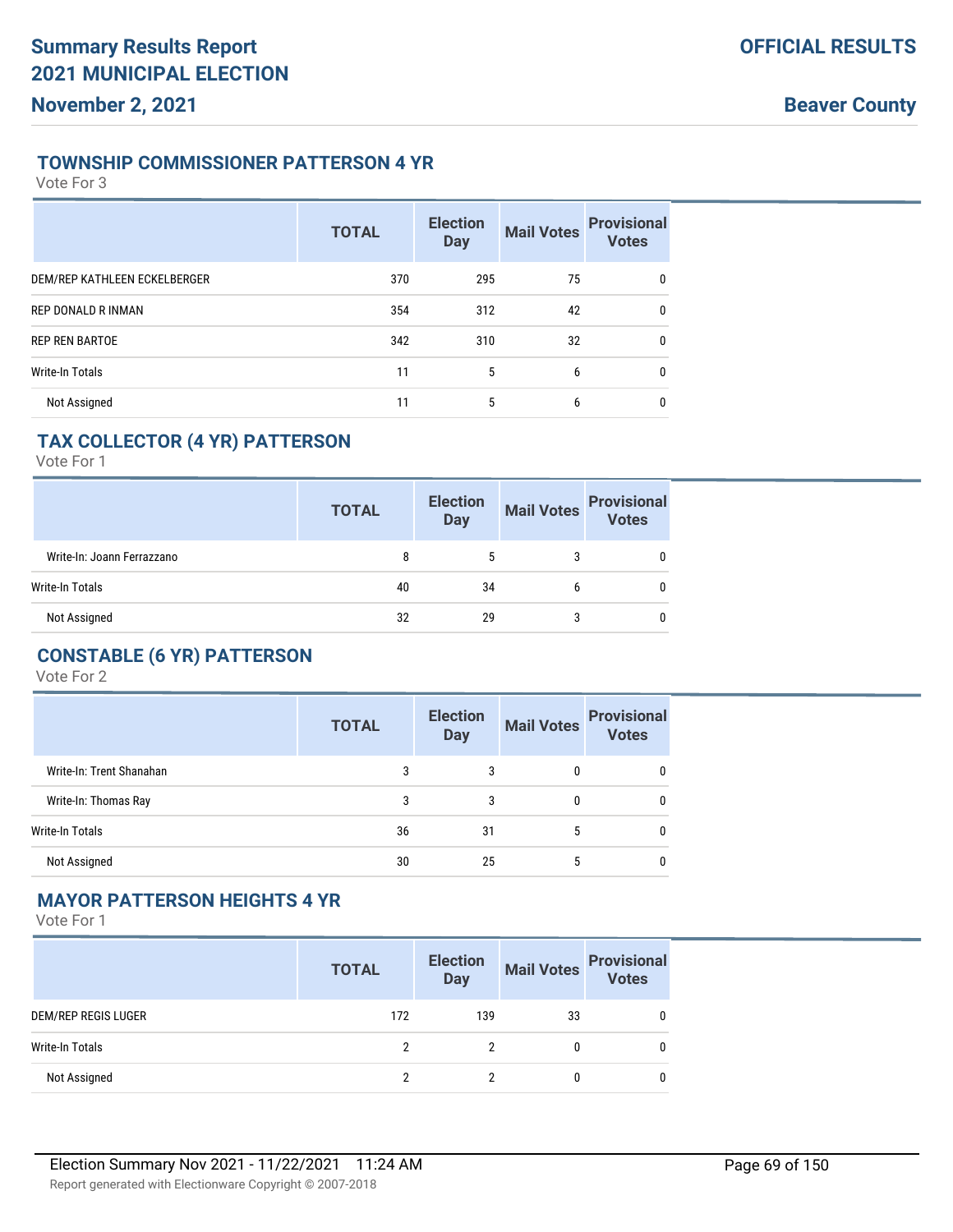#### **MEMBER OF COUNCIL PATTERSON HEIGHTS 4 YR**

Vote For 3

|                             | <b>TOTAL</b> | <b>Election</b><br><b>Day</b> | <b>Mail Votes</b> | <b>Provisional</b><br><b>Votes</b> |
|-----------------------------|--------------|-------------------------------|-------------------|------------------------------------|
| DEM/REP RICHARD SIGET       | 104          | 75                            | 29                | 0                                  |
| REP BRYAN J LANDMAN         | 101          | 87                            | 14                | $\mathbf{0}$                       |
| <b>REP JAMES T TURNBULL</b> | 98           | 82                            | 16                | $\mathbf{0}$                       |
| <b>Write-In Totals</b>      | 44           | 43                            | 1                 | 0                                  |
| Not Assigned                | 44           | 43                            |                   | 0                                  |

### **TAX COLLECTOR (4 YR) PATTERSON HEIGHTS**

Vote For 1

|                      | <b>TOTAL</b> | <b>Election</b><br><b>Day</b> | <b>Mail Votes</b> | <b>Provisional</b><br><b>Votes</b> |
|----------------------|--------------|-------------------------------|-------------------|------------------------------------|
| REP NADINE GALBREATH | 170          | 137                           | 33                |                                    |
| Write-In Totals      | 3            |                               | っ                 |                                    |
| Not Assigned         | 3            |                               |                   |                                    |

### **AUDITOR (6 YR) PATTERSON HEIGHTS**

Vote For 1

|                        | <b>TOTAL</b> | <b>Election</b><br><b>Day</b> |   | Mail Votes<br>Votes |
|------------------------|--------------|-------------------------------|---|---------------------|
| Write-In: David Hurley |              |                               | 0 |                     |
| Write-In Totals        | 5            | 3                             |   | U                   |
| Not Assigned           | 4            | ∩                             |   | 0                   |

### **CONSTABLE (6 YR) PATTERSON HEIGHTS**

|                 | <b>TOTAL</b> | <b>Election</b><br>Day | Mail Votes<br>Votes |
|-----------------|--------------|------------------------|---------------------|
| Write-In Totals | ર            |                        |                     |
| Not Assigned    |              |                        |                     |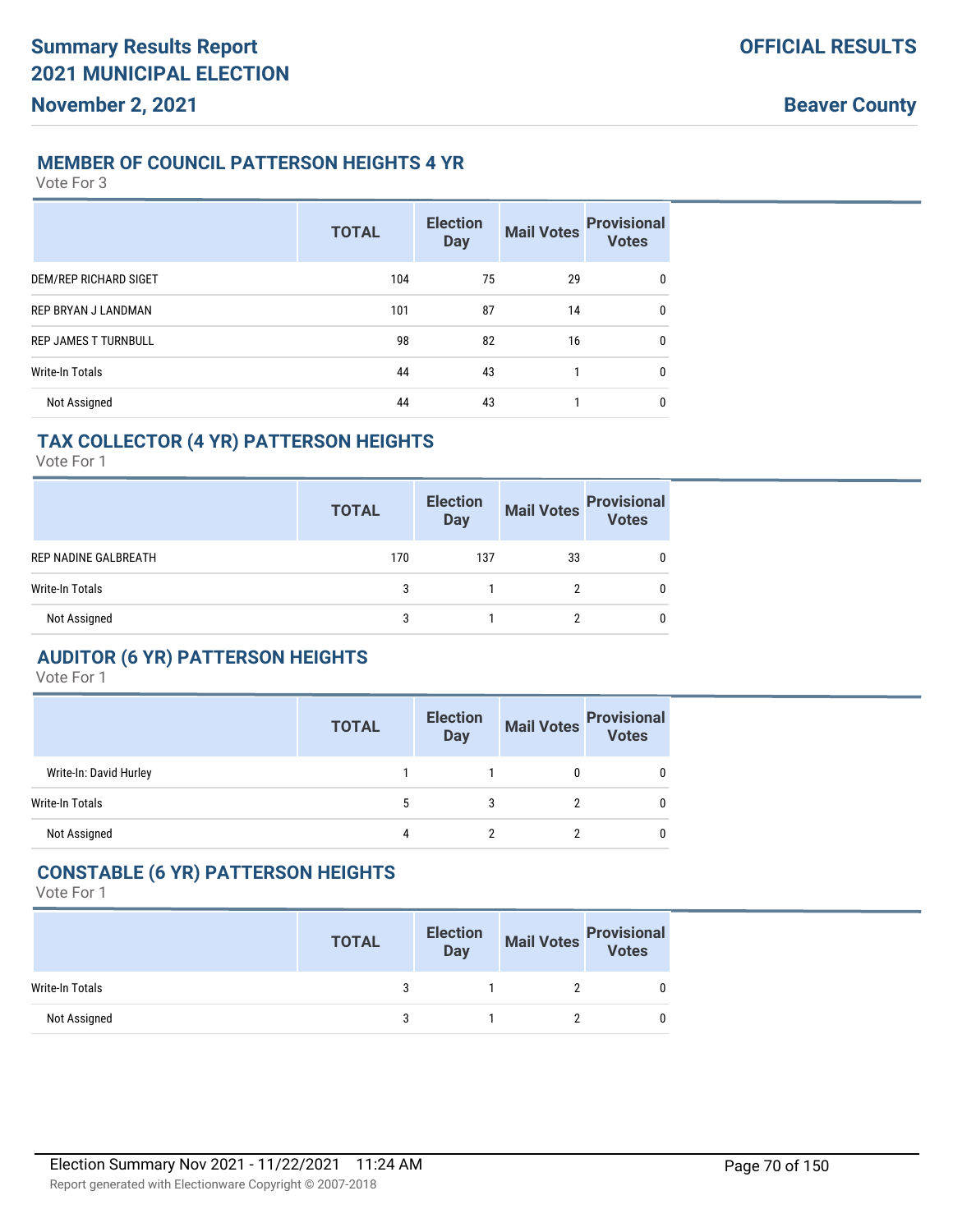### **TOWNSHIP SUPERVISOR (6 YR) POTTER**

Vote For 1

|                           | <b>TOTAL</b> | <b>Election</b><br><b>Day</b> | <b>Mail Votes</b> | <b>Provisional</b><br>Votes |
|---------------------------|--------------|-------------------------------|-------------------|-----------------------------|
| <b>DEM REBECCA MATSCO</b> | 108          | 94                            | 14                | 0                           |
| <b>REP ADAM M DAVIS</b>   | 97           | 90                            |                   | 0                           |
| Write-In Totals           | 0            | $\mathbf{0}$                  | 0                 | 0                           |
| Not Assigned              | 0            | 0                             | 0                 | 0                           |

# **TAX COLLECTOR (4 YR) POTTER**

Vote For 1

|                          | <b>TOTAL</b> | <b>Election</b><br><b>Day</b> | <b>Mail Votes</b> | <b>Provisional</b><br>Votes |
|--------------------------|--------------|-------------------------------|-------------------|-----------------------------|
| REP VICTORIA M LEININGER | 193          | 174                           | 19                |                             |
| Write-In Totals          |              |                               |                   |                             |
| Not Assigned             |              |                               |                   |                             |

# **AUDITOR (6 YR) POTTER**

Vote For 1

|                      | <b>TOTAL</b> | <b>Election</b><br><b>Day</b> | <b>Mail Votes</b> | <b>Provisional</b><br>Votes |
|----------------------|--------------|-------------------------------|-------------------|-----------------------------|
| DEM DAWN MARIE NEELY | 175          | 153                           | 22                | 0                           |
| Write-In Totals      |              |                               | 0                 |                             |
| Not Assigned         |              |                               | 0                 | 0                           |

# **AUDITOR (2 YR) POTTER**

|                      | <b>TOTAL</b> | <b>Election</b><br><b>Day</b> | <b>Mail Votes</b> | <b>Provisional</b><br><b>Votes</b> |
|----------------------|--------------|-------------------------------|-------------------|------------------------------------|
| DEM SARA BETH MILLER | 185          | 162                           | 23                |                                    |
| Write-In Totals      | 4            | 4                             |                   |                                    |
| Not Assigned         | 4            | 4                             |                   |                                    |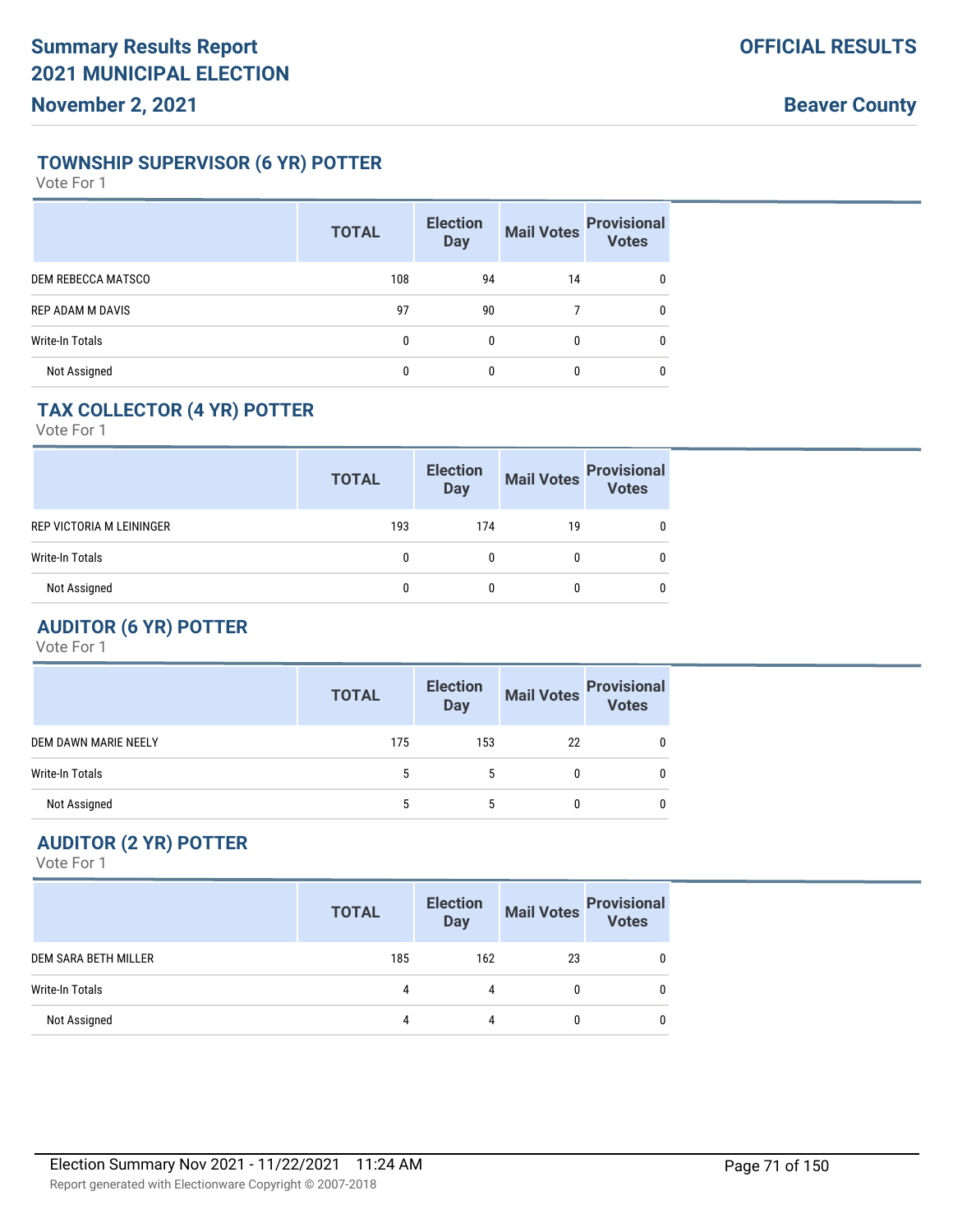# **CONSTABLE (6 YR) POTTER**

Vote For 1

|                        | <b>TOTAL</b> | <b>Election</b><br><b>Day</b> | <b>Mail Votes</b> | <b>Provisional</b><br>Votes |
|------------------------|--------------|-------------------------------|-------------------|-----------------------------|
| Write-In: Paul Cwynar  | 17           | 17                            |                   |                             |
| <b>Write-In Totals</b> | 29           | 29                            |                   |                             |
| Not Assigned           | 12           | 12                            |                   |                             |

### **TOWNSHIP SUPERVISOR (6 YR) PULASKI**

Vote For 1

|                        | <b>TOTAL</b> | <b>Election</b><br><b>Day</b> | <b>Mail Votes</b> | <b>Provisional</b><br><b>Votes</b> |
|------------------------|--------------|-------------------------------|-------------------|------------------------------------|
| REP RALPH FLARA        | 124          | 115                           | 9                 | 0                                  |
| <b>DEM CRAIG DIETZ</b> | 102          | 67                            | 35                | 0                                  |
| Write-In Totals        | 0            | $\mathbf{0}$                  | 0                 | 0                                  |
| Not Assigned           | 0            | 0                             | $\mathbf{0}$      | $\mathbf{0}$                       |

# **TAX COLLECTOR (4 YR) PULASKI**

Vote For 1

|                 | <b>TOTAL</b> | <b>Election</b><br><b>Day</b> |    | Mail Votes<br>Votes |
|-----------------|--------------|-------------------------------|----|---------------------|
| DEM JUDY HAGE   | 193          | 151                           | 42 |                     |
| Write-In Totals | 3            | 3                             |    |                     |
| Not Assigned    | 3            | 3                             |    |                     |

# **AUDITOR (6 YR) PULASKI**

|                         | <b>TOTAL</b> | <b>Election</b><br><b>Day</b> | <b>Mail Votes</b> | <b>Provisional</b><br>Votes |
|-------------------------|--------------|-------------------------------|-------------------|-----------------------------|
| Write-In: Richard Stang |              |                               |                   |                             |
| Write-In Totals         | a            | a                             |                   |                             |
| Not Assigned            |              |                               |                   |                             |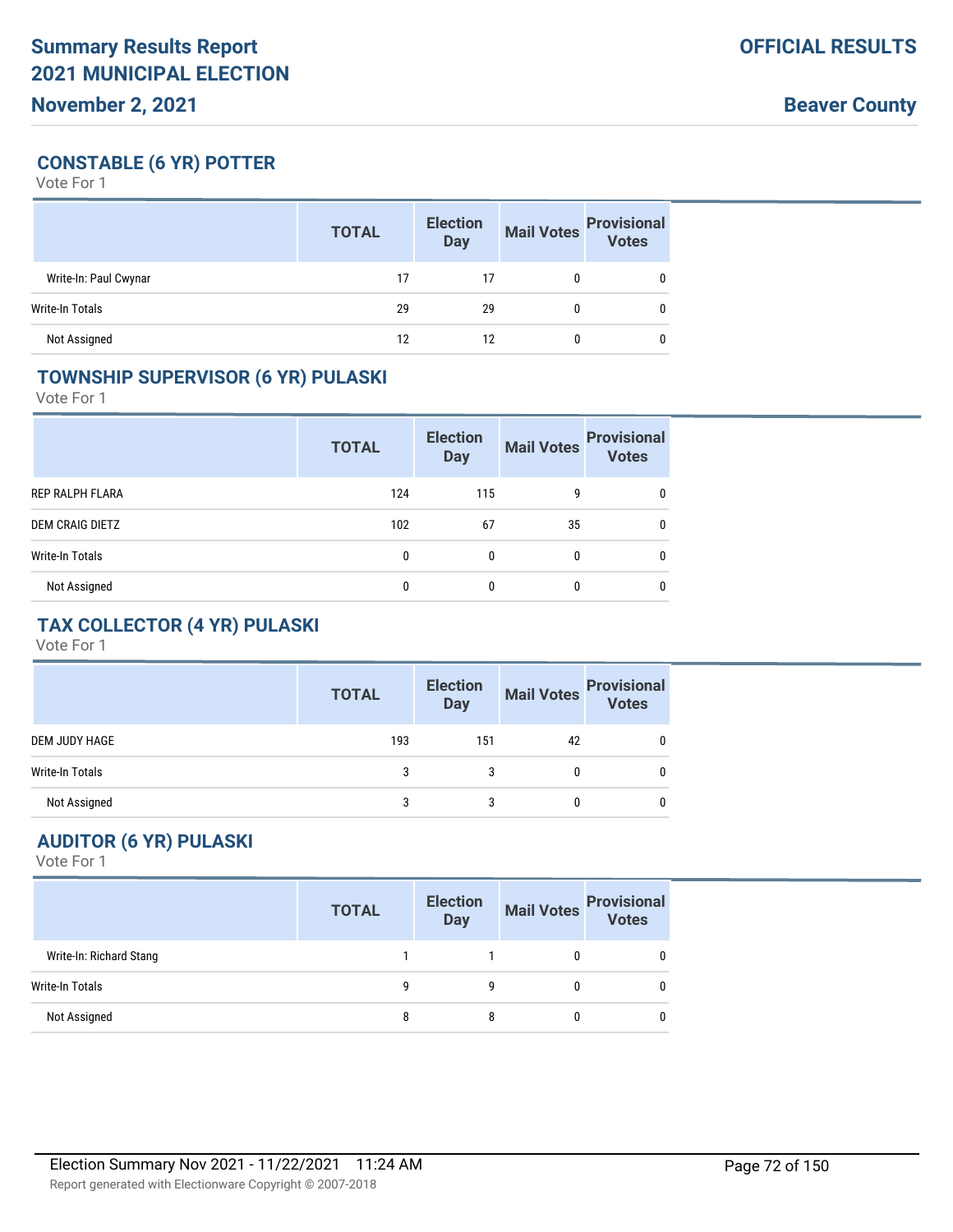**Beaver County**

# **AUDITOR (4 YR) PULASKI**

Vote For 1

|                        | <b>TOTAL</b> | <b>Election</b><br>Day | <b>Mail Votes</b> | <b>Provisional</b><br>Votes |
|------------------------|--------------|------------------------|-------------------|-----------------------------|
| Write-In: Brenda Stang |              |                        |                   |                             |
| Write-In Totals        |              |                        |                   |                             |
| Not Assigned           |              |                        |                   |                             |

## **AUDITOR (2 YR) PULASKI**

Vote For 1

|                        | <b>TOTAL</b> | <b>Election</b><br><b>Day</b> | <b>Mail Votes</b> | <b>Provisional</b><br><b>Votes</b> |
|------------------------|--------------|-------------------------------|-------------------|------------------------------------|
| Write-In: Carla Vukich |              |                               |                   |                                    |
| Write-In Totals        | b            | 5                             |                   |                                    |
| Not Assigned           |              | 4                             |                   |                                    |

# **CONSTABLE (6 YR) PULASKI**

Vote For 1

|                 | <b>TOTAL</b> | <b>Election</b><br>Day | Mail Votes<br>Votes |
|-----------------|--------------|------------------------|---------------------|
| Write-In Totals | 13           | 12                     |                     |
| Not Assigned    | 13           | 12                     |                     |

#### **TOWNSHIP SUPERVISOR (6 YR) RACCOON**

|                       | <b>TOTAL</b> | <b>Election</b><br><b>Day</b> | <b>Mail Votes</b> | <b>Provisional</b><br><b>Votes</b> |
|-----------------------|--------------|-------------------------------|-------------------|------------------------------------|
| REP SHAWN MALACKANICH | 503          | 444                           | 59                | 0                                  |
| Write-In Totals       | 72           | 68                            | 4                 | 0                                  |
| Not Assigned          | 72           | 68                            | 4                 | 0                                  |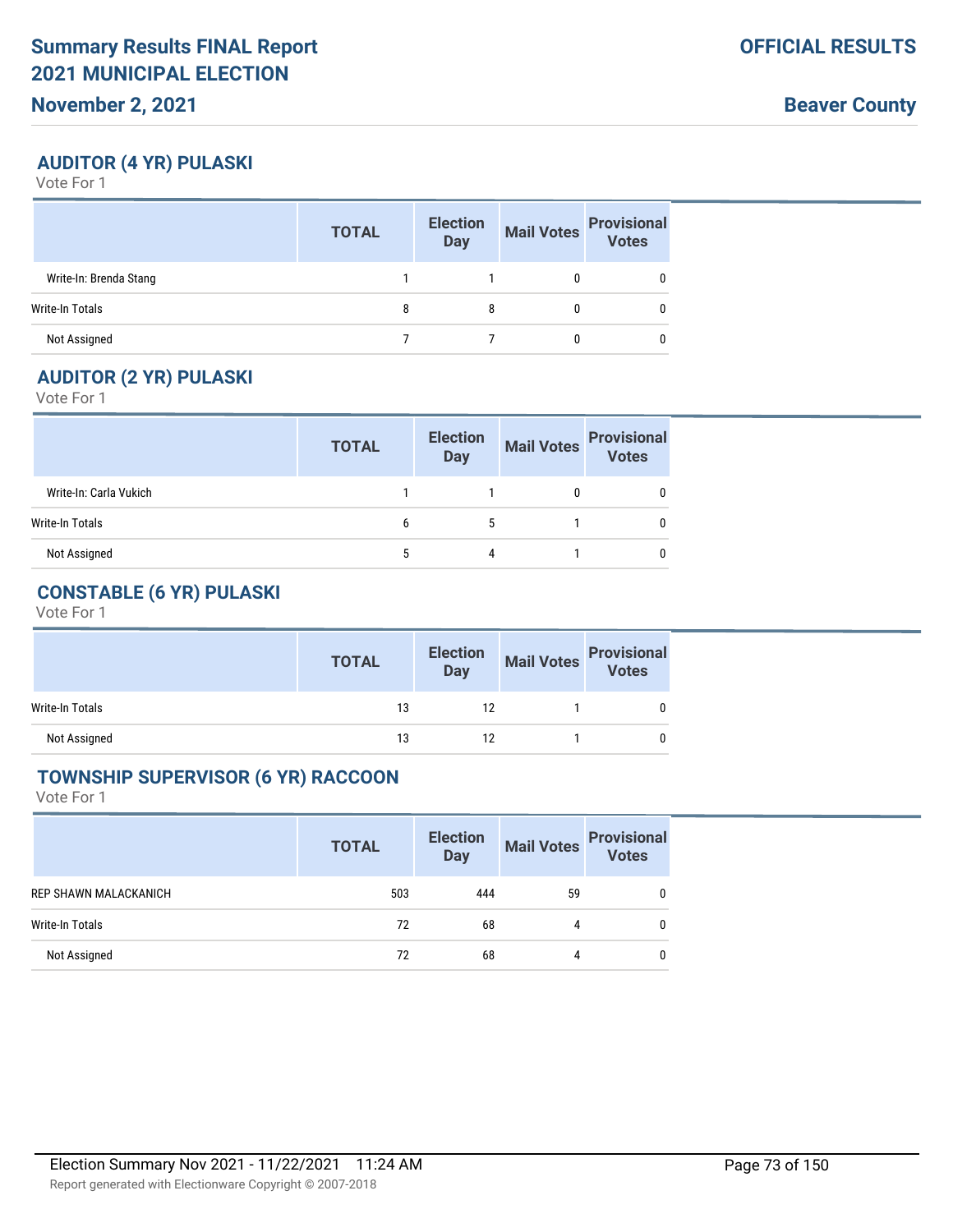## **TAX COLLECTOR (4 YR) RACCOON**

Vote For 1

|                           | <b>TOTAL</b> | <b>Election</b><br><b>Day</b> | <b>Mail Votes</b> | <b>Provisional</b><br><b>Votes</b> |
|---------------------------|--------------|-------------------------------|-------------------|------------------------------------|
| Write-In: Jamie Sheffield | 19           | 19                            |                   |                                    |
| Write-In Totals           | 60           | 55                            |                   |                                    |
| Not Assigned              | 41           | 36                            | 5                 |                                    |

## **AUDITOR (6 YR) RACCOON**

Vote For 1

|                           | <b>TOTAL</b> | <b>Election</b><br><b>Day</b> | <b>Mail Votes</b> | <b>Provisional</b><br><b>Votes</b> |
|---------------------------|--------------|-------------------------------|-------------------|------------------------------------|
| Write-In: Michelle Platko |              |                               |                   |                                    |
| Write-In Totals           | 23           | 21                            |                   |                                    |
| Not Assigned              | 20           | 19                            |                   |                                    |

# **AUDITOR (4 YR) RACCOON**

Vote For 1

|                 | <b>TOTAL</b> | <b>Election</b><br>Day | Mail Votes<br>Votes |
|-----------------|--------------|------------------------|---------------------|
| Write-In Totals | 17           | 16                     |                     |
| Not Assigned    | 17           | 16                     |                     |

# **AUDITOR (2 YR) RACCOON**

|                            | <b>TOTAL</b> | <b>Election</b><br>Day | <b>Mail Votes</b> | <b>Provisional</b><br><b>Votes</b> |
|----------------------------|--------------|------------------------|-------------------|------------------------------------|
| Write-In: Bree Malackanich |              |                        |                   |                                    |
| Write-In Totals            | 19           | 16                     |                   |                                    |
| Not Assigned               | 17           | 14                     | 3                 |                                    |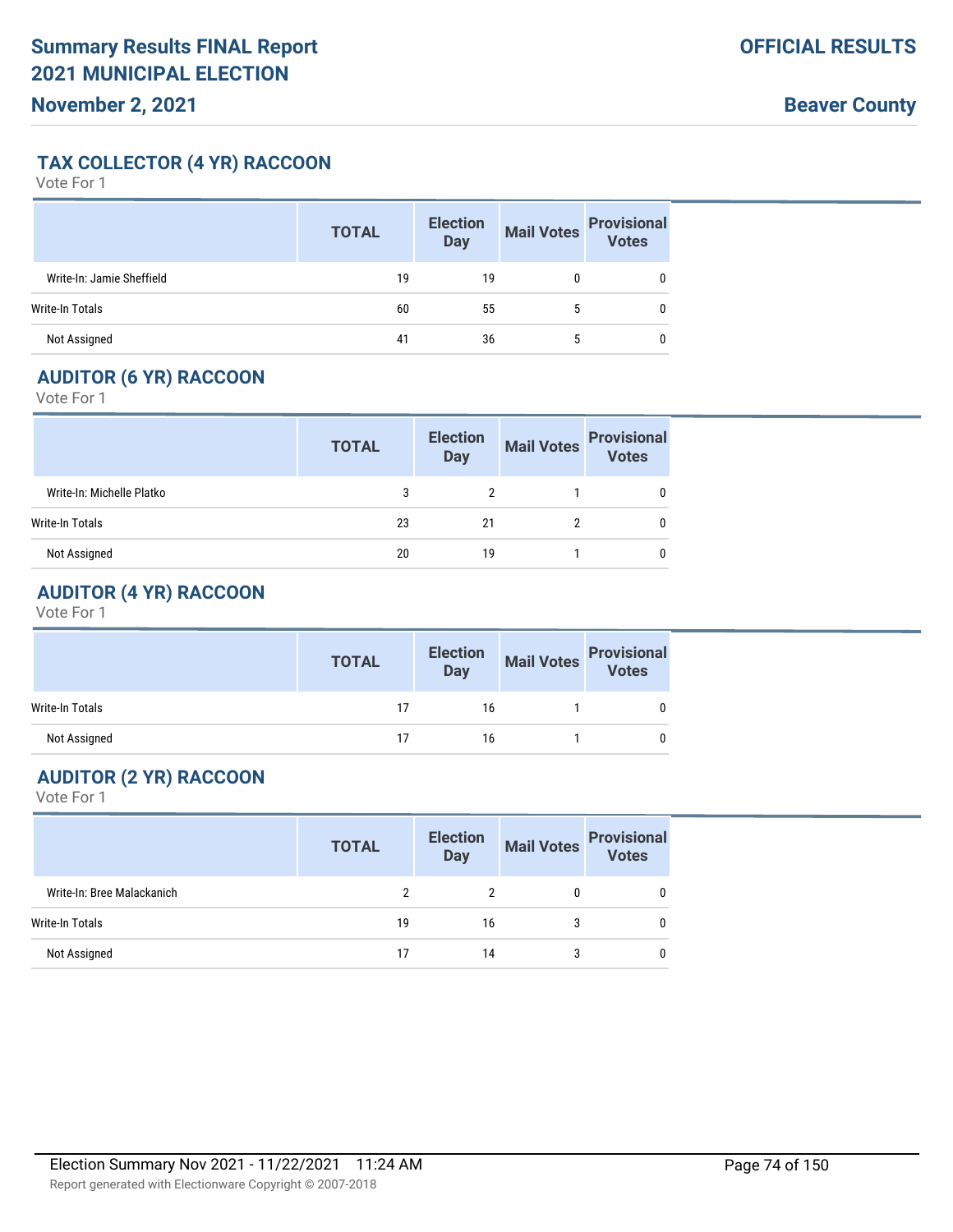**Beaver County**

### **CONSTABLE RACCOON 6 YR**

Vote For 1

|                        | <b>TOTAL</b> | <b>Election</b><br><b>Day</b> | <b>Mail Votes</b> | <b>Provisional</b><br><b>Votes</b> |
|------------------------|--------------|-------------------------------|-------------------|------------------------------------|
| DEM/REP THOMAS ARMOUR  | 498          | 406                           | 92                |                                    |
| <b>Write-In Totals</b> | 16           | 13                            |                   |                                    |
| Not Assigned           | 16           | 13                            | 3                 |                                    |

# **MAYOR (4 YR) ROCHESTER**

Vote For 1

|                          | <b>TOTAL</b> | <b>Election</b><br><b>Day</b> | <b>Mail Votes</b> | <b>Provisional</b><br>Votes |
|--------------------------|--------------|-------------------------------|-------------------|-----------------------------|
| <b>DEM KEITH JACKSON</b> | 370          | 287                           | 83                | 0                           |
| Write-In Totals          | 28           | 24                            | 4                 |                             |
| Not Assigned             | 28           | 24                            | 4                 | 0                           |

## **TOWNSHIP COMMISSIONER ROCHESTER 4 YR**

Vote For 2

|                              | <b>TOTAL</b> | <b>Election</b><br><b>Day</b> | <b>Mail Votes</b> | <b>Provisional</b><br><b>Votes</b> |
|------------------------------|--------------|-------------------------------|-------------------|------------------------------------|
| DEM/REP DENNIS RENNY IANNINI | 438          | 362                           | 76                | 0                                  |
| DEM MICHAEL P LUCCI          | 310          | 223                           | 86                |                                    |
| Write-In Totals              | 23           | 19                            | 4                 | 0                                  |
| Not Assigned                 | 23           | 19                            | 4                 | 0                                  |

# **TAX COLLECTOR (4 YR) ROCHESTER**

|                    | <b>TOTAL</b> | <b>Election</b><br><b>Day</b> | <b>Mail Votes</b> | <b>Provisional</b><br><b>Votes</b> |
|--------------------|--------------|-------------------------------|-------------------|------------------------------------|
| DEM DONNA S ROBSON | 388          | 301                           | 87                | 0                                  |
| Write-In Totals    | 14           | 14                            | 0                 | 0                                  |
| Not Assigned       | 14           | 14                            | 0                 | 0                                  |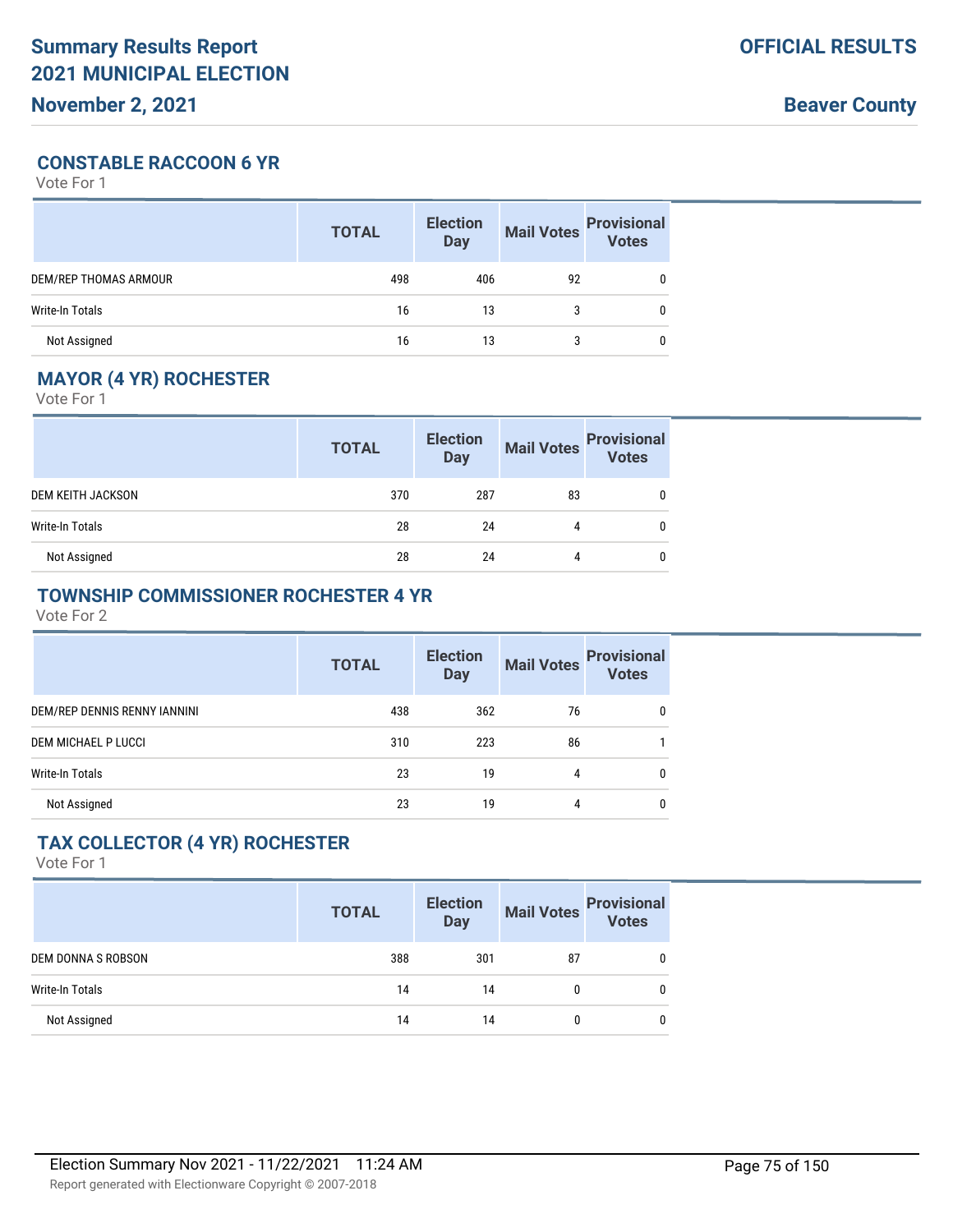## **TAX COLLECTOR ROCHESTER TWP 4 YR**

Vote For 1

|                        | <b>TOTAL</b> | <b>Election</b><br><b>Day</b> | <b>Mail Votes</b> | <b>Provisional</b><br>Votes |
|------------------------|--------------|-------------------------------|-------------------|-----------------------------|
| DEM/REP GARY L JOHNSON | 561          | 444                           | 116               |                             |
| <b>Write-In Totals</b> | g            | g                             | 0                 | 0                           |
| Not Assigned           | q            | q                             | 0                 | 0                           |

# **CONSTABLE (6 YR) ROCHESTER**

Vote For 2

|                         | <b>TOTAL</b> | <b>Election</b><br><b>Day</b> | <b>Mail Votes</b> | <b>Provisional</b><br><b>Votes</b> |
|-------------------------|--------------|-------------------------------|-------------------|------------------------------------|
| Write-In: Joseph Hinton | 54           | 54                            | 0                 | 0                                  |
| Write-In: Dale Daman    | 21           | 21                            | $\mathbf{0}$      | 0                                  |
| Write-In Totals         | 108          | 102                           | 6                 | 0                                  |
| Not Assigned            | 33           | 27                            | 6                 | $\mathbf{0}$                       |

# **MEMBER OF COUNCIL (4 YR) ROCHESTER BORO 1**

Vote For 1

|                       | <b>TOTAL</b> | <b>Election</b><br><b>Day</b> | <b>Mail Votes</b> | <b>Provisional</b><br><b>Votes</b> |
|-----------------------|--------------|-------------------------------|-------------------|------------------------------------|
| <b>DEM RON BECKER</b> | 89           | 69                            | 20                |                                    |
| Write-In Totals       | 4            | 4                             |                   |                                    |
| Not Assigned          | 4            | 4                             |                   |                                    |

## **CONSTABLE (6 YR) ROCHESTER BORO 1**

|                        | <b>TOTAL</b> | <b>Election</b><br>Day | <b>Mail Votes</b> | <b>Provisional</b><br>Votes |
|------------------------|--------------|------------------------|-------------------|-----------------------------|
| <b>DEM JOHN FARMER</b> | 96           | 73                     | 23                |                             |
| Write-In Totals        | 3            | 3                      |                   |                             |
| Not Assigned           | 3            | 3                      |                   |                             |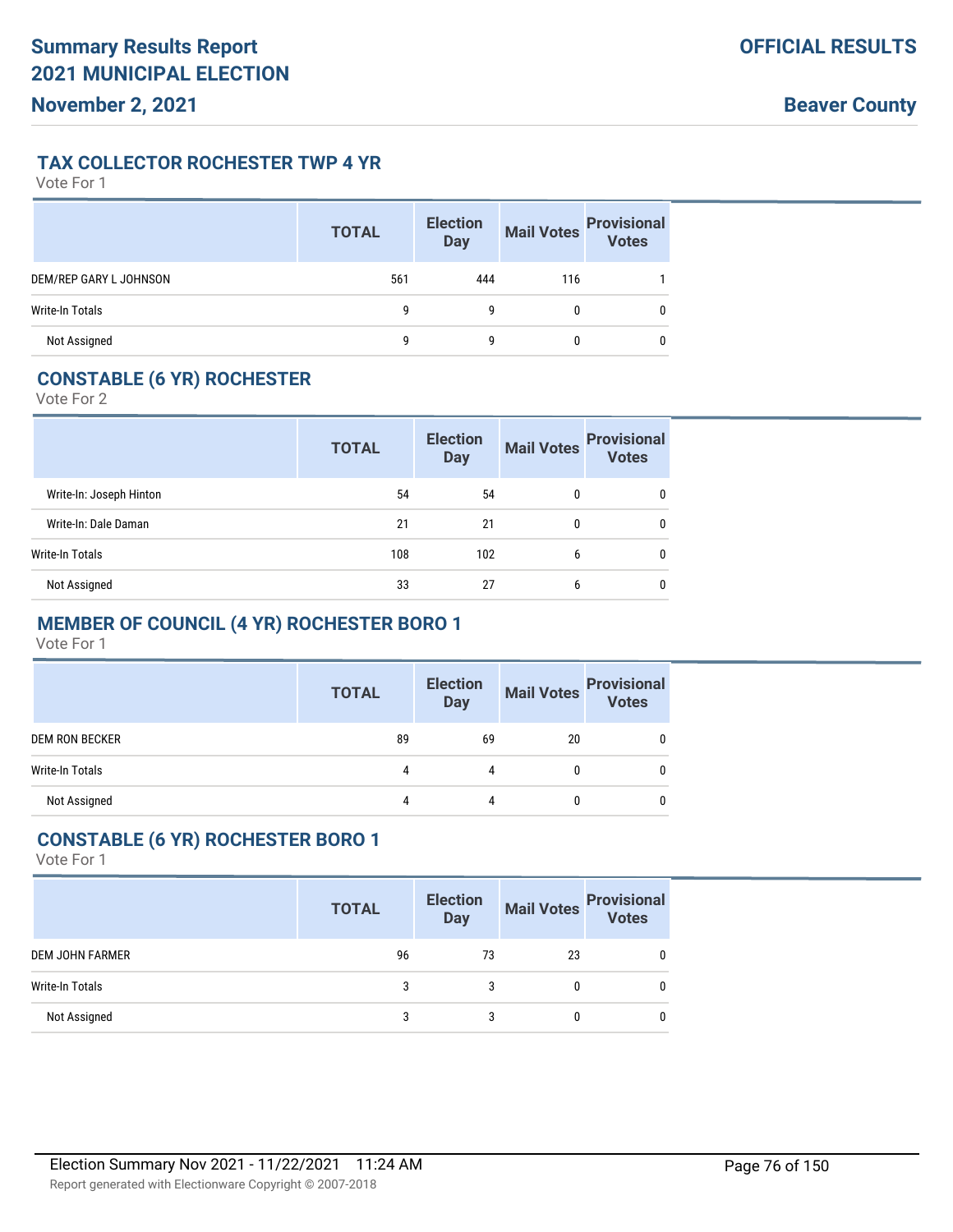## **MEMBER OF COUNCIL (4 YR) ROCHESTER BORO 2**

Vote For 1

|                        | <b>TOTAL</b> | <b>Election</b><br><b>Day</b> | <b>Mail Votes</b> | <b>Provisional</b><br>Votes |
|------------------------|--------------|-------------------------------|-------------------|-----------------------------|
| REP RICO ELMORE        | 82           | 67                            | 15                |                             |
| <b>Write-In Totals</b> | 9            | 6                             |                   |                             |
| Not Assigned           | q            | b                             |                   |                             |

## **CONSTABLE (6 YR) ROCHESTER BORO 2**

Vote For 1

|                            | <b>TOTAL</b> | <b>Election</b><br><b>Day</b> | <b>Mail Votes</b> | <b>Provisional</b><br>Votes |
|----------------------------|--------------|-------------------------------|-------------------|-----------------------------|
| Write-In: Darrell Campbell |              |                               |                   |                             |
| Write-In Totals            | 13           | 10                            | 3                 |                             |
| Not Assigned               | 12           | q                             | 3                 |                             |

# **MEMBER OF COUNCIL (4 YR) ROCHESTER BORO 3**

Vote For 1

|                        | <b>TOTAL</b> | <b>Election</b><br><b>Day</b> |    | Mail Votes Provisional |
|------------------------|--------------|-------------------------------|----|------------------------|
| <b>DEM JODI HEMER</b>  | 96           | 76                            | 20 | 0                      |
| <b>Write-In Totals</b> | 8            |                               |    | 0                      |
| Not Assigned           |              |                               |    |                        |

### **MEMBER OF COUNCIL (2 YR) ROCHESTER BORO 3**

|                                  | <b>TOTAL</b> | <b>Election</b><br><b>Day</b> | Mail Votes<br>Votes |
|----------------------------------|--------------|-------------------------------|---------------------|
| Write-In: Marjorie "Marge" White |              | b                             | 0                   |
| Write-In Totals                  | 13           | 12                            | 0                   |
| Not Assigned                     | b            |                               | 0                   |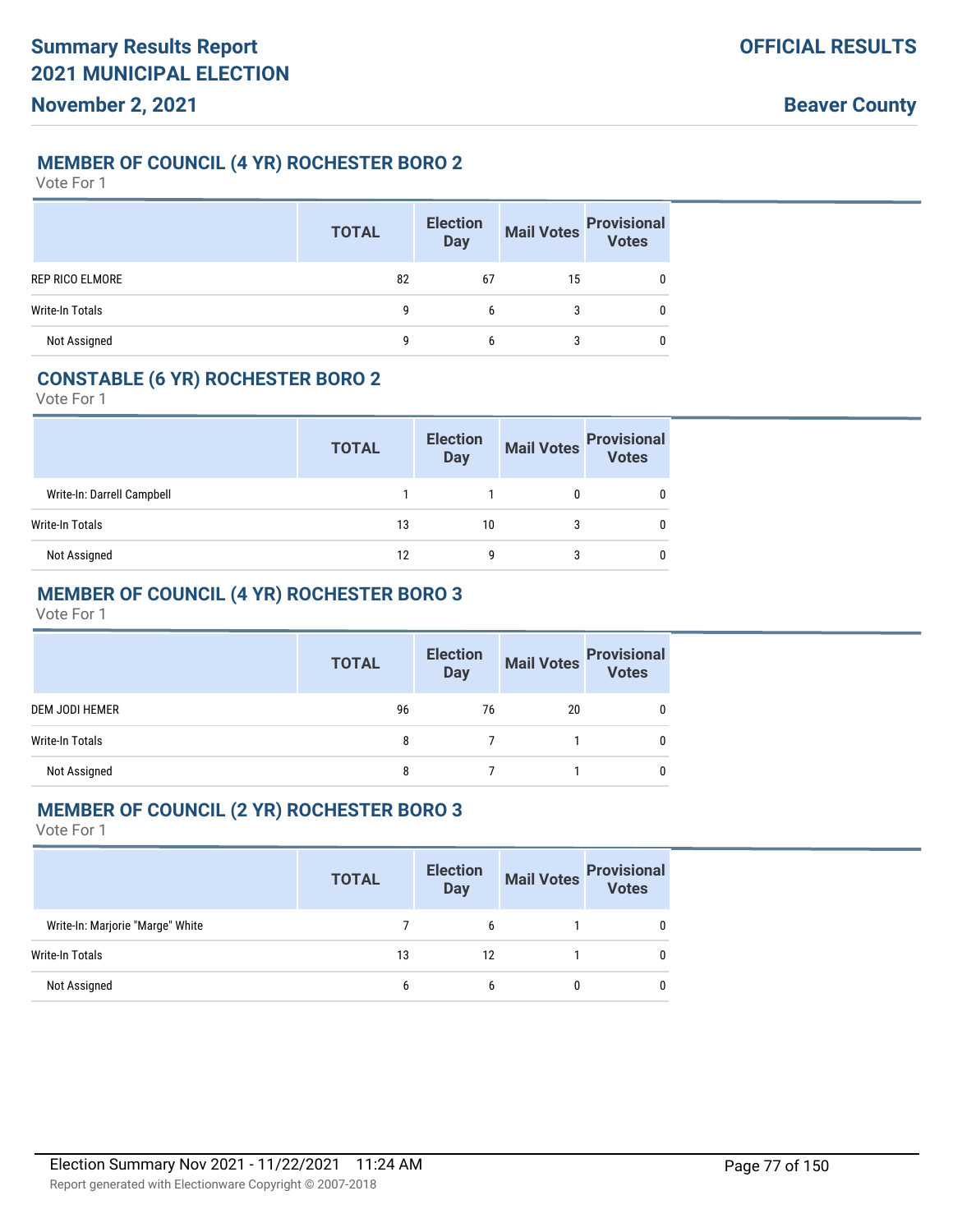## **CONSTABLE (6 YR) ROCHESTER BORO 3**

Vote For 1

|                       | <b>TOTAL</b> | <b>Election</b><br><b>Day</b> | <b>Mail Votes</b> | <b>Provisional</b><br>Votes |
|-----------------------|--------------|-------------------------------|-------------------|-----------------------------|
| <b>DEM JODI HEMER</b> | 88           | 69                            | 19                |                             |
| Write-In Totals       |              | 5                             |                   |                             |
| Not Assigned          |              |                               |                   |                             |

## **MEMBER OF COUNCIL (4 YR) ROCHESTER BORO 4**

Vote For 1

|                            | <b>TOTAL</b> | <b>Election</b><br><b>Day</b> | <b>Mail Votes</b> | <b>Provisional</b><br>Votes |
|----------------------------|--------------|-------------------------------|-------------------|-----------------------------|
| <b>DEM DAVID ALFORD</b>    | 67           | 50                            | 17                | 0                           |
| <b>REP MICHAEL T BRDAR</b> | 37           | 35                            | 2                 | 0                           |
| Write-In Totals            | 0            | 0                             | 0                 | $\mathbf{0}$                |
| Not Assigned               |              | 0                             | 0                 | 0                           |

# **CONSTABLE (6 YR) ROCHESTER BORO 4**

Vote For 1

|                   | <b>TOTAL</b> | <b>Election</b><br><b>Day</b> |    | Mail Votes Provisional<br>Votes |
|-------------------|--------------|-------------------------------|----|---------------------------------|
| DEM JOHN A. ZURIK | 92           | 74                            | 18 |                                 |
| Write-In Totals   | 4            | Λ                             |    |                                 |
| Not Assigned      | 4            | Δ                             |    |                                 |

# **MAYOR (4 YR) SHIPPINGPORT**

|                           | <b>TOTAL</b> | <b>Election</b><br><b>Day</b> | <b>Mail Votes</b> | <b>Provisional</b><br>Votes |
|---------------------------|--------------|-------------------------------|-------------------|-----------------------------|
| <b>REP SHANNON CLANCY</b> | 22           | 22                            |                   |                             |
| Write-In Totals           | 3            | 3                             |                   |                             |
| Not Assigned              | 3            |                               |                   |                             |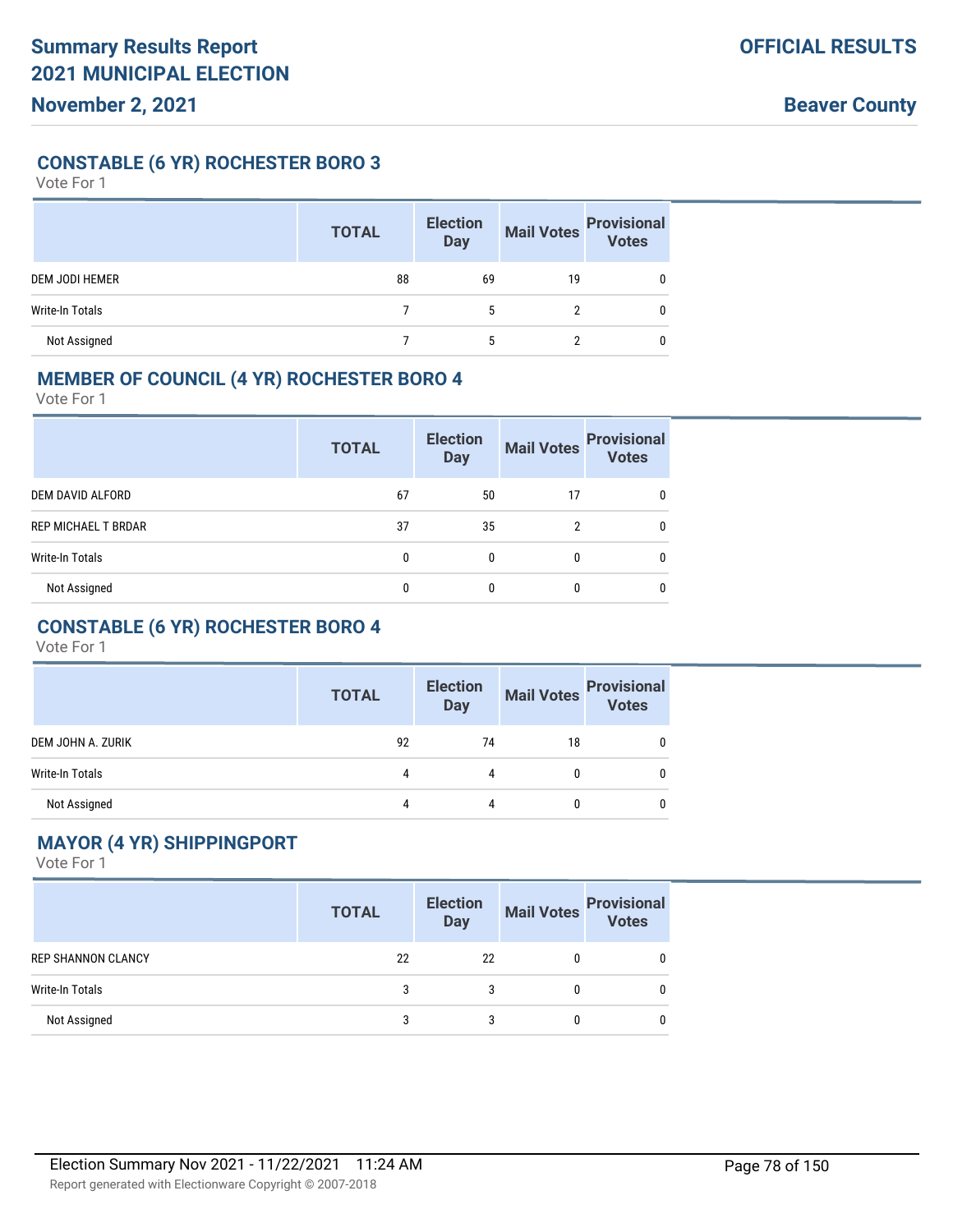## **MEMBER OF COUNCIL (4 YR) SHIPPINGPORT**

Vote For 4

|                             | <b>TOTAL</b> | <b>Election</b><br><b>Day</b> | <b>Mail Votes</b> | <b>Provisional</b><br><b>Votes</b> |
|-----------------------------|--------------|-------------------------------|-------------------|------------------------------------|
| <b>REP JOSEPH HAWTHORNE</b> | 20           | 20                            | 0                 | $\mathbf{0}$                       |
| <b>REP CINDY MORTIMER</b>   | 16           | 16                            | 0                 | 0                                  |
| <b>DEM WILLIAM GREEN</b>    | 15           | 15                            | $\mathbf{0}$      | $\mathbf{0}$                       |
| Write-In: Brent Williams    | 4            | 4                             | $\mathbf{0}$      | $\mathbf{0}$                       |
| <b>Write-In Totals</b>      | 24           | 24                            | $\mathbf{0}$      | $\mathbf{0}$                       |
| Not Assigned                | 20           | 20                            | $\mathbf{0}$      | $\mathbf{0}$                       |

## **TAX COLLECTOR (4 YR) SHIPPINGPORT**

Vote For 1

|                    | <b>TOTAL</b> | <b>Election</b><br><b>Day</b> | <b>Mail Votes</b> | <b>Provisional</b><br>Votes |
|--------------------|--------------|-------------------------------|-------------------|-----------------------------|
| REP MELINDA ORDICH | 20           | 20                            |                   |                             |
| Write-In Totals    | 5            | 5                             |                   |                             |
| Not Assigned       | 5            |                               |                   |                             |

#### **CONSTABLE (6 YR) SHIPPINGPORT**

Vote For 1

|                            | <b>TOTAL</b> | <b>Election</b><br><b>Day</b> | Mail Votes Provisional<br>Votes |
|----------------------------|--------------|-------------------------------|---------------------------------|
| Write-In: William T Nelson | 4            | 4                             | 0                               |
| <b>Write-In Totals</b>     | 8            | 8                             | 0                               |
| Not Assigned               | 4            |                               | 0                               |

# **TOWNSHIP SUPERVISOR (6 YR) SOUTH BEAVER**

|                         | <b>TOTAL</b> | <b>Election</b><br><b>Day</b> | <b>Mail Votes</b> | <b>Provisional</b><br>Votes |
|-------------------------|--------------|-------------------------------|-------------------|-----------------------------|
| <b>DEM JACK MINTIER</b> | 448          | 342                           | 106               | 0                           |
| Write-In Totals         | 26           | 26                            | 0                 | $\mathbf{0}$                |
| Not Assigned            | 26           | 26                            | 0                 | 0                           |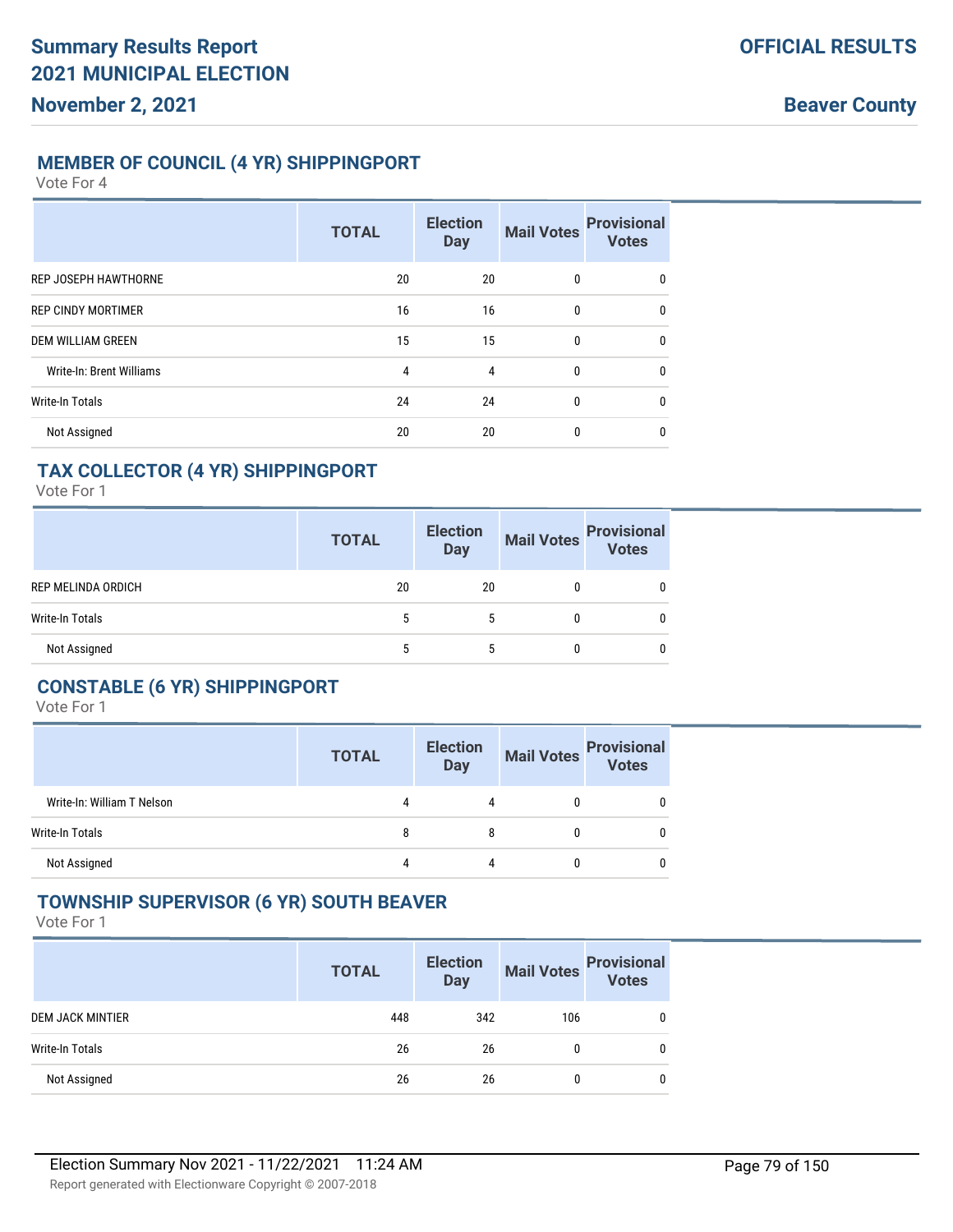#### **TAX COLLECTOR SOUTH BEAVER 4 YR**

Vote For 1

|                         | <b>TOTAL</b> | <b>Election</b><br><b>Day</b> | <b>Mail Votes</b> | <b>Provisional</b><br>Votes |
|-------------------------|--------------|-------------------------------|-------------------|-----------------------------|
| DEM/REP ROBIN L. HUSTON | 542          | 429                           | 112               |                             |
| <b>Write-In Totals</b>  | 10           | 9                             |                   |                             |
| Not Assigned            | 10           | g                             |                   |                             |

# **AUDITOR (6 YR) SOUTH BEAVER**

Vote For 1

|                              | <b>TOTAL</b> | <b>Election</b><br>Day | <b>Mail Votes</b> | <b>Provisional</b><br>Votes |
|------------------------------|--------------|------------------------|-------------------|-----------------------------|
| Write-In: Michael A. Laurito |              |                        |                   |                             |
| Write-In Totals              | 27           | 18                     |                   |                             |
| Not Assigned                 | 25           | 18                     |                   |                             |

# **AUDITOR (4 YR) SOUTH BEAVER**

Vote For 1

|                             | <b>TOTAL</b> | <b>Election</b><br><b>Day</b> |   | Mail Votes<br>Votes |
|-----------------------------|--------------|-------------------------------|---|---------------------|
| Write-In: David M. Campbell |              |                               | U | 0                   |
| Write-In Totals             | 29           | 20                            |   | 0                   |
| Not Assigned                | 26           | 17                            | q | 0                   |

# **CONSTABLE (6 YR) SOUTH BEAVER**

|                       | <b>TOTAL</b> | <b>Election</b><br><b>Day</b> |   | Mail Votes Provisional<br>Votes |
|-----------------------|--------------|-------------------------------|---|---------------------------------|
| Write-In: Ronald Sano | 107          | 107                           | 0 |                                 |
| Write-In Totals       | 128          | 121                           |   |                                 |
| Not Assigned          | 21           | 14                            |   |                                 |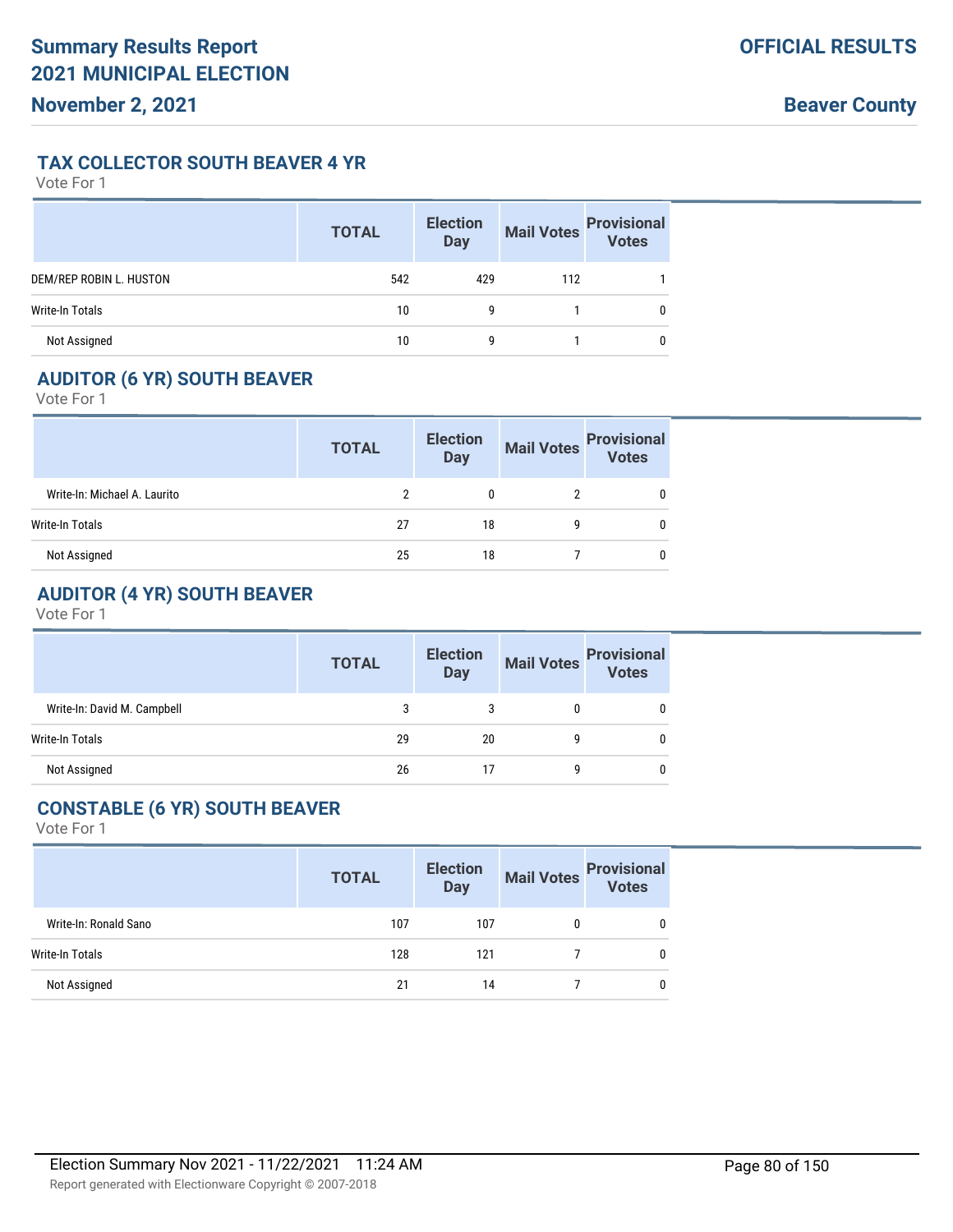**Beaver County**

## **MAYOR SOUTH HEIGHTS 4 YR**

Vote For 1

|                           | <b>TOTAL</b> | <b>Election</b><br><b>Day</b> | <b>Mail Votes</b> | <b>Provisional</b><br>Votes |
|---------------------------|--------------|-------------------------------|-------------------|-----------------------------|
| DEM/REP RICHARD L TRANTER | 64           | 50                            | 14                |                             |
| Write-In Totals           | 5            | 4                             |                   |                             |
| Not Assigned              |              | 4                             |                   |                             |

# **MEMBER OF COUNCIL (4 YR) SOUTH HEIGHTS**

Vote For 4

|                           | <b>TOTAL</b> | <b>Election</b><br><b>Day</b> | <b>Mail Votes</b> | <b>Provisional</b><br><b>Votes</b> |
|---------------------------|--------------|-------------------------------|-------------------|------------------------------------|
| <b>DEM LONNIE HILL</b>    | 60           | 46                            | 14                | 0                                  |
| DEM DENISE M DECANIO      | 55           | 40                            | 15                | $\mathbf{0}$                       |
| <b>DEM SABRINA HAINES</b> | 51           | 36                            | 15                | $\mathbf{0}$                       |
| DEM CHERYL ANN FAITH GLUS | 50           | 39                            | 11                | 0                                  |
| <b>Write-In Totals</b>    | 8            | 8                             | $\mathbf{0}$      | $\mathbf{0}$                       |
| Not Assigned              | 8            | 8                             | 0                 | 0                                  |

# **TAX COLLECTOR (4 YR) SOUTH HEIGHTS**

Vote For 1

|                             | <b>TOTAL</b> | <b>Election</b><br><b>Day</b> | <b>Mail Votes</b> | <b>Provisional</b><br>Votes |
|-----------------------------|--------------|-------------------------------|-------------------|-----------------------------|
| <b>DEM MAUREEN EGENLAUF</b> | 73           | 58                            | 15                | 0                           |
| <b>Write-In Totals</b>      |              | 0                             | 0                 | 0                           |
| Not Assigned                | 0            |                               | 0                 | 0                           |

#### **CONSTABLE (6 YR) SOUTH HEIGHTS**

|                        | <b>TOTAL</b> | <b>Election</b><br><b>Day</b> | <b>Mail Votes</b> | <b>Provisional</b><br>Votes |
|------------------------|--------------|-------------------------------|-------------------|-----------------------------|
| Write-In: Kyle Dulski  |              |                               |                   |                             |
| <b>Write-In Totals</b> |              |                               |                   | 0                           |
| Not Assigned           |              |                               |                   |                             |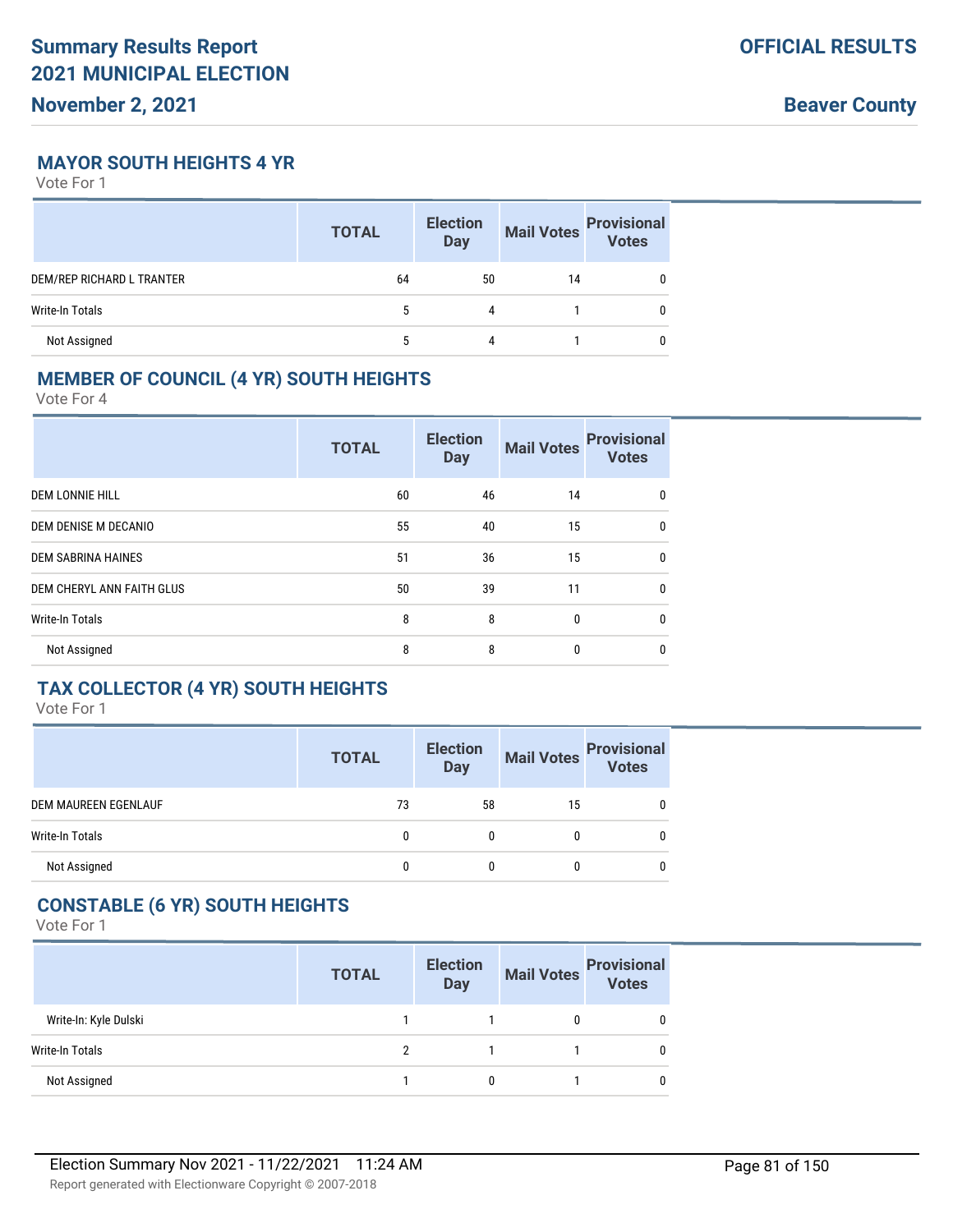## **TOWNSHIP COMMISSIONER (4 YR) VANPORT**

Vote For 2

|                         | <b>TOTAL</b> | <b>Election</b><br><b>Day</b> | <b>Mail Votes</b> | <b>Provisional</b><br>Votes |
|-------------------------|--------------|-------------------------------|-------------------|-----------------------------|
| <b>DEM RANDY MORROW</b> | 253          | 180                           | 73                | $\mathbf{0}$                |
| <b>IND ADAM CRISHI</b>  | 209          | 173                           | 36                | $\mathbf{0}$                |
| <b>Write-In Totals</b>  | 9            | 6                             | 3                 | $\mathbf{0}$                |
| Not Assigned            | 9            | 6                             | 3                 | 0                           |

# **TAX COLLECTOR (4 YR) VANPORT**

Vote For 1

|                        | <b>TOTAL</b> | <b>Election</b><br><b>Day</b> | <b>Mail Votes</b> | <b>Provisional</b><br>Votes |
|------------------------|--------------|-------------------------------|-------------------|-----------------------------|
| DEM MAUREEN T BOSTWICK | 332          | 248                           | 84                |                             |
| Write-In Totals        |              |                               |                   |                             |
| Not Assigned           |              |                               |                   |                             |

# **CONSTABLE (6 YR) VANPORT**

Vote For 2

|                        | <b>TOTAL</b> | <b>Election</b><br><b>Day</b> | <b>Mail Votes</b> | <b>Provisional</b><br>Votes |
|------------------------|--------------|-------------------------------|-------------------|-----------------------------|
| Write-In: Tim Fisher   | 6            | 6                             | 0                 |                             |
| Write-In: Randy Morrow | 2            | 2                             | 0                 |                             |
| <b>Write-In Totals</b> | 25           | 19                            | 6                 |                             |
| Not Assigned           | 17           | 11                            | 6                 |                             |

# **MAYOR WEST MAYFIELD 4 YR**

|                      | <b>TOTAL</b> | <b>Election</b><br><b>Day</b> | <b>Mail Votes</b> | <b>Provisional</b><br>Votes |
|----------------------|--------------|-------------------------------|-------------------|-----------------------------|
| DEM/REP LICIA COGLEY | 216          | 164                           | 52                | 0                           |
| Write-In Totals      | 19           | 18                            |                   | 0                           |
| Not Assigned         | 19           | 18                            |                   | 0                           |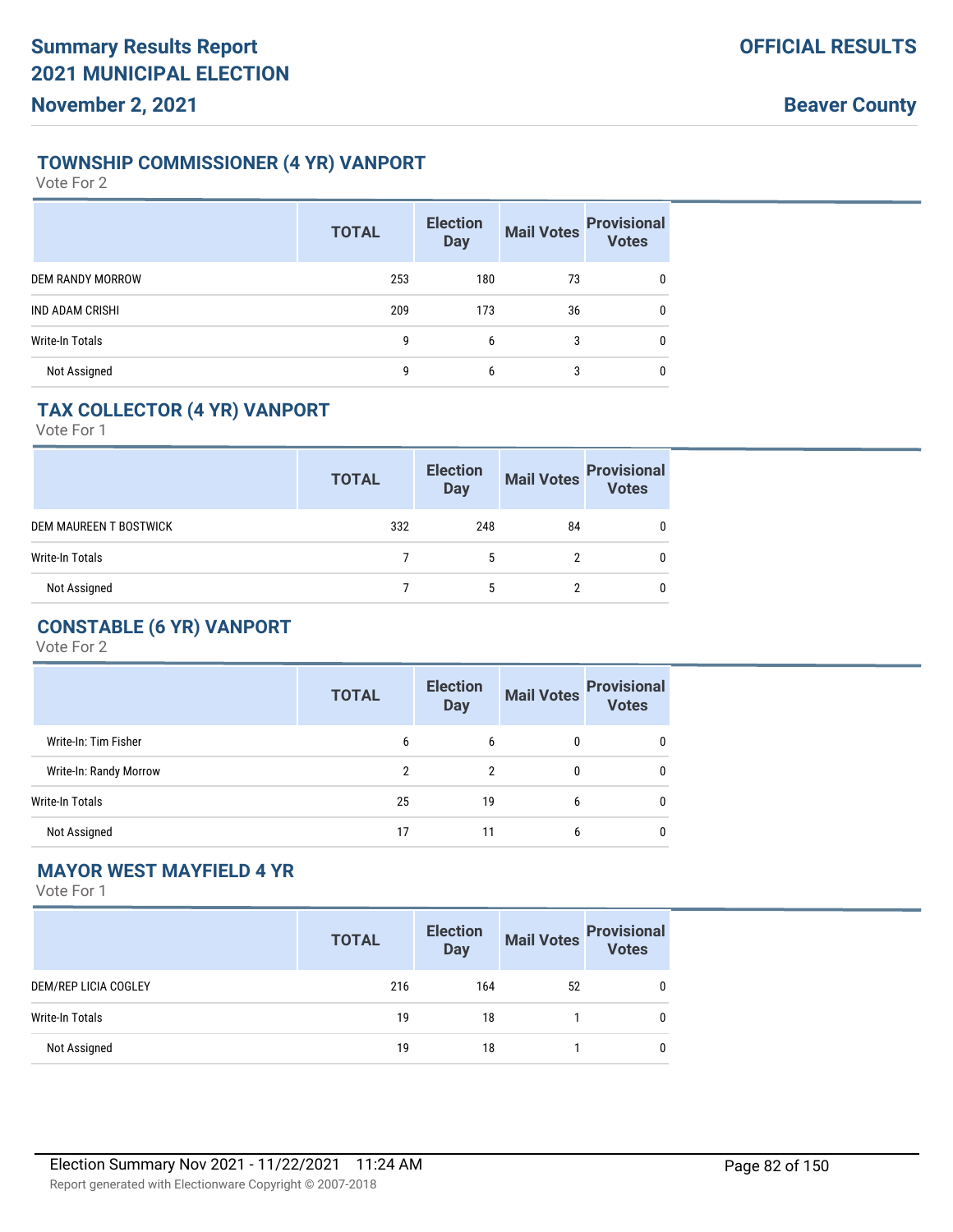#### **MEMBER OF COUNCIL WEST MAYFIELD 4 YR**

Vote For 3

|                             | <b>TOTAL</b> | <b>Election</b><br><b>Day</b> | <b>Mail Votes</b> | <b>Provisional</b><br><b>Votes</b> |
|-----------------------------|--------------|-------------------------------|-------------------|------------------------------------|
| <b>REP WILLIAM C HEATON</b> | 133          | 119                           | 14                | 0                                  |
| DEM/REP WILLIAM F SEPP JR   | 130          | 100                           | 30                | $\mathbf 0$                        |
| DEM JEFFREY S SEYBERT       | 128          | 90                            | 38                | $\mathbf 0$                        |
| <b>REP ELI KOSANOVICH</b>   | 128          | 116                           | 12                | $\mathbf 0$                        |
| <b>DEM LICIA COGLEY</b>     | 89           | 60                            | 29                | $\mathbf 0$                        |
| <b>Write-In Totals</b>      | 9            | 9                             | 0                 | $\mathbf 0$                        |
| Not Assigned                | 9            | 9                             | 0                 | 0                                  |

## **TAX COLLECTOR (4 YR) WEST MAYFIELD**

Vote For 1

|                            | <b>TOTAL</b> | <b>Election</b><br><b>Day</b> | <b>Mail Votes</b> | <b>Provisional</b><br>Votes |
|----------------------------|--------------|-------------------------------|-------------------|-----------------------------|
| <b>DEM KATHLEEN BREWER</b> | 221          | 171                           | 50                |                             |
| <b>Write-In Totals</b>     |              |                               |                   |                             |
| Not Assigned               |              |                               |                   |                             |

## **CONSTABLE (6 YR) WEST MAYFIELD**

|                       | <b>TOTAL</b> | <b>Election</b><br><b>Day</b> | <b>Mail Votes</b> | <b>Provisional</b><br>Votes |
|-----------------------|--------------|-------------------------------|-------------------|-----------------------------|
| <b>DEM LOU LITTLE</b> | 201          | 152                           | 49                | 0                           |
| Write-In Totals       | 22           | 21                            |                   | 0                           |
| Not Assigned          | 22           | 21                            |                   | 0                           |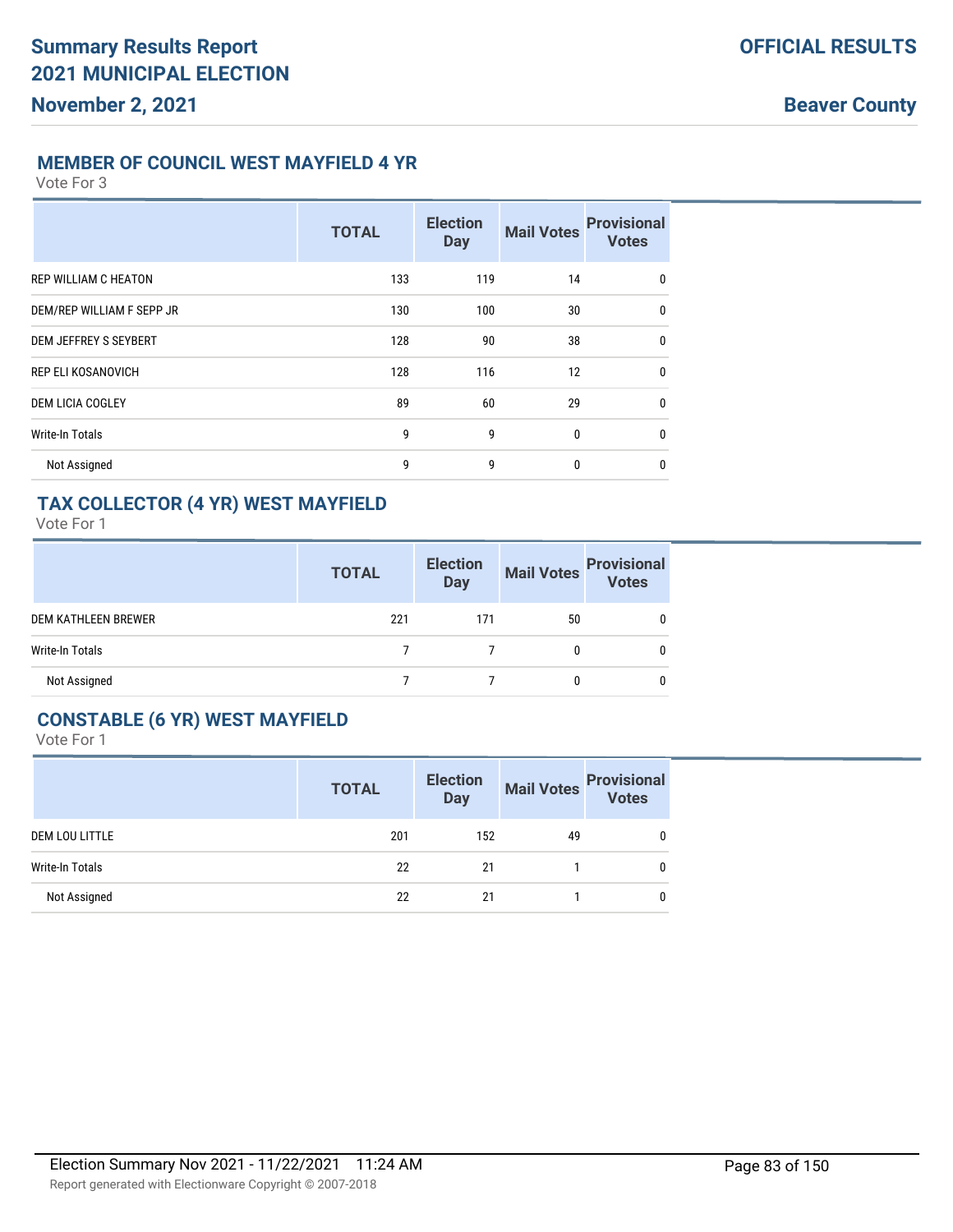## **TOWNSHIP SUPERVISOR (6 YR) WHITE**

Vote For 1

|                         | <b>TOTAL</b> | <b>Election</b><br><b>Day</b> | <b>Mail Votes</b> | <b>Provisional</b><br>Votes |
|-------------------------|--------------|-------------------------------|-------------------|-----------------------------|
| <b>DEM RAY EVANS SR</b> | 133          | 96                            | 37                | 0                           |
| REP SUSAN DEMEIO        | 73           | 67                            | 6                 | 0                           |
| <b>Write-In Totals</b>  |              | 0                             |                   | 0                           |
| Not Assigned            |              |                               |                   | 0                           |

# **TAX COLLECTOR (4 YR) WHITE**

Vote For 1

|                        | <b>TOTAL</b> | <b>Election</b><br><b>Day</b> | <b>Mail Votes</b> | <b>Provisional</b><br>Votes |
|------------------------|--------------|-------------------------------|-------------------|-----------------------------|
| Write-In: Thomas Bozic | 4            | 4                             |                   |                             |
| <b>Write-In Totals</b> | 15           | 13                            |                   |                             |
| Not Assigned           | 11           | q                             |                   |                             |

# **AUDITOR (6 YR) WHITE**

Vote For 1

|                            | <b>TOTAL</b> | <b>Election</b><br><b>Day</b> | <b>Mail Votes</b> | <b>Provisional</b><br>Votes |
|----------------------------|--------------|-------------------------------|-------------------|-----------------------------|
| Write-In: Sandra Southwick |              |                               |                   |                             |
| Write-In Totals            |              |                               |                   |                             |
| Not Assigned               |              |                               |                   |                             |

# **CONSTABLE (6 YR) WHITE**

|                      | <b>TOTAL</b> | <b>Election</b><br><b>Day</b> |   | Mail Votes Provisional |
|----------------------|--------------|-------------------------------|---|------------------------|
| Write-In: Bryan Ivan | 6            | b                             |   |                        |
| Write-In Totals      | 13           | 13                            | 0 |                        |
| Not Assigned         |              |                               | 0 |                        |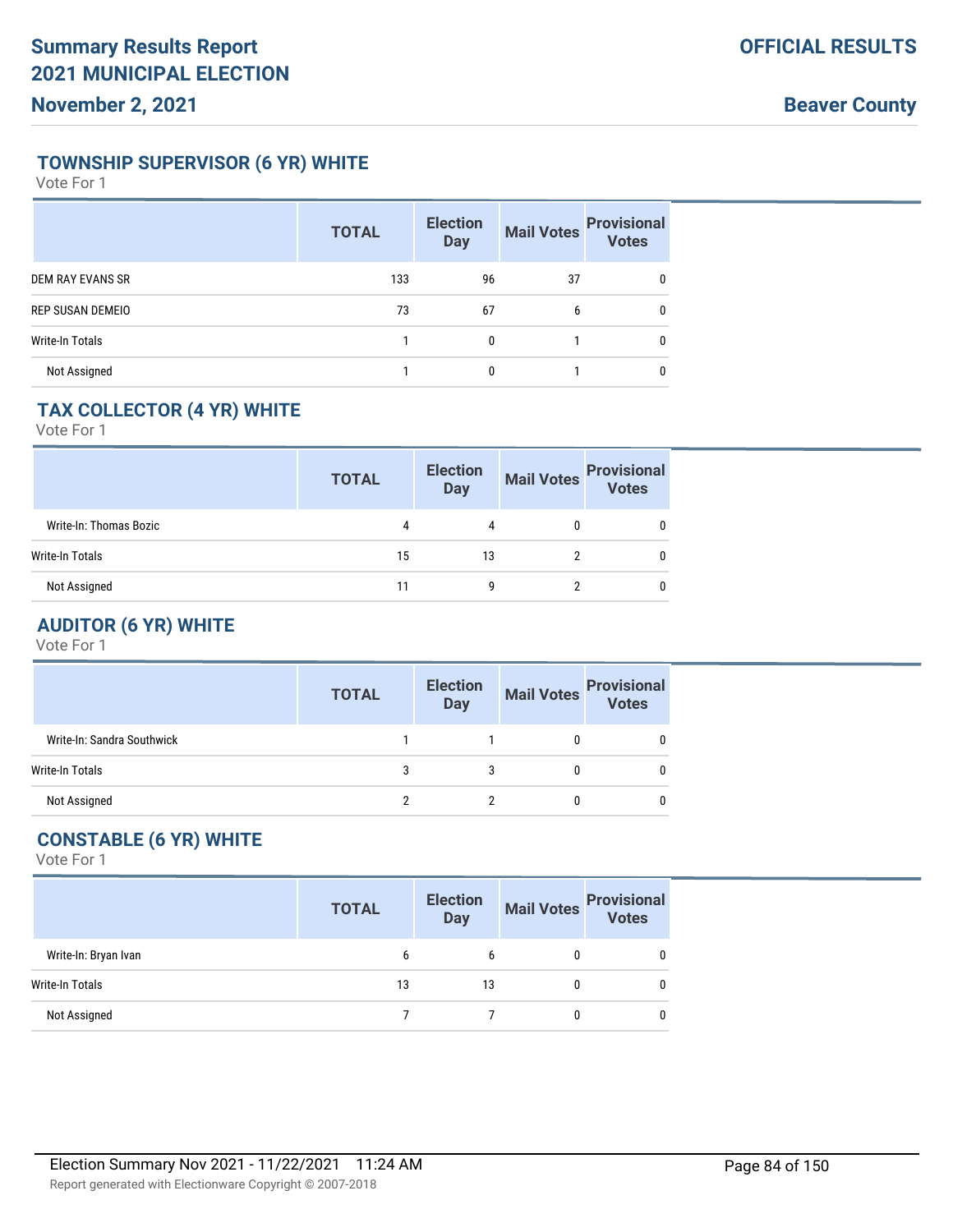**Beaver County**

**JUDGE OF ELECTION ALIQUIPPA 1**

Vote For 1

|                        | <b>TOTAL</b> | <b>Election</b><br><b>Day</b> | <b>Mail Votes</b> | <b>Provisional</b><br>Votes |
|------------------------|--------------|-------------------------------|-------------------|-----------------------------|
| DEM ELIZABETH TAYLOR   | 49           | 37                            | 12                |                             |
| <b>Write-In Totals</b> |              |                               |                   |                             |
| Not Assigned           |              |                               |                   |                             |

# **JUDGE OF ELECTION ALIQUIPPA 2**

Vote For 1

|                  | <b>TOTAL</b> | <b>Election</b><br><b>Mail Votes</b><br><b>Day</b> |    | <b>Provisional</b><br>Votes |
|------------------|--------------|----------------------------------------------------|----|-----------------------------|
| DEM MAUREEN REDD | 149          | 102                                                | 46 |                             |
| Write-In Totals  | າ            |                                                    |    |                             |
| Not Assigned     |              |                                                    |    |                             |

# **JUDGE OF ELECTION ALIQUIPPA 3**

Vote For 1

|                        | <b>TOTAL</b> | <b>Election</b><br><b>Day</b> |    | Mail Votes<br>Votes |
|------------------------|--------------|-------------------------------|----|---------------------|
| DEM BRITTNEY A TYSON   | 98           | 83                            | 15 |                     |
| <b>Write-In Totals</b> |              |                               |    |                     |
| Not Assigned           |              |                               | 0  |                     |

#### **JUDGE OF ELECTION ALIQUIPPA 4**

|                         | <b>TOTAL</b> | <b>Election</b><br><b>Day</b> |   | Mail Votes<br>Votes |
|-------------------------|--------------|-------------------------------|---|---------------------|
| Write-In: Denise Taylor |              |                               | 0 |                     |
| Write-In Totals         | ∩            | 2                             | 0 |                     |
| Not Assigned            |              | 0                             | 0 |                     |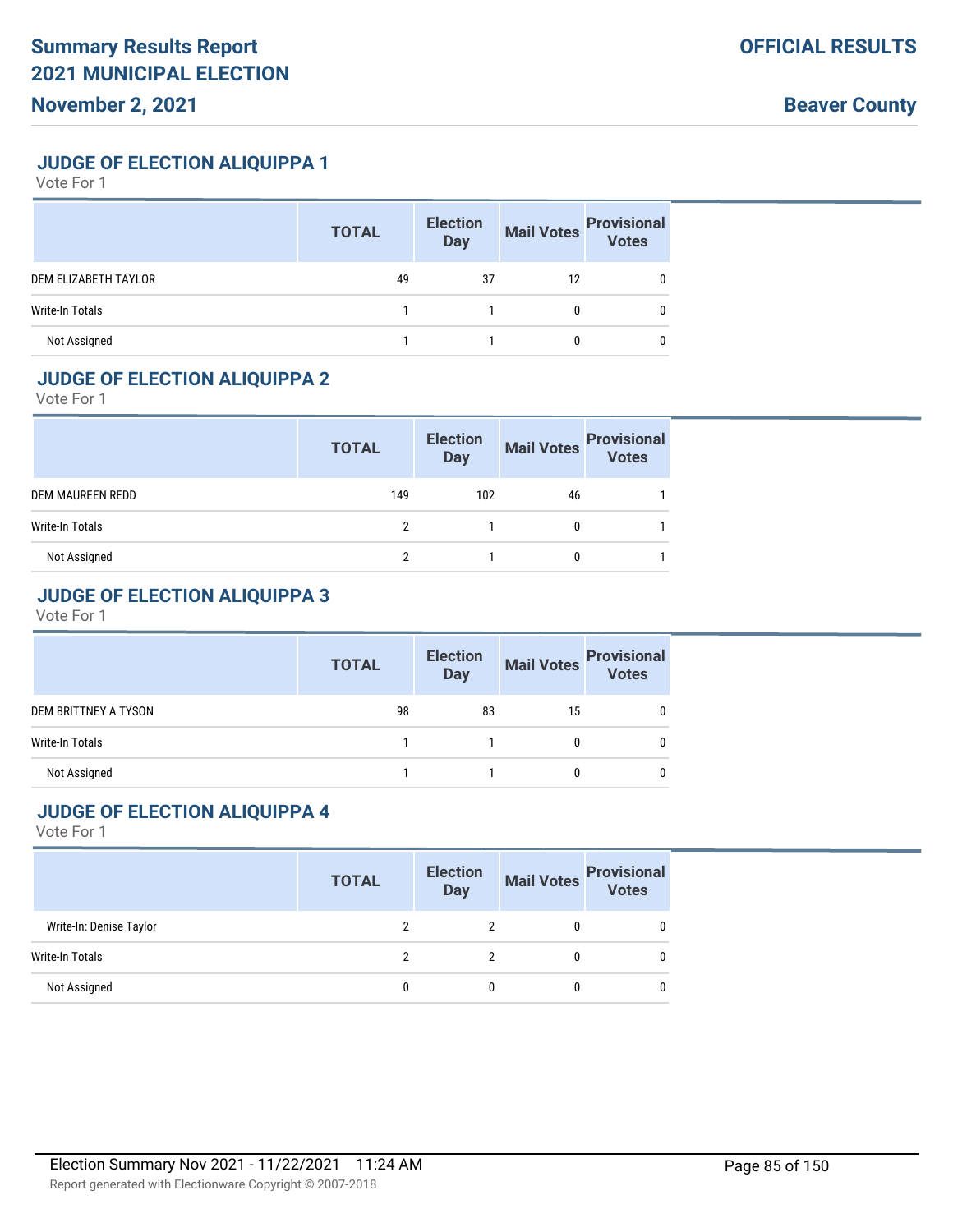**Beaver County**

**JUDGE OF ELECTION ALIQUIPPA 5**

Vote For 1

|                        | <b>TOTAL</b> | <b>Election</b><br><b>Day</b> | <b>Mail Votes</b> | <b>Provisional</b><br>Votes |
|------------------------|--------------|-------------------------------|-------------------|-----------------------------|
| Write-In: Jonnye Weber |              |                               |                   |                             |
| <b>Write-In Totals</b> | b            |                               |                   |                             |
| Not Assigned           |              |                               |                   |                             |

## **JUDGE OF ELECTION ALIQUIPPA 6**

Vote For 1

|                   | <b>TOTAL</b> | <b>Election</b><br>Day | <b>Mail Votes</b> | <b>Provisional</b><br>Votes |
|-------------------|--------------|------------------------|-------------------|-----------------------------|
| DEM DELBERT HOWZE | 228          | 170                    | 58                |                             |
| Write-In Totals   |              |                        |                   |                             |
| Not Assigned      |              | Δ                      |                   |                             |

# **JUDGE OF ELECTION ALIQUIPPA 7**

Vote For 1

|                       | <b>Election</b><br><b>TOTAL</b><br>Day |     |     | Mail Votes Provisional<br>Votes |
|-----------------------|----------------------------------------|-----|-----|---------------------------------|
| DEM SHARON LEE DONOSO | 281                                    | 171 | 110 |                                 |
| Write-In Totals       | q                                      |     |     |                                 |
| Not Assigned          | q                                      |     |     |                                 |

#### **JUDGE OF ELECTION ALIQUIPPA 8**

|                  | <b>TOTAL</b> | <b>Election</b><br>Day |    | Mail Votes<br>Votes |
|------------------|--------------|------------------------|----|---------------------|
| DEM JEAN RIVETTI | 154          | 100                    | 54 | 0                   |
| Write-In Totals  | 3            | 3                      |    | 0                   |
| Not Assigned     | 3            | 3                      |    | 0                   |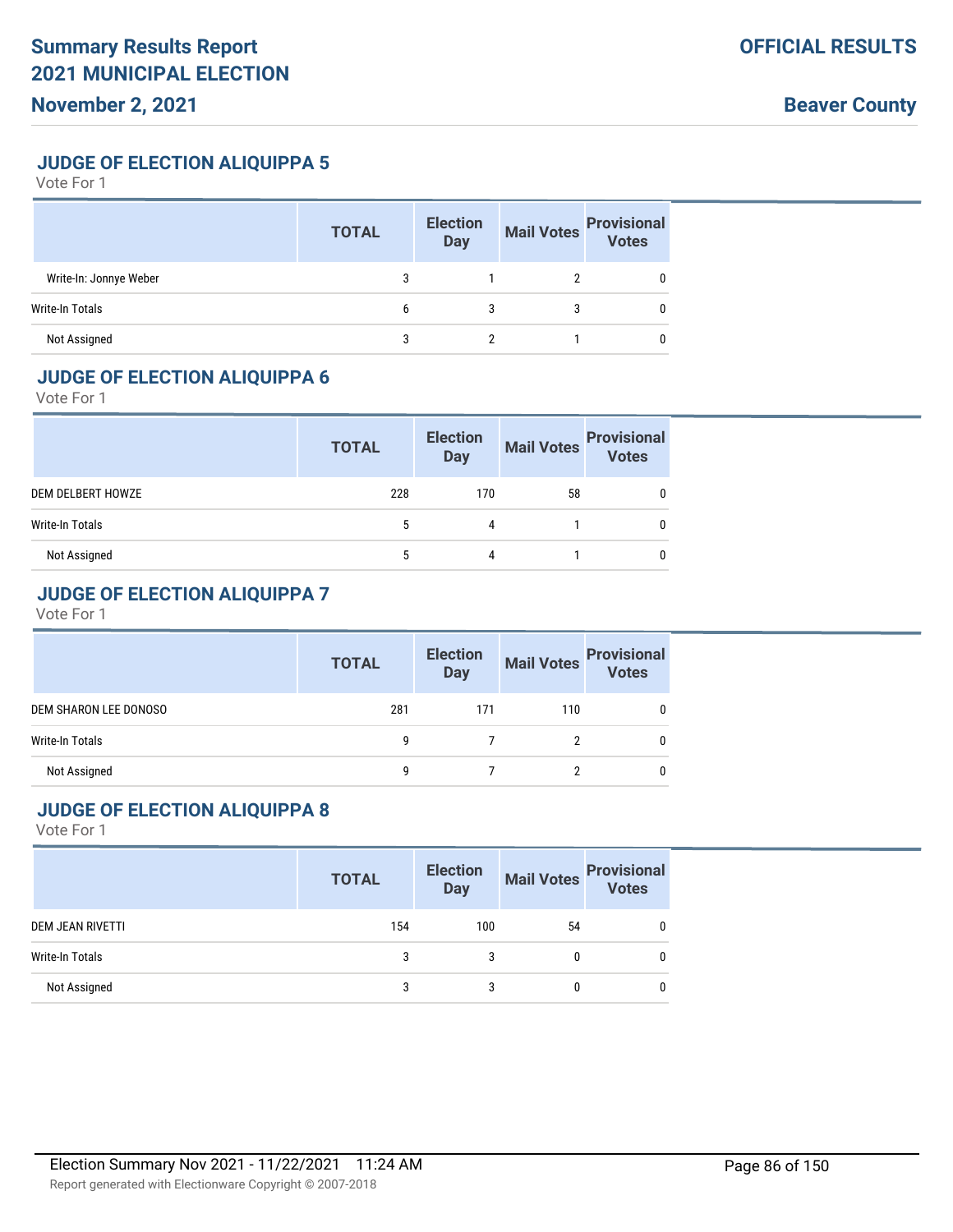**Beaver County**

**JUDGE OF ELECTION ALIQUIPPA 9**

Vote For 1

|                          | <b>TOTAL</b> | <b>Election</b><br><b>Day</b> | <b>Mail Votes</b> | <b>Provisional</b><br>Votes |
|--------------------------|--------------|-------------------------------|-------------------|-----------------------------|
| Write-In: Dorothy Tucker |              |                               |                   |                             |
| <b>Write-In Totals</b>   | 13           | 12                            |                   |                             |
| Not Assigned             |              | 10                            |                   |                             |

#### **JUDGE OF ELECTION AMBRIDGE BORO 1**

Vote For 1

|                  | <b>TOTAL</b> | <b>Election</b><br><b>Day</b> | <b>Mail Votes</b> | <b>Provisional</b><br>Votes |
|------------------|--------------|-------------------------------|-------------------|-----------------------------|
| DEM JOHN IVANCIK | 139          | 108                           | 31                |                             |
| Write-In Totals  |              | 5                             |                   |                             |
| Not Assigned     | 5            | 5                             |                   | 0                           |

#### **JUDGE OF ELECTION AMBRIDGE BORO 2**

Vote For 1

|                        | <b>TOTAL</b> | <b>Election</b><br><b>Day</b> |    | Mail Votes Provisional<br>Votes |
|------------------------|--------------|-------------------------------|----|---------------------------------|
| DEM ERMA J STRATUS     | 145          | 112                           | 32 |                                 |
| <b>Write-In Totals</b> | 4            | 4                             | 0  | 0                               |
| Not Assigned           | 4            | 4                             |    |                                 |

#### **JUDGE OF ELECTION AMBRIDGE BORO 3**

|                              | <b>TOTAL</b> | <b>Election</b><br><b>Day</b> | Mail Votes | <b>Provisional</b><br>Votes |
|------------------------------|--------------|-------------------------------|------------|-----------------------------|
| Write-In: Crystal Cunningham | 43           | 43                            |            | 0                           |
| Write-In Totals              | 53           | 51                            |            | 0                           |
| Not Assigned                 | 10           | 8                             |            | 0                           |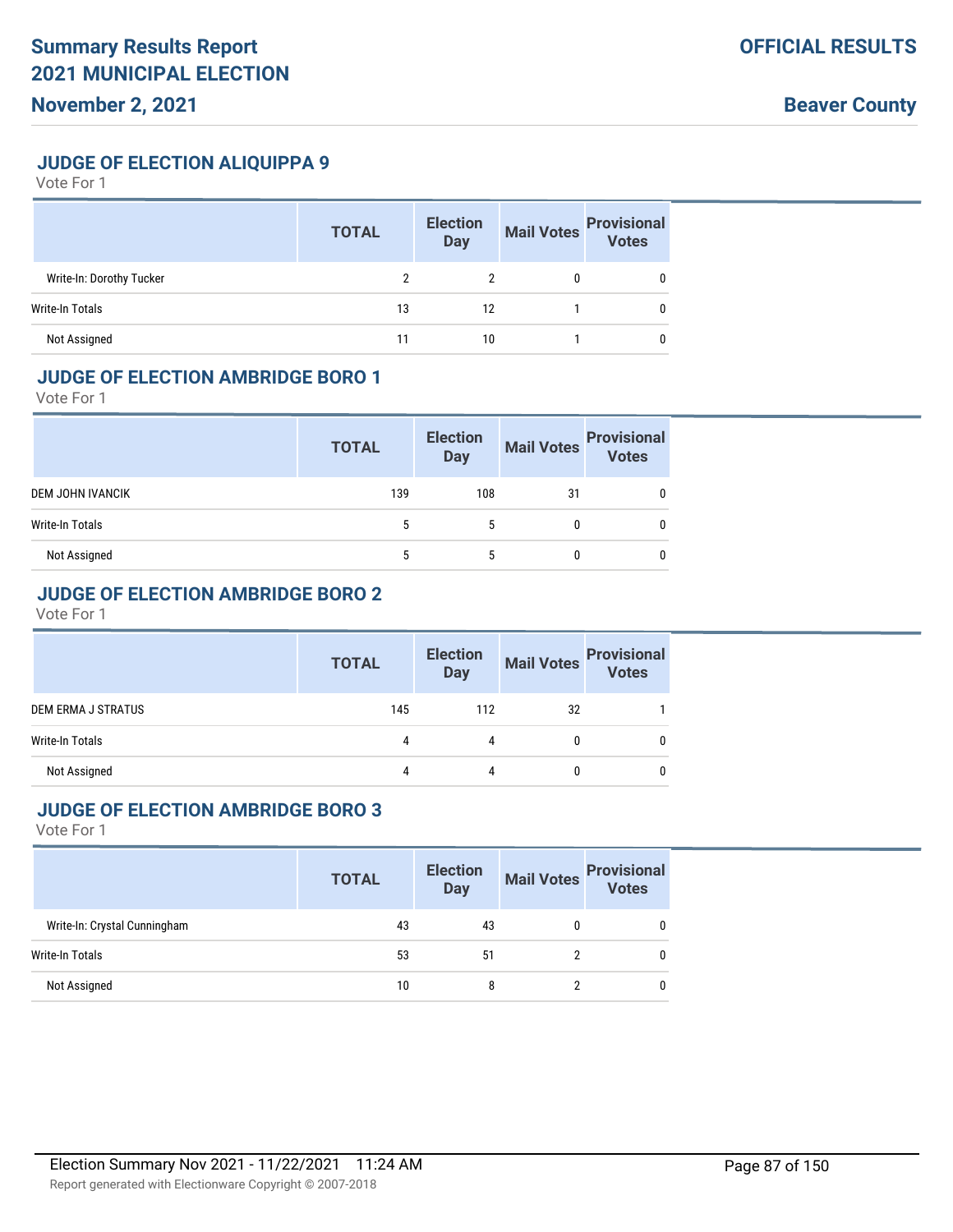#### **JUDGE OF ELECTION AMBRIDGE BORO 4**

Vote For 1

|                        | <b>TOTAL</b> | <b>Election</b><br><b>Day</b> | <b>Mail Votes</b> | <b>Provisional</b><br>Votes |
|------------------------|--------------|-------------------------------|-------------------|-----------------------------|
| Write-In: Lee Ann Yunt | 9            | 8                             |                   |                             |
| <b>Write-In Totals</b> | 25           | 22                            | 3                 |                             |
| Not Assigned           | 16           | 14                            |                   |                             |

#### **JUDGE OF ELECTION AMBRIDGE BORO 5**

Vote For 1

|                     | <b>TOTAL</b> | <b>Election</b><br><b>Day</b> | <b>Mail Votes</b> | <b>Provisional</b><br>Votes |
|---------------------|--------------|-------------------------------|-------------------|-----------------------------|
| DEM STEPHEN D FUEGI | 139          | 99                            | 40                |                             |
| Write-In Totals     | q            |                               |                   |                             |
| Not Assigned        | q            |                               |                   |                             |

## **JUDGE OF ELECTION BADEN BORO 1**

Vote For 1

|                        | <b>TOTAL</b> | <b>Election</b><br><b>Day</b> |    | Mail Votes Provisional<br>Votes |
|------------------------|--------------|-------------------------------|----|---------------------------------|
| DEM LISA A MARAVICH    | 199          | 106                           | 91 |                                 |
| <b>Write-In Totals</b> | q            |                               |    | 0                               |
| Not Assigned           | q            |                               |    |                                 |

#### **JUDGE OF ELECTION BADEN BORO 2**

|                        | <b>TOTAL</b> | <b>Election</b><br><b>Day</b> |   | Mail Votes<br>Votes |
|------------------------|--------------|-------------------------------|---|---------------------|
| Write-In: Richard Kerr | 46           | 44                            |   | 0                   |
| Write-In Totals        | 59           | 54                            | 5 | 0                   |
| Not Assigned           | 13           | 10                            |   | 0                   |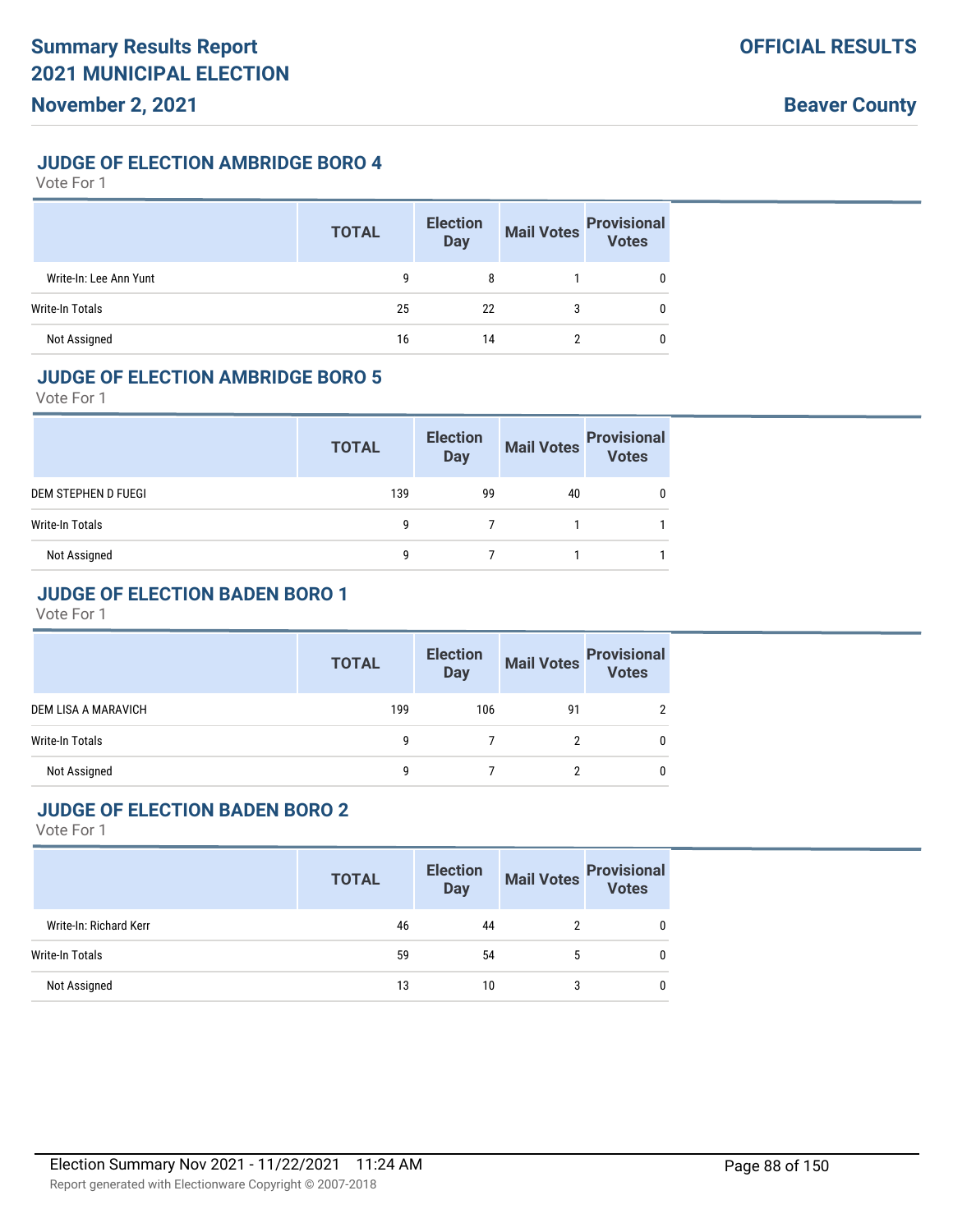**JUDGE OF ELECTION BADEN BORO 3**

Vote For 1

|                           | <b>TOTAL</b> | <b>Election</b><br><b>Day</b> | <b>Mail Votes</b> | <b>Provisional</b><br>Votes |
|---------------------------|--------------|-------------------------------|-------------------|-----------------------------|
| <b>REP SANDRA L HUDAK</b> | 284          | 227                           | 57                |                             |
| Write-In Totals           | 11           | g                             |                   |                             |
| Not Assigned              |              | g                             |                   |                             |

#### **JUDGE OF ELECTION BEAVER BORO 1**

Vote For 1

|                     | <b>TOTAL</b> | <b>Election</b><br>Day | Mail Votes | <b>Provisional</b><br>Votes |
|---------------------|--------------|------------------------|------------|-----------------------------|
| REP LUCILLE J FYLNN | 318          | 258                    | 60         |                             |
| Write-In Totals     | 5            | 5                      |            |                             |
| Not Assigned        | 5            | 5                      |            |                             |

## **JUDGE OF ELECTION BEAVER BORO 2**

Vote For 1

|                             | <b>TOTAL</b> | <b>Election</b><br><b>Day</b> | <b>Mail Votes</b> | <b>Provisional</b><br><b>Votes</b> |
|-----------------------------|--------------|-------------------------------|-------------------|------------------------------------|
| Write-In: Rebecca Valentine | 17           | 15                            |                   |                                    |
| <b>Write-In Totals</b>      | 40           | 36                            | 4                 |                                    |
| Not Assigned                | 23           | 21                            |                   |                                    |

#### **JUDGE OF ELECTION BEAVER BORO 3**

|                        | <b>TOTAL</b> | <b>Election</b><br>Day | Mail Votes<br>Votes |  |
|------------------------|--------------|------------------------|---------------------|--|
| <b>REP MIMI MILLER</b> | 386          | 332                    | 53                  |  |
| <b>Write-In Totals</b> | 8            |                        |                     |  |
| Not Assigned           | 8            | 3                      | 5                   |  |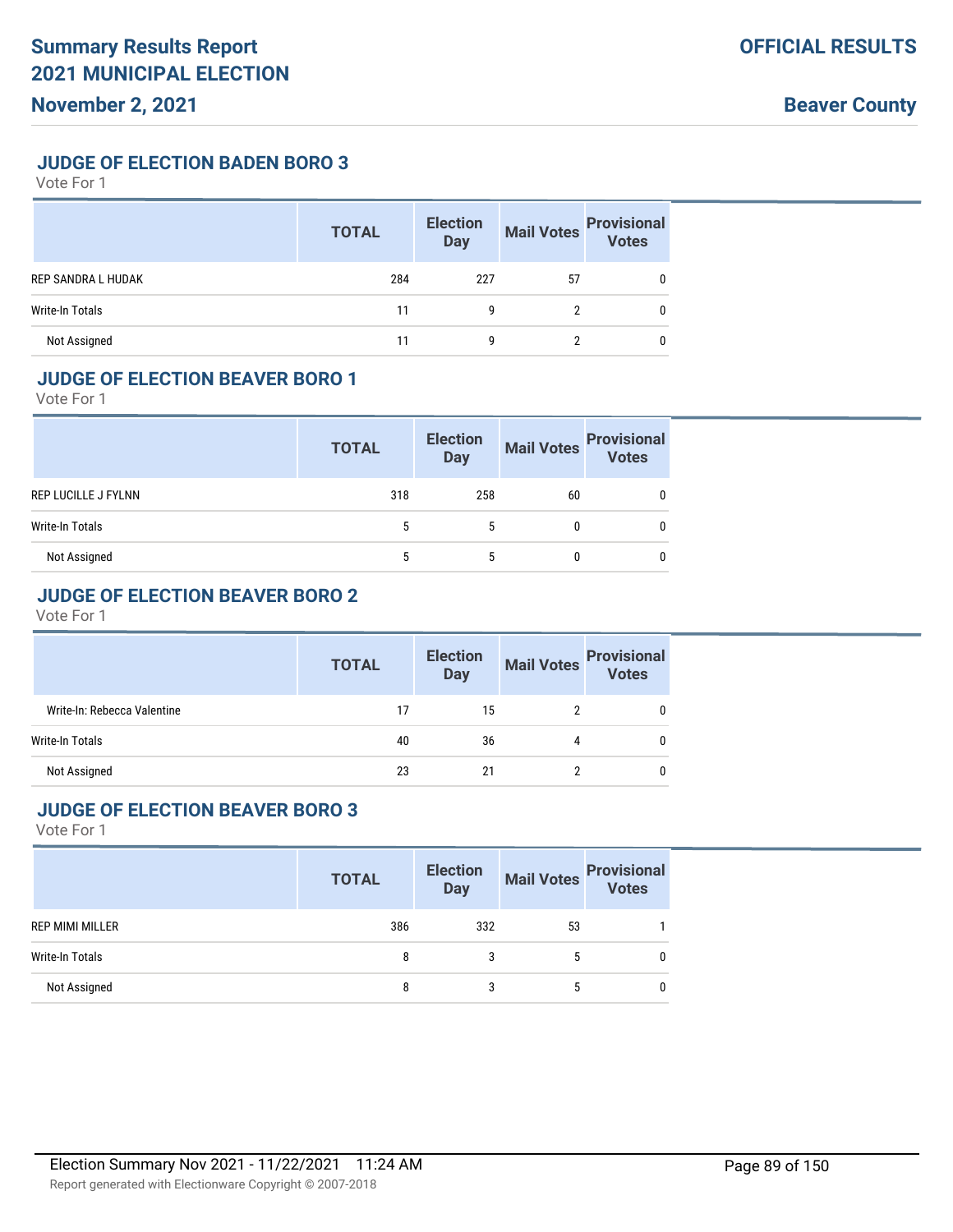## **JUDGE OF ELECTION BEAVER FALLS 1**

Vote For 1

|                          | <b>TOTAL</b> | <b>Election</b><br><b>Day</b> | <b>Mail Votes</b> | <b>Provisional</b><br>Votes |
|--------------------------|--------------|-------------------------------|-------------------|-----------------------------|
| <b>DEM ALLISON DAVIS</b> | 182          | 131                           | 51                |                             |
| <b>Write-In Totals</b>   |              |                               |                   |                             |
| Not Assigned             |              |                               | 0                 |                             |

### **JUDGE OF ELECTION BEAVER FALLS 2**

Vote For 1

|                        | <b>TOTAL</b> | <b>Election</b><br><b>Day</b> | <b>Mail Votes</b> | <b>Provisional</b><br>Votes |
|------------------------|--------------|-------------------------------|-------------------|-----------------------------|
| Write-In: Greg Hammers | 11           | 11                            |                   |                             |
| Write-In Totals        | 27           | 23                            | 4                 |                             |
| Not Assigned           | 16           | 12                            | 4                 | 0                           |

## **JUDGE OF ELECTION BEAVER FALLS 3**

Vote For 1

|                        | <b>TOTAL</b> | <b>Election</b><br><b>Day</b> | <b>Mail Votes</b> | <b>Provisional</b><br>Votes |
|------------------------|--------------|-------------------------------|-------------------|-----------------------------|
| DEM RUTH A ANDREWS     | 228          | 192                           | 36                | 0                           |
| <b>Write-In Totals</b> | 4            |                               |                   | 0                           |
| Not Assigned           | 4            |                               |                   |                             |

#### **JUDGE OF ELECTION BEAVER FALLS 4**

|                          | <b>TOTAL</b> | <b>Election</b><br><b>Day</b> |              | Mail Votes<br>Votes |
|--------------------------|--------------|-------------------------------|--------------|---------------------|
| <b>DEM SHERRIE MASON</b> | 126          | 110                           | 15           |                     |
| Write-In Totals          |              | 5                             | 0            |                     |
| Not Assigned             |              | ა                             | $\mathbf{0}$ |                     |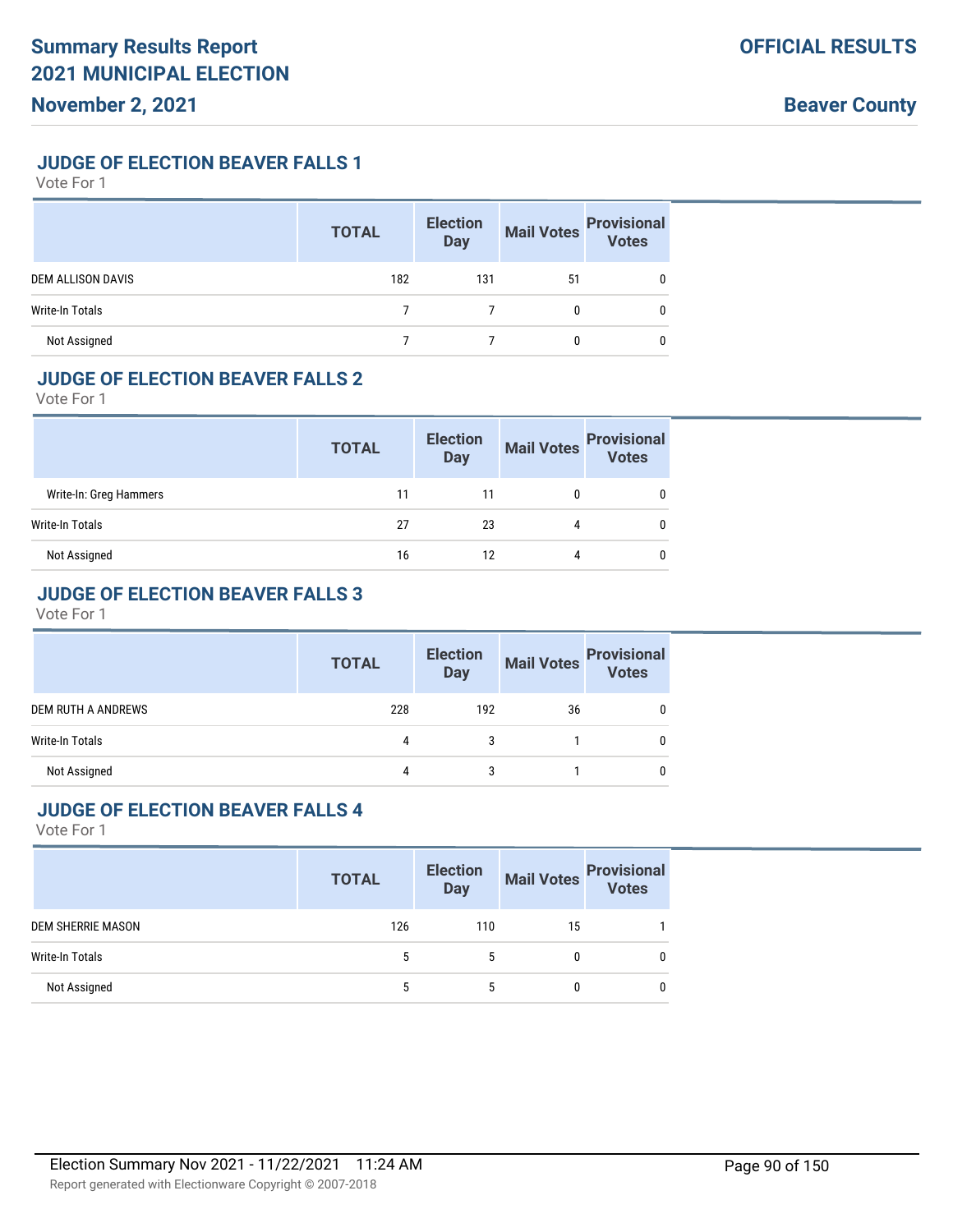## **JUDGE OF ELECTION BEAVER FALLS 5**

Vote For 1

|                         | <b>TOTAL</b> | <b>Election</b><br><b>Day</b> | Mail Votes | <b>Provisional</b><br>Votes |
|-------------------------|--------------|-------------------------------|------------|-----------------------------|
| Write-In: Keith Willson |              |                               |            |                             |
| Write-In Totals         | 16           | 16                            |            |                             |
| Not Assigned            | 14           | 14                            |            |                             |

#### **JUDGE OF ELECTION BEAVER FALLS 6**

Vote For 1

|                          | <b>TOTAL</b> | <b>Election</b><br><b>Day</b> | Mail Votes | <b>Provisional</b><br>Votes |
|--------------------------|--------------|-------------------------------|------------|-----------------------------|
| Write-In: Nathan Nyeholt |              |                               |            |                             |
| Write-In Totals          |              | 15                            |            |                             |
| Not Assigned             | 15           | 13                            |            |                             |

## **JUDGE OF ELECTION BIG BEAVER BORO**

Vote For 1

|                               | <b>TOTAL</b> | <b>Election</b><br>Day | <b>Mail Votes</b> | <b>Provisional</b><br>Votes |
|-------------------------------|--------------|------------------------|-------------------|-----------------------------|
| <b>REP RAYMOND A CAMPBELL</b> | 401          | 351                    | 50                |                             |
| Write-In Totals               | 11           | h                      |                   |                             |
| Not Assigned                  | 11           | 6                      | 5                 |                             |

## **JUDGE OF ELECTION VANPORT TWP**

|                      | <b>TOTAL</b> | <b>Election</b><br><b>Day</b> | Mail Votes Provisional<br>Votes |
|----------------------|--------------|-------------------------------|---------------------------------|
| Write-In: Amy Fisher | 21           | 20                            | 0                               |
| Write-In Totals      | 39           | 34                            | 0                               |
| Not Assigned         | 18           | 14                            | 0                               |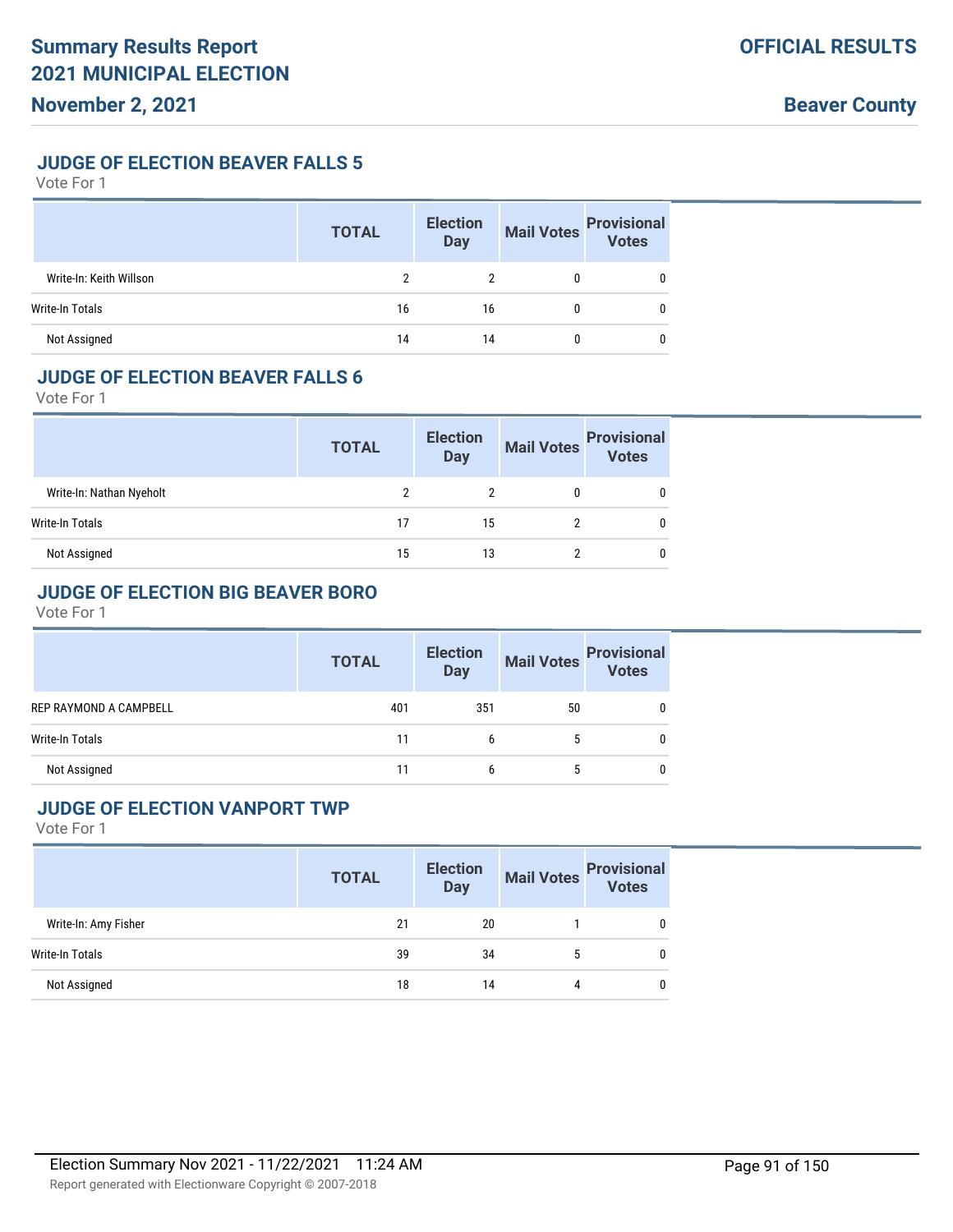## **JUDGE OF ELECTION BRIDGEWATER BORO**

Vote For 1

|                           | <b>TOTAL</b> | <b>Election</b><br><b>Day</b> | <b>Mail Votes</b> | <b>Provisional</b><br>Votes |
|---------------------------|--------------|-------------------------------|-------------------|-----------------------------|
| <b>REP TERRIE S BIRGE</b> | 197          | 168                           | 29                |                             |
| <b>Write-In Totals</b>    | 3            | 0                             | 3                 |                             |
| Not Assigned              | 3            |                               | 3                 |                             |

## **JUDGE OF ELECTION BRIGHTON TWP 1**

Vote For 1

|                            | <b>TOTAL</b> | <b>Election</b><br><b>Day</b> | <b>Mail Votes</b> | <b>Provisional</b><br>Votes |
|----------------------------|--------------|-------------------------------|-------------------|-----------------------------|
| Write-In: Jerry Clingerman |              |                               |                   |                             |
| Write-In Totals            | 21           | 17                            | 4                 |                             |
| Not Assigned               | 16           | 12                            | 4                 | 0                           |

## **JUDGE OF ELECTION BRIGHTON TWP 2**

Vote For 1

|                         | <b>TOTAL</b> | <b>Election</b><br><b>Day</b> |    | Mail Votes Provisional<br>Votes |
|-------------------------|--------------|-------------------------------|----|---------------------------------|
| <b>REP JERRY FISHER</b> | 359          | 309                           | 50 |                                 |
| Write-In Totals         | 5            |                               |    |                                 |
| Not Assigned            | 5            |                               |    |                                 |

#### **JUDGE OF ELECTION BRIGHTON TWP 3**

|                        | <b>TOTAL</b> | <b>Election</b><br>Day |   | Mail Votes<br>Votes |
|------------------------|--------------|------------------------|---|---------------------|
| Write-In: Ronald Mento |              | 0                      |   |                     |
| Write-In Totals        | 12           |                        |   |                     |
| Not Assigned           | 10           |                        | 3 |                     |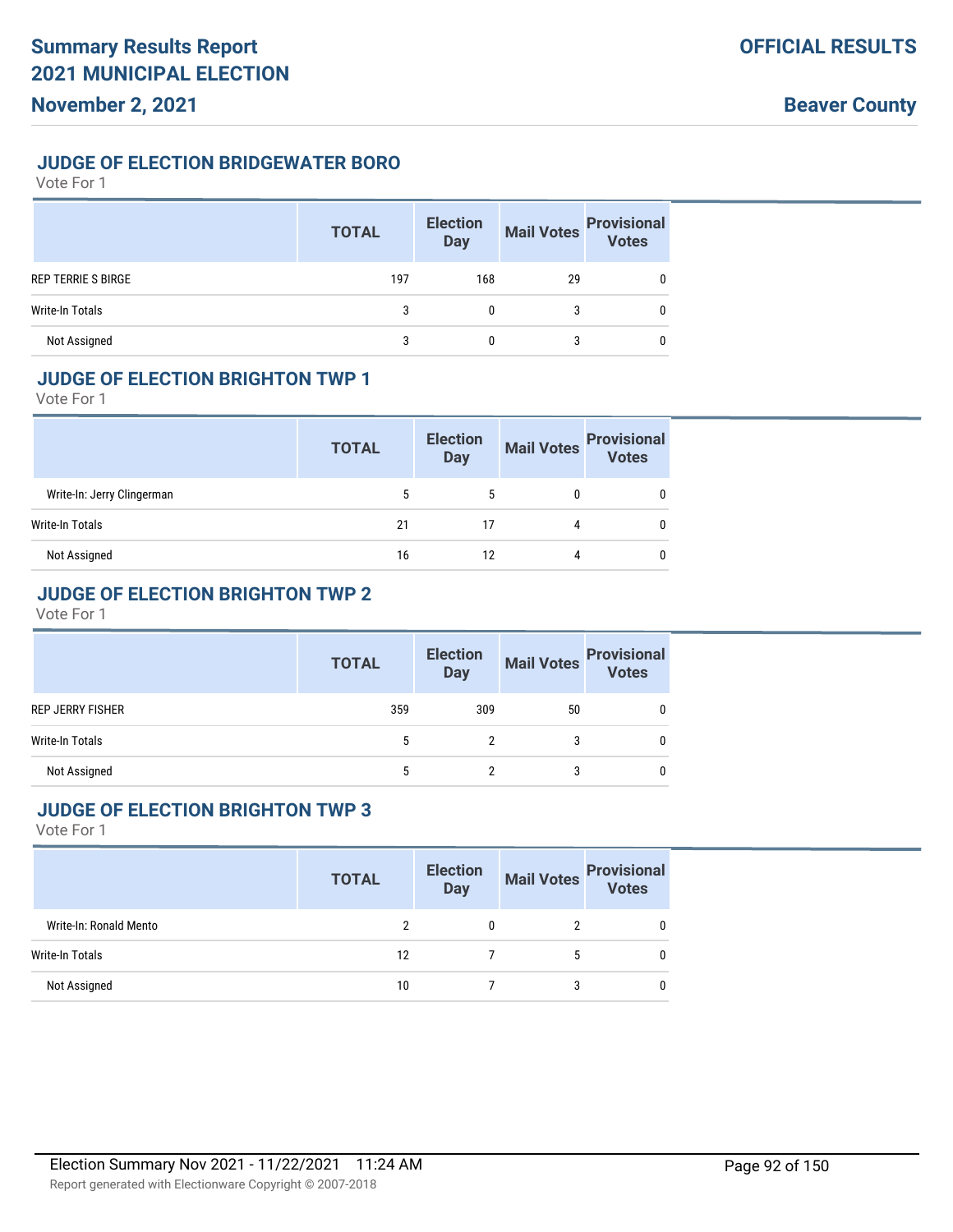#### **JUDGE OF ELECTION BRIGHTON TWP 4**

Vote For 1

|                         | <b>TOTAL</b> | <b>Election</b><br><b>Day</b> | <b>Mail Votes</b> | <b>Provisional</b><br>Votes |
|-------------------------|--------------|-------------------------------|-------------------|-----------------------------|
| Write-In: Brandon Smith |              |                               |                   |                             |
| Write-In Totals         | 10           | 10                            |                   |                             |
| Not Assigned            | q            | g                             |                   |                             |

#### **JUDGE OF ELECTION BRIGHTON TWP 5**

Vote For 1

|                      | <b>TOTAL</b> | <b>Election</b><br><b>Day</b> | <b>Mail Votes</b> | <b>Provisional</b><br>Votes |
|----------------------|--------------|-------------------------------|-------------------|-----------------------------|
| REP SUSAN L PUSATERI | 516          | 436                           | 79                |                             |
| Write-In Totals      | 13           |                               | 6                 |                             |
| Not Assigned         | 13           |                               | 6                 | 0                           |

## **JUDGE OF ELECTION CENTER TWP 1**

Vote For 1

|                        | <b>TOTAL</b> | <b>Election</b><br><b>Day</b> | <b>Mail Votes</b> | <b>Provisional</b><br>Votes |
|------------------------|--------------|-------------------------------|-------------------|-----------------------------|
| DEM JUDITH L SHOPE     | 211          | 138                           | 73                |                             |
| <b>Write-In Totals</b> |              | 4                             |                   |                             |
| Not Assigned           |              | 4                             |                   |                             |

#### **JUDGE OF ELECTION CENTER TWP 2**

|                  | <b>TOTAL</b> | <b>Election</b><br><b>Day</b> |              | Mail Votes Provisional |
|------------------|--------------|-------------------------------|--------------|------------------------|
| DEM LUCY HEURING | 164          | 136                           | 28           | 0                      |
| Write-In Totals  | b            | b                             | 0            | 0                      |
| Not Assigned     | b            | b                             | $\mathbf{0}$ | 0                      |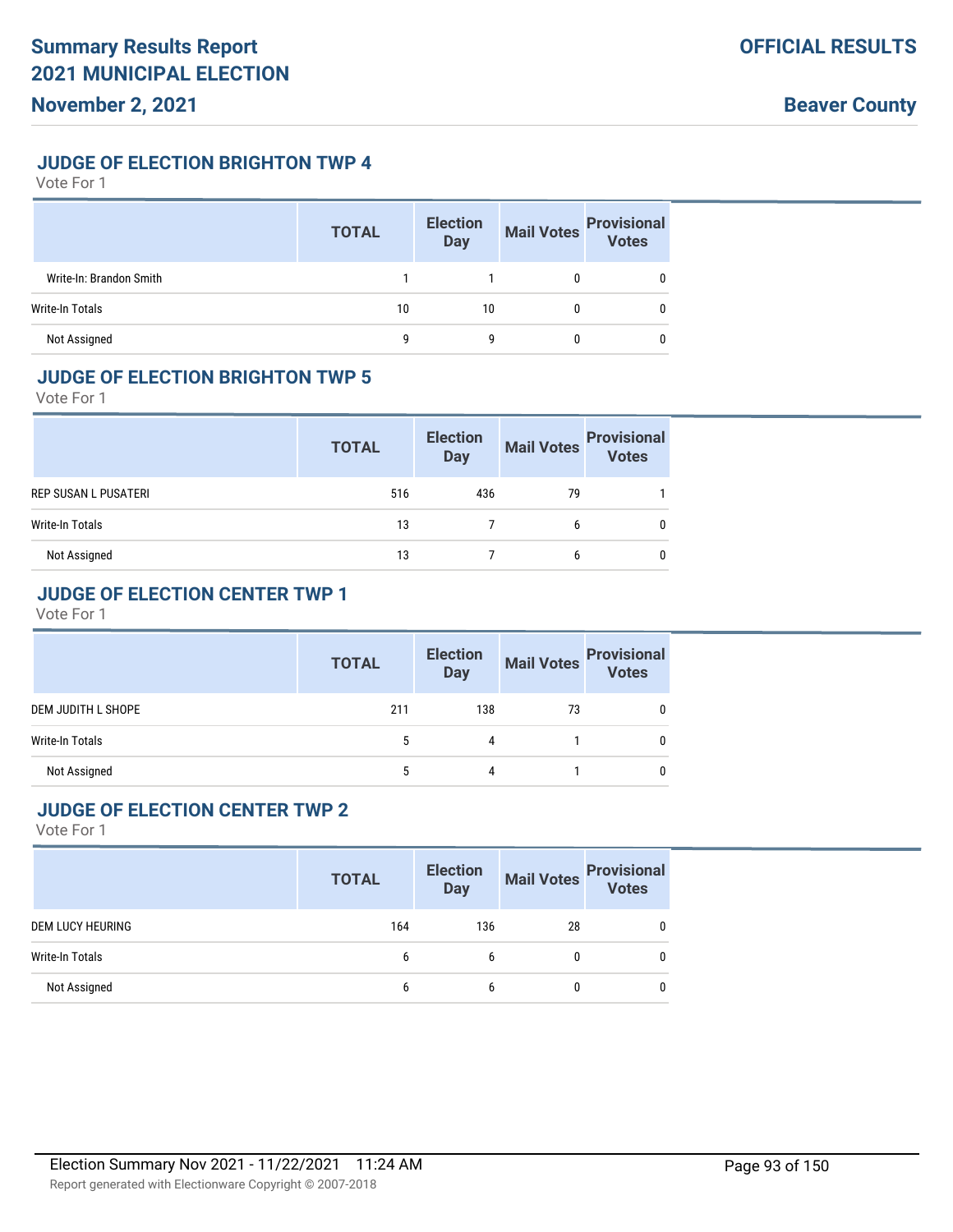**JUDGE OF ELECTION CENTER TWP 3**

Vote For 1

|                             | <b>TOTAL</b> | <b>Election</b><br><b>Day</b> | <b>Mail Votes</b> | <b>Provisional</b><br>Votes |
|-----------------------------|--------------|-------------------------------|-------------------|-----------------------------|
| <b>DEM CHERYL L PETURES</b> | 134          | 90                            | 43                |                             |
| Write-In Totals             | 4            | 4                             | $\mathbf{0}$      | 0                           |
| Not Assigned                | 4            | 4                             |                   |                             |

#### **JUDGE OF ELECTION CENTER TWP 4**

Vote For 1

|                      | <b>TOTAL</b> | <b>Election</b><br>Day | <b>Mail Votes</b> | <b>Provisional</b><br>Votes |
|----------------------|--------------|------------------------|-------------------|-----------------------------|
| REP JANET E ZELLMANN | 417          | 317                    | 97                |                             |
| Write-In Totals      | 24           | 10                     | 14                |                             |
| Not Assigned         | 24           | 10                     | 14                | 0                           |

#### **JUDGE OF ELECTION CENTER TWP 5**

Vote For 1

|                       | <b>TOTAL</b> | <b>Election</b><br><b>Day</b> | <b>Mail Votes</b> | <b>Provisional</b><br>Votes |
|-----------------------|--------------|-------------------------------|-------------------|-----------------------------|
| <b>DEM LIZ HRONEK</b> | 331          | 214                           | 113               | 4                           |
| Write-In Totals       | 10           | g                             |                   |                             |
| Not Assigned          | 10           | q                             |                   |                             |

### **JUDGE OF ELECTION CENTER TWP 6**

|                       | <b>TOTAL</b> | <b>Election</b><br><b>Day</b> |    | Mail Votes<br>Votes<br>Votes |
|-----------------------|--------------|-------------------------------|----|------------------------------|
| REP MARIAN E VENDEMIA | 281          | 200                           | 81 | 0                            |
| Write-In Totals       | 11           | 8                             |    | 0                            |
| Not Assigned          |              | 8                             |    | 0                            |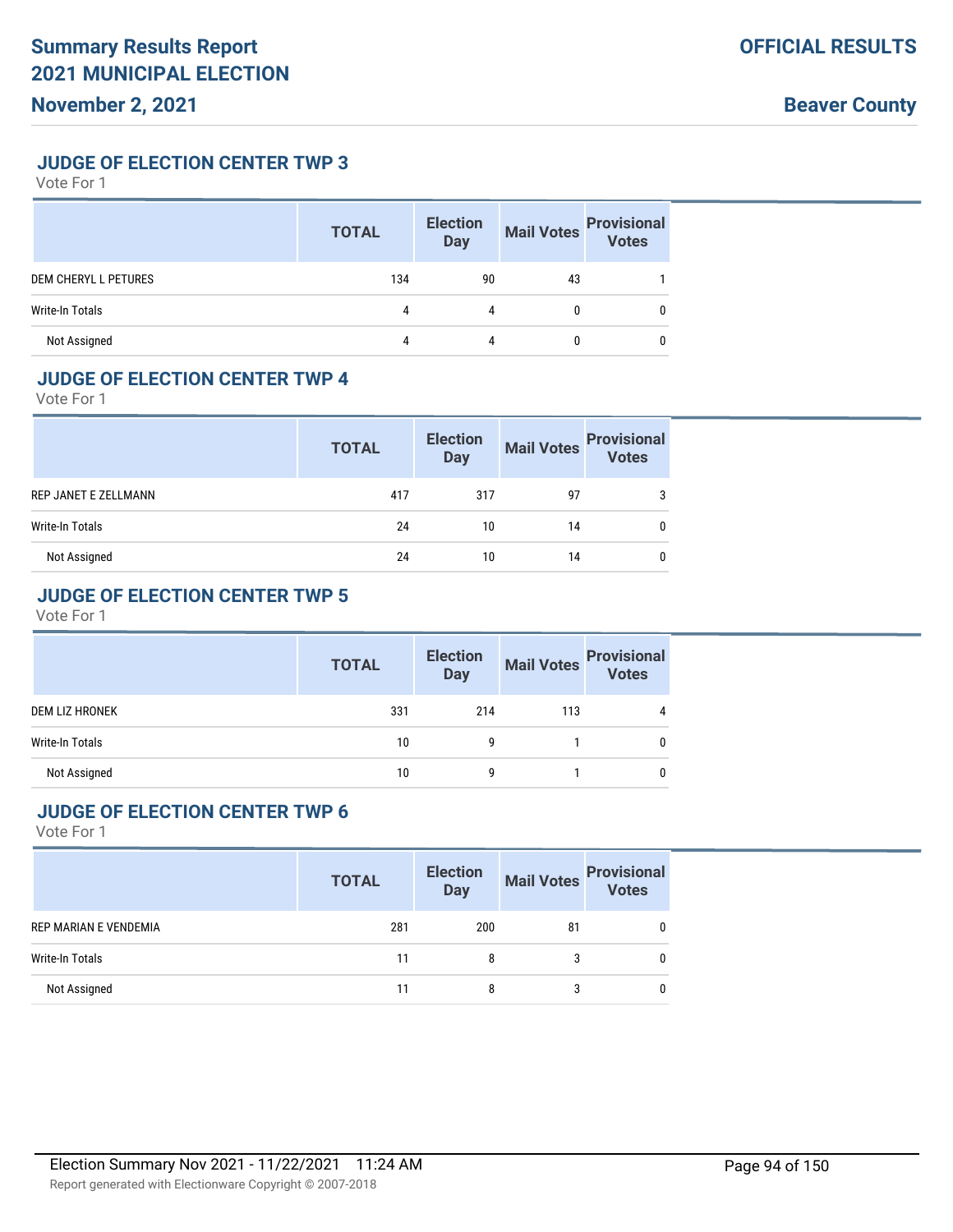**JUDGE OF ELECTION CENTER TWP 7**

Vote For 1

|                         | <b>TOTAL</b> | <b>Election</b><br><b>Day</b> | <b>Mail Votes</b> | <b>Provisional</b><br>Votes |
|-------------------------|--------------|-------------------------------|-------------------|-----------------------------|
| Write-In: Michelle Muth |              |                               |                   |                             |
| Write-In Totals         | 15           | 14                            |                   |                             |
| Not Assigned            | 13           | 12                            |                   |                             |

#### **JUDGE OF ELECTION CENTER TWP 8**

Vote For 1

|                          | <b>TOTAL</b> | <b>Election</b><br>Day | <b>Mail Votes</b> | <b>Provisional</b><br>Votes |
|--------------------------|--------------|------------------------|-------------------|-----------------------------|
| <b>DEM JEAN T BARBER</b> | 204          | 147                    | 57                |                             |
| Write-In Totals          | 5            | 4                      |                   |                             |
| Not Assigned             |              | 4                      |                   | 0                           |

## **JUDGE OF ELECTION CHIPPEWA TWP 1**

Vote For 1

|                           | <b>TOTAL</b> | <b>Election</b><br><b>Day</b> |     | Mail Votes Provisional<br>Votes |
|---------------------------|--------------|-------------------------------|-----|---------------------------------|
| DEM JUDITH RENKIN CONTINO | 483          | 336                           | 145 | 2                               |
| <b>Write-In Totals</b>    | 16           | 16                            |     | 0                               |
| Not Assigned              | 16           | 16                            |     | 0                               |

#### **JUDGE OF ELECTION CHIPPEWA TWP 2**

|                        | <b>TOTAL</b> | <b>Election</b><br><b>Day</b> |    | Mail Votes<br>Votes |
|------------------------|--------------|-------------------------------|----|---------------------|
| Write-In: Daniel Wehar |              | 5                             | 0  | 0                   |
| Write-In Totals        | 20           | 10                            | 10 | 0                   |
| Not Assigned           | 15           | 5                             | 10 | 0                   |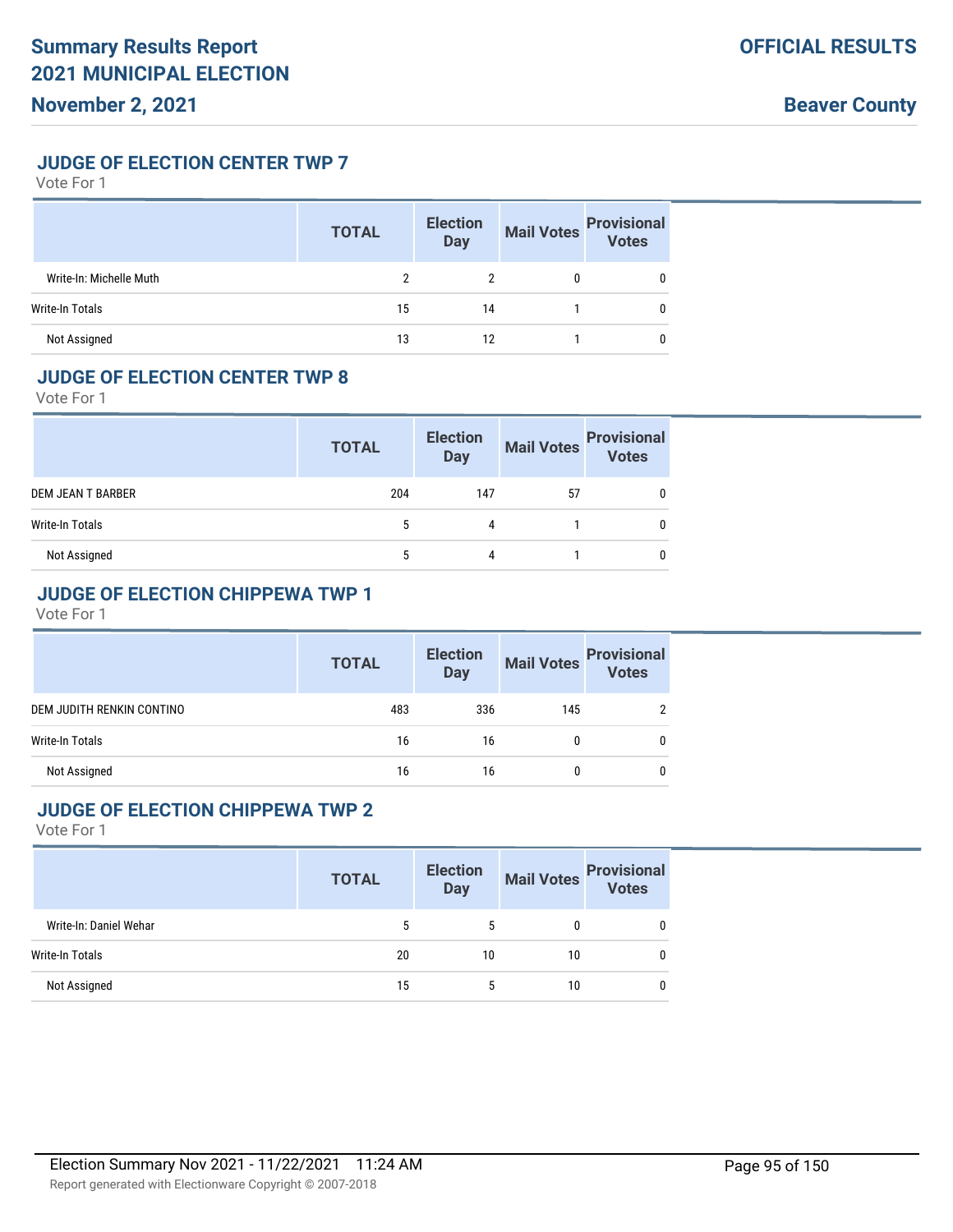#### **JUDGE OF ELECTION CHIPPEWA TWP 3**

Vote For 1

|                        | <b>TOTAL</b> | <b>Election</b><br>Day | <b>Mail Votes</b> | <b>Provisional</b><br>Votes |
|------------------------|--------------|------------------------|-------------------|-----------------------------|
| DEM JEAN LANDSBAUGH    | 393          | 280                    | 113               |                             |
| <b>Write-In Totals</b> | 22           | 20                     |                   | 0                           |
| Not Assigned           | 22           | 20                     | ∩                 |                             |

## **JUDGE OF ELECTION CHIPPEWA TWP 4**

Vote For 1

|                   | <b>TOTAL</b> | <b>Election</b><br><b>Day</b> | <b>Mail Votes</b> | <b>Provisional</b><br>Votes |
|-------------------|--------------|-------------------------------|-------------------|-----------------------------|
| DEM JULIE D FREED | 230          | 182                           | 47                |                             |
| Write-In Totals   | 10           | g                             |                   |                             |
| Not Assigned      | 10           | q                             |                   |                             |

#### **JUDGE OF ELECTION CONWAY BORO 1**

Vote For 1

|                              | <b>TOTAL</b> | <b>Election</b><br><b>Day</b> | <b>Mail Votes</b> | <b>Provisional</b><br>Votes |
|------------------------------|--------------|-------------------------------|-------------------|-----------------------------|
| REP KATHERINE CAMPBELL BAKER | 125          | 95                            | 30                |                             |
| <b>Write-In Totals</b>       |              |                               |                   |                             |
| Not Assigned                 |              |                               |                   |                             |

#### **JUDGE OF ELECTION CONWAY BORO 2**

|                      | <b>TOTAL</b> | <b>Election</b><br><b>Day</b> |    | Mail Votes<br>Votes |
|----------------------|--------------|-------------------------------|----|---------------------|
| DEM DANA M SHARPLESS | 257          | 192                           | 65 | 0                   |
| Write-In Totals      | 3            | 3                             | 0  | 0                   |
| Not Assigned         | 3            | 3                             | 0  | 0                   |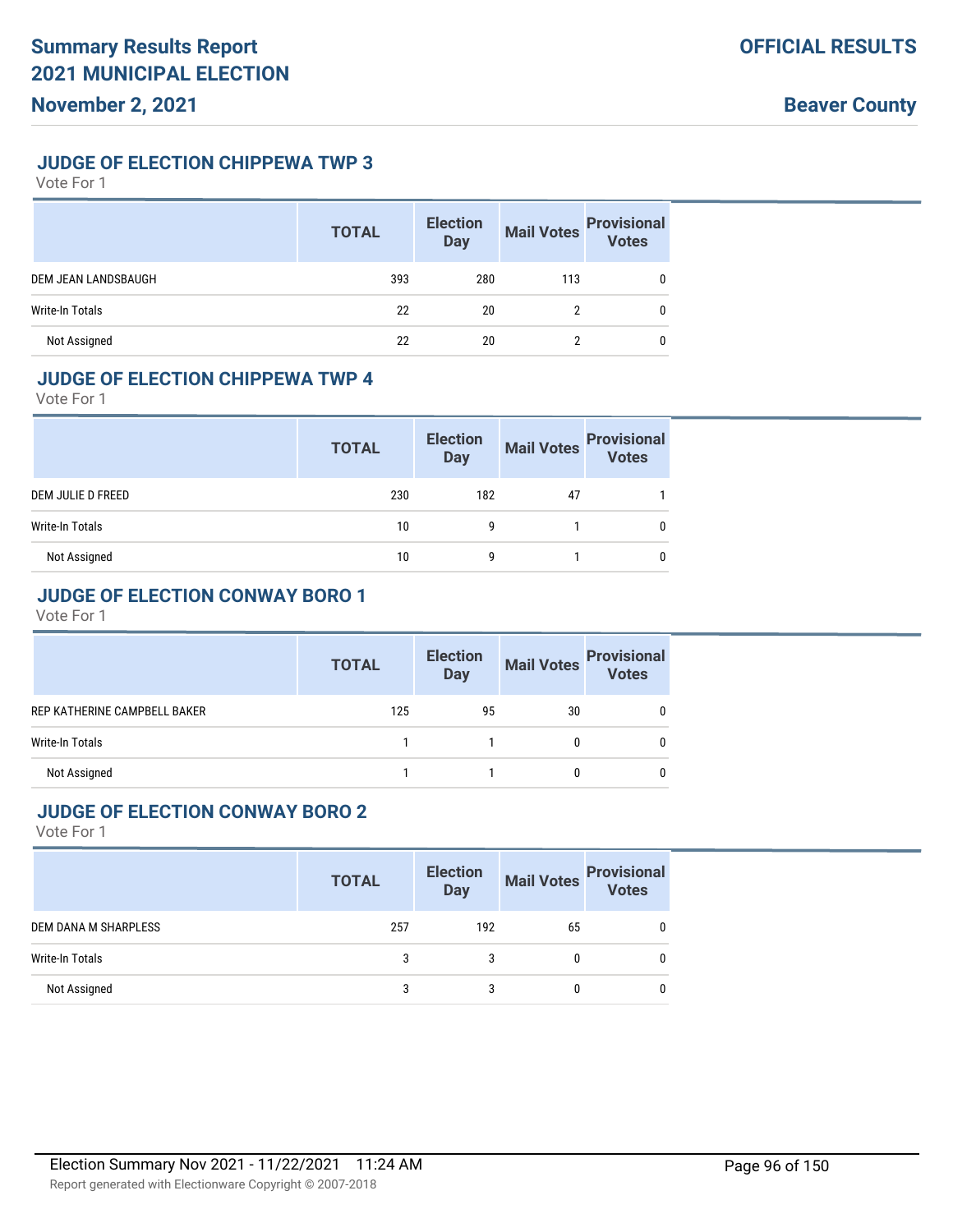**Beaver County**

#### **JUDGE OF ELECTION DARLINGTON BORO**

Vote For 1

|                        | <b>TOTAL</b> | <b>Election</b><br>Day | <b>Mail Votes</b> | <b>Provisional</b><br>Votes |
|------------------------|--------------|------------------------|-------------------|-----------------------------|
| REP DARLENE WEIGEL     | 37           | 35                     |                   |                             |
| <b>Write-In Totals</b> |              |                        |                   |                             |
| Not Assigned           |              |                        |                   |                             |

## **JUDGE OF ELECTION DARLINGTON TWP**

Vote For 1

|                     | <b>TOTAL</b> | <b>Election</b><br><b>Day</b> | <b>Mail Votes</b> | <b>Provisional</b><br>Votes |
|---------------------|--------------|-------------------------------|-------------------|-----------------------------|
| REP ALEDA K FARIOLI | 370          | 348                           | 22                |                             |
| Write-In Totals     | 4            | ↑                             |                   |                             |
| Not Assigned        | 4            | າ                             |                   |                             |

## **JUDGE OF ELECTION DAUGHERTY TWP 1**

Vote For 1

|                      | <b>TOTAL</b> | <b>Election</b><br><b>Day</b> | Mail Votes | <b>Provisional</b><br>Votes |
|----------------------|--------------|-------------------------------|------------|-----------------------------|
| Write-In: Paul Ellis | 29           | 29                            |            |                             |
| Write-In Totals      | 40           | 39                            |            |                             |
| Not Assigned         | 11           | 10                            |            |                             |

#### **JUDGE OF ELECTION DAUGHERTY TWP 2**

|                    | <b>TOTAL</b> | <b>Election</b><br><b>Day</b> | <b>Mail Votes</b> | <b>Provisional</b><br>Votes |
|--------------------|--------------|-------------------------------|-------------------|-----------------------------|
| DEM CAROL FABYANIC | 272          | 185                           | 86                |                             |
| Write-In Totals    | 19           | 18                            |                   |                             |
| Not Assigned       | 19           | 18                            |                   |                             |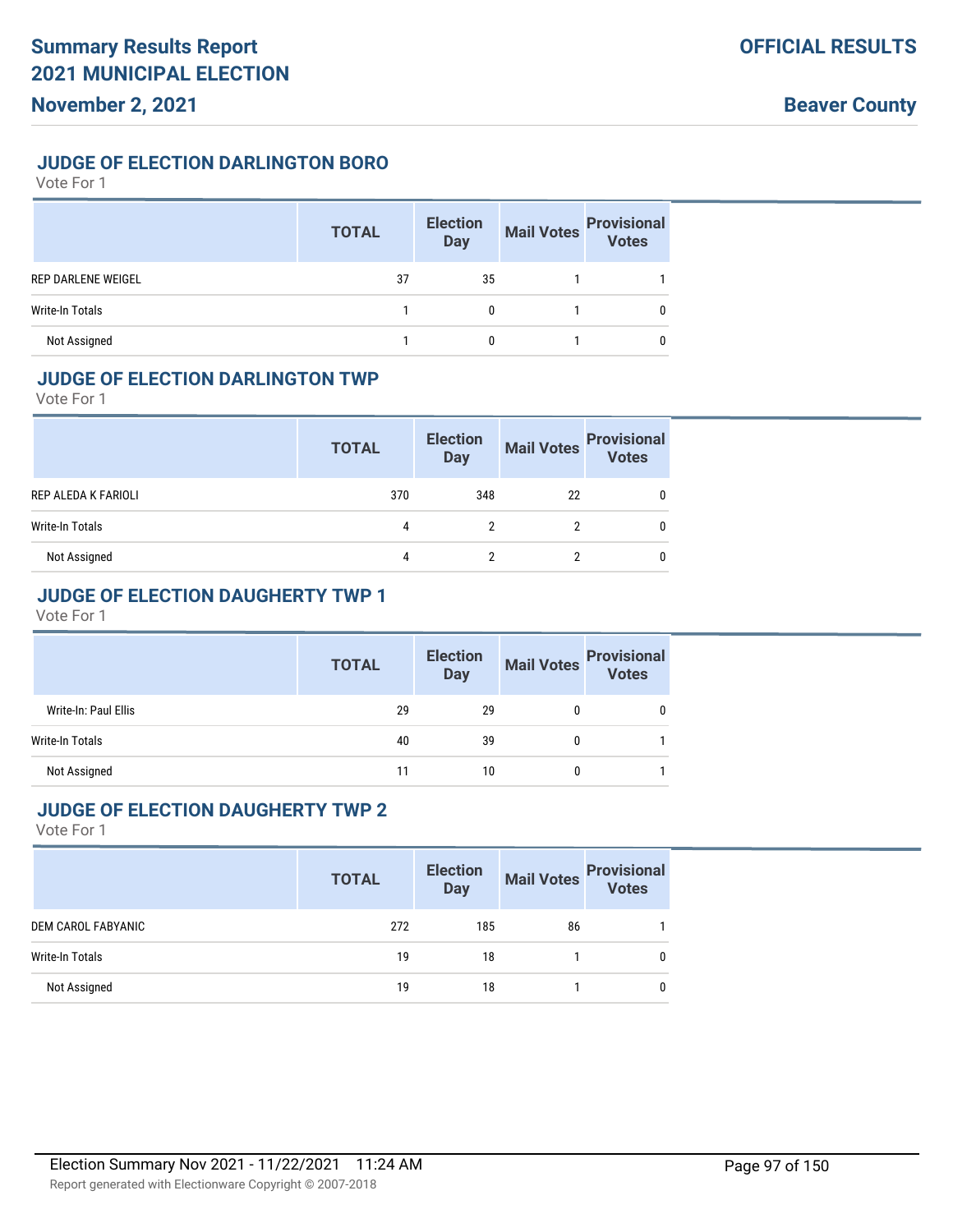#### **JUDGE OF ELECTION EAST ROCHESTER BORO**

Vote For 1

|                            | <b>TOTAL</b> | <b>Election</b><br><b>Day</b> | <b>Mail Votes</b> | <b>Provisional</b><br>Votes |
|----------------------------|--------------|-------------------------------|-------------------|-----------------------------|
| Write-In: Chuck McCandless |              |                               |                   |                             |
| Write-In Totals            | 4            |                               | 3                 |                             |
| Not Assigned               |              |                               |                   |                             |

#### **JUDGE OF ELECTION EASTVALE BORO**

Vote For 1

|                                     | <b>TOTAL</b> | <b>Election</b><br>Day | <b>Mail Votes</b> | <b>Provisional</b><br>Votes |
|-------------------------------------|--------------|------------------------|-------------------|-----------------------------|
| Write-In: Victoria "Vickie" Mallary |              |                        |                   |                             |
| Write-In Totals                     | 8            | 8                      |                   |                             |
| Not Assigned                        |              |                        |                   |                             |

## **JUDGE OF ELECTION ECONOMY BORO 1**

Vote For 1

|                            | <b>TOTAL</b> | <b>Election</b><br><b>Day</b> | <b>Mail Votes</b> | <b>Provisional</b><br><b>Votes</b> |
|----------------------------|--------------|-------------------------------|-------------------|------------------------------------|
| Write-In: Kristy D. Snyder | 41           | 41                            | 0                 |                                    |
| Write-In Totals            | 78           | 63                            | 15                |                                    |
| Not Assigned               | 37           | 22                            | 15                |                                    |

#### **JUDGE OF ELECTION ECONOMY BORO 2**

|                        | <b>TOTAL</b> | <b>Election</b><br><b>Day</b> | <b>Mail Votes</b> | <b>Provisional</b><br>Votes |
|------------------------|--------------|-------------------------------|-------------------|-----------------------------|
| Write-In: Sharon Smith | 8            | 8                             |                   |                             |
| Write-In Totals        | 40           | 36                            | 4                 |                             |
| Not Assigned           | 32           | 28                            | 4                 |                             |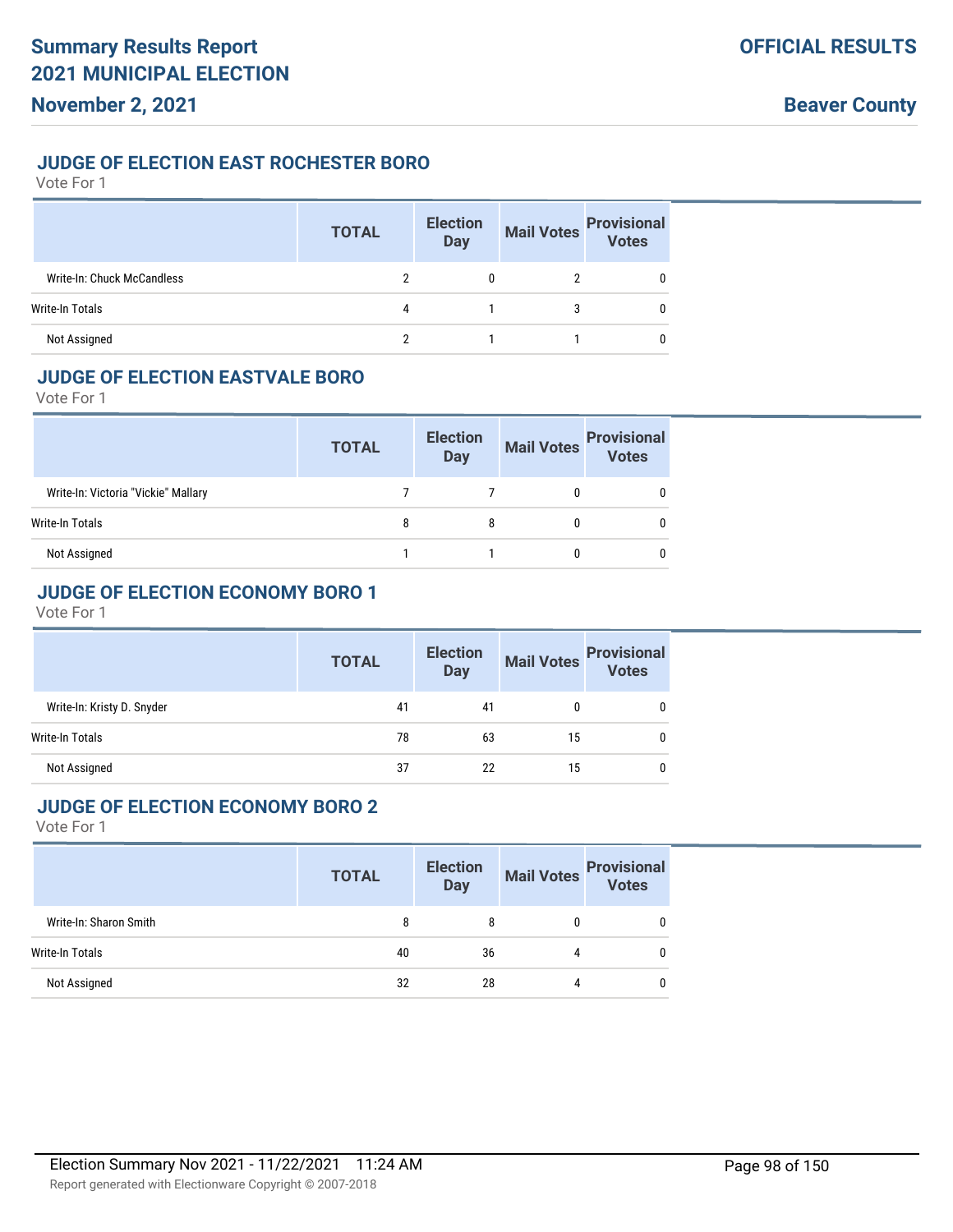#### **JUDGE OF ELECTION ECONOMY BORO 3**

Vote For 1

|                         | <b>TOTAL</b> | <b>Election</b><br><b>Day</b> | <b>Mail Votes</b> | <b>Provisional</b><br>Votes |
|-------------------------|--------------|-------------------------------|-------------------|-----------------------------|
| <b>DEM NANCY POWERS</b> | 373          | 230                           | 143               |                             |
| Write-In Totals         | 18           | 17                            |                   |                             |
| Not Assigned            | 18           |                               |                   |                             |

#### **JUDGE OF ELECTION ECONOMY BORO 4**

Vote For 1

|                    | <b>TOTAL</b> | <b>Election</b><br><b>Day</b> | <b>Mail Votes</b> | <b>Provisional</b><br>Votes |
|--------------------|--------------|-------------------------------|-------------------|-----------------------------|
| REP DEBORAH BEEMAN | 427          | 347                           | 79                |                             |
| Write-In Totals    | 4            | ŋ                             |                   | 0                           |
| Not Assigned       | 4            | າ                             |                   | 0                           |

#### **JUDGE OF ELECTION ECONOMY BORO 5**

Vote For 1

|                         | <b>TOTAL</b> | <b>Election</b><br><b>Day</b> | <b>Mail Votes</b> | <b>Provisional</b><br>Votes |
|-------------------------|--------------|-------------------------------|-------------------|-----------------------------|
| Write-In: Stella Condit | b            | b                             |                   |                             |
| Write-In Totals         | 22           | 20                            |                   |                             |
| Not Assigned            | 16           | 14                            |                   |                             |

#### **JUDGE OF ELECTION FALLSTON BORO**

|                      | <b>TOTAL</b> | <b>Election</b><br>Day |    | Mail Votes<br>Votes |
|----------------------|--------------|------------------------|----|---------------------|
| DEM BARBARA A PAGANI | 61           | 48                     | 13 | 0                   |
| Write-In Totals      | 0            |                        | 0  | 0                   |
| Not Assigned         | 0            |                        | 0  | 0                   |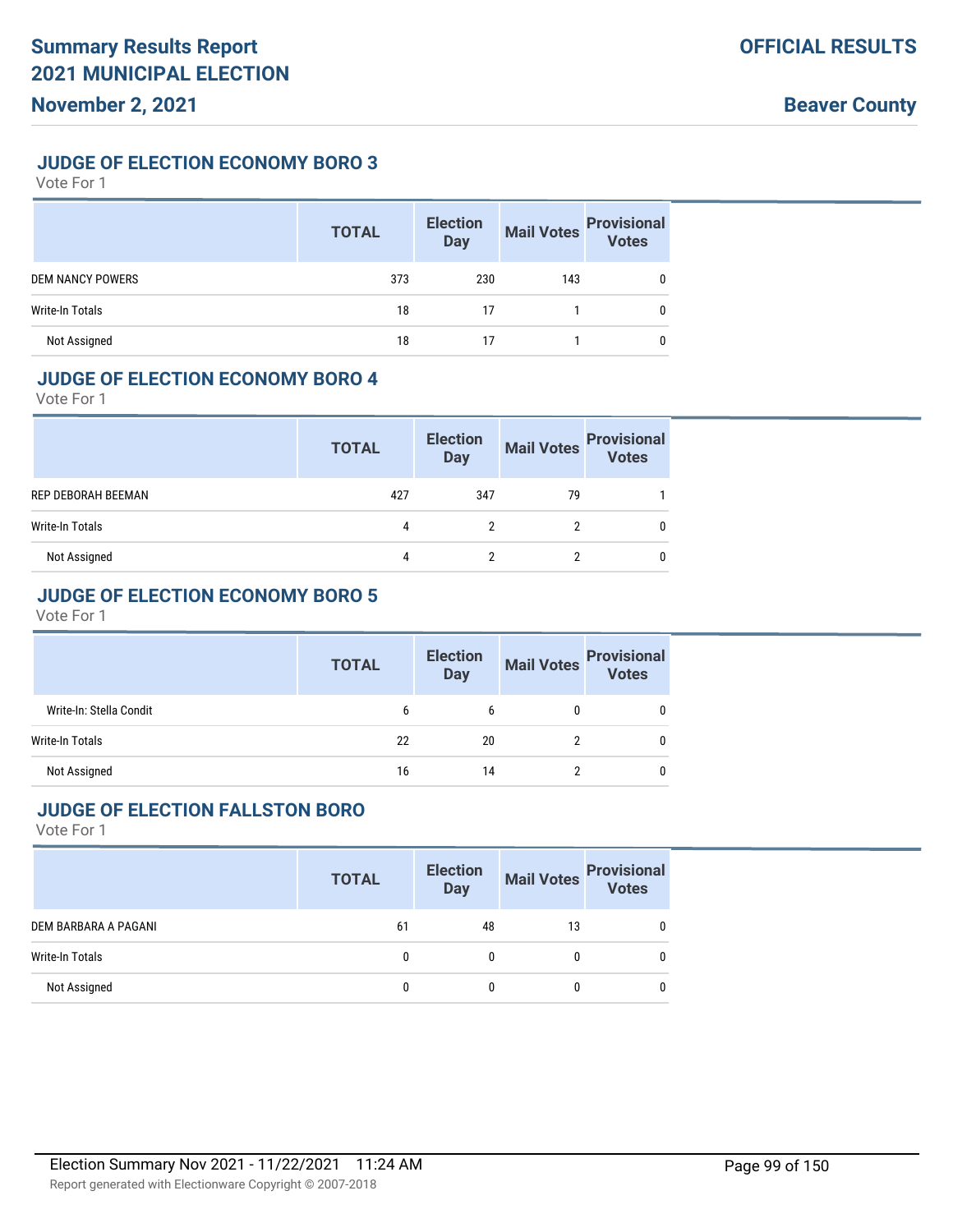## **JUDGE OF ELECTION FRANKFORT SPRINGS BORO**

Vote For 1

|                        | <b>TOTAL</b> | <b>Election</b><br><b>Day</b> | <b>Mail Votes</b> | <b>Provisional</b><br>Votes |
|------------------------|--------------|-------------------------------|-------------------|-----------------------------|
| REP CARLA YACOVIELLO   | 24           | 21                            |                   |                             |
| <b>Write-In Totals</b> |              |                               | 0                 |                             |
| Not Assigned           |              |                               |                   |                             |

## **JUDGE OF ELECTION FRANKLIN TWP 1**

Vote For 1

|                            | <b>TOTAL</b> | <b>Election</b><br><b>Day</b> | <b>Mail Votes</b> | <b>Provisional</b><br>Votes |
|----------------------------|--------------|-------------------------------|-------------------|-----------------------------|
| Write-In: Elizabeth Peters | 4            | 4                             |                   |                             |
| Write-In Totals            | 11           | 11                            |                   |                             |
| Not Assigned               |              |                               |                   |                             |

#### **JUDGE OF ELECTION FRANKLIN TWP 2**

Vote For 1

|                                | <b>TOTAL</b> | <b>Election</b><br><b>Day</b> | <b>Mail Votes</b> | <b>Provisional</b><br>Votes |
|--------------------------------|--------------|-------------------------------|-------------------|-----------------------------|
| <b>REP ALICE KICHTY GRETCH</b> | 437          | 368                           | 69                |                             |
| <b>Write-In Totals</b>         | 3            |                               |                   |                             |
| Not Assigned                   |              |                               |                   |                             |

#### **JUDGE OF ELECTION FREEDOM BORO**

|                 | <b>TOTAL</b> | <b>Election</b><br><b>Day</b> |              | Mail Votes Provisional |
|-----------------|--------------|-------------------------------|--------------|------------------------|
| DEM JOHN HUNTER | 248          | 212                           | 36           | 0                      |
| Write-In Totals |              |                               | $\mathbf{0}$ | 0                      |
| Not Assigned    |              |                               | 0            | 0                      |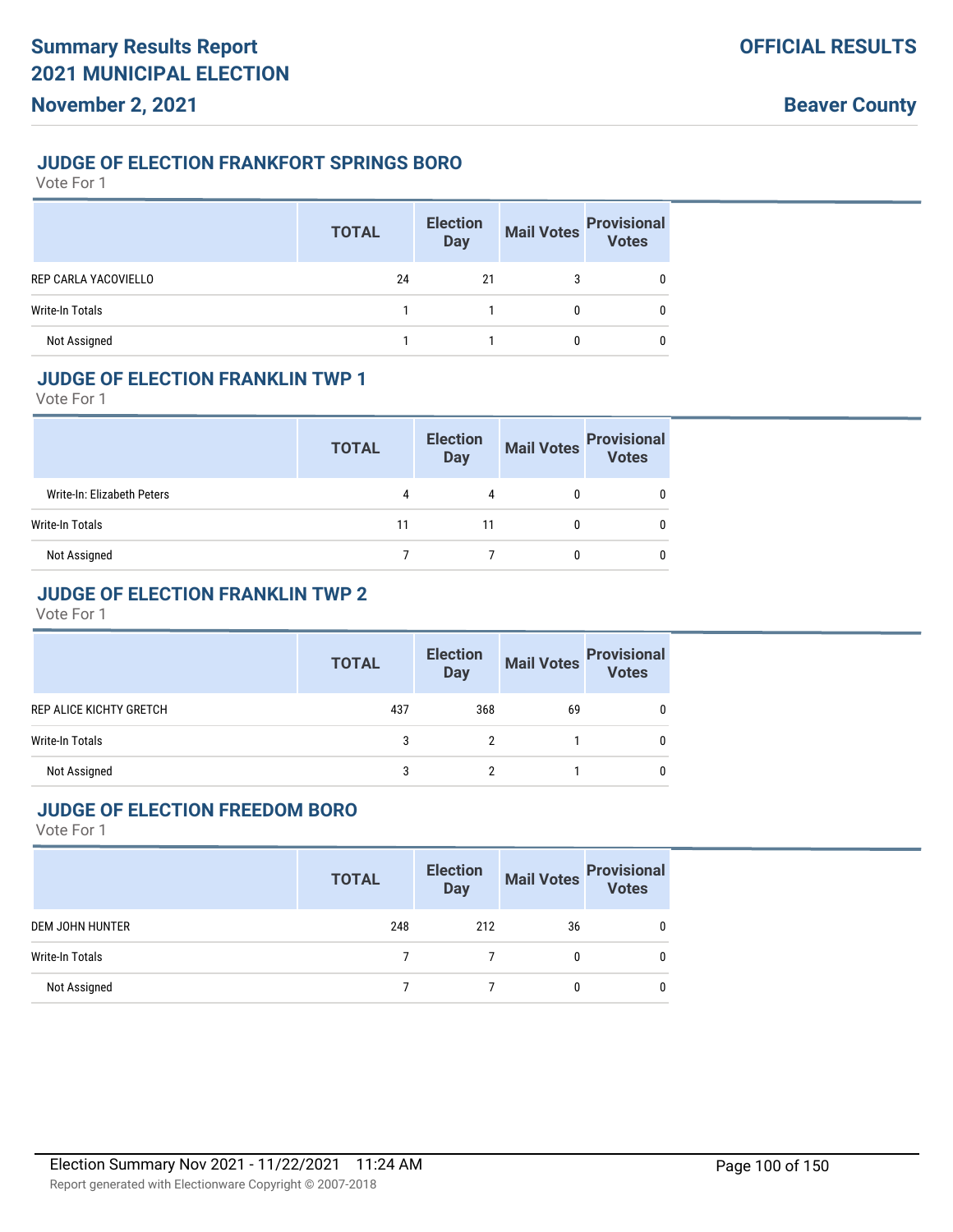#### **JUDGE OF ELECTION GEORGETOWN BORO**

Vote For 1

|                          | <b>TOTAL</b> | <b>Election</b><br><b>Day</b> | <b>Mail Votes</b> | <b>Provisional</b><br><b>Votes</b> |
|--------------------------|--------------|-------------------------------|-------------------|------------------------------------|
| <b>REP KAREN TRIMBLE</b> | 39           | 39                            |                   |                                    |
| Write-In Totals          |              |                               |                   |                                    |
| Not Assigned             |              |                               |                   |                                    |

### **JUDGE OF ELECTION GLASGOW BORO**

Vote For 1

|                 | <b>TOTAL</b> | <b>Election</b><br>Day | Mail Votes Provisional |  |
|-----------------|--------------|------------------------|------------------------|--|
| Write-In Totals | 4            |                        |                        |  |
| Not Assigned    | 4            |                        |                        |  |

#### **JUDGE OF ELECTION GREENE TWP**

Vote For 1

|                    | <b>TOTAL</b> | <b>Election</b><br><b>Day</b> | <b>Mail Votes</b> | <b>Provisional</b><br><b>Votes</b> |
|--------------------|--------------|-------------------------------|-------------------|------------------------------------|
| DEM REBECCA MILLER | 292          | 230                           | 62                |                                    |
| Write-In Totals    | 24           | 24                            |                   | 0                                  |
| Not Assigned       | 24           | 24                            |                   |                                    |

#### **JUDGE OF ELECTION HANOVER TWP 1**

|                        | <b>TOTAL</b> | <b>Election</b><br><b>Day</b> | <b>Mail Votes</b> | <b>Provisional</b><br><b>Votes</b> |
|------------------------|--------------|-------------------------------|-------------------|------------------------------------|
| Write-In: Ellen Dillon |              | 6                             |                   |                                    |
| Write-In Totals        | 18           | 17                            |                   |                                    |
| Not Assigned           | 11           | 11                            |                   |                                    |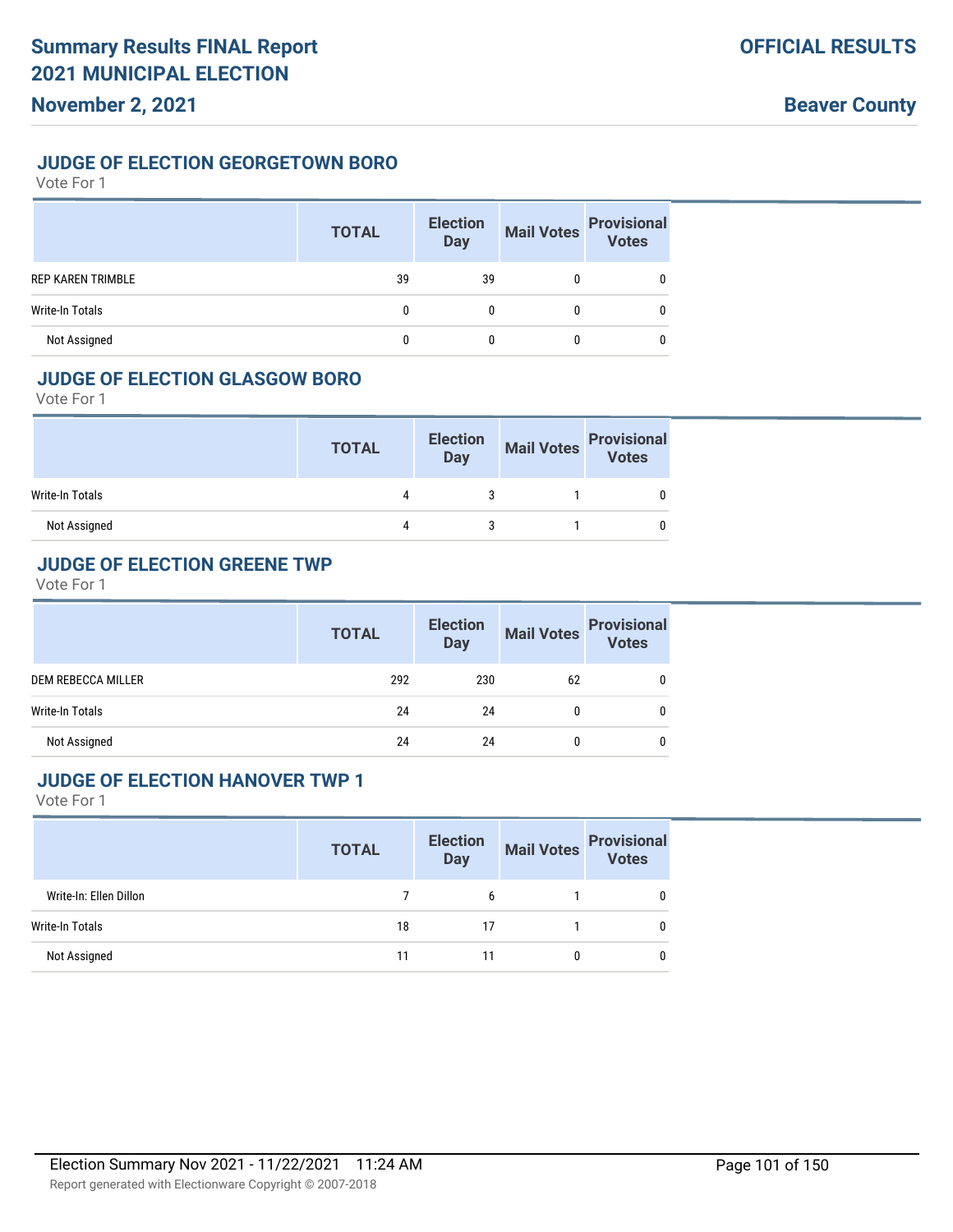## **JUDGE OF ELECTION HANOVER TWP 2**

Vote For 1

|                         | <b>TOTAL</b> | <b>Election</b><br><b>Day</b> | <b>Mail Votes</b> | <b>Provisional</b><br>Votes |
|-------------------------|--------------|-------------------------------|-------------------|-----------------------------|
| Write-In: Patty Shawger |              |                               |                   |                             |
| Write-In Totals         | 12           | 12                            |                   |                             |
| Not Assigned            | 11           |                               |                   |                             |

#### **JUDGE OF ELECTION HARMONY TWP 1**

Vote For 1

|                         | <b>TOTAL</b> | <b>Election</b><br><b>Day</b> | <b>Mail Votes</b> | <b>Provisional</b><br>Votes |
|-------------------------|--------------|-------------------------------|-------------------|-----------------------------|
| Write-In: Lorrie Kasper | 3            | 3                             |                   |                             |
| Write-In Totals         | 11           | 10                            |                   |                             |
| Not Assigned            | 8            |                               |                   |                             |

## **JUDGE OF ELECTION HARMONY TWP 2**

Vote For 1

|                             | <b>TOTAL</b> | <b>Election</b><br><b>Day</b> | <b>Mail Votes</b> | <b>Provisional</b><br>Votes |
|-----------------------------|--------------|-------------------------------|-------------------|-----------------------------|
| Write-In: Mary Jane McAdams |              | 4                             |                   |                             |
| Write-In Totals             | g            | g                             |                   |                             |
| Not Assigned                |              | 5                             |                   |                             |

## **JUDGE OF ELECTION HARMONY TWP 3**

|                       | <b>TOTAL</b> | <b>Election</b><br><b>Day</b> | <b>Mail Votes</b> | <b>Provisional</b><br>Votes |
|-----------------------|--------------|-------------------------------|-------------------|-----------------------------|
| DEM PATRICIA J HELBIG | 176          | 134                           | 42                | 0                           |
| Write-In Totals       |              |                               |                   | 0                           |
| Not Assigned          |              | 3                             |                   | 0                           |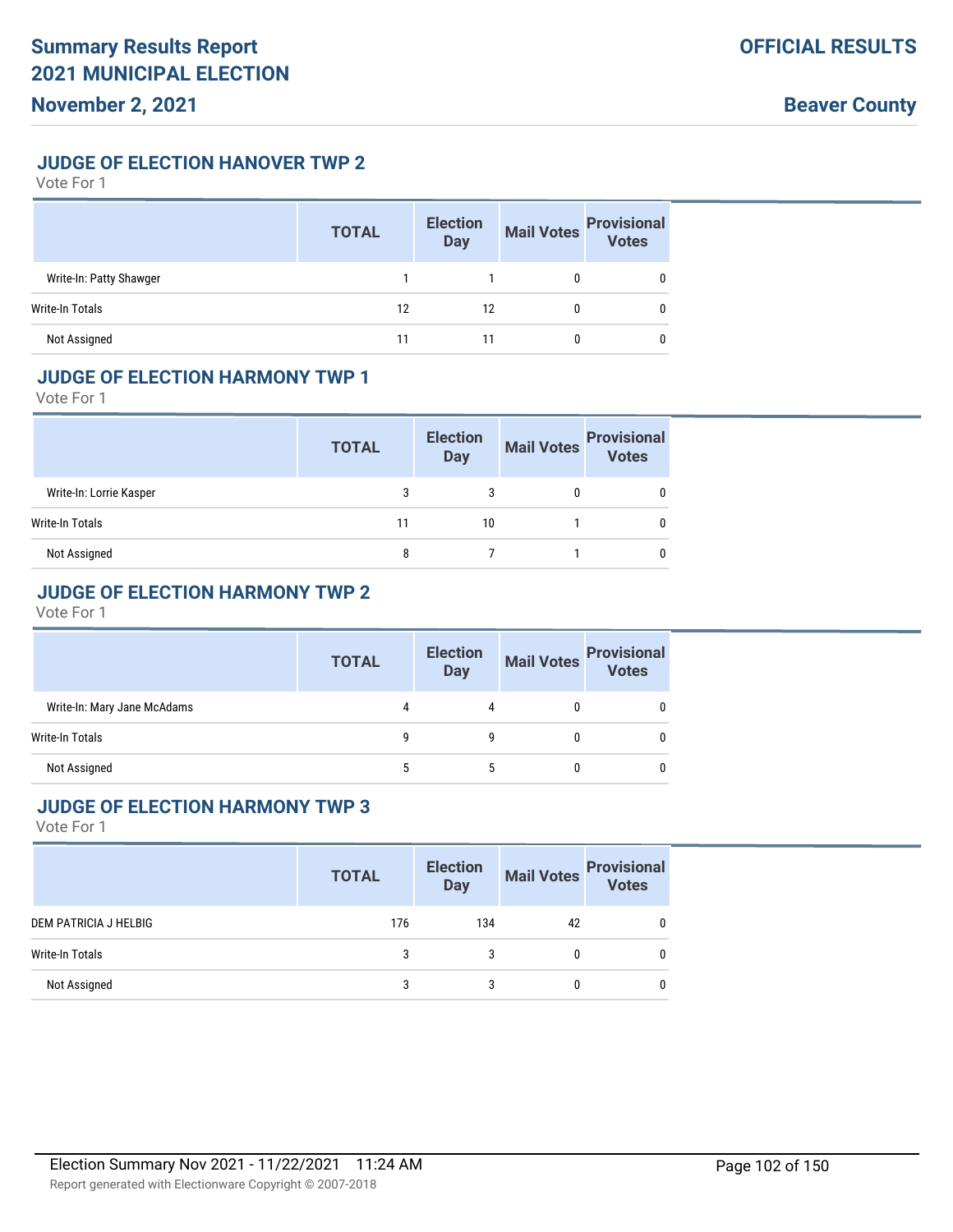#### **JUDGE OF ELECTION HOMEWOOD BORO**

Vote For 1

|                            | <b>TOTAL</b> | <b>Election</b><br><b>Day</b> | <b>Mail Votes</b> | <b>Provisional</b><br>Votes |
|----------------------------|--------------|-------------------------------|-------------------|-----------------------------|
| <b>DEM KRISTIN HUFFMAN</b> | 20           | 19                            |                   |                             |
| <b>Write-In Totals</b>     | 0            |                               |                   |                             |
| Not Assigned               |              |                               |                   |                             |

#### **JUDGE OF ELECTION HOOKSTOWN BORO**

Vote For 1

|                         | <b>TOTAL</b> | <b>Election</b><br><b>Day</b> | <b>Mail Votes</b> | <b>Provisional</b><br>Votes |
|-------------------------|--------------|-------------------------------|-------------------|-----------------------------|
| Write-In: Connie Wilson |              | 4                             |                   |                             |
| Write-In Totals         | 5            | 5                             |                   |                             |
| Not Assigned            |              |                               |                   |                             |

## **JUDGE OF ELECTION HOPEWELL TWP 1**

Vote For 1

|                        | <b>TOTAL</b> | <b>Election</b><br><b>Day</b> | <b>Mail Votes</b> | <b>Provisional</b><br><b>Votes</b> |
|------------------------|--------------|-------------------------------|-------------------|------------------------------------|
| DEM/REP SUE A HULL     | 92           | 69                            | 22                |                                    |
| <b>Write-In Totals</b> |              |                               |                   |                                    |
| Not Assigned           |              |                               |                   |                                    |

#### **JUDGE OF ELECTION HOPEWELL TWP 2**

|                        | <b>TOTAL</b> | <b>Election</b><br>Day |   | Mail Votes Provisional<br>Votes |
|------------------------|--------------|------------------------|---|---------------------------------|
| Write-In: Jacob Nelson |              | 2                      | 0 | 0                               |
| <b>Write-In Totals</b> | 18           | 13                     | 5 | 0                               |
| Not Assigned           | 16           | 11                     | 5 | 0                               |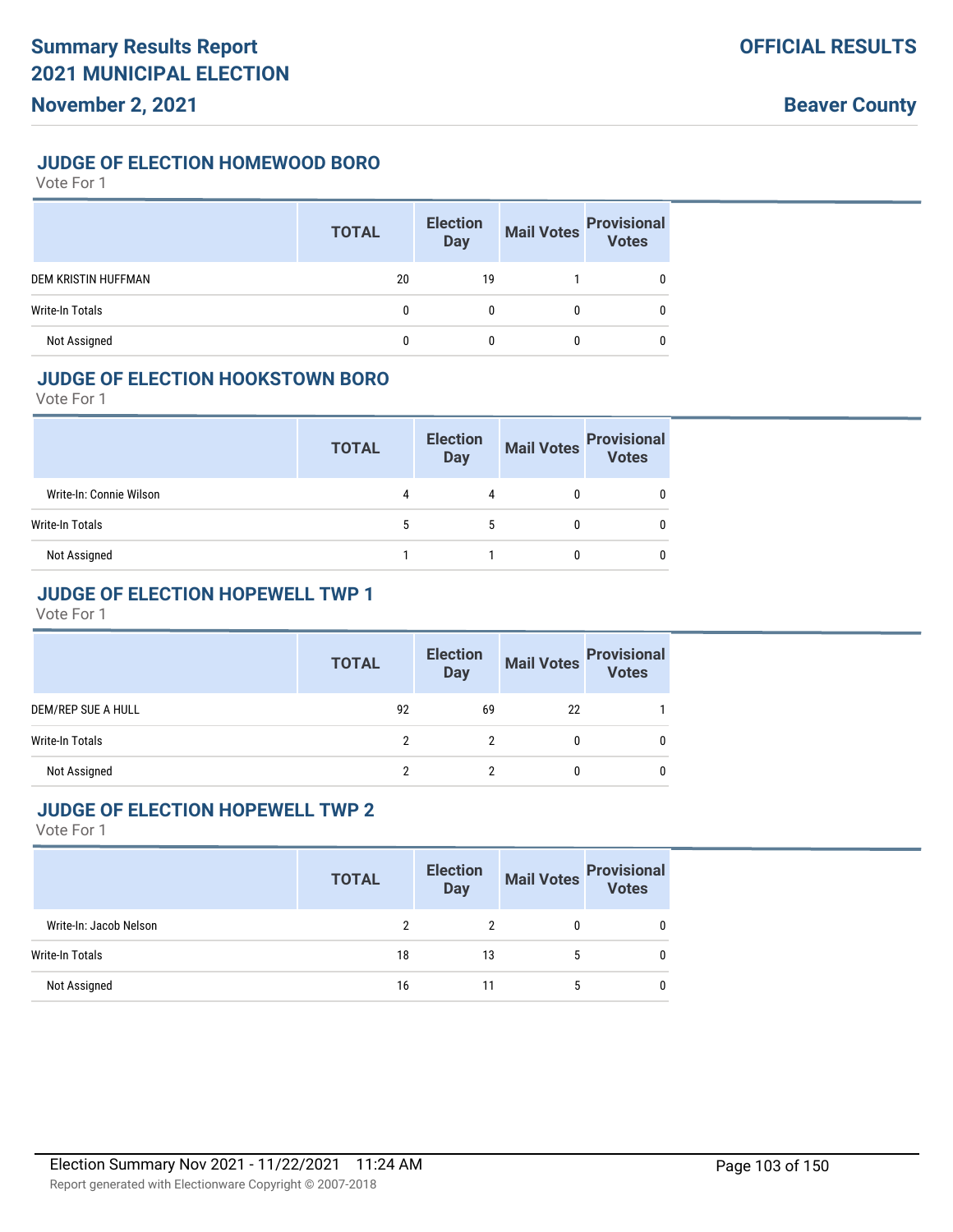#### **JUDGE OF ELECTION HOPEWELL TWP 3**

Vote For 1

|                                      | <b>TOTAL</b> | <b>Election</b><br><b>Day</b> | <b>Mail Votes</b> | <b>Provisional</b><br>Votes |
|--------------------------------------|--------------|-------------------------------|-------------------|-----------------------------|
| <b>DEM COURTNEY BRISKEY SANTILLI</b> | 165          | 126                           | 39                |                             |
| Write-In Totals                      | 5            | 4                             |                   |                             |
| Not Assigned                         | 5            | 4                             |                   |                             |

#### **JUDGE OF ELECTION HOPEWELL TWP 4**

Vote For 1

|                       | <b>TOTAL</b> | <b>Election</b><br><b>Day</b> | <b>Mail Votes</b> | <b>Provisional</b><br>Votes |
|-----------------------|--------------|-------------------------------|-------------------|-----------------------------|
| Write-In: Conor Orend |              |                               |                   |                             |
| Write-In Totals       | 16           | 15                            |                   |                             |
| Not Assigned          | 14           | 13                            |                   |                             |

## **JUDGE OF ELECTION HOPEWELL TWP 5**

Vote For 1

|                          | <b>TOTAL</b> | <b>Election</b><br><b>Day</b> |    | Mail Votes Provisional<br>Votes |
|--------------------------|--------------|-------------------------------|----|---------------------------------|
| <b>DEM DIANE GENNARO</b> | 274          | 185                           | 88 |                                 |
| <b>Write-In Totals</b>   | 23           | 20                            |    | 0                               |
| Not Assigned             | 23           | 20                            |    | 0                               |

#### **JUDGE OF ELECTION HOPEWELL TWP 6**

|                        | <b>TOTAL</b> | <b>Election</b><br><b>Day</b> | <b>Mail Votes</b> | <b>Provisional</b><br>Votes |
|------------------------|--------------|-------------------------------|-------------------|-----------------------------|
| DEM CAROLYN BROWDER    | 308          | 188                           | 119               |                             |
| <b>Write-In Totals</b> | 20           | 18                            |                   |                             |
| Not Assigned           | 20           | 18                            |                   |                             |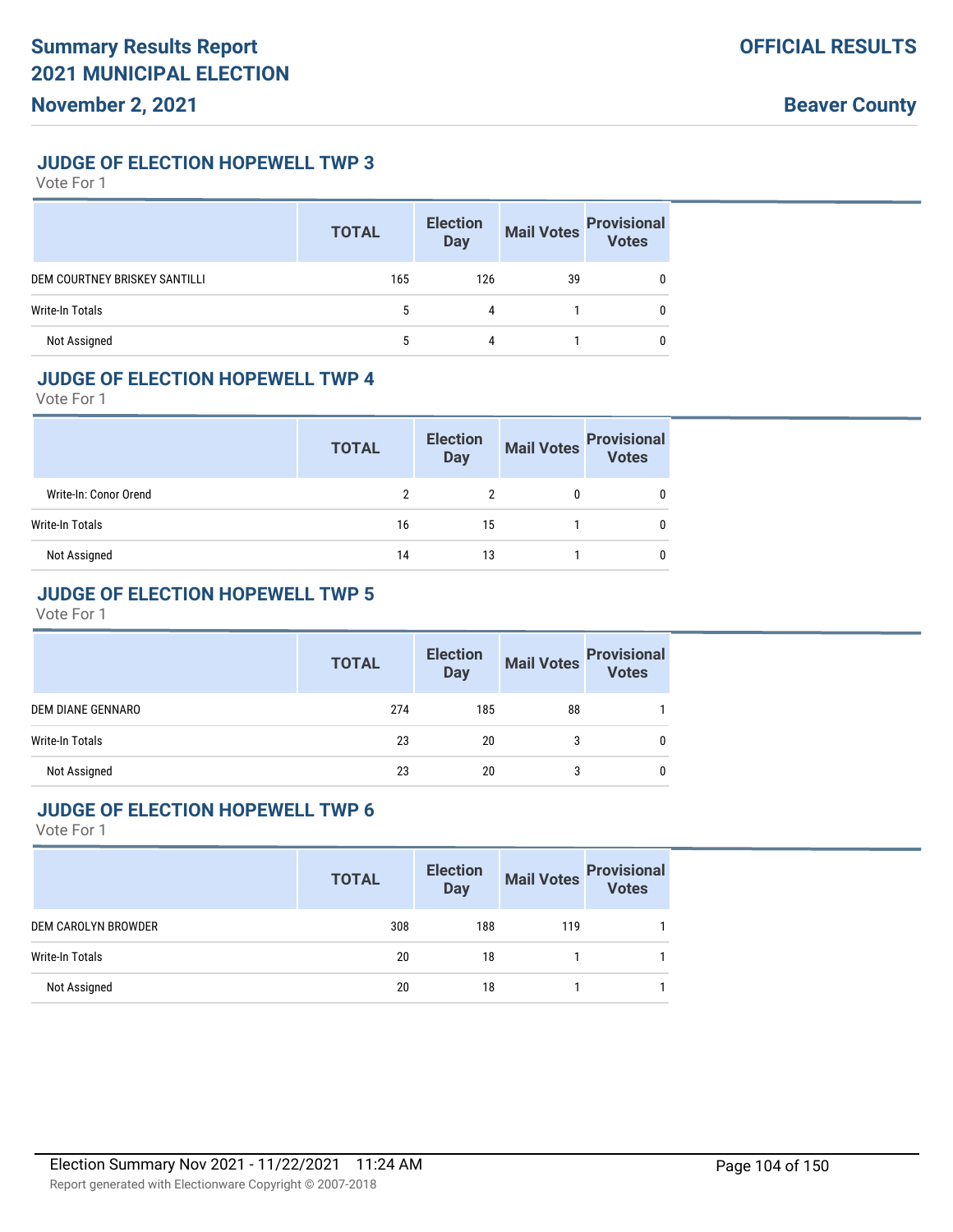#### **JUDGE OF ELECTION HOPEWELL TWP 7**

Vote For 1

|                        | <b>TOTAL</b> | <b>Election</b><br><b>Day</b> | <b>Mail Votes</b> | <b>Provisional</b><br>Votes |
|------------------------|--------------|-------------------------------|-------------------|-----------------------------|
| DEM MARTHA A SEECH     | 395          | 257                           | 138               |                             |
| <b>Write-In Totals</b> | 18           | 17                            |                   | 0                           |
| Not Assigned           | 18           |                               |                   |                             |

## **JUDGE OF ELECTION HOPEWELL TWP 8**

Vote For 1

|                     | <b>TOTAL</b> | <b>Election</b><br><b>Day</b> | <b>Mail Votes</b> | <b>Provisional</b><br>Votes |
|---------------------|--------------|-------------------------------|-------------------|-----------------------------|
| DEM NADINE LEVINGER | 140          | 92                            | 48                |                             |
| Write-In Totals     | 6            | 4                             |                   |                             |
| Not Assigned        | 6            | 4                             |                   |                             |

## **JUDGE OF ELECTION HOPEWELL TWP 9**

Vote For 1

|                            | <b>TOTAL</b> | <b>Election</b><br><b>Day</b> | <b>Mail Votes</b> | <b>Provisional</b><br>Votes |
|----------------------------|--------------|-------------------------------|-------------------|-----------------------------|
| <b>REP JUDITH A HARPER</b> | 321          | 261                           | 60                | 0                           |
| <b>Write-In Totals</b>     |              | 5                             |                   | 0                           |
| Not Assigned               |              |                               |                   |                             |

#### **JUDGE OF ELECTION INDEPENDENCE TWP**

| <b>TOTAL</b> | <b>Election</b><br><b>Day</b> | <b>Mail Votes</b> | <b>Provisional</b><br>Votes |
|--------------|-------------------------------|-------------------|-----------------------------|
| 315          | 245                           | 70                |                             |
| 158          | 157                           |                   |                             |
| 158          | 157                           |                   |                             |
|              |                               |                   |                             |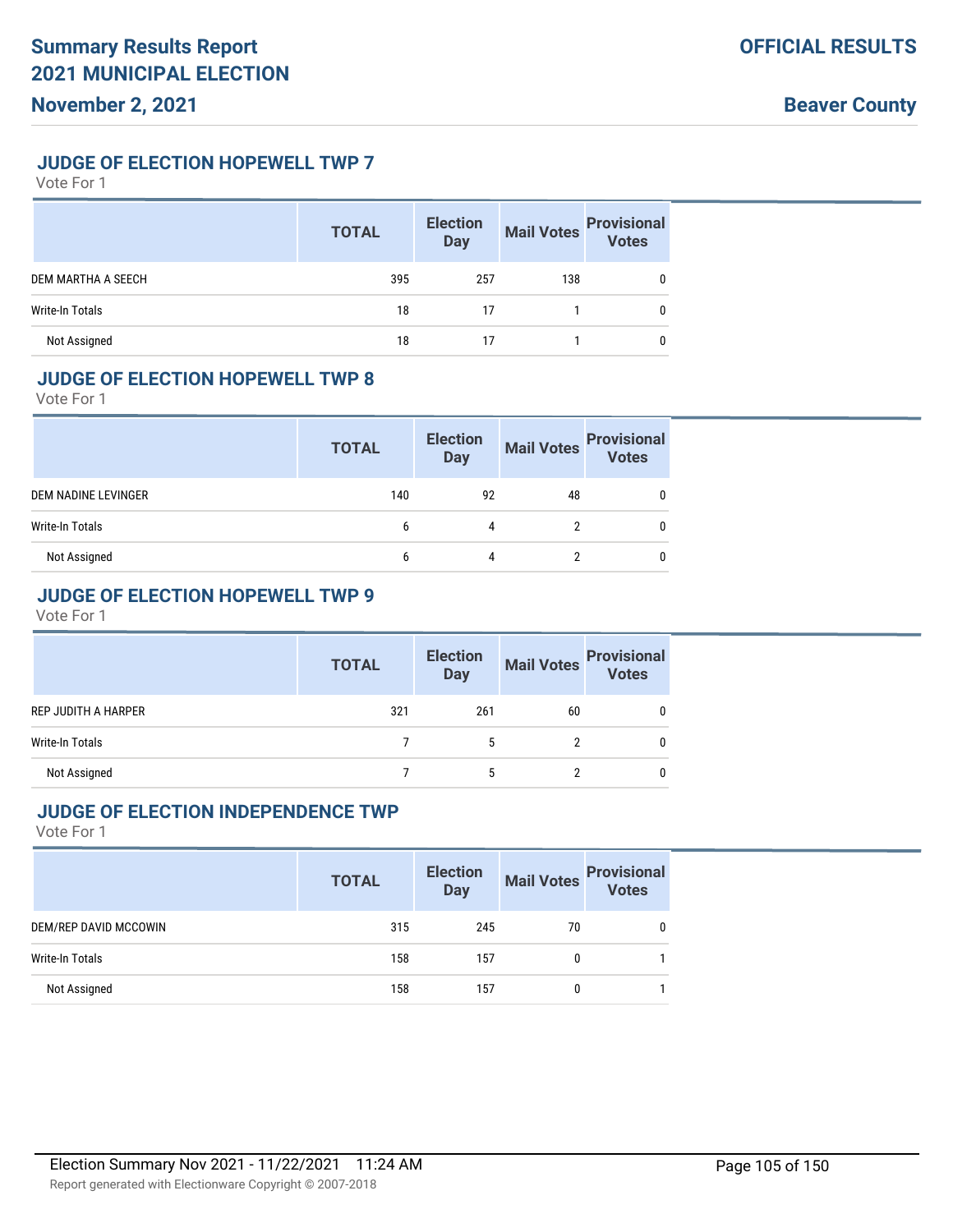## **JUDGE OF ELECTION INDUSTRY BORO**

Vote For 1

|                           | <b>TOTAL</b> | <b>Election</b><br><b>Day</b> | <b>Mail Votes</b> | <b>Provisional</b><br>Votes |
|---------------------------|--------------|-------------------------------|-------------------|-----------------------------|
| Write-In: Ray Schweinberg |              |                               |                   |                             |
| Write-In Totals           | 31           | 30                            |                   |                             |
| Not Assigned              | 29           | 28                            |                   |                             |

#### **JUDGE OF ELECTION KOPPEL BORO**

Vote For 1

|                    | <b>TOTAL</b> | <b>Election</b><br><b>Day</b> | <b>Mail Votes</b> | <b>Provisional</b><br>Votes |
|--------------------|--------------|-------------------------------|-------------------|-----------------------------|
| DEM MARY JO SOBONA | 120          | 98                            | 22                |                             |
| Write-In Totals    |              | 0                             |                   |                             |
| Not Assigned       | 0            | 0                             |                   |                             |

## **JUDGE OF ELECTION MARION TWP**

Vote For 1

|                        | <b>TOTAL</b> | <b>Election</b><br><b>Day</b> |    | Mail Votes Provisional<br>Votes |
|------------------------|--------------|-------------------------------|----|---------------------------------|
| DEM AMY T KELLNER      | 140          | 118                           | 21 |                                 |
| <b>Write-In Totals</b> | 5            | 5                             |    | 0                               |
| Not Assigned           | 5            | 5                             |    |                                 |

#### **JUDGE OF ELECTION MIDLAND BORO 1**

|                             | <b>TOTAL</b> | <b>Election</b><br><b>Day</b> |    | Mail Votes<br>Votes |
|-----------------------------|--------------|-------------------------------|----|---------------------|
| REP CATHERINE KATIE GOODMAN | 234          | 175                           | 59 | 0                   |
| Write-In Totals             |              | $\mathbf{b}$                  |    | 0                   |
| Not Assigned                |              | 5                             |    | 0                   |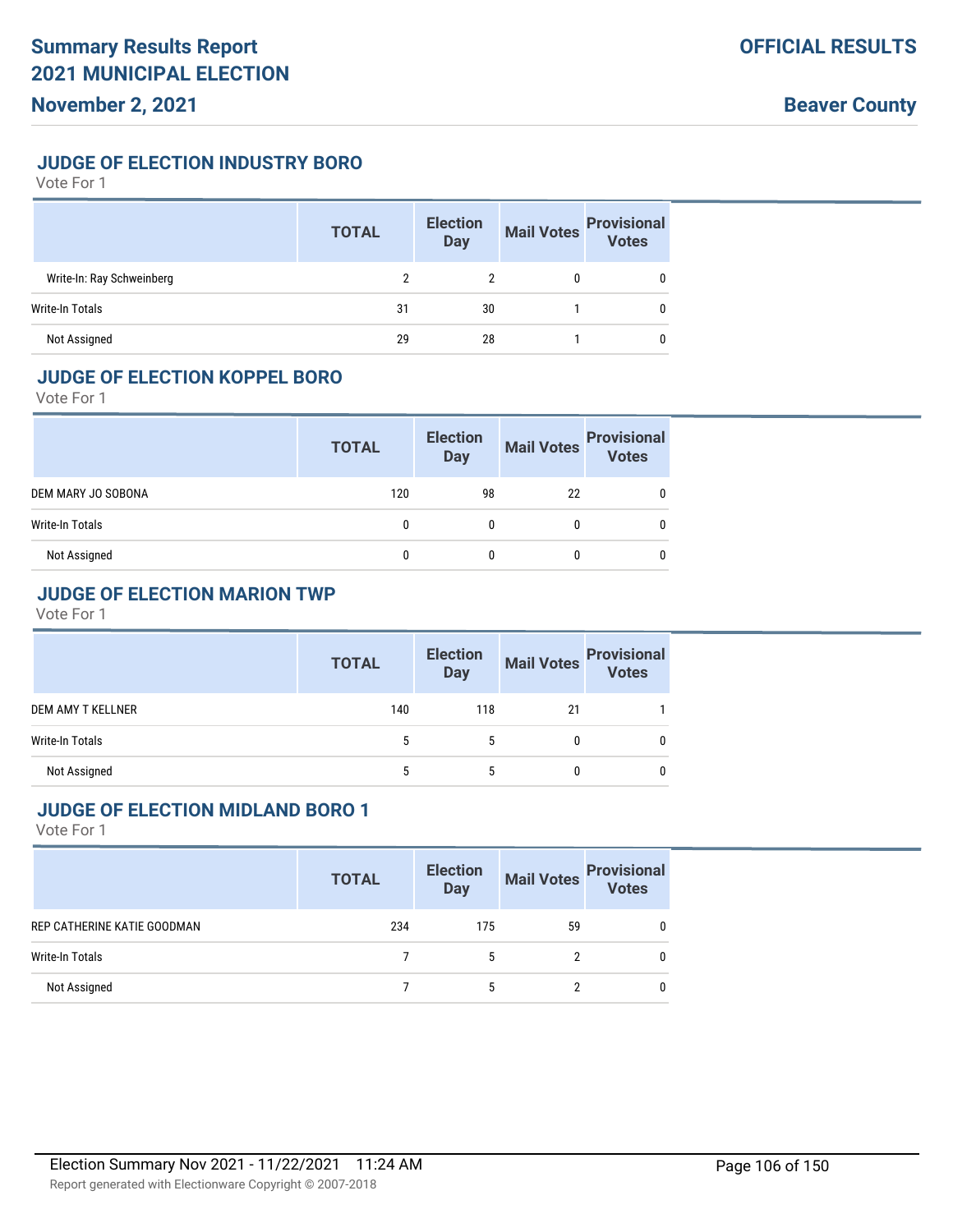#### **JUDGE OF ELECTION MIDLAND BORO 2**

Vote For 1

|                          | <b>TOTAL</b> | <b>Election</b><br><b>Day</b> | <b>Mail Votes</b> | <b>Provisional</b><br>Votes |
|--------------------------|--------------|-------------------------------|-------------------|-----------------------------|
| <b>DEM MARY E SALLIE</b> | 98           | 73                            | 25                |                             |
| Write-In Totals          | າ            | 2                             |                   |                             |
| Not Assigned             |              |                               |                   |                             |

#### **JUDGE OF ELECTION MIDLAND BORO 3**

Vote For 1

|                 | <b>TOTAL</b> | <b>Election</b><br>Day | Mail Votes Provisional<br>Votes |
|-----------------|--------------|------------------------|---------------------------------|
| Write-In Totals | 4            |                        |                                 |
| Not Assigned    | 4            |                        |                                 |

#### **JUDGE OF ELECTION MONACA BORO 1**

Vote For 1

|                           | <b>TOTAL</b> | <b>Election</b><br><b>Day</b> | <b>Mail Votes</b> | <b>Provisional</b><br>Votes |
|---------------------------|--------------|-------------------------------|-------------------|-----------------------------|
| REP CHRISTOPHER HOLLENDEN | 108          | 94                            | 14                |                             |
| Write-In Totals           | 0            | 0                             |                   |                             |
| Not Assigned              |              |                               |                   |                             |

#### **JUDGE OF ELECTION MONACA BORO 2**

|                            | <b>TOTAL</b> | <b>Election</b><br><b>Day</b> | <b>Mail Votes</b> | <b>Provisional</b><br><b>Votes</b> |
|----------------------------|--------------|-------------------------------|-------------------|------------------------------------|
| <b>REP VICKI L JOHNSON</b> | 188          | 141                           | 45                |                                    |
| <b>Write-In Totals</b>     | 5            | 3                             |                   |                                    |
| Not Assigned               |              |                               |                   |                                    |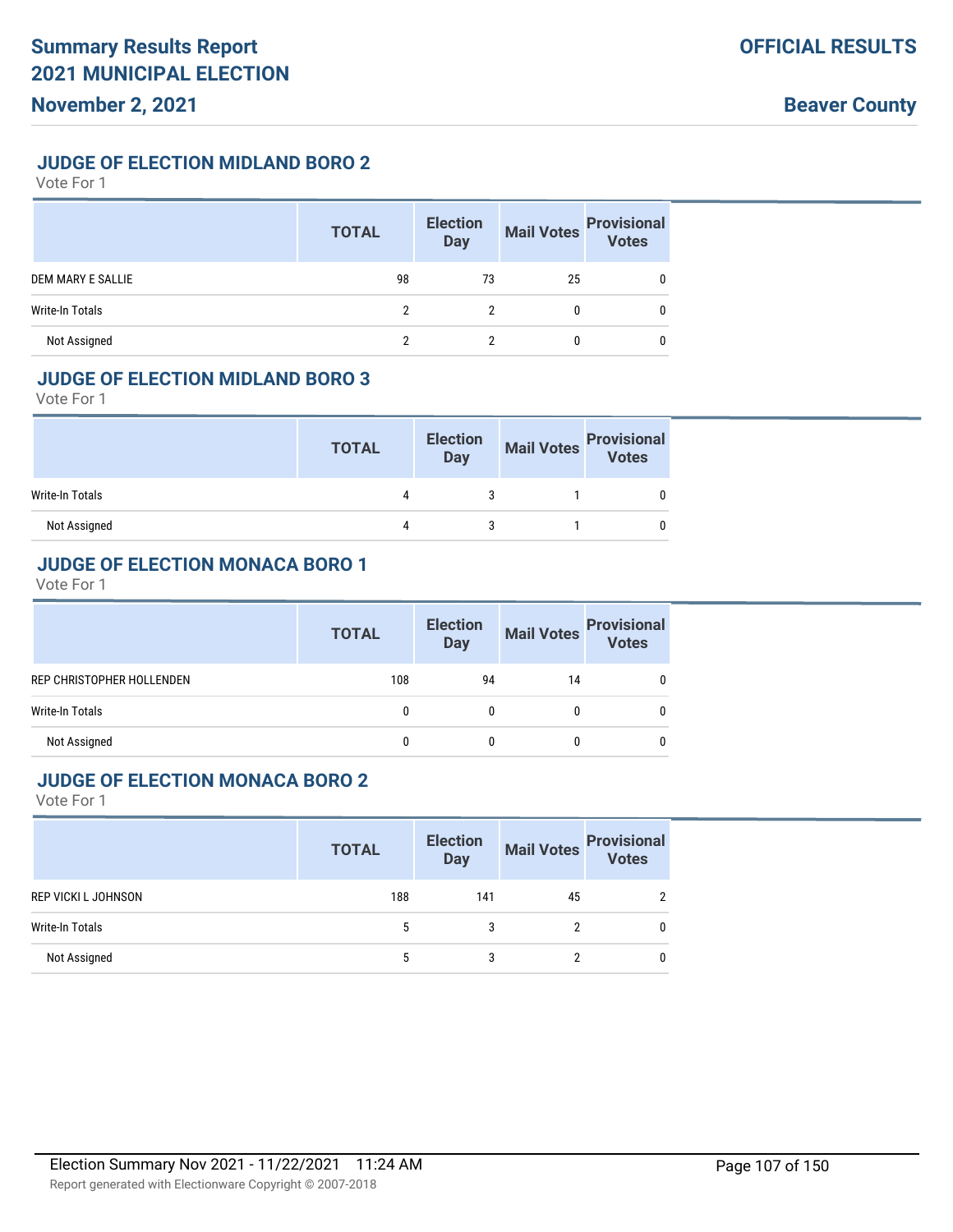#### **JUDGE OF ELECTION MONACA BORO 3**

Vote For 1

|                        | <b>TOTAL</b> | <b>Election</b><br><b>Day</b> | <b>Mail Votes</b> | <b>Provisional</b><br>Votes |
|------------------------|--------------|-------------------------------|-------------------|-----------------------------|
| Write-In: Sherri Weber | 6            | b                             |                   | 0                           |
| Write-In Totals        | 20           | 19                            |                   |                             |
| Not Assigned           | 14           | 13                            |                   |                             |

#### **JUDGE OF ELECTION MONACA BORO 4**

Vote For 1

|                   | <b>TOTAL</b> | <b>Election</b><br><b>Day</b> | <b>Mail Votes</b> | <b>Provisional</b><br>Votes |
|-------------------|--------------|-------------------------------|-------------------|-----------------------------|
| DEM MARTHA RALISH | 261          | 196                           | 65                |                             |
| Write-In Totals   |              |                               |                   |                             |
| Not Assigned      |              |                               |                   |                             |

## **JUDGE OF ELECTION MONACA BORO 5**

Vote For 1

|                        | <b>TOTAL</b> | <b>Election</b><br><b>Day</b> | <b>Mail Votes</b> | <b>Provisional</b><br>Votes |
|------------------------|--------------|-------------------------------|-------------------|-----------------------------|
| DEM RENEE PRITCHARD    | 201          | 178                           | 23                |                             |
| <b>Write-In Totals</b> | b            | b                             | 0                 | 0                           |
| Not Assigned           | b            |                               |                   |                             |

#### **JUDGE OF ELECTION NEW BRIGHTON BORO 1**

|                        | <b>TOTAL</b> | <b>Election</b><br>Day | Mail Votes<br>Votes |   |
|------------------------|--------------|------------------------|---------------------|---|
| Write-In: Hali Wagurak | 10           | 10                     |                     | C |
| Write-In Totals        | 27           | 24                     |                     |   |
| Not Assigned           |              | 14                     |                     |   |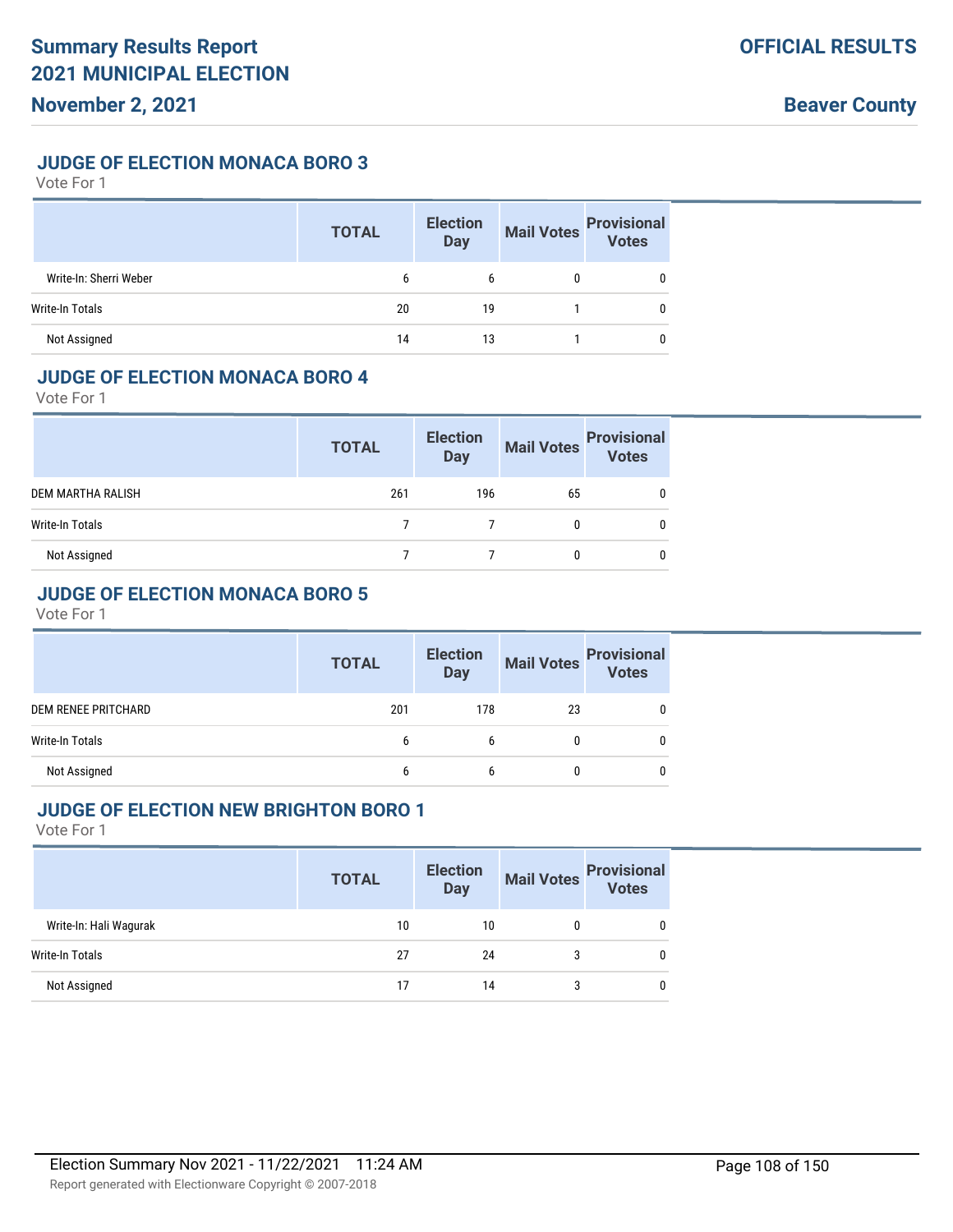### **JUDGE OF ELECTION NEW BRIGHTON BORO 2**

Vote For 1

|                          | <b>TOTAL</b> | <b>Election</b><br><b>Day</b> | <b>Mail Votes</b> | <b>Provisional</b><br>Votes |
|--------------------------|--------------|-------------------------------|-------------------|-----------------------------|
| Write-In: Barbara Sheets | 38           | 38                            |                   |                             |
| Write-In Totals          | 45           | 43                            |                   |                             |
| Not Assigned             |              | 5                             |                   |                             |

# **JUDGE OF ELECTION NEW BRIGHTON BORO 3**

Vote For 1

|                                     | <b>TOTAL</b> | <b>Election</b><br><b>Day</b> | <b>Mail Votes</b> | <b>Provisional</b><br>Votes |
|-------------------------------------|--------------|-------------------------------|-------------------|-----------------------------|
| Write-In: Catherine "Cathy" Collins | 5            | 5                             |                   |                             |
| Write-In Totals                     | 15           | 15                            |                   |                             |
| Not Assigned                        | 10           | 10                            |                   |                             |

# **JUDGE OF ELECTION NEW BRIGHTON BORO 4**

Vote For 1

|                        | <b>TOTAL</b> | <b>Election</b><br><b>Day</b> | Mail Votes | <b>Provisional</b><br><b>Votes</b> |
|------------------------|--------------|-------------------------------|------------|------------------------------------|
| REP ELEANOR L CABANA   | 102          | 90                            | 12         |                                    |
| <b>Write-In Totals</b> | 12           | 8                             | 4          |                                    |
| Not Assigned           | 12           | 8                             | 4          |                                    |

# **JUDGE OF ELECTION NEW BRIGHTON BORO 5**

|                   | <b>TOTAL</b> | <b>Election</b><br><b>Day</b> |    | Mail Votes<br>Votes<br>Votes |
|-------------------|--------------|-------------------------------|----|------------------------------|
| DEM BRENDA KASZER | 157          | 118                           | 39 |                              |
| Write-In Totals   |              | q                             |    |                              |
| Not Assigned      |              | g                             |    |                              |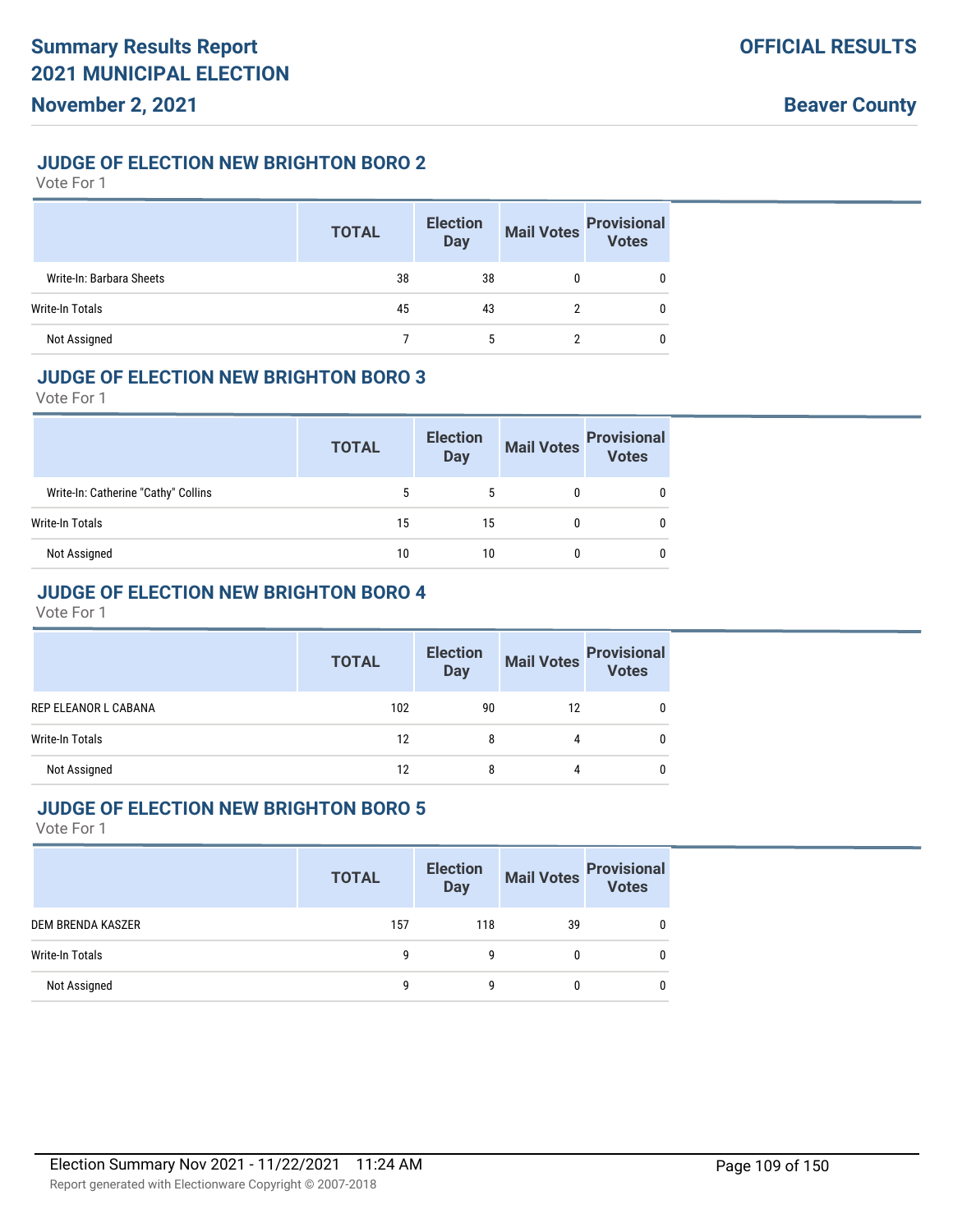### **JUDGE OF ELECTION NEW GALILEE BORO**

Vote For 1

|                             | <b>TOTAL</b> | <b>Election</b><br><b>Day</b> | <b>Mail Votes</b> | <b>Provisional</b><br>Votes |
|-----------------------------|--------------|-------------------------------|-------------------|-----------------------------|
| <b>REP PATRICIA A HENRY</b> | 42           | 36                            |                   |                             |
| <b>Write-In Totals</b>      | 0            |                               |                   |                             |
| Not Assigned                |              |                               |                   |                             |

### **JUDGE OF ELECTION NEW SEWICKLEY TWP 1**

Vote For 1

|                        | <b>TOTAL</b> | <b>Election</b><br><b>Day</b> | <b>Mail Votes</b> | <b>Provisional</b><br><b>Votes</b> |
|------------------------|--------------|-------------------------------|-------------------|------------------------------------|
| DEM/REP DOLORES FULTON | 704          | 412                           | 289               | 3                                  |
| Write-In Totals        | 10           | 5                             | 5                 |                                    |
| Not Assigned           | 10           | 5                             | 5                 |                                    |

# **JUDGE OF ELECTION NEW SEWICKLEY TWP 2**

Vote For 1

|                           | <b>TOTAL</b> | <b>Election</b><br><b>Day</b> | <b>Mail Votes</b> | <b>Provisional</b><br><b>Votes</b> |
|---------------------------|--------------|-------------------------------|-------------------|------------------------------------|
| <b>REP CHERYL J SNAIR</b> | 422          | 338                           | 82                |                                    |
| <b>Write-In Totals</b>    | 15           | 12                            |                   |                                    |
| Not Assigned              | 15           | 12                            |                   |                                    |

#### **JUDGE OF ELECTION NEW SEWICKLEY TWP 3**

|                     | <b>TOTAL</b> | <b>Election</b><br><b>Day</b> | Mail Votes | <b>Provisional</b><br>Votes |
|---------------------|--------------|-------------------------------|------------|-----------------------------|
| REP CANDIS DONAWITZ | 333          | 282                           | 51         |                             |
| Write-In Totals     |              | 4                             | 0          |                             |
| Not Assigned        |              | 4                             | 0          |                             |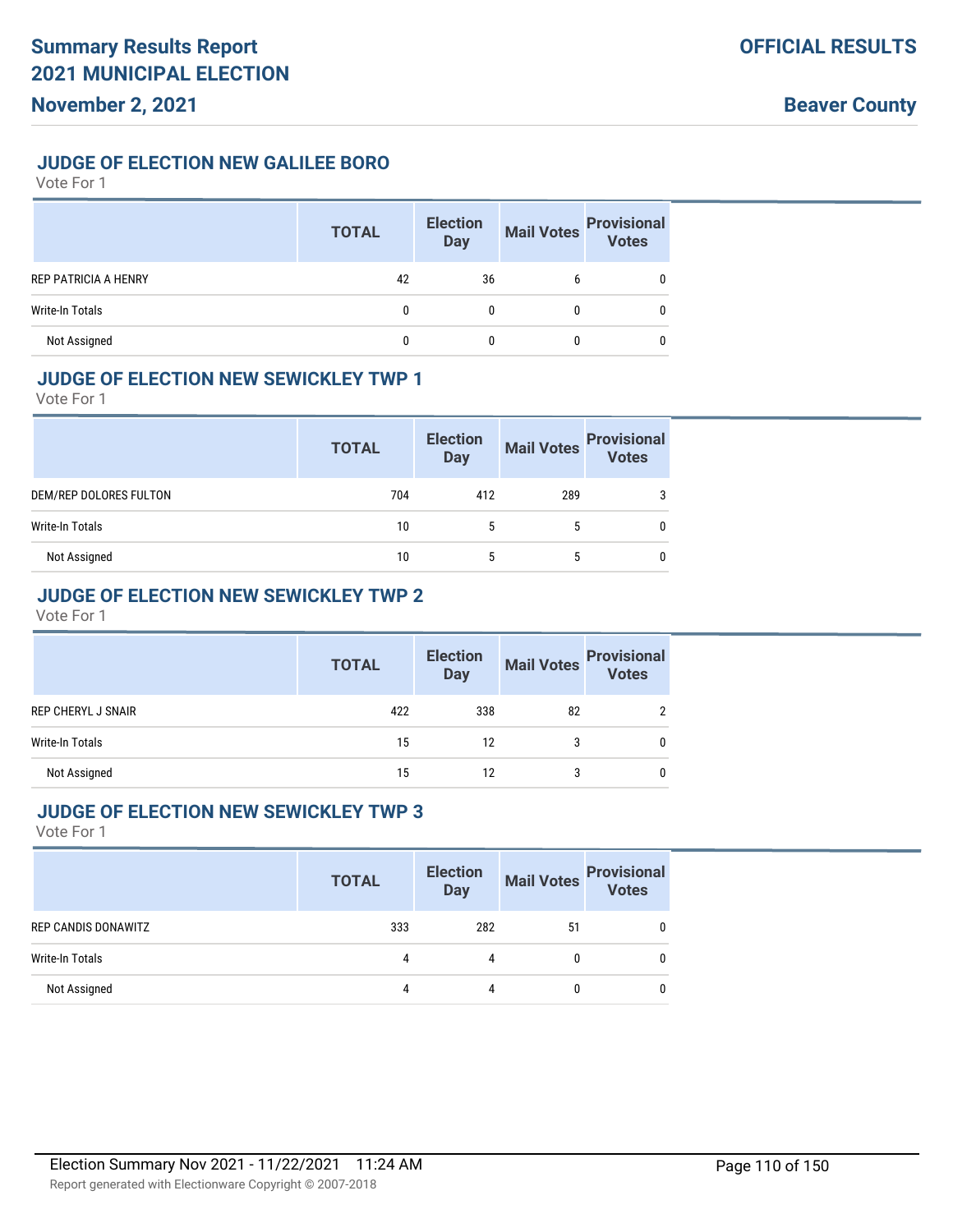## **JUDGE OF ELECTION NORTH SEWICKLEY TWP 1**

Vote For 1

|                           | <b>TOTAL</b> | <b>Election</b><br><b>Day</b> | <b>Mail Votes</b> | <b>Provisional</b><br>Votes |
|---------------------------|--------------|-------------------------------|-------------------|-----------------------------|
| Write-In: Matthew Kelosky |              |                               |                   |                             |
| Write-In Totals           | 13           | 13                            |                   |                             |
| Not Assigned              |              |                               |                   |                             |

### **JUDGE OF ELECTION NORTH SEWICKLEY TWP 2**

Vote For 1

|                           | <b>TOTAL</b> | <b>Election</b><br><b>Day</b> | <b>Mail Votes</b> | <b>Provisional</b><br><b>Votes</b> |
|---------------------------|--------------|-------------------------------|-------------------|------------------------------------|
| Write-In: Richard Christy | 5            | 5                             |                   | 0                                  |
| Write-In Totals           | 17           | 17                            |                   |                                    |
| Not Assigned              | 12           | 12                            |                   | 0                                  |

# **JUDGE OF ELECTION NORTH SEWICKLEY TWP 3**

Vote For 1

|                            | <b>TOTAL</b> | <b>Election</b><br><b>Day</b> | <b>Mail Votes</b> | <b>Provisional</b><br><b>Votes</b> |
|----------------------------|--------------|-------------------------------|-------------------|------------------------------------|
| <b>DEM JANICE DOUGLASS</b> | 260          | 218                           | 42                |                                    |
| <b>Write-In Totals</b>     | 11           | 10                            |                   |                                    |
| Not Assigned               | 11           | 10                            |                   |                                    |

# **JUDGE OF ELECTION NORTH SEWICKLEY TWP 4**

|                       | <b>TOTAL</b> | <b>Election</b><br><b>Day</b> |   | Mail Votes Provisional<br>Votes |
|-----------------------|--------------|-------------------------------|---|---------------------------------|
| Write-In: Shari Pesce | 11           | 11                            | 0 |                                 |
| Write-In Totals       | 12           | 11                            |   |                                 |
| Not Assigned          |              |                               |   |                                 |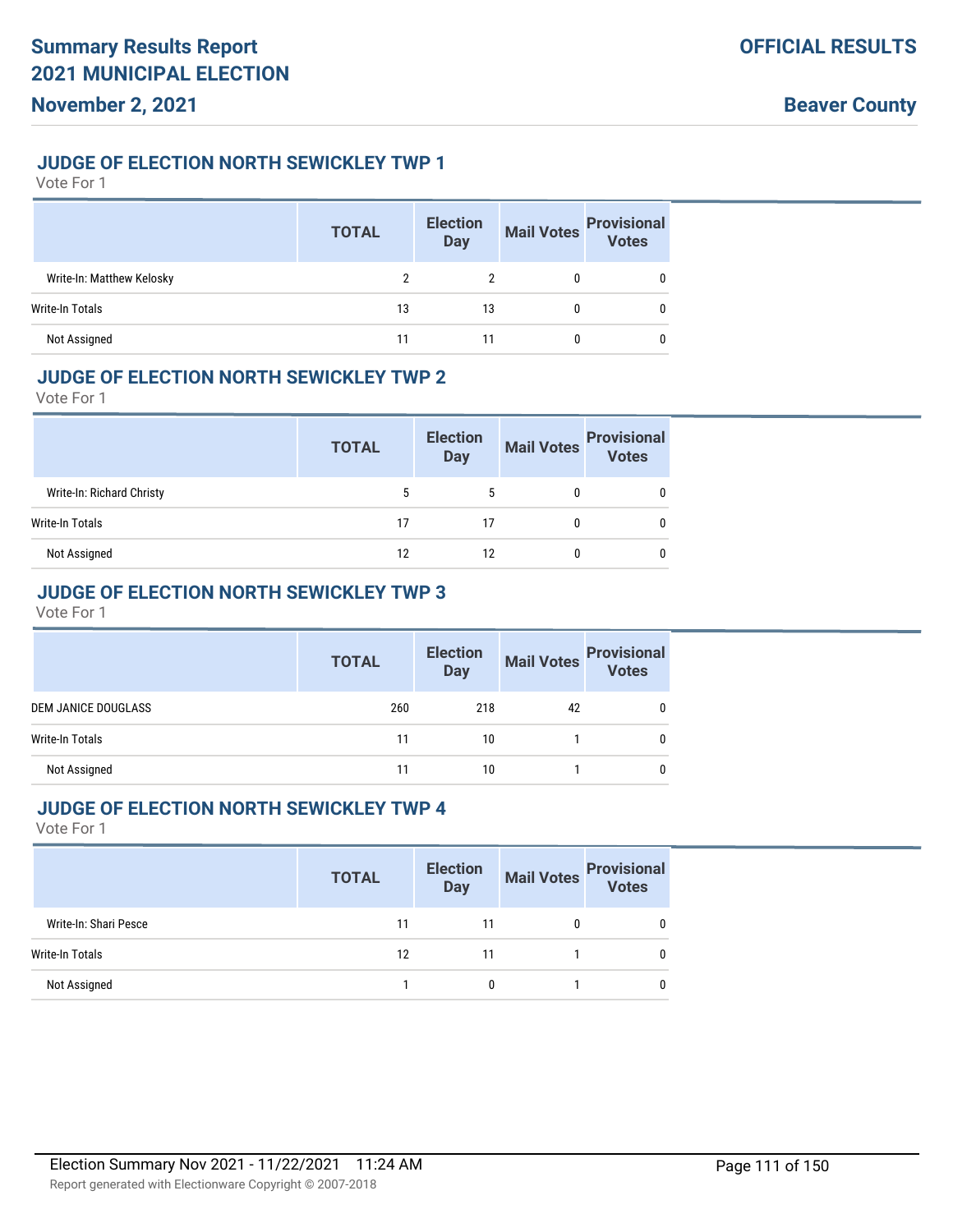### **JUDGE OF ELECTION NORTH SEWICKLEY TWP 5**

Vote For 1

|                                | <b>TOTAL</b> | <b>Election</b><br><b>Day</b> | <b>Mail Votes</b> | <b>Provisional</b><br>Votes |
|--------------------------------|--------------|-------------------------------|-------------------|-----------------------------|
| <b>REP MARY ISENBERG REICH</b> | 308          | 268                           | 40                | 0                           |
| Write-In Totals                |              |                               | $\mathbf{0}$      | 0                           |
| Not Assigned                   |              |                               | 0                 | 0                           |

# **JUDGE OF ELECTION OHIOVILLE BORO 1**

Vote For 1

|                                   | <b>TOTAL</b> | <b>Election</b><br><b>Day</b> | <b>Mail Votes</b> | <b>Provisional</b><br>Votes |
|-----------------------------------|--------------|-------------------------------|-------------------|-----------------------------|
| Write-In: Deborah "Debbie" Shaner | 5            | 5                             |                   | 0                           |
| Write-In Totals                   | 25           | 25                            |                   |                             |
| Not Assigned                      | 20           | 20                            |                   | 0                           |

# **JUDGE OF ELECTION OHIOVILLE BORO 2**

Vote For 1

|                       | <b>TOTAL</b> | <b>Election</b><br><b>Day</b> | <b>Mail Votes</b> | <b>Provisional</b> |
|-----------------------|--------------|-------------------------------|-------------------|--------------------|
| DEM DEBORAH A MERRITT | 320          | 260                           | 59                |                    |
| Write-In Totals       | b            |                               |                   |                    |
| Not Assigned          | b            |                               |                   |                    |

#### **JUDGE OF ELECTION PATTERSON HEIGHTS BORO**

|                        | <b>TOTAL</b> | <b>Election</b><br><b>Day</b> |    | Mail Votes<br>Votes |
|------------------------|--------------|-------------------------------|----|---------------------|
| <b>REP JACK DOYLE</b>  | 165          | 134                           | 31 |                     |
| <b>Write-In Totals</b> |              | 0                             |    |                     |
| Not Assigned           | ົ            | 0                             |    |                     |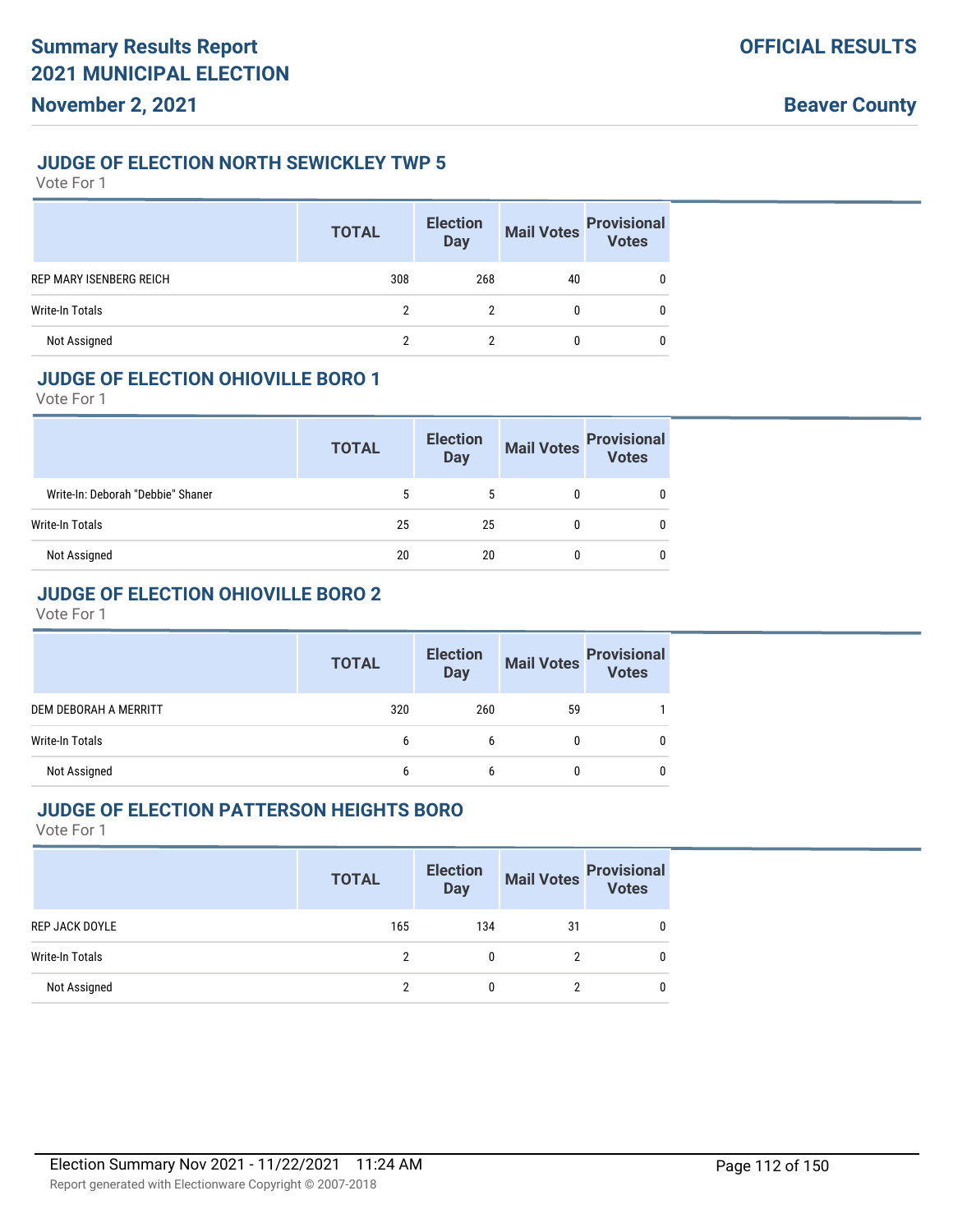### **JUDGE OF ELECTION PATTERSON TWP 1**

Vote For 1

|                        | <b>TOTAL</b> | <b>Election</b><br><b>Day</b> | <b>Mail Votes</b> | <b>Provisional</b><br>Votes |
|------------------------|--------------|-------------------------------|-------------------|-----------------------------|
| REP KATHARYN M RISTAU  | 259          | 230                           | 29                |                             |
| <b>Write-In Totals</b> |              | 6                             |                   |                             |
| Not Assigned           |              | 6                             |                   |                             |

# **JUDGE OF ELECTION PATTERSON TWP 2**

Vote For 1

|                        | <b>TOTAL</b> | <b>Election</b><br><b>Day</b> | <b>Mail Votes</b> | <b>Provisional</b><br>Votes |
|------------------------|--------------|-------------------------------|-------------------|-----------------------------|
| DEM MARJEAN STEPHENSON | 172          | 134                           | 38                |                             |
| Write-In Totals        | 4            | 4                             |                   |                             |
| Not Assigned           | 4            | 4                             |                   |                             |

# **JUDGE OF ELECTION POTTER TWP**

Vote For 1

|                        | <b>TOTAL</b> | <b>Election</b><br><b>Day</b> | <b>Mail Votes</b> | <b>Provisional</b><br>Votes |
|------------------------|--------------|-------------------------------|-------------------|-----------------------------|
| <b>REP LINDA LERCH</b> | 183          | 164                           | 19                |                             |
| <b>Write-In Totals</b> |              |                               |                   |                             |
| Not Assigned           |              |                               |                   | 0                           |

# **JUDGE OF ELECTION PULASKI TWP**

|                      | <b>TOTAL</b> | <b>Election</b><br><b>Day</b> | Mail Votes<br>Votes<br>Votes |              |
|----------------------|--------------|-------------------------------|------------------------------|--------------|
| DEM RISHELL L MILLER | 154          | 114                           | 40                           | 0            |
| Write-In Totals      | 4            |                               | 0                            | $\mathbf{0}$ |
| Not Assigned         | 4            |                               | 0                            | 0            |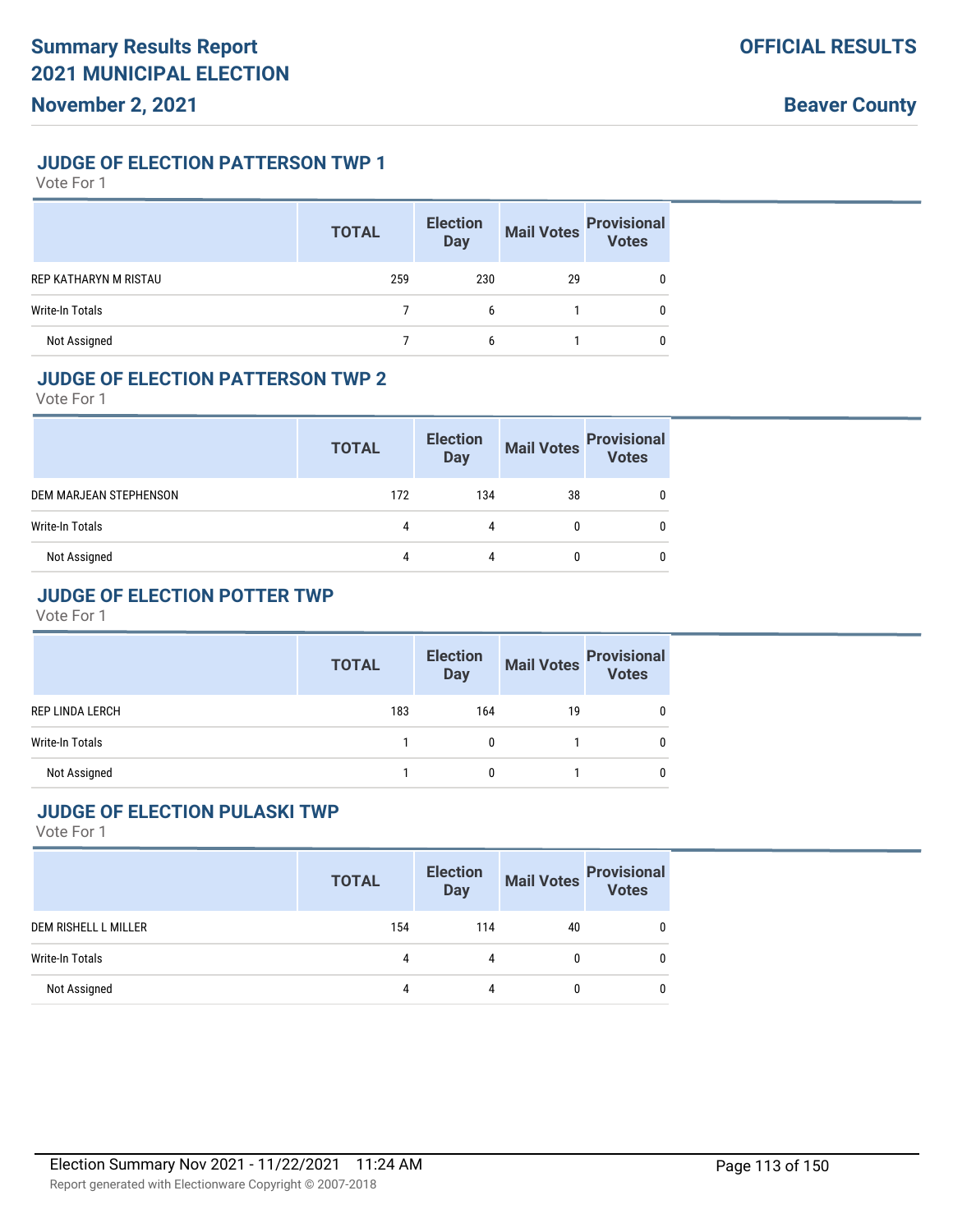#### **JUDGE OF ELECTION RACCOON TWP 1**

Vote For 1

|                            | <b>TOTAL</b> | <b>Election</b><br><b>Day</b> | <b>Mail Votes</b> | <b>Provisional</b><br>Votes |
|----------------------------|--------------|-------------------------------|-------------------|-----------------------------|
| <b>DEM EILEEN MARSHALL</b> | 261          | 199                           | 62                |                             |
| <b>Write-In Totals</b>     | q            | 8                             |                   |                             |
| Not Assigned               | g            |                               |                   |                             |

### **JUDGE OF ELECTION RACCOON TWP 2**

Vote For 1

|                    | <b>TOTAL</b> | <b>Election</b><br>Day | <b>Mail Votes</b> | <b>Provisional</b><br>Votes |
|--------------------|--------------|------------------------|-------------------|-----------------------------|
| REP BEVERLY FOXALL | 248          | 220                    | 28                |                             |
| Write-In Totals    |              | 0                      |                   |                             |
| Not Assigned       |              |                        |                   |                             |

# **JUDGE OF ELECTION ROCHESTER BORO 1**

Vote For 1

|                        | <b>TOTAL</b> | <b>Election</b><br><b>Day</b> | <b>Mail Votes</b> | <b>Provisional</b><br><b>Votes</b> |
|------------------------|--------------|-------------------------------|-------------------|------------------------------------|
| Write-In: Rhonda West  |              |                               |                   |                                    |
| <b>Write-In Totals</b> | 14           | 10                            | 4                 |                                    |
| Not Assigned           | 13           |                               | Δ                 |                                    |

#### **JUDGE OF ELECTION ROCHESTER BORO 2**

|                           | <b>TOTAL</b> | <b>Election</b><br><b>Day</b> | Mail Votes<br>Votes |
|---------------------------|--------------|-------------------------------|---------------------|
| Write-In: Dangena Johnson |              |                               |                     |
| Write-In Totals           | 8            |                               |                     |
| Not Assigned              |              | 4                             |                     |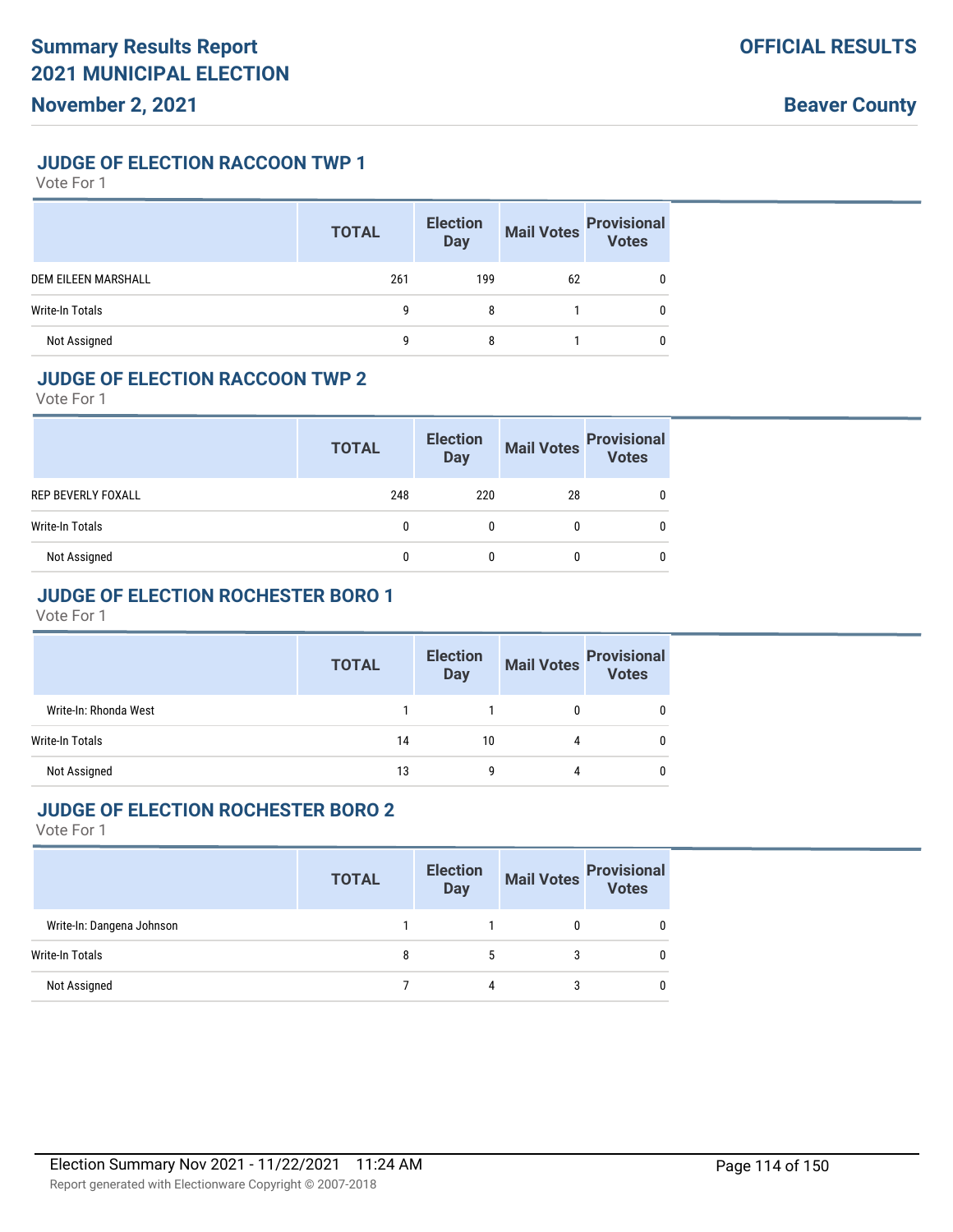### **JUDGE OF ELECTION ROCHESTER BORO 3**

#### Vote For 1

|                           | <b>TOTAL</b> | <b>Election</b><br><b>Day</b> | <b>Mail Votes</b> | <b>Provisional</b><br>Votes |
|---------------------------|--------------|-------------------------------|-------------------|-----------------------------|
| Write-In: Gerald Vail Jr. |              |                               |                   |                             |
| Write-In Totals           | b            | b                             |                   |                             |
| Not Assigned              |              |                               |                   |                             |

#### **JUDGE OF ELECTION ROCHESTER BORO 4**

Vote For 1

|                    | <b>TOTAL</b> | <b>Election</b><br><b>Day</b> | <b>Mail Votes</b> | <b>Provisional</b><br>Votes |
|--------------------|--------------|-------------------------------|-------------------|-----------------------------|
| DEM GERALD KISLOCK | 95           | 76                            | 19                |                             |
| Write-In Totals    |              |                               |                   |                             |
| Not Assigned       | 3            | 3                             |                   |                             |

# **JUDGE OF ELECTION ROCHESTER TWP 1**

Vote For 1

|                        | <b>TOTAL</b> | <b>Election</b><br><b>Day</b> |    | Mail Votes<br>Votes |
|------------------------|--------------|-------------------------------|----|---------------------|
| DEM MARILYN C WINKLE   | 164          | 135                           | 28 |                     |
| <b>Write-In Totals</b> |              |                               |    | 0                   |
| Not Assigned           |              |                               |    | 0                   |

#### **JUDGE OF ELECTION ROCHESTER TWP 2**

|                        | <b>TOTAL</b> | <b>Election</b><br><b>Day</b> |    | Mail Votes Provisional<br>Votes |
|------------------------|--------------|-------------------------------|----|---------------------------------|
| <b>TATHA SMILEK</b>    | 310          | 256                           | 54 | 0                               |
| <b>Write-In Totals</b> | b            |                               |    |                                 |
| Not Assigned           | b            |                               |    |                                 |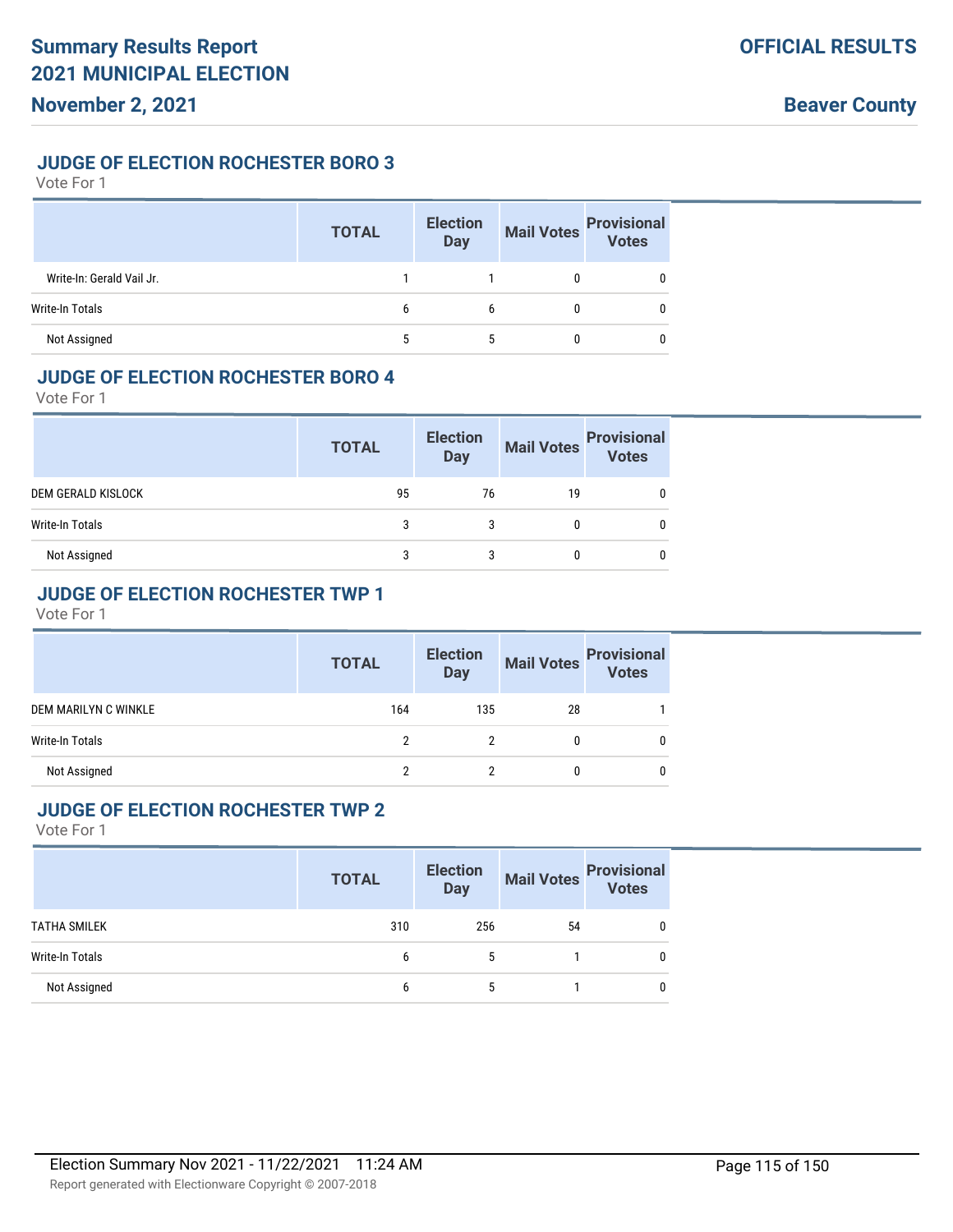## **JUDGE OF ELECTION SHIPPINGPORT BORO**

#### Vote For 1

|                                   | <b>TOTAL</b> | <b>Election</b><br><b>Day</b> | <b>Mail Votes</b> | <b>Provisional</b><br>Votes |
|-----------------------------------|--------------|-------------------------------|-------------------|-----------------------------|
| Write-In: Angela Fawley-Goughnour | 4            | 4                             |                   | 0                           |
| Write-In Totals                   | b            | b                             |                   | 0                           |
| Not Assigned                      |              |                               |                   | 0                           |

### **JUDGE OF ELECTION SOUTH BEAVER TWP**

Vote For 1

|                         | <b>TOTAL</b> | <b>Election</b><br><b>Day</b> | <b>Mail Votes</b> | <b>Provisional</b><br>Votes |
|-------------------------|--------------|-------------------------------|-------------------|-----------------------------|
| <b>DEM CARLA WYBERG</b> | 389          | 280                           | 109               | 0                           |
| Write-In Totals         | 16           | 15                            |                   | 0                           |
| Not Assigned            | 16           | 15                            |                   | 0                           |

# **JUDGE OF ELECTION SOUTH HEIGHTS BORO**

Vote For 1

|                        | <b>TOTAL</b> | <b>Election</b><br><b>Day</b> |    | Mail Votes Provisional<br>Votes |
|------------------------|--------------|-------------------------------|----|---------------------------------|
| DEM MAUREEN EGENLAUF   | 71           | 56                            | 15 |                                 |
| <b>Write-In Totals</b> | ົ            |                               |    |                                 |
| Not Assigned           |              |                               |    |                                 |

#### **JUDGE OF ELECTION WEST MAYFIELD BORO**

|                        | <b>TOTAL</b> | <b>Election</b><br><b>Day</b> |    | Mail Votes<br>Votes<br>Votes |
|------------------------|--------------|-------------------------------|----|------------------------------|
| DEM BARBARA GORDAN     | 208          | 157                           | 51 |                              |
| <b>Write-In Totals</b> | 10           | g                             |    |                              |
| Not Assigned           | 10           | g                             |    |                              |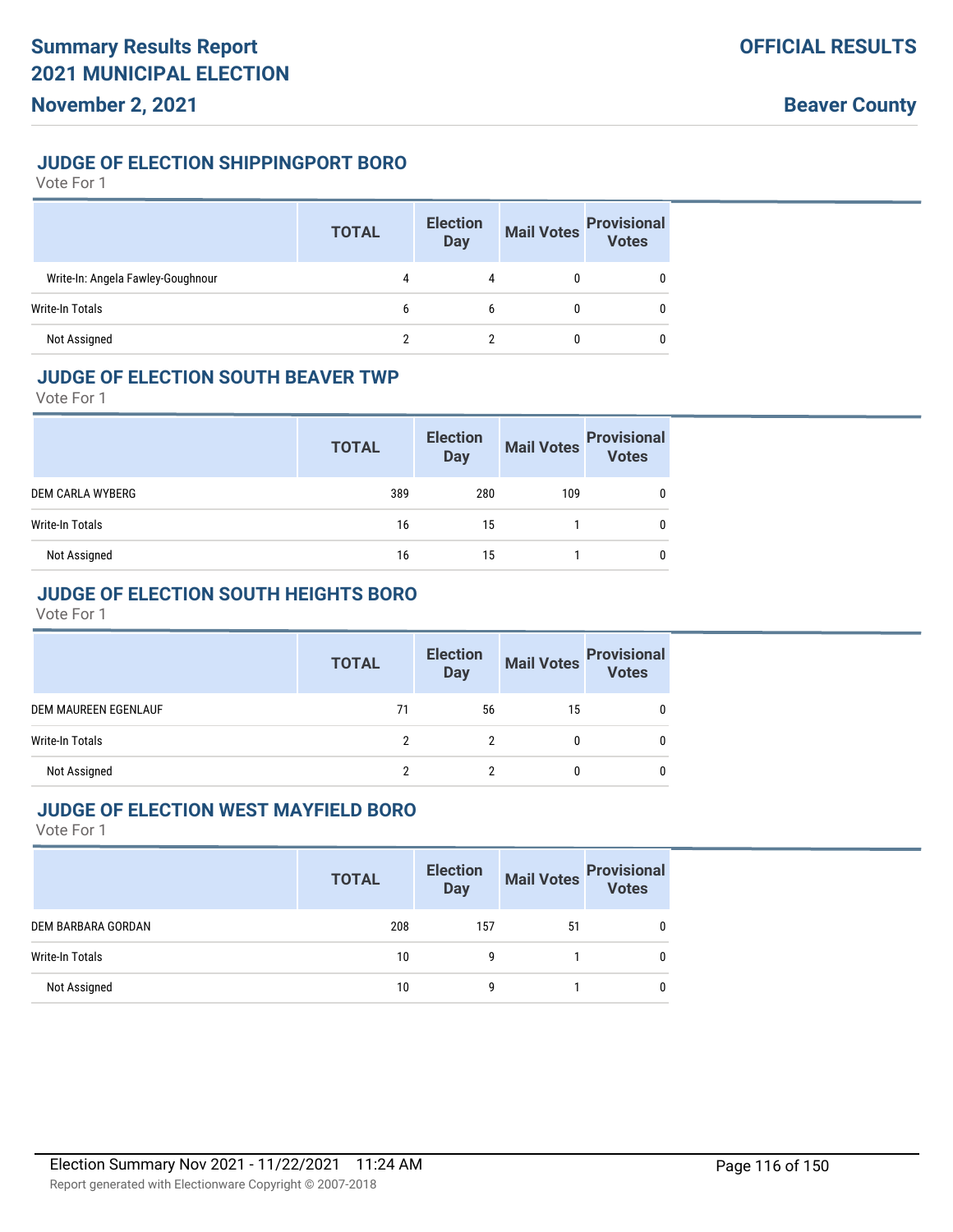# **November 2, 2021**

**Beaver County**

**JUDGE OF ELECTION WHITE TWP**

Vote For 1

|                           | <b>TOTAL</b> | <b>Election</b><br><b>Day</b> | <b>Mail Votes</b> | <b>Provisional</b><br>Votes |
|---------------------------|--------------|-------------------------------|-------------------|-----------------------------|
| Write-In: Samantha Watson |              |                               |                   |                             |
| Write-In Totals           | b            | 4                             |                   |                             |
| Not Assigned              |              |                               |                   |                             |

### **INSPECTOR OF ELECTION ALIQUIPPA 1**

Vote For 1

|                    | <b>TOTAL</b> | <b>Election</b><br><b>Day</b> | <b>Mail Votes</b> | <b>Provisional</b><br>Votes |
|--------------------|--------------|-------------------------------|-------------------|-----------------------------|
| DEM KAYLA CAFRELLI | 48           | 36                            | 12                |                             |
| Write-In Totals    |              |                               |                   |                             |
| Not Assigned       |              |                               |                   | 0                           |

# **INSPECTOR OF ELECTION ALIQUIPPA 2**

Vote For 1

|                           | <b>TOTAL</b> | <b>Election</b><br><b>Day</b> | <b>Mail Votes</b> | <b>Provisional</b><br><b>Votes</b> |
|---------------------------|--------------|-------------------------------|-------------------|------------------------------------|
| DEM REUBEN J FULLER       | 147          | 99                            | 46                |                                    |
| Write-In: Jeffrey McCarty |              |                               | 0                 | 0                                  |
| Write-In Totals           |              |                               |                   |                                    |
| Not Assigned              | 0            | 0                             | 0                 |                                    |

#### **INSPECTOR OF ELECTION ALIQUIPPA 3**

|                        | <b>TOTAL</b> | <b>Election</b><br><b>Day</b> | <b>Mail Votes</b> | <b>Provisional</b><br>Votes |
|------------------------|--------------|-------------------------------|-------------------|-----------------------------|
| <b>DEM AKIL TYSON</b>  | 98           | 83                            | 15                |                             |
| <b>Write-In Totals</b> |              | 0                             |                   |                             |
| Not Assigned           |              |                               |                   |                             |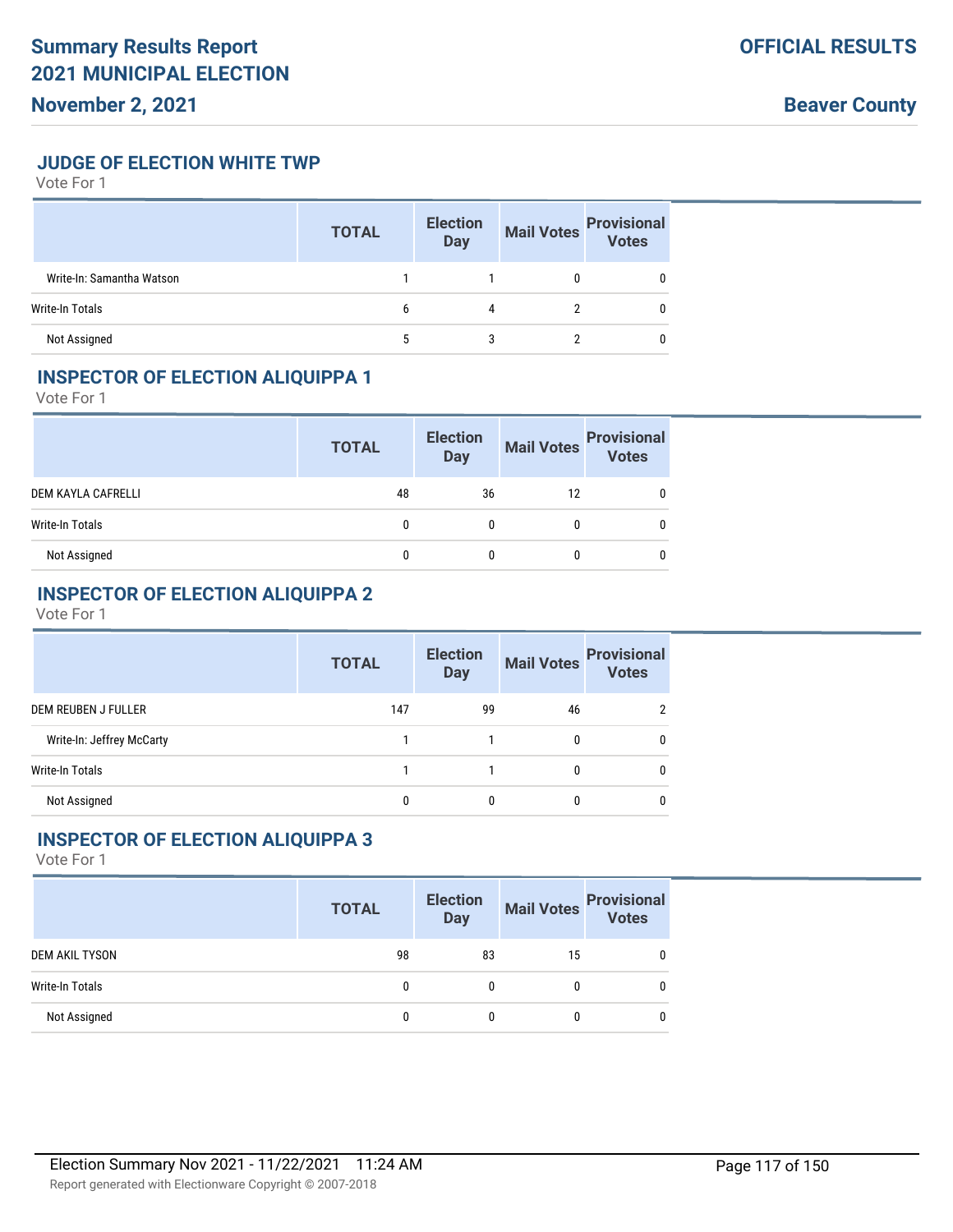#### **INSPECTOR OF ELECTION ALIQUIPPA 4**

Vote For 1

|                        | <b>TOTAL</b> | <b>Election</b><br><b>Day</b> | <b>Mail Votes</b> | <b>Provisional</b><br>Votes |
|------------------------|--------------|-------------------------------|-------------------|-----------------------------|
| Write-In: Grace Carter |              |                               |                   |                             |
| Write-In Totals        | ∩            |                               |                   |                             |
| Not Assigned           |              |                               |                   |                             |

# **INSPECTOR OF ELECTION ALIQUIPPA 5**

Vote For 1

|                       | <b>TOTAL</b> | <b>Election</b><br><b>Day</b> | <b>Mail Votes</b> | <b>Provisional</b><br><b>Votes</b> |
|-----------------------|--------------|-------------------------------|-------------------|------------------------------------|
| Write-In: Judy Dzumba |              |                               |                   |                                    |
| Write-In Totals       | h            |                               |                   |                                    |
| Not Assigned          |              |                               |                   |                                    |

### **INSPECTOR OF ELECTION ALIQUIPPA 6**

Vote For 1

|                         | <b>TOTAL</b> | <b>Election</b><br><b>Day</b> | <b>Mail Votes</b> | <b>Provisional</b><br>Votes |
|-------------------------|--------------|-------------------------------|-------------------|-----------------------------|
| Write-In: Carla Gilbert | 2            |                               | 0                 | 0                           |
| Write-In: Diana Neil    |              |                               | 0                 | 0                           |
| <b>Write-In Totals</b>  | 20           | 17                            | 3                 | 0                           |
| Not Assigned            | 17           | 14                            | 3                 |                             |

#### **INSPECTOR OF ELECTION ALIQUIPPA 7**

|                         | <b>TOTAL</b> | <b>Election</b><br><b>Day</b> | <b>Mail Votes</b> | <b>Provisional</b><br>Votes |
|-------------------------|--------------|-------------------------------|-------------------|-----------------------------|
| DEM TAYLOR DUKE         | 267          | 162                           | 105               | 0                           |
| Write-In: Linda Zinkham | 3            | 2                             |                   | 0                           |
| Write-In Totals         | 14           | 9                             | 5                 | 0                           |
| Not Assigned            | 11           |                               | 4                 | 0                           |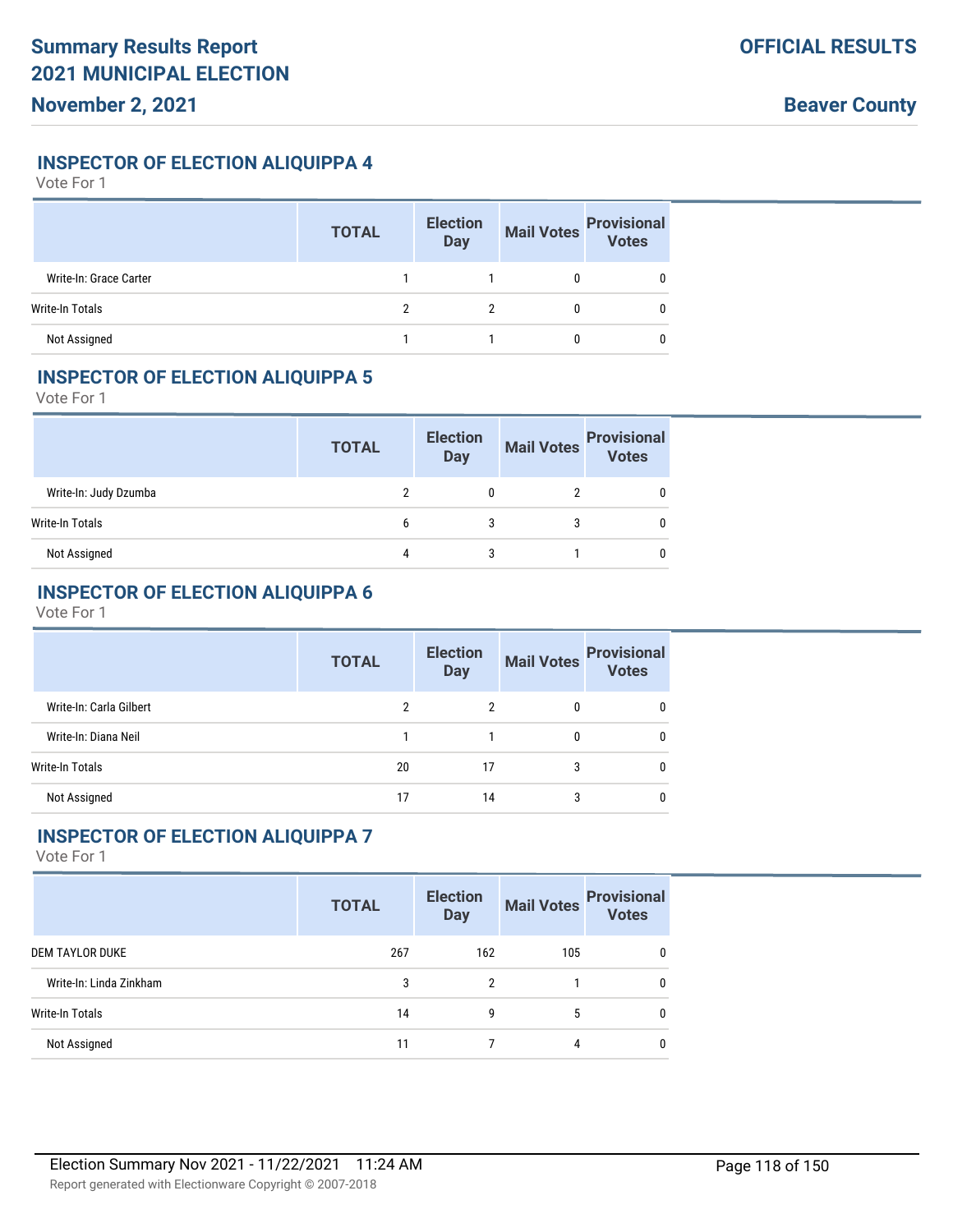### **INSPECTOR OF ELECTION ALIQUIPPA 8**

Vote For 1

|                          | <b>TOTAL</b> | <b>Election</b><br><b>Day</b> | <b>Mail Votes</b> | <b>Provisional</b><br>Votes |
|--------------------------|--------------|-------------------------------|-------------------|-----------------------------|
| Write-In: Eric Phillis   |              |                               |                   | 0                           |
| Write-In: Brian Phillips |              |                               |                   | 0                           |
| Write-In Totals          | 11           | 5                             | 6                 | $\mathbf{0}$                |
| Not Assigned             | q            | 4                             | 5                 | 0                           |

#### **INSPECTOR OF ELECTION ALIQUIPPA 9**

Vote For 1

|                     | <b>TOTAL</b> | <b>Election</b><br><b>Day</b> | <b>Mail Votes</b> | <b>Provisional</b><br>Votes |
|---------------------|--------------|-------------------------------|-------------------|-----------------------------|
| DEM KATHLEEN SAMBOL | 76           | 58                            |                   |                             |
| Write-In Totals     | 0            |                               |                   |                             |
| Not Assigned        |              |                               |                   |                             |

# **INSPECTOR OF ELECTION AMBRIDGE BORO 1**

Vote For 1

|                         | <b>TOTAL</b> | <b>Election</b><br><b>Day</b> | <b>Mail Votes</b> | <b>Provisional</b><br><b>Votes</b> |
|-------------------------|--------------|-------------------------------|-------------------|------------------------------------|
| Write-In: John S Thomas | 48           | 48                            | 0                 | 0                                  |
| Write-In: Anne Carr     | 2            |                               |                   | 0                                  |
| Write-In Totals         | 58           | 56                            | 2                 | 0                                  |
| Not Assigned            | 8            |                               |                   | 0                                  |

# **INSPECTOR OF ELECTION AMBRIDGE BORO 2**

|                          | <b>TOTAL</b> | <b>Election</b><br><b>Day</b> | <b>Mail Votes</b> | <b>Provisional</b><br>Votes |
|--------------------------|--------------|-------------------------------|-------------------|-----------------------------|
| Write-In: Erma Stratus   |              |                               | 0                 | $\mathbf{0}$                |
| Write-In: Stanley Kuziel |              |                               | 0                 | $\mathbf{0}$                |
| <b>Write-In Totals</b>   | 20           | 18                            | 2                 | 0                           |
| Not Assigned             | 18           | 16                            | າ                 | 0                           |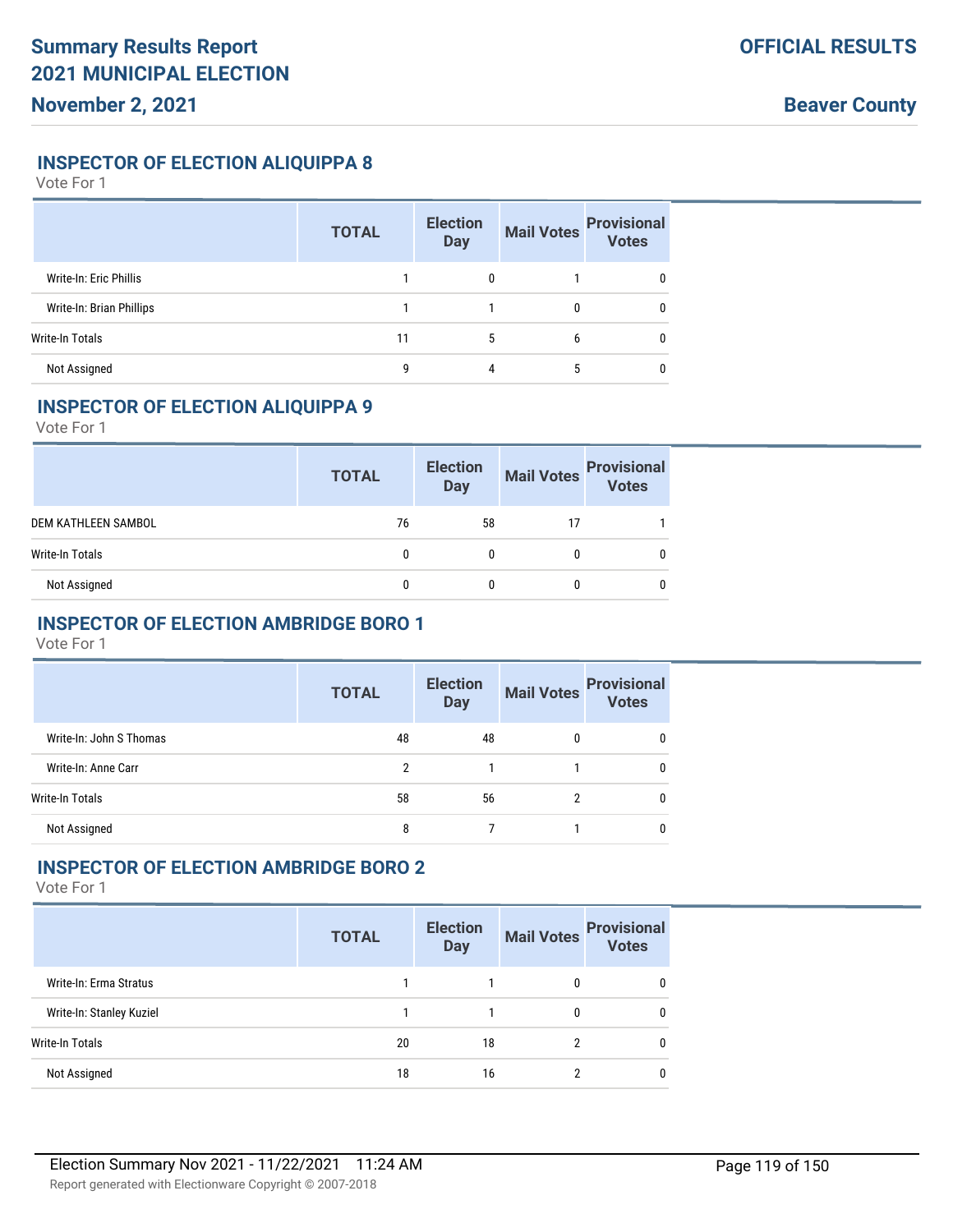### **INSPECTOR OF ELECTION AMBRIDGE BORO 3**

Vote For 1

|                        | <b>TOTAL</b> | <b>Election</b><br><b>Day</b> | <b>Mail Votes</b> | <b>Provisional</b><br>Votes |
|------------------------|--------------|-------------------------------|-------------------|-----------------------------|
| Write-In: Amy Fitsko   | 2            | 2                             | 0                 | 0                           |
| Write-In: Thomas Gross | 2            | 2                             | 0                 | $\mathbf{0}$                |
| <b>Write-In Totals</b> | 22           | 19                            | 3                 | 0                           |
| Not Assigned           | 18           | 15                            | 3                 | 0                           |

#### **INSPECTOR OF ELECTION AMBRIDGE BORO 4**

Vote For 1

|                           | <b>TOTAL</b> | <b>Election</b><br><b>Day</b> | <b>Mail Votes</b> | <b>Provisional</b><br><b>Votes</b> |
|---------------------------|--------------|-------------------------------|-------------------|------------------------------------|
| Write-In: Robert Whittman |              |                               |                   | 0                                  |
| Write-In: Kathleen Sabol  | 2            | 2                             | $\mathbf{0}$      | 0                                  |
| <b>Write-In Totals</b>    | 25           | 22                            | 3                 | 0                                  |
| Not Assigned              | 16           | 13                            | 3                 |                                    |

# **INSPECTOR OF ELECTION AMBRIDGE BORO 5**

Vote For 1

|                           | <b>TOTAL</b> | <b>Election</b><br><b>Day</b> | <b>Mail Votes</b> | <b>Provisional</b><br><b>Votes</b> |
|---------------------------|--------------|-------------------------------|-------------------|------------------------------------|
| DEM MICHAEL J JACKSON     | 104          | 72                            | 32                | 0                                  |
| <b>REP IRIS A GARDNER</b> | 75           | 61                            | 13                |                                    |
| <b>Write-In Totals</b>    | 2            | 2                             | 0                 | 0                                  |
| Not Assigned              | 2            |                               | 0                 | 0                                  |

### **INSPECTOR OF ELECTION BADEN BORO 1**

|                                     | <b>TOTAL</b> | <b>Election</b><br><b>Day</b> | <b>Mail Votes</b> | <b>Provisional</b><br><b>Votes</b> |
|-------------------------------------|--------------|-------------------------------|-------------------|------------------------------------|
| <b>REP SUSAN H DUNLAP</b>           | 200          | 133                           | 65                |                                    |
| Write-In: Lynette R. Cameron-Singer | 3            | 0                             | 3                 | <sup>0</sup>                       |
| Write-In Totals                     | 14           | 6                             | 8                 | $\Omega$                           |
| Not Assigned                        | 11           | b                             | 5                 | $\bf{0}$                           |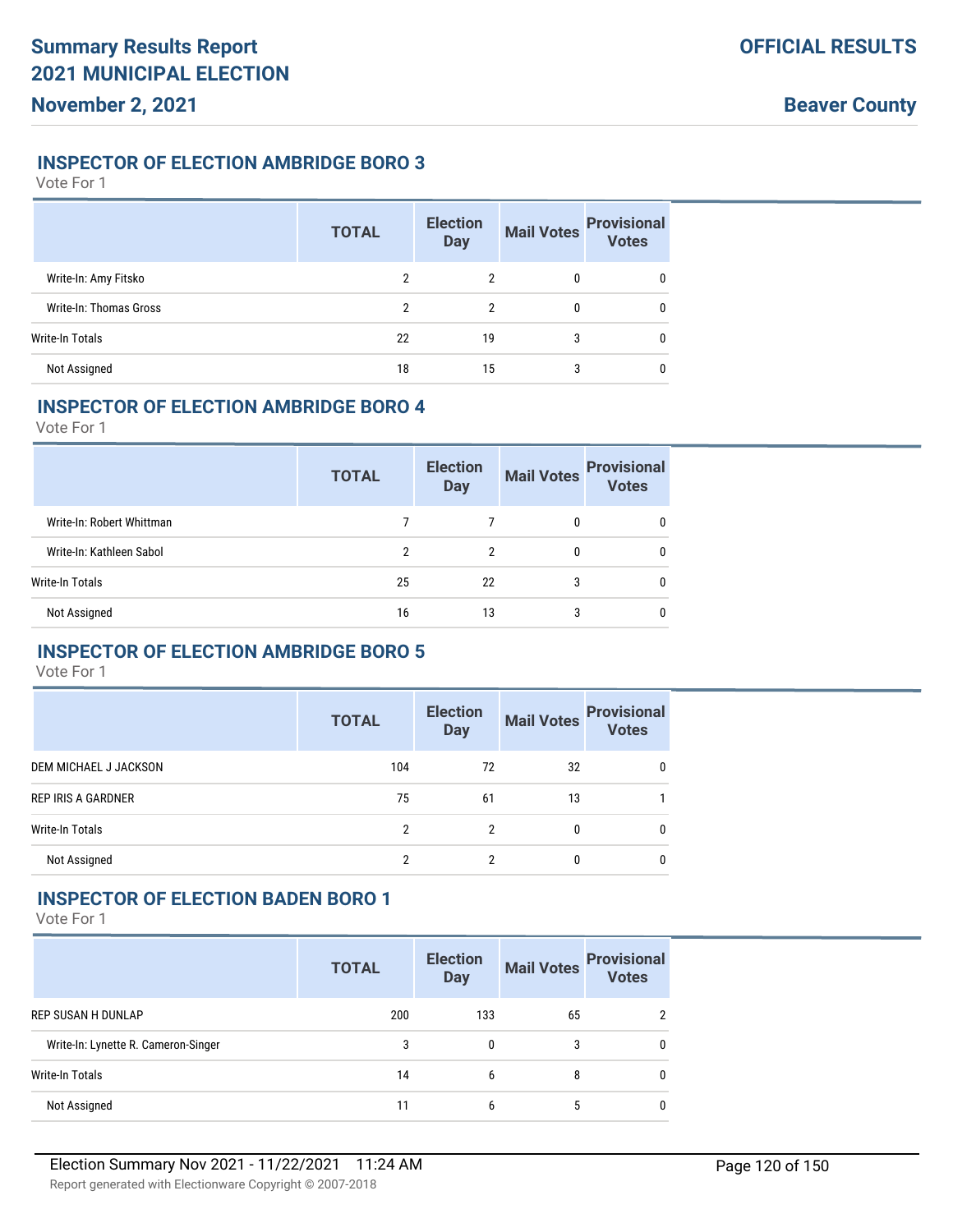### **INSPECTOR OF ELECTION BADEN BORO 2**

Vote For 1

|                      | <b>TOTAL</b> | <b>Election</b><br><b>Day</b> | <b>Mail Votes</b> | <b>Provisional</b><br>Votes |
|----------------------|--------------|-------------------------------|-------------------|-----------------------------|
| Write-In: Vicki Geer | 41           | 40                            |                   | 0                           |
| Write-In: Tom Turney | 2            |                               |                   | 0                           |
| Write-In Totals      | 55           | 50                            | 5                 | 0                           |
| Not Assigned         | 12           | 9                             | 3                 | 0                           |

#### **INSPECTOR OF ELECTION BADEN BORO 3**

Vote For 1

|                          | <b>TOTAL</b> | <b>Election</b><br><b>Day</b> | <b>Mail Votes</b> | <b>Provisional</b><br><b>Votes</b> |
|--------------------------|--------------|-------------------------------|-------------------|------------------------------------|
| DEM/REP RUTH C MATTIE    | 278          | 217                           | 60                |                                    |
| Write-In: Judith Montell |              |                               | 0                 | 0                                  |
| Write-In Totals          | g            |                               | 2                 | 0                                  |
| Not Assigned             | 8            | 6                             | າ                 |                                    |

# **INSPECTOR OF ELECTION BEAVER BORO 1**

Vote For 1

|                       | <b>TOTAL</b> | <b>Election</b><br><b>Day</b> | <b>Mail Votes</b> | <b>Provisional</b><br><b>Votes</b> |
|-----------------------|--------------|-------------------------------|-------------------|------------------------------------|
| DEM PHILIP LACEY      | 295          | 221                           | 74                | 0                                  |
| Write-In: Joseph Best |              |                               | 0                 | 0                                  |
| Write-In Totals       | 15           | 13                            |                   | 0                                  |
| Not Assigned          | 14           | 12                            |                   | 0                                  |

#### **INSPECTOR OF ELECTION BEAVER BORO 2**

|                        | <b>TOTAL</b> | <b>Election</b><br><b>Day</b> | <b>Mail Votes</b> | <b>Provisional</b><br><b>Votes</b> |
|------------------------|--------------|-------------------------------|-------------------|------------------------------------|
| Write-In: Mike Helms   | 21           | 21                            | 0                 | 0                                  |
| Write-In: Kurt Troxler | 3            | 2                             |                   | 0                                  |
| <b>Write-In Totals</b> | 46           | 42                            | 4                 | 0                                  |
| Not Assigned           | 22           | 19                            | 3                 | 0                                  |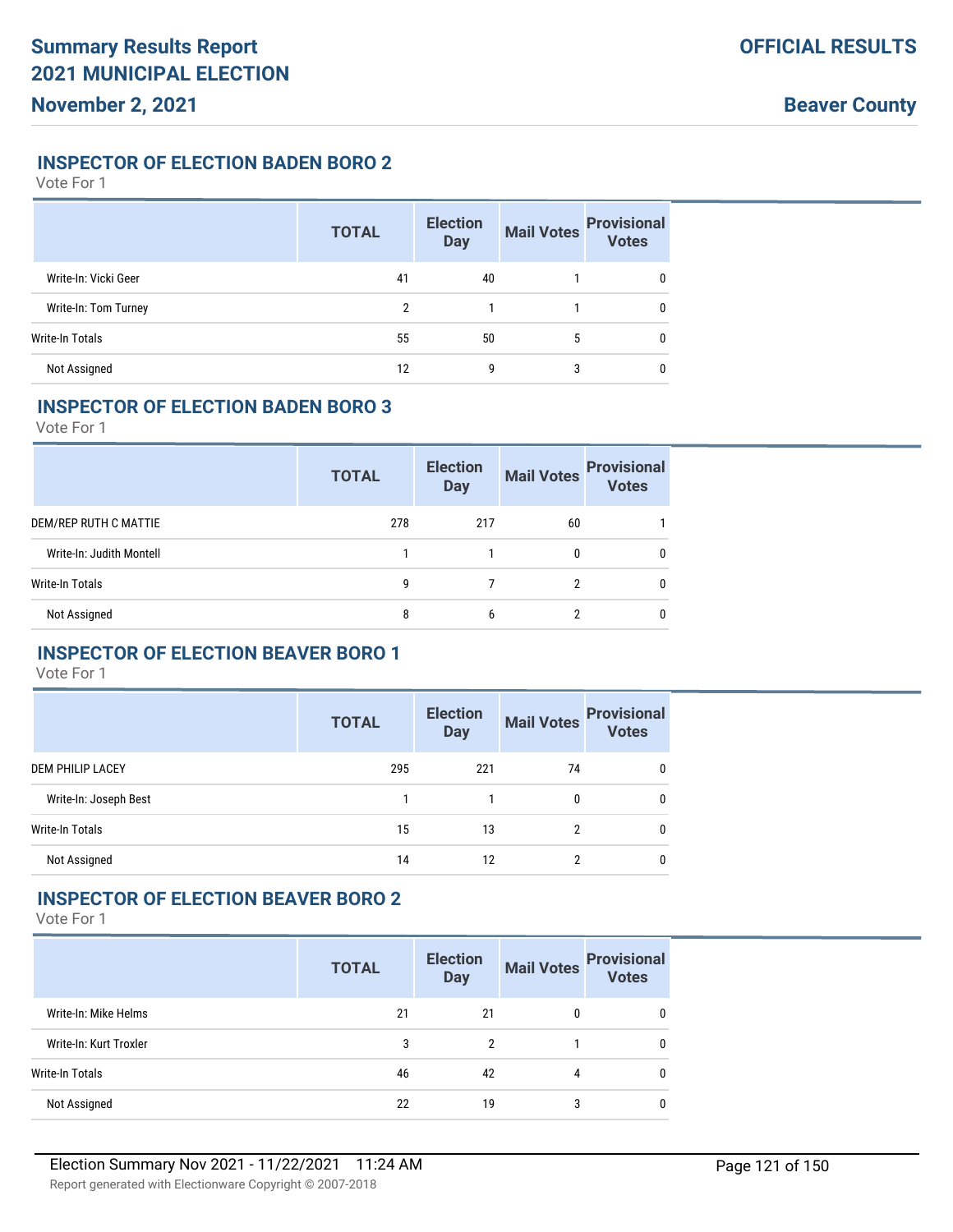### **INSPECTOR OF ELECTION BEAVER BORO 3**

Vote For 1

|                          | <b>TOTAL</b> | <b>Election</b><br><b>Day</b> | <b>Mail Votes</b> | <b>Provisional</b><br>Votes |
|--------------------------|--------------|-------------------------------|-------------------|-----------------------------|
| DEM CHRISTINE KUZMA      | 339          | 259                           | 79                |                             |
| Write-In: Daniel Pollack | 2            | 2                             | 0                 | $\mathbf{0}$                |
| Write-In Totals          | 14           | 12                            | 2                 | $\mathbf 0$                 |
| Not Assigned             | 12           | 10                            | 2                 | 0                           |

# **INSPECTOR OF ELECTION BEAVER FALLS 1**

Vote For 1

|                            | <b>TOTAL</b> | <b>Election</b><br><b>Day</b> | <b>Mail Votes</b> | <b>Provisional</b><br><b>Votes</b> |
|----------------------------|--------------|-------------------------------|-------------------|------------------------------------|
| Write-In: Raymond Gutowski | 2            | 0                             | 2                 | 0                                  |
| Write-In: Charles Aley     |              |                               | 0                 | 0                                  |
| Write-In Totals            | 17           | 11                            | 6                 | 0                                  |
| Not Assigned               | 14           | 10                            | 4                 | 0                                  |

# **INSPECTOR OF ELECTION BEAVER FALLS 2**

Vote For 1

|                           | <b>TOTAL</b> | <b>Election</b><br><b>Day</b> | <b>Mail Votes</b> | <b>Provisional</b><br>Votes |
|---------------------------|--------------|-------------------------------|-------------------|-----------------------------|
| DEM A JOYCE LEE           | 172          | 141                           | 31                | 0                           |
| Write-In: Anthony Belczyk |              |                               | 0                 | $\Omega$                    |
| <b>Write-In Totals</b>    | 4            | 4                             | 0                 | $\Omega$                    |
| Not Assigned              | 3            | 3                             |                   | 0                           |

#### **INSPECTOR OF ELECTION BEAVER FALLS 3**

|                            | <b>TOTAL</b> | <b>Election</b><br><b>Day</b> | <b>Mail Votes</b> | <b>Provisional</b><br><b>Votes</b> |
|----------------------------|--------------|-------------------------------|-------------------|------------------------------------|
| <b>DEM EMERSON ANDREWS</b> | 222          | 187                           | 35                |                                    |
| Write-In: Bailey Fenten    |              |                               |                   | $\Omega$                           |
| Write-In Totals            | 3            |                               |                   | $\Omega$                           |
| Not Assigned               | 2            |                               |                   |                                    |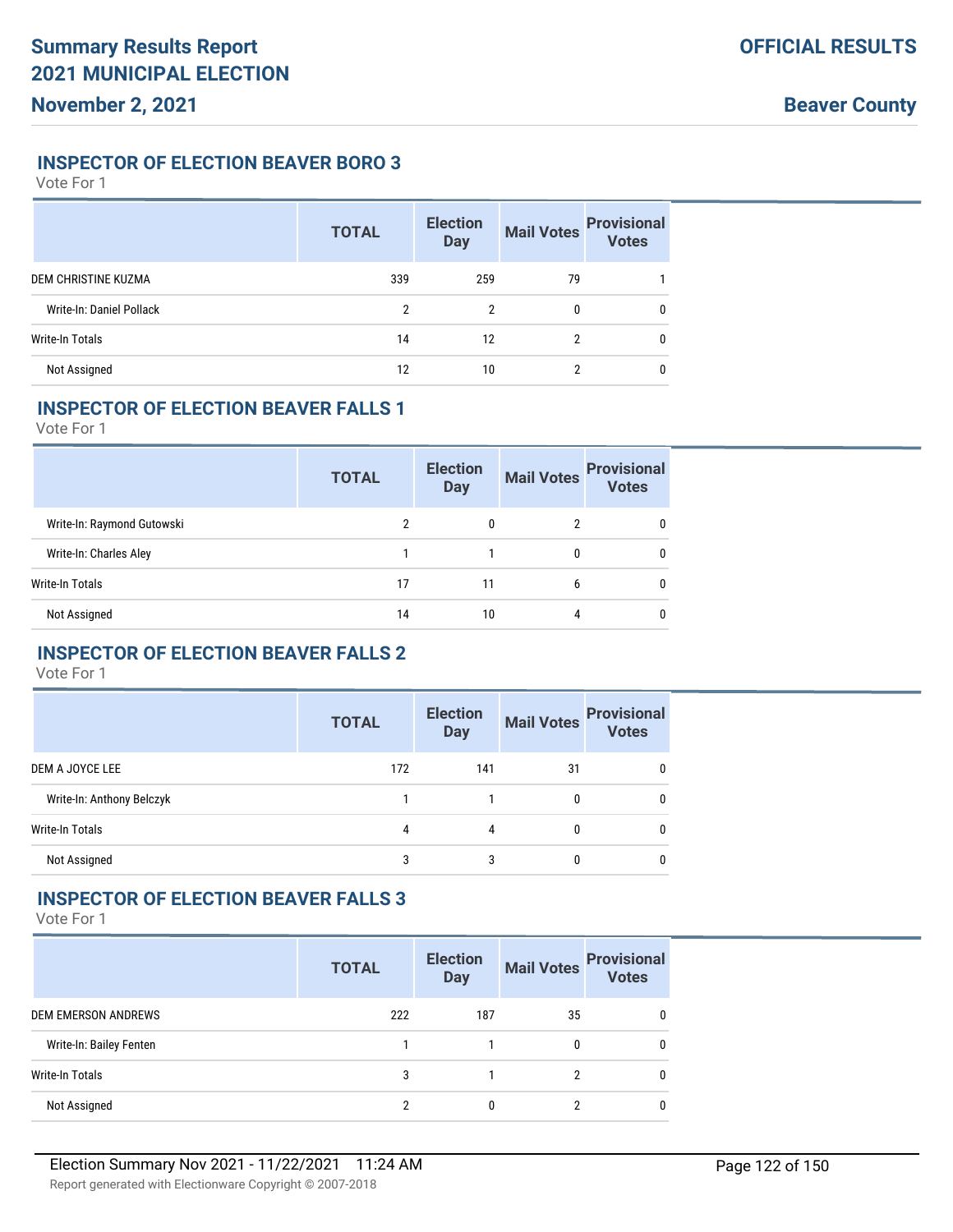# **INSPECTOR OF ELECTION BEAVER FALLS 4**

Vote For 1

|                          | <b>TOTAL</b> | <b>Election</b><br><b>Day</b> | <b>Mail Votes</b> | <b>Provisional</b><br>Votes |
|--------------------------|--------------|-------------------------------|-------------------|-----------------------------|
| Write-In: William Spratt |              |                               |                   | 0                           |
| <b>Write-In Totals</b>   | 8            | 8                             | 0                 | 0                           |
| Not Assigned             |              |                               |                   | 0                           |

# **INSPECTOR OF ELECTION BEAVER FALLS 5**

Vote For 1

|                        | <b>TOTAL</b> | <b>Election</b><br><b>Day</b> | <b>Mail Votes</b> | <b>Provisional</b><br>Votes |
|------------------------|--------------|-------------------------------|-------------------|-----------------------------|
| DEM SANDRA DESALLE     | 183          | 160                           | 22                |                             |
| Write-In: Allen Larson |              |                               | $\mathbf{0}$      | 0                           |
| Write-In Totals        | 13           | 13                            | 0                 | 0                           |
| Not Assigned           | 12           | 12                            | 0                 | $\mathbf{0}$                |

# **INSPECTOR OF ELECTION BEAVER FALLS 6**

Vote For 1

|                      | <b>TOTAL</b> | <b>Election</b><br><b>Day</b> | <b>Mail Votes</b> | <b>Provisional</b><br><b>Votes</b> |
|----------------------|--------------|-------------------------------|-------------------|------------------------------------|
| Write-In: Jenn Felix |              |                               | 0                 |                                    |
| Write-In: Roy Boggs  |              |                               | 0                 | 0                                  |
| Write-In Totals      | 11           | 10                            |                   |                                    |
| Not Assigned         | g            | 8                             |                   |                                    |

# **INSPECTOR OF ELECTION BIG BEAVER BORO**

|                           | <b>TOTAL</b> | <b>Election</b><br><b>Day</b> | <b>Mail Votes</b> | <b>Provisional</b><br><b>Votes</b> |
|---------------------------|--------------|-------------------------------|-------------------|------------------------------------|
| DEM ANNA MARIE MAKO       | 389          | 306                           | 83                | $\mathbf{0}$                       |
| Write-In: Shawn Pinkerton |              |                               | 0                 | 0                                  |
| Write-In Totals           | 14           | 13                            |                   | $\mathbf{0}$                       |
| Not Assigned              | 13           | 12                            |                   | 0                                  |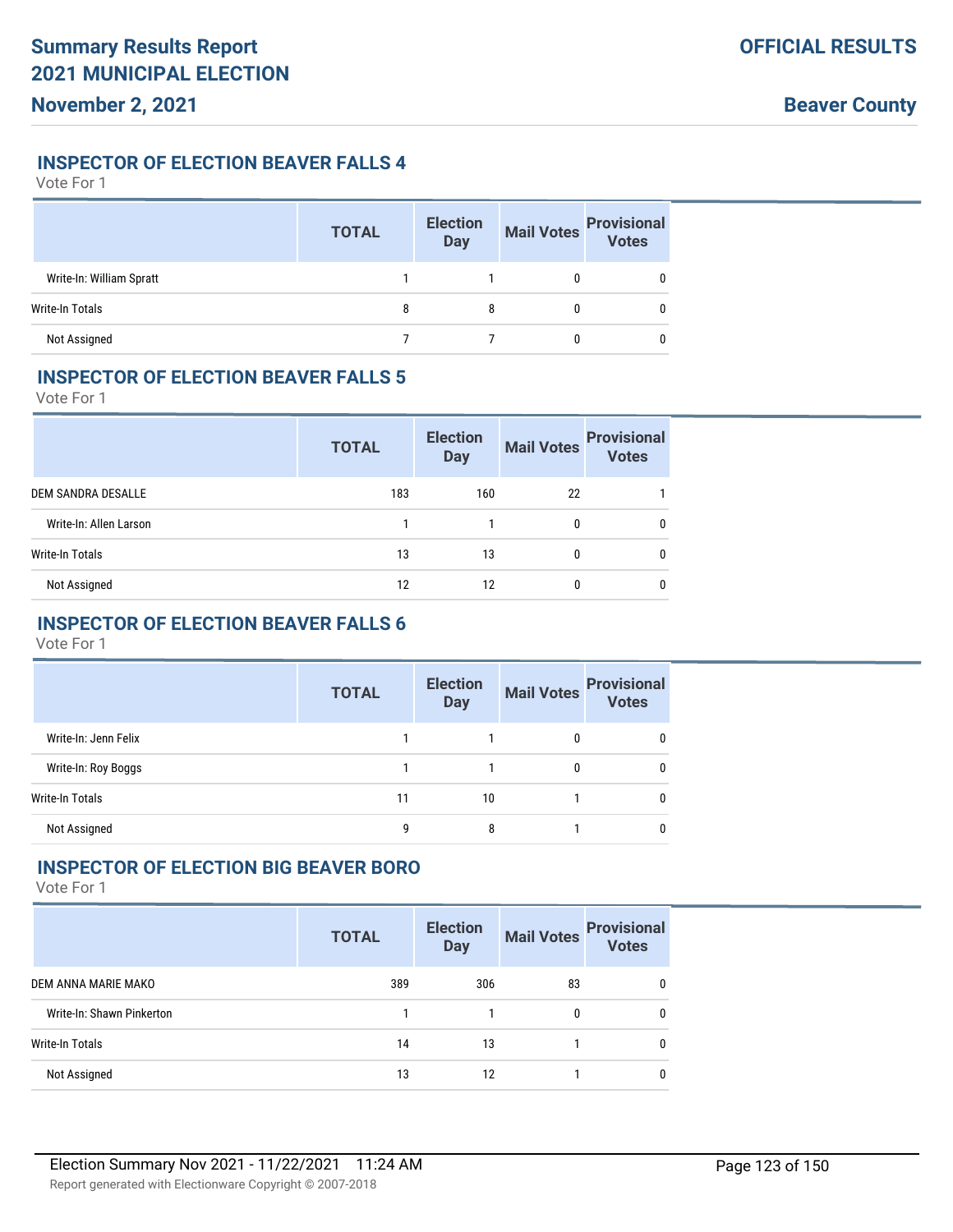# **INSPECTOR OF ELECTION VANPORT TWP**

Vote For 1

|                        | <b>TOTAL</b> | <b>Election</b><br><b>Mail Votes</b><br><b>Day</b> |    | <b>Provisional</b><br>Votes |
|------------------------|--------------|----------------------------------------------------|----|-----------------------------|
| DEM AMY M FISHER       | 298          | 215                                                | 83 | 0                           |
| Write-In: David Fisher | 3            | 3                                                  | 0  | 0                           |
| <b>Write-In Totals</b> | 14           | 14                                                 | 0  | 0                           |
| Not Assigned           | 11           | 11                                                 |    | 0                           |

### **INSPECTOR OF ELECTION BRIDGEWATER BORO**

Vote For 1

|                        | <b>TOTAL</b> | <b>Election</b><br><b>Day</b> | <b>Mail Votes</b> | <b>Provisional</b><br><b>Votes</b> |
|------------------------|--------------|-------------------------------|-------------------|------------------------------------|
| DEM/REP JEAN A CORNELL | 188          | 156                           | 32                | 0                                  |
| Write-In: Mary Hinzy   | 2            |                               |                   | 0                                  |
| Write-In Totals        | 3            |                               | 2                 | 0                                  |
| Not Assigned           |              |                               |                   |                                    |

# **INSPECTOR OF ELECTION BRIGHTON TWP 1**

Vote For 1

|                              | <b>TOTAL</b> | <b>Election</b><br><b>Day</b> |   | Mail Votes Provisional<br><b>Votes</b> |
|------------------------------|--------------|-------------------------------|---|----------------------------------------|
| Write-In: Kimberly Ruslander | 3            | 3                             | 0 | 0                                      |
| Write-In: Guy Shugert        |              | 0                             |   | 0                                      |
| <b>Write-In Totals</b>       | 18           | 14                            | 4 | 0                                      |
| Not Assigned                 | 14           | 11                            |   | ſ                                      |

#### **INSPECTOR OF ELECTION BRIGHTON TWP 2**

|                      | <b>TOTAL</b> | <b>Election</b><br><b>Day</b> | <b>Mail Votes</b> | <b>Provisional</b><br><b>Votes</b> |
|----------------------|--------------|-------------------------------|-------------------|------------------------------------|
| REP LYDIAN S FISHER  | 261          | 243                           | 18                | 0                                  |
| <b>DEM EVITA ELY</b> | 176          | 105                           | 71                | 0                                  |
| Write-In Totals      | 2            | 2                             | 0                 | 0                                  |
| Not Assigned         | 2            | 2                             |                   | 0                                  |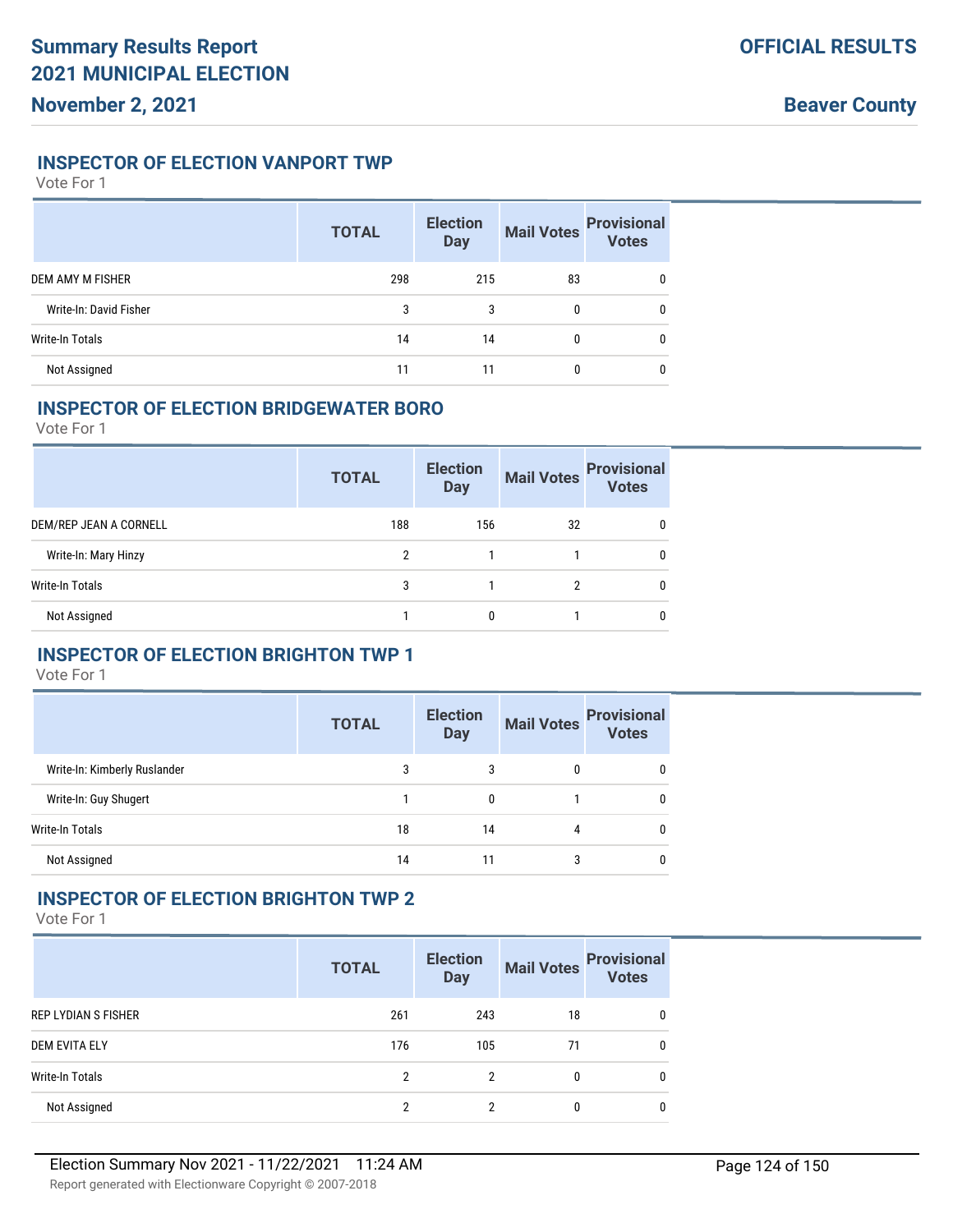#### **INSPECTOR OF ELECTION BRIGHTON TWP 3**

Vote For 1

|                           | <b>TOTAL</b> | <b>Election</b><br><b>Day</b> | <b>Mail Votes</b> | <b>Provisional</b><br><b>Votes</b> |
|---------------------------|--------------|-------------------------------|-------------------|------------------------------------|
| REP MARJORIE L GORDON     | 218          | 196                           | 22                | $\mathbf{0}$                       |
| <b>DEM LEANNE CHALLIS</b> | 127          | 68                            | 59                | 0                                  |
| Write-In Totals           | 2            | 2                             | 0                 | $\mathbf{0}$                       |
| Not Assigned              |              |                               | 0                 | 0                                  |

### **INSPECTOR OF ELECTION BRIGHTON TWP 4**

Vote For 1

|                            | <b>TOTAL</b> | <b>Election</b><br><b>Day</b> | Mail Votes | <b>Provisional</b><br>Votes |
|----------------------------|--------------|-------------------------------|------------|-----------------------------|
| Write-In: Kathleen Jeffers |              |                               |            |                             |
| Write-In Totals            | g            | 8                             |            |                             |
| Not Assigned               | 8            |                               |            |                             |

# **INSPECTOR OF ELECTION BRIGHTON TWP 5**

Vote For 1

|                        | <b>TOTAL</b> | <b>Election</b><br><b>Mail Votes</b><br><b>Day</b> |     | <b>Provisional</b><br>Votes |
|------------------------|--------------|----------------------------------------------------|-----|-----------------------------|
| DEM CAROL VALERIO      | 403          | 292                                                | 110 |                             |
| Write-In: Don Haley    | 4            | 4                                                  | 0   | 0                           |
| <b>Write-In Totals</b> | 28           | 28                                                 | 0   | 0                           |
| Not Assigned           | 24           | 24                                                 | 0   | 0                           |

# **INSPECTOR OF ELECTION CENTER TWP 1**

|                        | <b>TOTAL</b> | <b>Election</b><br><b>Day</b> | <b>Mail Votes</b> | <b>Provisional</b><br>Votes |
|------------------------|--------------|-------------------------------|-------------------|-----------------------------|
| DEM JOHN PETERSON      | 214          | 138                           | 76                | $\mathbf{0}$                |
| Write-In: Harry Schurr | 2            | 2                             | 0                 | 0                           |
| Write-In Totals        | 6            | 5                             |                   | 0                           |
| Not Assigned           | 4            | 3                             |                   | 0                           |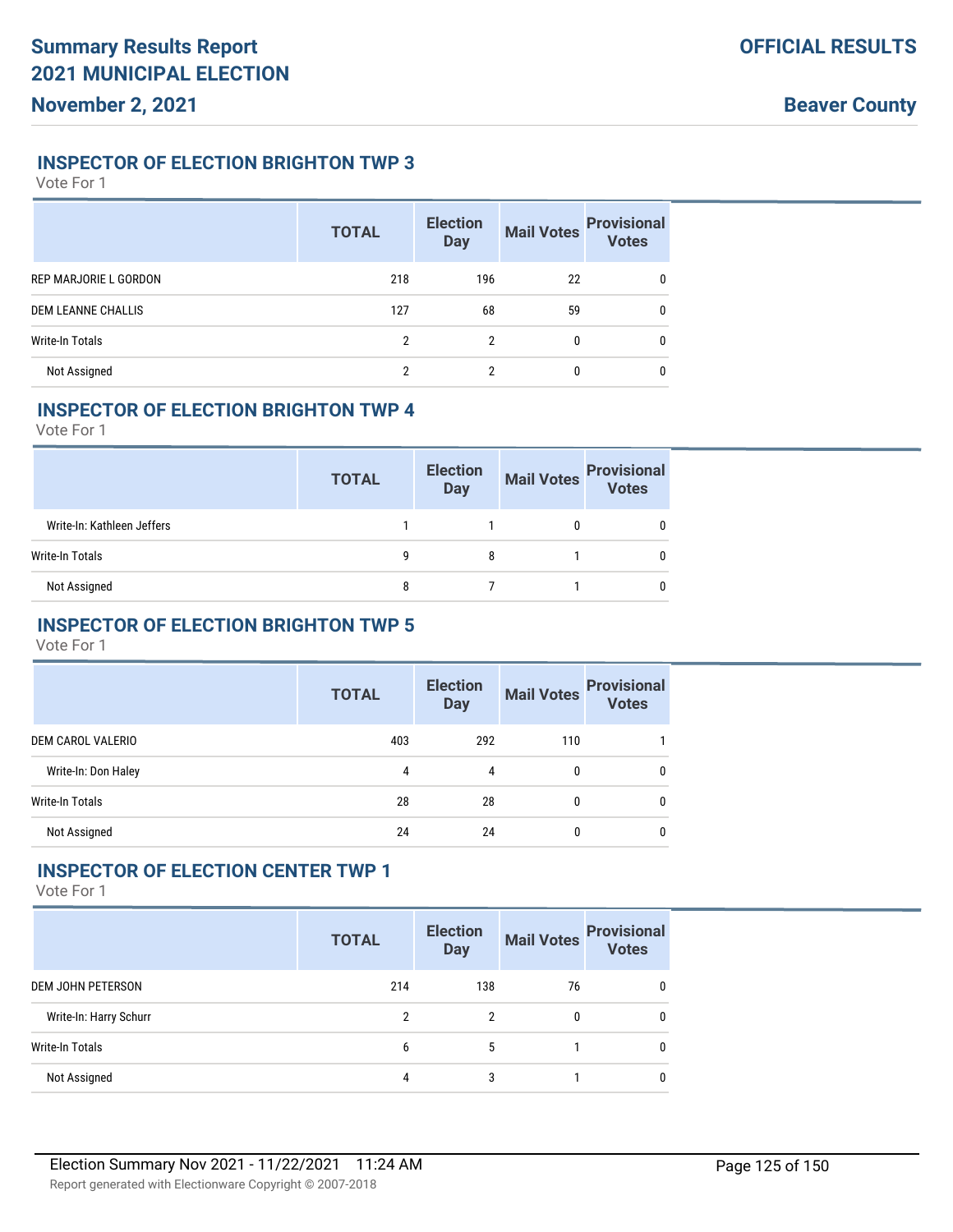### **INSPECTOR OF ELECTION CENTER TWP 2**

Vote For 1

|                        | <b>TOTAL</b> | <b>Election</b><br><b>Mail Votes</b><br><b>Day</b> |    | <b>Provisional</b><br><b>Votes</b> |
|------------------------|--------------|----------------------------------------------------|----|------------------------------------|
| <b>DEM SHARON MOTE</b> | 161          | 135                                                | 26 | 0                                  |
| Write-In: George Zilk  |              |                                                    |    | 0                                  |
| <b>Write-In Totals</b> | b            | 5                                                  |    | 0                                  |
| Not Assigned           | 5            | 4                                                  |    |                                    |

### **INSPECTOR OF ELECTION CENTER TWP 3**

Vote For 1

|                         | <b>TOTAL</b> | <b>Election</b><br><b>Mail Votes</b><br><b>Day</b> |    | <b>Provisional</b><br><b>Votes</b> |
|-------------------------|--------------|----------------------------------------------------|----|------------------------------------|
| DEM CARMEN TADDEO       | 141          | 98                                                 | 42 |                                    |
| Write-In: Debbie Biskup | 4            | 4                                                  |    | 0                                  |
| Write-In Totals         | 8            | 8                                                  | 0  | 0                                  |
| Not Assigned            | 4            | 4                                                  |    |                                    |

# **INSPECTOR OF ELECTION CENTER TWP 4**

Vote For 1

|                             | <b>TOTAL</b> | <b>Election</b><br><b>Day</b> | <b>Mail Votes</b> | <b>Provisional</b><br><b>Votes</b> |
|-----------------------------|--------------|-------------------------------|-------------------|------------------------------------|
| <b>REP JEAN M FURGIUELE</b> | 417          | 319                           | 95                | 3                                  |
| Write-In: Anna Mae Robson   | ≘            | 0                             | າ                 | 0                                  |
| Write-In Totals             | 23           | 10                            | 13                | 0                                  |
| Not Assigned                | 21           | 10                            | 11                | 0                                  |

# **INSPECTOR OF ELECTION CENTER TWP 5**

|                         | <b>TOTAL</b> | <b>Election</b><br><b>Day</b> | <b>Mail Votes</b> | <b>Provisional</b><br><b>Votes</b> |
|-------------------------|--------------|-------------------------------|-------------------|------------------------------------|
| Write-In: Angela Valent | 2            |                               |                   |                                    |
| Write-In: Esther Biskup | 2            |                               |                   | 0                                  |
| Write-In Totals         | 29           | 18                            | 10                |                                    |
| Not Assigned            | 25           | 16                            | 8                 |                                    |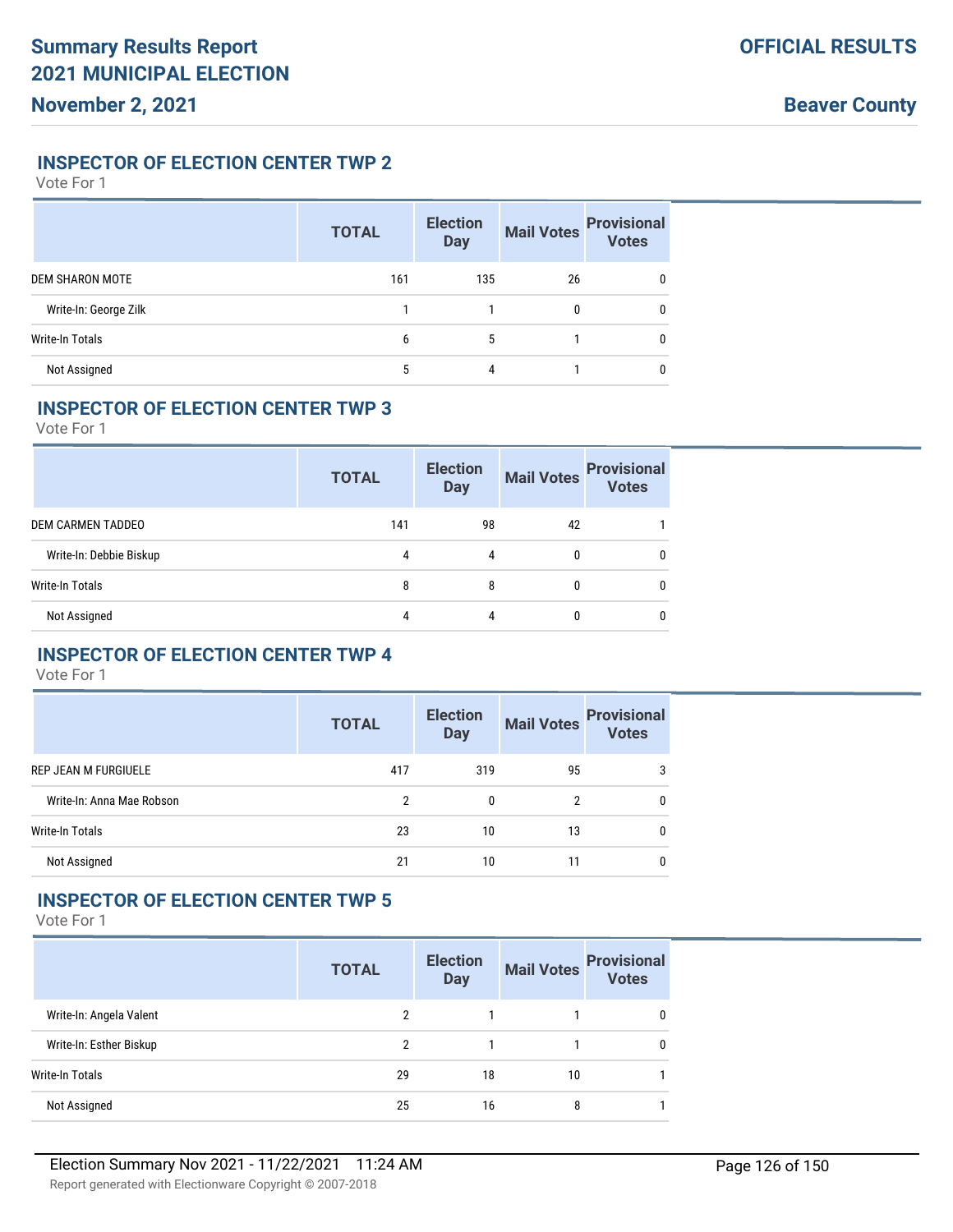#### **INSPECTOR OF ELECTION CENTER TWP 6**

Vote For 1

|                          | <b>TOTAL</b> | <b>Election</b><br><b>Day</b> | <b>Mail Votes</b> | <b>Provisional</b><br>Votes |
|--------------------------|--------------|-------------------------------|-------------------|-----------------------------|
| Write-In: Andrea Gratson | 16           | 16                            | 0                 |                             |
| Write-In Totals          | 39           | 33                            | b                 |                             |
| Not Assigned             | 23           |                               | b                 |                             |

#### **INSPECTOR OF ELECTION CENTER TWP 7**

Vote For 1

|                            | <b>TOTAL</b> | <b>Election</b><br><b>Day</b> | <b>Mail Votes</b> | <b>Provisional</b><br><b>Votes</b> |
|----------------------------|--------------|-------------------------------|-------------------|------------------------------------|
| Write-In: Austin Turkovich |              |                               | 0                 | 0                                  |
| Write-In: Amanda Pappert   |              |                               | 0                 | 0                                  |
| Write-In Totals            | 12           | 11                            |                   | 0                                  |
| Not Assigned               | 10           | g                             |                   | 0                                  |

# **INSPECTOR OF ELECTION CENTER TWP 8**

Vote For 1

|                            | <b>TOTAL</b> | <b>Election</b><br><b>Day</b> | <b>Mail Votes</b> | <b>Provisional</b><br>Votes |
|----------------------------|--------------|-------------------------------|-------------------|-----------------------------|
| DEM ARLENE COSTANZA SUSTAR | 130          | 81                            | 49                | 0                           |
| <b>REP LAD SUSTAR</b>      | 126          | 118                           | 8                 | <sup>0</sup>                |
| Write-In Totals            | 2            |                               |                   | <sup>0</sup>                |
| Not Assigned               | ≘            |                               |                   | <sup>0</sup>                |

# **INSPECTOR OF ELECTION CHIPPEWA TWP 1**

|                        | <b>TOTAL</b> | <b>Election</b><br><b>Day</b> | <b>Mail Votes</b> | <b>Provisional</b><br>Votes |
|------------------------|--------------|-------------------------------|-------------------|-----------------------------|
| DEM CAROLINE MCDERMOTT | 453          | 313                           | 139               |                             |
| Write-In: Ellen Gros   | 4            | 4                             | 0                 | $\mathbf{0}$                |
| Write-In Totals        | 25           | 24                            |                   | $\mathbf{0}$                |
| Not Assigned           | 21           | 20                            |                   | 0                           |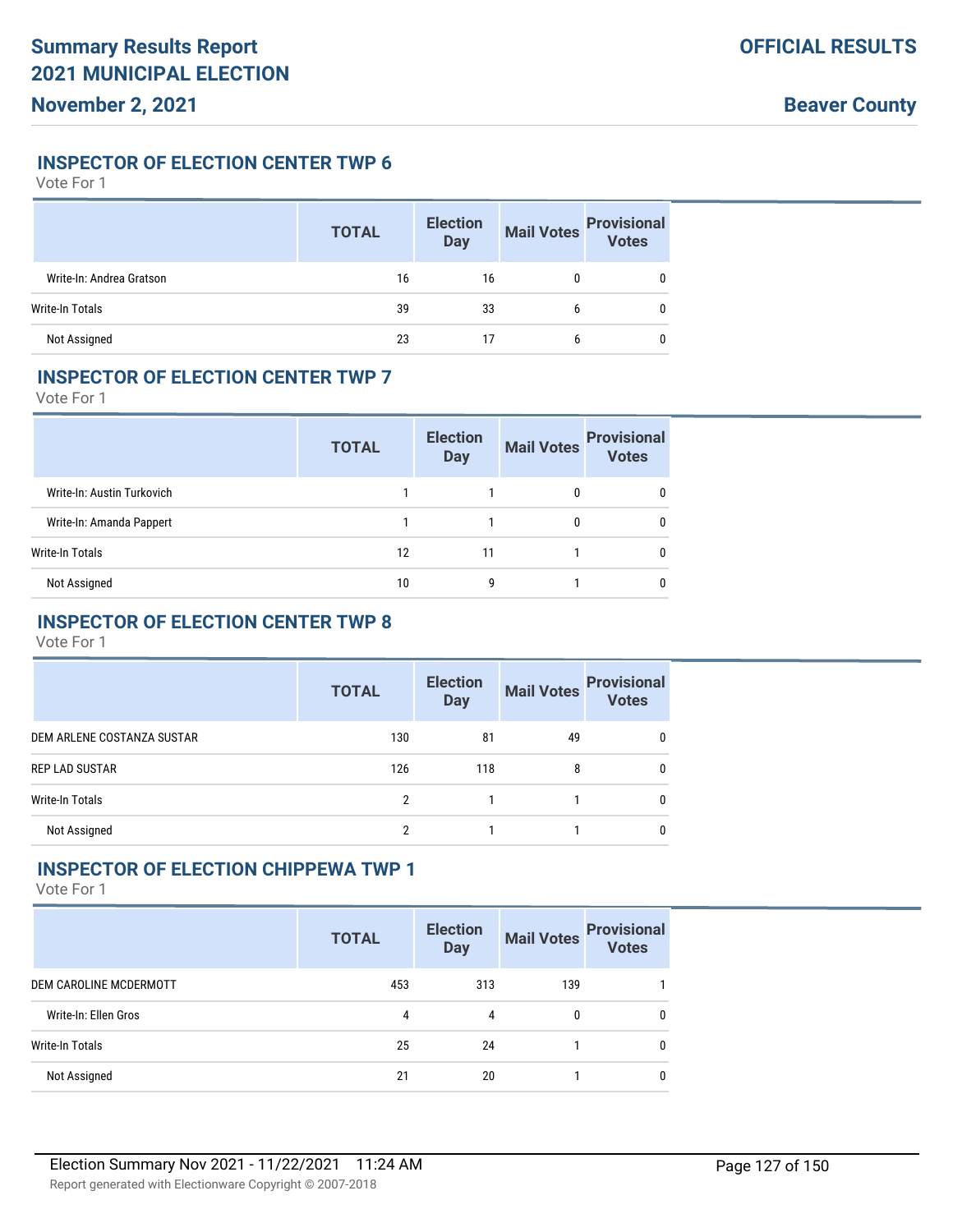### **INSPECTOR OF ELECTION CHIPPEWA TWP 2**

Vote For 1

|                        | <b>TOTAL</b> | <b>Election</b><br><b>Day</b> | <b>Mail Votes</b> | <b>Provisional</b><br>Votes |
|------------------------|--------------|-------------------------------|-------------------|-----------------------------|
| Write-In: Dan Wehar    | 2            | 2                             | 0                 | 0                           |
| Write-In: Louis Wolber |              |                               |                   | $\mathbf{0}$                |
| Write-In Totals        | 15           | 9                             | 6                 | $\mathbf{0}$                |
| Not Assigned           | 12           | 6                             | b                 | 0                           |

#### **INSPECTOR OF ELECTION CHIPPEWA TWP 3**

Vote For 1

|                        | <b>TOTAL</b> | <b>Election</b><br><b>Day</b> | <b>Mail Votes</b> | <b>Provisional</b><br>Votes |
|------------------------|--------------|-------------------------------|-------------------|-----------------------------|
| <b>REP PAMELA HUPP</b> | 360          | 320                           | 40                | 0                           |
| DEM MARILYN L WHITE    | 193          | 105                           | 88                | 0                           |
| Write-In Totals        | 0            | $\mathbf{0}$                  | $\mathbf{0}$      | 0                           |
| Not Assigned           |              |                               | $\mathbf{0}$      | 0                           |

# **INSPECTOR OF ELECTION CHIPPEWA TWP 4**

Vote For 1

|                              | <b>TOTAL</b> | <b>Election</b><br><b>Day</b> |              | Mail Votes Provisional<br>Votes |
|------------------------------|--------------|-------------------------------|--------------|---------------------------------|
| <b>REP MARGARET SCHMOLLY</b> | 298          | 270                           | 27           |                                 |
| Write-In: Paul Fogle         |              |                               | $\mathbf{0}$ | 0                               |
| Write-In Totals              | 6            | 4                             | 2            | 0                               |
| Not Assigned                 | ა            | 3                             | າ            | 0                               |

# **INSPECTOR OF ELECTION CONWAY BORO 1**

|                           | <b>TOTAL</b> | <b>Election</b><br><b>Day</b> | <b>Mail Votes</b> | <b>Provisional</b><br><b>Votes</b> |
|---------------------------|--------------|-------------------------------|-------------------|------------------------------------|
| Write-In: Betty Jacobs    | 5            | 5                             | 0                 |                                    |
| Write-In: Mary Ann Altier | 3            | 3                             | 0                 | <sup>0</sup>                       |
| <b>Write-In Totals</b>    | 16           | 14                            |                   | <sup>0</sup>                       |
| Not Assigned              | 8            | b                             |                   |                                    |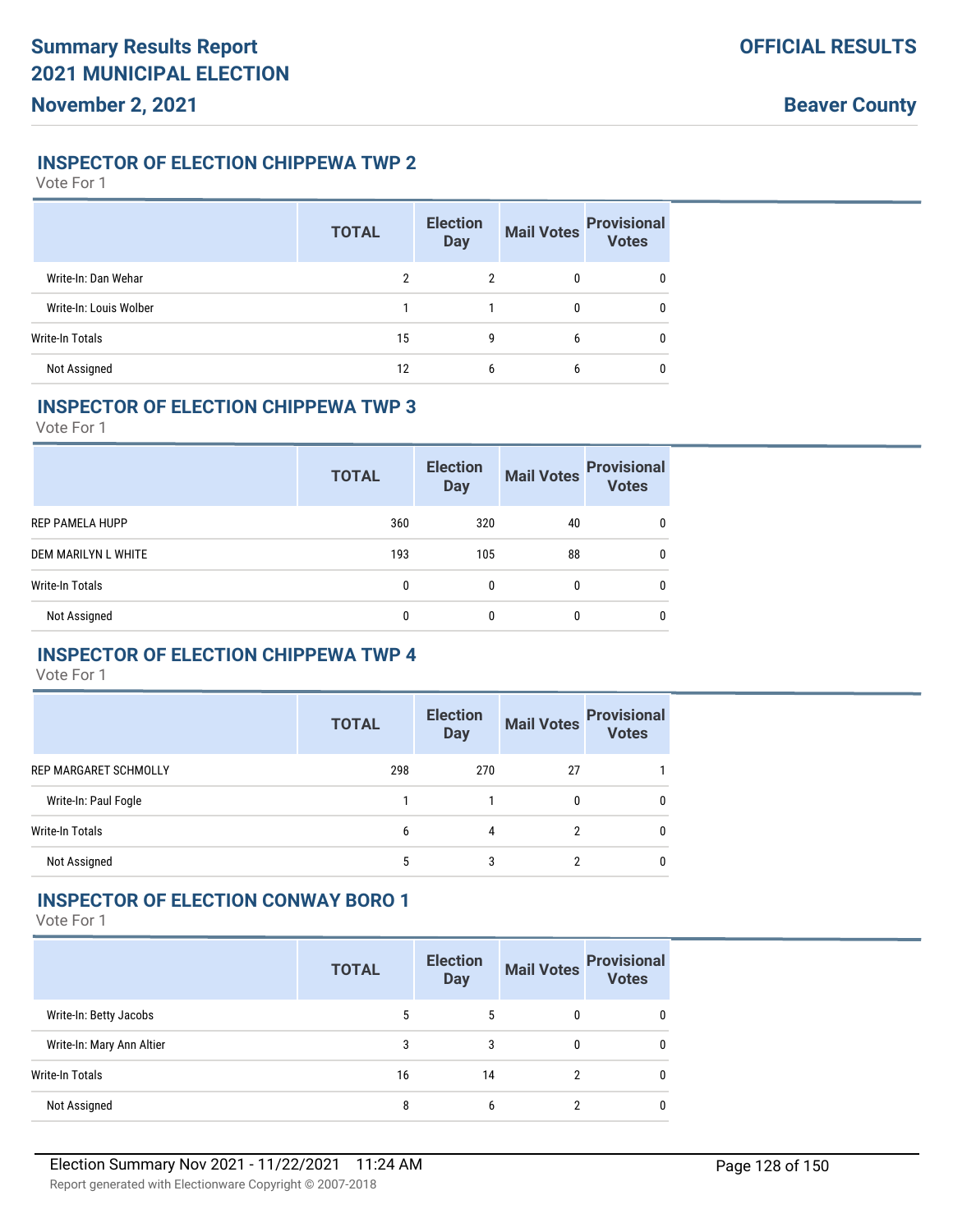### **INSPECTOR OF ELECTION CONWAY BORO 2**

Vote For 1

|                        | <b>TOTAL</b> | <b>Election</b><br><b>Day</b> | <b>Mail Votes</b> | <b>Provisional</b><br>Votes |
|------------------------|--------------|-------------------------------|-------------------|-----------------------------|
| <b>REP DANA DALEY</b>  | 258          | 218                           | 40                |                             |
| <b>Write-In Totals</b> | 4            | 3                             |                   |                             |
| Not Assigned           | 4            | 3                             |                   |                             |

### **INSPECTOR OF ELECTION DARLINGTON BORO**

Vote For 1

|                           | <b>TOTAL</b> | <b>Election</b><br><b>Day</b> | <b>Mail Votes</b> | <b>Provisional</b><br><b>Votes</b> |
|---------------------------|--------------|-------------------------------|-------------------|------------------------------------|
| DEM LAURA E WADE          | 26           | 21                            | 4                 |                                    |
| <b>REP MIDGE J HANSEN</b> | 13           | 13                            | 0                 | $\mathbf{0}$                       |
| Write-In Totals           | 0            | 0                             | 0                 | 0                                  |
| Not Assigned              |              |                               | 0                 | 0                                  |

# **INSPECTOR OF ELECTION DARLINGTON TWP**

Vote For 1

|                               | <b>TOTAL</b> | <b>Election</b><br><b>Day</b> | <b>Mail Votes</b> | <b>Provisional</b><br><b>Votes</b> |
|-------------------------------|--------------|-------------------------------|-------------------|------------------------------------|
| <b>REP BEVERLY A ROHRMANN</b> | 367          | 347                           | 20                |                                    |
| Write-In: Alice Jubb          | 8            | 8                             | 0                 |                                    |
| Write-In Totals               | 14           | 12                            | っ                 |                                    |
| Not Assigned                  | b            | 4                             | ŋ                 |                                    |

### **INSPECTOR OF ELECTION DAUGHERTY TWP 1**

|                       | <b>TOTAL</b> | <b>Election</b><br><b>Day</b> | <b>Mail Votes</b> | <b>Provisional</b><br><b>Votes</b> |
|-----------------------|--------------|-------------------------------|-------------------|------------------------------------|
| Write-In: Paul Ellis  | 8            | 8                             | 0                 | 0                                  |
| Write-In: Robert Beer |              |                               | 0                 | 0                                  |
| Write-In Totals       | 16           | 16                            | 0                 | 0                                  |
| Not Assigned          |              |                               |                   | $\mathbf{0}$                       |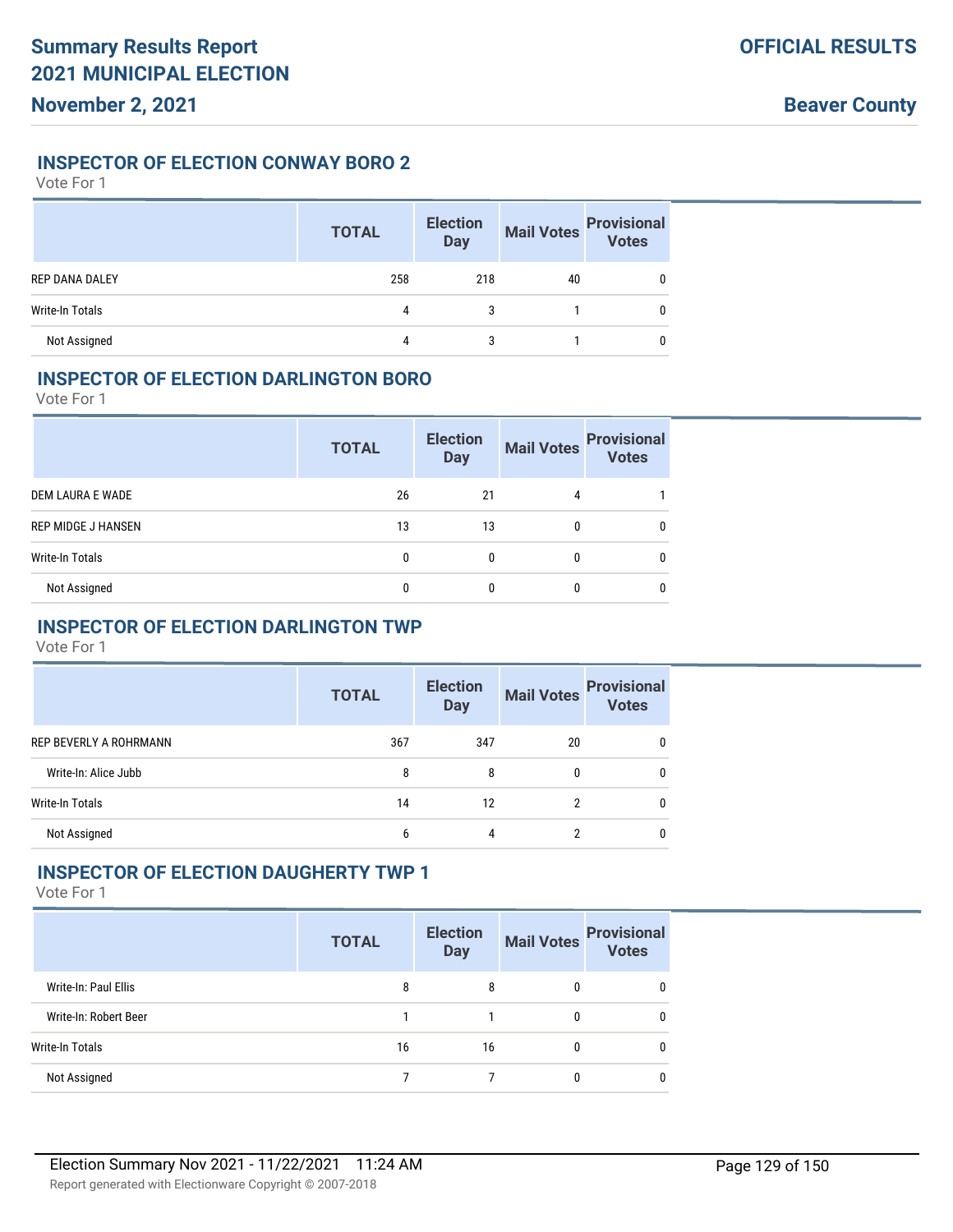# **INSPECTOR OF ELECTION DAUGHERTY TWP 2**

Vote For 1

|                         | <b>TOTAL</b> | <b>Election</b><br><b>Day</b> | <b>Mail Votes</b> | <b>Provisional</b><br><b>Votes</b> |
|-------------------------|--------------|-------------------------------|-------------------|------------------------------------|
| <b>DEM TAMMI NEMETH</b> | 256          | 169                           | 86                |                                    |
| Write-In Totals         | 12           | 12                            | 0                 |                                    |
| Not Assigned            | 12           | 12                            |                   |                                    |

# **INSPECTOR OF ELECTION EAST ROCHESTER BORO**

Vote For 1

|                         | <b>TOTAL</b> | <b>Election</b><br><b>Day</b> | <b>Mail Votes</b> | <b>Provisional</b><br><b>Votes</b> |
|-------------------------|--------------|-------------------------------|-------------------|------------------------------------|
| Write-In: Judy Sullivan |              |                               |                   |                                    |
| Write-In Totals         | 3            |                               |                   |                                    |
| Not Assigned            | າ            |                               |                   |                                    |

# **INSPECTOR OF ELECTION EASTVALE BORO**

Vote For 1

|                         | <b>TOTAL</b> | <b>Election</b><br><b>Day</b> | <b>Mail Votes</b> | <b>Provisional</b><br><b>Votes</b> |
|-------------------------|--------------|-------------------------------|-------------------|------------------------------------|
| Write-In: Karen Lamson  | 4            | 4                             |                   |                                    |
| Write-In: Vicki Mallary |              |                               | 0                 |                                    |
| Write-In Totals         |              |                               | 0                 |                                    |
| Not Assigned            |              |                               |                   |                                    |

# **INSPECTOR OF ELECTION ECONOMY BORO 1**

|                            | <b>TOTAL</b> | <b>Election</b><br><b>Day</b> | <b>Mail Votes</b> | <b>Provisional</b><br><b>Votes</b> |
|----------------------------|--------------|-------------------------------|-------------------|------------------------------------|
| Write-In: Dyan S. Waxler   | 40           | 40                            | 0                 | $\mathbf{0}$                       |
| Write-In: Samantha Brutout | 5            | 3                             | 2                 | 0                                  |
| Write-In Totals            | 70           | 56                            | 14                | 0                                  |
| Not Assigned               | 25           | 13                            | 12                | 0                                  |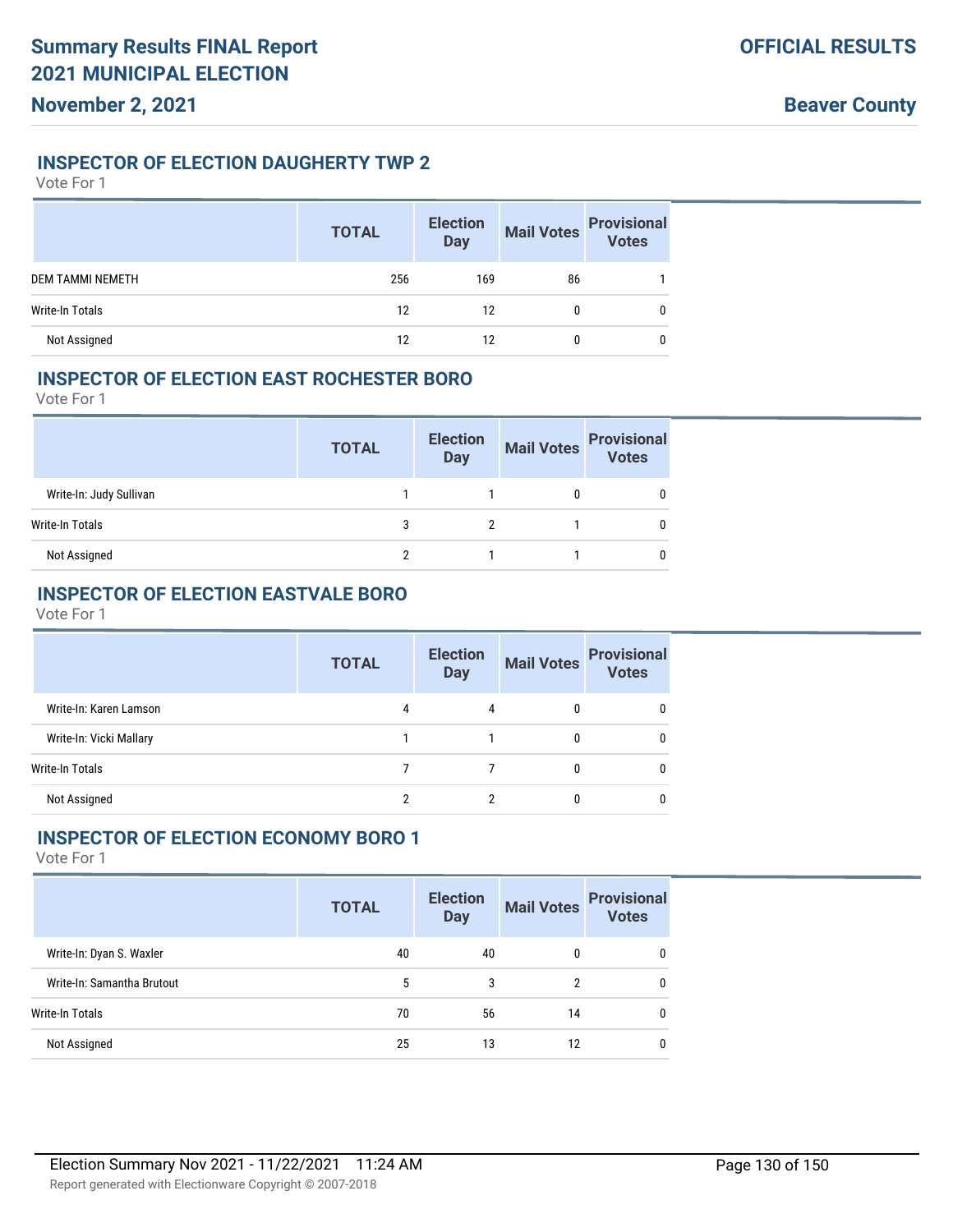### **INSPECTOR OF ELECTION ECONOMY BORO 2**

Vote For 1

|                                | <b>TOTAL</b> | <b>Election</b><br><b>Day</b> | <b>Mail Votes</b> | <b>Provisional</b><br>Votes |
|--------------------------------|--------------|-------------------------------|-------------------|-----------------------------|
| <b>REP SHEILA ROGERS</b>       | 415          | 332                           | 83                | $\mathbf{0}$                |
| Write-In: William W. Tomlinson | 2            | 0                             | 2                 | $\mathbf{0}$                |
| <b>Write-In Totals</b>         | 18           | 10                            | 8                 | 0                           |
| Not Assigned                   | 16           | 10                            | 6                 | 0                           |

# **INSPECTOR OF ELECTION ECONOMY BORO 3**

Vote For 1

|                          | <b>TOTAL</b> | <b>Election</b><br><b>Day</b> | <b>Mail Votes</b> | <b>Provisional</b><br><b>Votes</b> |
|--------------------------|--------------|-------------------------------|-------------------|------------------------------------|
| DEM DEBORAH SCHEIB       | 376          | 231                           | 145               | 0                                  |
| Write-In: James Campbell |              |                               | 0                 | 0                                  |
| Write-In Totals          | 17           | 17                            | 0                 | $\Omega$                           |
| Not Assigned             | 16           | 16                            |                   | 0                                  |

# **INSPECTOR OF ELECTION ECONOMY BORO 4**

Vote For 1

|                         | <b>TOTAL</b> | <b>Election</b><br><b>Day</b> |   | Mail Votes Provisional |
|-------------------------|--------------|-------------------------------|---|------------------------|
| Write-In: Cindy Wargo   | 5            | 4                             |   | 0                      |
| Write-In: Kim Westerman | 3            | 3                             | 0 | 0                      |
| <b>Write-In Totals</b>  | 42           | 36                            | b | 0                      |
| Not Assigned            | 34           | 29                            |   | 0                      |

### **INSPECTOR OF ELECTION ECONOMY BORO 5**

|                            | <b>TOTAL</b> | <b>Election</b><br><b>Day</b> | <b>Mail Votes</b> | <b>Provisional</b><br>Votes |
|----------------------------|--------------|-------------------------------|-------------------|-----------------------------|
| Write-In: Geraldine Casper |              | 5                             | 0                 | $\mathbf{0}$                |
| Write-In Totals            | 25           | 23                            |                   | $\mathbf{0}$                |
| Not Assigned               | 20           | 18                            |                   | $\mathbf{0}$                |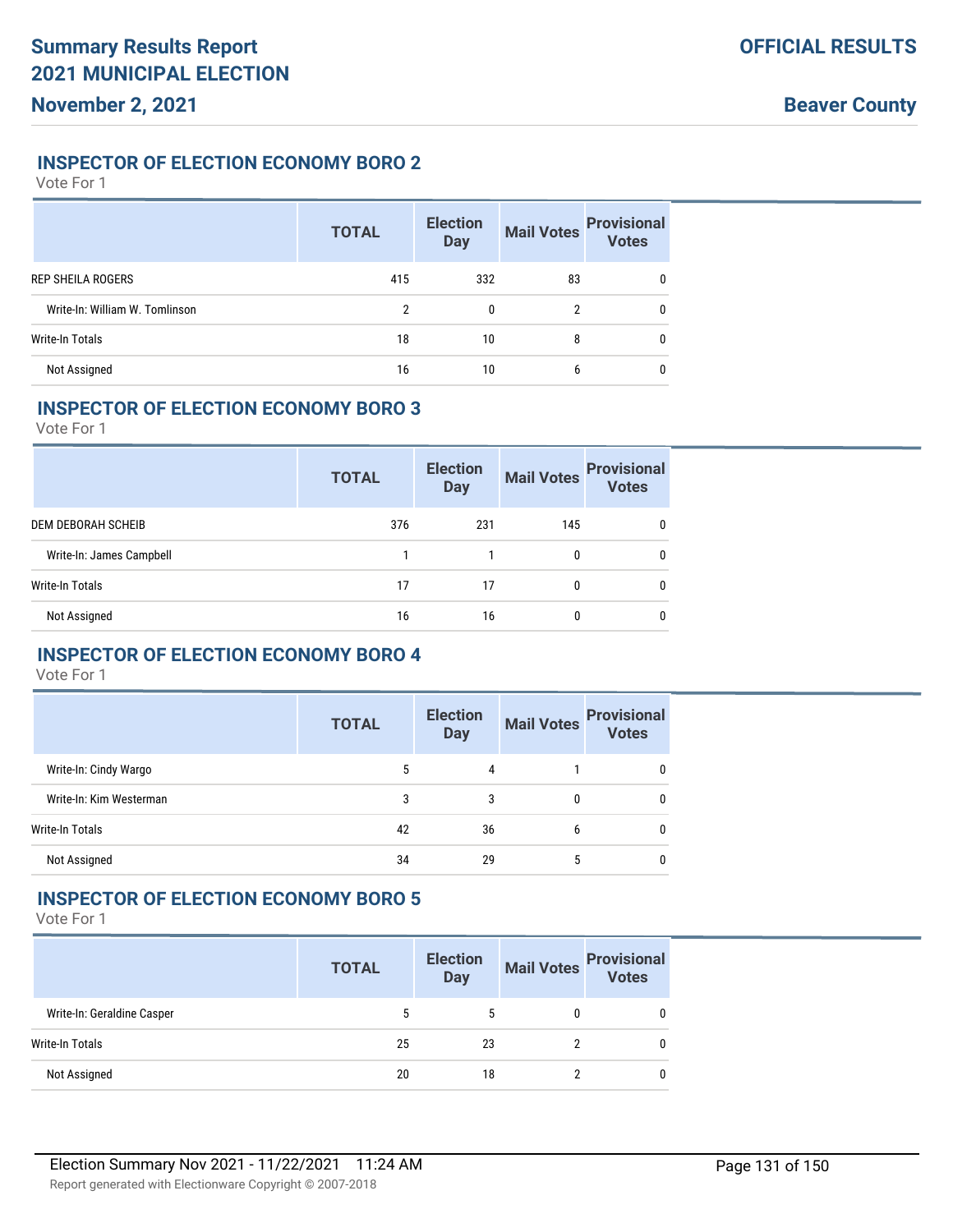## **INSPECTOR OF ELECTION FALLSTON BORO**

Vote For 1

|                           | <b>TOTAL</b> | <b>Election</b><br><b>Day</b> | <b>Mail Votes</b> | <b>Provisional</b><br>Votes |
|---------------------------|--------------|-------------------------------|-------------------|-----------------------------|
| Write-In: Judith McNally  |              |                               |                   | $\mathbf{0}$                |
| Write-In: James Kasmussen |              | 0                             |                   | $\mathbf{0}$                |
| Write-In Totals           | 5            | 2                             | 3                 | $\mathbf{0}$                |
| Not Assigned              |              |                               |                   | 0                           |

#### **INSPECTOR OF ELECTION FRANKFORT SPRINGS BORO**

Vote For 1

|                    | <b>TOTAL</b> | <b>Election</b><br><b>Day</b> | Mail Votes | <b>Provisional</b><br>Votes |
|--------------------|--------------|-------------------------------|------------|-----------------------------|
| REP NICOLE STEDING | 23           | 21                            |            |                             |
| Write-In Totals    |              | 0                             |            |                             |
| Not Assigned       |              | 0                             |            |                             |

# **INSPECTOR OF ELECTION FRANKLIN TWP 1**

Vote For 1

|                        | <b>TOTAL</b> | <b>Election</b><br><b>Day</b> | <b>Mail Votes</b> | <b>Provisional</b><br><b>Votes</b> |
|------------------------|--------------|-------------------------------|-------------------|------------------------------------|
| Write-In: Peter Stumm  |              |                               |                   | U                                  |
| Write-In: Randy Herbe  |              |                               | 0                 | 0                                  |
| <b>Write-In Totals</b> | 10           | 10                            | 0                 | 0                                  |
| Not Assigned           | 8            | 8                             | 0                 | 0                                  |

# **INSPECTOR OF ELECTION FRANKLIN TWP 2**

|                        | <b>TOTAL</b> | <b>Election</b><br><b>Day</b> | <b>Mail Votes</b> | <b>Provisional</b><br>Votes |
|------------------------|--------------|-------------------------------|-------------------|-----------------------------|
| Write-In: Sarah Calve  |              |                               |                   | 0                           |
| Write-In: Brian Sizer  |              |                               |                   | 0                           |
| <b>Write-In Totals</b> |              |                               |                   | 0                           |
| Not Assigned           | 3            | 3                             |                   | 0                           |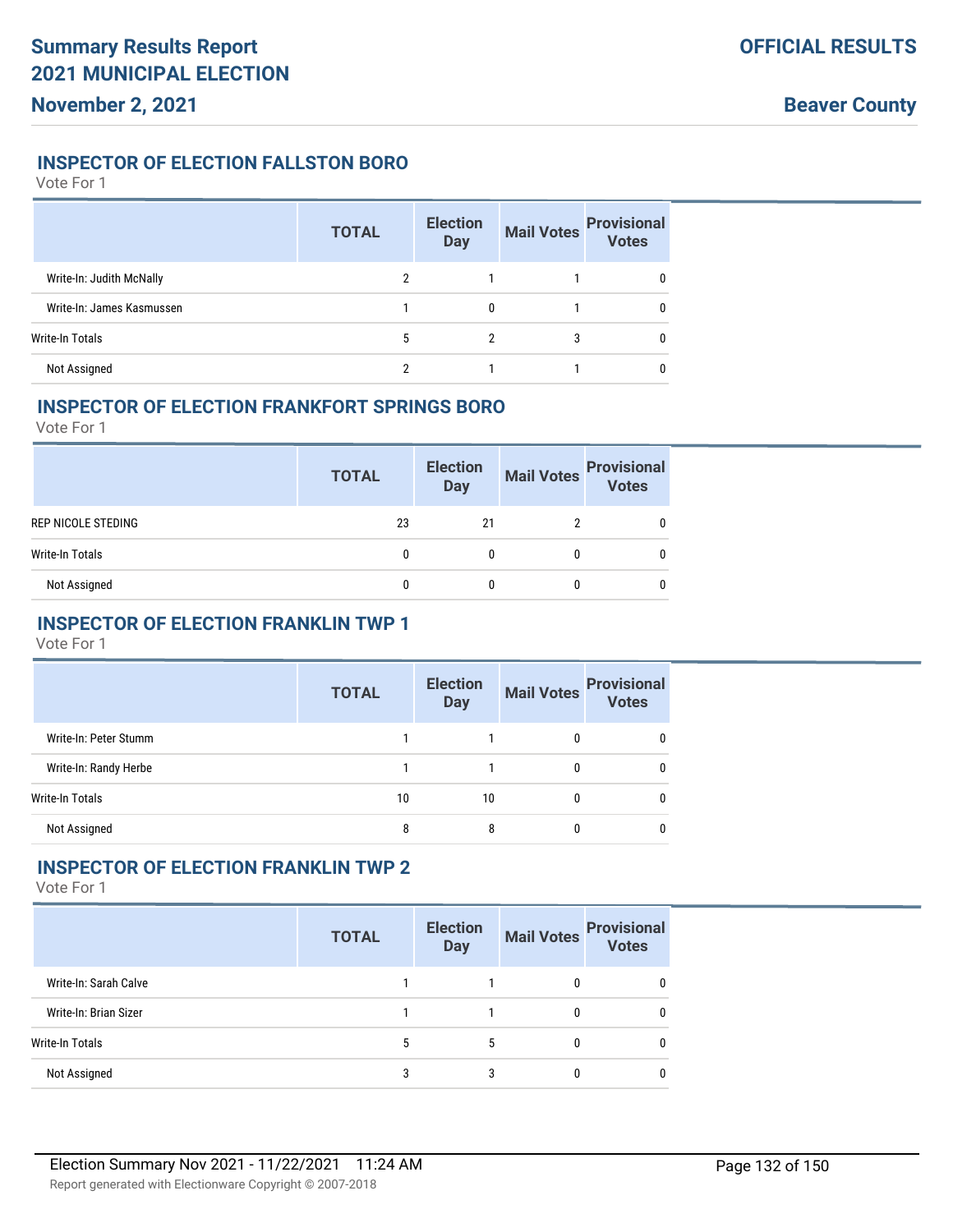## **INSPECTOR OF ELECTION FREEDOM BORO**

Vote For 1

|                        | <b>TOTAL</b> | <b>Election</b><br><b>Day</b> | <b>Mail Votes</b> | <b>Provisional</b><br>Votes |
|------------------------|--------------|-------------------------------|-------------------|-----------------------------|
| DEM RAMONA ARMSTRONG   | 243          | 207                           | 36                | 0                           |
| Write-In: Eric Climo   |              |                               | 0                 | 0                           |
| <b>Write-In Totals</b> | 8            | 8                             | 0                 | 0                           |
| Not Assigned           |              |                               | 0                 | 0                           |

#### **INSPECTOR OF ELECTION GEORGETOWN BORO**

Vote For 1

|                           | <b>TOTAL</b> | <b>Election</b><br><b>Day</b> | <b>Mail Votes</b> | <b>Provisional</b><br><b>Votes</b> |
|---------------------------|--------------|-------------------------------|-------------------|------------------------------------|
| <b>REP WILDA MACKALL</b>  | 27           | 27                            | 0                 | 0                                  |
| Write-In: Marilyn Allison | 2            | 2                             | $\mathbf{0}$      | 0                                  |
| Write-In Totals           | 3            | 3                             | 0                 | 0                                  |
| Not Assigned              |              |                               | $\mathbf{0}$      | 0                                  |

# **INSPECTOR OF ELECTION GLASGOW BORO**

Vote For 1

|                             | <b>TOTAL</b> | <b>Election</b><br><b>Day</b> | <b>Mail Votes</b> | <b>Provisional</b><br><b>Votes</b> |
|-----------------------------|--------------|-------------------------------|-------------------|------------------------------------|
| Write-In: Kimberly J Adkins | 3            | 3                             | 0                 |                                    |
| Write-In: John Mahon        |              | 0                             |                   |                                    |
| Write-In Totals             | 4            | 3                             |                   |                                    |
| Not Assigned                | 0            | 0                             | 0                 |                                    |

### **INSPECTOR OF ELECTION GREENE TWP**

|                       | <b>TOTAL</b> | <b>Election</b><br><b>Day</b> | <b>Mail Votes</b> | <b>Provisional</b><br><b>Votes</b> |
|-----------------------|--------------|-------------------------------|-------------------|------------------------------------|
| DEM TARA CONTI        | 300          | 239                           | 61                | $\Omega$                           |
| Write-In: Kari Wilson | 2            | 2                             | 0                 | 0                                  |
| Write-In Totals       | 23           | 23                            |                   | $\Omega$                           |
| Not Assigned          | 21           | 21                            |                   | 0                                  |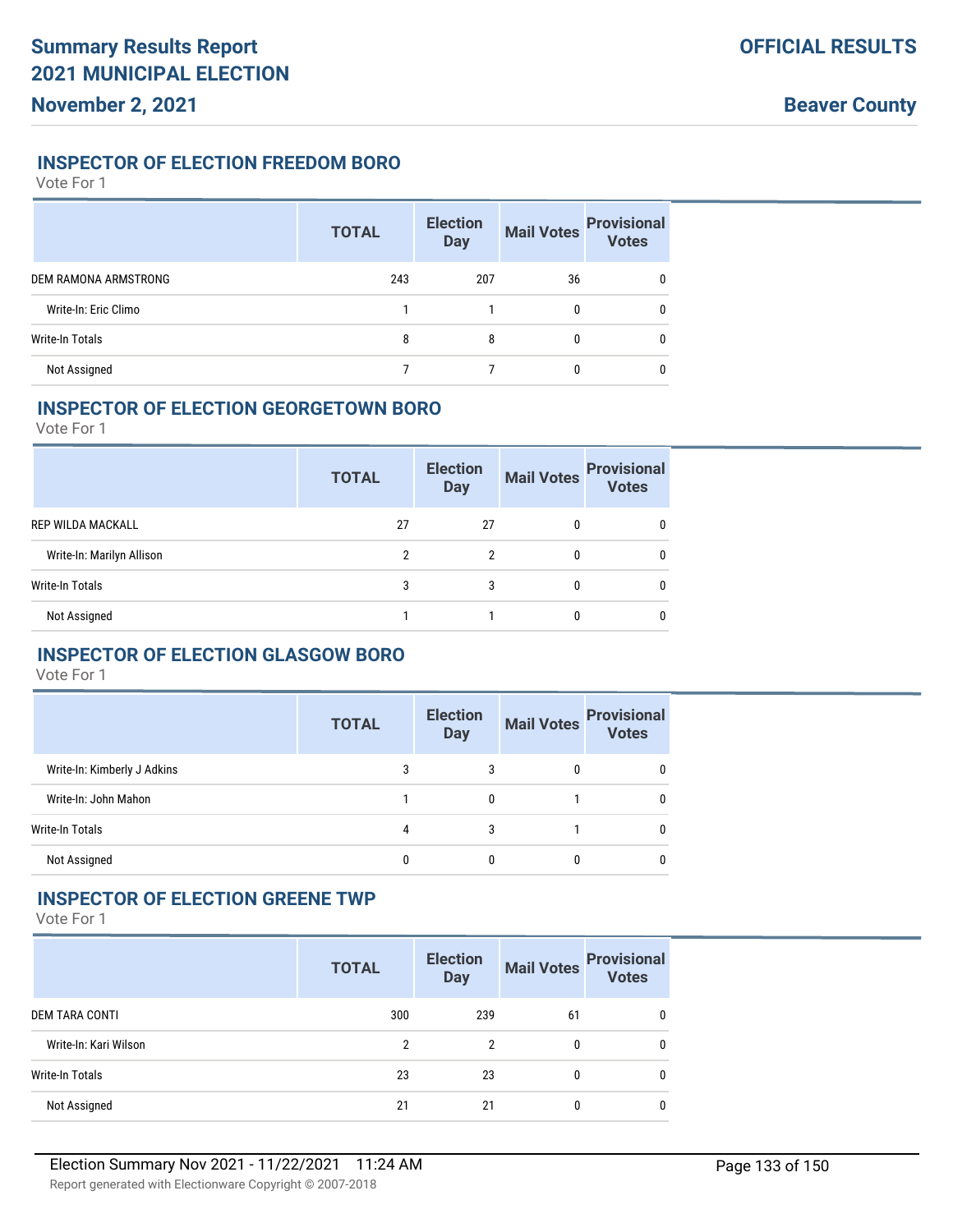# **INSPECTOR OF ELECTION HANOVER TWP 1**

Vote For 1

|                           | <b>TOTAL</b> | <b>Election</b><br><b>Day</b> | <b>Mail Votes</b> | <b>Provisional</b><br>Votes |
|---------------------------|--------------|-------------------------------|-------------------|-----------------------------|
| <b>REP BARBARA RUPERT</b> | 385          | 329                           | 56                | <sup>0</sup>                |
| Write-In: Valerie Shaffer |              |                               |                   | 0                           |
| <b>Write-In Totals</b>    |              |                               | 0                 | 0                           |
| Not Assigned              | b            | b                             |                   |                             |

### **INSPECTOR OF ELECTION HANOVER TWP 2**

Vote For 1

|                          | <b>TOTAL</b> | <b>Election</b><br><b>Day</b> | <b>Mail Votes</b> | <b>Provisional</b><br>Votes |
|--------------------------|--------------|-------------------------------|-------------------|-----------------------------|
| REP LORIE JEAN HUTCHISON | 203          | 187                           | 16                |                             |
| Write-In Totals          | 4            | 3                             |                   |                             |
| Not Assigned             | 4            |                               |                   |                             |

# **INSPECTOR OF ELECTION HARMONY TWP 1**

Vote For 1

|                           | <b>TOTAL</b> | <b>Election</b><br><b>Day</b> | <b>Mail Votes</b> | <b>Provisional</b><br><b>Votes</b> |
|---------------------------|--------------|-------------------------------|-------------------|------------------------------------|
| Write-In: Dan Demase      |              |                               | 0                 |                                    |
| Write-In: Robert Harrison |              | 0                             |                   |                                    |
| Write-In Totals           | 8            | 6                             | 2                 |                                    |
| Not Assigned              | 6            | 5                             |                   |                                    |

# **INSPECTOR OF ELECTION HARMONY TWP 2**

|                  | <b>TOTAL</b> | <b>Election</b><br><b>Day</b> |    | Mail Votes Provisional<br>Votes |
|------------------|--------------|-------------------------------|----|---------------------------------|
| REP LAURA RUSNAK | 139          | 117                           | 22 | 0                               |
| Write-In Totals  | 4            | 3                             |    | 0                               |
| Not Assigned     | 4            | 3                             |    | 0                               |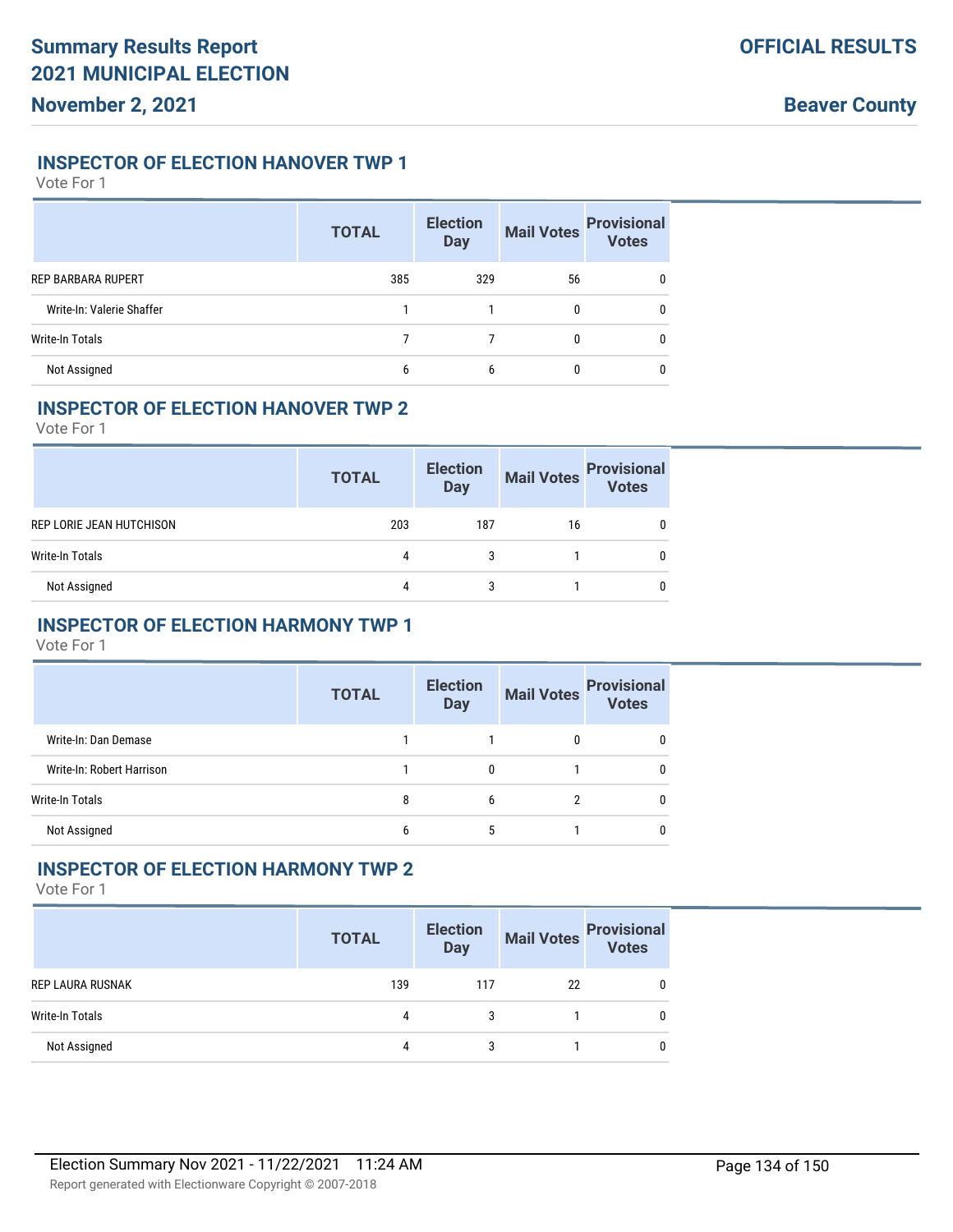### **INSPECTOR OF ELECTION HARMONY TWP 3**

Vote For 1

|                          | <b>TOTAL</b> | <b>Election</b><br><b>Day</b> | <b>Mail Votes</b> | <b>Provisional</b><br>Votes |
|--------------------------|--------------|-------------------------------|-------------------|-----------------------------|
| DEM REBECCA E NOWAKOWSKI | 175          | 134                           | 41                |                             |
| Write-In Totals          |              | 3                             | 0                 | 0                           |
| Not Assigned             |              |                               |                   |                             |

# **INSPECTOR OF ELECTION HOMEWOOD BORO**

Vote For 1

|                          | <b>TOTAL</b> | <b>Election</b><br><b>Day</b> | <b>Mail Votes</b> | <b>Provisional</b><br><b>Votes</b> |
|--------------------------|--------------|-------------------------------|-------------------|------------------------------------|
| Write-In: Virgina Vannoy |              |                               |                   | 0                                  |
| Write-In: Chris McKenzie |              | 2                             |                   | 0                                  |
| Write-In Totals          | 4            | 4                             |                   | 0                                  |
| Not Assigned             |              |                               |                   |                                    |

# **INSPECTOR OF ELECTION HOOKSTOWN BORO**

Vote For 1

|                                | <b>TOTAL</b> | <b>Election</b><br><b>Day</b> | <b>Mail Votes</b> | <b>Provisional</b><br><b>Votes</b> |
|--------------------------------|--------------|-------------------------------|-------------------|------------------------------------|
| Write-In: Cheryl "Sherry" Mott | 3            | 3                             | 0                 |                                    |
| Write-In: Kathy Deiley         | 2            | 2                             | 0                 |                                    |
| Write-In Totals                | 5            | 5                             | 0                 |                                    |
| Not Assigned                   |              |                               |                   |                                    |

# **INSPECTOR OF ELECTION HOPEWELL TWP 1**

|                        | <b>TOTAL</b> | <b>Election</b><br><b>Day</b> | <b>Mail Votes</b> | <b>Provisional</b><br>Votes |
|------------------------|--------------|-------------------------------|-------------------|-----------------------------|
| DEM/REP KAREN K ONUSKA | 89           | 67                            | 21                |                             |
| Write-In Totals        |              |                               |                   | 0                           |
| Not Assigned           |              |                               |                   | 0                           |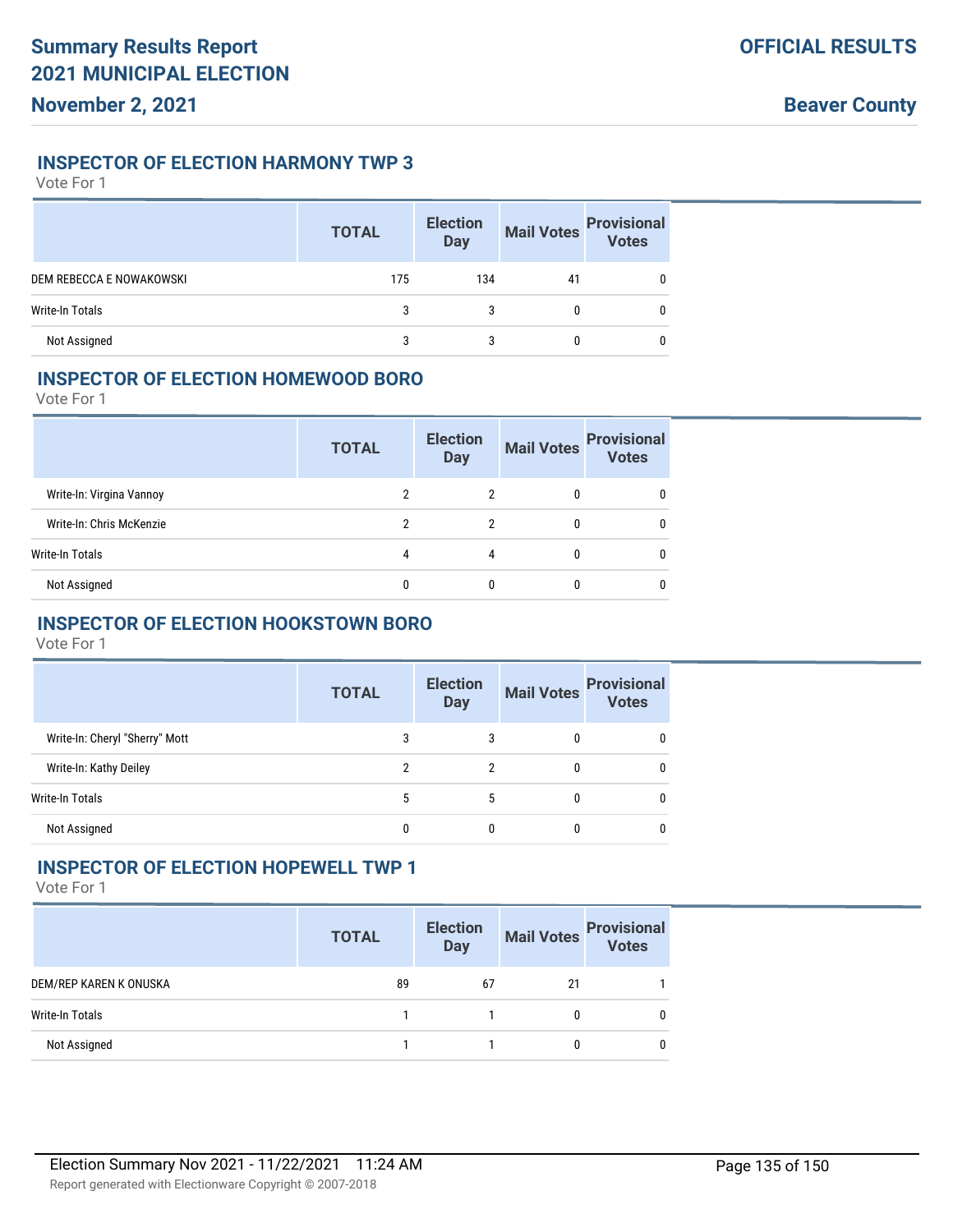# **INSPECTOR OF ELECTION HOPEWELL TWP 2**

Vote For 1

|                               | <b>TOTAL</b> | <b>Election</b><br><b>Day</b> | <b>Mail Votes</b> | <b>Provisional</b><br>Votes |
|-------------------------------|--------------|-------------------------------|-------------------|-----------------------------|
| Write-In: Truman J Wilt       | 2            | 2                             | 0                 | 0                           |
| Write-In: Charles Faltenovich | 2            |                               |                   | $\mathbf{0}$                |
| Write-In Totals               | 19           | 16                            | 3                 | $\mathbf{0}$                |
| Not Assigned                  | 15           | 13                            | າ                 | 0                           |

#### **INSPECTOR OF ELECTION HOPEWELL TWP 3**

Vote For 1

|                         | <b>TOTAL</b> | <b>Election</b><br><b>Day</b> | <b>Mail Votes</b> | <b>Provisional</b><br><b>Votes</b> |
|-------------------------|--------------|-------------------------------|-------------------|------------------------------------|
| DEM ARNOLD M SANTILLI   | 159          | 121                           | 38                | 0                                  |
| Write-In: Andrew Kirish |              |                               | 0                 | 0                                  |
| Write-In Totals         | g            |                               | 2                 | 0                                  |
| Not Assigned            | 8            | 6                             |                   | 0                                  |

# **INSPECTOR OF ELECTION HOPEWELL TWP 4**

Vote For 1

|                         | <b>TOTAL</b> | <b>Election</b><br><b>Day</b> | <b>Mail Votes</b> | <b>Provisional</b><br><b>Votes</b> |
|-------------------------|--------------|-------------------------------|-------------------|------------------------------------|
| Write-In: Norton Elliot |              |                               | 0                 | 0                                  |
| Write-In: Joseph White  |              |                               | 0                 | $\mathbf{0}$                       |
| Write-In Totals         | 16           | 14                            | 2                 | $\mathbf{0}$                       |
| Not Assigned            | 14           | 12                            | າ                 | 0                                  |

### **INSPECTOR OF ELECTION HOPEWELL TWP 5**

|                          | <b>TOTAL</b> | <b>Election</b><br><b>Day</b> | <b>Mail Votes</b> | <b>Provisional</b><br>Votes |
|--------------------------|--------------|-------------------------------|-------------------|-----------------------------|
| Write-In: Carl Hage      | っ            | 2                             | 0                 | 0                           |
| Write-In: Loren Meyernik | າ            | 2                             | 0                 | $\mathbf{0}$                |
| <b>Write-In Totals</b>   | 30           | 27                            | 3                 | $\mathbf{0}$                |
| Not Assigned             | 26           | 23                            | 3                 | 0                           |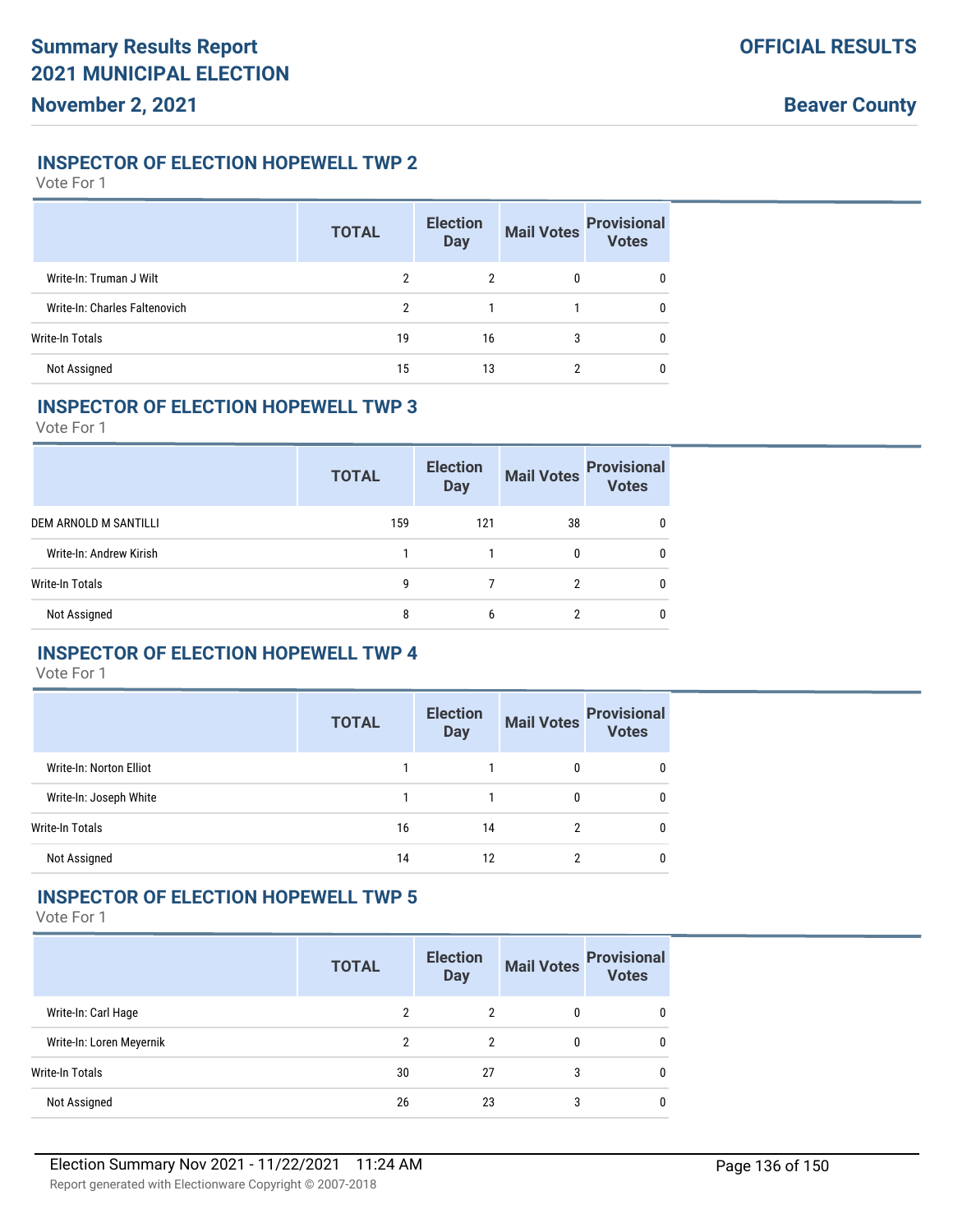### **INSPECTOR OF ELECTION HOPEWELL TWP 6**

Vote For 1

|                             | <b>TOTAL</b> | <b>Election</b><br><b>Day</b> | <b>Mail Votes</b> | <b>Provisional</b><br>Votes |
|-----------------------------|--------------|-------------------------------|-------------------|-----------------------------|
| <b>DEM BRANDIESE FARLEY</b> | 296          | 184                           | 111               |                             |
| Write-In: Jack Bayorek      |              |                               | 0                 | $\mathbf{0}$                |
| <b>Write-In Totals</b>      | 16           | 15                            |                   | 0                           |
| Not Assigned                | 15           | 14                            |                   | $\mathbf{0}$                |

#### **INSPECTOR OF ELECTION HOPEWELL TWP 7**

Vote For 1

|                       | <b>TOTAL</b> | <b>Election</b><br><b>Day</b> | <b>Mail Votes</b> | <b>Provisional</b><br><b>Votes</b> |
|-----------------------|--------------|-------------------------------|-------------------|------------------------------------|
| DEM GABRIELA ACOSTA   | 386          | 248                           | 138               |                                    |
| Write-In: Jacob Welsh |              |                               | 0                 | 0                                  |
| Write-In Totals       | 21           | 19                            | 2                 | O                                  |
| Not Assigned          | 20           | 18                            | ŋ,                | 0                                  |

# **INSPECTOR OF ELECTION HOPEWELL TWP 8**

Vote For 1

|                        | <b>TOTAL</b> | <b>Election</b><br><b>Day</b> |    | Mail Votes Provisional<br><b>Votes</b> |
|------------------------|--------------|-------------------------------|----|----------------------------------------|
| REP REBECCA B BARNA    | 104          | 93                            | 11 | 0                                      |
| DEM LINDA L HARTLE     | 83           | 42                            | 41 |                                        |
| <b>Write-In Totals</b> |              | $\mathbf{0}$                  |    |                                        |
| Not Assigned           |              | $\mathbf{0}$                  |    |                                        |

## **INSPECTOR OF ELECTION HOPEWELL TWP 9**

|                             | <b>TOTAL</b> | <b>Election</b><br><b>Day</b> | <b>Mail Votes</b> | <b>Provisional</b><br><b>Votes</b> |
|-----------------------------|--------------|-------------------------------|-------------------|------------------------------------|
| <b>REP JERILYN BOROWSKY</b> | 316          | 259                           | 57                |                                    |
| Write-In: Sylvia Guy        |              |                               |                   | $\Omega$                           |
| Write-In Totals             |              | 5                             |                   | 0                                  |
| Not Assigned                | b            | 4                             |                   |                                    |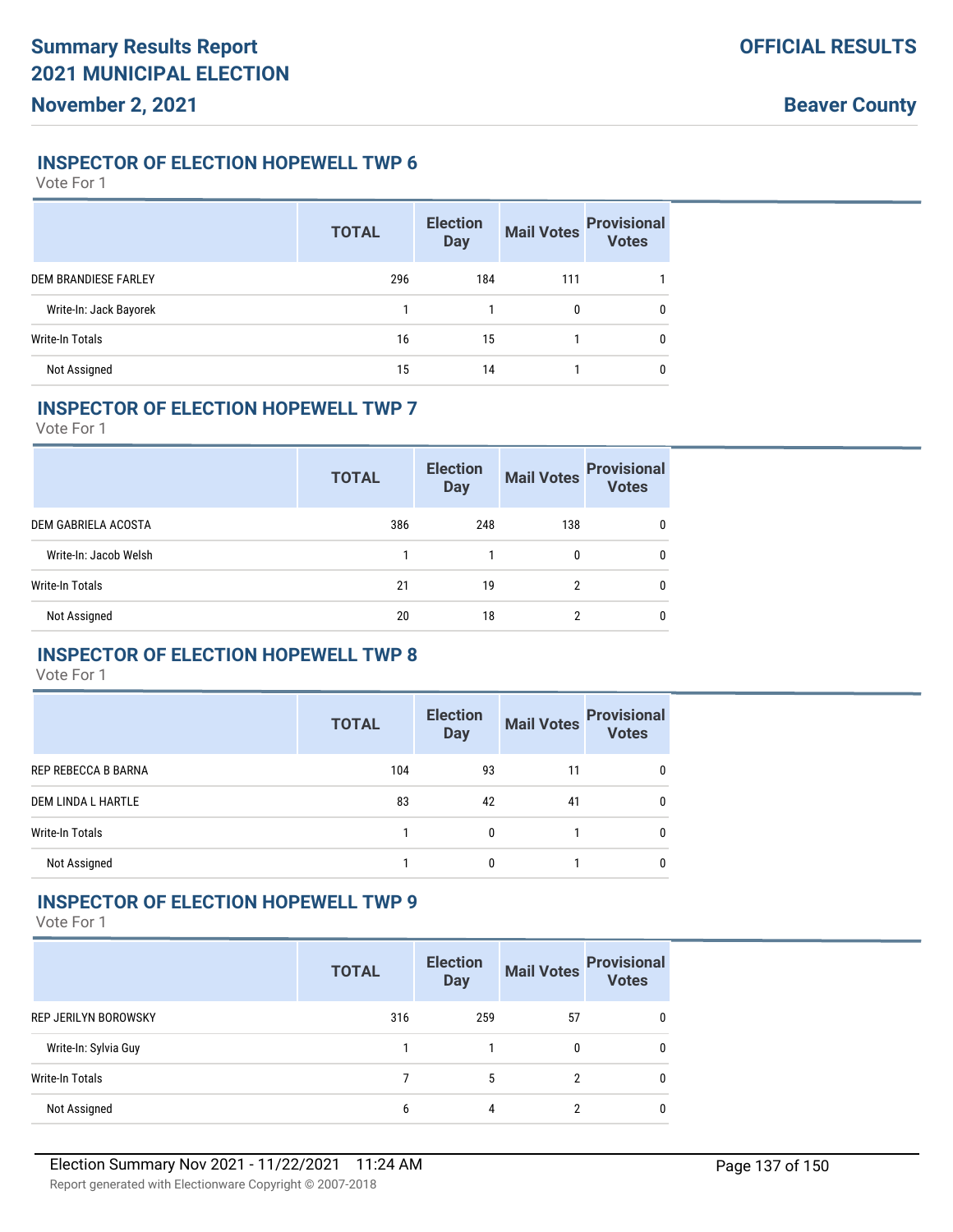#### **INSPECTOR OF ELECTION INDEPENDENCE TWP**

Vote For 1

|                         | <b>TOTAL</b> | <b>Election</b><br><b>Day</b> | <b>Mail Votes</b> | <b>Provisional</b><br>Votes |
|-------------------------|--------------|-------------------------------|-------------------|-----------------------------|
| <b>REP KAREN MORRIS</b> | 371          | 345                           | 25                |                             |
| DEM WASSO KOZLINA III   | 160          | 101                           | 59                | 0                           |
| Write-In Totals         | 8            | 8                             | 0                 | $\mathbf{0}$                |
| Not Assigned            | 8            | 8                             | 0                 | 0                           |

# **INSPECTOR OF ELECTION INDUSTRY BORO**

Vote For 1

|                           | <b>TOTAL</b> | <b>Election</b><br><b>Day</b> | <b>Mail Votes</b> | <b>Provisional</b><br><b>Votes</b> |
|---------------------------|--------------|-------------------------------|-------------------|------------------------------------|
| Write-In: Connie Noah     | 4            | 4                             | 0                 |                                    |
| Write-In: David Pavkovich | 2            | 2                             | 0                 |                                    |
| Write-In Totals           | 22           | 22                            | 0                 |                                    |
| Not Assigned              | 16           | 16                            | 0                 |                                    |

#### **INSPECTOR OF ELECTION KOPPEL BORO**

Vote For 1

|                        | <b>TOTAL</b> | <b>Election</b><br><b>Day</b> |    | Mail Votes<br>Votes |
|------------------------|--------------|-------------------------------|----|---------------------|
| DEM KARA JACOBY        | 109          | 87                            | 22 |                     |
| <b>Write-In Totals</b> |              | 0                             |    |                     |
| Not Assigned           | 0            | 0                             |    | 0                   |

# **INSPECTOR OF ELECTION MARION TWP**

|                      | <b>TOTAL</b> | <b>Election</b><br><b>Day</b> | <b>Mail Votes</b> | <b>Provisional</b><br>Votes |
|----------------------|--------------|-------------------------------|-------------------|-----------------------------|
| REP JUDITH A HOOVER  | 182          | 162                           | 19                |                             |
| Write-In: Tom Godsen |              |                               | 0                 | 0                           |
| Write-In Totals      | 3            | 3                             | 0                 | 0                           |
| Not Assigned         | ŋ            | c                             | 0                 | 0                           |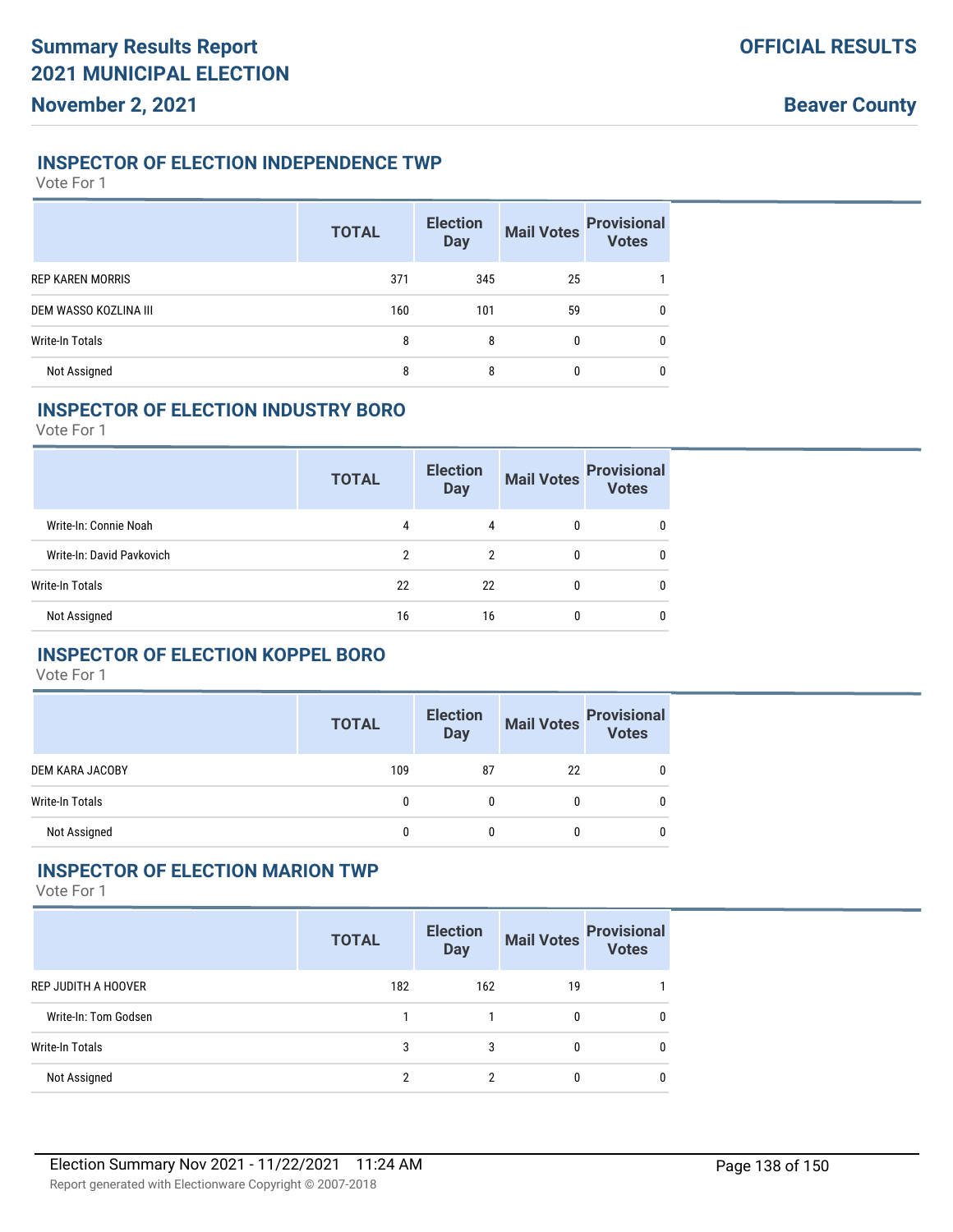# **INSPECTOR OF ELECTION MIDLAND BORO 1**

Vote For 1

|                       | <b>TOTAL</b> | <b>Election</b><br><b>Day</b> | <b>Mail Votes</b> | <b>Provisional</b><br>Votes |
|-----------------------|--------------|-------------------------------|-------------------|-----------------------------|
| DEM JOHN VUYAKOVICH   | 215          | 144                           | 70                |                             |
| <b>REP JOYCE MACH</b> | 87           | 71                            | 16                | 0                           |
| Write-In Totals       |              |                               |                   | 0                           |
| Not Assigned          |              |                               |                   | 0                           |

### **INSPECTOR OF ELECTION MIDLAND BORO 2**

Vote For 1

|                       | <b>TOTAL</b> | <b>Election</b><br><b>Day</b> | <b>Mail Votes</b> | <b>Provisional</b><br>Votes |
|-----------------------|--------------|-------------------------------|-------------------|-----------------------------|
| DEM EVENLYN MCWHORTER | 97           | 73                            | 24                |                             |
| Write-In Totals       |              |                               |                   |                             |
| Not Assigned          | c            |                               |                   |                             |

# **INSPECTOR OF ELECTION MIDLAND BORO 3**

Vote For 1

|                 | <b>TOTAL</b> | <b>Election</b><br><b>Day</b> | Mail Votes Provisional<br>Votes |  |
|-----------------|--------------|-------------------------------|---------------------------------|--|
| Write-In Totals |              |                               |                                 |  |
| Not Assigned    |              |                               |                                 |  |

### **INSPECTOR OF ELECTION MONACA BORO 1**

|                           | <b>TOTAL</b> | <b>Election</b><br><b>Day</b> | <b>Mail Votes</b> | <b>Provisional</b><br>Votes |
|---------------------------|--------------|-------------------------------|-------------------|-----------------------------|
| REP BARBARA GRIMM         | 70           | 64                            | b                 |                             |
| DEM CHRISTOPHER DEBLASSIO | 56           | 39                            | 17                |                             |
| <b>Write-In Totals</b>    |              | 0                             | 0                 |                             |
| Not Assigned              |              | 0                             | 0                 |                             |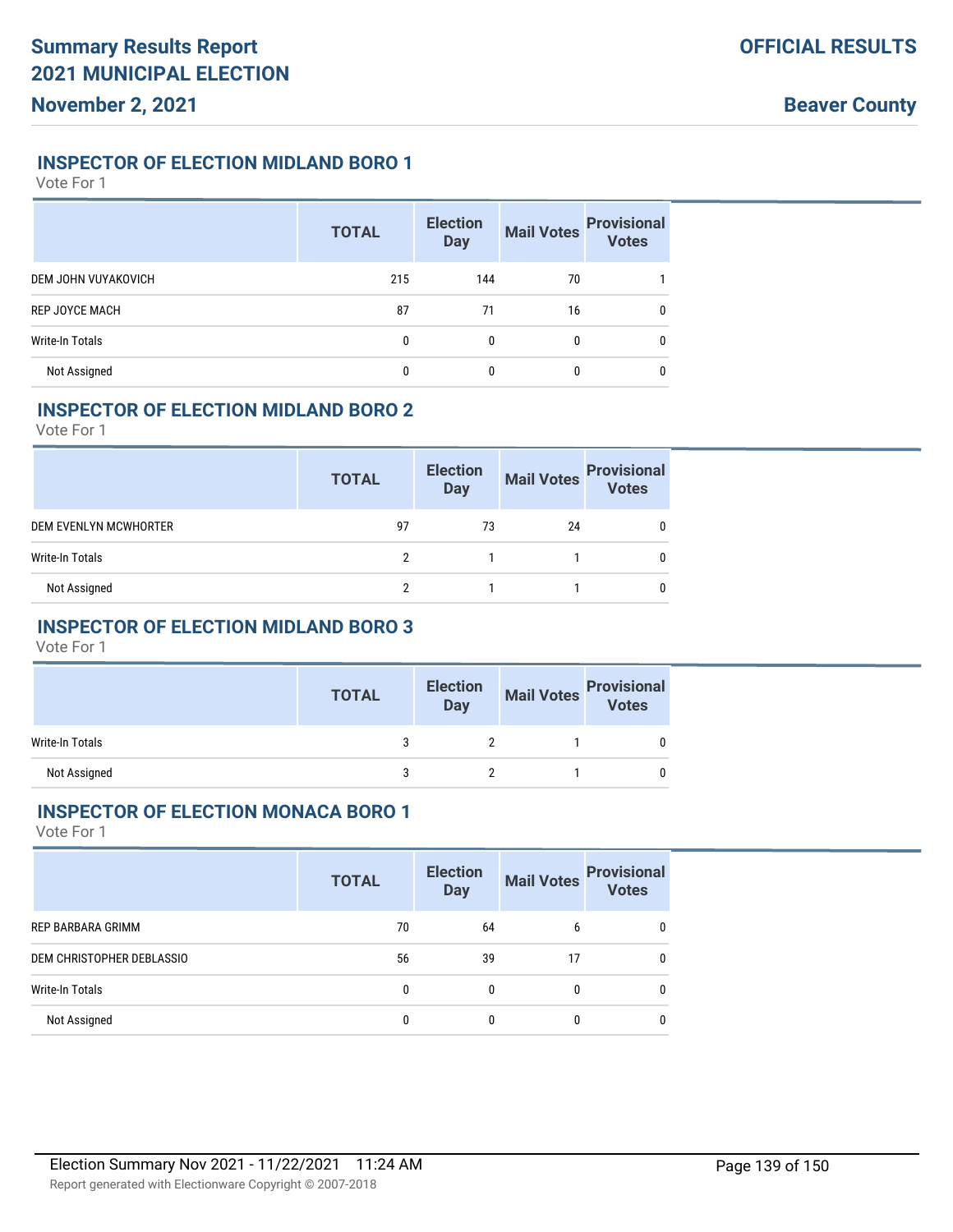### **INSPECTOR OF ELECTION MONACA BORO 2**

Vote For 1

|                           | <b>TOTAL</b> | <b>Election</b><br><b>Day</b> | <b>Mail Votes</b> | <b>Provisional</b><br>Votes |
|---------------------------|--------------|-------------------------------|-------------------|-----------------------------|
| DEM ALLEN JOHNSON         | 171          | 115                           | 56                | $\mathbf{0}$                |
| Write-In: Sandra Pranskey | 2            | 2                             |                   | $\mathbf{0}$                |
| Write-In Totals           | 14           | 13                            |                   | $\mathbf{0}$                |
| Not Assigned              | 12           | 11                            |                   | 0                           |

#### **INSPECTOR OF ELECTION MONACA BORO 3**

Vote For 1

|                              | <b>TOTAL</b> | <b>Election</b><br><b>Day</b> | <b>Mail Votes</b> | <b>Provisional</b><br><b>Votes</b> |
|------------------------------|--------------|-------------------------------|-------------------|------------------------------------|
| Write-In: Lorene Gordon      | 5            | 5                             | 0                 | 0                                  |
| Write-In: Larry Swartzwelder | 2            | 2                             | 0                 | $\mathbf{0}$                       |
| Write-In Totals              | 20           | 19                            |                   | 0                                  |
| Not Assigned                 | 13           | 12                            |                   | 0                                  |

# **INSPECTOR OF ELECTION MONACA BORO 4**

Vote For 1

|                       | <b>TOTAL</b> | <b>Election</b><br><b>Day</b> | <b>Mail Votes</b> | <b>Provisional</b><br><b>Votes</b> |
|-----------------------|--------------|-------------------------------|-------------------|------------------------------------|
| DEM SHIRLEY DECHELLIS | 269          | 206                           | 63                |                                    |
| Write-In: Jen Abbott  |              |                               |                   |                                    |
| Write-In Totals       | 6            | 4                             |                   | <sup>0</sup>                       |
| Not Assigned          | 5            | 3                             |                   | <sup>0</sup>                       |

#### **INSPECTOR OF ELECTION MONACA BORO 5**

|                        | <b>TOTAL</b> | <b>Election</b><br><b>Day</b> | <b>Mail Votes</b> | <b>Provisional</b><br><b>Votes</b> |
|------------------------|--------------|-------------------------------|-------------------|------------------------------------|
| REP JEFFREY PRITCHARD  | 203          | 184                           | 19                |                                    |
| Write-In: Sara Allen   | 2            | 0                             |                   | $\Omega$                           |
| <b>Write-In Totals</b> | b            | 2                             | 4                 | <sup>0</sup>                       |
| Not Assigned           | 4            | 2                             |                   |                                    |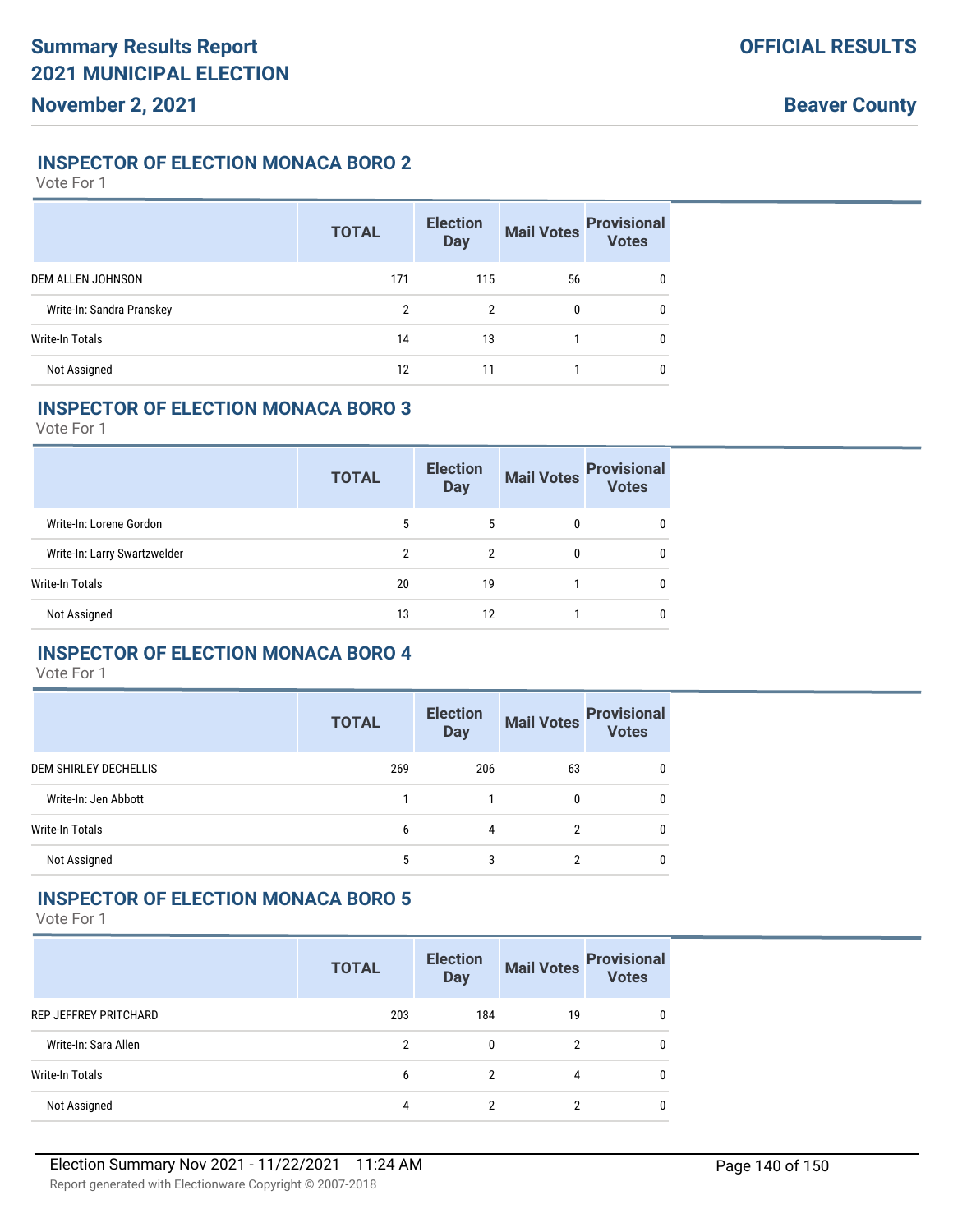# **INSPECTOR OF ELECTION NEW BRIGHTON BORO 1**

Vote For 1

|                         | <b>TOTAL</b> | <b>Election</b><br><b>Day</b> | <b>Mail Votes</b> | <b>Provisional</b><br><b>Votes</b> |
|-------------------------|--------------|-------------------------------|-------------------|------------------------------------|
| Write-In: Paula Wagurak | q            | g                             |                   | 0                                  |
| Write-In: John C Ramer  | 2            | 2                             |                   | 0                                  |
| Write-In Totals         | 30           | 26                            | 4                 | 0                                  |
| Not Assigned            | 19           | 15                            | 4                 | 0                                  |

#### **INSPECTOR OF ELECTION NEW BRIGHTON BORO 2**

Vote For 1

|                        | <b>TOTAL</b> | <b>Election</b><br><b>Day</b> | <b>Mail Votes</b> | <b>Provisional</b><br><b>Votes</b> |
|------------------------|--------------|-------------------------------|-------------------|------------------------------------|
| Write-In: Shaun Duguay | 2            |                               |                   |                                    |
| Write-In: Barb Sheets  |              |                               |                   | 0                                  |
| Write-In Totals        | 8            | 6                             |                   | 0                                  |
| Not Assigned           | 5            |                               |                   | 0                                  |

# **INSPECTOR OF ELECTION NEW BRIGHTON BORO 3**

Vote For 1

|                           | <b>TOTAL</b> | <b>Election</b><br><b>Day</b> | <b>Mail Votes</b> | <b>Provisional</b><br><b>Votes</b> |
|---------------------------|--------------|-------------------------------|-------------------|------------------------------------|
| Write-In: Georgenia Jones |              |                               |                   |                                    |
| <b>Write-In Totals</b>    | 13           | 13                            |                   |                                    |
| Not Assigned              | 12           | 12                            |                   |                                    |

# **INSPECTOR OF ELECTION NEW BRIGHTON BORO 4**

|                          | <b>TOTAL</b> | <b>Election</b><br><b>Day</b> | <b>Mail Votes</b> | <b>Provisional</b><br>Votes |
|--------------------------|--------------|-------------------------------|-------------------|-----------------------------|
| DEM DOROTHY J KOBLE      | 76           | 63                            | 13                | 0                           |
| <b>REP PATRICIA REED</b> | 53           | 49                            | 4                 | $\mathbf{0}$                |
| Write-In Totals          | 2            |                               |                   | $\Omega$                    |
| Not Assigned             | c            |                               |                   | 0                           |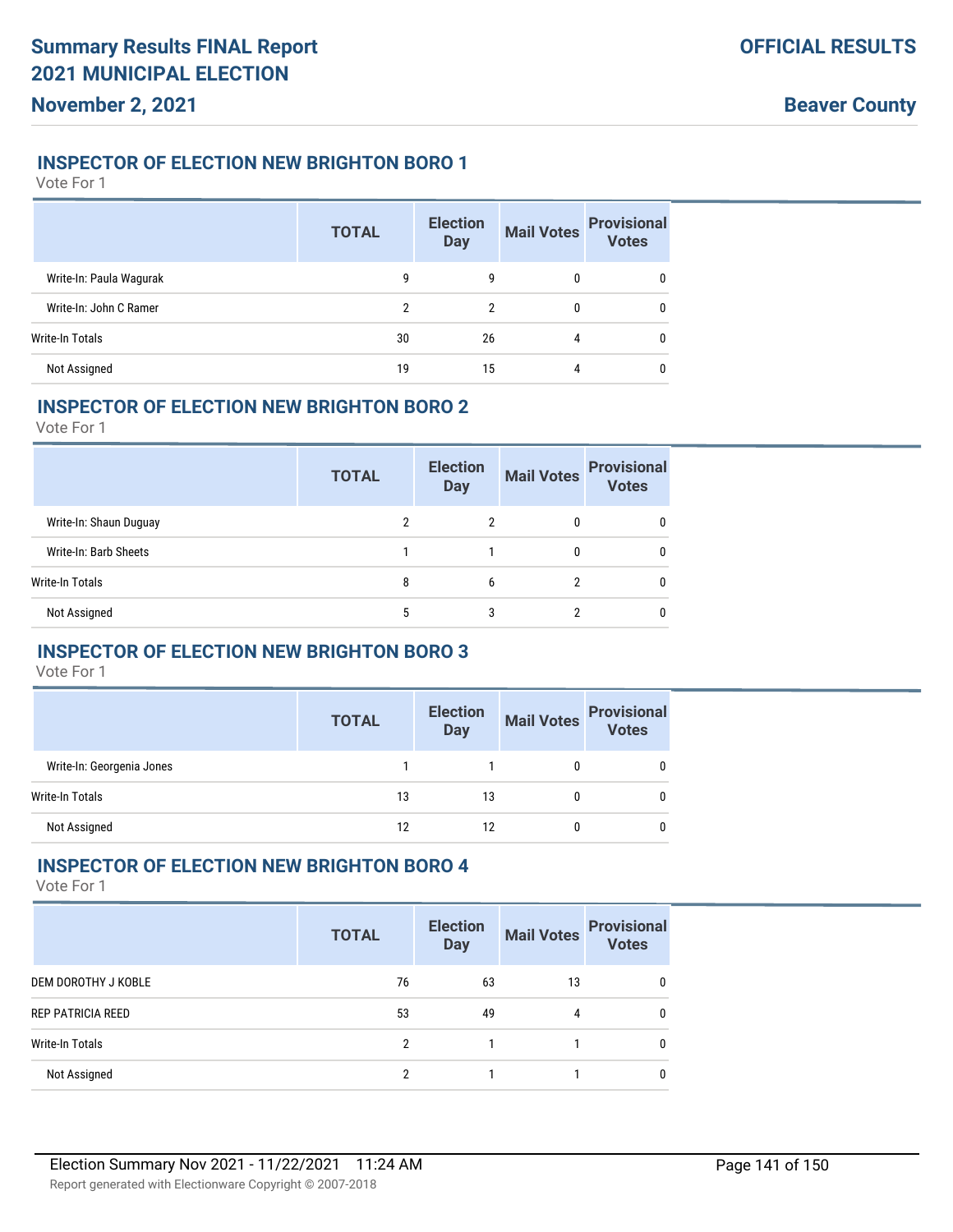### **INSPECTOR OF ELECTION NEW BRIGHTON BORO 5**

Vote For 1

|                         | <b>TOTAL</b> | <b>Election</b><br><b>Day</b> | <b>Mail Votes</b> | <b>Provisional</b><br>Votes |
|-------------------------|--------------|-------------------------------|-------------------|-----------------------------|
| <b>DEM NANCY HARPER</b> | 150          | 107                           | 43                | 0                           |
| Write-In: Kathy Peluso  | 3            | 3                             |                   | $\mathbf{0}$                |
| <b>Write-In Totals</b>  | 13           | 12                            |                   | 0                           |
| Not Assigned            | 10           | q                             |                   | 0                           |

#### **INSPECTOR OF ELECTION NEW GALILEE BORO**

Vote For 1

|                          | <b>TOTAL</b> | <b>Election</b><br><b>Day</b> | <b>Mail Votes</b> | <b>Provisional</b><br><b>Votes</b> |
|--------------------------|--------------|-------------------------------|-------------------|------------------------------------|
| <b>REP SONI R BUTLER</b> | 38           | 33                            | 5                 |                                    |
| Write-In: Cathy Skolnik  |              |                               | 0                 | 0                                  |
| Write-In Totals          |              |                               |                   | <sup>0</sup>                       |
| Not Assigned             |              |                               |                   | 0                                  |

# **INSPECTOR OF ELECTION NEW SEWICKLEY TWP 1**

Vote For 1

|                        | <b>TOTAL</b> | <b>Election</b><br><b>Day</b> | <b>Mail Votes</b> | <b>Provisional</b><br>Votes |
|------------------------|--------------|-------------------------------|-------------------|-----------------------------|
| <b>REP JUDY MAJORS</b> | 498          | 395                           | 103               | 0                           |
| DEM DEANA RAPE         | 344          | 109                           | 233               | c                           |
| Write-In Totals        | 2            | 0                             | 2                 | 0                           |
| Not Assigned           | 2            | 0                             | າ                 | 0                           |

## **INSPECTOR OF ELECTION NEW SEWICKLEY TWP 2**

|                       | <b>TOTAL</b> | <b>Election</b><br><b>Day</b> | <b>Mail Votes</b> | <b>Provisional</b><br><b>Votes</b> |
|-----------------------|--------------|-------------------------------|-------------------|------------------------------------|
| REP JEANNETTE DELUCA  | 412          | 329                           | 81                |                                    |
| Write-In: Sue Mancini | 14           | 12                            | 2                 | 0                                  |
| Write-In Totals       | 26           | 20                            | 6                 | 0                                  |
| Not Assigned          | 12           | 8                             | 4                 | 0                                  |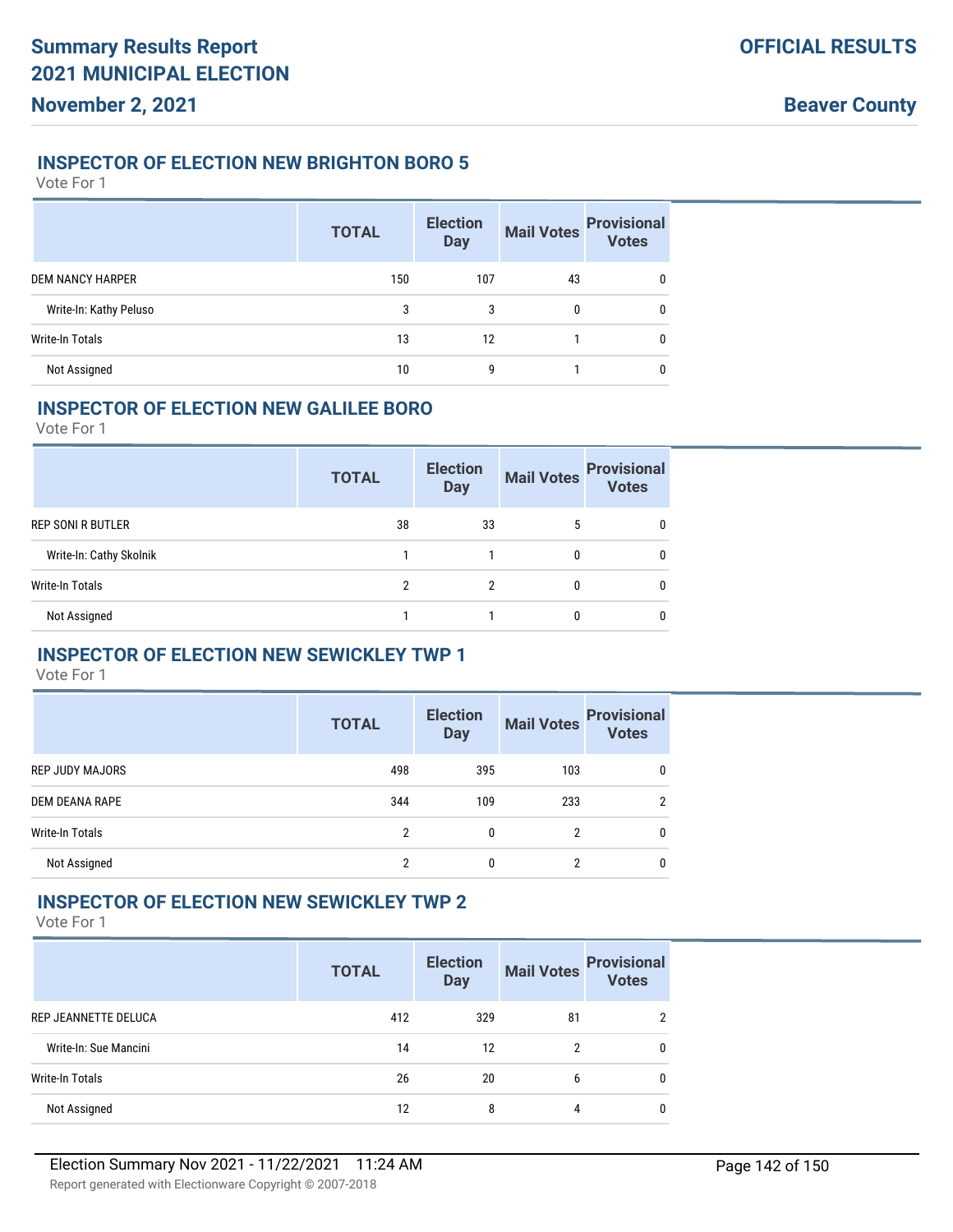**November 2, 2021**

# **Beaver County**

#### **INSPECTOR OF ELECTION NEW SEWICKLEY TWP 3**

Vote For 1

|                        | <b>TOTAL</b> | <b>Election</b><br><b>Day</b> | <b>Mail Votes</b> | <b>Provisional</b><br>Votes |
|------------------------|--------------|-------------------------------|-------------------|-----------------------------|
| DEM/REP LISA J LEWIS   | 335          | 277                           | 58                | 0                           |
| Write-In: Sherry Lewis | 4            | 4                             | 0                 | 0                           |
| <b>Write-In Totals</b> |              |                               | 0                 | 0                           |
| Not Assigned           |              |                               |                   | 0                           |

### **INSPECTOR OF ELECTION NORTH SEWICKLEY TWP 1**

Vote For 1

|                           | <b>TOTAL</b>   | <b>Election</b><br><b>Day</b> | <b>Mail Votes</b> | <b>Provisional</b><br><b>Votes</b> |
|---------------------------|----------------|-------------------------------|-------------------|------------------------------------|
| Write-In: Matthew Kelosky | 2              | 2                             | 0                 | 0                                  |
| Write-In: James Lutz      | $\mathfrak{p}$ | 2                             | 0                 | 0                                  |
| Write-In Totals           | 15             | 14                            |                   | 0                                  |
| Not Assigned              | 11             | 10                            |                   | 0                                  |

# **INSPECTOR OF ELECTION NORTH SEWICKLEY TWP 2**

Vote For 1

|                            | <b>TOTAL</b> | <b>Election</b><br><b>Day</b> | <b>Mail Votes</b> | <b>Provisional</b><br><b>Votes</b> |
|----------------------------|--------------|-------------------------------|-------------------|------------------------------------|
| Write-In: Barbara Gratteri | 2            | 2                             |                   | 0                                  |
| Write-In: Patty Roush      | 2            | 2                             |                   | 0                                  |
| Write-In Totals            | 19           | 18                            |                   | 0                                  |
| Not Assigned               | 15           | 14                            |                   | 0                                  |

# **INSPECTOR OF ELECTION NORTH SEWICKLEY TWP 3**

|                        | <b>TOTAL</b> | <b>Election</b><br><b>Day</b> | <b>Mail Votes</b> | <b>Provisional</b><br><b>Votes</b> |
|------------------------|--------------|-------------------------------|-------------------|------------------------------------|
| REP SANDRA RUTH JAMES  | 238          | 222                           | 16                | 0                                  |
| DEM JO ANN GREER       | 126          | 96                            | 30                | 0                                  |
| <b>Write-In Totals</b> | 2            | 2                             | 0                 | 0                                  |
| Not Assigned           | 2            | 2                             | 0                 | 0                                  |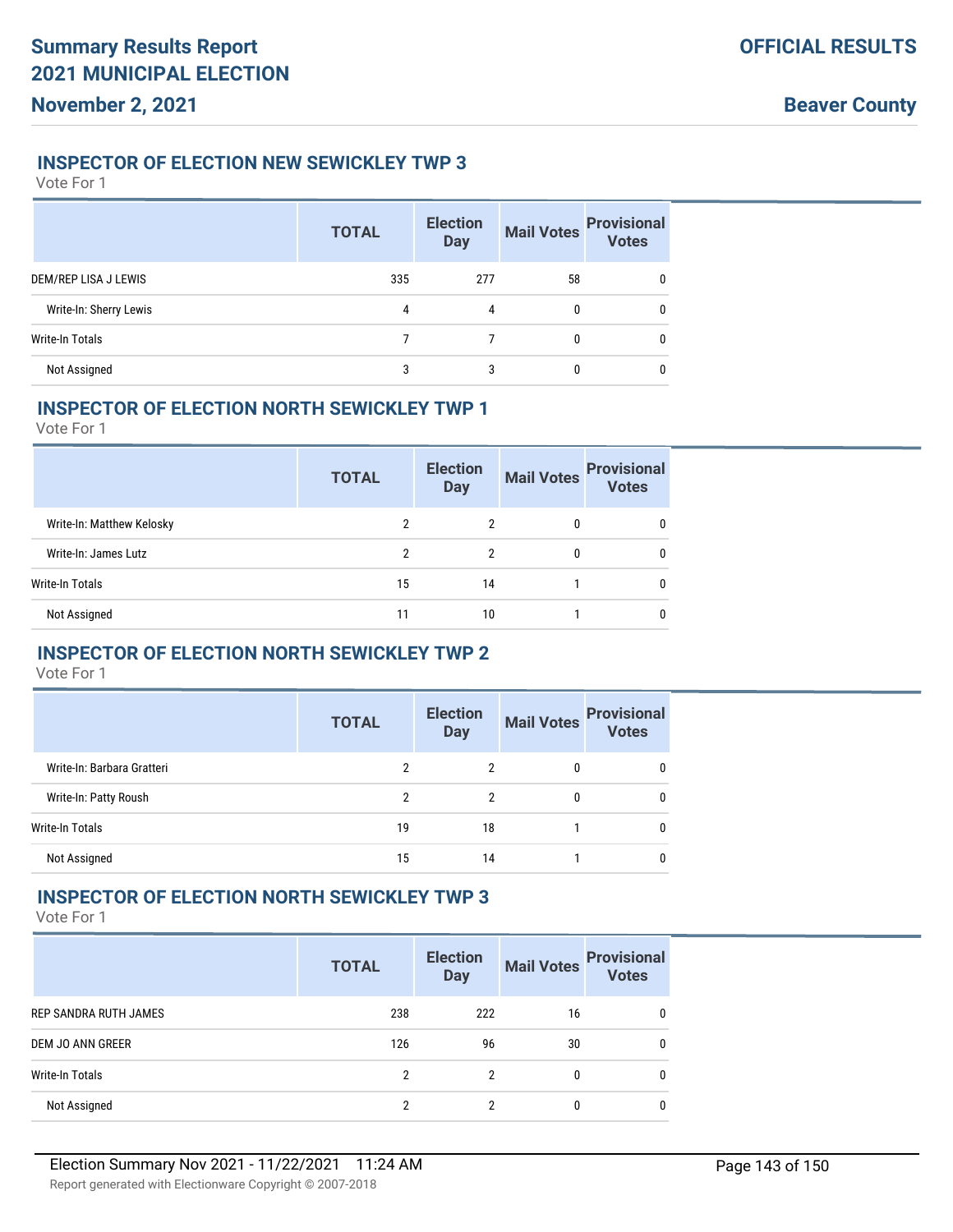#### **INSPECTOR OF ELECTION NORTH SEWICKLEY TWP 4**

| Vote For 1 |  |
|------------|--|
|------------|--|

|                       | <b>TOTAL</b> | <b>Election</b><br><b>Day</b> | <b>Mail Votes</b> | <b>Provisional</b><br><b>Votes</b> |
|-----------------------|--------------|-------------------------------|-------------------|------------------------------------|
| Write-In: Cora Tillia | 6            | 6                             | 0                 | 0                                  |
| Write-In: LeeAnn Houk | 5            | 5                             | 0                 | 0                                  |
| Write-In Totals       | 11           | 11                            | 0                 | 0                                  |
| Not Assigned          | 0            | 0                             | 0                 | 0                                  |

#### **INSPECTOR OF ELECTION NORTH SEWICKLEY TWP 5**

Vote For 1

|                    | <b>TOTAL</b> | <b>Election</b><br><b>Day</b> | <b>Mail Votes</b> | <b>Provisional</b><br><b>Votes</b> |
|--------------------|--------------|-------------------------------|-------------------|------------------------------------|
| DEM/REP LORI CALVE | 310          | 261                           | 49                | 0                                  |
| Write-In Totals    | 2            |                               | 0                 | 0                                  |
| Not Assigned       |              |                               | 0                 |                                    |

# **INSPECTOR OF ELECTION OHIOVILLE BORO 1**

Vote For 1

|                          | <b>TOTAL</b> | <b>Election</b><br><b>Day</b> | <b>Mail Votes</b> | <b>Provisional</b><br><b>Votes</b> |
|--------------------------|--------------|-------------------------------|-------------------|------------------------------------|
| Write-In: Terasa Stewart | 2            | 2                             | 0                 | 0                                  |
| Write-In: William Atwell | 2            | 2                             | 0                 | 0                                  |
| Write-In Totals          | 20           | 20                            | 0                 |                                    |
| Not Assigned             | 16           | 16                            |                   |                                    |

# **INSPECTOR OF ELECTION OHIOVILLE BORO 2**

|                           | <b>TOTAL</b> | <b>Election</b><br><b>Day</b> | <b>Mail Votes</b> | <b>Provisional</b><br><b>Votes</b> |
|---------------------------|--------------|-------------------------------|-------------------|------------------------------------|
| DEM DIANE L CHESLAR       | 305          | 247                           | 57                |                                    |
| Write-In: Jessica Janicki |              |                               | 0                 | 0                                  |
| Write-In Totals           | 5            | 5                             | 0                 | 0                                  |
| Not Assigned              | 4            | 4                             | 0                 | 0                                  |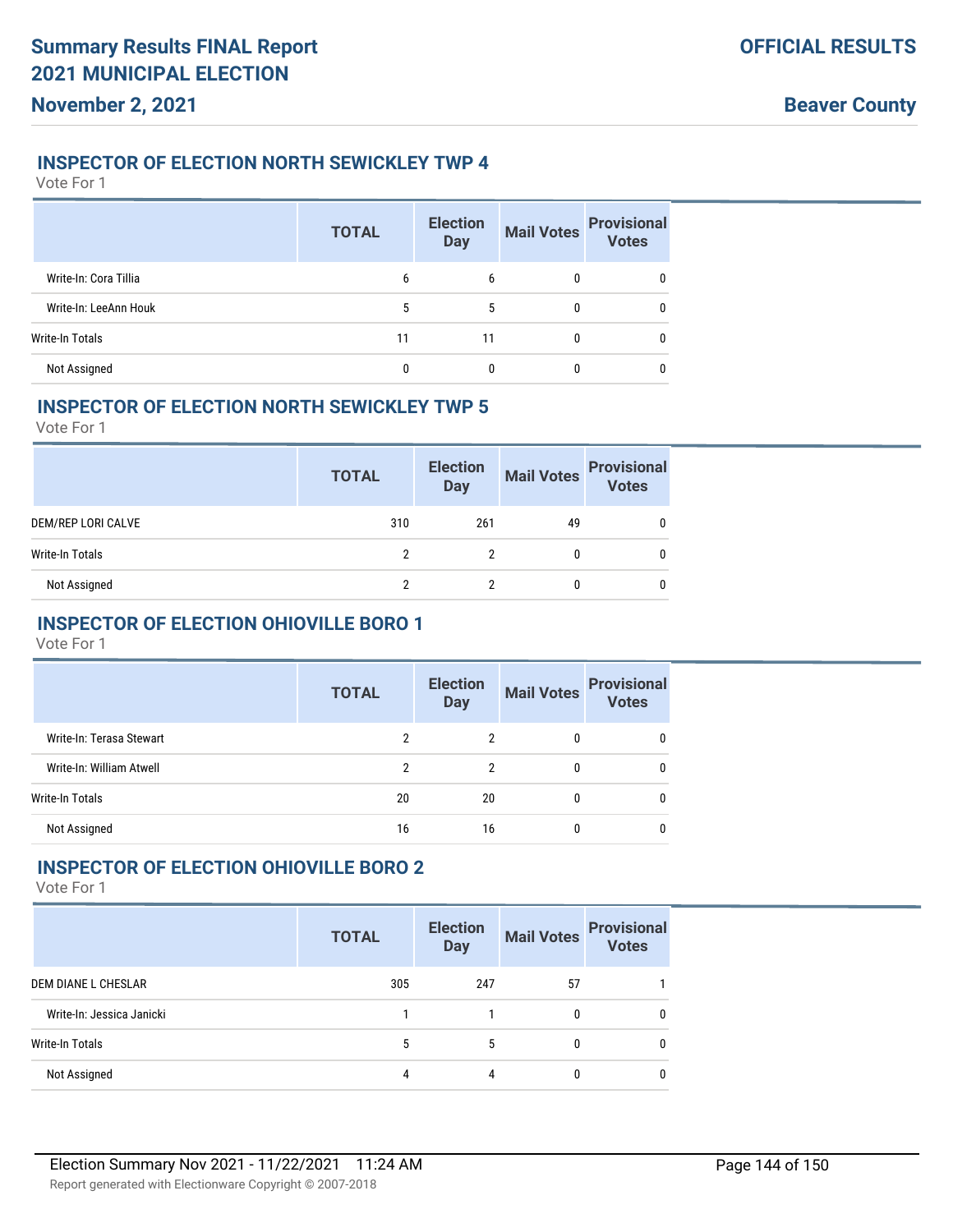## **INSPECTOR OF ELECTION PATTERSON HEIGHTS BORO**

Vote For 1

|                          | <b>TOTAL</b> | <b>Election</b><br><b>Day</b> | <b>Mail Votes</b> | <b>Provisional</b><br>Votes |
|--------------------------|--------------|-------------------------------|-------------------|-----------------------------|
| REP LYNN A. DOYLE        | 157          | 128                           | 29                | 0                           |
| Write-In: Linda Kunzmann | g            |                               | 2                 | 0                           |
| <b>Write-In Totals</b>   | 12           | 8                             | 4                 | 0                           |
| Not Assigned             | 3            |                               |                   | 0                           |

## **INSPECTOR OF ELECTION PATTERSON TWP 1**

Vote For 1

|                      | <b>TOTAL</b> | <b>Election</b><br><b>Day</b> | <b>Mail Votes</b> | <b>Provisional</b><br><b>Votes</b> |
|----------------------|--------------|-------------------------------|-------------------|------------------------------------|
| DEM RONALD L RAAB    | 236          | 188                           | 48                | 0                                  |
| Write-In: Thomas Ray |              |                               | $\mathbf{0}$      | 0                                  |
| Write-In Totals      | 11           | 11                            | 0                 | 0                                  |
| Not Assigned         | 10           | 10                            |                   | 0                                  |

## **INSPECTOR OF ELECTION PATTERSON TWP 2**

Vote For 1

|                         | <b>TOTAL</b> | <b>Election</b><br><b>Day</b> |              | Mail Votes Provisional<br>Votes |
|-------------------------|--------------|-------------------------------|--------------|---------------------------------|
| Write-In: Mike Jansto   | 2            | 0                             | າ            | 0                               |
| Write-In: Brian Larrick |              |                               | 0            | 0                               |
| <b>Write-In Totals</b>  | 14           | 12                            | າ            | 0                               |
| Not Assigned            | 11           | 11                            | $\mathbf{0}$ |                                 |

## **INSPECTOR OF ELECTION POTTER TWP**

|                          | <b>TOTAL</b> | <b>Election</b><br><b>Day</b> | <b>Mail Votes</b> | <b>Provisional</b><br><b>Votes</b> |
|--------------------------|--------------|-------------------------------|-------------------|------------------------------------|
| REP VICTORIA M LEININGER | 186          | 168                           | 18                |                                    |
| Write-In: Barbara Nelson |              | 0                             |                   | $\Omega$                           |
| Write-In Totals          |              | 0                             |                   | $\bf{0}$                           |
| Not Assigned             |              |                               |                   |                                    |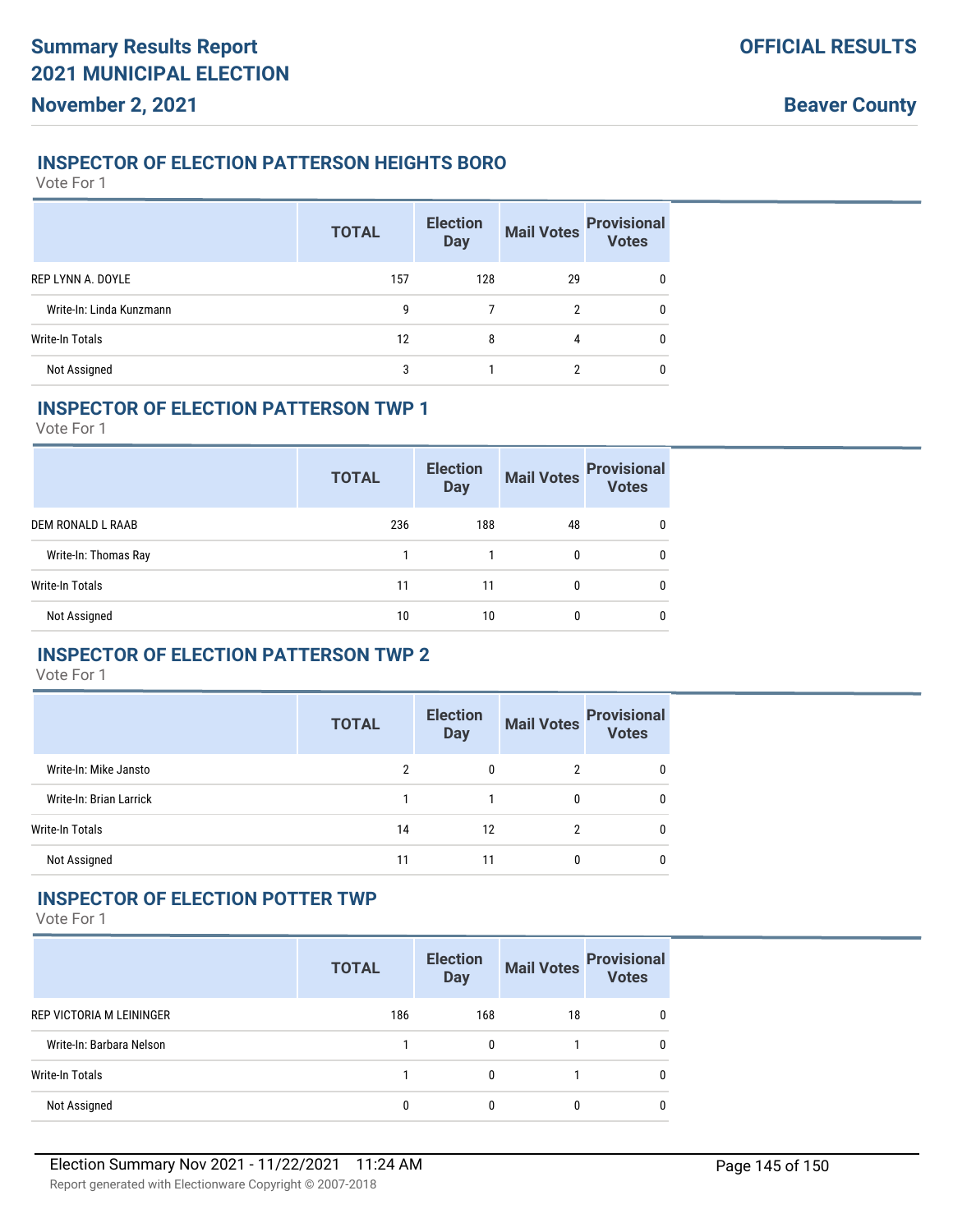## **INSPECTOR OF ELECTION PULASKI TWP**

Vote For 1

|                            | <b>TOTAL</b> | <b>Election</b><br><b>Day</b> | <b>Mail Votes</b> | <b>Provisional</b><br>Votes |
|----------------------------|--------------|-------------------------------|-------------------|-----------------------------|
| <b>DEM ALBERT T MILLER</b> | 157          | 118                           | 39                |                             |
| Write-In Totals            | 3            | 3                             |                   |                             |
| Not Assigned               |              |                               |                   |                             |

## **INSPECTOR OF ELECTION RACCOON TWP 1**

Vote For 1

|                         | <b>TOTAL</b> | <b>Election</b><br><b>Day</b> | <b>Mail Votes</b> | <b>Provisional</b><br><b>Votes</b> |
|-------------------------|--------------|-------------------------------|-------------------|------------------------------------|
| REP DONNA NELSON        | 319          | 284                           | 35                | 0                                  |
| Write-In: Brenda Michel | 14           | 14                            | $\mathbf{0}$      | 0                                  |
| Write-In Totals         | 19           | 16                            | 3                 | 0                                  |
| Not Assigned            | 5            | 2                             | 3                 | $\bf{0}$                           |

## **INSPECTOR OF ELECTION RACCOON TWP 2**

Vote For 1

|                       | <b>TOTAL</b> | <b>Election</b><br><b>Day</b> | <b>Mail Votes</b> | <b>Provisional</b><br><b>Votes</b> |
|-----------------------|--------------|-------------------------------|-------------------|------------------------------------|
| <b>REP MARY M FOX</b> | 161          | 150                           | 11                |                                    |
| DEM SHIRLEY ANN BRUCE | 127          | 85                            | 42                | 0                                  |
| Write-In Totals       |              |                               | 0                 | 0                                  |
| Not Assigned          |              |                               | 0                 | 0                                  |

## **INSPECTOR OF ELECTION ROCHESTER BORO 1**

|                        | <b>TOTAL</b> | <b>Election</b><br><b>Day</b> | <b>Mail Votes</b> | <b>Provisional</b><br>Votes |
|------------------------|--------------|-------------------------------|-------------------|-----------------------------|
| <b>DEM RHONDA WEST</b> | 84           | 66                            | 18                | 0                           |
| Write-In Totals        | 3            |                               |                   | 0                           |
| Not Assigned           | 3            | 3                             |                   | 0                           |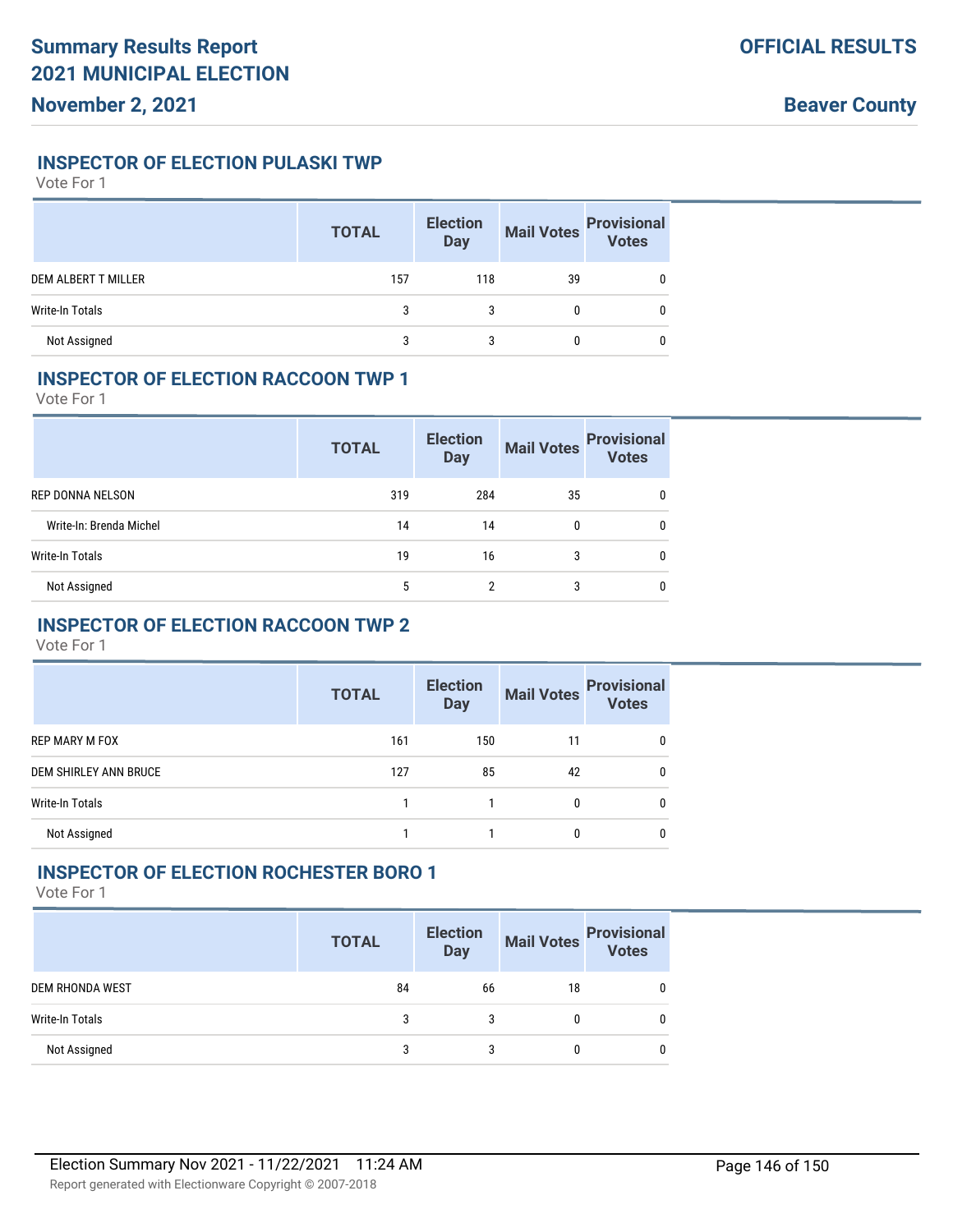## **INSPECTOR OF ELECTION ROCHESTER BORO 2**

Vote For 1

|                        | <b>TOTAL</b> | <b>Election</b><br><b>Day</b> | <b>Mail Votes</b> | <b>Provisional</b><br><b>Votes</b> |
|------------------------|--------------|-------------------------------|-------------------|------------------------------------|
| DEM VAN L NORMAN       | 70           | 49                            | 21                |                                    |
| Write-In: Sam Norman   | 3            | 3                             |                   | 0                                  |
| <b>Write-In Totals</b> | b            | 4                             |                   | 0                                  |
| Not Assigned           |              |                               |                   |                                    |

#### **INSPECTOR OF ELECTION ROCHESTER BORO 3**

Vote For 1

|                            | <b>TOTAL</b> | <b>Election</b><br><b>Day</b> | <b>Mail Votes</b> | <b>Provisional</b><br><b>Votes</b> |
|----------------------------|--------------|-------------------------------|-------------------|------------------------------------|
| Write-In: Gary Thigpen     |              |                               |                   |                                    |
| Write-In: Elizabeth Onuska |              |                               | 0                 | 0                                  |
| Write-In Totals            | 5            | 5                             | 0                 |                                    |
| Not Assigned               | 3            |                               |                   |                                    |

## **INSPECTOR OF ELECTION ROCHESTER BORO 4**

Vote For 1

|                          | <b>TOTAL</b> | <b>Election</b><br><b>Day</b> | <b>Mail Votes</b> | <b>Provisional</b><br><b>Votes</b> |
|--------------------------|--------------|-------------------------------|-------------------|------------------------------------|
| DEM MARLENE KISLOCK      | 94           | 76                            | 18                | 0                                  |
| Write-In: Matthew Mangus |              |                               | 0                 | 0                                  |
| <b>Write-In Totals</b>   | 3            | 3                             |                   | 0                                  |
| Not Assigned             | 2            | 2                             |                   | 0                                  |

#### **INSPECTOR OF ELECTION ROCHESTER TWP 1**

|                           | <b>TOTAL</b> | <b>Election</b><br><b>Day</b> | <b>Mail Votes</b> | <b>Provisional</b><br>Votes |
|---------------------------|--------------|-------------------------------|-------------------|-----------------------------|
| <b>REP SALLY ROSEPINK</b> | 167          | 150                           | 17                |                             |
| Write-In Totals           | 3            |                               |                   |                             |
| Not Assigned              | 3            |                               |                   |                             |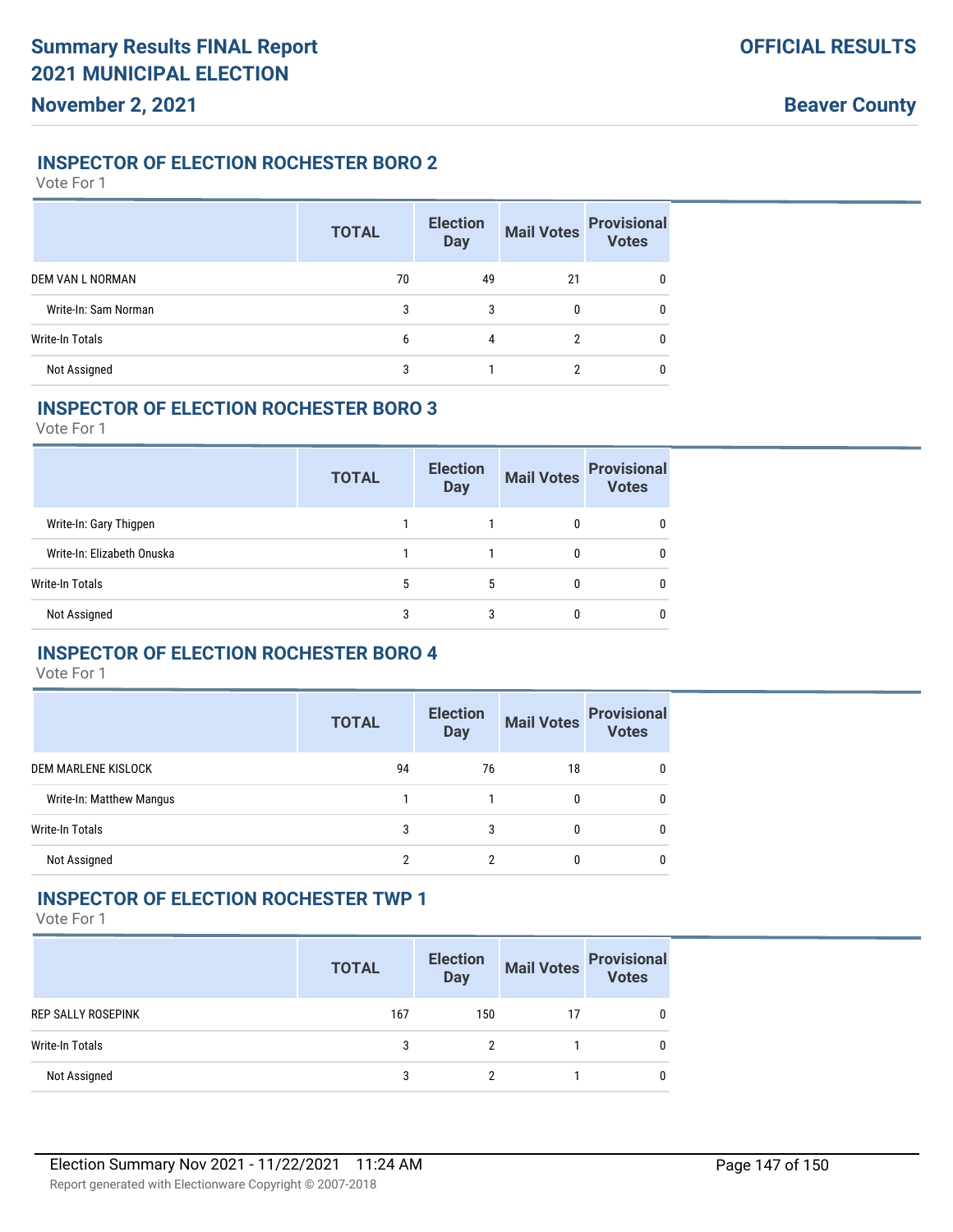## **INSPECTOR OF ELECTION ROCHESTER TWP 2**

Vote For 1

|                           | <b>TOTAL</b> | <b>Election</b><br><b>Day</b> | <b>Mail Votes</b> | <b>Provisional</b><br>Votes |
|---------------------------|--------------|-------------------------------|-------------------|-----------------------------|
| Write-In: Jake Leggore    | 2            | 2                             | 0                 | 0                           |
| Write-In: Laura Hoffmeier | 2            | 2                             | 0                 | $\mathbf{0}$                |
| Write-In Totals           | 24           | 20                            | 4                 | $\mathbf{0}$                |
| Not Assigned              | 20           | 16                            | 4                 | $\boldsymbol{0}$            |

#### **INSPECTOR OF ELECTION SHIPPINGPORT BORO**

Vote For 1

|                          | <b>TOTAL</b> | <b>Election</b><br><b>Day</b> | <b>Mail Votes</b> | <b>Provisional</b><br>Votes |
|--------------------------|--------------|-------------------------------|-------------------|-----------------------------|
| Write-In: Cindy Mortimer |              |                               |                   |                             |
| Write-In: Brent Williams |              |                               |                   | 0                           |
| Write-In Totals          | 5            | 5                             |                   | 0                           |
| Not Assigned             |              |                               |                   |                             |

## **INSPECTOR OF ELECTION SOUTH BEAVER TWP**

Vote For 1

|                       | <b>TOTAL</b> | <b>Election</b><br><b>Day</b> | <b>Mail Votes</b> | <b>Provisional</b><br><b>Votes</b> |
|-----------------------|--------------|-------------------------------|-------------------|------------------------------------|
| <b>REP DAVID BAER</b> | 474          | 414                           | 59                |                                    |
| Write-In: Kim Kocak   | 6            | 6                             | 0                 | 0                                  |
| Write-In Totals       | 24           | 14                            | 10                | 0                                  |
| Not Assigned          | 18           | 8                             | 10                |                                    |

## **INSPECTOR OF ELECTION SOUTH HEIGHTS BORO**

|                          | <b>TOTAL</b> | <b>Election</b><br>Day | <b>Mail Votes</b> | <b>Provisional</b><br>Votes |
|--------------------------|--------------|------------------------|-------------------|-----------------------------|
| <b>DEM ALICE BITTNER</b> | 70           | 55                     | 15                | 0                           |
| Write-In Totals          |              |                        | 0                 | 0                           |
| Not Assigned             |              |                        | 0                 | 0                           |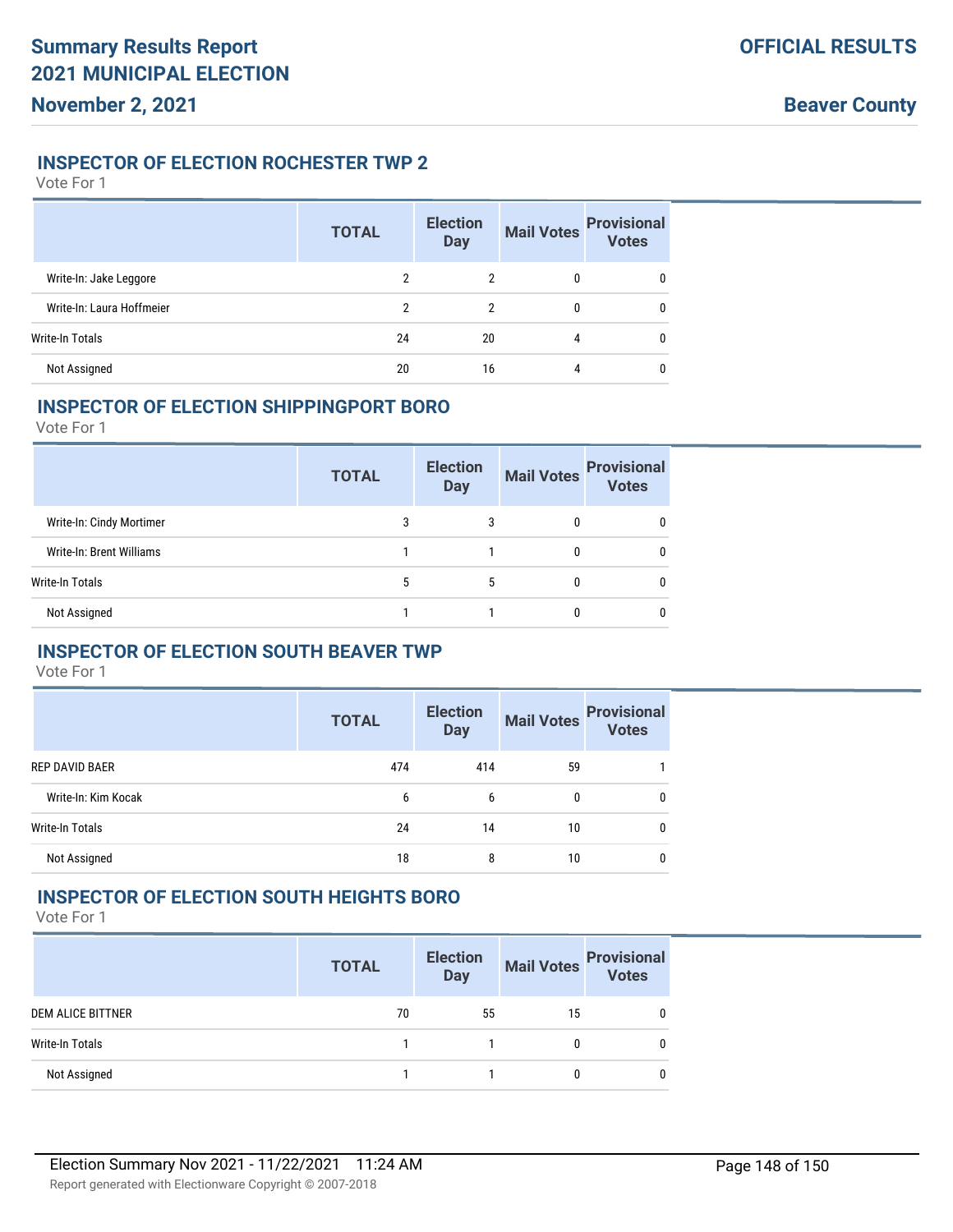## **INSPECTOR OF ELECTION WEST MAYFIELD BORO**

Vote For 1

|                        | <b>TOTAL</b> | <b>Election</b><br><b>Day</b> | <b>Mail Votes</b> | <b>Provisional</b><br>Votes |
|------------------------|--------------|-------------------------------|-------------------|-----------------------------|
| DEM/REP AMY L GRECO    | 214          | 165                           | 49                | $\mathbf{0}$                |
| Write-In: Pam Gordan   | 5            | 5                             | 0                 | $\mathbf{0}$                |
| <b>Write-In Totals</b> | 10           | 10                            | 0                 | $\mathbf{0}$                |
| Not Assigned           | 5            | 5                             | 0                 | 0                           |

## **INSPECTOR OF ELECTION WHITE TWP**

Vote For 1

|                            | <b>TOTAL</b> | <b>Election</b><br><b>Day</b> | <b>Mail Votes</b> | <b>Provisional</b><br><b>Votes</b> |
|----------------------------|--------------|-------------------------------|-------------------|------------------------------------|
| Write-In: Sandra Southwick |              |                               | 0                 | 0                                  |
| Write-In: Ray Evans        |              |                               | 0                 | 0                                  |
| Write-In Totals            | 5            | 5                             | 0                 | 0                                  |
| Not Assigned               | 3            | 3                             | 0                 | 0                                  |

## **CITY OF BEAVER FALLS HOME RULE CHARTER**

Vote For 1

|     | <b>TOTAL</b> | <b>Election</b><br><b>Day</b> |     | Mail Votes Provisional |
|-----|--------------|-------------------------------|-----|------------------------|
| Yes | 734          | 612                           | 119 | 3                      |
| No  | 633          | 558                           | 73  | C                      |

## **JUDICIAL RETENTION QUESTION JOHN T. BENDER**

|     | <b>TOTAL</b> | <b>Election</b><br><b>Day</b> | <b>Mail Votes</b> | <b>Provisional</b><br>Votes |
|-----|--------------|-------------------------------|-------------------|-----------------------------|
| Yes | 18,806       | 14,525                        | 4,242             | 39                          |
| No  | 13,457       | 10.169                        | 3,266             | 22                          |